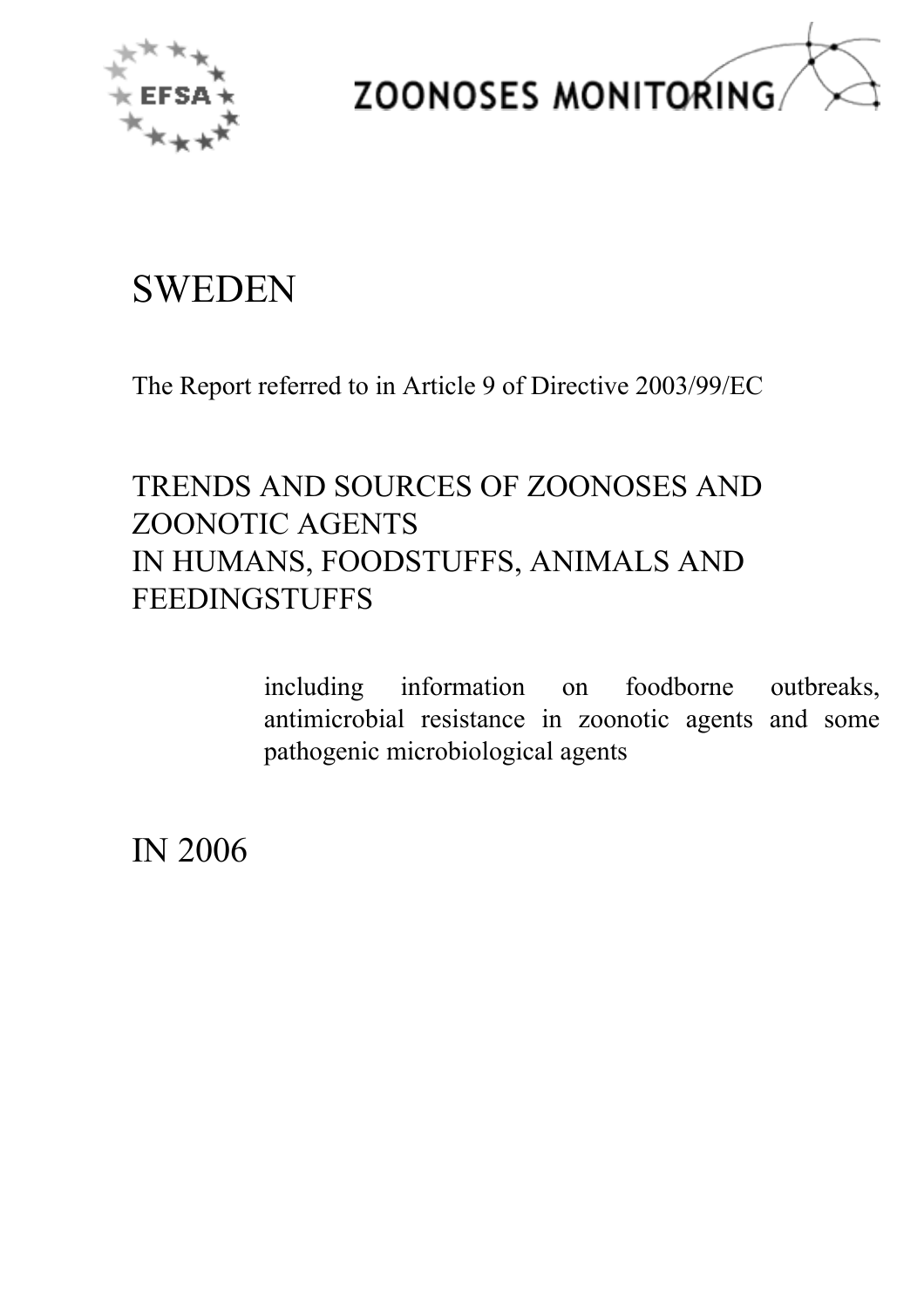# **INFORMATION ON THE REPORTING AND MONITORING SYSTEM**

Country: **Sweden**

Reporting Year: **2006**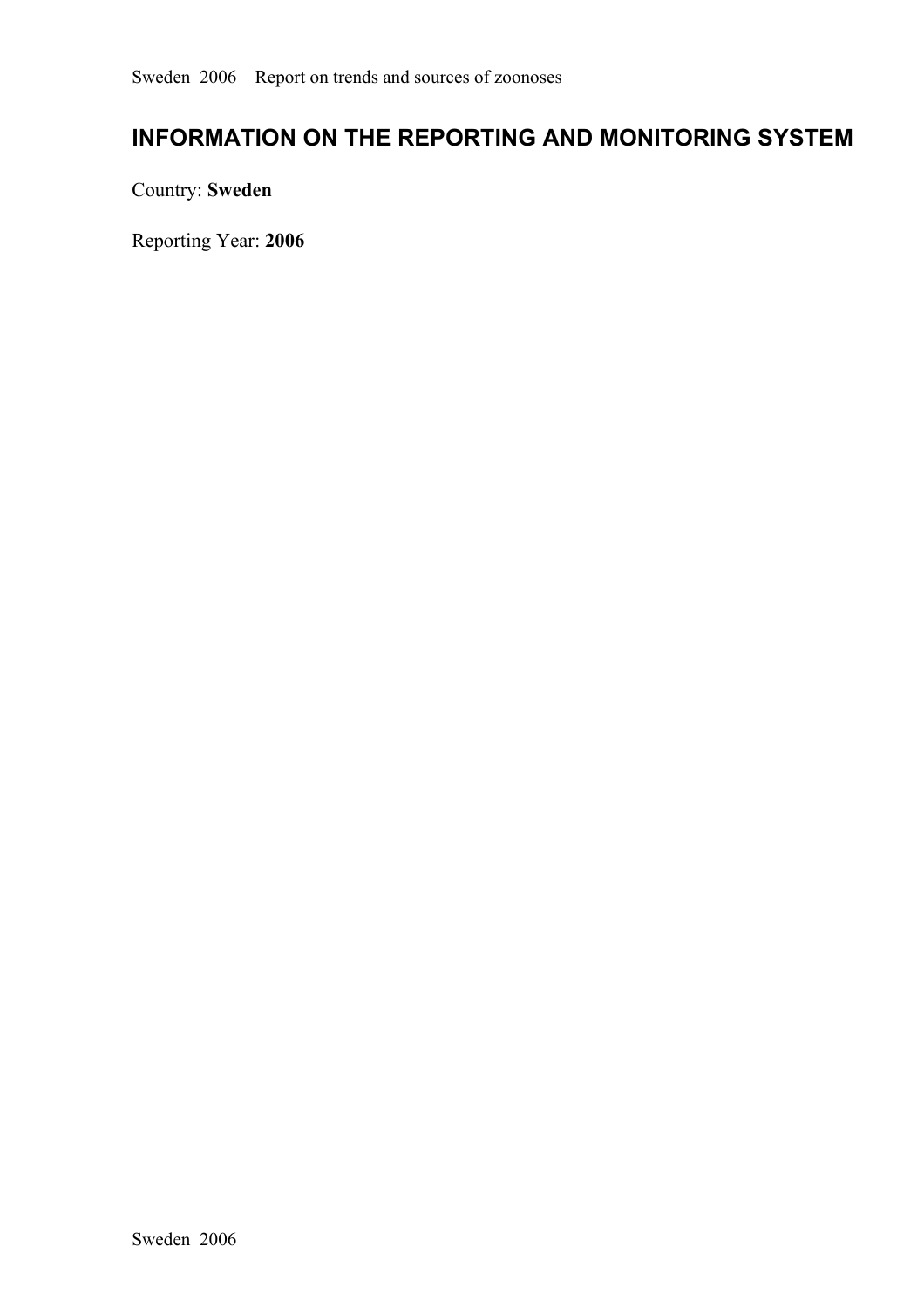# **PREFACE**

This repor<sup>t</sup> is submitted to the European Commission in accordance with Article <sup>9</sup> of Council Directive 2003/99/EC<sup>1</sup>. The information has also been forwarded to the European Food Safety Authority (EFSA). Authority (EFSA).

The report contains information on trends and sources of zoonoses and zoonotic agents in Sweden during the year 2006. The information covers the occurrence of these diseases and agents in humans, animals, foodstuffs and in some cases also in feedingstuffs. In addition the report includes data on antimicrobial resista humans, animals, foodstuffs and in some cases also in feedingstuffs. In addition the report includes data on antimicrobial resistance in some zoonotic agents and commensal bacteria as well as information on epidemiological includes data on antimicrobial resistance in some zoonotic agents and commensal bacteria as well as information on epidemiological investigations of foodborne outbreaks. Complementary data on susceptible animal populations in the country is also given.

The information given covers both zoonoses that are important for the public health in the whole European Community as well as zoonoses, which are relevant on the basis of the national epidemiological situation.

The repor<sup>t</sup> describes the monitoring systems in <sup>p</sup>lace and the prevention and control strategies applied in the country. For some zoonoses this monitoring is based on legal requirements laid down by the Community Legislation, while for the other zoonoses national approaches are applied.

The report presents the results of the examinations carried out in the reporting year. A national evaluation of the epidemiological situation, with special reference to trends and sources of evaluation of the epidemiological situation, with special reference to trends and sources of zoonotic infections, is given. Whenever possible, the relevance of findings in foodstuffs and animals to zoonoses cases in humans zoonotic infections, is given. Whenever possible, the relevance of findings in foodstuffs and animals to zoonoses cases in humans is evaluated. animals to zoonoses cases in humans is evaluated.

The information covered by this repor<sup>t</sup> is used in the annual Community Summary Report on zoonoses that is published each year by EFSA.

<sup>1</sup>Directive 2003/99/EC of the European Parliament and of the Council of 12 December 2003 on the monitoring of zoonoses and zoonotic agents, amending Decision 90/424/EEC and repealing Council Directive 92/117/EEC, OJ L 325, 17.11.2003, p. 31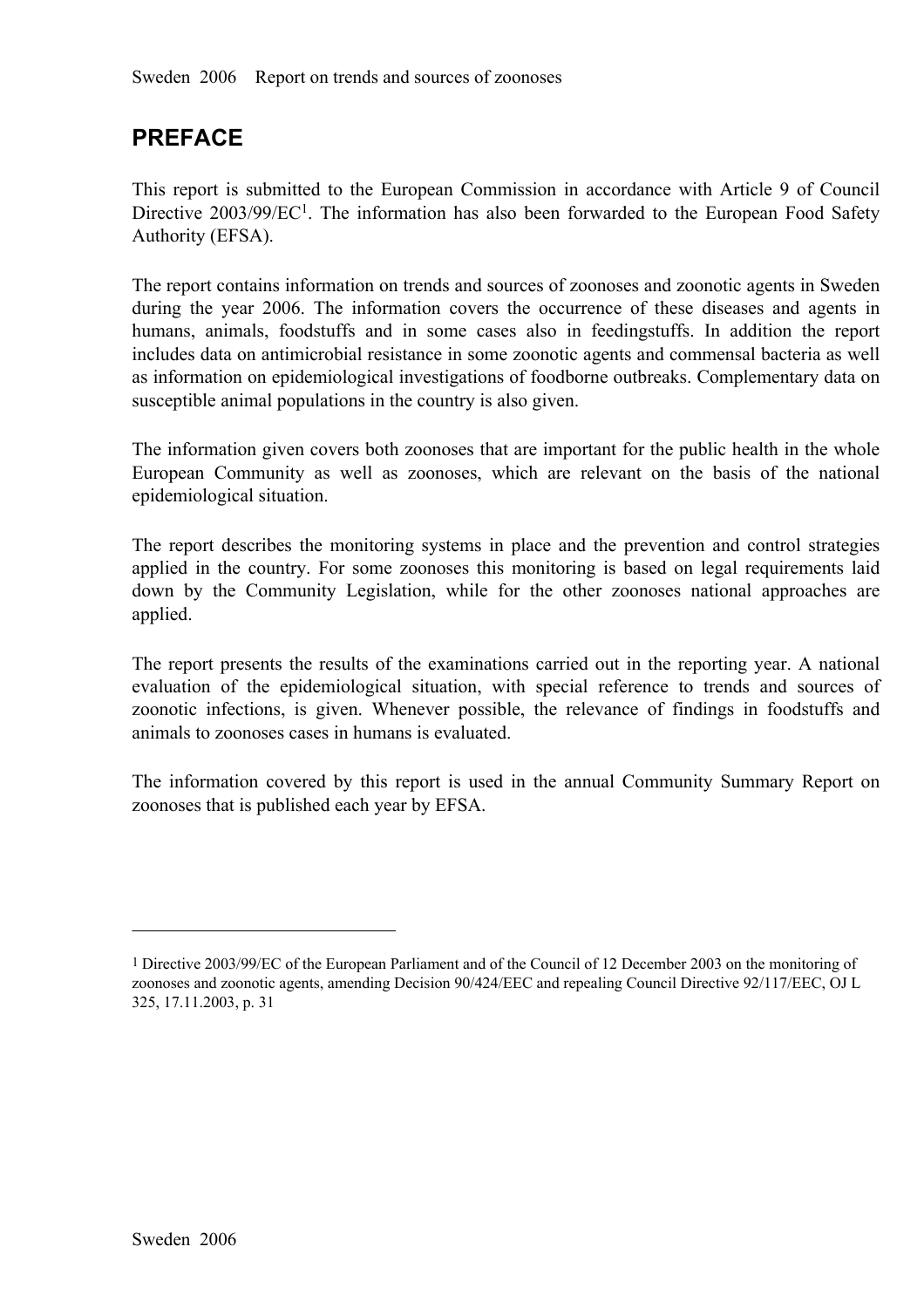# **LIST OF CONTENTS**

| 1. ANIMAL POPULATIONS                                     | $\mathbf{1}$   |
|-----------------------------------------------------------|----------------|
| 2. INFORMATION ON SPECIFIC ZOONOSES AND ZOONOTIC AGENTS   | $\overline{4}$ |
| 2.1. SALMONELLOSIS                                        | 5              |
| 2.1.1. General evaluation of the national situation       | 5              |
| 2.1.2. Salmonella in foodstuffs                           | $\overline{7}$ |
| 2.1.3. Salmonella in animals                              | 31             |
| 2.1.4. Salmonella in feedingstuffs                        | 111            |
| 2.1.5. Salmonella serovars and phagetype distribution     | 119            |
| 2.1.6. Antimicrobial resistance in Salmonella isolates    | 126            |
| 2.2. CAMPYLOBACTERIOSIS                                   | 153            |
| 2.2.1. General evaluation of the national situation       | 153            |
| 2.2.2. Campylobacter in foodstuffs                        | 155            |
| 2.2.3. Campylobacter in animals                           | 161            |
| 2.2.4. Antimicrobial resistance in Campylobacter isolates | 167            |
| 2.3. LISTERIOSIS                                          | 176            |
| 2.3.1. General evaluation of the national situation       | 176            |
| 2.3.2. Listeria in foodstuffs                             | 177            |
| 2.3.3. Listeria in animals                                | 182            |
| 2.4. E. COLI INFECTIONS                                   | 185            |
| 2.4.1. General evaluation of the national situation       | 185            |
| 2.4.2. Escherichia coli, pathogenic in foodstuffs         | 187            |
| 2.4.3. Escherichia coli, pathogenic in animals            | 188            |
| 2.5. TUBERCULOSIS, MYCOBACTERIAL DISEASES                 | 196            |
| 2.5.1. General evaluation of the national situation       | 196            |
| 2.5.2. Mycobacterium in animals                           | 198            |
| 2.6. BRUCELLOSIS                                          | 212            |
| 2.6.1. General evaluation of the national situation       | 212            |
| 2.6.2. Brucella in foodstuffs                             | 214            |
| 2.6.3. Brucella in animals                                | 214            |
| 2.7. YERSINIOSIS                                          | 228            |
| 2.7.1. General evaluation of the national situation       | 228            |
| 2.7.2. Yersinia in foodstuffs                             | 230            |
| 2.7.3. Yersinia in animals                                | 233            |
| 2.8. TRICHINELLOSIS                                       | 235            |
| 2.8.1. General evaluation of the national situation       | 235            |
| 2.8.2. Trichinella in animals                             | 236            |
| 2.9. ECHINOCOCCOSIS                                       | 242            |
| 2.9.1. General evaluation of the national situation       | 242            |
| 2.9.2. Echinococcus in animals                            | 244            |
| 2.10. TOXOPLASMOSIS                                       | 251            |
| 2.10.1. General evaluation of the national situation      | 251            |
| 2.10.2. Toxoplasma in animals                             | 252            |
| 2.11. RABIES                                              | 254            |
| 2.11.1. General evaluation of the national situation      | 254            |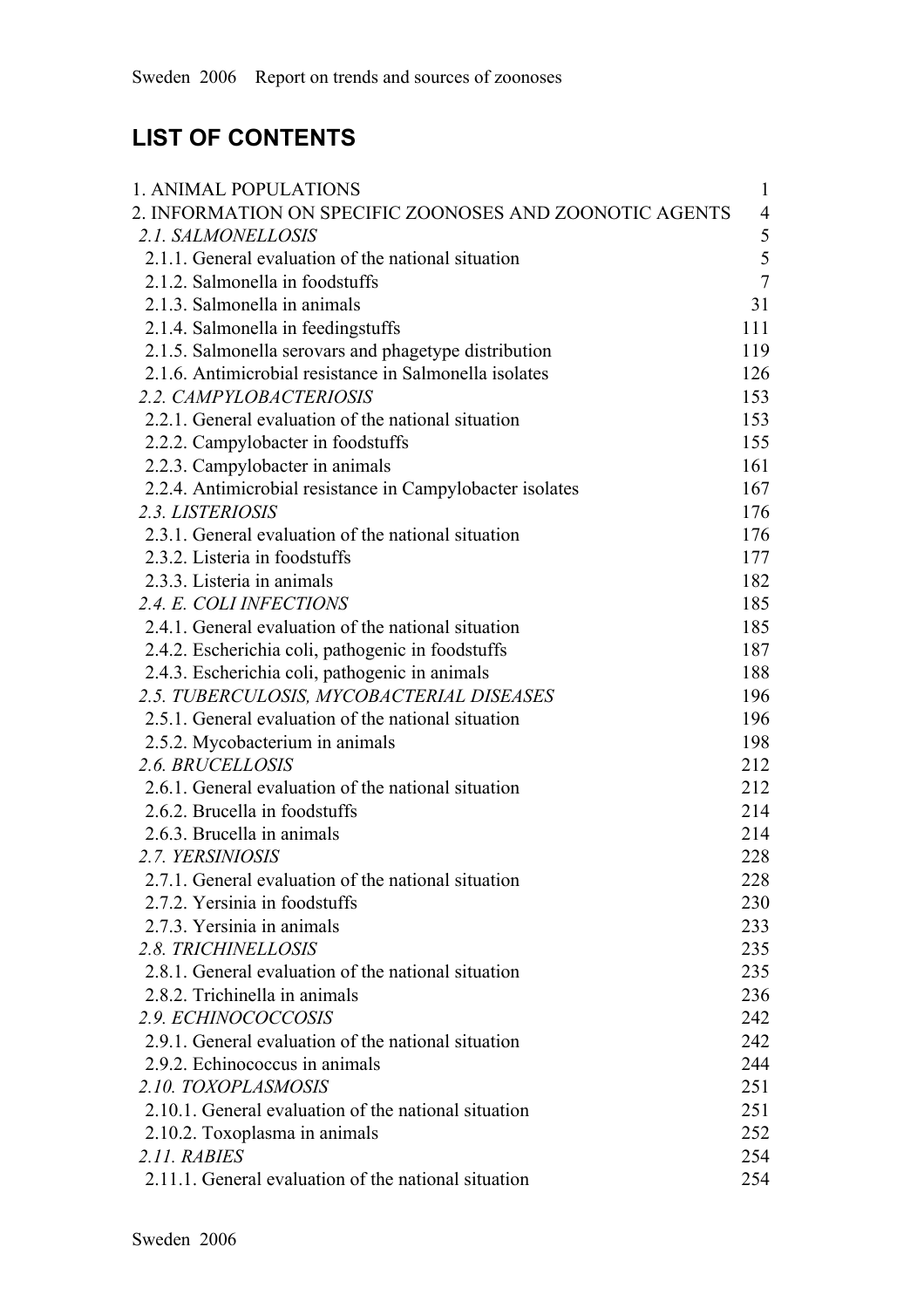| 2.11.2. Lyssavirus (rabies) in animals                                       | 255 |
|------------------------------------------------------------------------------|-----|
| 2.12. <i>Q-FEVER</i>                                                         | 259 |
| 2.12.1. General evaluation of the national situation                         | 259 |
| 2.12.2. Coxiella (Q-fever) in animals                                        | 259 |
| 3. INFORMATION ON SPECIFIC INDICATORS OF ANTIMICROBIAL                       | 260 |
| <b>RESISTANCE</b>                                                            |     |
| 3.1. ENTEROCOCCUS, NON-PATHOGENIC                                            | 261 |
| 3.1.1. General evaluation of the national situation                          | 261 |
| 3.1.2. Antimicrobial resistance in Enterococcus, non-pathogenic isolates     | 261 |
| 3.2. ESCHERICHIA COLI, NON-PATHOGENIC                                        | 269 |
| 3.2.1. General evaluation of the national situation                          | 269 |
| 3.2.2. Antimicrobial resistance in Escherichia coli, non-pathogenic isolates | 269 |
| 4. INFORMATION ON SPECIFIC MICROBIOLOGICAL AGENTS                            | 278 |
| 4.1. HISTAMINE                                                               | 279 |
| 4.1.1. General evaluation of the national situation                          | 279 |
| 4.1.2. Histamine in foodstuffs                                               | 279 |
| <b>4.2. ENTEROBACTER SAKAZAKII</b>                                           | 280 |
| 4.2.1. General evaluation of the national situation                          | 280 |
| 4.2.2. Enterobacter sakazakii in foodstuffs                                  | 280 |
| 4.3. STAPHYLOCOCCAL ENTEROTOXINS                                             | 281 |
| 4.3.1. General evaluation of the national situation                          | 281 |
| 4.3.2. Staphylococcal enterotoxins in foodstuffs                             | 281 |
| 5. FOODBORNE OUTBREAKS                                                       | 282 |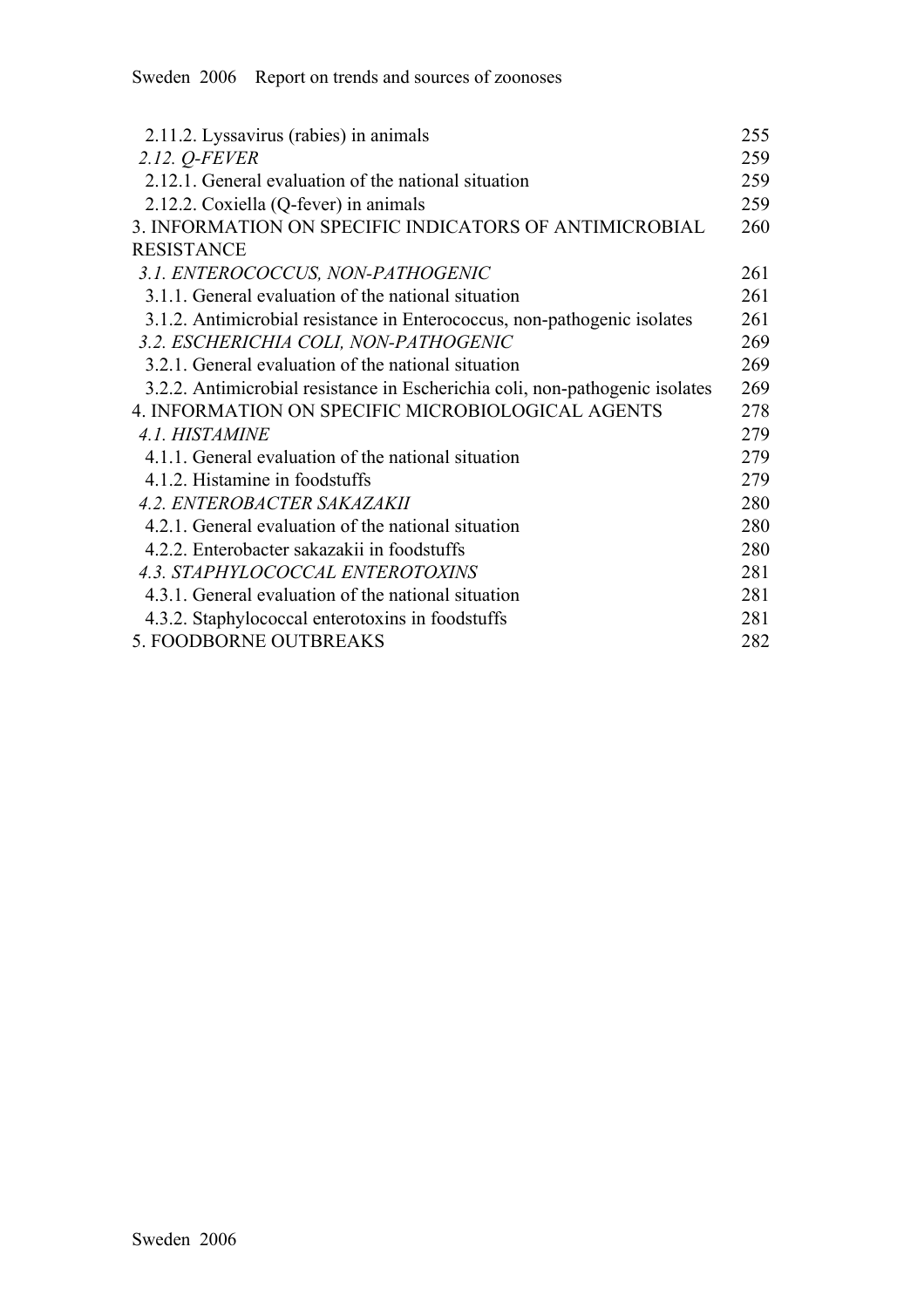# **1. ANIMAL POPULATIONS**

The relevance of the findings on zoonoses and zoonotic agents has to be related to the size and nature of the animal population in the country.

## **A. Information on susceptible animal population**

### **Sources of information:**

Most information about numbers of animals or herds is derived from the Yearbook of Agricultural Statistics 2006, Swedish Board of Agriculture, including data from 2005. Some information about the number of slaughtered animals has been collected by the National Food Administration.

## **Dates the figures relate to and the content of the figures:**

Most data relates to 2005.

## **Definitions used for different types of animals, herds, flocks and holdings as well as the types covered by the information:**

The definitions used in EU legislation are also used in Sweden.

## **National evaluation of the numbers of susceptible population and trends in these figures:**

The dairy sector plays a central role in Swedish agriculture. The number of dairy cows has, however, been decreasing over a long period of time. The number of farms with livestock is decreasing whereas those that remain increase their number of animals. For example, all herds with fewer whereas those that remain increase their number of animals. For example, all herds with fewer number of cows than cows has decreased. In 2005, there were dairy cows in around 8500 farms. This is a decrease with 7 % compare number of cows than cows has decreased. In 2005, there were dairy cows in around 8500 farms. This is <sup>a</sup> decrease with <sup>7</sup> % compared with 2004. On the same time, herd size increased from <sup>44</sup> cows/herd to 46 cows/herd.

In 2005 there were roughly 2800 pig farms in Sweden. This is a decrease by around 85% since 1980. Also, the number of pigs are falling, and the decrease was greatest during the 1980's. Around 98 % of the fattening pigs are found in herds with at least 100 animals.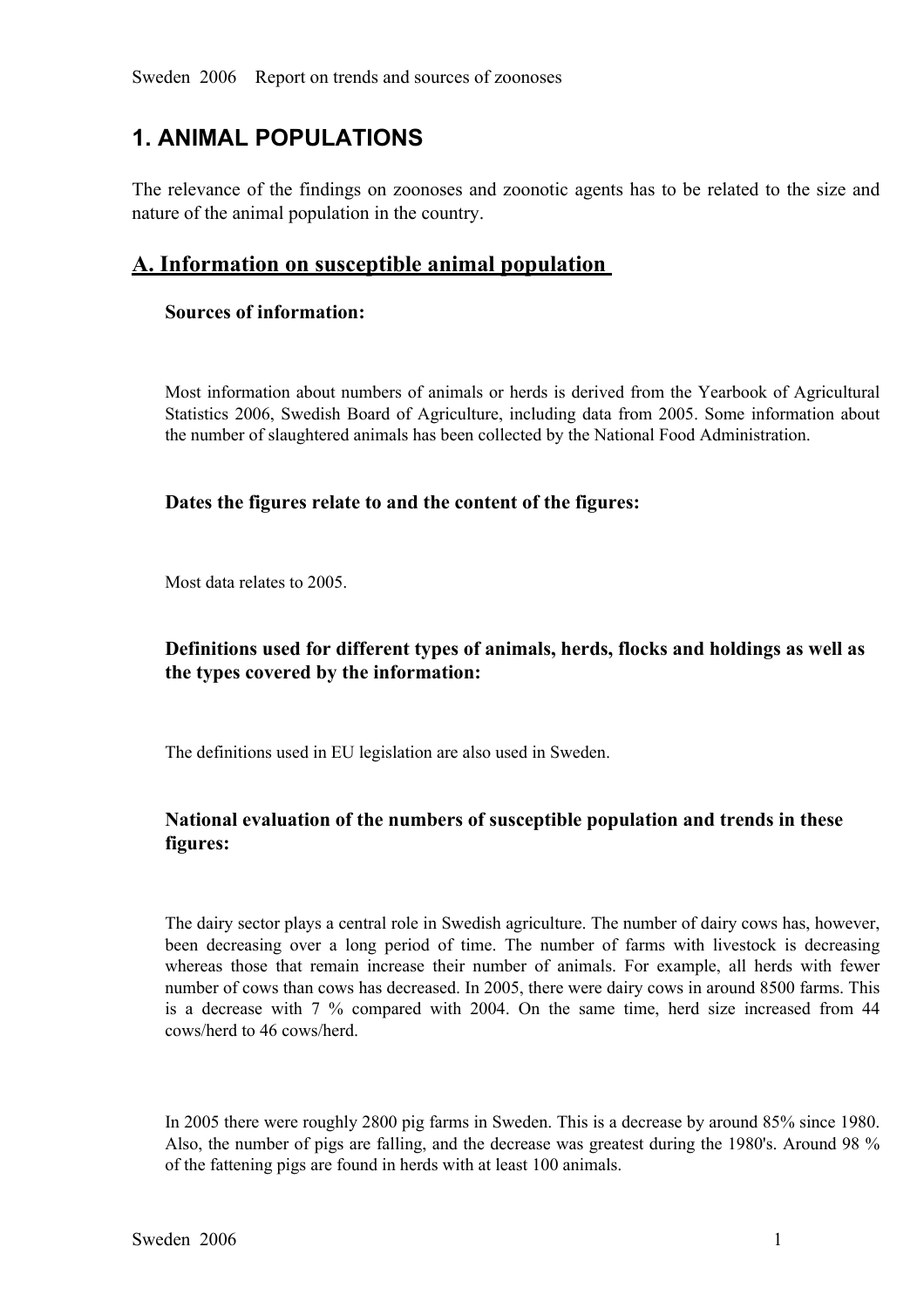The number of sheep herds are decreasing, but the increasing herd sizes have resulted in a slight increase in the total number of animals. Egg production is dominated by few but large flocks. increase in the total number of animals. Egg production is dominated by few but large flocks.<br>Around 90 % of the hens of laying breed are found in herds with at least 5 000 hens. The number of<br>hens increased during the 198 Around 90 % of the hens of laying breed are found in herds with at least 5 000 hens. The number of hens increased during the 1980's but have now reached the lowest level in many years.

## **Geographical distribution and size distribution of the herds, flocks and holdings**

Most farms are located in the south and central parts of Sweden and animal husbandry is the dominant line of production. Only in the central part of Sweden the cropping farms dominates. In the north of Sweden there are mos dominant line of production. Only in the central part of Sweden the cropping farms dominates. In the north of Sweden there are mostly small farms.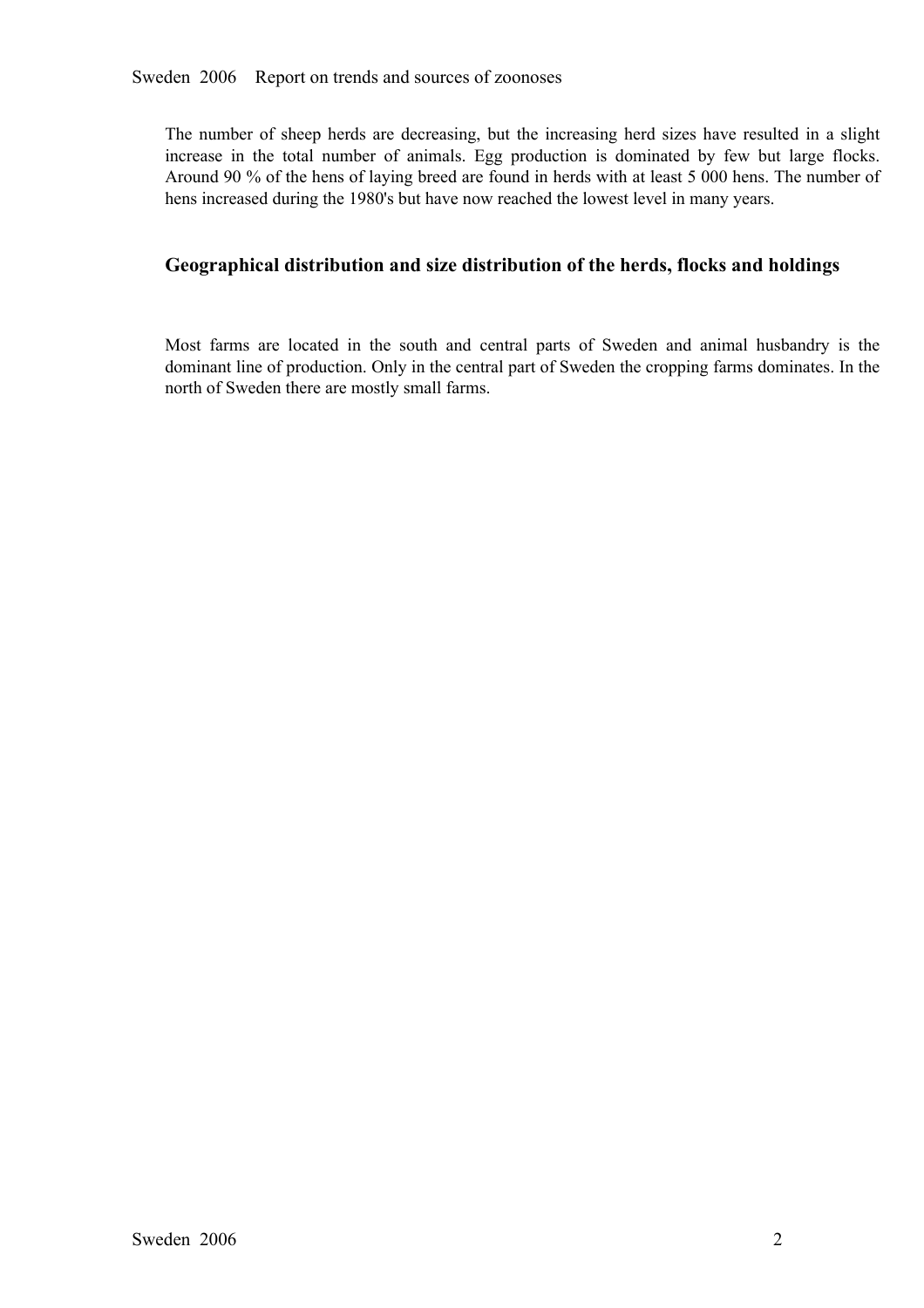## **Table Susceptible animal populations**

|                                         |                                                   |                                        |                   |                                            |       | * Only if different than current reporting year |                       |      |
|-----------------------------------------|---------------------------------------------------|----------------------------------------|-------------------|--------------------------------------------|-------|-------------------------------------------------|-----------------------|------|
| <b>Animal species</b>                   | <b>Category of animals</b>                        | Livestock<br>numbers (live<br>animals) |                   | <b>Number of</b><br>slaughtered<br>animals |       | Number of<br>herds or flocks                    | Number of<br>holdings |      |
|                                         |                                                   |                                        | Year <sup>*</sup> |                                            | Year* | Year*                                           |                       | Year |
| Cattle (bovine animals) mixed herds (1) |                                                   |                                        |                   |                                            |       |                                                 |                       |      |
|                                         | dairy cows and heifers<br>(2)                     | 393263                                 | 2005              |                                            |       |                                                 | 8548                  | 2005 |
|                                         | meat production animals 176613                    |                                        | 2005              |                                            |       |                                                 | 12821                 | 2005 |
|                                         | calves (under 1 year)                             | 508495                                 |                   | 2005 32481                                 | 2006  |                                                 | 22888                 | 2005 |
|                                         | in total                                          | 1604933                                |                   | 2005 465225                                | 2006  |                                                 | 26179                 | 2005 |
| Deer                                    | farmed - in total                                 | 22361                                  | 2006              |                                            |       |                                                 | 635                   | 2006 |
| <b>Ducks</b>                            | in total                                          |                                        |                   | 20710                                      | 2006  |                                                 |                       |      |
| Gallus gallus (fowl)                    | parent breeding flocks,<br>unspecified - in total |                                        |                   | 666781                                     | 2006  |                                                 |                       |      |
|                                         | laying hens                                       |                                        |                   | 3209807                                    | 2006  |                                                 |                       |      |
|                                         | broilers                                          |                                        |                   | 72905571                                   | 2006  |                                                 |                       |      |
| Geese                                   | in total                                          |                                        |                   | 22576                                      | 2006  |                                                 |                       |      |
| Goats                                   | in total                                          | 5509                                   | 2003 560          |                                            | 2006  |                                                 |                       |      |
| Ostriches                               | farmed                                            |                                        |                   | 852                                        | 2006  |                                                 |                       |      |
| Pigs                                    | breeding animals                                  | 188112                                 | 2005              |                                            |       |                                                 | 3026                  | 2005 |
|                                         | fattening pigs                                    | 1085304                                | 2005              |                                            |       |                                                 | 2306                  | 2005 |
|                                         | in total (3)                                      | 1811216                                |                   | 2005 3033740                               | 2006  |                                                 | 2794                  | 2005 |
| Reindeers                               | farmed - in total $(4)$                           | 262000                                 |                   | 71633                                      |       |                                                 |                       |      |
| Sheep                                   | animals under 1 year<br>(lambs)                   | 249275                                 | 2005              |                                            |       |                                                 | 6666                  | 2005 |
|                                         | animals over 1 year                               | 222009                                 | 2005              |                                            |       |                                                 | 7595                  | 2005 |
|                                         | in total                                          | 471284                                 |                   | 2005 212548                                | 2006  |                                                 | 7653                  | 2005 |
| Solipeds, domestic                      | horses - in total                                 | 283100                                 |                   | 2004 3009                                  | 2006  |                                                 | 56000                 | 2004 |
| <b>Turkeys</b>                          | in total                                          |                                        |                   | 489921                                     | 2006  |                                                 |                       |      |
| Wild boars                              | farmed - in total $(5)$                           |                                        |                   | 142                                        | 2006  |                                                 |                       |      |

(1): only dairy cows

(2): only beef cows

(3): Numbers from June 2005

(4): Renaret 2005/2006

(5): slaughtered at slaughterhouse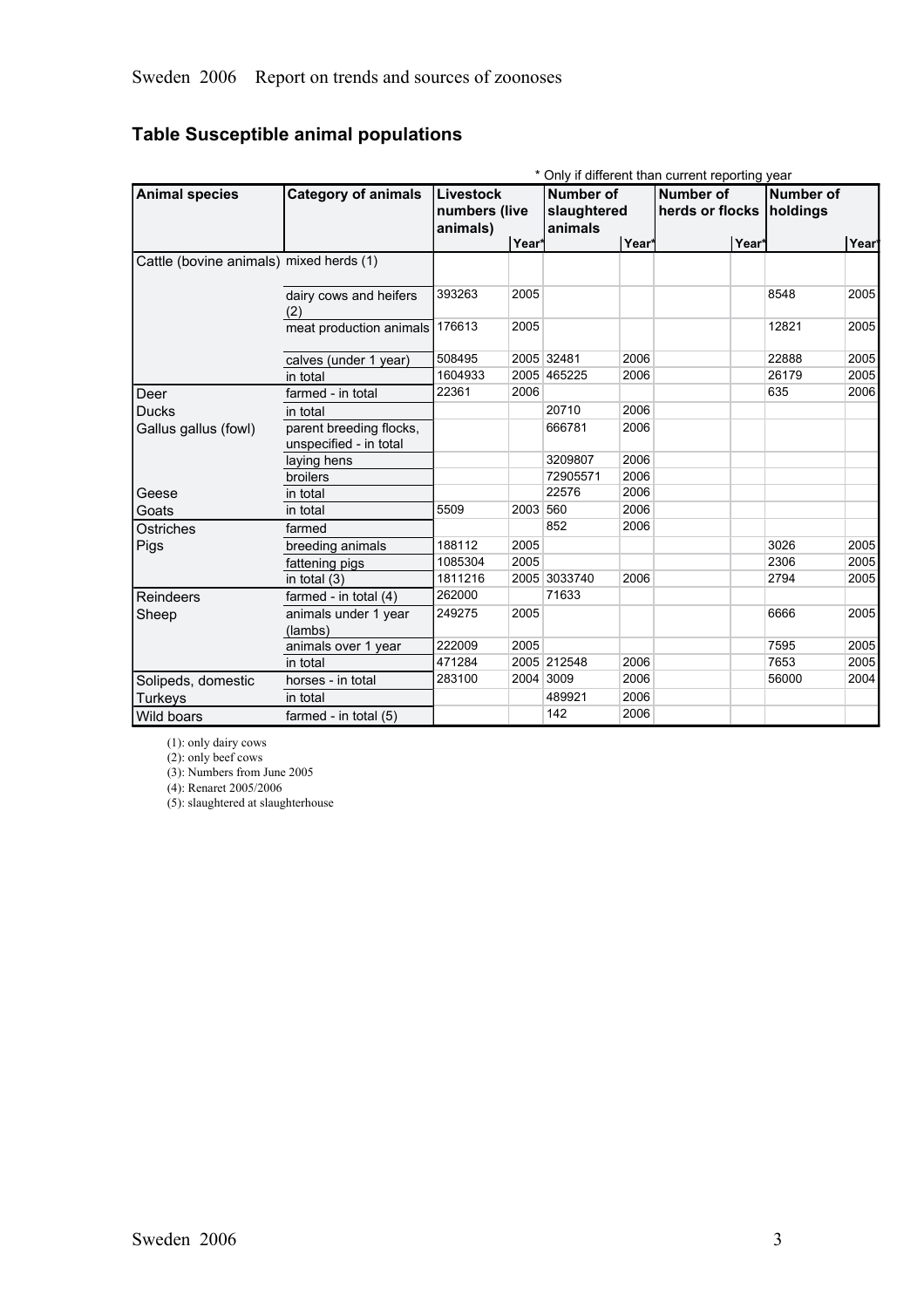## **2. INFORMATION ON SPECIFIC ZOONOSES AND ZOONOTIC AGENTS**

Zoonoses are diseases or infections, which are naturally transmissible directly or indirectly<br>between animals and humans. Foodstuffs serve often as vehicles of zoonotic infections. Zoonotic<br>agents cover viruses, bacteria, between animals and humans. Foodstuffs serve often as vehicles of zoonotic infections. Zoonotic agents cover viruses, bacteria, fungi, parasites or other biological entities that are likely to cause zoonoses.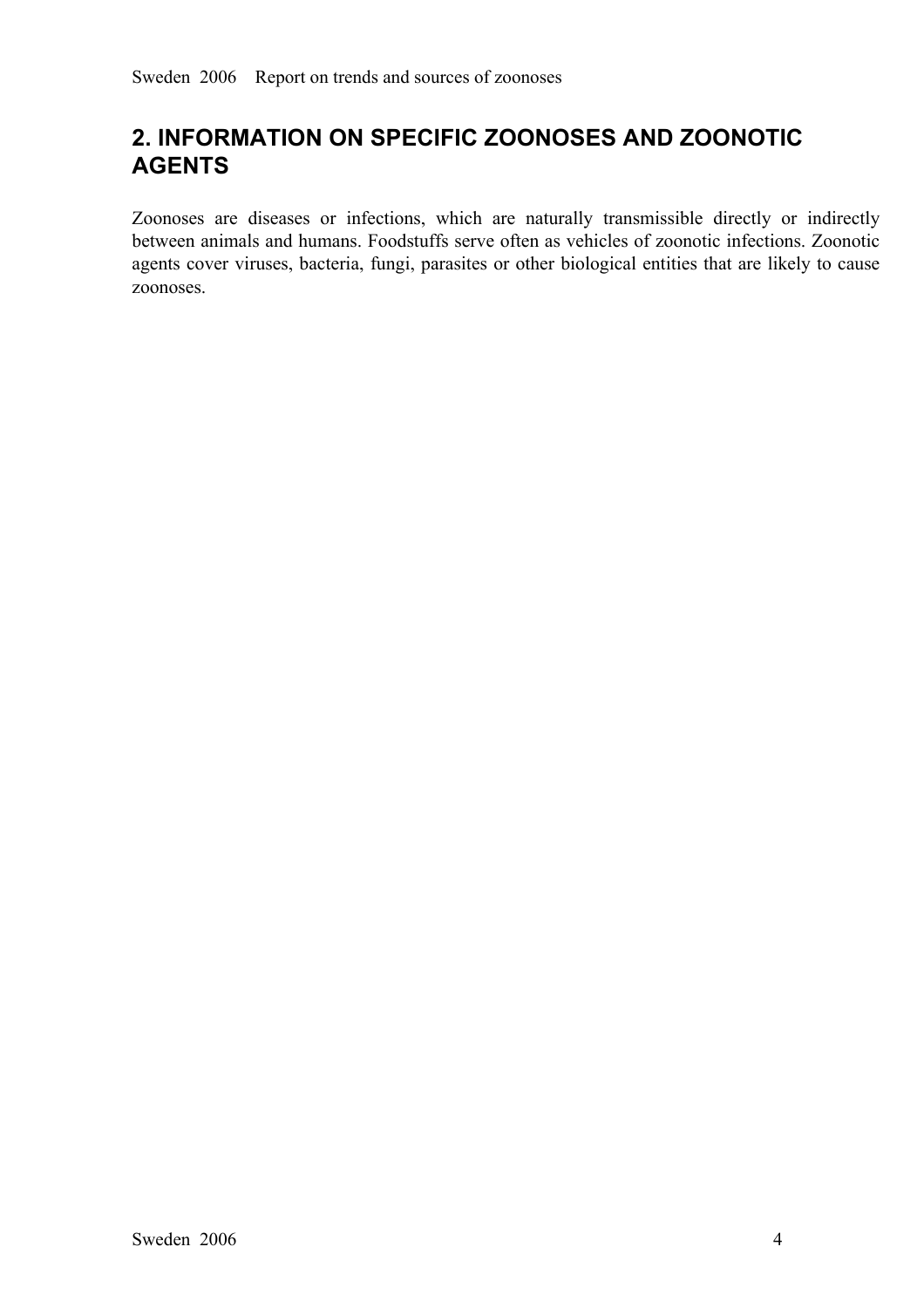## *2.1. SALMONELLOSIS*

### **2.1.1. General evaluation of the national situation**

## **A. General evaluation**

#### **History of the disease and/or infection in the country**

The Swedish Salmonella control programme was initiated in 1961. In 1995, the parts of the programme that covered cattle, pigs, poultry and eggs, were approved by the EU (95/50/EC) and extended surveillance was initiated. T programme that covered cattle, pigs, poultry and eggs, were approved by the EU (95/50/EC) and extended surveillance was initiated. The results showed that Swedish red and white meat and eggs virtually are f extended surveillance was initiated. The results showed that Swedish red and white meat and eggs<br>virtually are free from Salmonella. virtually are free from Salmonella.

Of the reported human cases, only about 15% are reported as domestic acquired salmonella infection. This figure has been stable throughout the years and is based on information reported from the physicians.

#### **National evaluation of the recent situation, the trends and sources of infection**

The national situation remains very favourable. The last four years the number of reported human cases has been very stable with an annual incidence of about 40/100 000, including domestic and imported cases, and 6-9/100 0 cases has been very stable with an annual incidence of about 40/100 000, including domestic and<br>imported cases, and 6-9/100 000 for the domestic cases. In food producing animals, only a few cattle<br>and poultry farms are put imported cases, and 6-9/100 000 for the domestic cases. In food producing animals, only a few cattle and poultry farms are pu<sup>t</sup> under restriction following reported salmonella infection per year, and none or only a few pig farms.

## **Relevance of the findings in animals, feedingstuffs and foodstuffs to human cases (as a source of infection)**

If Salmonella is diagnosed in a food-producing animal, measures are always taken to trace and eliminate the infection. All food contaminated with Salmonella is deemed unfit for human consumption. eliminate the infection. All food contaminated with Salmonella is deemed unfit for human consumption. consumption.

#### **Recent actions taken to control the zoonoses**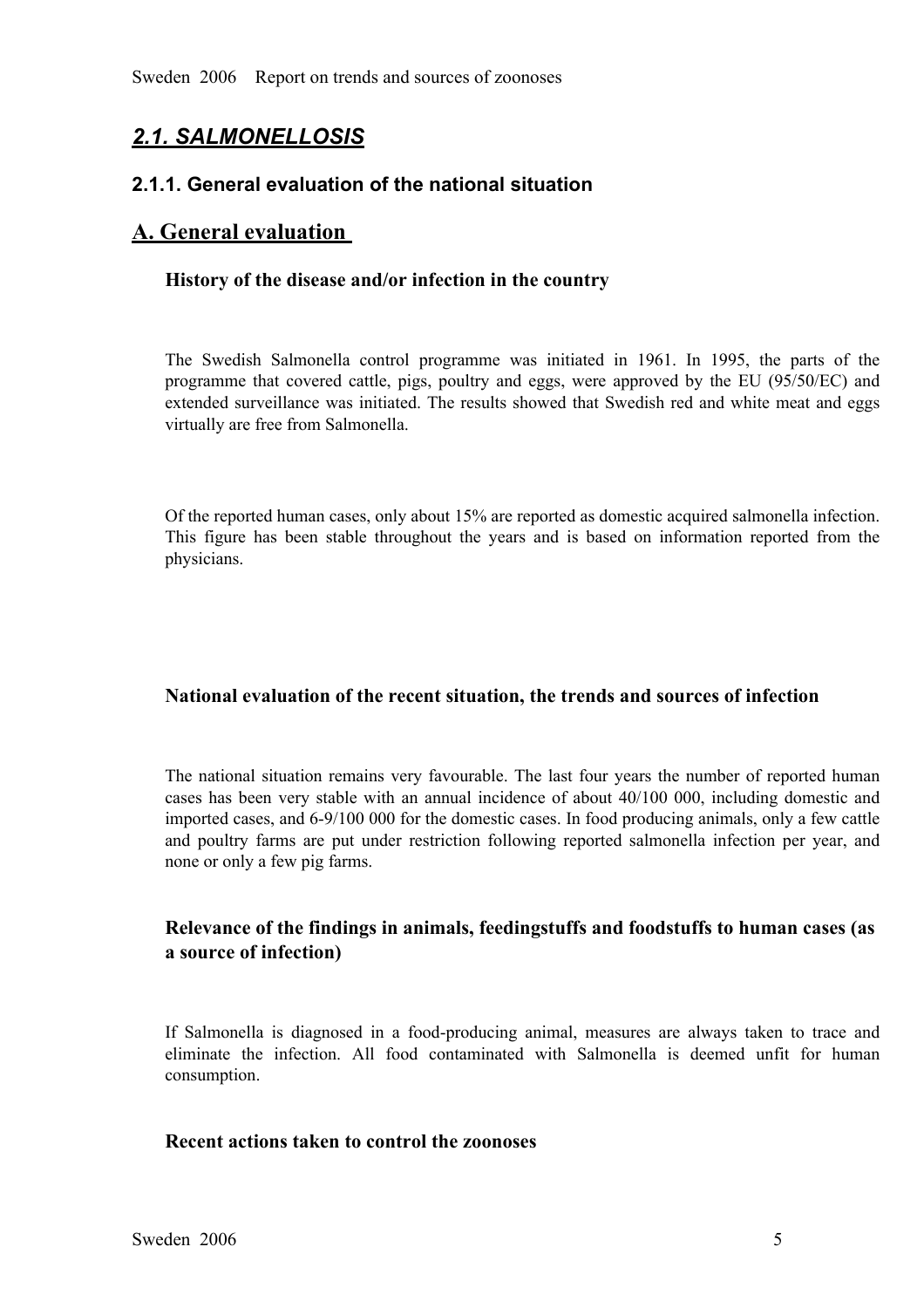Sweden 2006 Report on trends and sources of zoonoses

The Swedish Salmonella control programme has been shown to be an efficient tool to identify Salmonella early in the production chain to keep domestically produced food free from contamination. Salmonella early in the production chain to keep domestically produced food free from contamination. contamination.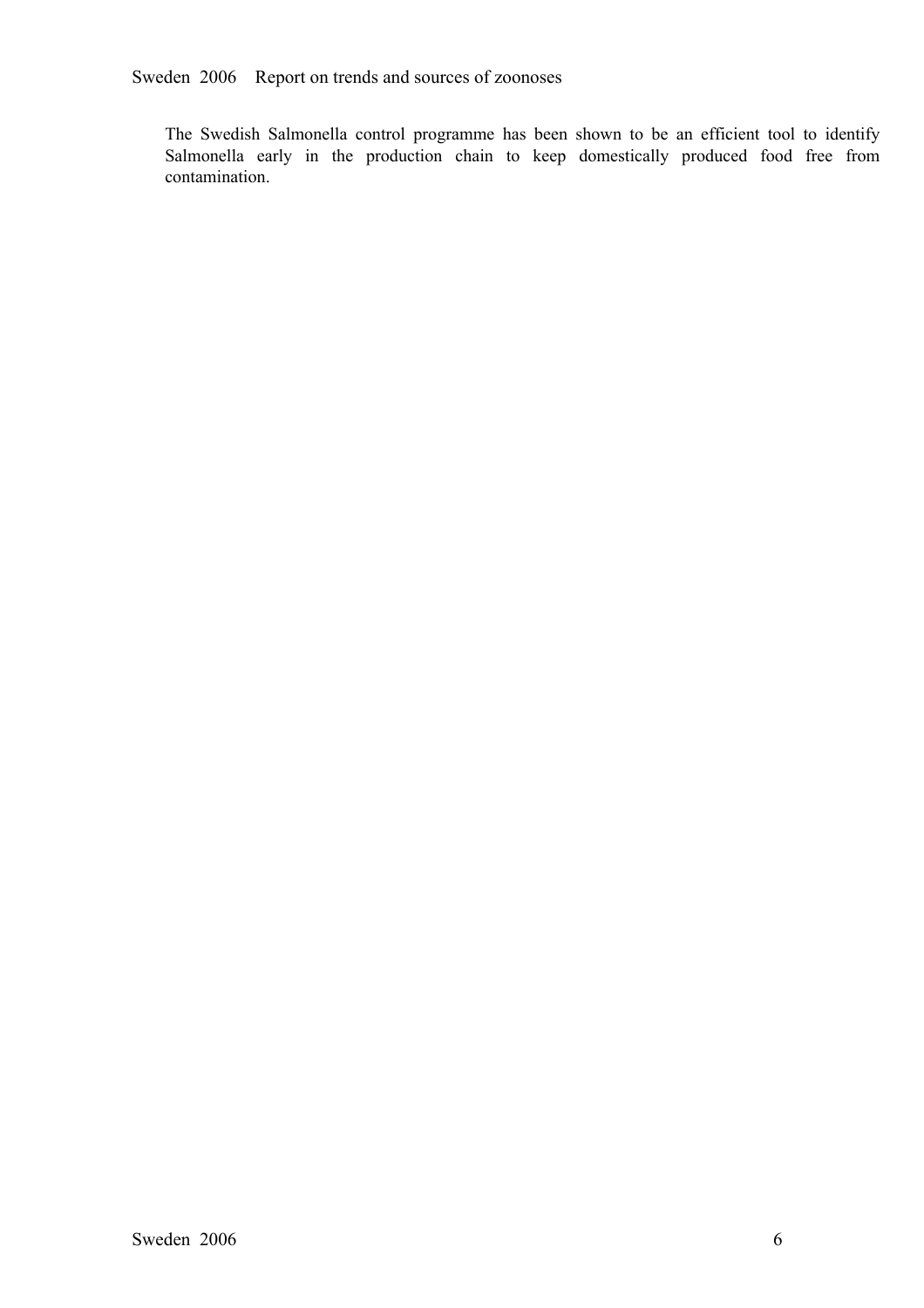Sweden 2006 Report on trends and sources of zoonoses

## **2.1.2. Salmonella in foodstuffs**

## **A. Salmonella spp. in eggs and egg products**

## **Monitoring system**

## **Sampling strategy**

The salmonella control of table eggs is based on control of all commercial egg laying flocks from establishments placing table eggs on the market and all commercial egg laying flocks of more than 200 hens from establishments not placing table eggs on the market.

There is no control programme for packing centers or for eggs at retail.

## **B. Salmonella spp. in broiler meat and products thereof**

#### **Monitoring system**

## **Sampling strategy**

## **At slaughterhouse and cutting plant**

The Swedish Salmonella control programme:

Sampling strategies are described in the Swedish Salmonella control programme approved by teh EU (95/50/EC). The programme is supervised by the SJV and the SLV, and sampling in the programme by the competent authority, tha approved by teh EU (95/50/EC). The programme is supervised by the SJV and the SLV, and sampling in the programme by the competent authority, that is official veterinarians. They are responsible for the sampling in the her SLV, and sampling in the programme by the competent authority, that is official veterinarians. They are responsible for the sampling in the herds, flocks, hatcheries, cutting plants and in the slaughter houses. veterinarians. They are responsible for the sampling in the herds, flocks, hatcheries, cuttingplants and in the slaughter houses.

Within the programme, neck skin samples at slaughter and crushed meat from equipment etc in cutting plants are collected.

Sampling of necks skin: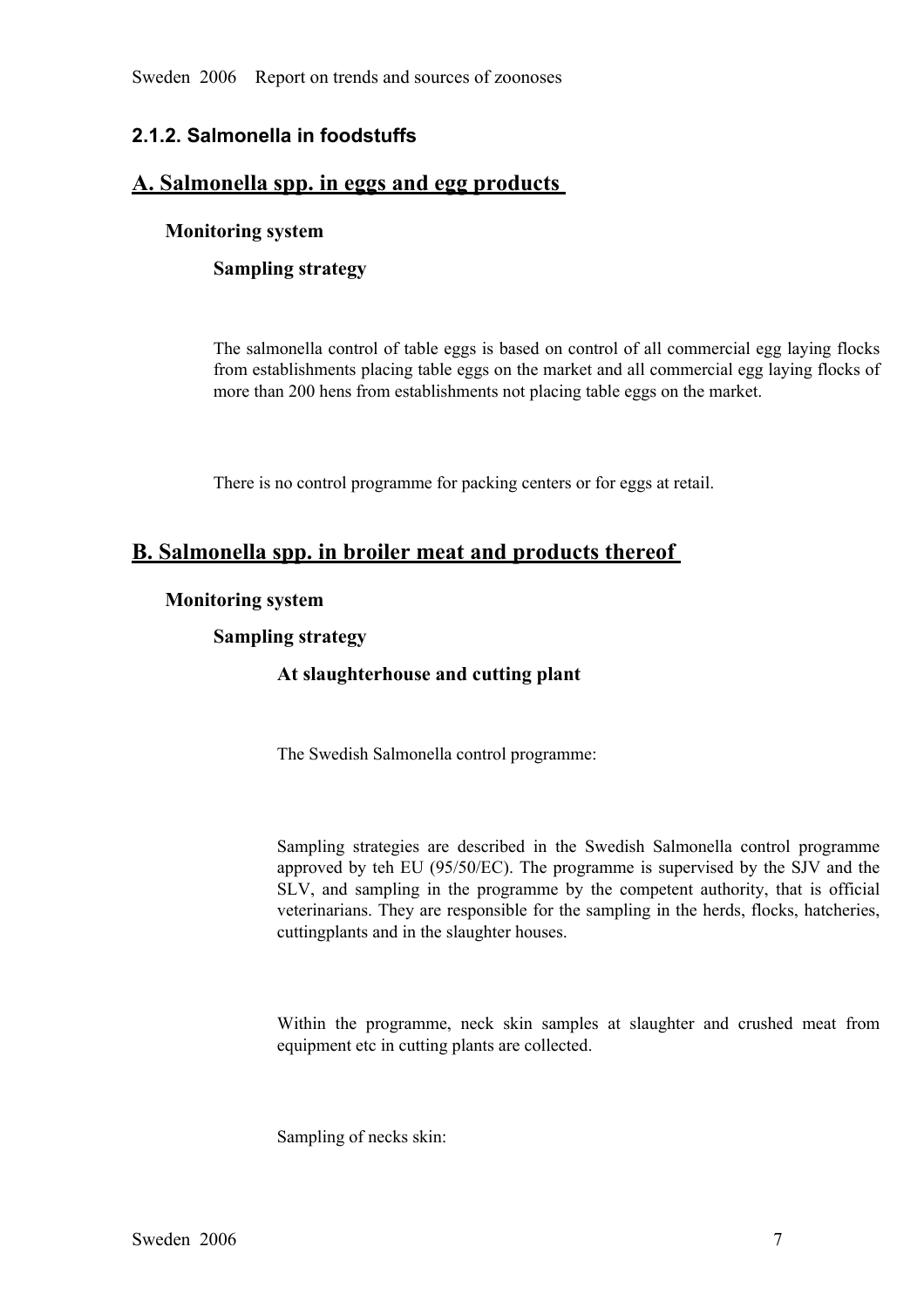Slaughter houses are divided into two categories A and B. Category A slaughter houses annually slaughter 150 000 to 15 000 000 birds, Category B slaughter houses slaughter < 150 000 birds annually. The sampling frame is al houses annually slaughter 150 000 to 15 000 000 birds, Category B slaughter houses slaughter < 150 000 birds annually. The sampling frame is all poultry slaughtered in Sweden. Enough samples are taken to detect a prevalence of 0.1% Salmonella.

Sampling in Category A: Enough samples are collected at each slaughter house to detect a prevalence of at least 5%. A systematic sampling is performed and samples are collected daily. detect a prevalence of at least 5%. A systematic sampling is performed and samples are collected daily.

Sampling in Category B: Enough samples are collected to detect a prevalence of 5% Salmonella. Samples are evenly spread over the slaughtering days.

Cutting plants:

The control programme is based on production hygiene. The sampling sheme is designed to detect a prevalence of 5% with a confidence level of 95%.

#### **At meat processing plant**

According to in-house control plans and decisions by the competent authority.

#### **At retail**

According to in-house control plans and decisions by the competent authority.

#### **Frequency of the sampling**

#### **At slaughterhouse and cutting plant**

Other: Category A: daily; Category B: spread out evenly over the year; cutting plants: once/day in plants producing >100 tons/week, once/week in plants producing >20 tons/week, once/month in plants producing >5 tons/week, plants: once/day in plants producing >100 tons/week, once/week in plants producing  $>$ 20 tons/week, once/month in plants producing  $>$ 5 tons/week, twice/year in plants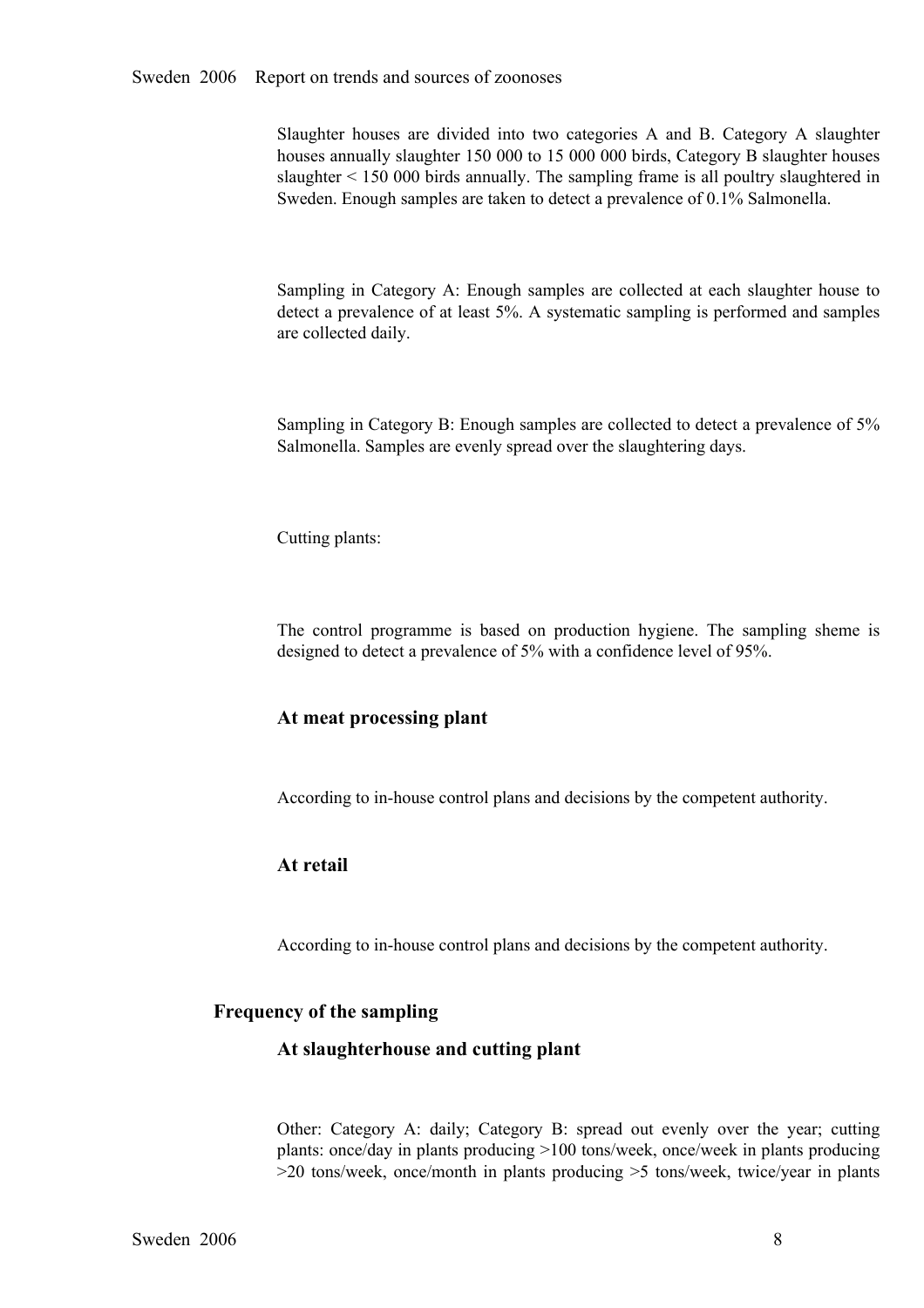producing <5 tons/week.

## **At retail**

Other: decided by the local authorities

#### **Type of specimen taken**

#### **At slaughterhouse and cutting plant**

Other: Neck skin samples at slaughter houses. Crushed meat from equipment etc or from trimmings at cutting plants.

#### **At meat processing plant**

Other: According to inhouse control plans and decisions by the competent authority.

#### **At retail**

Other: According to inhouse control plans and decisions by the competent authority.

#### **Methods of sampling (description of sampling techniques)**

#### **At slaughterhouse and cutting plant**

At slaughterhouse: 10 neckskin samples are pooled and analyzed as 1 sample. From 10 carcasses at least 10g, approx.  $3 \times 3$  cm of neck skin is cut off and put into a plastic bag. Each sample shall be marked with the cathegory of poultry, identity of the flock, slaughterhouse, time and date of the samp plastic bag. Each sample shall be marked with the cathegory of poultry, identity of C until it is sent to the laboratory. At the lab; Each neckskin is divided into two equal parts. One part is pooled. The other part is separatly stored until the examination is completed. One pool may consist of neck-skin from 10-15 birds. The pooled sample is mixed well and pre-enriched in buffered peptone water and examined for salmonella according to NMKL. If salmonella is isolated from a pooled sample each individually stored neck-skin are examined. salmonella according to NMKL. If salmonella is isolated from a pooled sample each individually stored neck-skin are examined.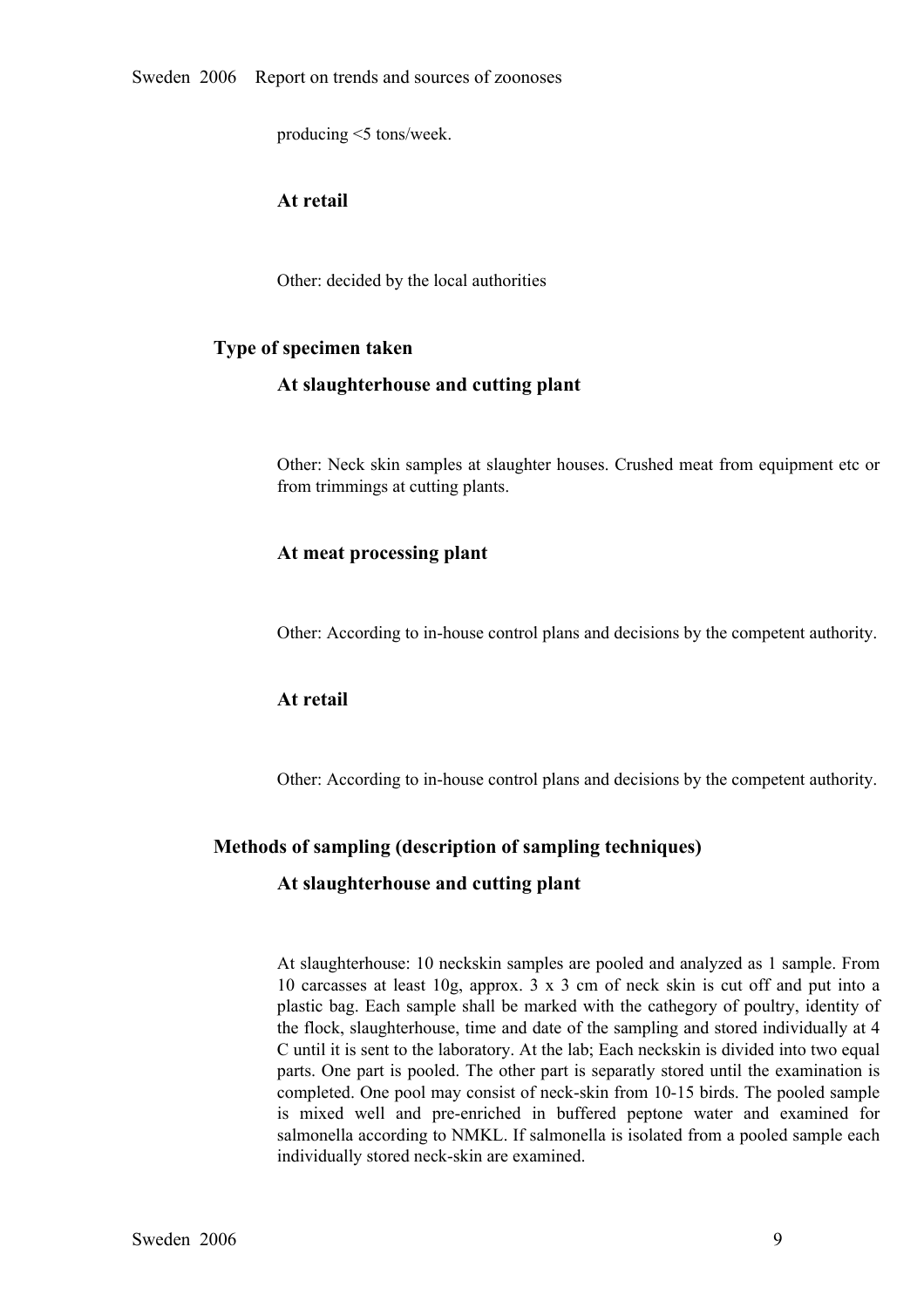Crushed meat: Each sample of <sup>25</sup> <sup>g</sup> of crushed meat from equipment etc or from trimmings is individually analysed according to NMKL.

#### **Definition of positive finding**

#### **At slaughterhouse and cutting plant**

A confirmed positive sample.

#### **At meat processing plant**

A confirmed positive sample.

## **At retail**

A confirmed positive sample.

#### **Diagnostic/analytical methods used**

#### **At slaughterhouse and cutting plant**

Bacteriological method: NMKL 71, ISO 6579 or any other of the approved methods according to Comm. Decision 2003/470

#### **At meat processing plant**

Bacteriological method: NMKL 71, ISO 6579 or any other of the approved methods according to Comm. Decision 2003/470

#### **At retail**

Bacteriological method: NMKL 71, ISO 6579 or any other of the approved methods according to Comm. Decision 2003/470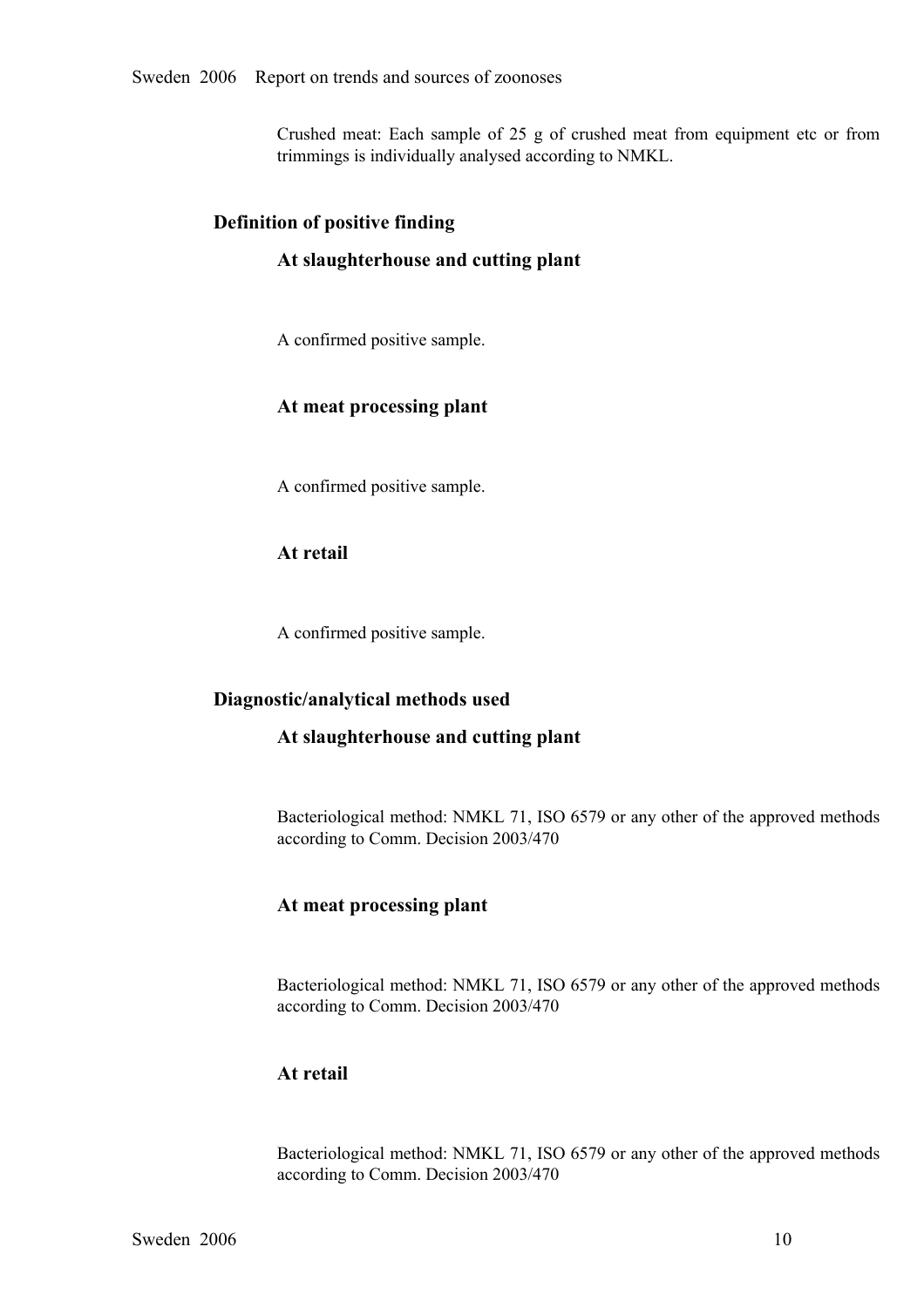#### **Preventive measures in place**

The salmonella control programme. Zero-tolerance for salmonella in processed food as well as in raw products.

#### **Control program/mechanisms**

#### **The control program/strategies in place**

National Salmonella Control Programme (Comm. Decision 95/50).

#### **Recent actions taken to control the zoonoses**

The prevalence of Salmonella in products of Swedish origin is so low that no special actions have had to be taken for many years.

#### **Measures in case of the positive findings or single cases**

All positive findings are followed by corrective actions directed against product and process.

If any serotype of salmonella is found in meat samples, the origin of contamination must be traced back to the slaughter house or holding whenever possible. Effective cleaning and disinfection of the premises and equipment must begin in the establishment immediately. This also shall be done on suspicion of salmonella contamination.

Following confirmation of the result by the SVA an increased level of sampling is carried out. This involves taking at least 59 samples (each sample consists of 25 gr of meat or 10 gr neck skins) during the next five working days following the confirmation of the result.

#### **Notification system in place**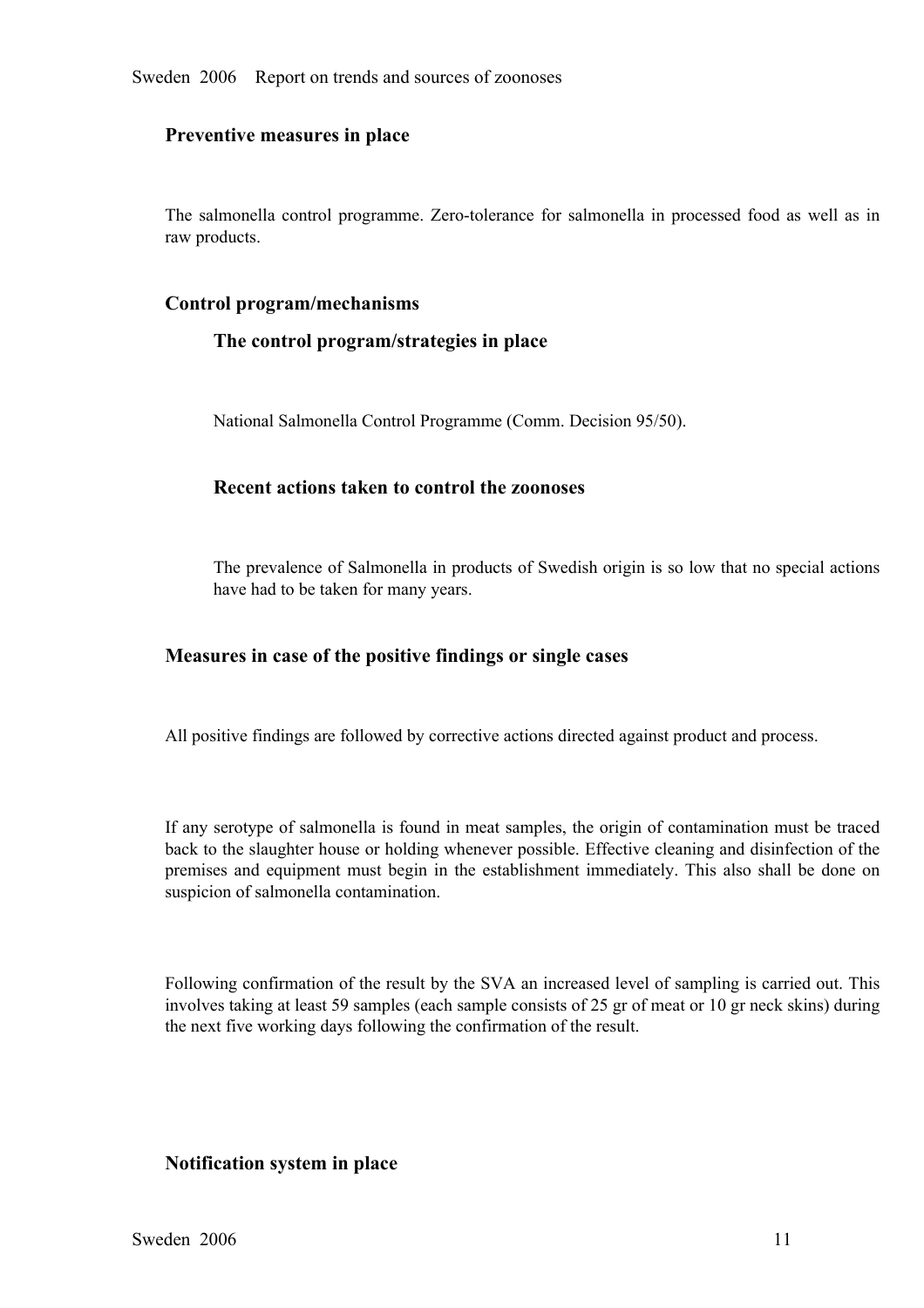Any positive finding has to be reported to the competent authority.

## **Results of the investigation**

Salmonella prevalence in animal products of Swedish origin is very low. The local municipalities reported 74 samples from broiler meat or products thereof. All of these were negative for salmonella. reported 74 samples from broiler meat or products thereof. All of these were negative for salmonella.

From Cat A slaughter houses 3340 neck skins were analysed and 29 from Cat B slaughter houses. 4 samples were positive: 3 S. Agona and 1 S. Rubislaw.

At cutting plants 1 047 samples were collected. All these samples were negative.

#### **National evaluation of the recent situation, the trends and sources of infection**

Salmonella prevalence in animal products of Swedish origin is very low (see "additional information"). Regarding poultry meat and products thereof, reports from the local authorities vary greatly between years. The number of samples as well as the number and percentage of positive varying degree of reporting, spec $\tilde{A}$ -al projects that are reported for a special year, special focus on samples differ to a large extent from year to year. These variations are explained by factors such as varying degree of reporting, specÃ-al projects that are reported for a special year, special focus on imported products etc. The reports from the local authorities must therefore not be taken too seriously and they ar imported products etc. The reports from the local authorities must therefore not be taken too seriously and they are not statistically representative for the country. seriously and they are not statistically representative for the country.

The most worrying factor at present is salmonella-positive consignments from other member states that enter the country. This is true not only for meat-preparations but also for consignments covered by the salmonella guara that enter the country. This is true not only for meat-preparations but also for consignments covered by the salmonella guarantees.

It should be mentioned that at present 40 % of poultry meat preparations on the market are of foreign origin and for these products there are no Salmonella guarantees.

## **Relevance of the findings in animals to findings in foodstuffs and to human cases (as a source of infection)**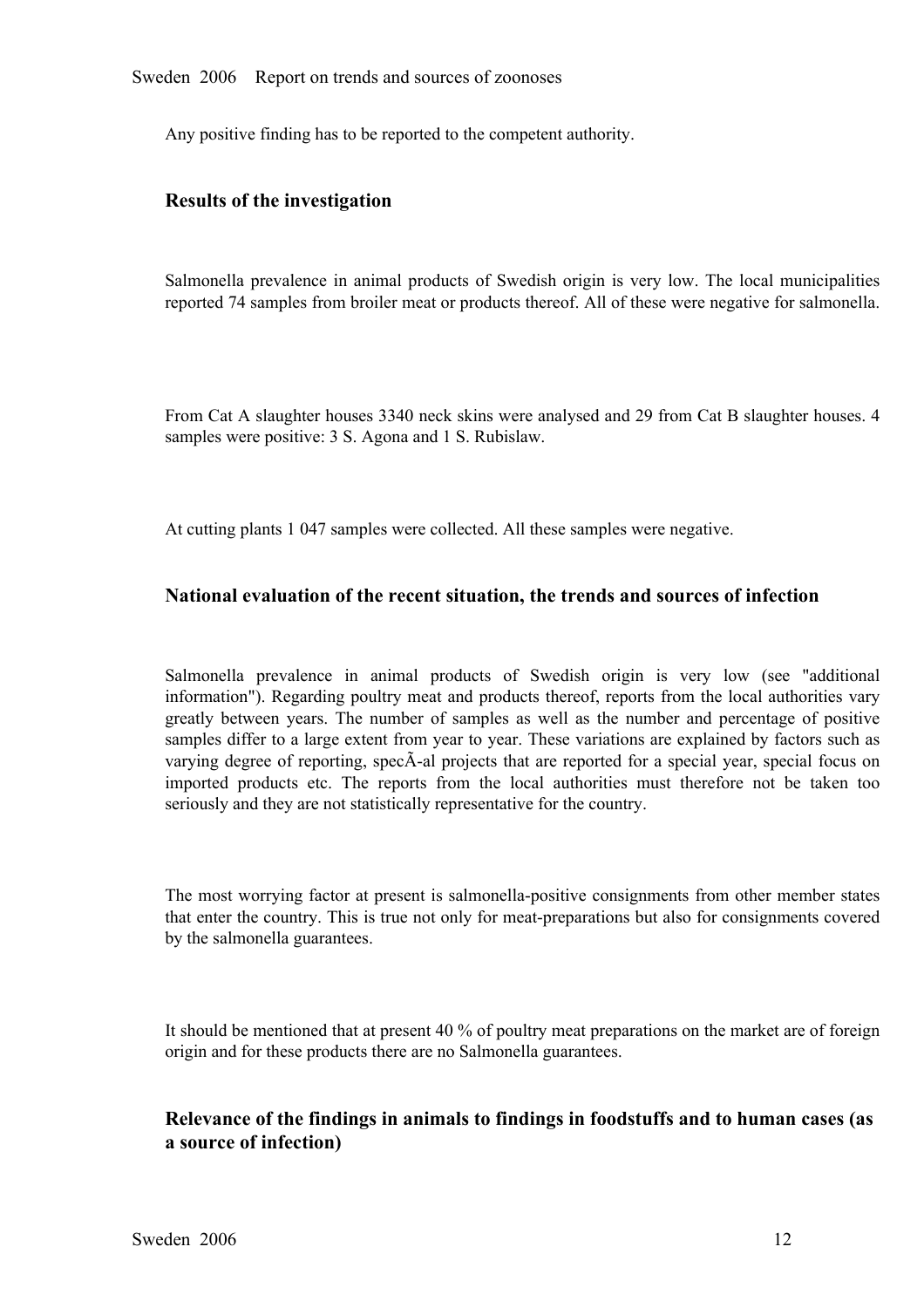As Swedish produced red and white meat, and eggs virtually are free from salmonella, the risk of contracting salmonella from domestic produced animal products is small.

## **Additional information**

In the surveillance described in the salmonella control programme, approximately 4000 neck skin sample from the slaughter houses are analysed yearly. Between 1995 and 2006, 45637 neck skin samples were collected and of those, 15 (0.03%) were positive.

## **C. Salmonella spp. in turkey meat and products thereof**

#### **Monitoring system**

#### **Sampling strategy**

#### **At slaughterhouse and cutting plant**

Turkey production is included in the Swedish Salmonella control programme and the same applies for turkeys as for broilers.

However the turkey production in Sweden is very small and the reports from the salmonella control do not distinguish between turkeys and broilers. The turkeys are thus included in the figures reported for broilers. They re salmonella control do not distinguish between turkeys and broilers. The turkeys are the numbers reported.

Even so no Salmonella was found in turkey neck-skins or at cutting plants.

## **D. Salmonella spp. in pig meat and products thereof**

#### **Monitoring system**

#### **Sampling strategy**

#### **At slaughterhouse and cutting plant**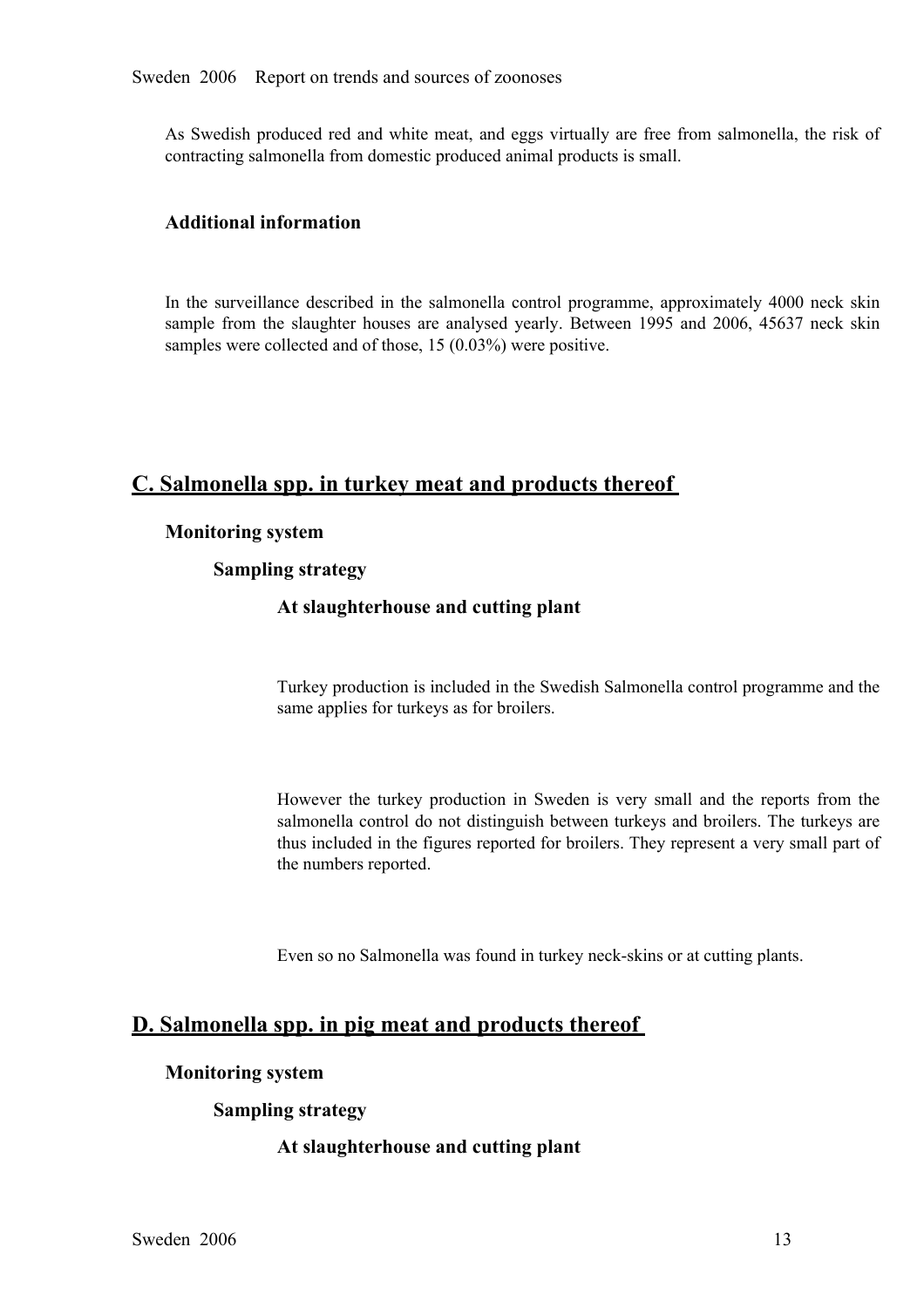Sampling strategies are described in the Swedish Salmonella control programme approved by EU (95/50/EC). The programmes are supervised by the SJV and the SLV. All sampling in the control programme is supervised by the comp approved by EU (95/50/EC). The programmes are supervised by the SJV and the SLV. All sampling in the control programme is supervised by the competent authority, that is official veterinarians. They are responsible for the SLV. All sampling in the control programme is supervised by the competent authority, that is official veterinarians. They are responsible for the sampling in the herds, flocks, hatcheries, cuttingplants and in the slaughte authority, that is official veterinarians. They are responsible for the sampling in the herds, flocks, hatcheries, cuttingplants and in the slaughter houses. herds, flocks, hatcheries, cuttingplants and in the slaughter houses.

Within the programme, lymph nodes and carcass swabs are systematicly collected<br>from pigs at slaughter to ensure that the samples are representative of the population<br>of slaughtered pigs at each slaughterhouse. Sampling of from pigs at slaughter to ensure that the samples are representative of the population of slaughtered pigs at each slaughterhouse. Sampling of lymph nodes is described under "Salmonella in pigs". under "Salmonella in pigs".

Slaughter houses have been divided into two categories: Category <sup>A</sup> slaughtering 90% of all pigs and Category B slaughtering 10% of all pigs.

Category A: At each slaughterhouse a sufficient number of samples is collected to detect at least 5% salmonella infected/contaminated carcases with 95% confidence interval (CI) in the annual slaughter. Sampling is performe detect at least 5% salmonella infected/contaminated carcases with 95% confidence<br>interval (CI) in the annual slaughter. Sampling is performed daily in Category A.<br>Samples are collected evenly distributed over the day and i interval (CI) in the annual slaughter. Sampling is performed daily in Category A. Samples are collected evenly distributed over the day and if slaughter is performed on separate lines, each will be sampled separately. Samples are collected evenly distributed over the day and if slaughter is performed on separate lines, each will be sampled separately.

Category B: These slaughterhouses are controlled as one unit. Enough samples to detect a prevalence of 1% salmonella infected carcases with 90% CI will be taken.<br>Sampling wil be spread out over the slaughter days to avoid detect a prevalence of 1% salmonella infected carcases with 90% CI will be taken. Sampling wil be spread out over the slaughter days to avoid periodical sampling.

Carcass swabs are sampled as a quantitative monitoring of the slaughter hygiene at normal slaughter. The sample size will detect <sup>a</sup> prevalence of salmonella contaminated carcases of 0.1% with a 95% confidence interval.

Cutting plants: sampling is designed to detect a prevalence of 5% salmonella (95% CI). Samples are taken from crushed meat on equipment etc. or from trimmings. CI). Samples are taken from crushed meat on equipment etc. or from trimmings.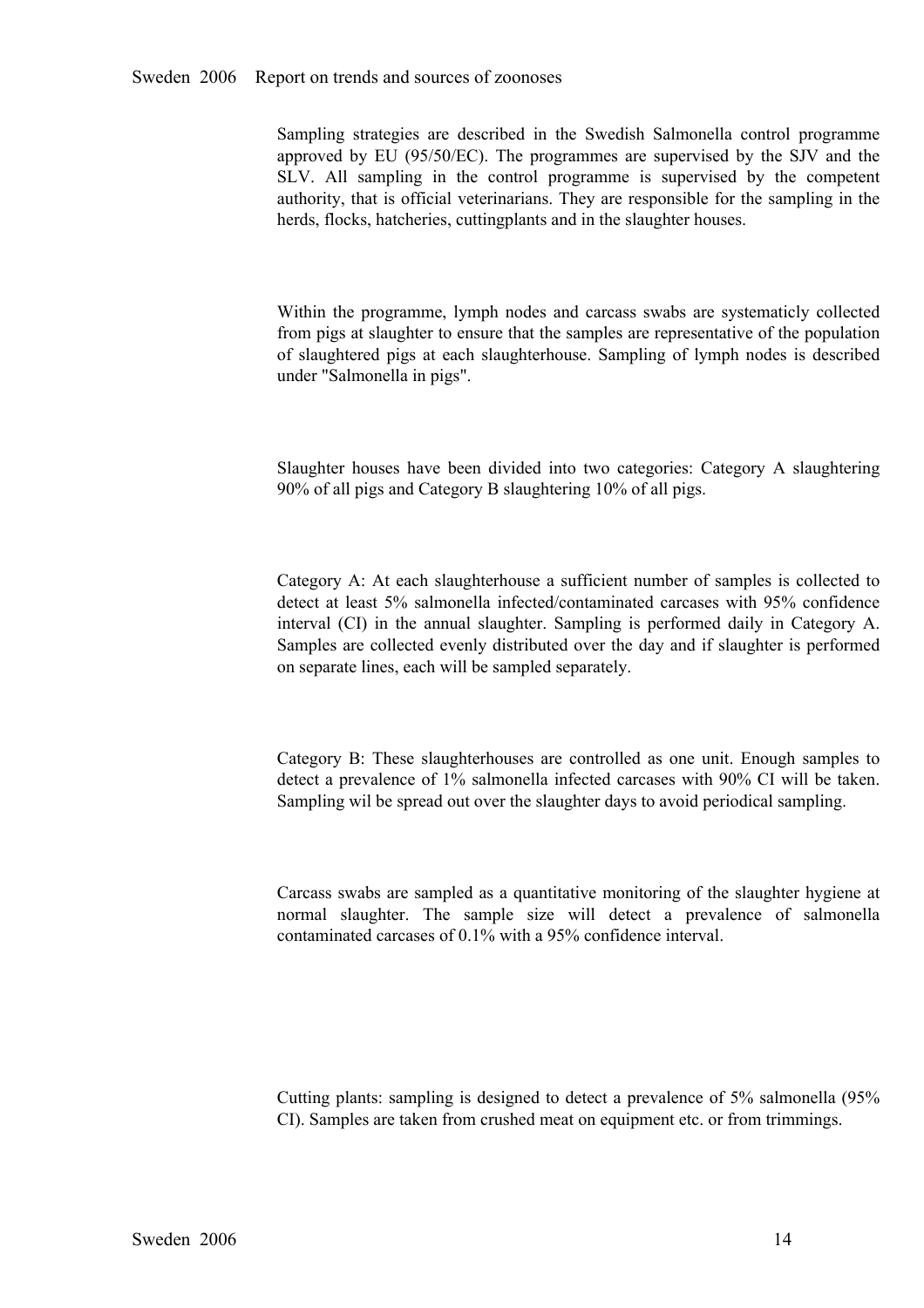#### **At meat processing plant**

Sampling is according to each plants in-house control.

## **At retail**

Random sampling according to the local competent authorities.

#### **Frequency of the sampling**

#### **At slaughterhouse and cutting plant**

Other: Carcass swabs: representative sampling spread out evenly over the year; cutting <sup>p</sup>lants: once/day in <sup>p</sup>lants producing >100 tons/week, once/week in <sup>p</sup>lants producing >20 tons/week, once/month in plants producing >5 tons/week, twice/year in plants producing <5 tons/week.

## **At meat processing plant**

Other: According to each in-house control plan and decisions by the competent authority.

## **At retail**

Other: According to in-house control plans and decisions by the competent authority.

#### **Type of specimen taken**

#### **At slaughterhouse and cutting plant**

Other: Carcass swabs: Approx. <sup>1400</sup> square cm/carcass is swabbed. Cuttingplants: crushed meat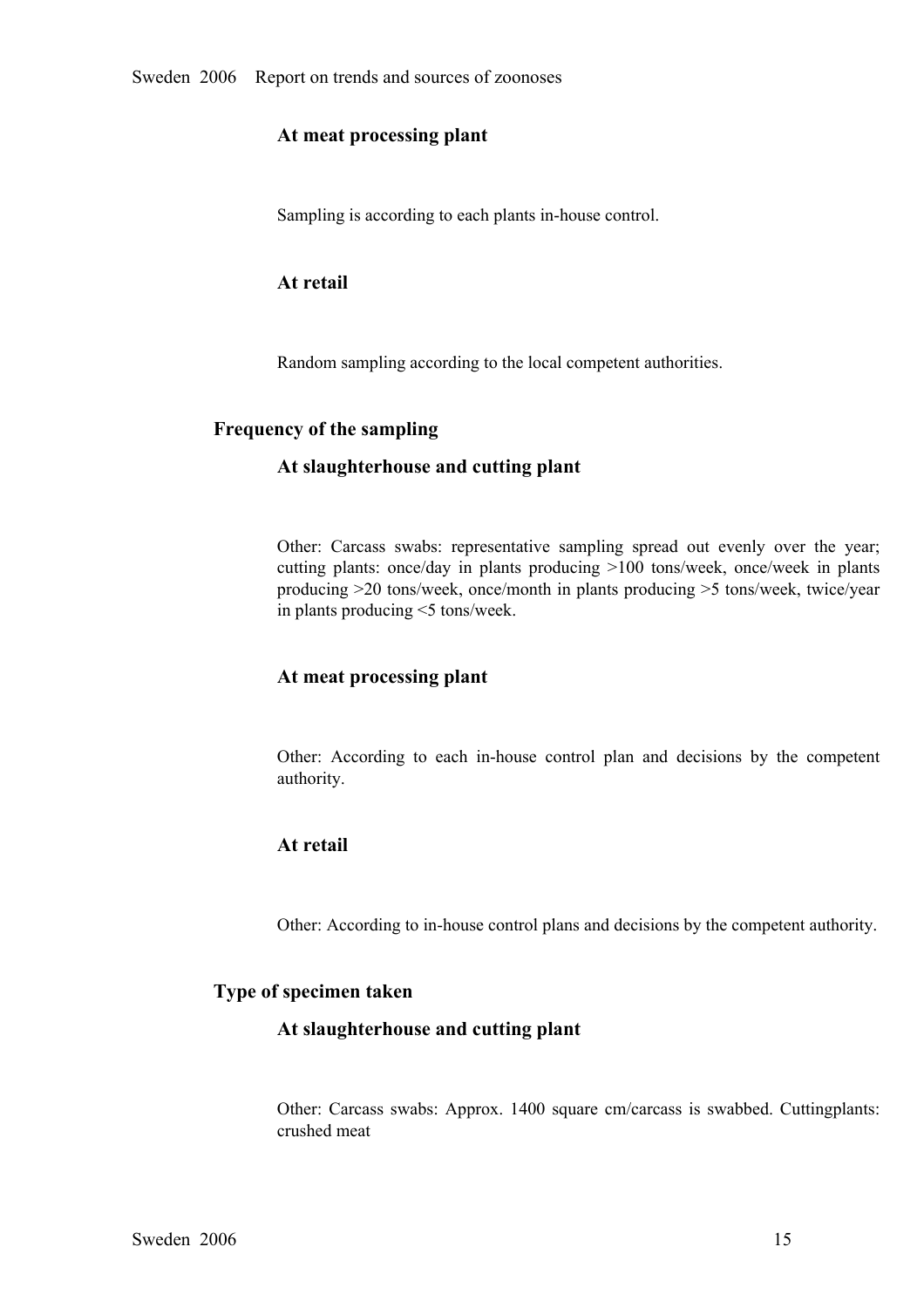#### **At meat processing plant**

Other: Varies according to in-house control plan and decisions by the local inspector.

#### **At retail**

Other: Varies according to inhouse control plan and decisions by the local inspector.

#### **Methods of sampling (description of sampling techniques)**

#### **At slaughterhouse and cutting plant**

Carcass swabs: The carcasses are sampled before the carcass is refrigerated. The upper inner part of the hind legs including the pelvic entrance will be tested. A total of 30 cm x 20-25 cm will be swabbed. The cut surface upper inner part of the hind legs including the pelvic entrance will be tested. A total of 30 cm x 2025 cm will be swabbed. The cut surface area of the abdomen and the chest including approximately 5 cm of the skin surface will be tested. Approx. 70-80 cm x 8-10 cm will be swabbed. In total approx 1400 cm2 will be swabbed. Two<br>sterile swabs moistured with PBS are used. The swabs from one carcass wil be place<br>in a plastic bag in 100 ml of PBS. Samples are kept refrigerate sterile swabs moistured with PBS are used. The swabs from one carcass wil be place in a plastic bag in 100 ml of PBS. Samples are kept refrigerated until they are sent to the laboratory.

To each sample of two swabs 100 ml of buffered peptone water is added. The sample is incubated overnight. One drop off pre-enrichment broth from each of 10 to 15 animals is pooled in RV broth and examined according to NMKL. Each pre-enrichment broth is stored at 4o C until results are ready. In case of animals is pooled in RV broth and examined according to NMKL. Each<br>pre-enrichment broth is stored at 4o C until results are ready. In case of a positive<br>result each broth will be analysed separately. pre-enrichment broth is stored at 4o C until results are ready. In case of a positive result each broth will be analysed separately. result each broth will be analysed separately.

Crushed meat: each sample of 25 g is individually analysed according to NMKL.

#### **At meat processing plant**

According to in-house control plans and decisions by the competent authority.

#### **At retail**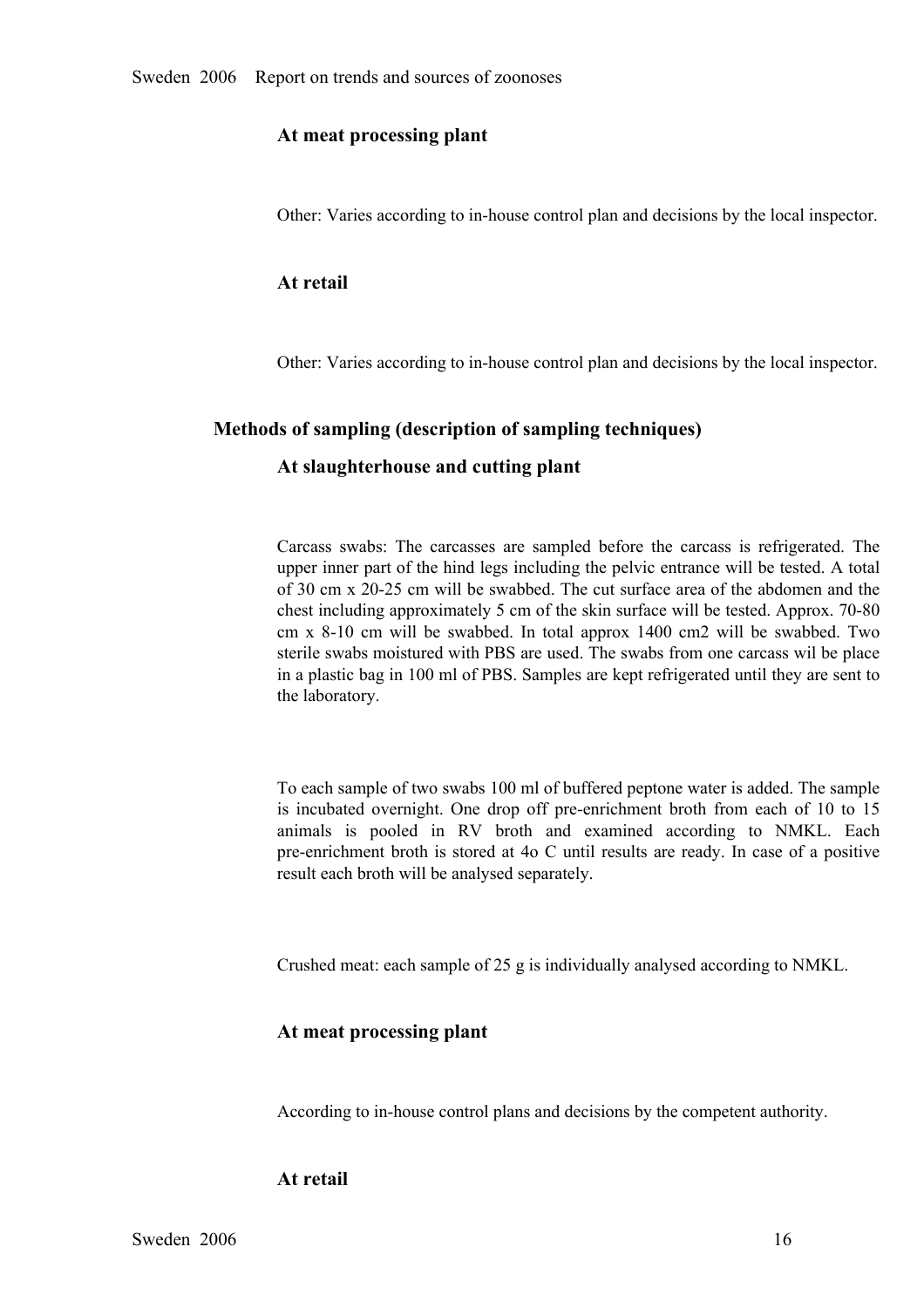According to in-house control plans and decisions by the competent authority.

# **Definition of positive finding**

## **At slaughterhouse and cutting plant**

A confirmed positive sample.

## **At meat processing plant**

A confirmed positive sample.

#### **At retail**

A confirmed positive sample.

#### **Diagnostic/analytical methods used**

#### **At slaughterhouse and cutting plant**

Bacteriological method: NMKL 71, ISO 6579 or any other of the approved methods according to Comm. Decision 2003/470

#### **At meat processing plant**

Bacteriological method: NMKL 71, ISO 6579 or any other of the approved methods according to Comm. Decision 2003/470

## **At retail**

Bacteriological method: NMKL 71, ISO 6579 or any other of the approved methods according to Comm. Decision 2003/470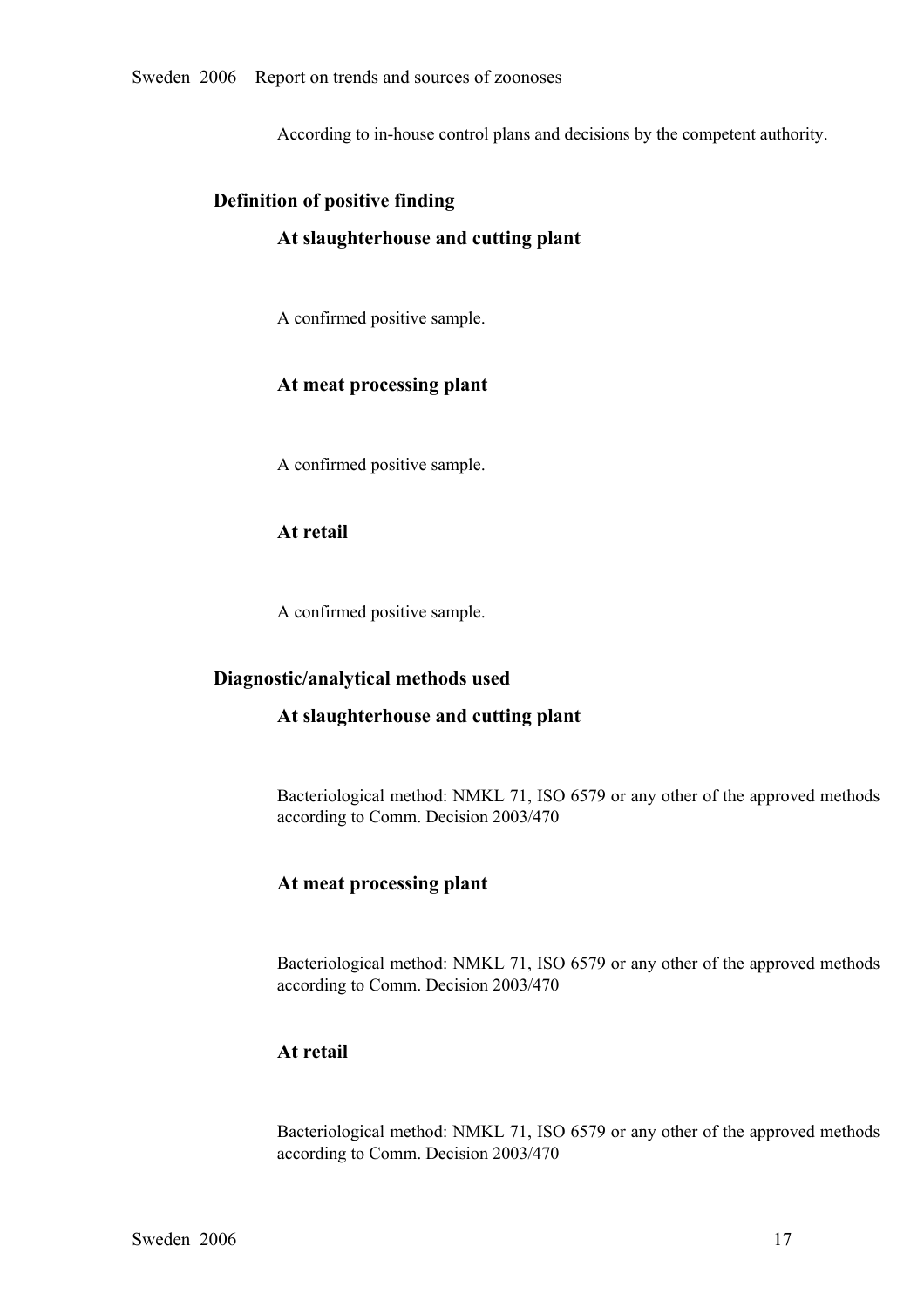#### **Preventive measures in place**

The salmonella control programme. Zero-tolerance for salmonella in processed food as well as in raw products.

#### **Control program/mechanisms**

#### **The control program/strategies in place**

National Salmonella Control Programme (Comm. Decision 95/50). See "Salmonella spp. in pigs".

#### **Recent actions taken to control the zoonoses**

The prevalence of Salmonella in products of Swedish origin is so low that no special actions have had to be taken for many years.

#### **Measures in case of the positive findings or single cases**

All positive findings are followed by corrective actions directed against product and process.

If salmonella is isolated from a lymph node, traceback investigation is always performed at the farm of origin. If salmonella is re-isolated at the farm, measures described in section "Salmonella spp. in pigs" are implemented.

#### **Notification system in place**

Any positive finding has to be reported to the competent authority.

#### **Results of the investigation**

Salmonella prevalence in animal products of Swedish origin is very low. Results from sampling of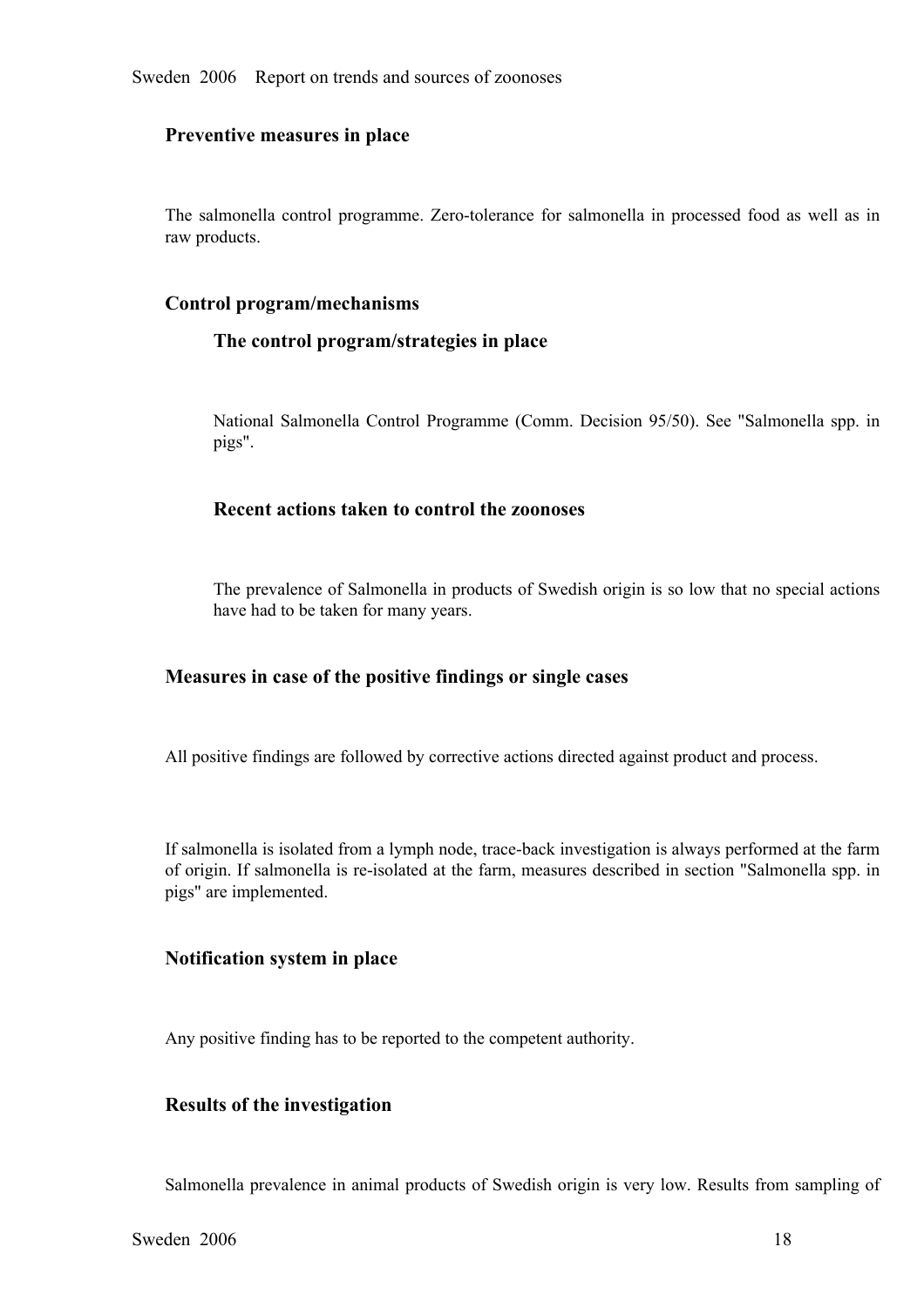fresh meat or meat products from cattle and pig are reported under "Salmonella spp in bovine meat and produvts thereof".

Also, 5918 carcass swabs from pigs (2767 from breeding pigs and 3151 from fattening pigs) were analysed. All of these samples were negative.

From cutting plants, 3898 samples from both cattle and pigs were collected, all but one were negative. The positive sample was from bovine meat. In the total number reported from cutting plants speci negative. The positive sample was from bovine meat. In the total number reported from cutting plants species are not differentiated. plants species are not differentiated.

#### **National evaluation of the recent situation, the trends and sources of infection**

Salmonella prevalence in animal products of Swedish origin is very low (see "additional information").

The most worrying factor at present is salmonella-positive consignments from other MS that enter the country. This is true not only for meat-preparations but also for consignments covered by the salmonella guarantees.

## **Relevance of the findings in animals to findings in foodstuffs and to human cases (as a source of infection)**

As Swedish red and white meat, and eggs, virtually are free from Salmonella the risk of contracting salmonella from domestically produced food is very small.

#### **Additional information**

Between 1996 and 2006, 63 095 lymph nodes from fattening- and adult pigs have been sampled in total. Of those, 81 (0.1%) were positive for salmonella. Similarly, 63 118 swabs have been analysed and of those 7 (0.01%)have been positive. Furthermore, only in a few cases when salmonella were isolated from lymph nodes or swabs was salmonella re-isolated at farm level.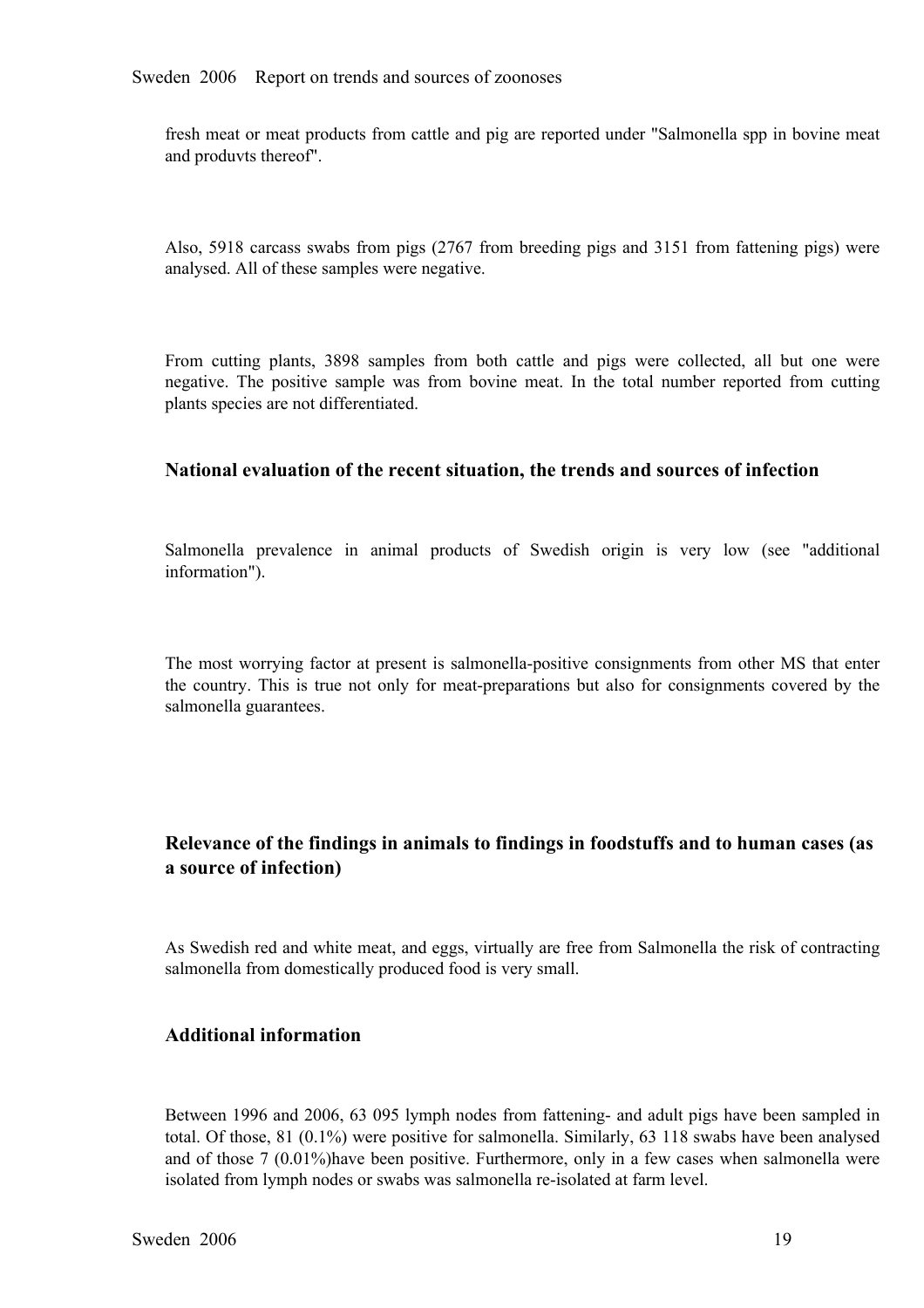## **E. Salmonella spp. in bovine meat and products thereof**

#### **Monitoring system**

#### **Sampling strategy**

## **At slaughterhouse and cutting plant**

Sampling strategies are described in the Swedish Salmonella control programme (95/50/EC). The programmes are supervised by the SJV and the SLV and All sampling is supervised by the competent authority, that is the official (95/50/EC). The programmes are supervised by the SJV and the SLV and All sampling is supervised by the competent authority, that is the official veterinarian. Official veterinarians are responsible for the sampling in the sampling is supervised by the competent authority, that is the official veterinarian.<br>Official veterinarians are responsible for the sampling in the herds, flocks,<br>hatcheries, cuttingplants and in the slaughter houses. Official veterinarians are responsible for the sampling in the herds, flocks, hatcheries, cutting plants and in the slaughter houses. hatcheries, cuttingplants and in the slaughter houses.

Within the programme, lymph nodes and carcass swabs are systematicly collected<br>from cattle at slaughter to ensure that the samples are representative of the population<br>of slaughtered cattle at each slaughterhouse. Descript from cattle at slaughter to ensure that the samples are representative of the population of slaughtered cattle at each slaughterhouse. Description of sampling of lymph nodes is presented under "Salmonella spp. in bovines".

Slaughter houses: Slaughter houses have been divided into two categories. Category A slaughtering 90% of all cattle and category B slaughtering 10% of all cattle.

Cat.A: At each slaughterhouse a sufficient number of samples is collected to detect at least 5% salmonella infected/contaminated carcases with 95% Confidence Interval (CI) in the annual slaughter. At these slaughter houses samples are collected evenly distributed over the day and if slaughter is performed on (CI) in the annual slaughter. At these slaughter houses samples are collected evenly sampled separately.

Cat.B: These slaughterhouses are controlled as one unit. Enough samples to detect a prevalence of 1% salmonella infected carcases with 90% CI will be taken. Sampling is spread out over the slaughter days to avoid periodical sampling.

Carcass swabs are collected as a quantitative monitoring of the slaughter hygiene at normal slaughter. The sample size will detect a prevalence of salmonella<br>contaminated carcases of 0.1 % with 95% CI. Samples consist of carcass swabs. contaminated carcases of 0.1 % with 95% CI. Samples consist of carcass swabs.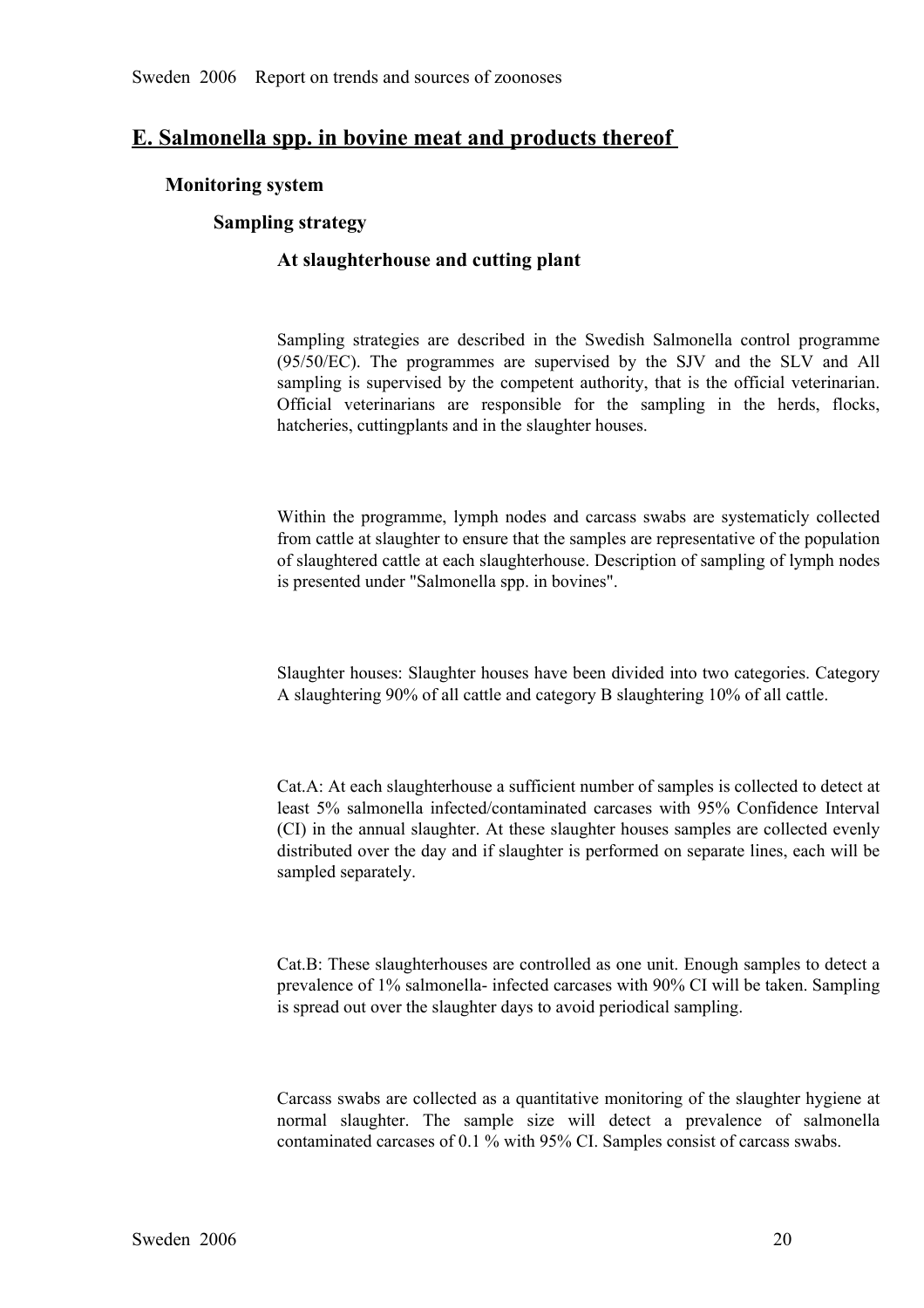Cutting plants: sampling is designed to detect a prevalence of 5% salmonella (95% CI). Samples are taken from crushed meat on equipment etc. or from trimmings.

#### **At meat processing plant**

Sampling is according to each plants in-house control.

## **At retail**

Random sampling according to the local competent authorities.

#### **Frequency of the sampling**

#### **At meat processing plant**

Other: According to each in-house control plan and decisions by the competent authority.

## **At retail**

Other: According to inâ house control <sup>p</sup>lans and decisions by the competent authority.

#### **Type of specimen taken**

#### **At slaughterhouse and cutting plant**

Other: carcass swabs: aprrox.1400 square cm/carcass, cuttingplants: crushed meat

## **At meat processing plant**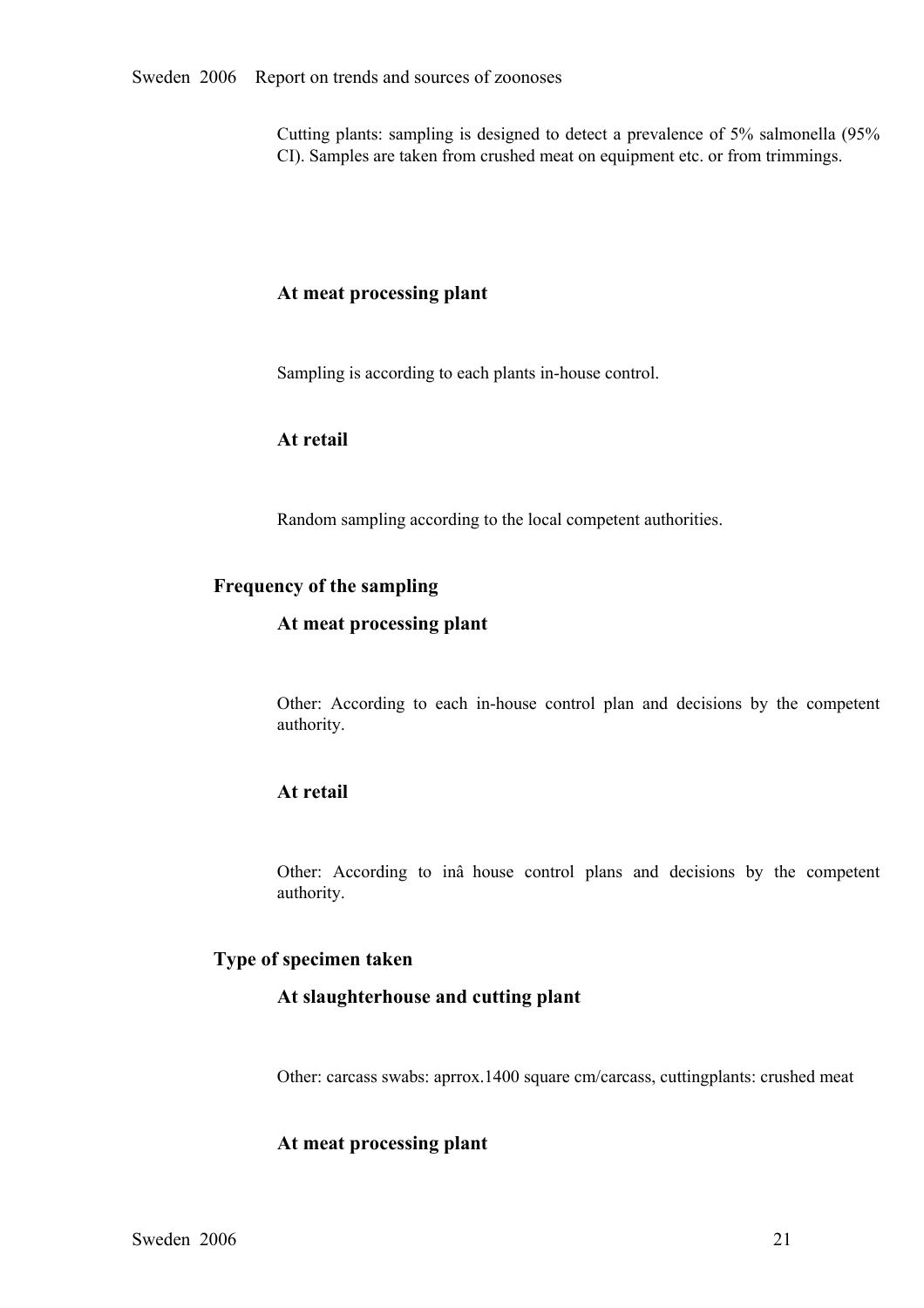Other: Varies according to in-house control plan and decisions by the local inspector.

#### **At retail**

Other: Varies according to inhouse control plan and decisions by the local inspector.

#### **Methods of sampling (description of sampling techniques)**

#### **At slaughterhouse and cutting plant**

Carcass swabs: The carcasses are sampled before the carcass is refrigerated.

The upper inner part of the hind legs including the pelvic entrance will be tested. A total of  $30x20-25$  cm will be swabbed. The cut surface area of the abdomen and the chest including approximately 5 cm of the skin surface will be tested. Approx. 70-80 cm x 8-10 cm will be swabbed. In total approx 1400 cm2 will be swabbed. Two<br>sterile swabs moistured with PBS are used. The swabs from one carcass will be<br>placed in a plastic bag in 100 ml of PBS. Samples are kept refrigera sterile swabs moistured with PBS are used. The swabs from one carcass will be placed in a plastic bag in 100 ml of PBS. Samples are kept refrigerated until they are sent to the laboratory. placed in a plastic bag in 100 ml of PBS. Samples are kept refrigerated until they are sent to the laboratory.

To each sample of two swabs 100 ml of buffered peptone water is added. The sample is incubated overnight. One drop of pre-enrichment broth from each of 10 to 15 animals is pooled in RV broth and examined according to NMKL. Each animals is pooled in RV broth and examined according to NMKL. Each<br>pre-enrichment broth is stored at 4o C until results are ready. In case of a positive<br>result each broth will be analysed separately. pre-enrichment broth is stored at 4o C until results are ready. In case of a positive result each broth will be analysed separately. result each broth will be analysed separately.

Crushed meat: each sample of 25 g is individually analysed according to NMKL.

#### **At meat processing plant**

According to in-house control plans and decisions by the competent authority.

#### **At retail**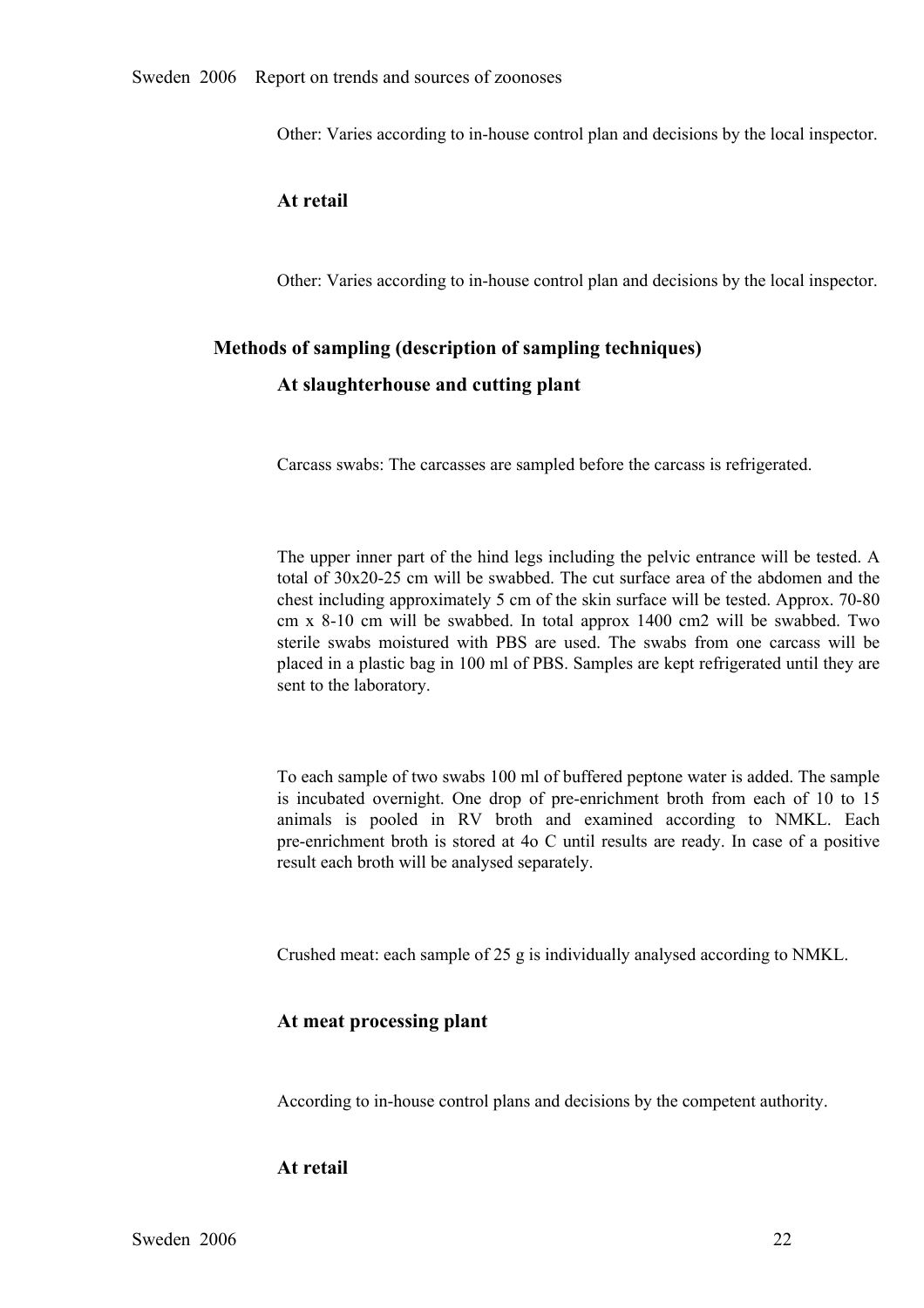According to in-house control plans and decisions by the competent authority.

# **Definition of positive finding**

## **At slaughterhouse and cutting plant**

A confirmed positive sample.

## **At meat processing plant**

A confirmed positive sample.

#### **At retail**

A confirmed positive sample.

#### **Diagnostic/analytical methods used**

#### **At slaughterhouse and cutting plant**

Bacteriological method: NMKL 71, ISO 6579 or any other of the approved methods according to Comm. Decision 2003/470

#### **At meat processing plant**

Bacteriological method: NMKL 71, ISO 6579 or any other of the approved methods according to Comm. Decision 2003/470

## **At retail**

Bacteriological method: NMKL 71, ISO 6579 or any other of the approved methods according to Comm. Decision 2003/470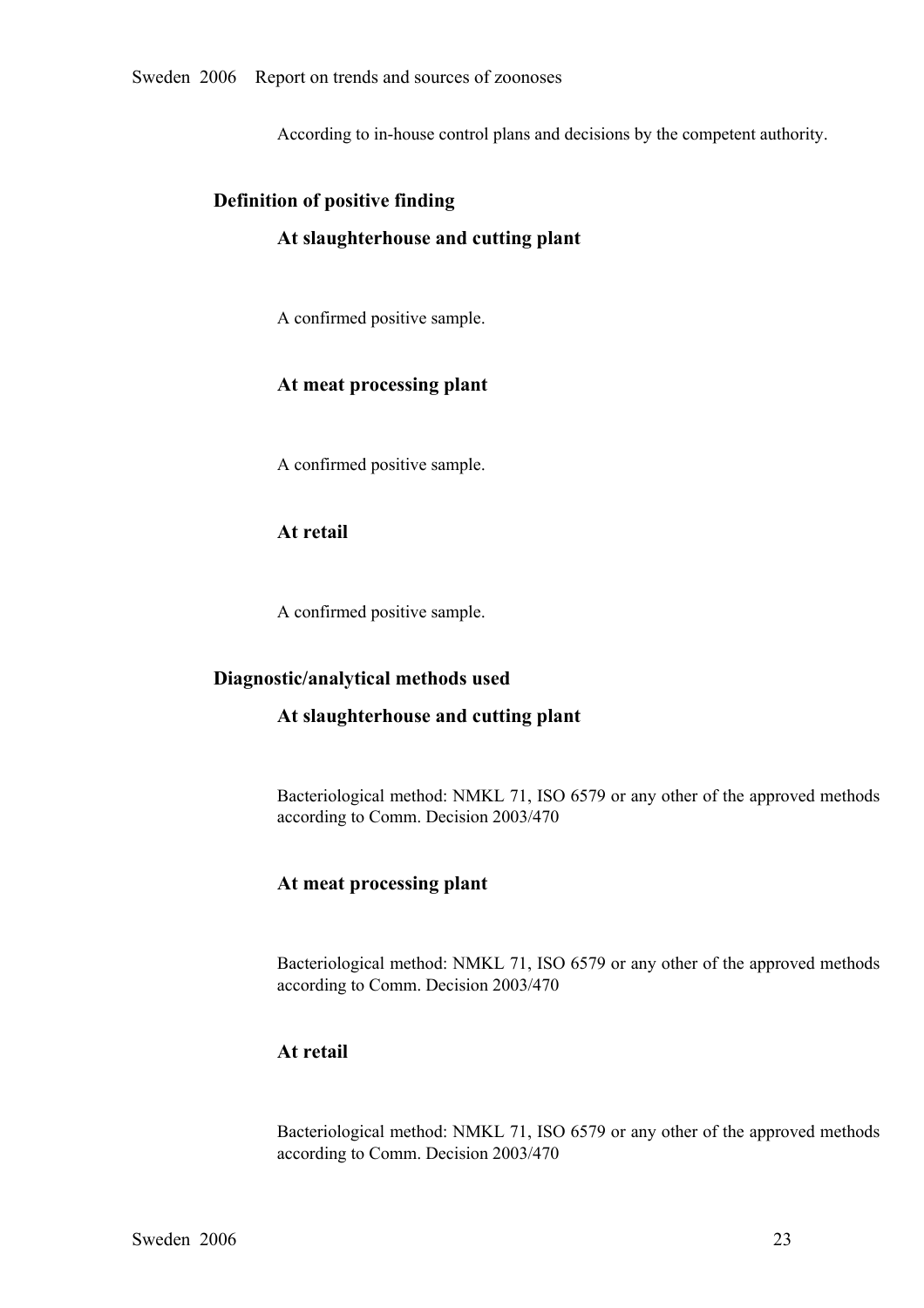#### **Preventive measures in place**

The salmonella control programme. Zero-tolerance for salmonella in processed food as well as in raw products.

#### **Control program/mechanisms**

#### **The control program/strategies in place**

National Salmonella Control Programme (Comm. Decision 95/50). See "Salmonella spp in bovine animals".

#### **Recent actions taken to control the zoonoses**

The prevalence of Salmonella in products of domestic origin is so low that no special actions have had to be taken for many years.

#### **Measures in case of the positive findings or single cases**

All positive findings are followed by corrective actions directed against product and process.

If salmonella is isolated from a lymph node traceback investigation is always performed at the farm of origin. If salmonella is reisolated at the farm, measures described in section "Salmonella in bovine animals" are implemented.

#### **Notification system in place**

Any positive finding has to be reported to the competent authority.

#### **Results of the investigation**

Salmonella prevalence in animal products of Swedish origin is very low. At retail, 771 samples from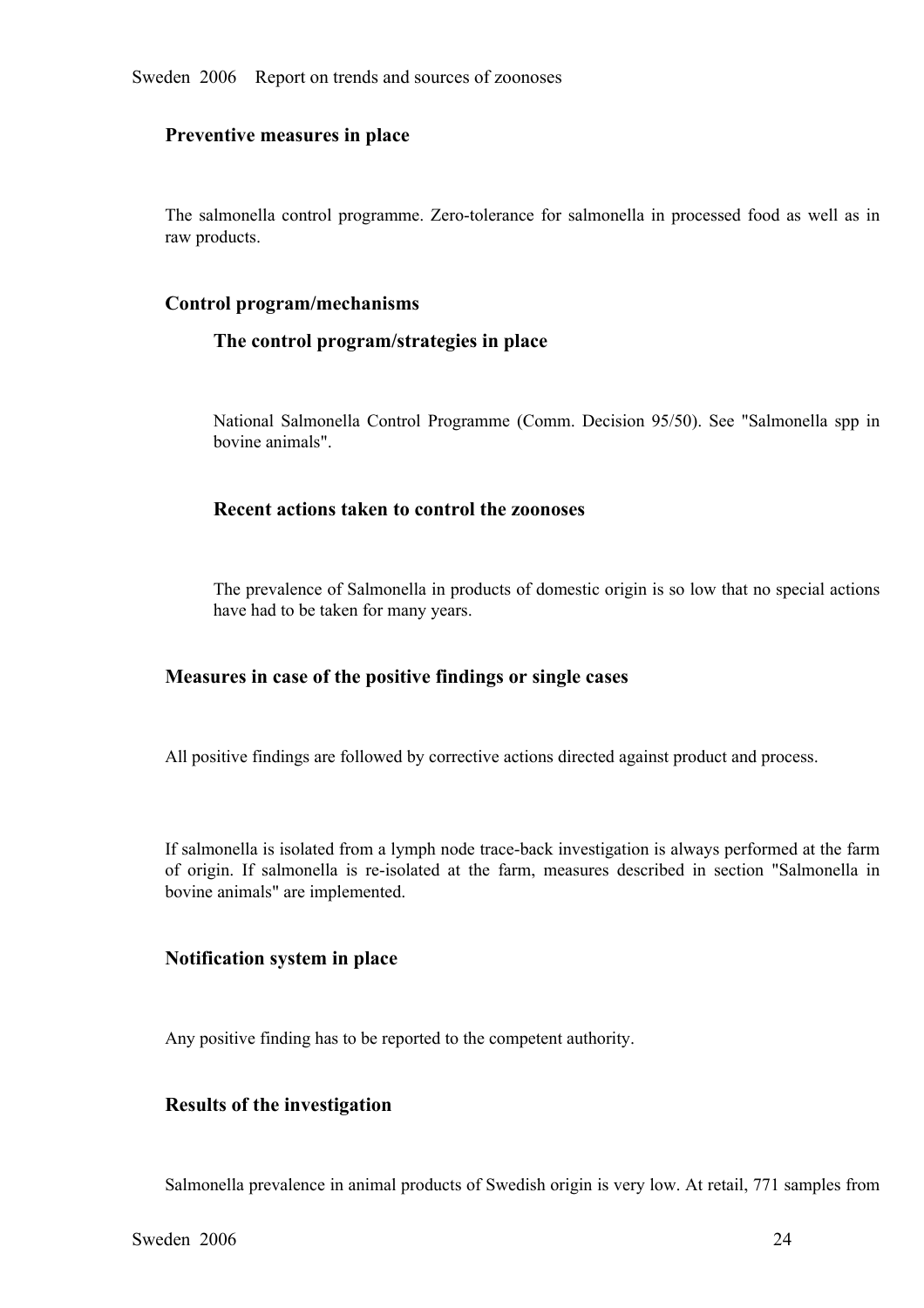fresh meat or meat products ( including por<sup>k</sup> and por<sup>k</sup> products) were reported from the local municipalities, none of these were positive.

In the surveillance in the control programme 3510 carcass swabs were analysed. Of those, 1 was positive (S. Typhimurium DT 104).

From cutting plants, 3898 samples from both cattle and pigs were analysed, one beef sample was positive (S. Typhimurium). Animal species are not distinguished in the reports from the cutting plants. positive (S. Typhimurium). Animal species are not distinguished in the reports from the cutting <br>plants. plants.

#### **National evaluation of the recent situation, the trends and sources of infection**

Salmonella prevalence in animal products of Swedish origin is very low (see "additional information"). The most worrying factor at present is salmonella-positive consignments from other information"). The most worrying factor at present is salmonella-positive consignments from other MS that enter the country. This is true not only for meat-preparations but also for consignments covered by the salmonella g MS that enter the country. This is true not only for meat-preparations but also for consignments covered by the salmonella guarantees. covered by the salmonella guarantees.

## **Relevance of the findings in animals to findings in foodstuffs and to human cases (as a source of infection)**

As Swedish red and white meat, and eggs, are virtually free from Salmonella the risk of contracting salmonella from Swedish produced food is small.

## **Additional information**

Between 1996 and 2006, 35287 lymph nodes from cattle have been sampled in total. Of those, 23<br>(0.06%) were positive for salmonella. Furthermore, 35301 swabs have been analysed and of those 8<br>(0,02%) have been positive. Fur (0.06%) were positive for salmonella. Furthermore, 35301 swabs have been analysed and of those 8  $(0,02%)$  have been positive. Furthermore, only in a few cases when salmonella was isolated from lymph nodes or swabs the same serotype was isolated at farm level leading to restrictions on the farm. lymph nodes or swabs the same serotype was isolated at farm level leading to restrictions on the farm. farm.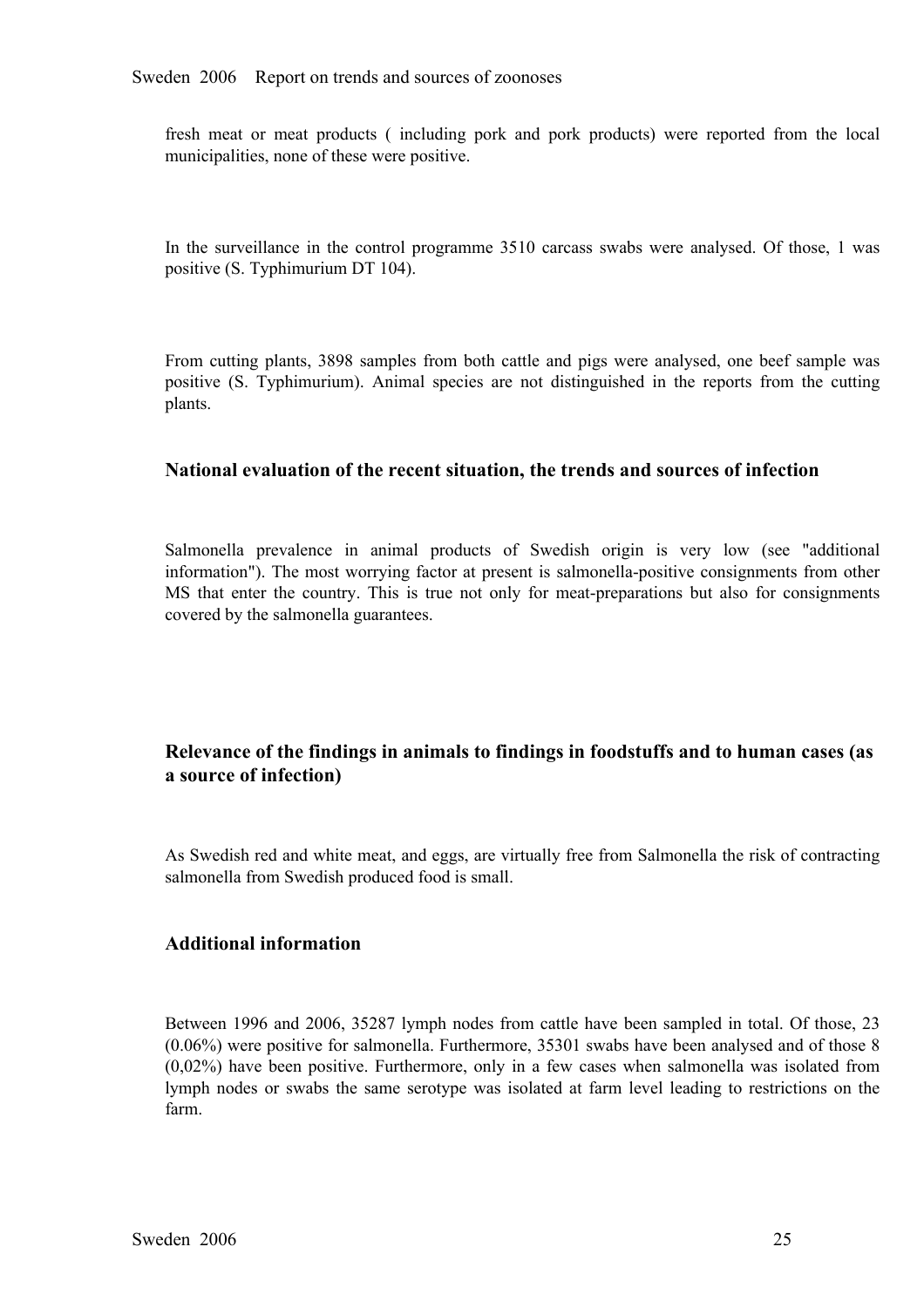#### Sweden 2006 Report on trends and sources of zoonoses

Other food products analysed for salmonella in 2006 and reported by local competent authorities:

The local municipalities reported 1774 samples of ready-to-eat foods, all but one negative. In herbs and spices, 23 reported samples were all negative. One out of 233 fruits and vegetables was positive. One out of 60 samples of crustaceans was Salmonella positive. Finally, 28 samples from table eggs at retail and <sup>151</sup> fishery products were negative for Salmonella. It should be observed that the reporting from the local authorities is far from complete.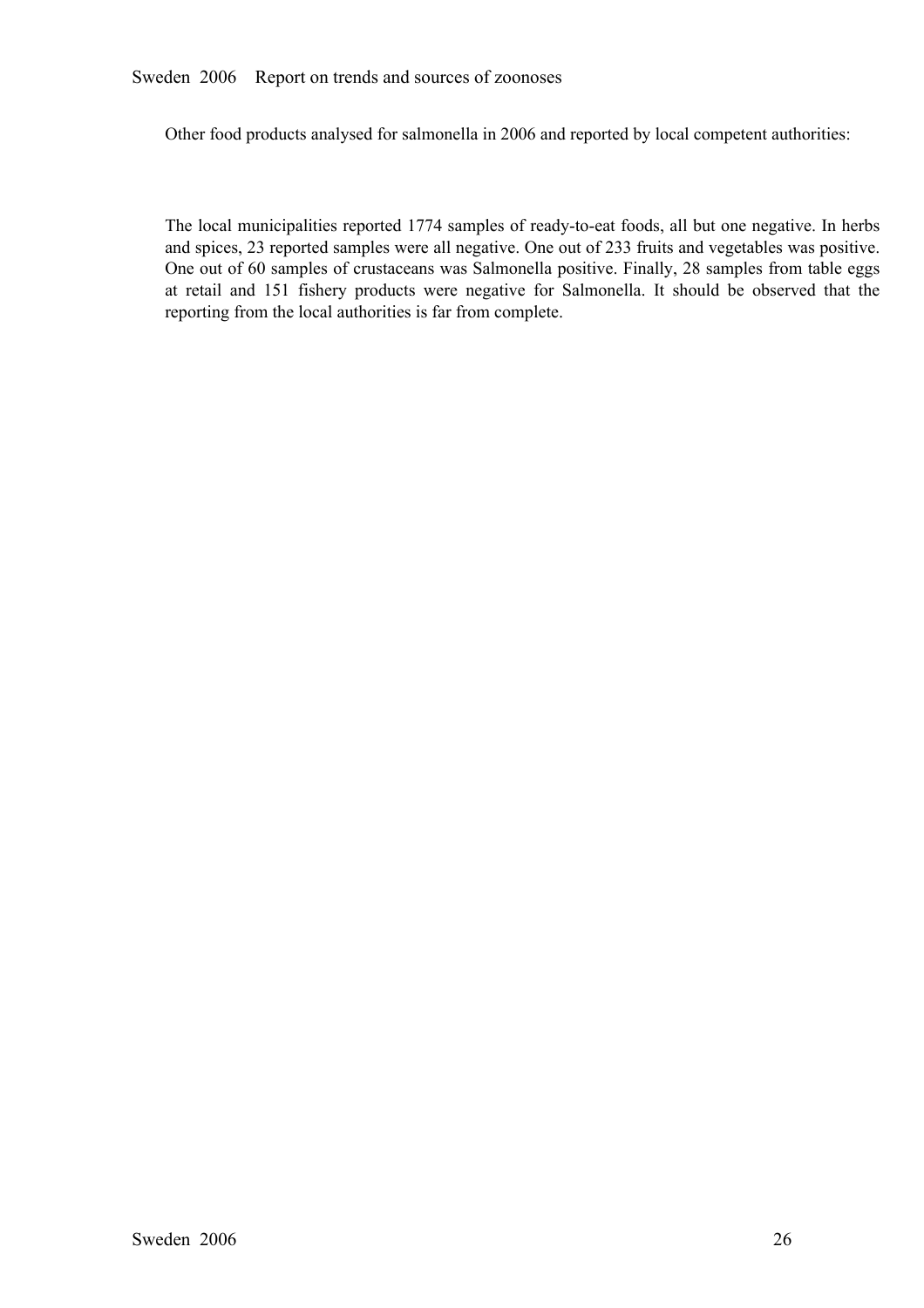| <b>Meat from broilers (Gallus</b>                                                                                                                                                                       | Source of information        | Sampling unit | Sample weight   | Units tested | Total units positive for Salmonella spp. | S. Enteritidis | S. Typhimurium | Salmonella spp., unspecified | S. Agona | S. Rubislaw |
|---------------------------------------------------------------------------------------------------------------------------------------------------------------------------------------------------------|------------------------------|---------------|-----------------|--------------|------------------------------------------|----------------|----------------|------------------------------|----------|-------------|
| gallus)                                                                                                                                                                                                 |                              |               |                 |              |                                          |                |                |                              |          |             |
| fresh $(1)$                                                                                                                                                                                             | local<br>health<br>authority | single        | 25 <sub>g</sub> | 74           | $\mathbf 0$                              |                |                |                              |          |             |
| - at cutting plant -<br>domestic production -<br>Control or eradication<br>programmes - national<br>programmes (no<br>Community co-financing)<br>- official sampling -<br>objective sampling            | <b>SLV</b>                   | single        | 25g             | 1047         | $\mathbf 0$                              |                |                |                              |          |             |
| carcass                                                                                                                                                                                                 |                              |               |                 |              |                                          |                |                |                              |          |             |
| - at slaughterhouse -<br>animal sample - neck skin<br>- Control or eradication<br>programmes - national<br>programmes (no<br>Community co-financing)<br>- official sampling -<br>objective sampling (2) | <b>SLV</b>                   | single        | 25g             | 3369         | $\overline{4}$                           |                |                |                              | 3        | 1           |

## **Table Salmonella in poultry meat and products thereof**

(1) : broiler meat or products thereof

(2) : Slaughterhouse contamination.

#### **Footnote**

Samples are neckskin samples taken at the abattoirs and meat trimmings from cutting plants. Turkeys are included in the figures but represent only a very small portion.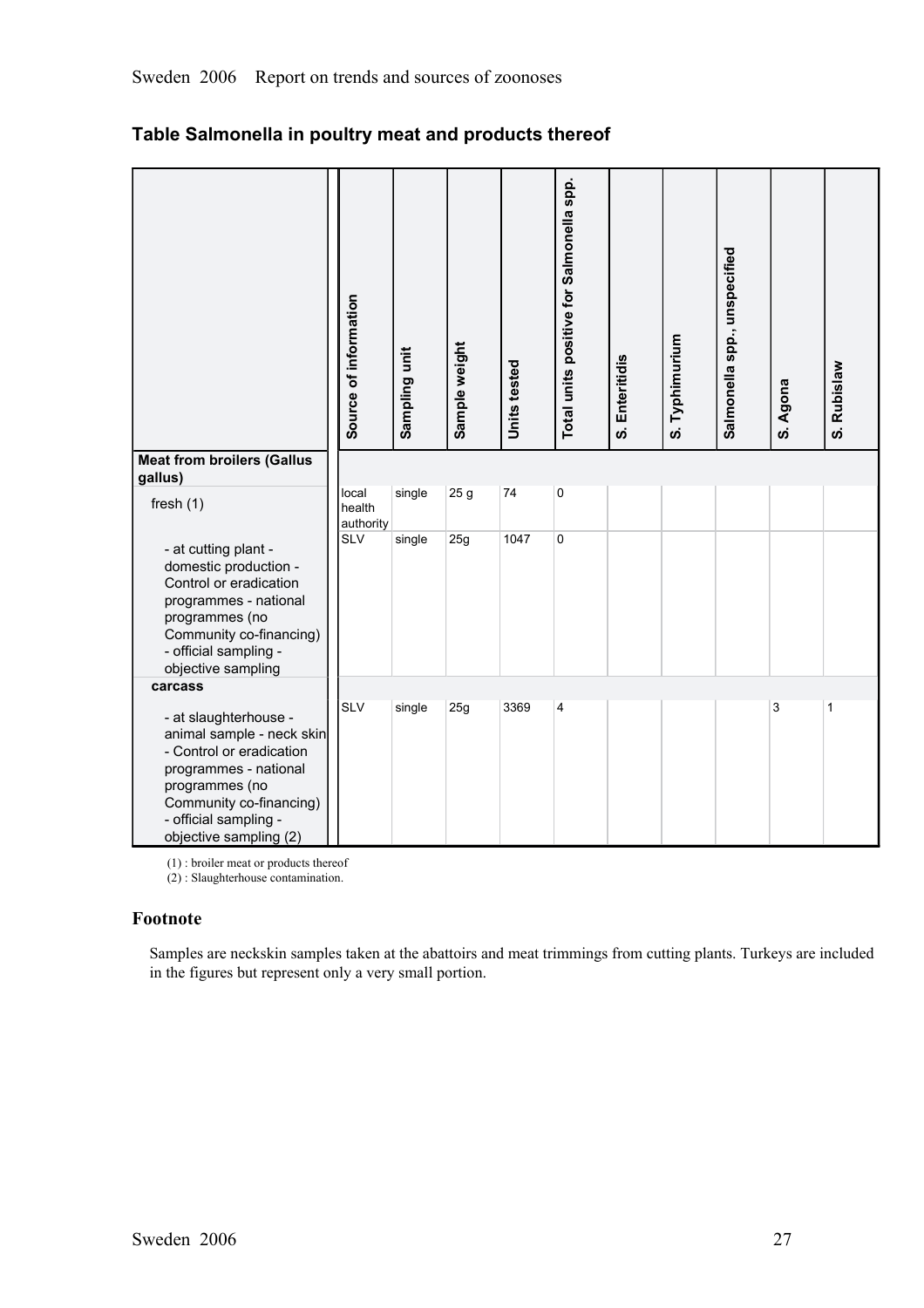## **Table Salmonella in milk and dairy products**

| spp.<br>positive for Salmonella<br>Salmonella spp., unspecified<br>of information<br>Typhimurium<br>Sample weight<br>unit<br>Enteritidis<br>Units tested<br>Total units<br>Sampling<br>Source<br>ທ່<br>ဖ |
|----------------------------------------------------------------------------------------------------------------------------------------------------------------------------------------------------------|
|----------------------------------------------------------------------------------------------------------------------------------------------------------------------------------------------------------|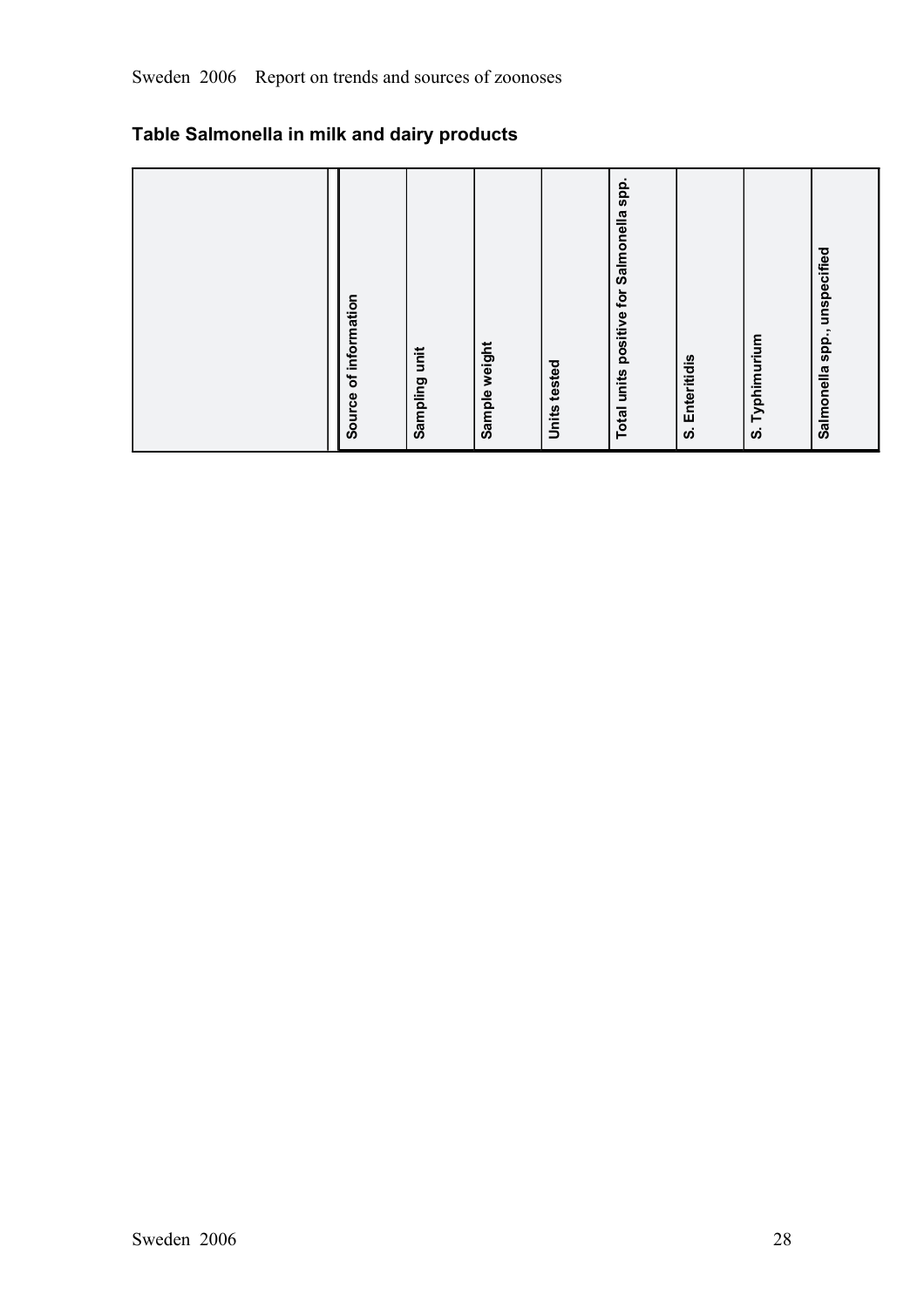| Table Salmonella in red meat and products thereof |  |
|---------------------------------------------------|--|
|---------------------------------------------------|--|

|                                                                                                                                               | Source of information                | Sampling unit | Sample weight   | Units tested | Total units positive for Salmonella spp. | S. Enteritidis | S. Typhimurium | Salmonella spp., unspecified |
|-----------------------------------------------------------------------------------------------------------------------------------------------|--------------------------------------|---------------|-----------------|--------------|------------------------------------------|----------------|----------------|------------------------------|
| <b>Meat from pig</b>                                                                                                                          |                                      |               |                 |              |                                          |                |                |                              |
| fresh $(1)$                                                                                                                                   | reports<br>from local<br>authorities | single        | 25g             | 432          | $\pmb{0}$                                |                |                |                              |
| meat products                                                                                                                                 |                                      |               |                 |              |                                          |                |                |                              |
| raw but intended to be<br>eaten cooked (2)                                                                                                    | reports<br>from local<br>authorities | single        | 25g             | 339          | 0                                        |                |                |                              |
| <b>Meat from bovine animals</b>                                                                                                               |                                      |               |                 |              |                                          |                |                |                              |
| fresh                                                                                                                                         | see<br>footnote                      | ---           |                 |              |                                          |                |                |                              |
| meat products                                                                                                                                 |                                      |               |                 |              |                                          |                |                |                              |
| raw but intended to be<br>eaten cooked                                                                                                        | see<br>footnote                      | ---           |                 |              |                                          |                |                |                              |
| <b>Meat from bovine animals</b><br>and pig<br>fresh                                                                                           |                                      |               |                 |              |                                          |                |                |                              |
| - Control or eradication<br>programmes - national<br>programmes (no<br>Community co-financing)<br>- official sampling -<br>objective sampling |                                      | single        | 25 <sub>g</sub> | 3898         | 1                                        |                | 1              |                              |

(1) : include meat from cattle and pig

 $(2)$ : include meat from cattle and pig

#### **Footnote**

The data given for both meat and meat products include both pigs and cattle. Thr reports do not separate the two species and do not specify if the meat is minced or not. regarding samples within the Swedish Salmonella control Programme - see text file.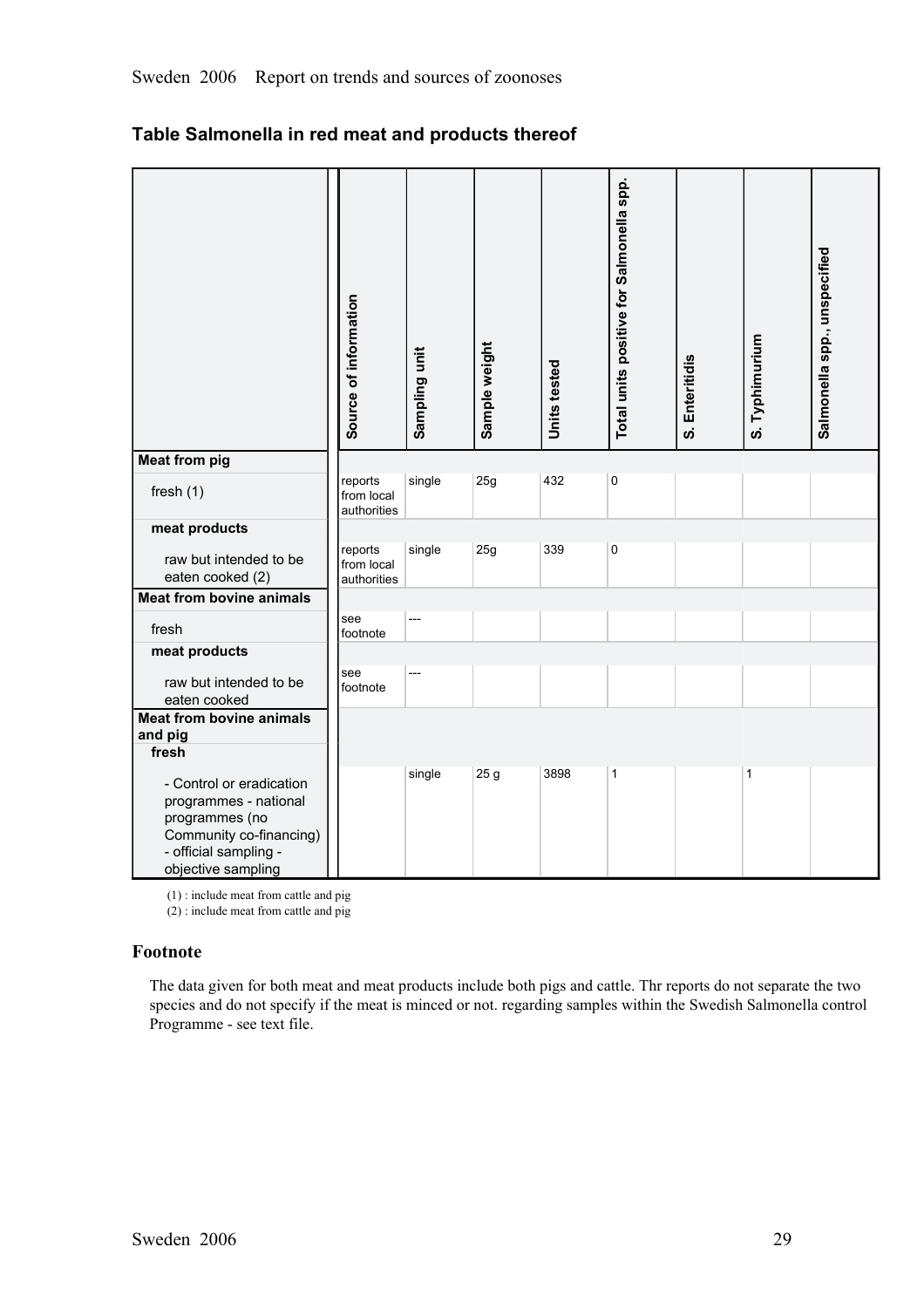## **Table Salmonella in other food**

|                                                         | Source of information            | Sampling unit | Sample weight   | Units tested | Total units positive for Salmonella spp. | Enteritidis<br>ຜ່ | S. Typhimurium | Salmonella spp., unspecified |
|---------------------------------------------------------|----------------------------------|---------------|-----------------|--------------|------------------------------------------|-------------------|----------------|------------------------------|
| <b>Eggs</b>                                             |                                  |               |                 |              |                                          |                   |                |                              |
| table eggs                                              |                                  |               |                 |              |                                          |                   |                |                              |
| - at retail                                             | local health single<br>authority |               | 25 <sub>g</sub> | 28           | 0                                        |                   |                |                              |
| <b>Fishery products</b>                                 | local health single<br>authority |               | 25 <sub>g</sub> | 108          | $\mathbf 0$                              |                   |                |                              |
| <b>Crustaceans</b>                                      | local health single<br>authority |               | 25 <sub>g</sub> | 60           | $\mathbf{1}$                             |                   |                |                              |
| <b>Fruits and vegetables</b>                            | local health single<br>authority |               | 25 <sub>g</sub> | 233          | $\mathbf{1}$                             |                   |                |                              |
| Other processed food<br>products and prepared<br>dishes |                                  |               |                 |              |                                          |                   |                |                              |
| unspecified                                             |                                  |               |                 |              |                                          |                   |                |                              |
| ready-to-eat foods                                      | local health single<br>authority |               | 25 <sub>g</sub> | 1774         | $\mathbf{1}$                             |                   |                |                              |
| <b>Spices and herbs</b>                                 | local health single<br>authority |               | 25 <sub>g</sub> | 23           | 0                                        |                   |                |                              |

## **Footnote**

The local health authorities do not report serotypes.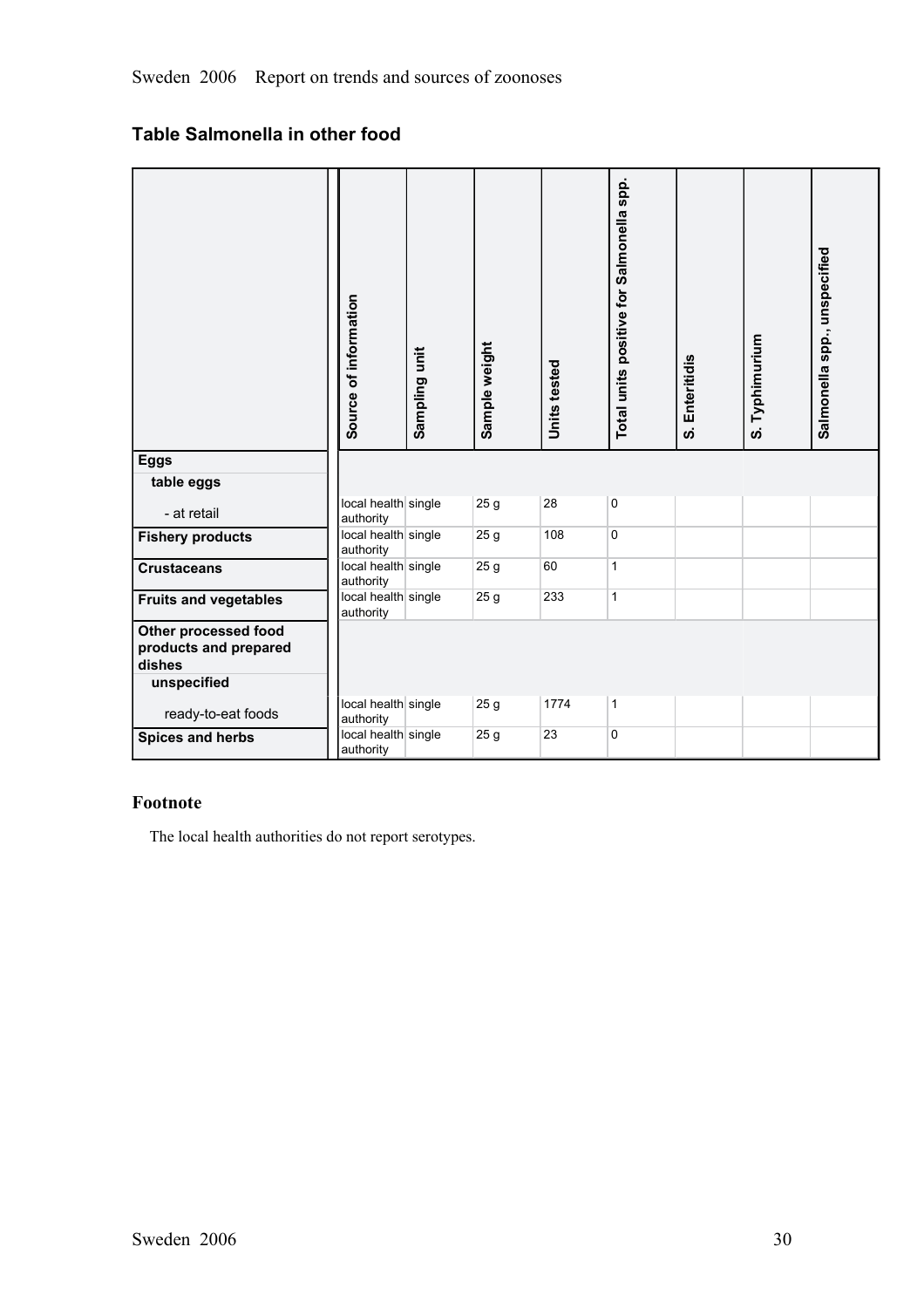#### **2.1.3. Salmonella in animals**

## **A. Salmonella spp. in Gallus gallus breeding flocks for egg production and flocks of laying hens**

#### **Monitoring system**

#### **Sampling strategy**

## **Breeding flocks (separate elite, grand parent and parent flocks when necessary)**

Sampling strategies are outlined in the Swedish Salmonella control programme, approved by the EU in 1995 (95/50/EC). The salmonella control programme is supervised by the SJV and the SLV. approved by the EU in 1995 (95/50/EC). The salmonella control programme is supervised by the SJV and the SLV. supervised by the SJV and the SLV.

All sampling performed according to the salmonella programme is supervised by the competent authority. Official veterinarians are responsible for sampling in holdings, hatcheries, cuttingplants and slaughterhouses. Samples are either taken by the official veterinarian or under his/her supervision if sampling is delegated to farmers/companies.

The control constitutes of clinical surveillance and sampling. The clinical surveillance include general surveillance and surveillance related to the control programme where an official veterinarian visits breeding establi surveillance include general surveillance and surveillance related to the control<br>programme where an official veterinarian visits breeding establishments every 8<br>week, laying hen farms once a year and meat producing poultr programme where an official veterinarian visits breeding establishments every 8 week, laying hen farms once a year and meat producing poultry farm twice a year as required according to the control programme. In the samplin week, laying hen farms once a year and meat producing poultry farm twice a year as required according to the control programme. In the sampling, all categories of poultry are included for bacteriological examination.

Breeders and hatchery:

Sampling of breeding flocks is carried out according to the former Council Directive 92/117/EEC now replaced by Regulation 2160/2003/EEC.

Elite and Grand Parent: samples are taken on 5 separate occasions during rearing.<br>Tissue samples from dead chicks and chicken box linings are taken as a supplement Tissue samples from dead chicks and chicken box linings are taken as a supplement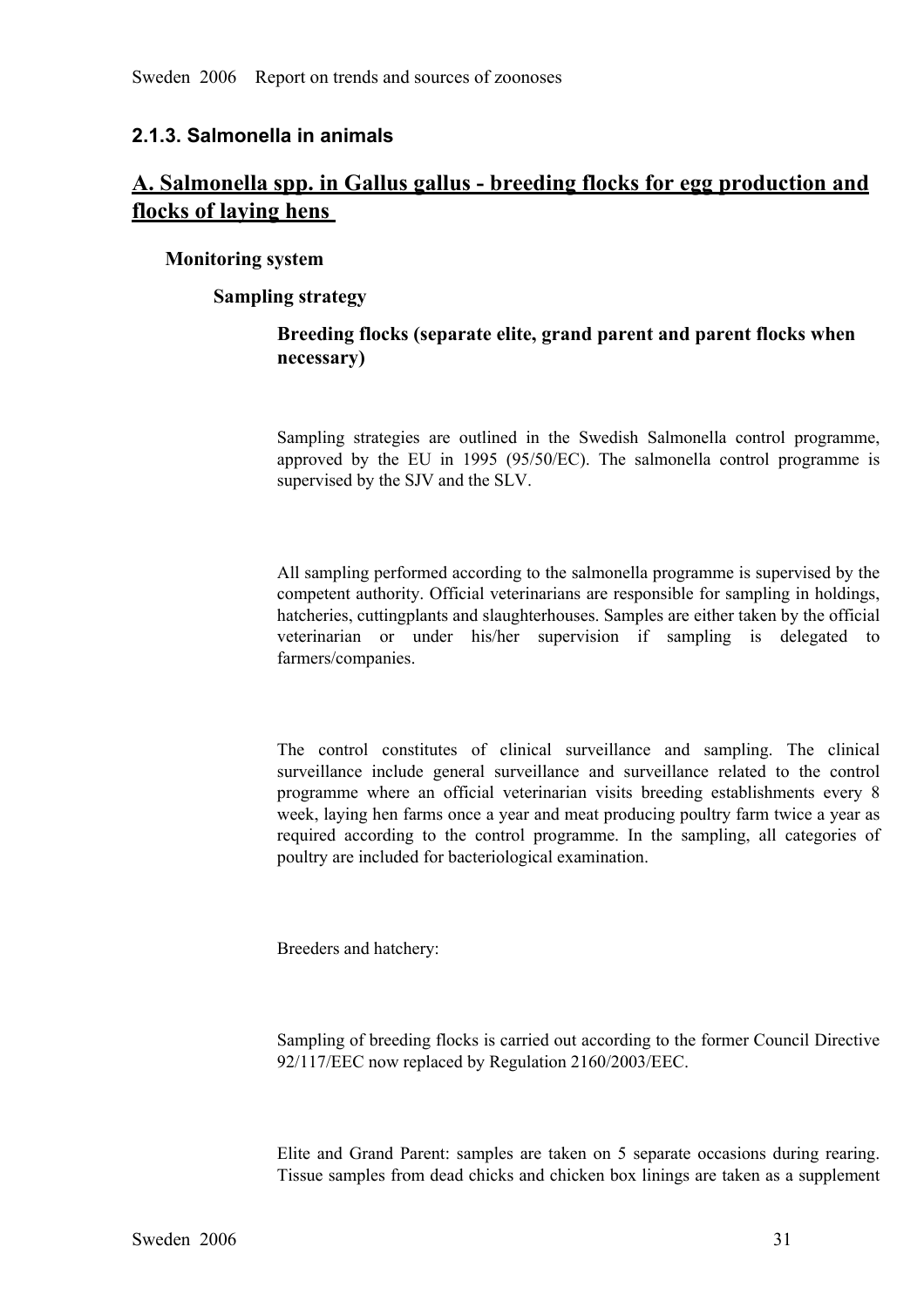to the faecal sampling. During egg production faecal samples are taken from the breeders themselves every month as a supplement to the sampling in the hatchery.

The parent generation is tested at 3 occasions during the rearing period through tissue sampling as well as faecal sampling. During eggproduction samples are taken from<br>the breeders themselves every month as a supplement to the sampling in the<br>hatchery. the breeders themselves every month as a supplement to the sampling in the hatchery. hatchery.

## **Laying hens flocks**

See "Breeding flocks"

Pullets and layers for table egg production:

Sampling of laying flocks with more than 200 layers from establishments not placing eggs on the market and of laying flocks from establishments placing their eggs on the market is carried out as faecal samples. Sampling methods are sufficient to demonstrate freedom within <sup>a</sup> flock at <sup>a</sup> confidence level of 95%, if the estimated prevalence of salmonella is 5%.

Egg laying flocks are tested as day-old chicks and once during the rearing period two weeks before moving to a laying unit. The result of this examination must be known before moving the birds. During the laying phase egg laying flocks are sampled three times: 25-30 weeks old, 50 weeks of age and 3-4 weeks before slaughter. The delay between the last sample and slaughter is made in order to be able to take appropriate measures at slaughter if salmonella is found. Today this last sample is taken not more than 10 days before slaughter due to demands from the slaughterhouse. The result of the last examination must be notified to the poultry meat inspection veterinarian before sending the flock to the slaughterhouse.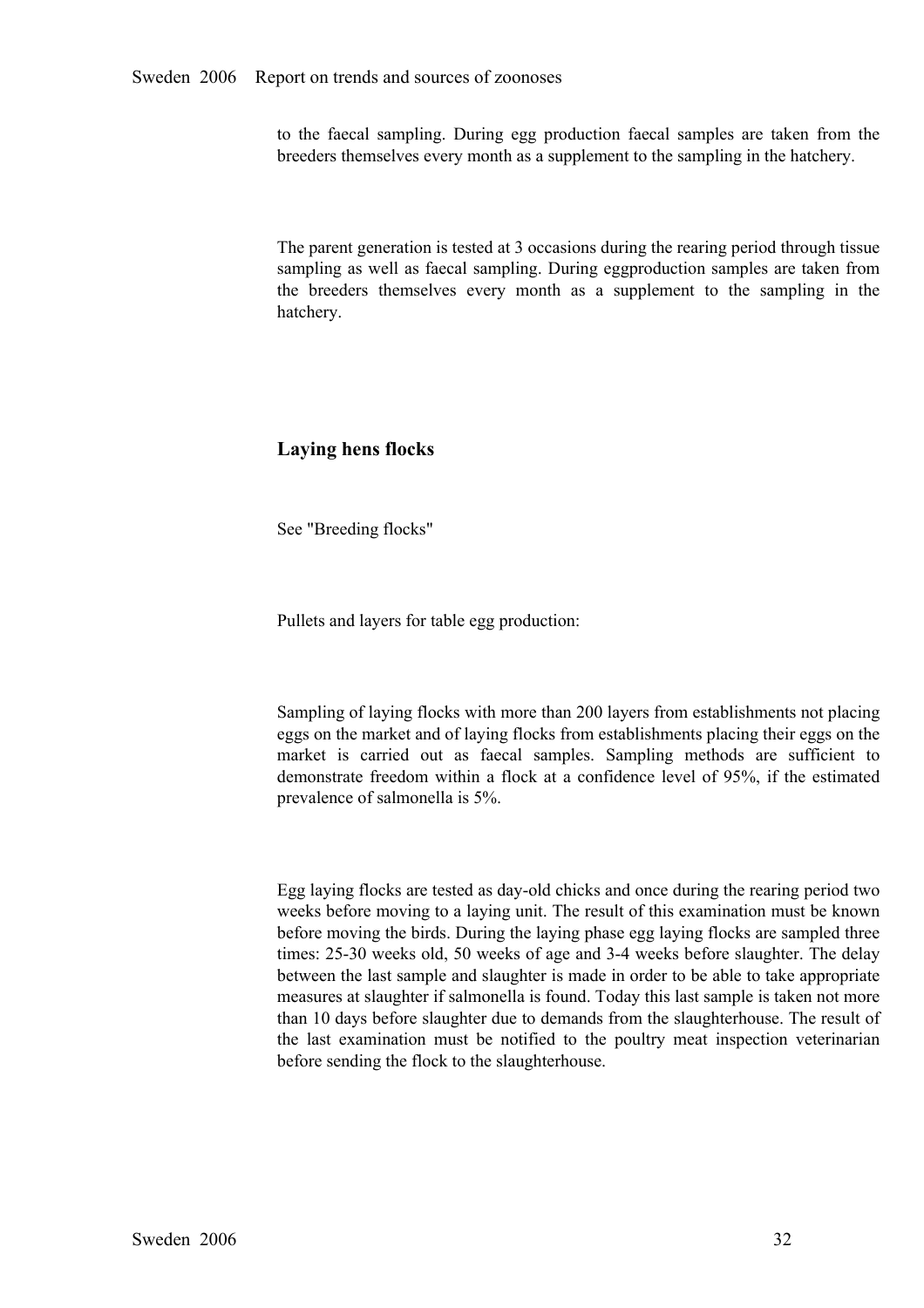## **Frequency of the sampling**

# **Breeding flocks (separate elite, grand parent and parent flocks when necessary**): Day-old chicks

Other: see 'rearing period'

## **Breeding flocks (separate elite, grand parent and parent flocks when necessary): Rearing period**

Other: GP - as dayold, 1-2weeks, 4 weeks, 9-11weeks and 2 weeks before moving P - day-old, 4 weeks and 2 weeks before moving

# **Breeding flocks (separate elite, grand parent and parent flocks when necessary): Production period**

Other: Once <sup>a</sup> month in the holding and every flock (batch) every <sup>14</sup> days at the hatchery

## Laying hens: Day-old chicks

Every flock is sampled

### **Laying hens: Rearing period**

2 weeks prior to moving

#### **Laying hens: Production period**

Other: at 25-30 weeks, at 50 weeks and 3-4 weeks before slaughter

### **Laying hens: Before slaughter at farm**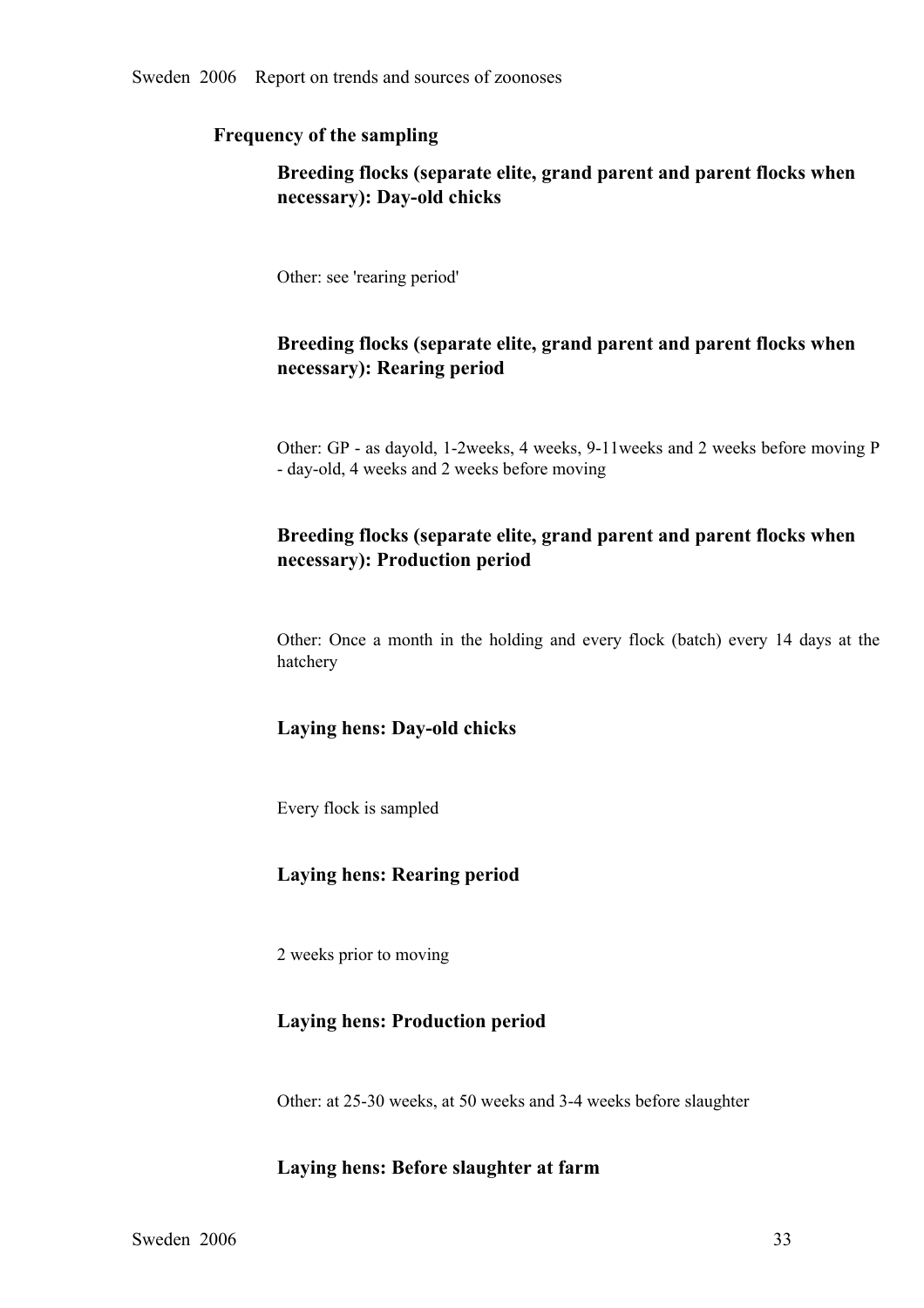34 weeks prior to slaughter

## **Laying hens: At slaughter**

Other: see Salmonella in broiler meat and products thereof

#### **Type of specimen taken**

# **Breeding flocks (separate elite, grand parent and parent flocks when**  $n$ ecessary): Day-old chicks

Other: ceacum from dead chickens, chicken box lining and meconium at the hatchery

# **Breeding flocks (separate elite, grand parent and parent flocks when necessary): Rearing period**

Other: ceacal and faecal samples

# **Breeding flocks (separate elite, grand parent and parent flocks when necessary): Production period**

Faeces

# Laying hens: Day-old chicks

Other: ceacum from dead chickens, chicken box lining and meconium at the hatchery

### **Laying hens: Rearing period**

Faeces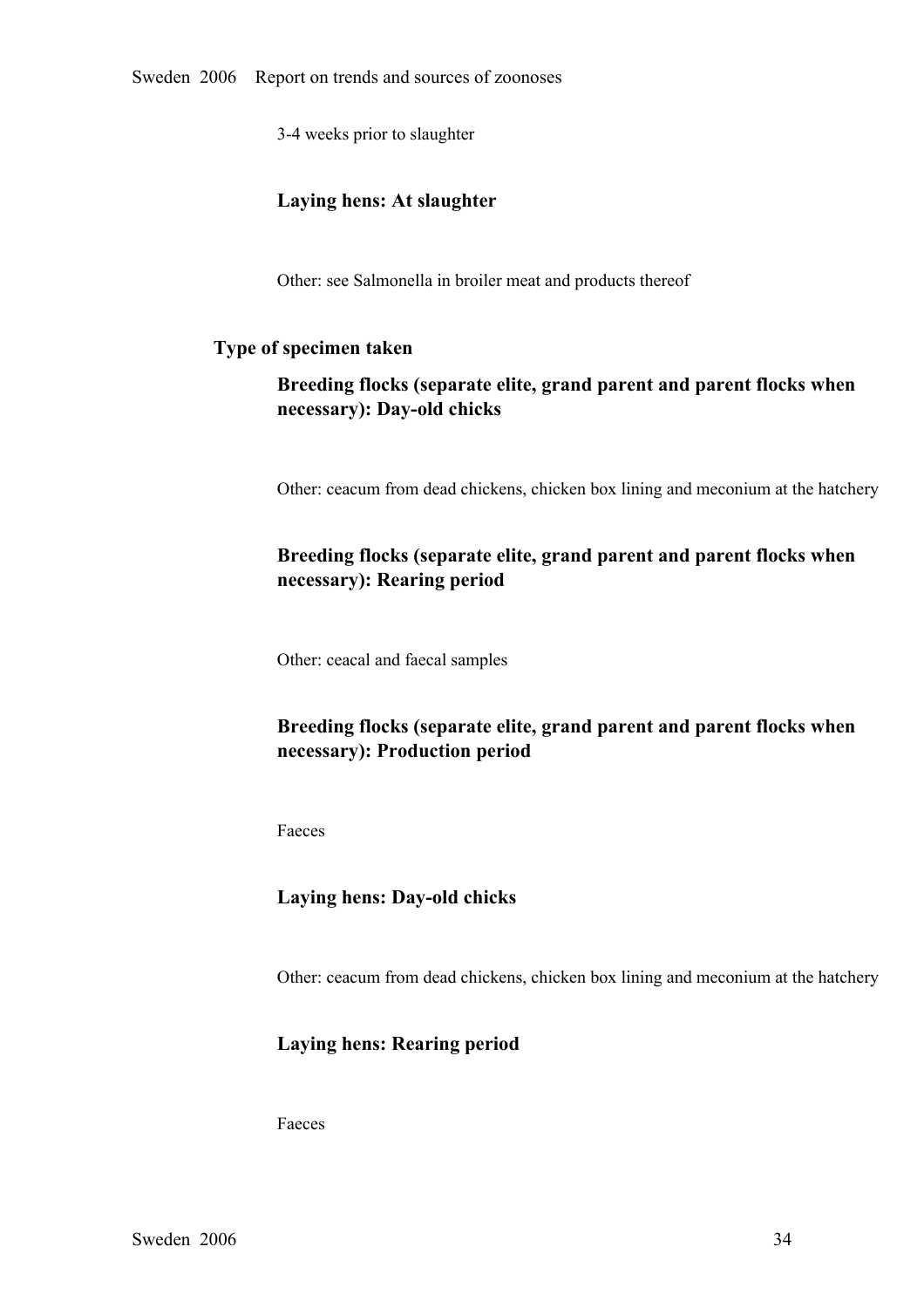## **Laying hens: Production period**

Faeces

### **Laying hens: Before slaughter at farm**

Faeces

### **Laying hens: At slaughter**

Other: neck skin, see Salmonella in broiler meat and products thereof

#### **Methods of sampling (description of sampling techniques)**

## **Breeding flocks (separate elite, grand parent and parent flocks when necessary**): Day-old chicks

Chicken box lining:

The lining from chicken boxes are cut into smaller pieces and put into plastic bags. The lining from at most five boxes may be put into one bag as one pooled sample. The plastic bag shall be marked and sent to the laboratory the same day.

The pooled sample is cut into smaller pieces and mixed well. At least 25 g material is examined for Salmonella according to Nordic Committee on Food Analysis.

Dead birds:

Ceaca from 10 animals are taken out and pooled into one stomacher bag (one pooled sample). The stomacher bag shall be marked and sent to the laboratory the same day.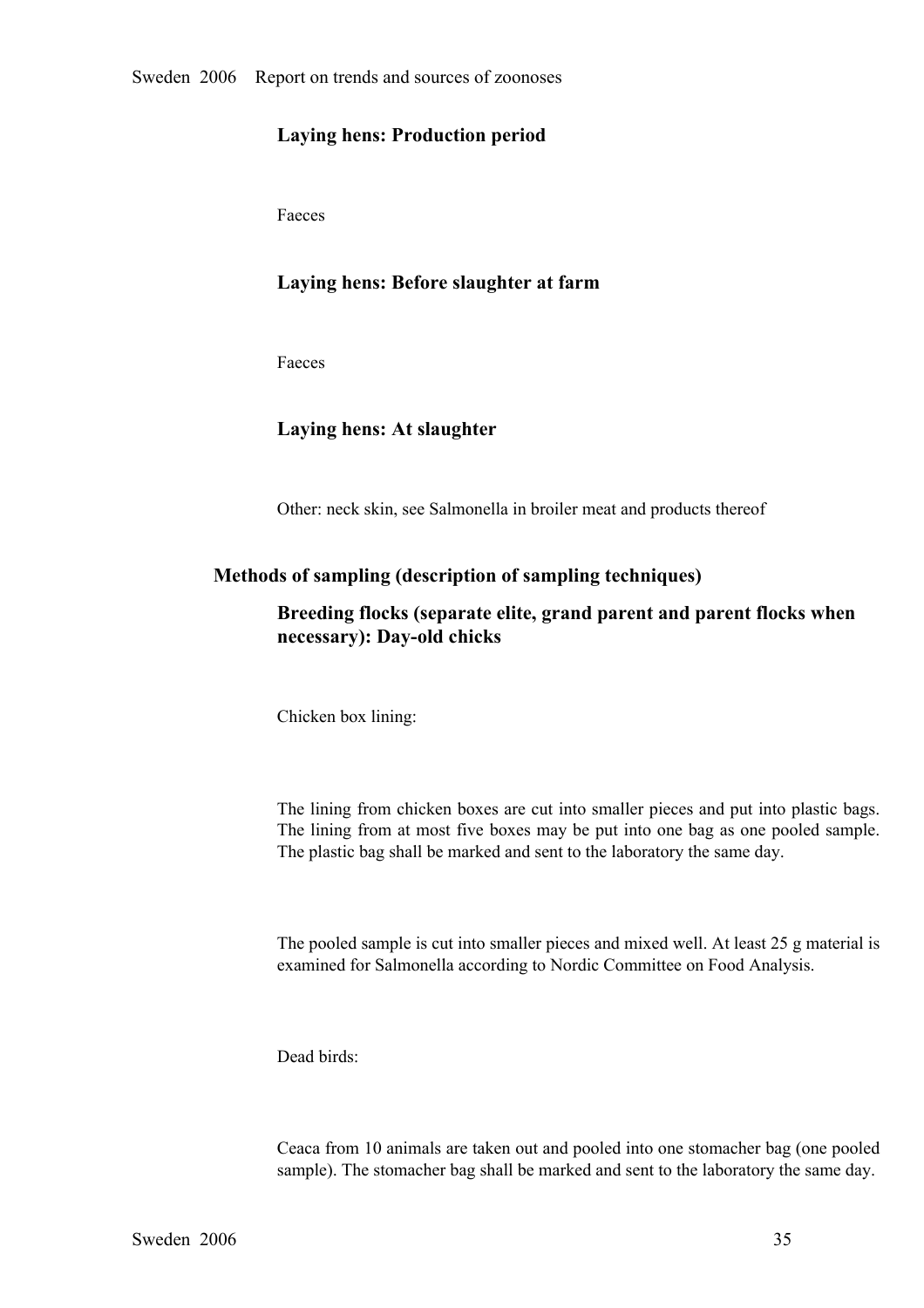The pooled sample is homogenized in a stomacher. If the sample comes from day old chickens, at least 10g material shall be examined. If the samples comes from older<br>birds, at least 25g material shall be examined. All samples are examined for<br>Salmonella according to Nordic Committee on Food Analysis. birds, at least 25g material shall be examined. All samples are examined for Salmonella according to Nordic Committee on Food Analysis. Salmonella according to Nordic Committee on Food Analysis.

Meconium:

Meconium from 250 newly hatched chickens are collected and put in a stomacher<br>bag. The bag is marked and sent to the laboratory the same day. The pooled sample<br>is homogenized in a stomacher. At least 30g material is analyz bag. The bag is marked and sent to the laboratory the same day. The pooled sample is homogenized in <sup>a</sup> stomacher. At least 30g material is analyzed for Salmonella according to Nordic Committee on Food Analysis.

# **Breeding flocks (separate elite, grand parent and parent flocks when necessary): Rearing period**

From each epidemiological unit; 60g(30gx2)fresh faecal material and, <sup>10</sup> ceaca pooled into 1 sample.

Dead birds:

Caeca from at most 10 animals are taken out and pooled into one stomacher bag (one pooled sample). The stomacher bag shall be marked and sent to the laboratory the same day. The pooled sample is homogenized in a stomacher. If the sample comes same day. The pooled sample is homogenized in a stomacher. If the sample comes<br>from day old chickens, at least 10g material shall be examined. If the samples comes<br>from older birds, at least 25g material shall be examined. from day old chickens, at least 10g material shall be examined. If the samples comes from older birds, at least 25g material shall be examined. All samples are examined for Salmonella according to Nordic Committee on Food Analysis.

Faecal samples: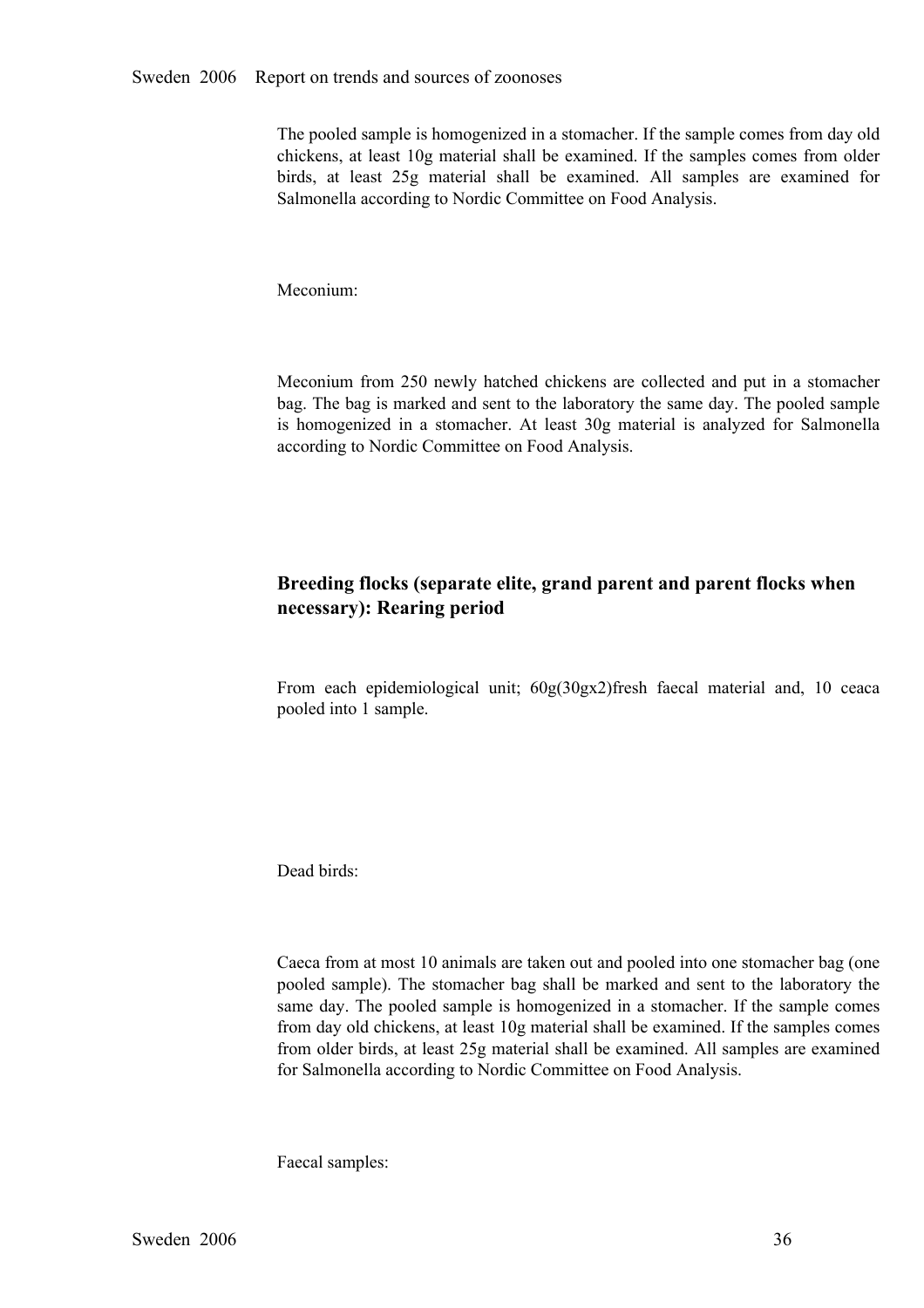One pooled sample consists of droppings from 30 birds. From each individual at least 1g faeces is collected and put in a stomacher bag. The bag is marked and sent to the laboratory the same day. The sample is examined for least 1g faeces is collected and put in a stomacher bag. The bag is marked and sent to the laboratory the same day. The sample is examined for Salmonella according to Nordic Committee on Food Analysis.

# **Breeding flocks: Production period**

60g (30gx2) fresh faecal material collected in the flock and pooled meconium from 250 newly hatched chicks from each flock every 14 day at the hatchery

# **Laying hens: Day-old chicks**

see "Breeding flocks: Day-old chicks"

# **Laying hens: Rearing period**

Fresh droppings from <sup>90</sup> pullets at different locations within the unit. Each pooled sample consists of 30g.

## **Laying hens: Production period**

90g fresh faecal material pooled into 30gx3 or in case of free range indoors or if a flock consists of  $\leq 1000$  hens -  $30gx2(60g)$ 

## **Laying hens: Before slaughter at farm**

30gx3(90g) or 30x2(60g) fresh faecal droppings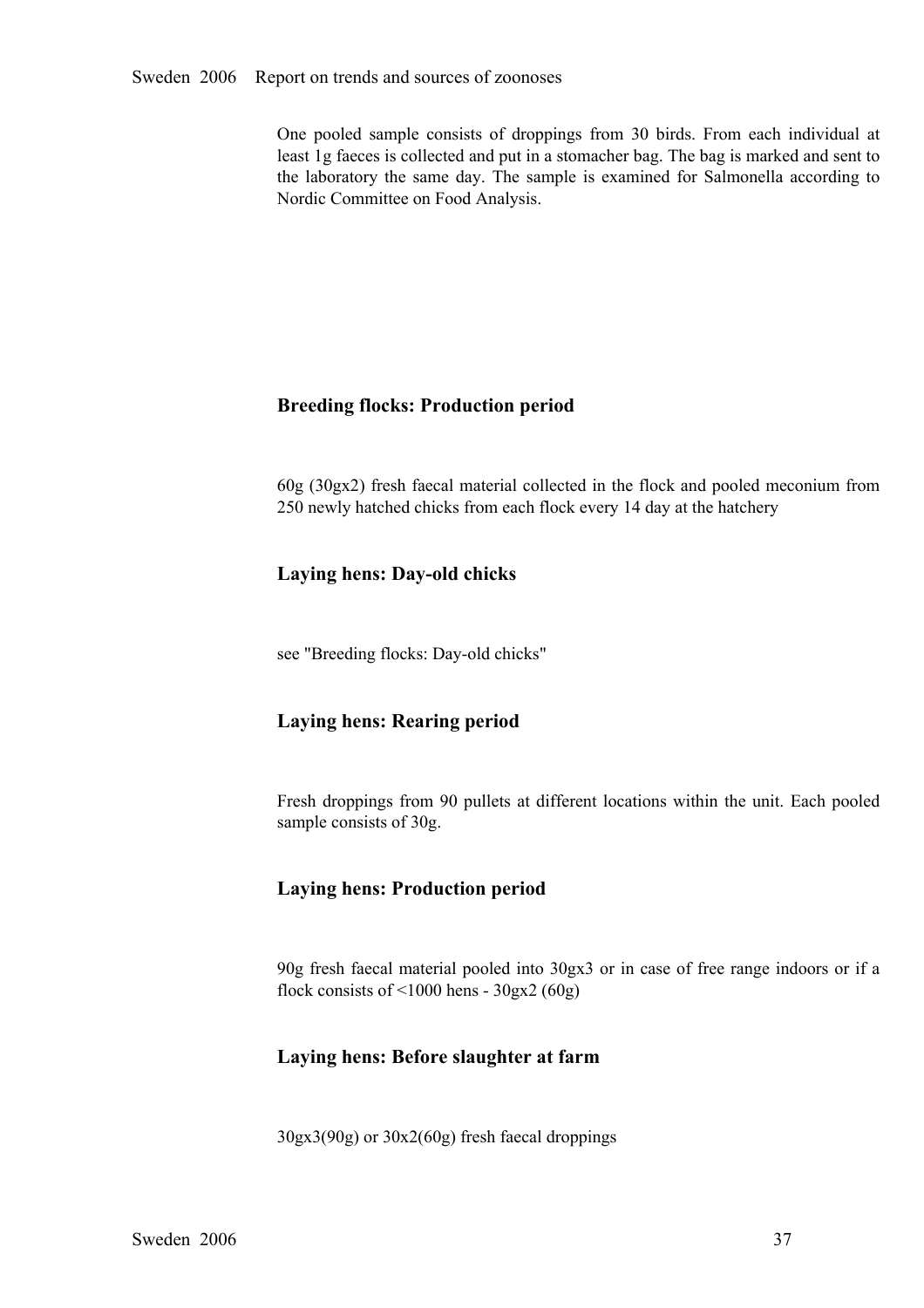### **Laying hens: At slaughter**

see "Salmonella in broiler meat and products thereof"

### **Case definition**

# **Breeding flocks (separate elite, grand parent and parent flocks when necessary**): Day-old chicks

If salmonella is isolated from an individual animal, the whole flock is considered infected with salmonella. In poultry, the flock is the epidemiological unit.

# **Breeding flocks (separate elite, grand parent and parent flocks when necessary): Rearing period**

See "Breeding flocks: Day-old chicks"

# **Breeding flocks (separate elite, grand parent and parent flocks when necessary): Production period**

See "Breeding flocks: Day-old chicks"

# Laying hens: Day-old chicks

See "Breeding flocks: Day-old chicks"

## **Laying hens: Rearing period**

See "Breeding flocks: Day-old chicks"

## **Laying hens: Production period**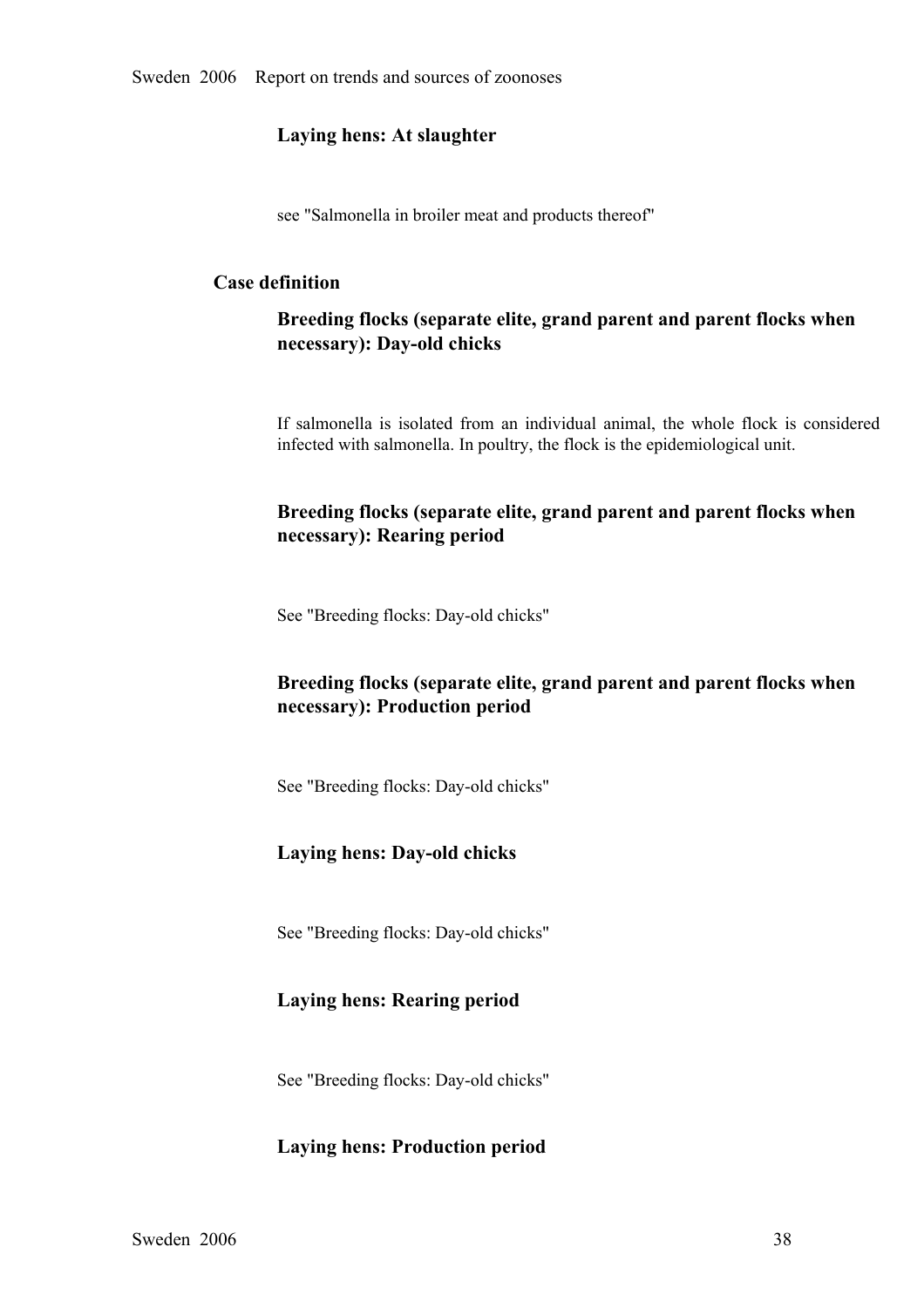See "Breeding flocks: Day-old chicks"

## **Laying hens: Before slaughter at farm**

See "Breeding flocks: Day-old chicks"

### **Laying hens: At slaughter**

The pooled neckskin sample is traced back to the farm of origin. The farm is put under restrictions and an official veterinarian is assigned for official sampling. If these are negative - no further measures. If positive under restrictions and an official veterinarian is assigned for official sampling. If these are negative - no further measures. If positive - the farm (or only the epidemiological unit if there are more than one separate u these are negative - no further measures. If positive - the farm (or only the epidemiological unit if there are more than one separate units at the holding) is considered infected. epidemiological unit if there are more than one separate units at the holding) is considered infected. considered infected.

### **Diagnostic/analytical methods used**

**Breeding flocks (separate elite, grand parent and parent flocks when necessary**): Day-old chicks

Bacteriological method: NMKL No 71:1999

# **Breeding flocks (separate elite, grand parent and parent flocks when necessary): Rearing period**

Bacteriological method: NMKL No 71:1999

# **Breeding flocks (separate elite, grand parent and parent flocks when necessary): Production period**

Bacteriological method: NMKL No 71:1999

### Laying hens: Day-old chicks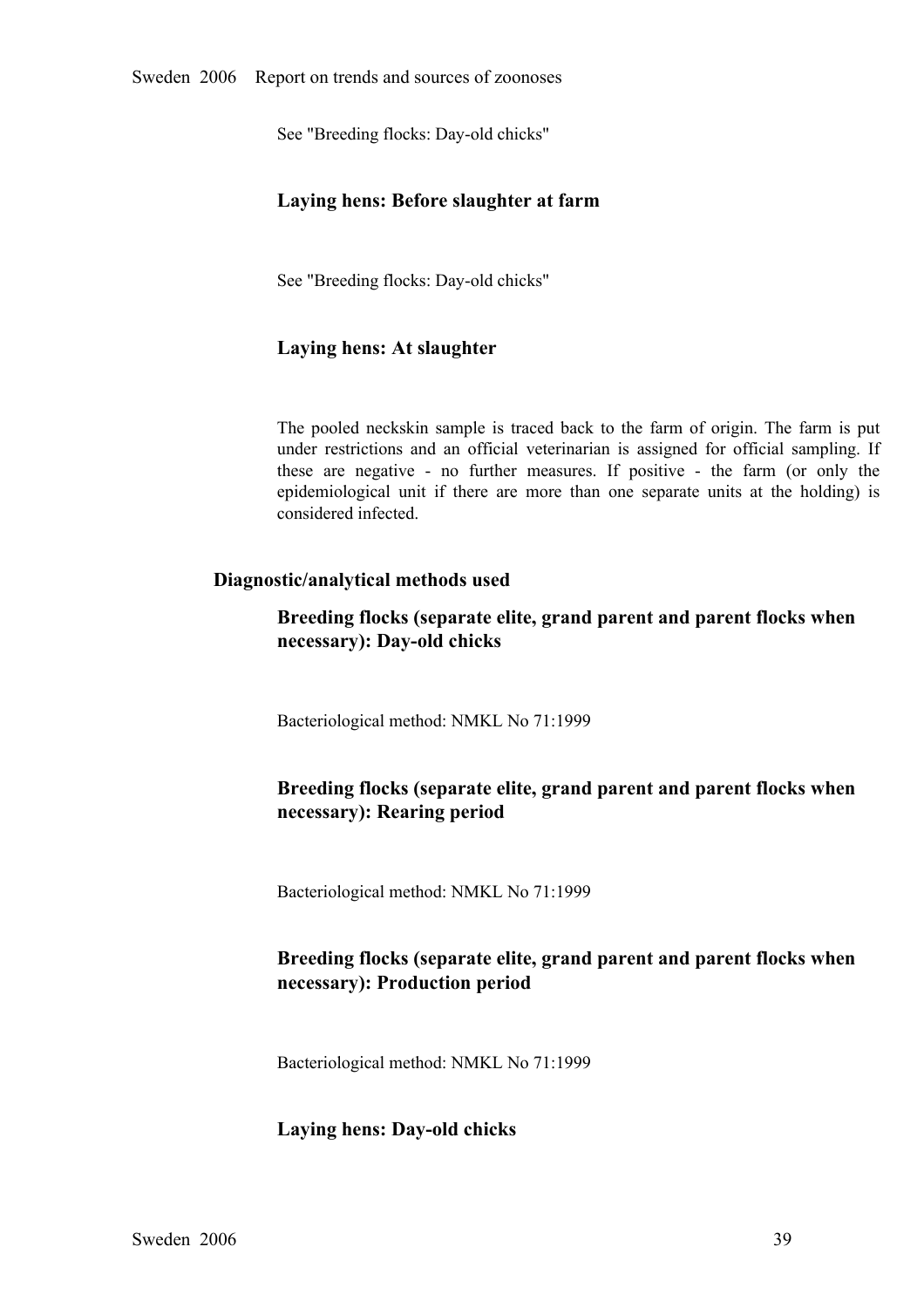Bacteriological method: NMKL No 71:1999

## **Laying hens: Rearing period**

Bacteriological method: NMKL No 71:1999

#### **Laying hens: Production period**

Bacteriological method: NMKL No 71:1999

### **Laying hens: Before slaughter at farm**

Bacteriological method: NMKL No 71:1999

#### **Laying hens: At slaughter**

Bacteriological method: NMKL No 71:1999

#### **Vaccination policy**

**Breeding flocks (separate elite, grand parent and parent flocks when necessary)**

Vaccination against salmonellosis is not allowed in poultry.

#### **Laying hens flocks**

See "Breeding flocks"

#### **Other preventive measures than vaccination in place**

**Breeding flocks (separate elite, grand parent and parent flocks when**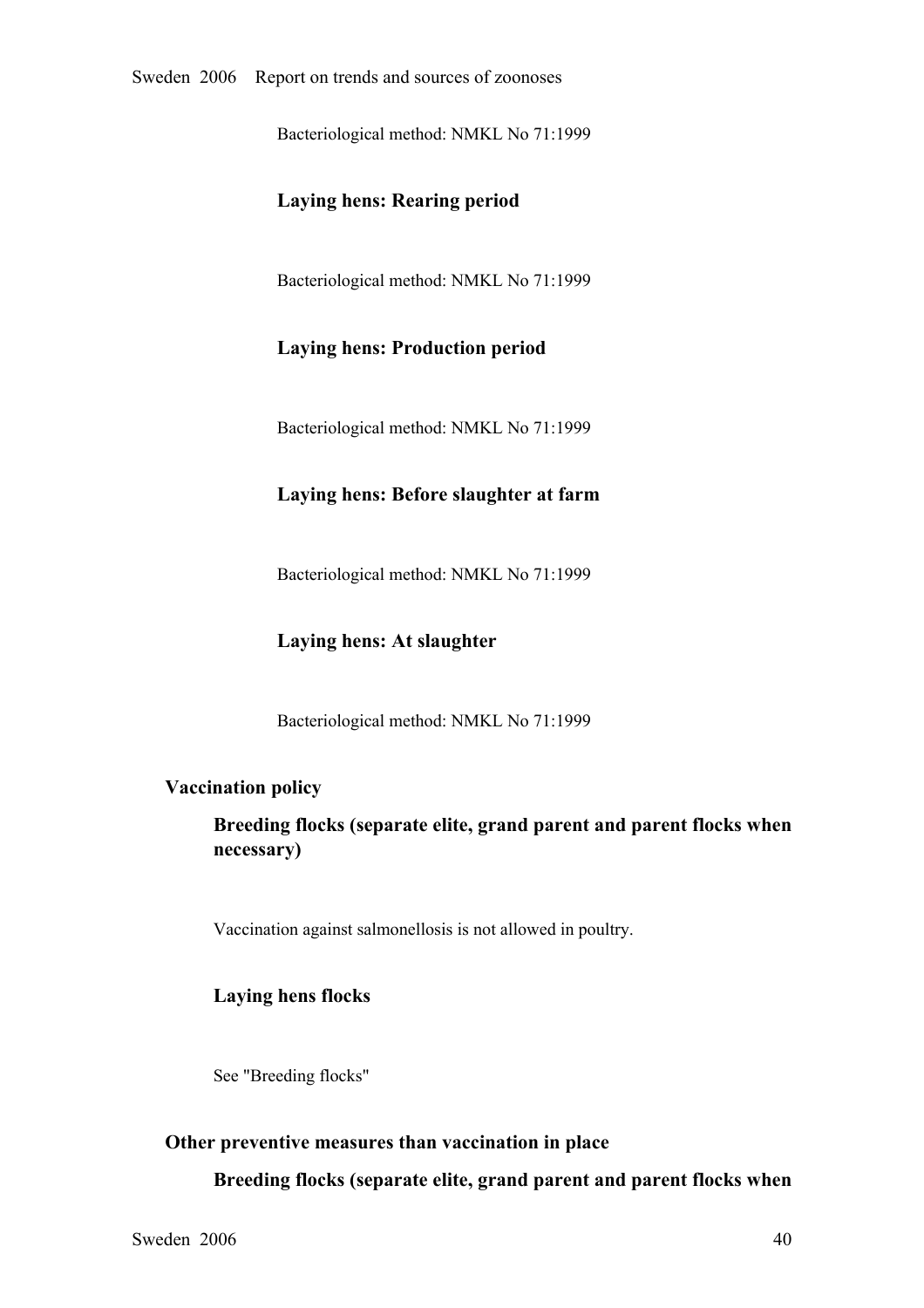#### **necessary)**

In food-producing animals salmonella control in feed- and feed production (HACCP based approach) is integrated in the salmonella control.

Strict hygiene rules are enforced through the whole production chain as preventive measures for salmonella. These rules are implemented by the Prophylactic volontary salmonella control programme and includes: a)Rules for feed production and transport, b) hygienic rules to protect the birds from salmonella infection from the surroundings, c) salmonella free newly protect the birds from salmonella infection from the surroundings, c) salmonella free newly<br>hatched chickens are delivered from the hatcheries, d) precaution to stop spread of salmonella<br>from an infected flock, and e) allhatched chickens are delivered from the hatcheries, d) precaution to stop spread of salmonella from an infected flock, and e) all- in - all out principle in all categories of poultry production.

#### **Laying hens flocks**

See "Breeding flocks"

#### **Control program/mechanisms**

#### **The control program/strategies in place**

# **Breeding flocks (separate elite, grand parent and parent flocks when necessary)**

In food-producing animals salmonella control in feed- and feed production (HACCP based approach) is integrated in the control.

Sampling strategies are outlined in the Swedish Salmonella control programme, approved by the EU in 1995 (95/50/EC). The control programme for live poultry approved by the EU in 1995 (95/50/EC). The control programme for live poultry covers laying hens, broilers, turkeys, ducks and gees from elite flocks to commercial stock. Other species of live poultry as defined in article covers laying hens, broilers, turkeys, ducks and gees from elite flocks to commercial 90/539/EEC are excluded from this control programme. All serotypes of salmonella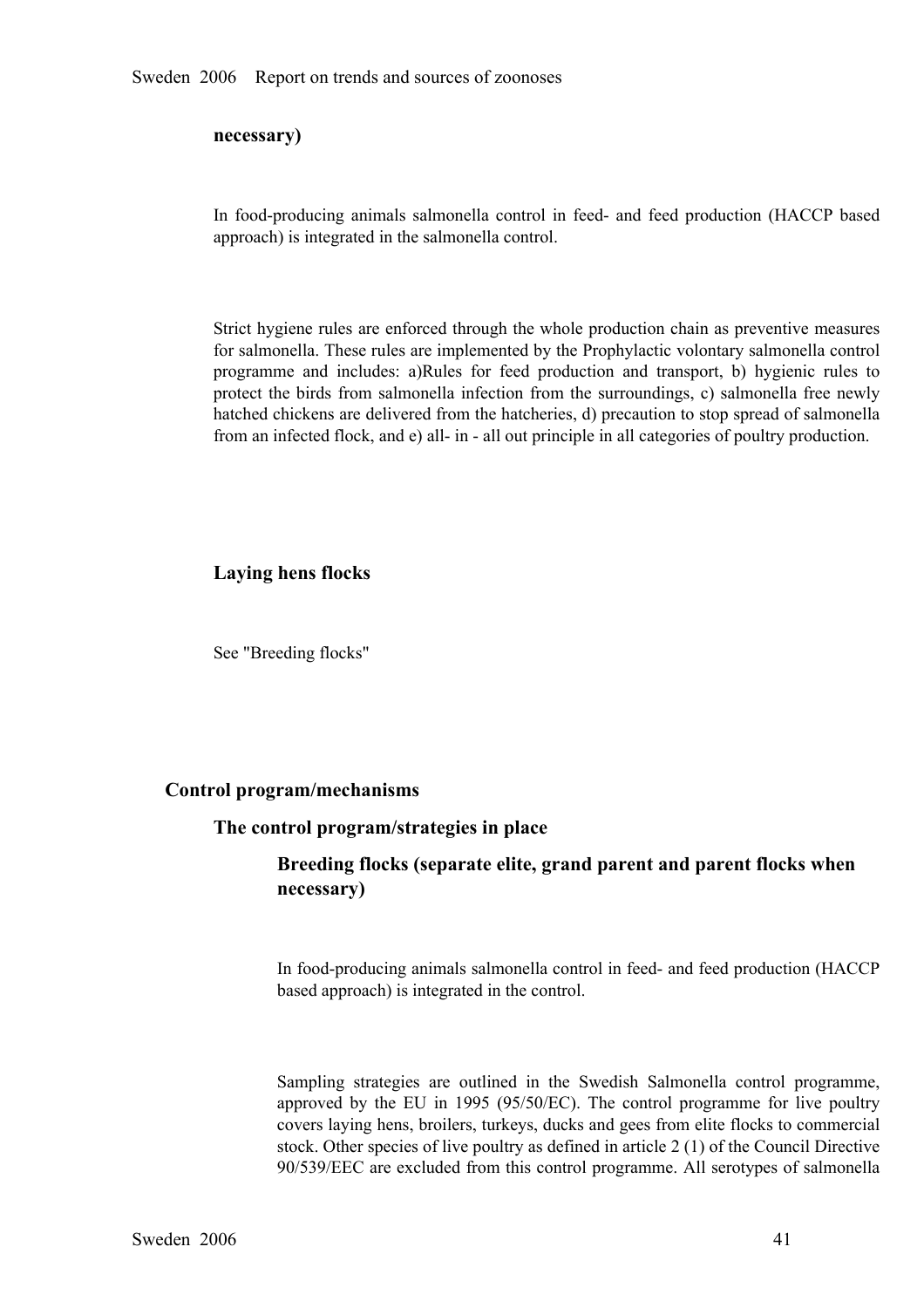are covered.

The control consitutes of clinical surveillance and sampling. The clinical surveillance inlcude general surveillance and surveillance related to the control programme. The official veterinarian visits every poultry holding with breeders, layers and meat production establishment as required according to the control programme. All categories of poultry are sampled for bacteriological examinati production establishment as required according to the control programme. All categories of poultry are sampled for bacteriological examination as described above. categories of poultry are sampled for bacteriological examination as described above.

## **Laying hens flocks**

See "Breeding flocks"

#### **Measures in case of the positive findings or single cases**

## **Breeding flocks (separate elite, grand parent and parent flocks when necessary)**

The infected farm is put under restriction and the flock is culled and either sent for destruction (in case of invasive serotype) or heat-treated (the latter is never practised in Sweden). An investigation in order to trace the source of infection is conducted by the official veterinarian. The premises/ contaminated hou investigation in order to trace the source of infection is conducted by the official veterinarian. The premises/ contaminated houses are cleaned and disinfected and manure and feeding stuffs left on the farm are destroyed or decontaminated. Restrictions are not lifted until environmental samples from within the house are taken and analyzed with negative results. environmental samples from within the house are taken and analyzed with negative results.

#### **Laying hens flocks**

See "Breeding flocks"

In laying hens flocks, finding of invasive salmonella serotype results in destruction of the flock and all eggs in storage.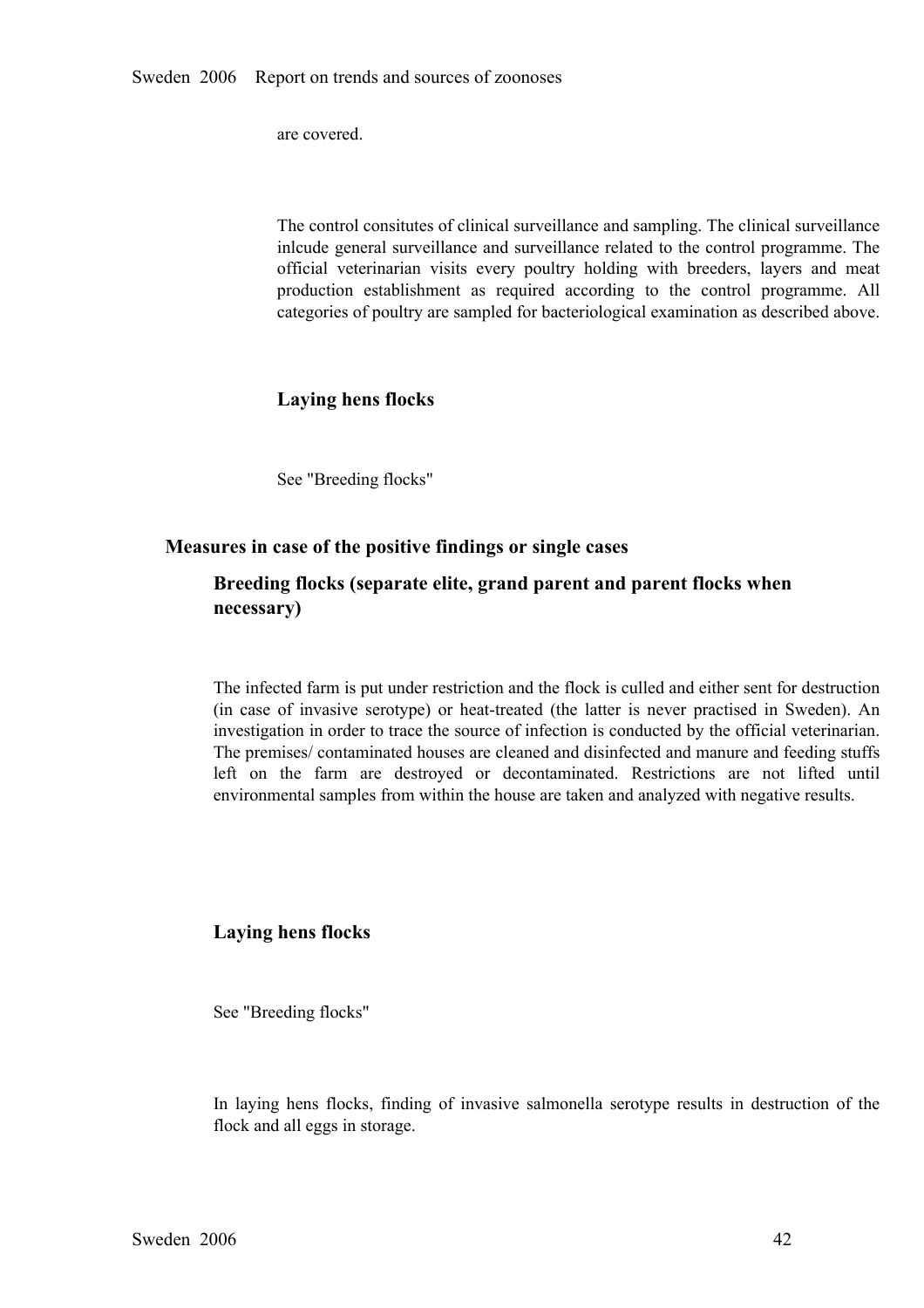Finding of non invasive salmonella serotypes results in destruction or sanitary slaughter of the flock. In those cases: a)The meat may be used for human consumption after heat treatment in the processing plant. b)Eggs from a flock infected with non invasive salmonella may be used for human consumption after pasteurization. However,this is not practised in Sweden.

### **Notification system in place**

All findings of salmonella is compulsory notifiable. The obligation to notify all salmonella findings has been in force since 1961.

## **Results of the investigation**

One flock of laying hens was infected with S. Typhimurium during rearing period. No Salmonella was isolated in breeding flocks.

Results from sampling of neck skins and crushed meat in the control programme is presented under the section "Salmonella in broiler meat and products thereof".

## **National evaluation of the recent situation, the trends and sources of infection**

Since 1996, the situation has remained stable with only 3 to 4 infected flocks per year. The favourable situation is also reflected in the yearly sampling of approximately 4000 neck skin samples at the slaughter houses. Be favourable situation is also reflected in the yearly sampling of approximately 4000 neck skin samples at the slaughter houses. Between 1995 and 2006, <sup>45</sup> <sup>608</sup> neck skin samples were collected and of those, 16 (0.04%) were positive.

# **Relevance of the findings in animals to findings in foodstuffs and to human cases (as a source of infection)**

As Swedish produced red and white meat, and eggs virtually are free from salmonella, the risk of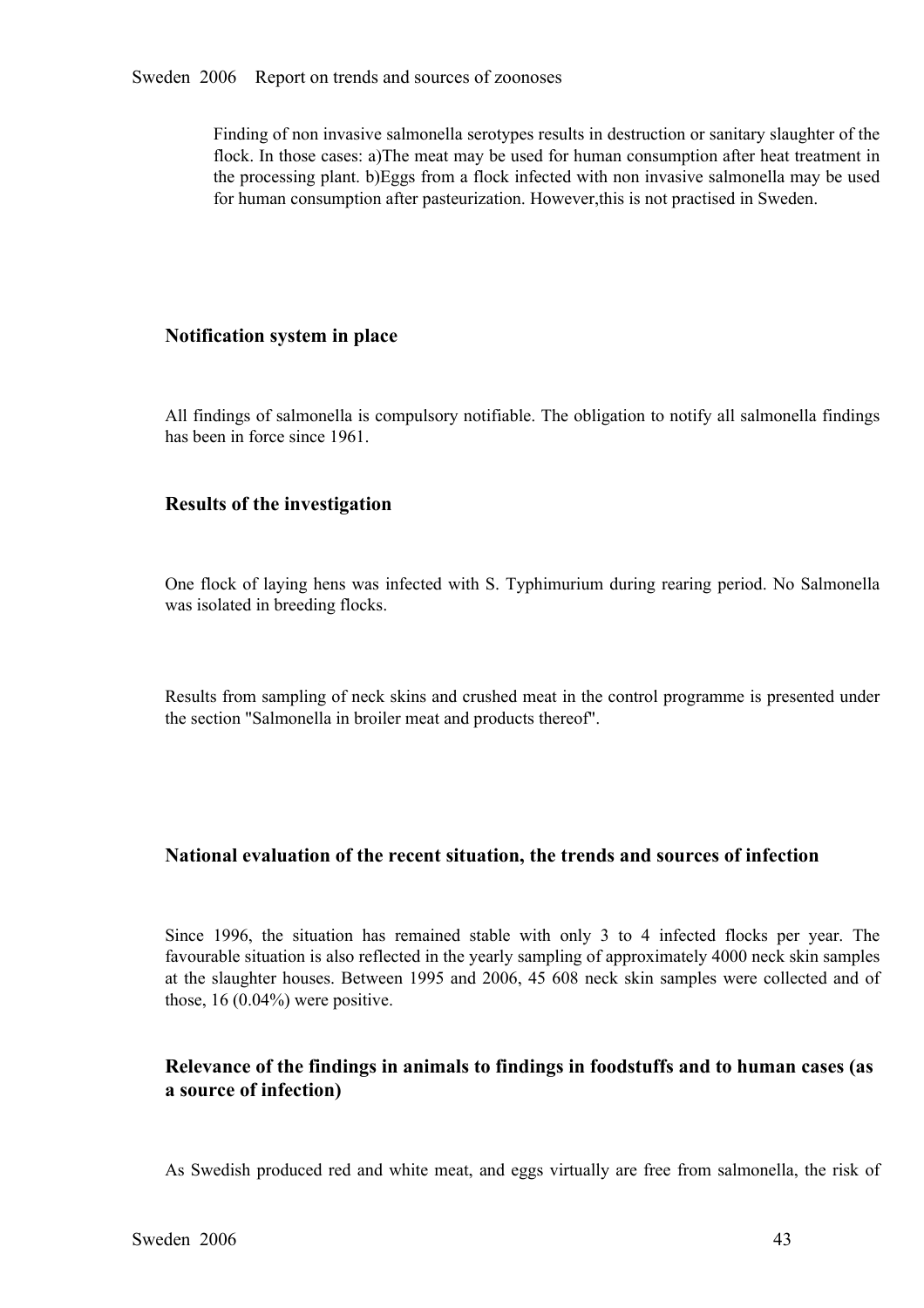contracting salmonella from domestic produced food of animal origin is very small.

### **Additional information**

In poultry, the flock is the epidemiological unit. This is important concerning breeders as several flocks may be raised in seperate units in the holding at the same. Measures, in case of positive findings, are taken at each epidemiological unit since the strict hygiene rules that are implemented findings, are taken at each epidemiological unit since the strict hygiene rules that are implemented according to the Swedish Salmonella control programme makes it possible to define the flocks as strictly seperated units. according to the Swedish Salmonella control programme makes it possible to define the flocks as strictly seperated units. strictly seperated units.

# **B. Salmonella spp. in Gallus gallus breeding flocks for meat production and broiler flocks**

#### **Monitoring system**

#### **Sampling strategy**

# **Breeding flocks (separate elite, grand parent and parent flocks when necessary)**

Sampling strategies are outlined in the Swedish Salmonella control programme, approved by the EU in 1995 (95/50/EC). The salmonella control programme is supervised by the SJV and the SLV. approved by the EU in 1995 (95/50/EC). The salmonella control programme is supervised by the SJV and the SLV. supervised by the SJV and the SLV.

All sampling performed according to the salmonella programme is supervised by the competent authority. Official veterinarians are responsible for sampling in holdings, hatcheries, cuttingplants and slaughterhouses. Samples are either taken by the official veterinarian or under his/her supervision if sampling is delegated to farmers/companies.

The control constitutes of clinical surveillance and sampling. The clinical surveillance includes general surveillance and surveillance related to the control programme where an official veterinarian visits breeding establ surveillance includes general surveillance and surveillance related to the control<br>programme where an official veterinarian visits breeding establishments every 8<br>week and meat producing poultry farms twice a year as requi programme where an official veterinarian visits breeding establishments every 8 week and meat producing poultry farms twice a year as required according to the control programme. In the sampling, all categories of poultry week and meat producing poultry farms twice a year as required according to the control programme. In the sampling, all categories of poultry are included for bacteriological examination. The aim is to detect a prevalence control programme. In the sampling, all categories of poultry are included for bacteriological examination. The aim is to detect a prevalence of salmonella of at least 5% with a confidence interval of 95% on flock level ea bacteriological examination. The aim is to detect a prevalence of salmonella of at least 5% with a confidence interval of 95% on flock level each time sampling is done. least 5% with a confidence interval of 95% on flock level each time sampling is done. done.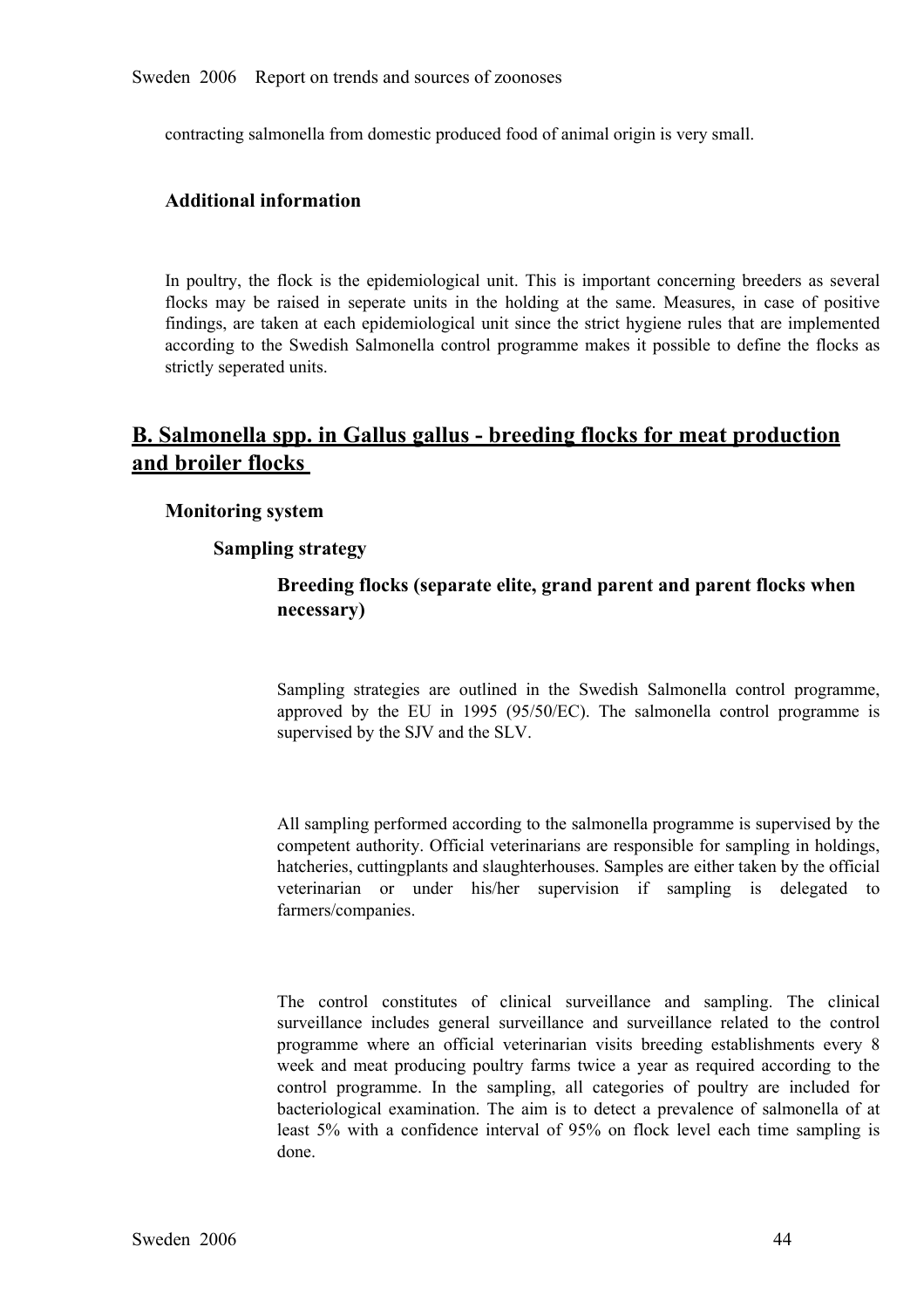Breeders and hatchery:

Sampling of breeding flocks is carried out according to the former Council Directive 92/117/EEC now replaced by Regulation 2160/2003/EEC.

There are no broiler Elite flocks in Sweden.

Grand Parent:

Samples are taken on 5 separate occasions during rearing. Tissue samples from dead chicken and chicken box linings are taken as a supplement to the faecal sampling.<br>During egg production faecal samples are taken from the breeders themselves every month as a supplement to the sampling in the During egg production faecal samples are taken from the breeders themselves every month as a supplement to the sampling in the hatchery.

The parent generation is tested at 3 occasions during the rearing period through tissue sampling as well as faecal sampling. During egg production samples are taken from the breeders themselves every month as <sup>a</sup> supplement to the sampling in the hatchery.

### **Broiler flocks**

All commercial meat-producing establishments have an official veterinarian assigned for salmonella control. The veterinarian is usually employed by the National Food<br>Administration and stationed at the slaughterhouse where the flock is destined for Administration and stationed at the slaughterhouse where the flock is destined for slaughter. The veterinarian visits the farm at least twice a year for supervision and sampling. slaughter. The veterinarian visits the farm at least twice a year for supervision and sampling. sampling.

Every flock is sampled 12 weeks prior to slaughter either by the veterinarian or by the farmer if sampling is delegated. The result must be notified to the veterinarian before sending the flock to the slaughterhouse.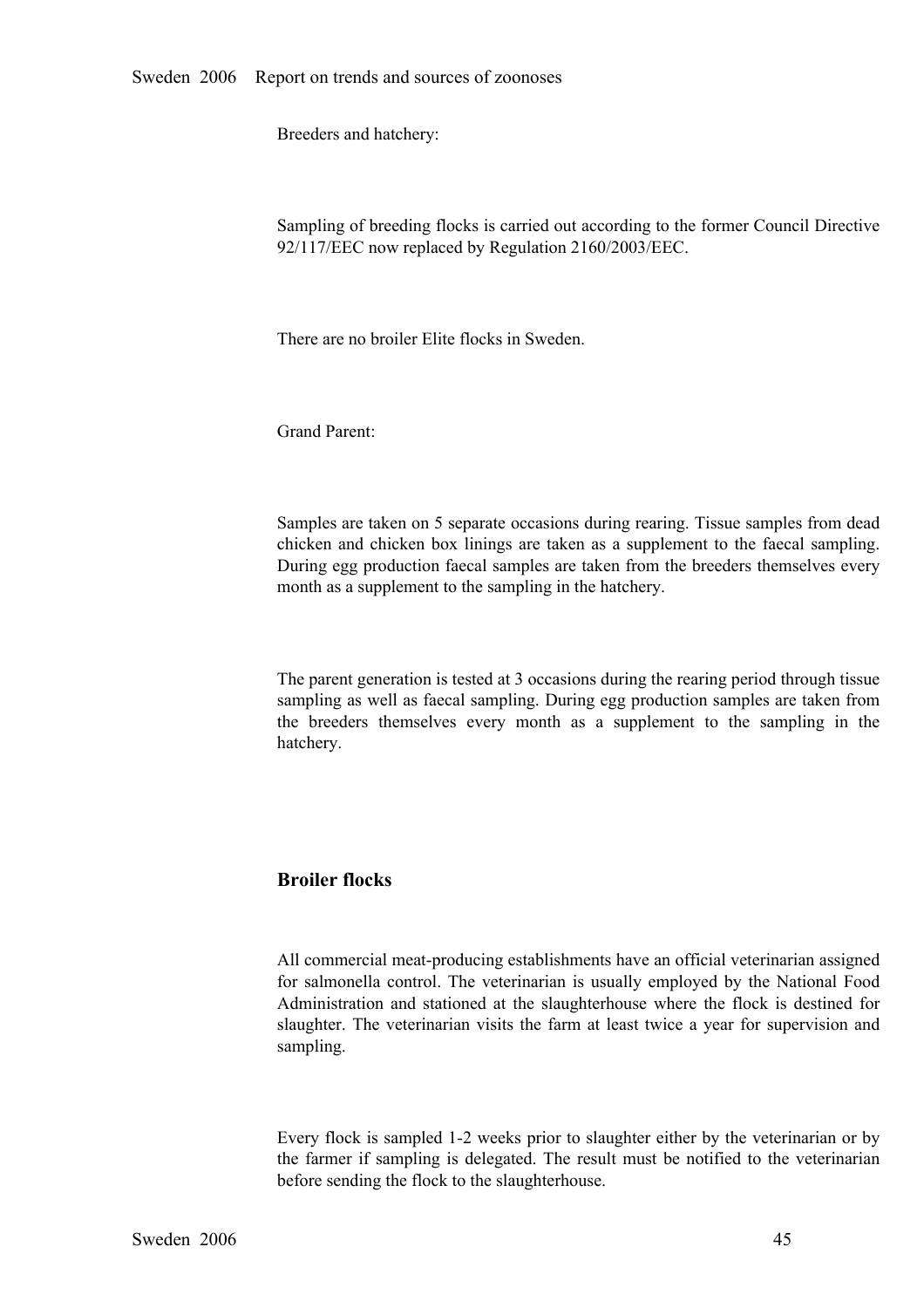## **Frequency of the sampling**

# **Breeding flocks (separate elite, grand parent and parent flocks when**  $n$ ecessary): Day-old chicks

Other: see "rearing period"

## **Breeding flocks (separate elite, grand parent and parent flocks when necessary): Rearing period**

Other: GP - as day-old, 1-2 weeks, 4 weeks, 9-11 weeks and 2 weeks prior to moving, P - day-old, 4 weeks and 2 weeks prior to moving

# **Breeding flocks (separate elite, grand parent and parent flocks when necessary): Production period**

Once a month

#### **Broiler flocks: Day-old chicks**

Every flock is sampled

#### **Broiler flocks: Rearing period**

12 weeks prior to slaughter

## **Broiler flocks: Before slaughter at farm**

12 weeks prior to slaughter

#### **Broiler flocks: At slaughter (flock based approach)**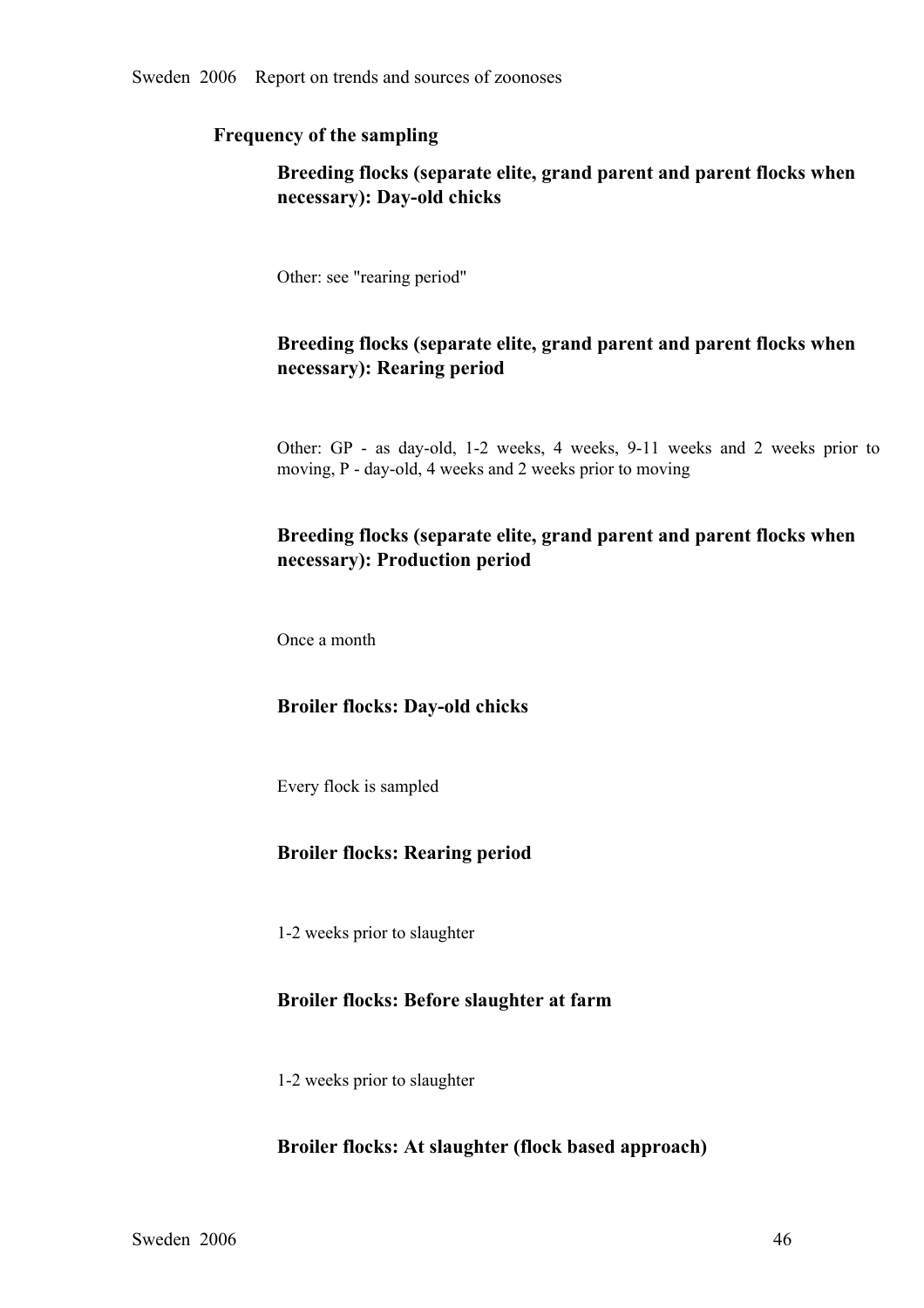Other: see Salmonella in broiler meat and products thereof

## **Type of specimen taken**

# **Breeding flocks (separate elite, grand parent and parent flocks when necessary**): Day-old chicks

Other: ceaca from dead birds, chicken box lining and meconium

# **Breeding flocks (separate elite, grand parent and parent flocks when necessary): Rearing period**

Other: ceacal and faecal material

# **Breeding flocks (separate elite, grand parent and parent flocks when necessary): Production period**

Faeces

#### **Broiler flocks: Day-old chicks**

Other: ceaca from dead birds, chicken box lining and meconium

#### **Broiler flocks: Before slaughter at farm**

Other: faecal and organs

#### **Broiler flocks: At slaughter (flock based approach)**

Other: neck skins, see Salmonella in broiler meat and products thereof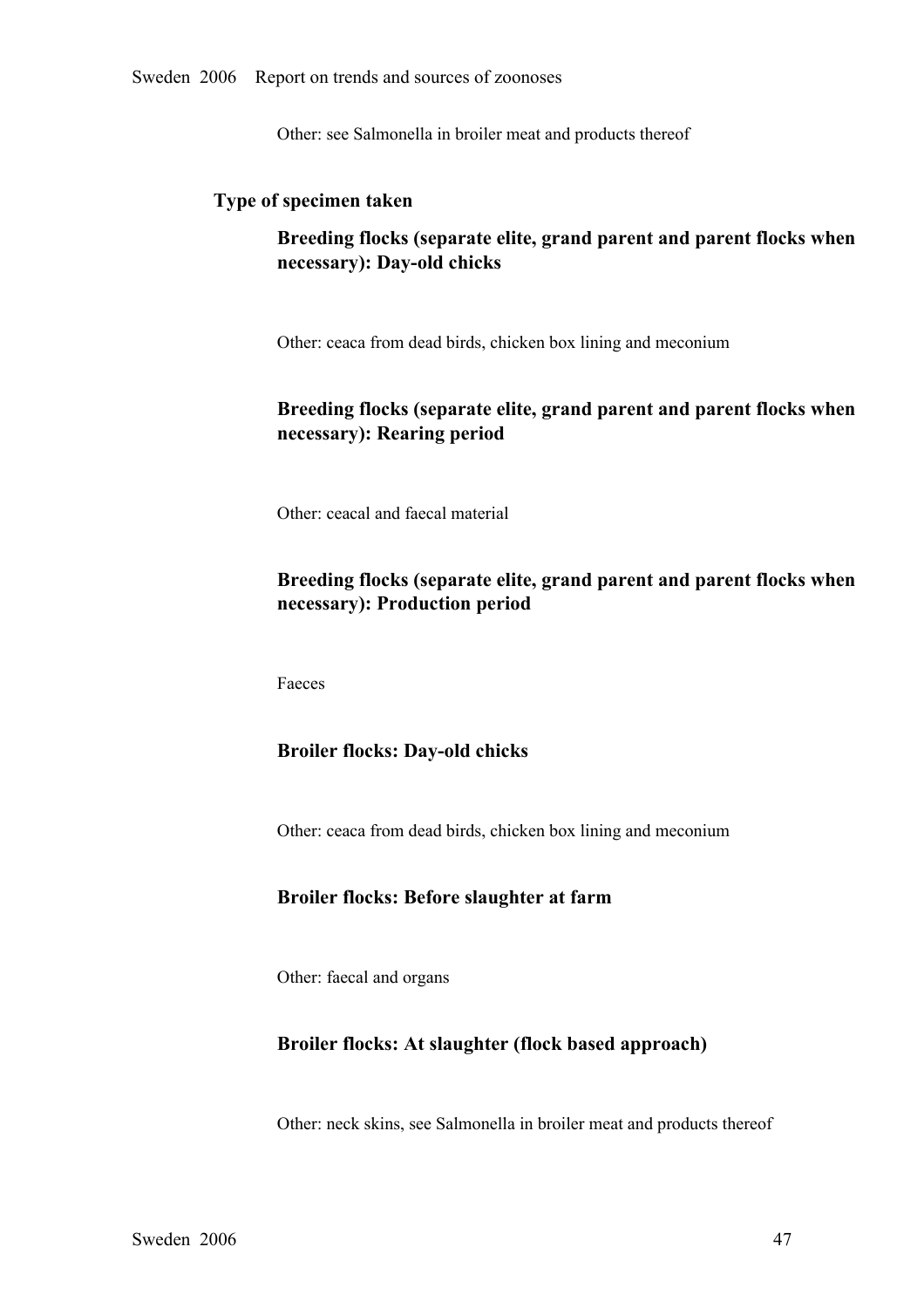## **Methods of sampling (description of sampling techniques)**

# **Breeding flocks (separate elite, grand parent and parent flocks when necessary**): Day-old chicks

Chicken box lining:

The lining from chicken boxes are cut into smaller pieces and put into plastic bags. The lining from at most five boxes may be put into one bag as one pooled sample. The plastic bag shall be marked and sent to the laboratory the same day.

The pooled sample is cut into smaller pieces and mixed well. At least 25 g material is examined for Salmonella according to Nordic Committee on Food Analysis.

Dead birds:

Ceaca from 10 animals are taken out and pooled into one stomacher bag (one pooled sample). The stomacher bag shall be marked and sent to the laboratory the same day.

The pooled sample is homogenized in a stomacher. If the sample comes from day old chickens, at least 10g material shall be examined. If the samples comes from older<br>birds, at least 25g material shall be examined. All samples are examined for<br>Salmonella according to Nordic Committee on Food Analysis. birds, at least 25g material shall be examined. All samples are examined for Salmonella according to Nordic Committee on Food Analysis. Salmonella according to Nordic Committee on Food Analysis.

Meconium:

Meconium from 250 newly hatched chickens are collected and put in a stomacher<br>bag. The bag is marked and sent to the laboratory the same day. The pooled sample<br>is homogenized in a stomacher. At least 30g material is analyz bag. The bag is marked and sent to the laboratory the same day. The pooled sample is homogenized in <sup>a</sup> stomacher. At least 30g material is analyzed for Salmonella according to Nordic Committee on Food Analysis.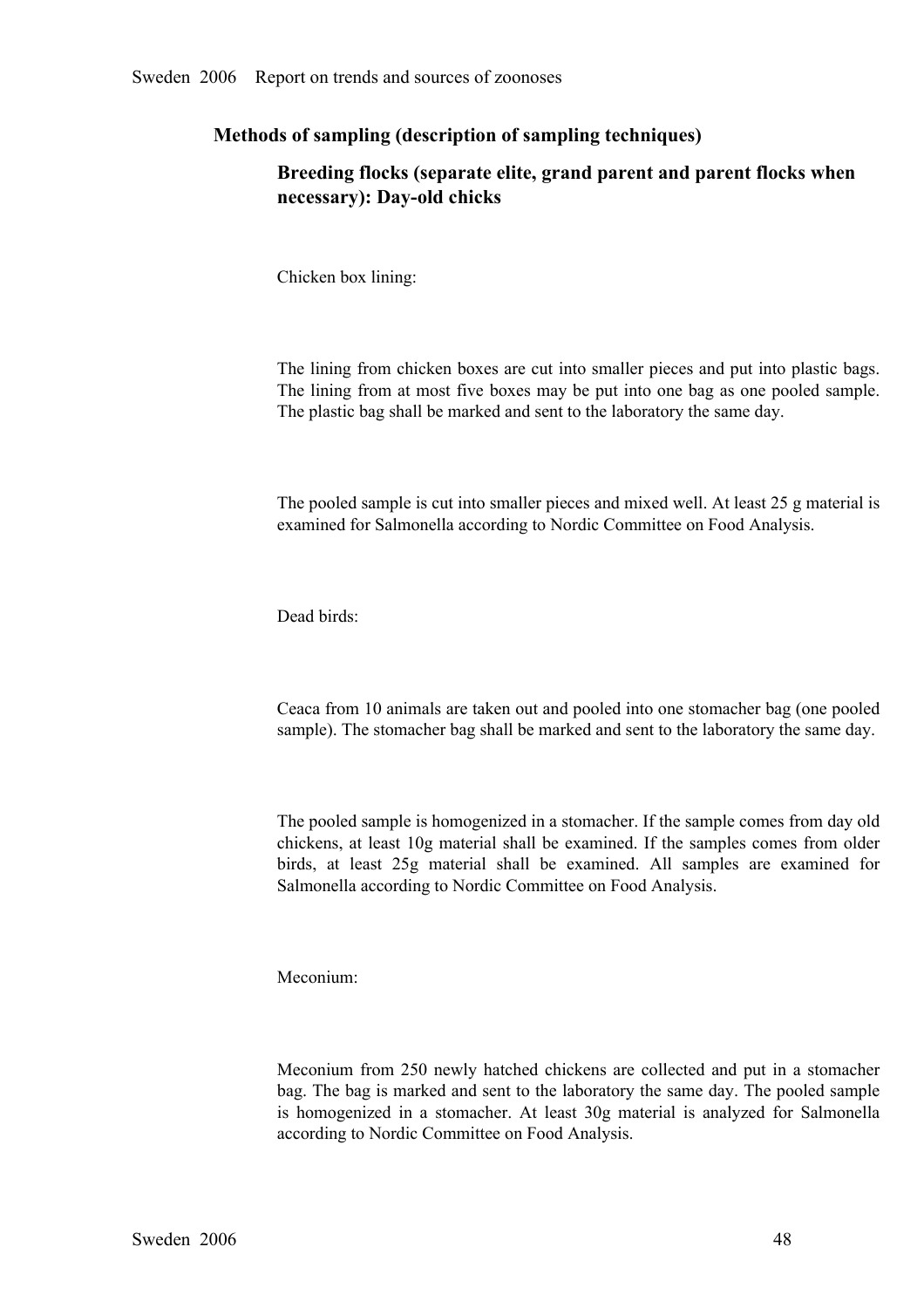# **Breeding flocks (separate elite, grand parent and parent flocks when necessary): Rearing period**

Sampling:

From each epidemiological unit, 60g (30gx2) fresh faecal material and <sup>10</sup> caeca (pooled into 1 sample) are collected.

Faecal samples:

One pooled sample consists of droppings from 30 birds. From each individual at least 1g faeces is collected and put in a stomacher bag. The bag is marked and sent to the laboratory the same day. The sample is examined for least 1g faeces is collected and put in a stomacher bag. The bag is marked and sent to the laboratory the same day. The sample is examined for Salmonella according to<br>Nordic Committee on Food Analysis. Nordic Committee on Food Analysis.

Dead birds:

See "Breeding flocks: Day-old chicks"

## **Breeding flocks: Production period**

60g (30gx2) fresh faecal material is collected in the flock.

Faecal samples:

See "Breeding flocks: Rearing period"

### **Broiler flocks: Day-old chicks**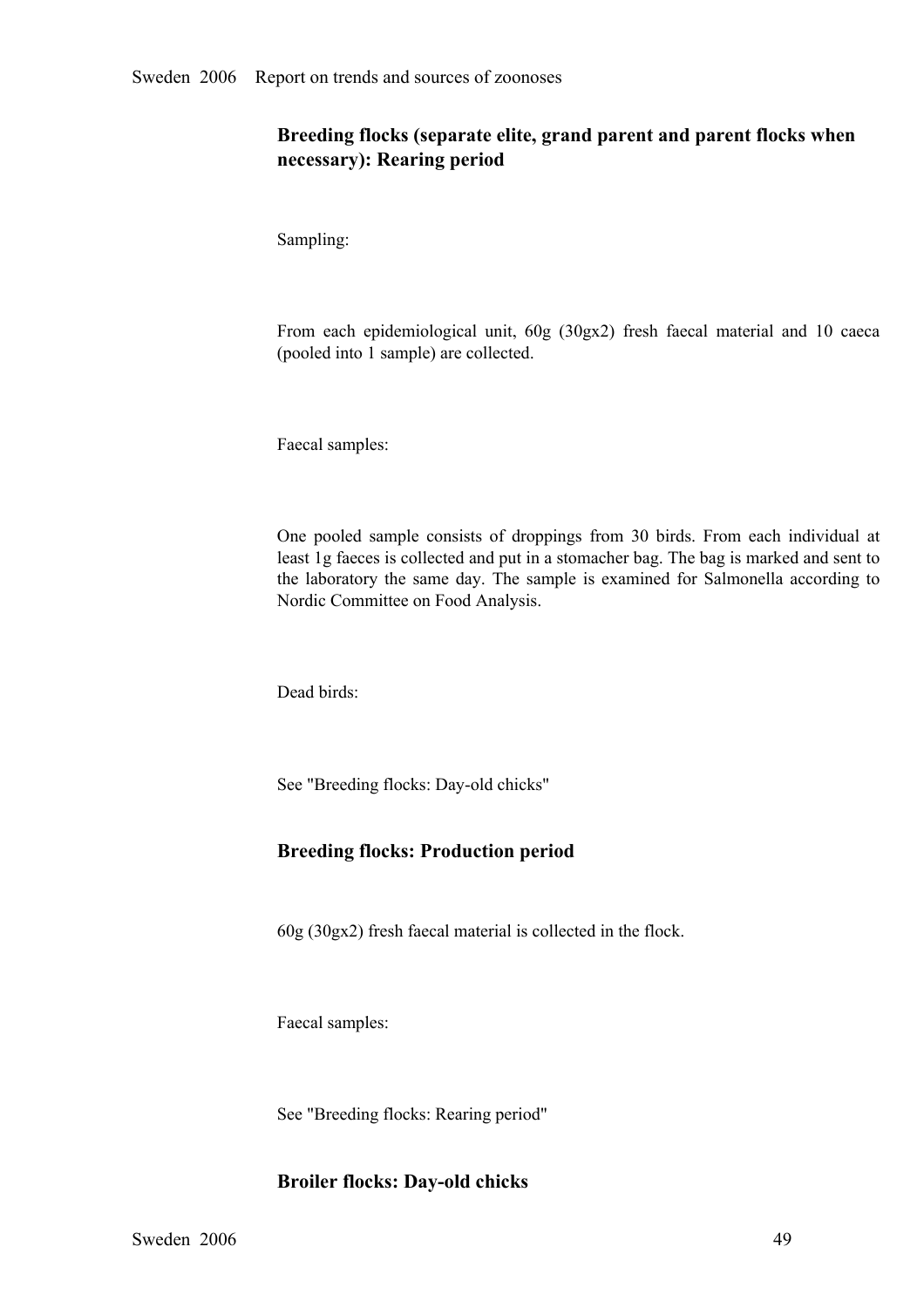Chicken box lining, dead birds, meconium:

See "Breeding flocks: Day-old chicks"

#### **Broiler flocks: Rearing period**

no sampling between day-old and pre-slaughter

#### **Broiler flocks: Before slaughter at farm**

 $30g$  faecal material pooled into 1 sample and 30 caeca pooled  $10x3 = 4$  analyses

In houses with  $\geq 2$  epidemiological units or  $\leq 500$  birds/unit;  $30gx2$  (60g) faecal material and 10 organs pooled to 1 sample is taken

Faecal samples:

See "Breeding flocks: Rearing period"

Caecal sampling:

Caeca from 10 animals are taken out and pooled into one stomacher bag (one pooled sample). The stomacher bag shall be marked and sent to the laboratory the same day. The pooled sample is homogenized in a stomacher. If the sample comes from day old chickens, at least 10g material shall be examined. If the samples come from older<br>birds, at least 25g material shall be examined. All samples are examined for<br>Salmonella according to Nordic Committee on Food Analysis. birds, at least 25g material shall be examined. All samples are examined for Salmonella according to Nordic Committee on Food Analysis. Salmonella according to Nordic Committee on Food Analysis.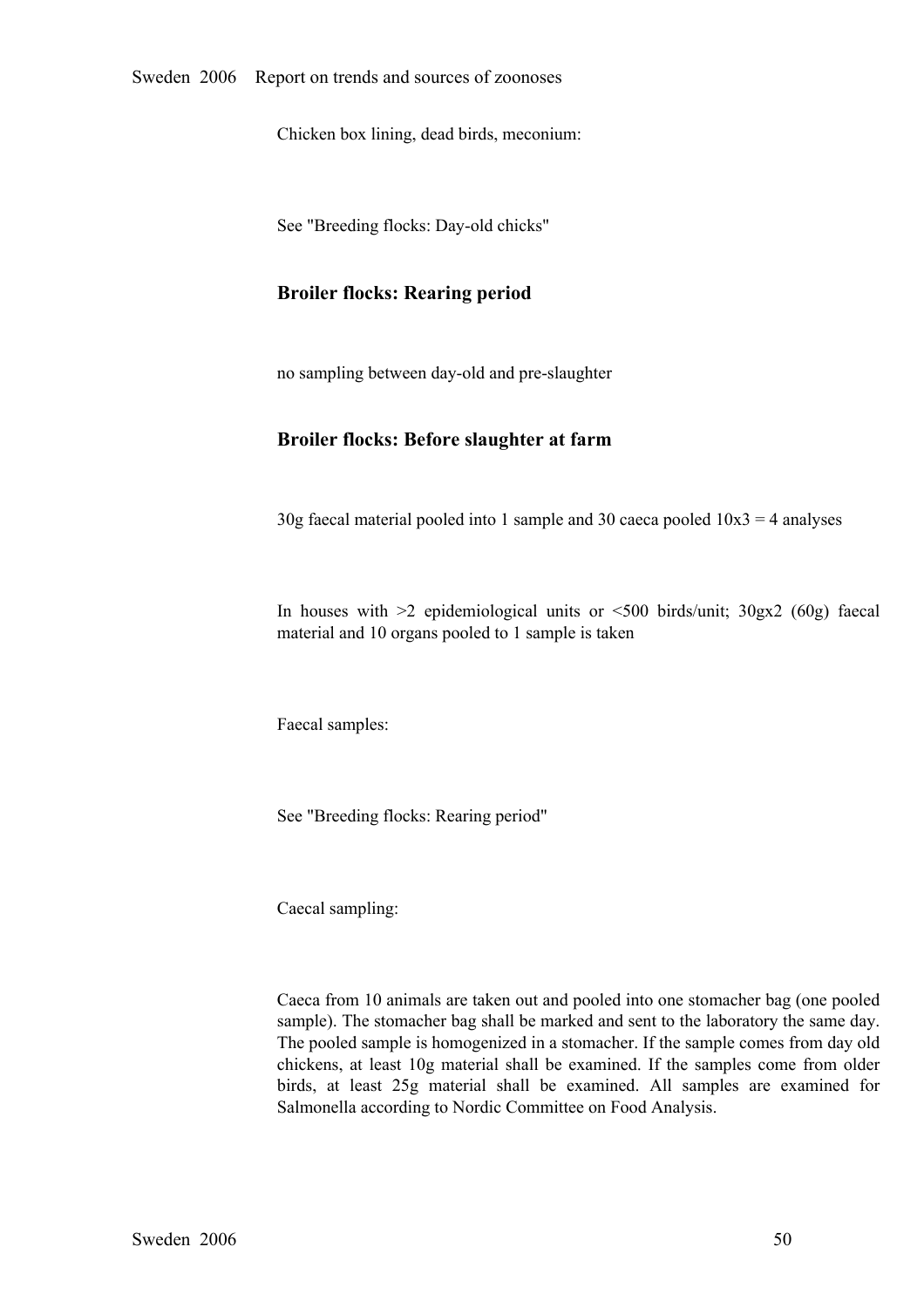### **Broiler flocks: At slaughter (flock based approach)**

see "Salmonella in broiler meat and products thereof"

## **Case definition**

**Breeding flocks (separate elite, grand parent and parent flocks when necessary**): Day-old chicks

If salmonella is isolated from an individual animal, the whole flock is considered salmonella infected. In poultry, the flock is the epidemiological unit.

# **Breeding flocks (separate elite, grand parent and parent flocks when necessary): Rearing period**

See "Breeding flocks: Day-old chicks"

# **Breeding flocks (separate elite, grand parent and parent flocks when necessary): Production period**

See "Breeding flocks: Day-old chicks"

## **Broiler flocks: Day-old chicks**

See "Breeding flocks: Day-old chicks"

## **Broiler flocks: Rearing period**

See "Breeding flocks: Day-old chicks"

#### **Broiler flocks: Before slaughter at farm**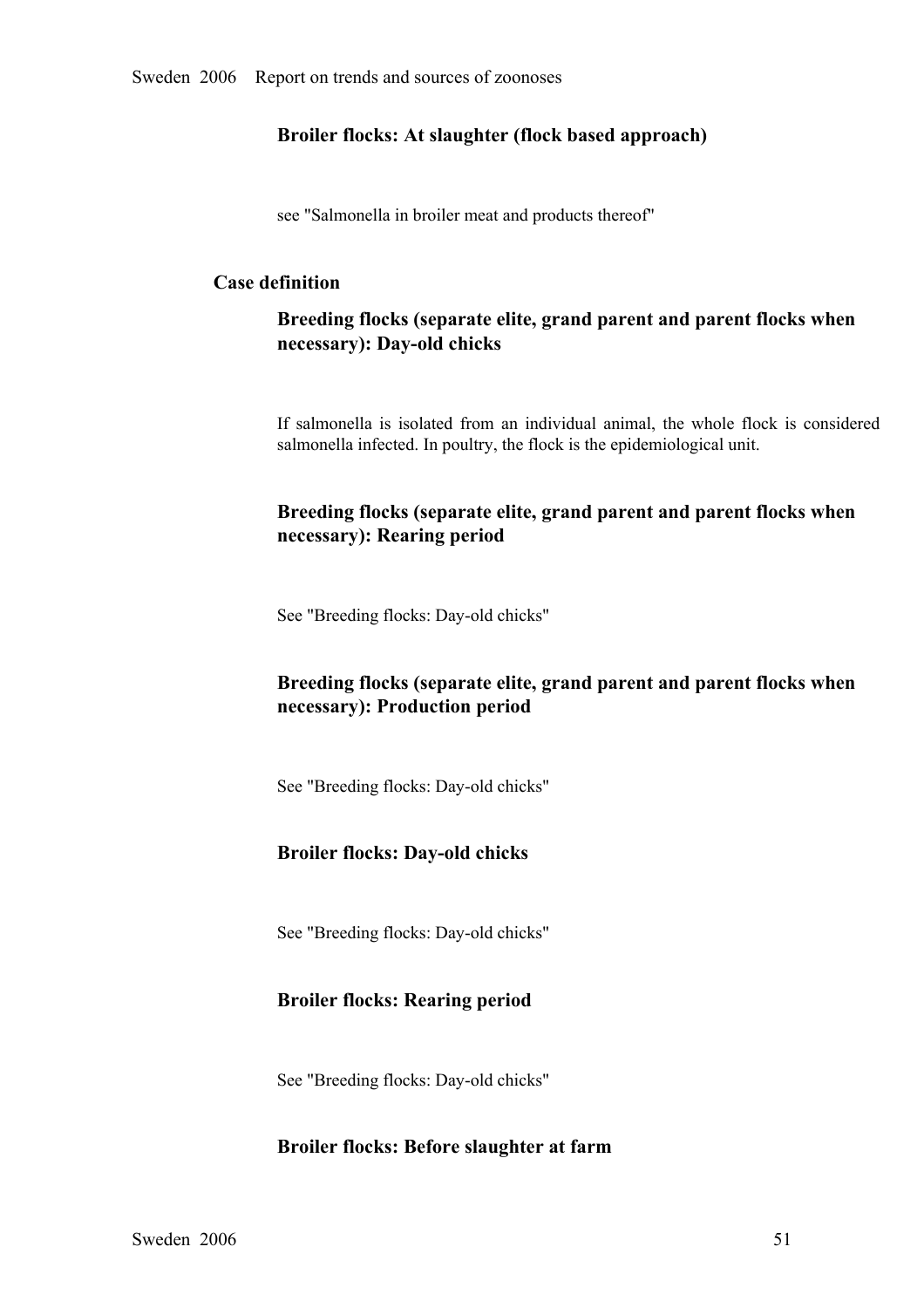See "Breeding flocks: Day-old chicks"

### **Broiler flocks: At slaughter (flock based approach)**

A positive neck skin sample at slaughter initiates an investigation back at the holding of origin. The farm is pu<sup>t</sup> under restrictions and official sampling is conducted. If these samples are positive the holding/flock is considered infected.

### **Diagnostic/analytical methods used**

## **Breeding flocks (separate elite, grand parent and parent flocks when necessary**): Day-old chicks

Bacteriological method: NMKL No 71:1999

# **Breeding flocks (separate elite, grand parent and parent flocks when necessary): Rearing period**

Bacteriological method: NMKL No 71:1999

# **Breeding flocks (separate elite, grand parent and parent flocks when necessary): Production period**

Bacteriological method: NMKL No 71:1999

#### **Broiler flocks: Day-old chicks**

Bacteriological method: NMKL No 71:1999

#### **Broiler flocks: Rearing period**

Bacteriological method: NMKL No 71:1999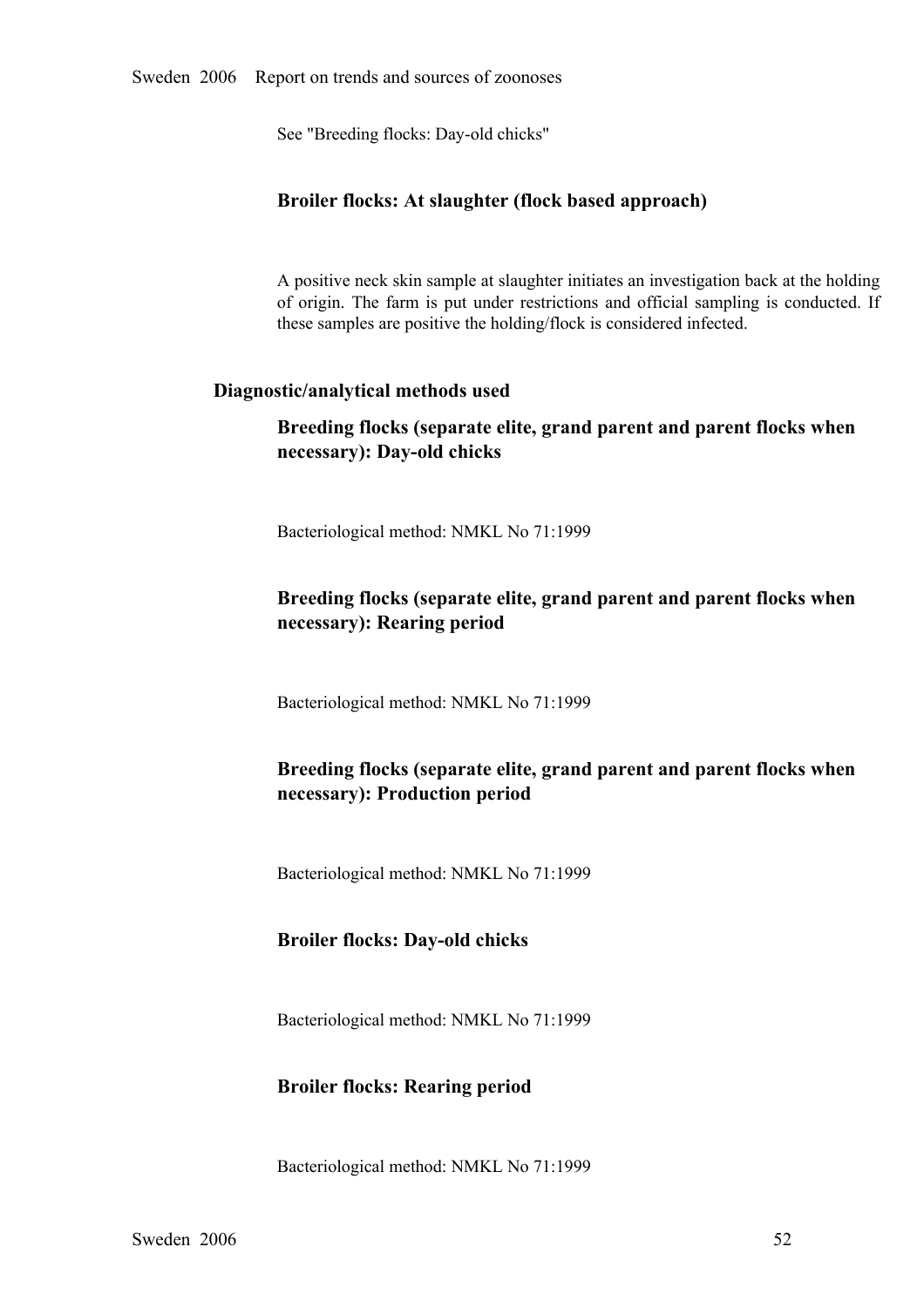### **Broiler flocks: Before slaughter at farm**

Bacteriological method: NMKL No 71:1999

### **Broiler flocks: At slaughter (flock based approach)**

Bacteriological method: NMKL No 71:1999

#### **Vaccination policy**

# **Breeding flocks (separate elite, grand parent and parent flocks when necessary)**

Vaccination against salmonella is not allowed in poultry.

### **Broiler flocks**

See "Breeding flocks"

## **Other preventive measures than vaccination in place**

### **Broiler flocks**

In food-producing animals salmonella control in feed- and feed production (HACCP based approach) is integrated in the salmonella control.

Strict hygiene rules are enforced through the whole production chain as preventive measures for salmonella. These rules are implemented by the Prophylactic volontary salmonella control

programme and includes: a)Rules for feed production and transport, b) hygienic rules to protect the birds from salmonella infection from the surroundings, c) salmonella free newly protect the birds from salmonella infection from the surroundings, c) salmonella free newly<br>hatched chickens are delivered from the hatcheries, d) precaution to stop spread of salmonella hatched chickens are delivered from the hatcheries, d) precaution to stop spread of salmonella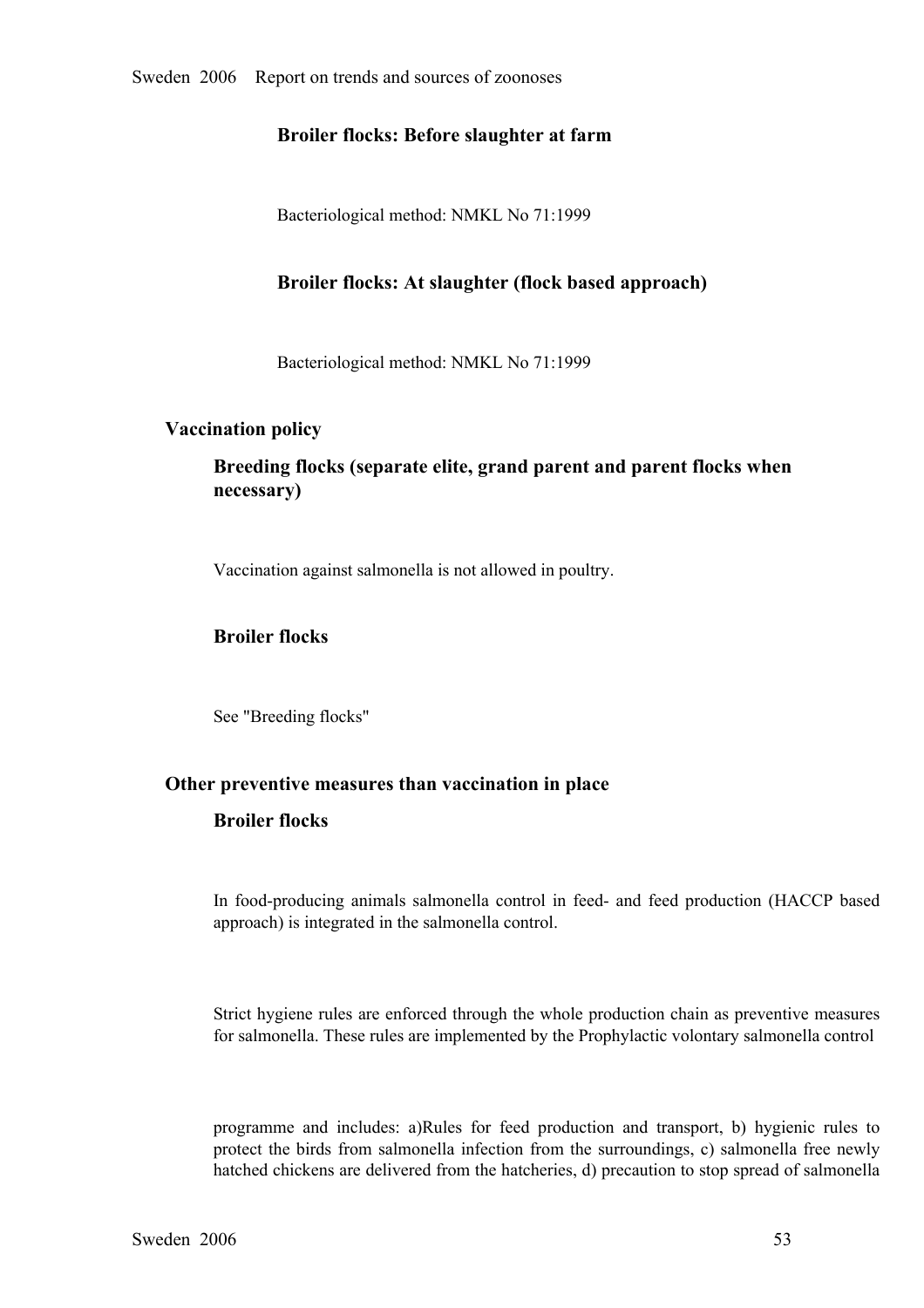from an infected flock, and e) all- in - all out principle in all categories of poultry production.

### **Control program/mechanisms**

#### **The control program/strategies in place**

### **Breeding flocks (separate elite, grand parent and parent flocks when necessary)**

Sampling strategies are outlined in the Swedish Salmonella control programme, approved by the EU in 1995 (95/50/EC). The control programme for live poultry approved by the EU in 1995 (95/50/EC). The control programme for live poultry covers laying hens, broilers, turkeys, ducks and gees from elite flocks to commercial stock. Other species of live poultry as defined in article covers laying hens, broilers, turkeys, ducks and gees from elite flocks to commercial 90/539/EEC are excluded from this control programme. All serotypes of salmonella are covered. The control constitutes of clinical surveillance and sampling. The clinical surveillance includes general surveillance and surveillance related to the control programme. The official veterinarian visits every clinical surveillance includes general surveillance and surveillance related to the control programme. The official veterinarian visits every poultry holding with breeders, layers and meat production establishment as requi control programme. The official veterinarian visits every poultry holding with breeders, layers and meat production establishment as required according to the control programme. All categories of poultry are sampled for ba breeders, layers and meat production establishment as required according to the control programme. All categories of poultry are sampled for bacteriological examination as described above. control programme. All categories of poultry are sampled for bacteriological examination as described above. examination as described above.

#### **Broiler flocks**

see "Breeding flocks"

#### **Measures in case of the positive findings or single cases**

## **Breeding flocks (separate elite, grand parent and parent flocks when necessary**): Day-old chicks

The chicks would be traced, culled and sent for destruction and the premises where the chicks were sent to and the hatchery would be cleaned and disinfected. The farm/flock of origin is<br>traced and put under restrictions. Official sampling is conducted and if the flock is positive, it<br>is culled and either sent for d traced and put under restrictions. Official sampling is conducted and if the flock is positive, it is culled and either sent for destruction (in case of invasive serotype) or heat-treated (the latter is never practised in Sweden). An investigation in order to trace the source of infection is conducted by the official veterinarian. The premises/ contaminated houses are cleaned and disinfected and manure and feeding stuf conducted by the official veterinarian. The premises/ contaminated houses are cleaned and<br>disinfected and manure and feeding stuffs left on the farm are destroyed or decontaminated.<br>Restrictions are not lifted until enviro disinfected and manure and feeding stuffs left on the farm are destroyed or decontaminated.<br>Restrictions are not lifted until environmental samples from within the house are taken and Restrictions are not lifted until environmental samples from within the house are taken and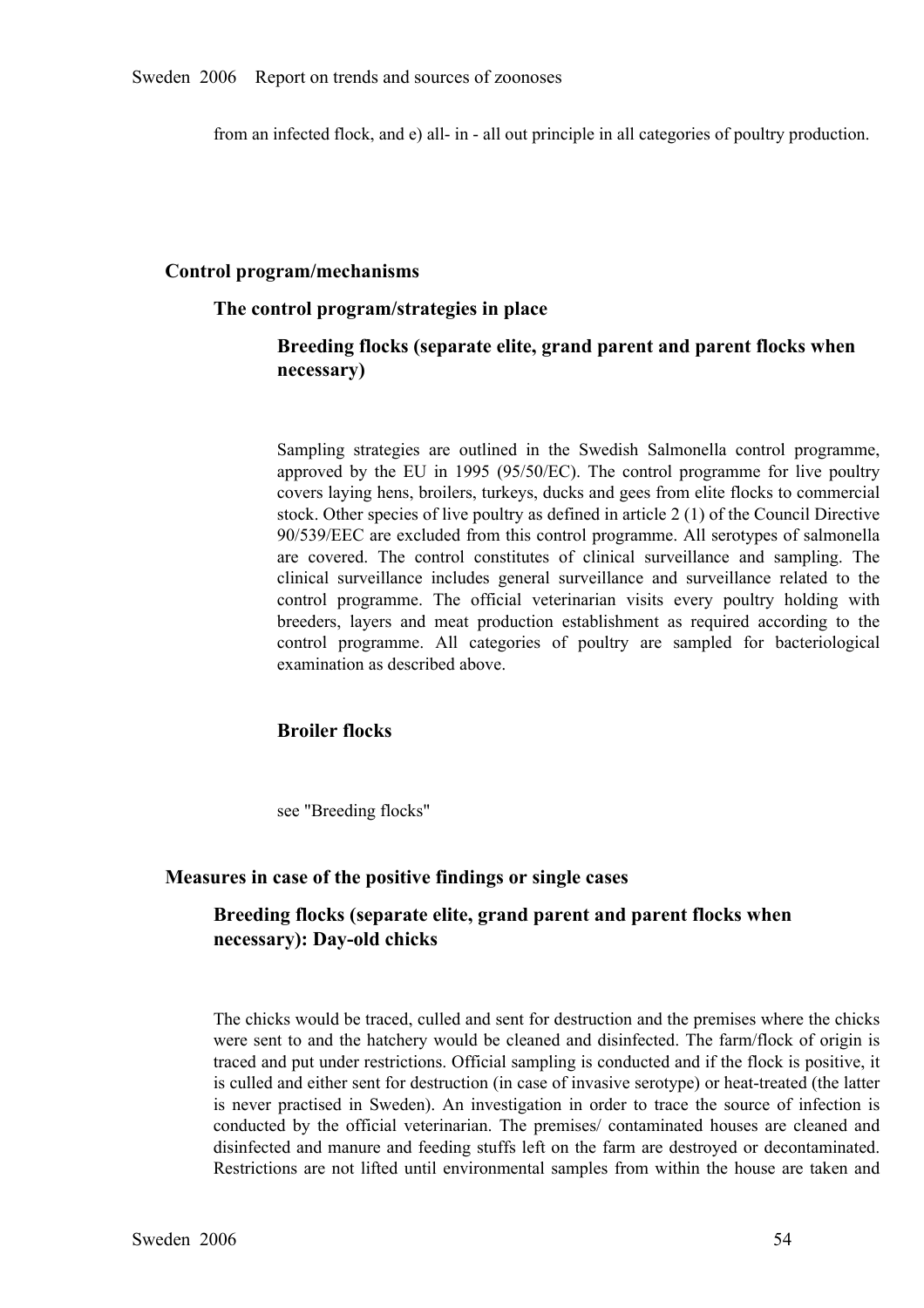analyzed with negative results.

## **Breeding flocks (separate elite, grand parent and parent flocks when necessary): Rearing period**

The infected farm is put under restriction and the flock is culled and either sent for destruction (in case of an invasive serotype) or heat-treated (the latter is never practised in Sweden). An investigation in order to trace the source of infection and destination of hatching eggs delivered from the holding is conducted by the official veterinarian. The premises/ contaminated houses are cleaned and disinfected and manure and feeding stuffs left on the contaminated houses are cleaned and disinfected and manure and feeding stuffs left on the farm are destroyed or decontaminated. Restrictions are not lifted until environmental samples from within the house are taken and an farm are destroyed or decontaminated. Restrictions are not lifted until environmental samples from within the house are taken and analyzed with negative results.

# **Breeding flocks (separate elite, grand parent and parent flocks when necessary): Production period**

See "Breeding flocks: Rearing period"

### **Broiler flocks: Day-old chicks**

See "Breeding flocks: Rearing period"

#### **Broiler flocks: Rearing period**

See "Breeding flocks: rearing period"

#### **Broiler flocks: Before slaughter at farm**

See "Breeding flocks: rearing period"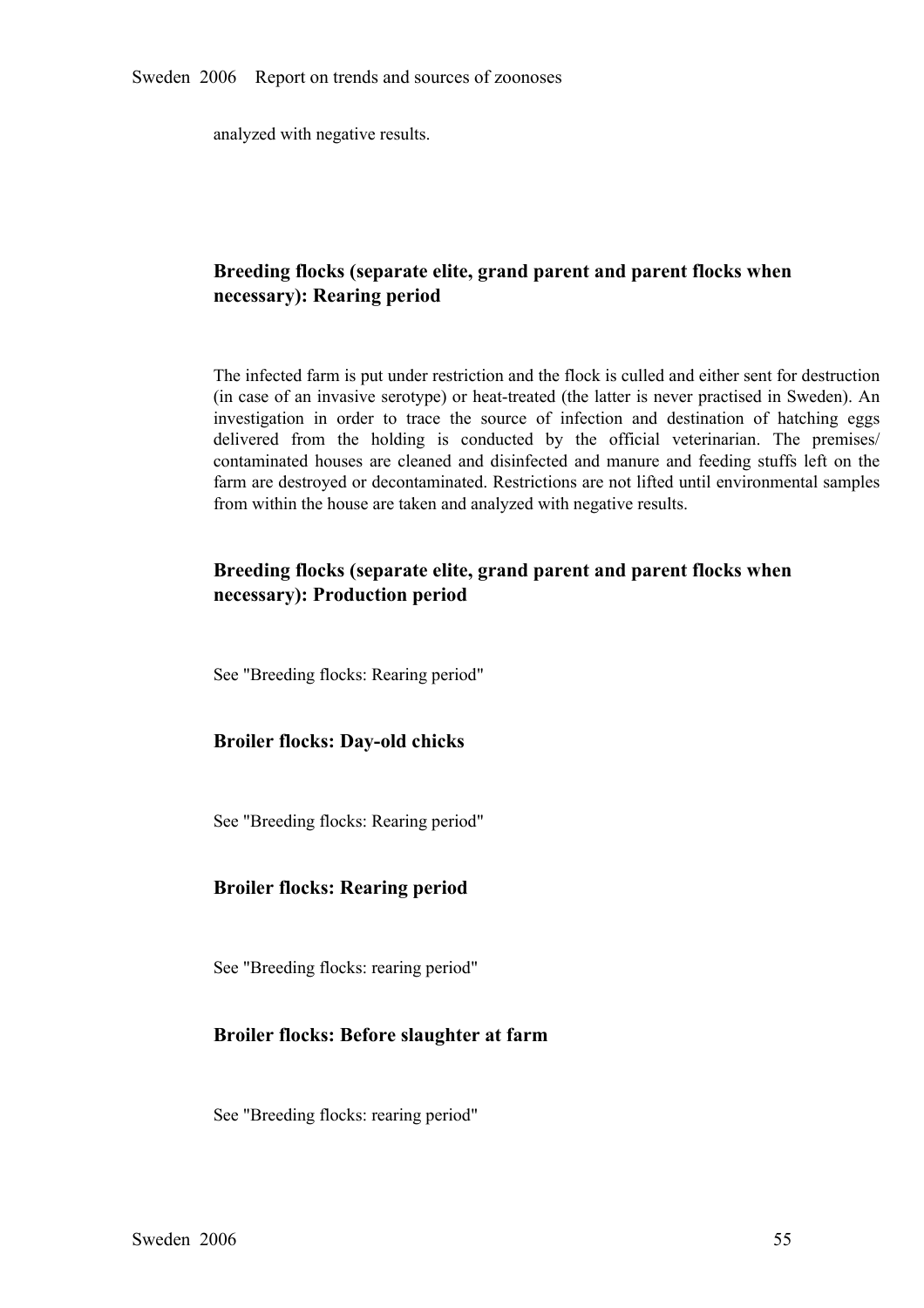## **Broiler flocks: At slaughter (flock based approach)**

see "Salmonella in broiler meat and products thereof"

### **Notification system in place**

All findings of salmonella are compulsory notifiable. The obligation to notify all salmonella findings has been in force since 1961.

### **Results of the investigation**

S. Typhimurium caused an outbreak including 10 flocks in total in December 2006. Most likely the index case was a grand parent flock. The outbreak continued in 2007.

S. Senftenberg was isolated in another grand parent flock.

The results from the surveillance of neck skins are presented un der the section "Salmonella in broiler meat and products thereof".

### **National evaluation of the recent situation, the trends and sources of infection**

Between 1996-2005, the situation was stable with only 1 to 2 infected flocks per year. In 2006 an outbreak increased the number of cases. Between 1995 and 2006, 45 608 neck skin samples were collected and of those 16 (0.04 outbreak increased the number of cases. Between 1995 and 2006, 45 608 neck skin samples were collected and of those 16 (0.04%) were positive. collected and of those 16 (0.04%) were positive.

# **Relevance of the findings in animals to findings in foodstuffs and to human cases (as a source of infection)**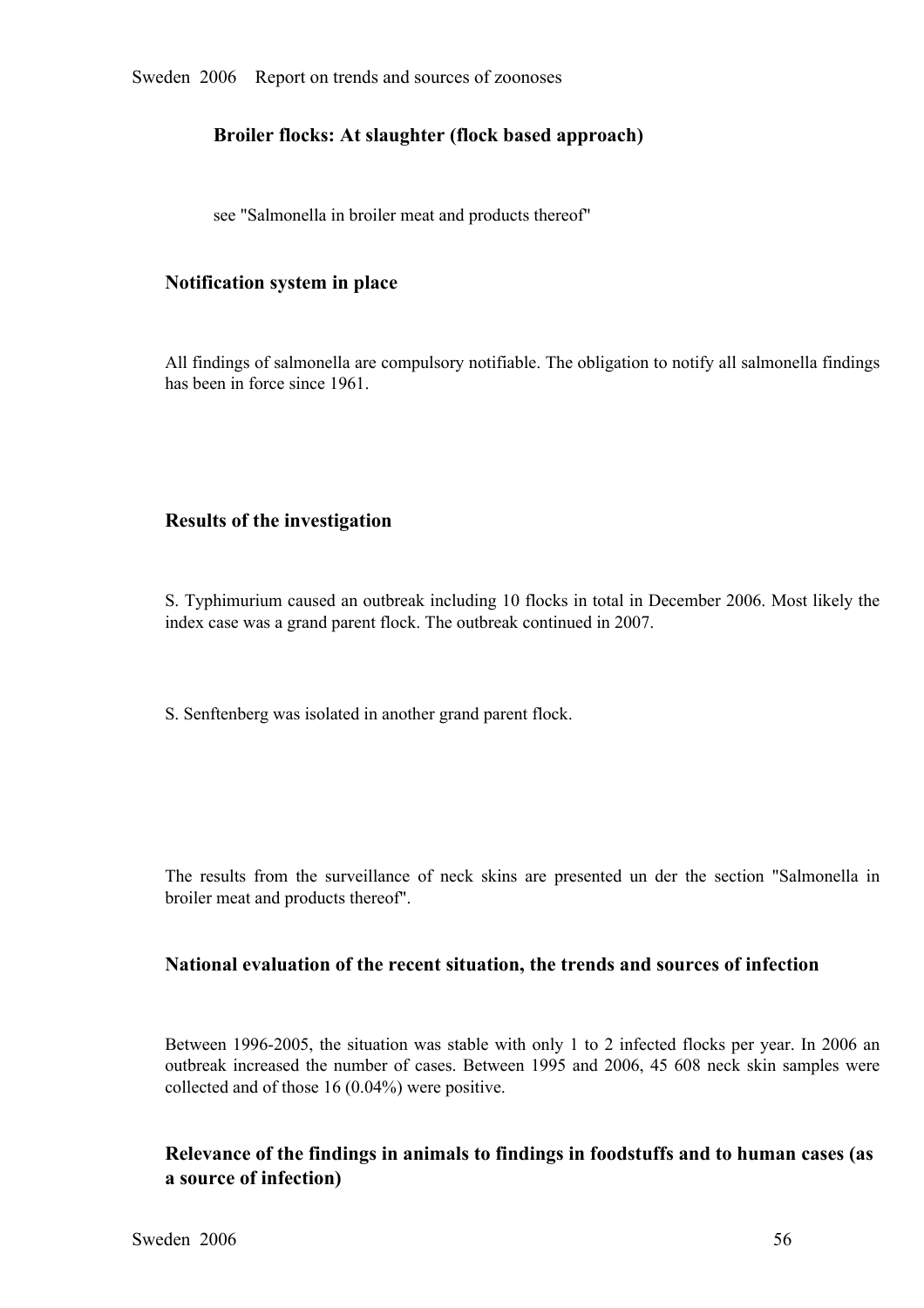As Swedish produced red and white meat, and eggs virtually are free from salmonella, the risk of contracting salmonella from domestic produced animal products is very small.

### **Additional information**

In poultry, the flock is the epidemiological unit. This is important concerning broilers as several flocks may be raised at the same time in different units within the same house/holding. When measures are taken in case of positive findings the strict hygiene rules that are implemented measures are taken in case of positive findings the strict hygiene rules that are implemented according to the Swedish Salmonella control programme makes it possible to define the broiler flock as the epidemi according to the Swedish Salmonella control programme makes it possible to define the broiler flock as the epidemiological unit.

# **C. Salmonella spp. in turkey breeding flocks and meat production flocks**

#### **Monitoring system**

#### **Sampling strategy**

## **Breeding flocks (separate elite, grand parent and parent flocks when necessary)**

Sampling strategies are outlined in the Swedish Salmonella control programme, approved by the EU in 1995 (95/50/EC). The salmonella control programme is supervised by the SJV and the SLV. approved by the EU in 1995 (95/50/EC). The salmonella control programme is supervised by the SJV and the SLV. supervised by the SJV and the SLV.

All the sampling according to the salmonella programme is supervised by the competent authority. Official veterinarians are responsible for sampling in holdings, hatcheries, cuttingplants and slaughterhouses. Samples are e competent authority. Official veterinarians are responsible for sampling in holdings, veterinarian or under his/her supervision if sampling is delegated to farmers/companies.

The control constitutes of clinical surveillance and sampling. The clinical surveillance includes general surveillance and surveillance related to the control programme where an official veterinarian visits breeding establ surveillance includes general surveillance and surveillance related to the control programme where an official veterinarian visits breeding establishments every 8 week, farms with laying hens once a year and meat producing programme where an official veterinarian visits breeding establishments every 8 week, farms with laying hens once a year and meat producing poultry farm twice a year as required according to the control programme. In the s of poultry are included for bacteriological examination. The aim is to detect <sup>a</sup>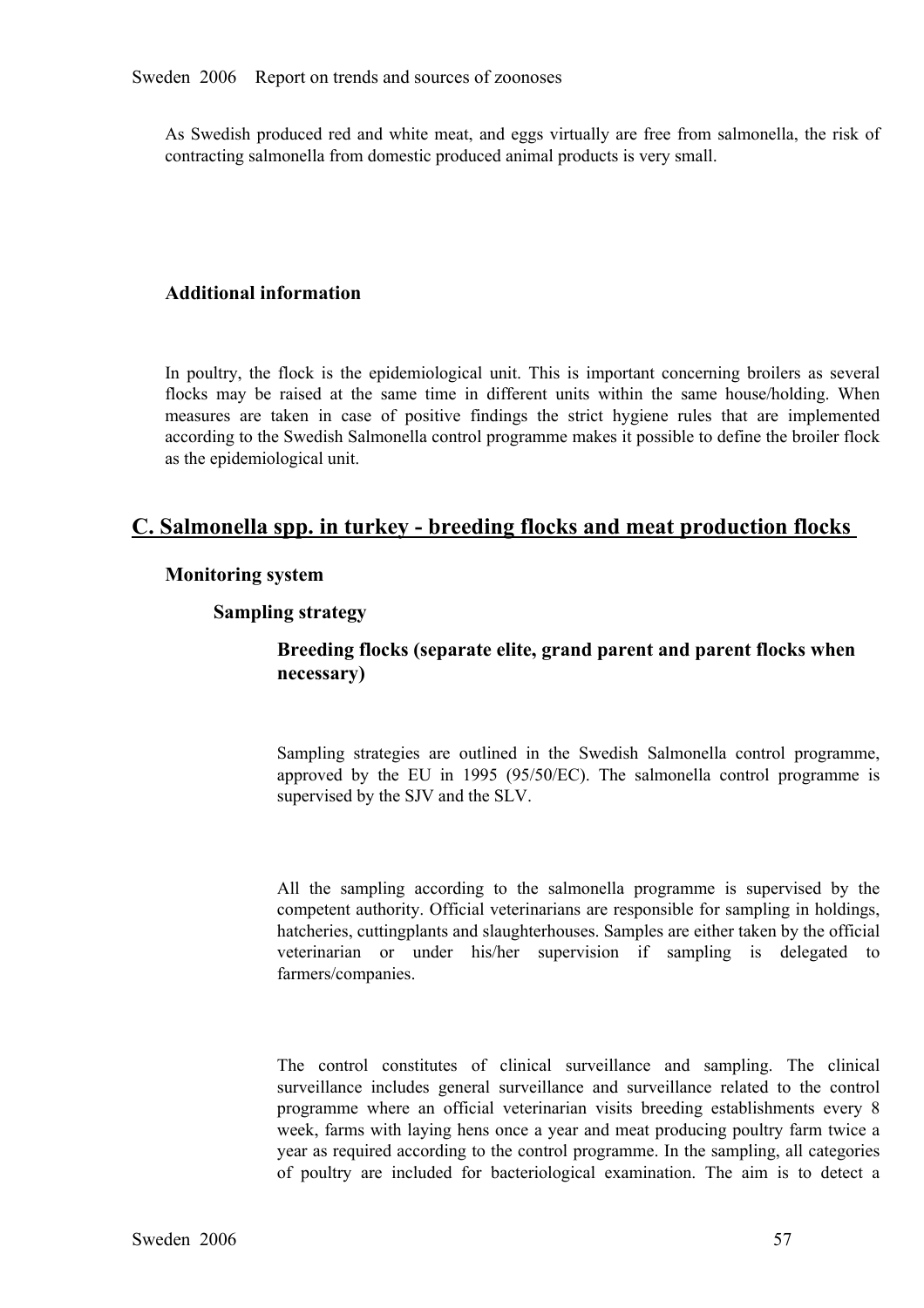prevalence of salmonella of at least 5% with a confidence interval of 95% on flock level each time sampling is done.

Breeders and hatchery:

Sampling of breeding flocks is carried out according to the former Council Directive 92/117/EEC now replaced by Regulation 2160/2003/EEC.

Elite and Grand Parent:

There are no turkey elite or GP breeding flocks in Sweden.

The parent generation is tested at 3 occasions during the rearing period. During eggproduction samples are taken from the breeders themselves every month as a supplement to the sampling in the hatchery. eggproduction samples are taken from the breeders themselves every month as a supplement to the sampling in the hatchery. supplement to the sampling in the hatchery.

## **Meat production flocks**

See "Breeding flocks"

### **Frequency of the sampling**

**Breeding flocks (separate elite, grand parent and parent flocks when necessary**): Day-old chicks

Other: see 'rearing period'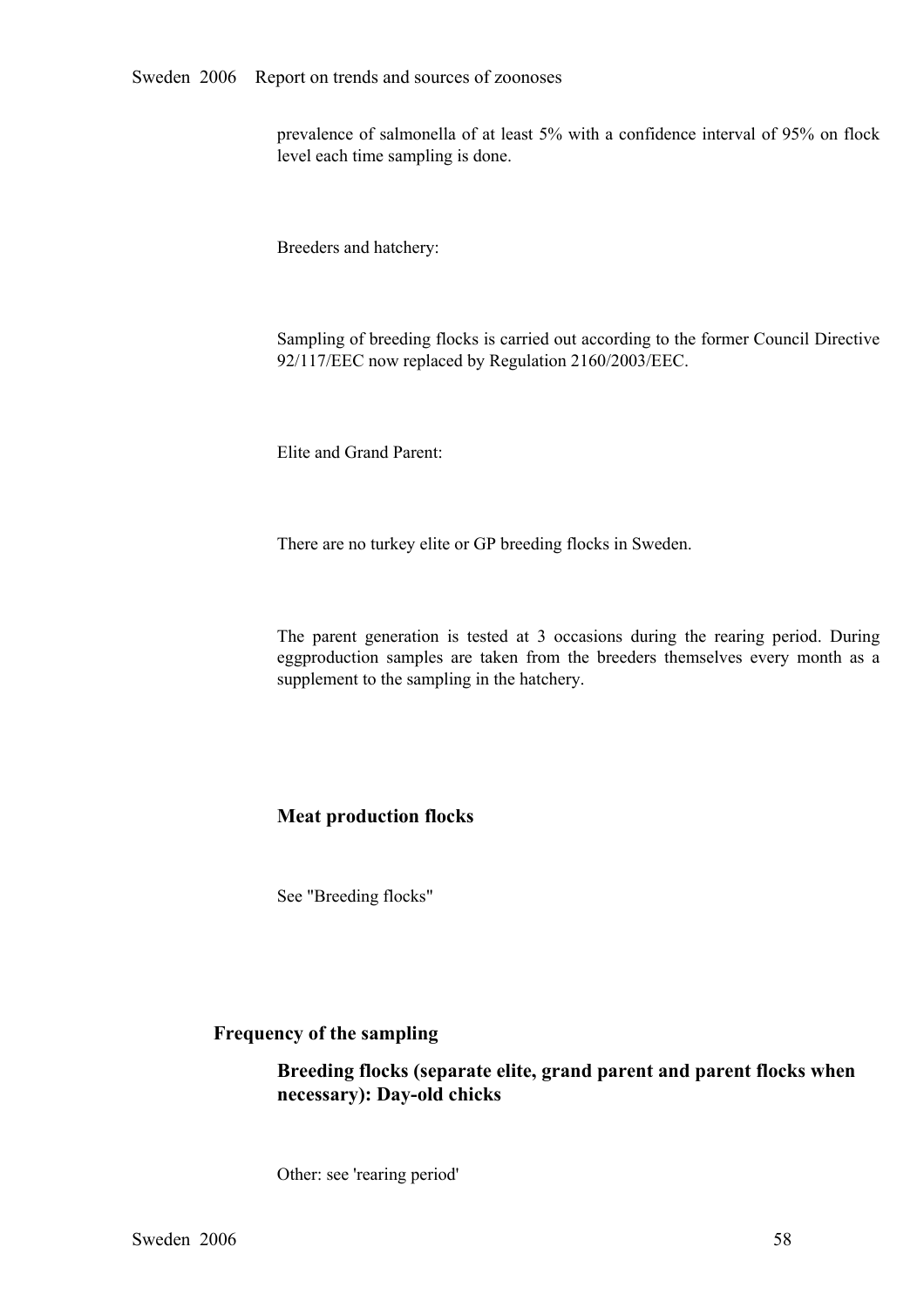# **Breeding flocks (separate elite, grand parent and parent flocks when necessary): Rearing period**

Other: P - as day-old, 4 weeks and 2 weeks prior to moving

# **Breeding flocks (separate elite, grand parent and parent flocks when necessary): Production period**

Once a month

### **Meat production flocks: Day-old chicks**

Every flock is sampled

## **Meat production flocks: Before slaughter at farm**

12 weeks prior to slaughter

## **Meat production flocks: At slaughter (flock based approach)**

Other: see Salmonella in broiler meat and products thereof

#### **Type of specimen taken**

# **Breeding flocks (separate elite, grand parent and parent flocks when necessary**): Day-old chicks

Other: ceaca from dead birds, chicken box lining and meconium

## **Breeding flocks (separate elite, grand parent and parent flocks when necessary): Rearing period**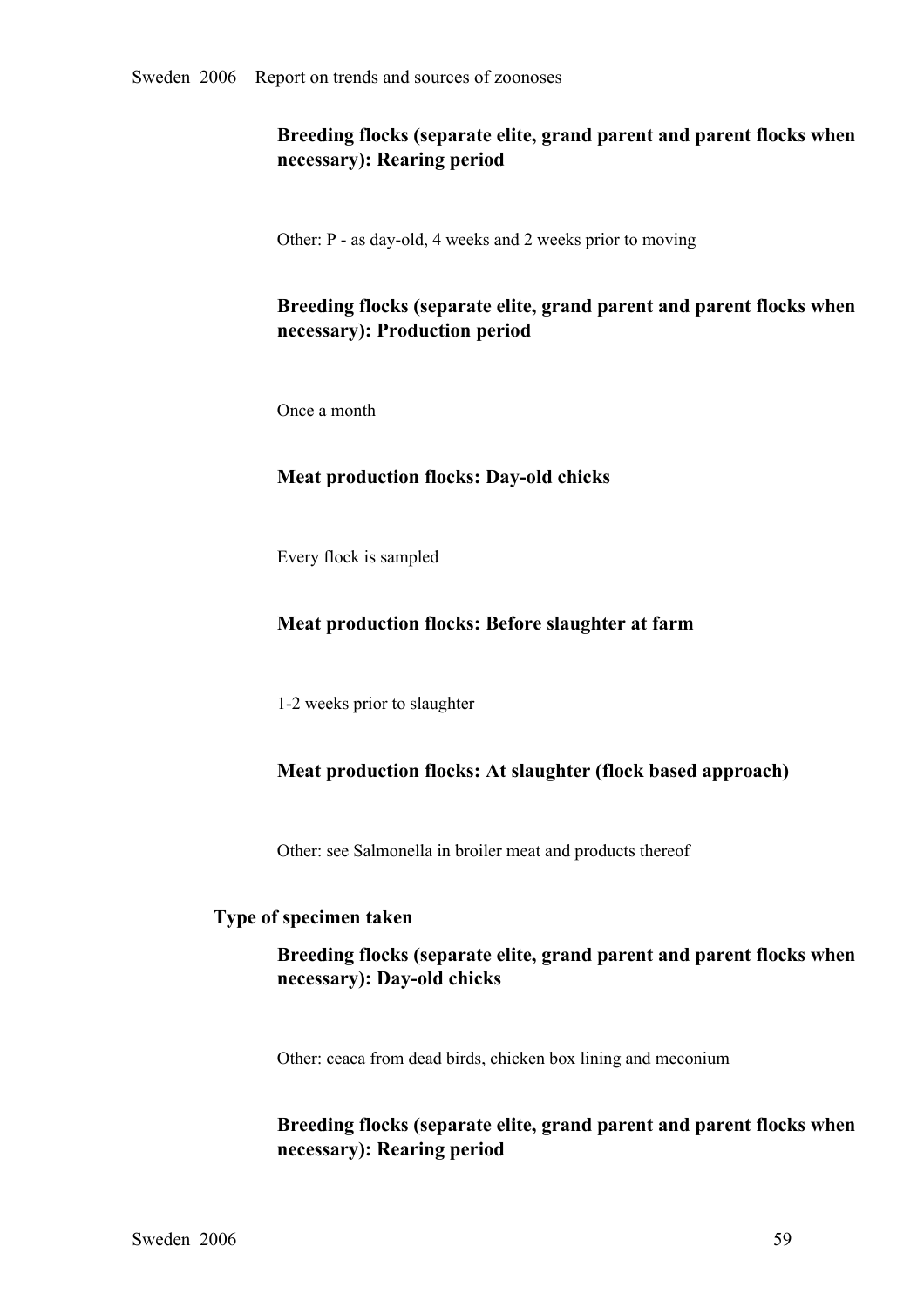Other: ceacal and faecal samples

# **Breeding flocks (separate elite, grand parent and parent flocks when necessary): Production period**

Other: ceacal and faecal samples

### **Meat production flocks: Day-old chicks**

Meconium

# **Meat production flocks: Before slaughter at farm**

Faeces

# **Meat production flocks: At slaughter (flock based approach)**

Other: neck skin; see Salmonella in broiler meat and products thereof

## **Methods of sampling (description of sampling techniques)**

# **Breeding flocks (separate elite, grand parent and parent flocks when necessary**): Day-old chicks

Pooled meconium from each flock at the hatchery every 14 day, chicken box linings and dead birds at arrival

Meconium:

Meconium from 250 newly hatched turkeys are collected and put in a stomacher bag. The bag is marked and sent to the laboratory the same day. The pooled sample is  $60$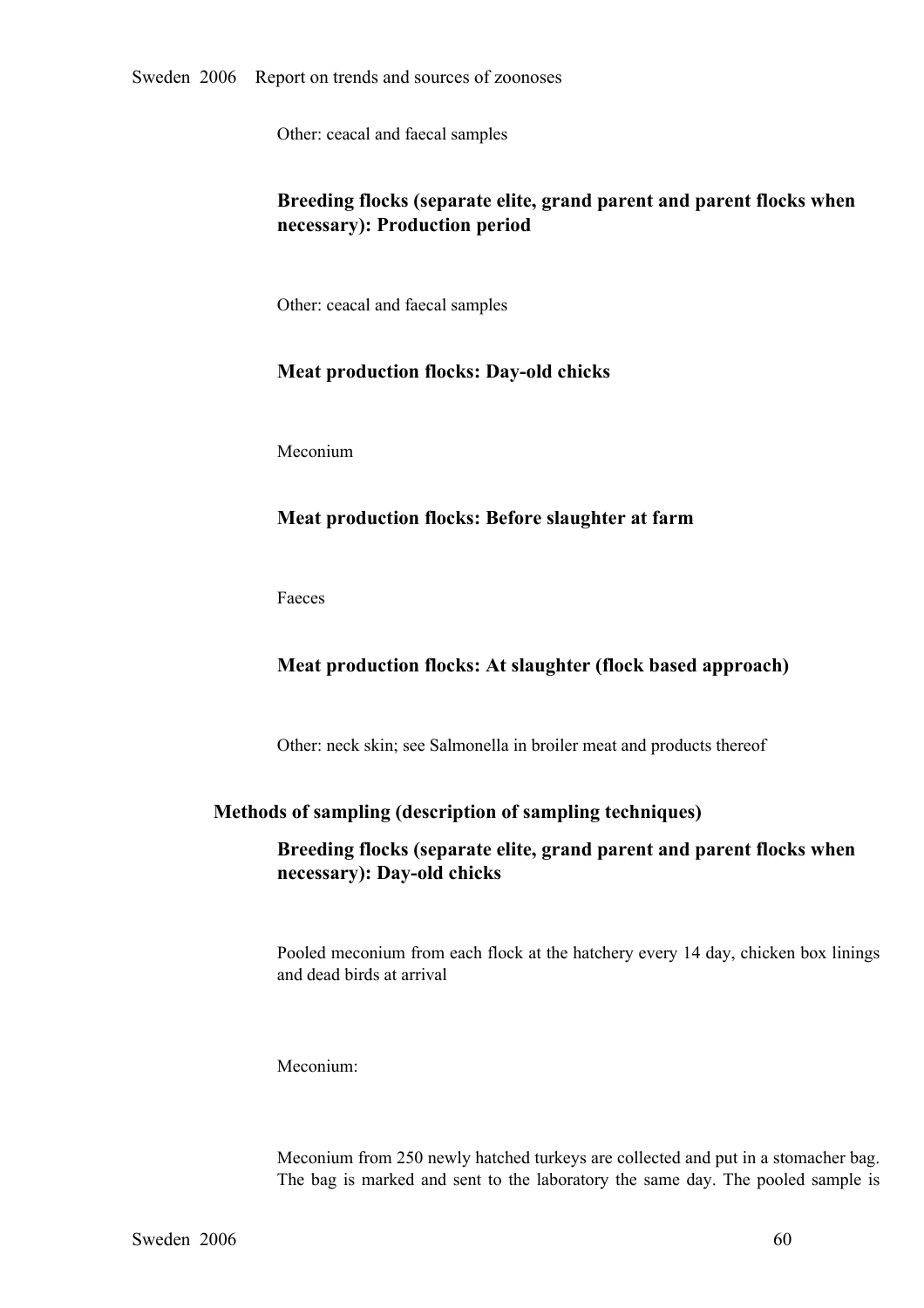homogenized in a stomacher. At least 30g material is analyzed for Salmonella according to Nordic Committee on Food Analysis.

Chicken box lining:

The lining from the boxes are cut into smaller pieces and put into plastic bags. The lining from at most five boxes may be put into one bag as one pooled sample. The plastic bag shall be

marked and sent to the laboratory the same day. The pooled sample is cut into smaller pieces and mixed well. At least 25 g material is examined for Salmonella according to Nordic Committee on Food Analysis. smaller pieces and mixed well. At least 25 g material is examined for Salmonella according to Nordic Committee on Food Analysis. according to Nordic Committee on Food Analysis.

Dead birds:

Ceaca from 10 animals are taken out and pooled into one stomacher bag (one pooled sample). The stomacher bag shall be marked and sent to the laboratory the same day. The pooled sample is homogenized in a stomacher. If the sample comes from day old turkeys, at least 10g material shall be examined. If the samples comes from older<br>birds, at least 25g material shall be examined. All samples are examined for<br>Salmonella according to Nordic Committee on Food Analysis. birds, at least 25g material shall be examined. All samples are examined for Salmonella according to Nordic Committee on Food Analysis. Salmonella according to Nordic Committee on Food Analysis.

# **Breeding flocks (separate elite, grand parent and parent flocks when necessary): Rearing period**

Dead birds:

"See Breeding flocks: Day-old chicks"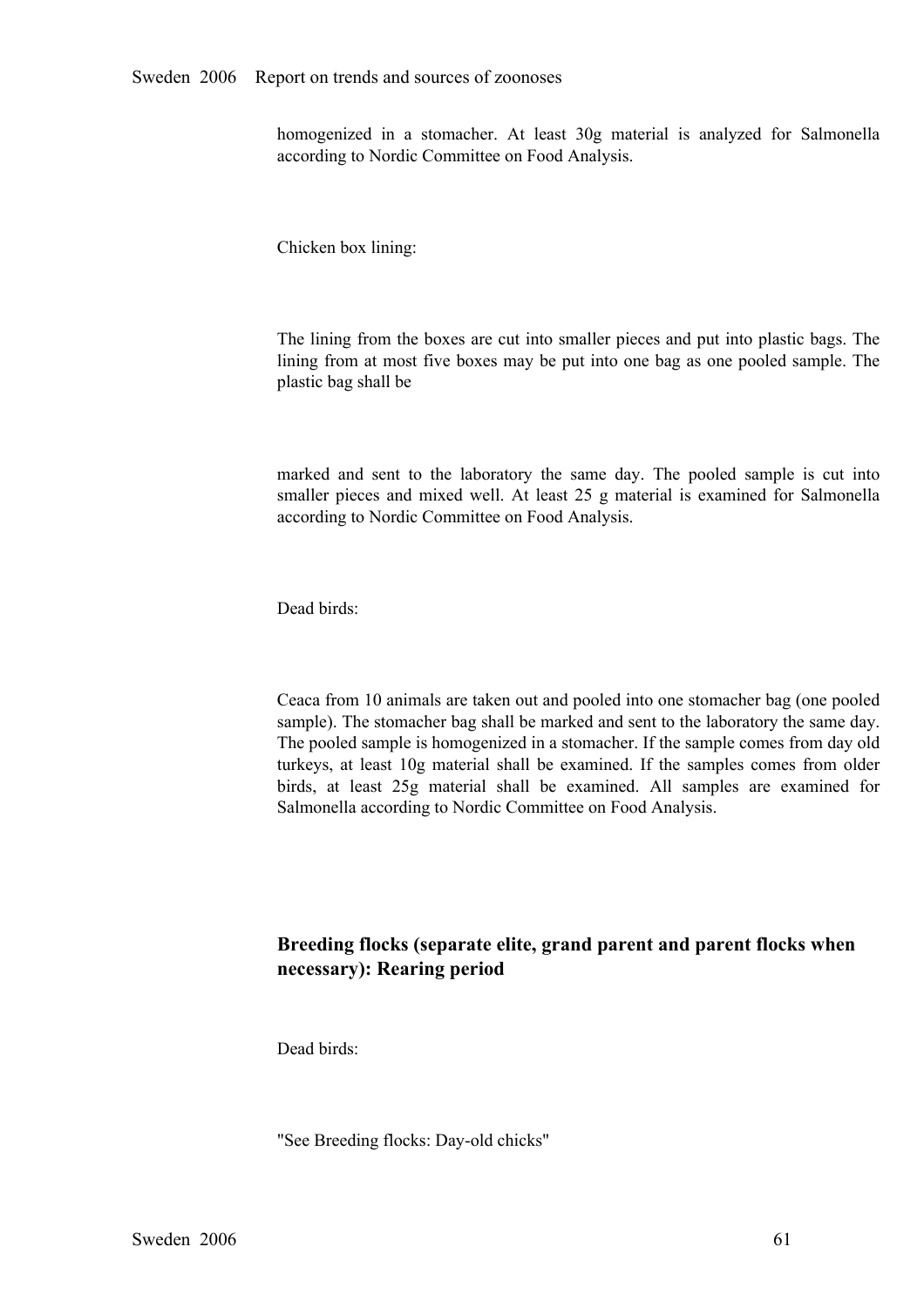Faecal samples:

One pooled sample consists of droppings from 30 birds. From each individual at least 1g faeces is collected and put in a stomacher bag. The bag is marked and sent to the laboratory the same day. least 1g faeces is collected and put in a stomacher bag. The bag is marked and sent to the laboratory the same day.

The sample is examined for Salmonella according to Nordic Committee on Food Analysis.

# **Breeding flocks (separate elite, grand parent and parent flocks when necessary): Production period**

See "Breeding flocks: rearing period"

### **Meat production flocks: Day-old chicks**

Chicken box lining:

The lining from chicken boxes are cut into smaller pieces and put into plastic bags. The lining from at most five boxes may be put into one bag as one pooled sample. The plastic bag shall be marked and sent to the laboratory the same day.

The pooled sample is cut into smaller pieces and mixed well. At least 25 g material is examined for Salmonella according to Nordic Committee on Food Analysis.

Meconium: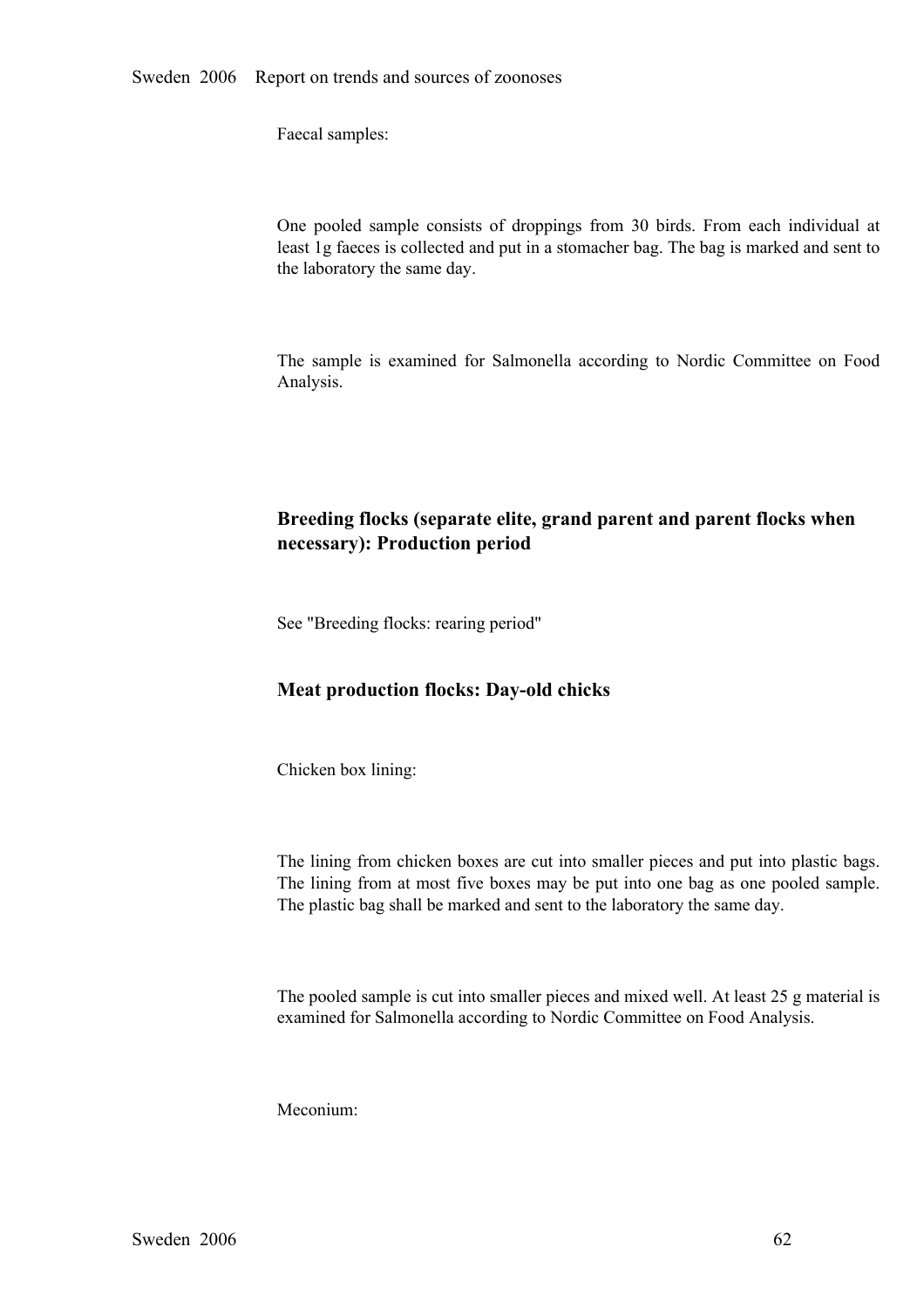See "Breeding flocks: Day-old chicks"

Dead birds:

See "Breeding birds: Day-old chicks"

#### **Meat production flocks: Rearing period**

no sampling between day-old and pre-slaughter

#### **Meat production flocks: Before slaughter at farm**

90g fresh faecal material pooled into 30gx3

Faecal samples:

One pooled sample consists of droppings from <sup>30</sup> birds. From each individual at least 1g faeces is

collected and put in a stomacher bag. The bag is marked and sent to the laboratory the same day.

The sample is examined for Salmonella according to Nordic Committee on Food Analysis.

### **Meat production flocks: At slaughter (flock based approach)**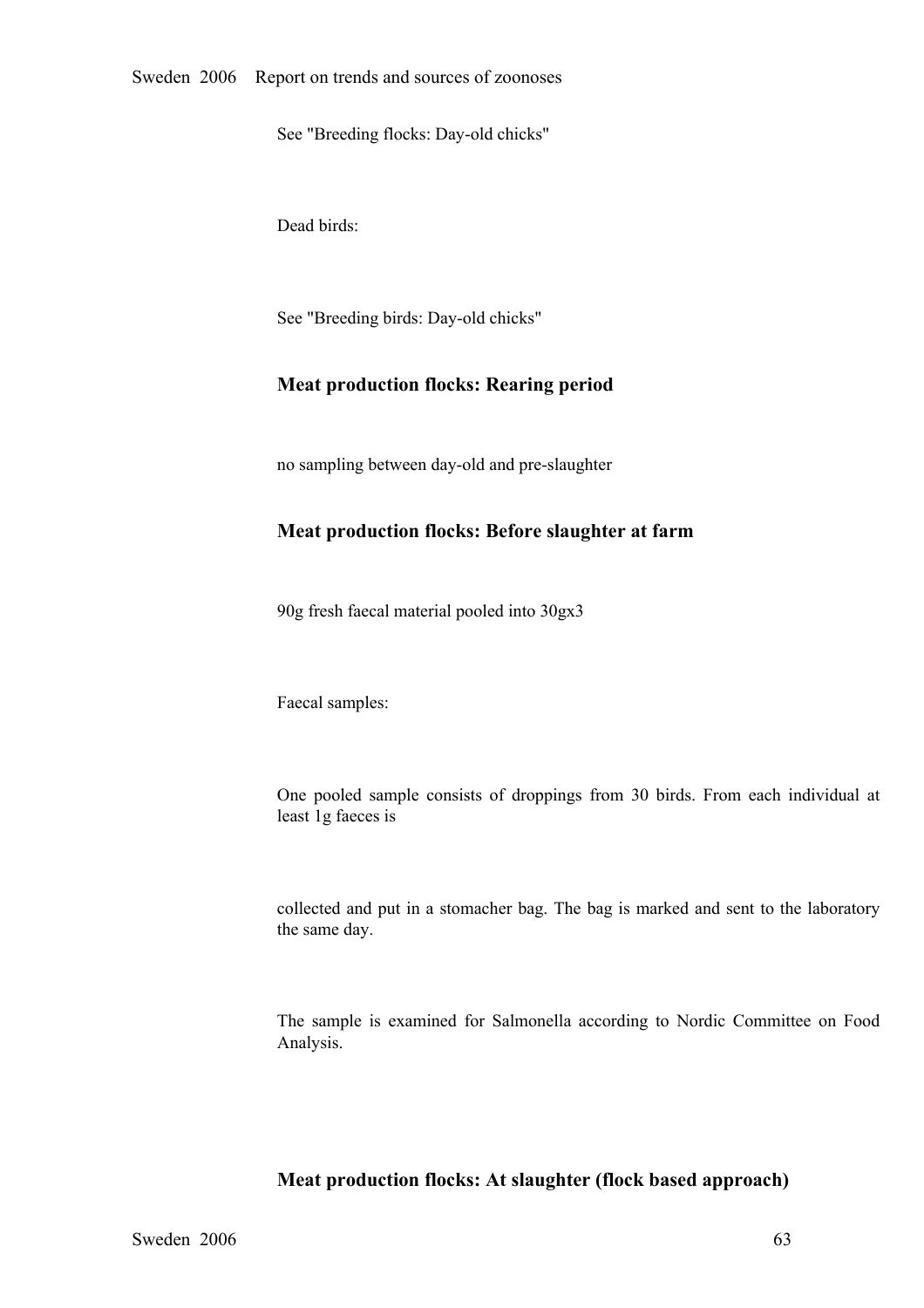see Salmonella in broiler meat and products thereof

## **Case definition**

# **Breeding flocks (separate elite, grand parent and parent flocks when necessary): Rearing period**

If salmonella is isolated from an individual animal, the whole flock is considered salmonella infected. In poultry, the flock is the epidemiological unit.

# **Breeding flocks (separate elite, grand parent and parent flocks when necessary): Production period**

See "Breeding flocks: Rearing period"

### **Meat production flocks: Day-old chicks**

See "Breeding flocks: Rearing period"

#### **Meat production flocks: Rearing period**

See "Breeding flocks: Rearing period"

## **Meat production flocks: Before slaughter at farm**

See "Breeding flocks: Rearing period"

#### **Meat production flocks: At slaughter (flock based approach)**

A positive neck skin sample at slaughter initiates an investigation back at the holding of origin. The farm is pu<sup>t</sup> under restrictions and official sampling is conducted. If these samples are positive the holding/flock is considered infected.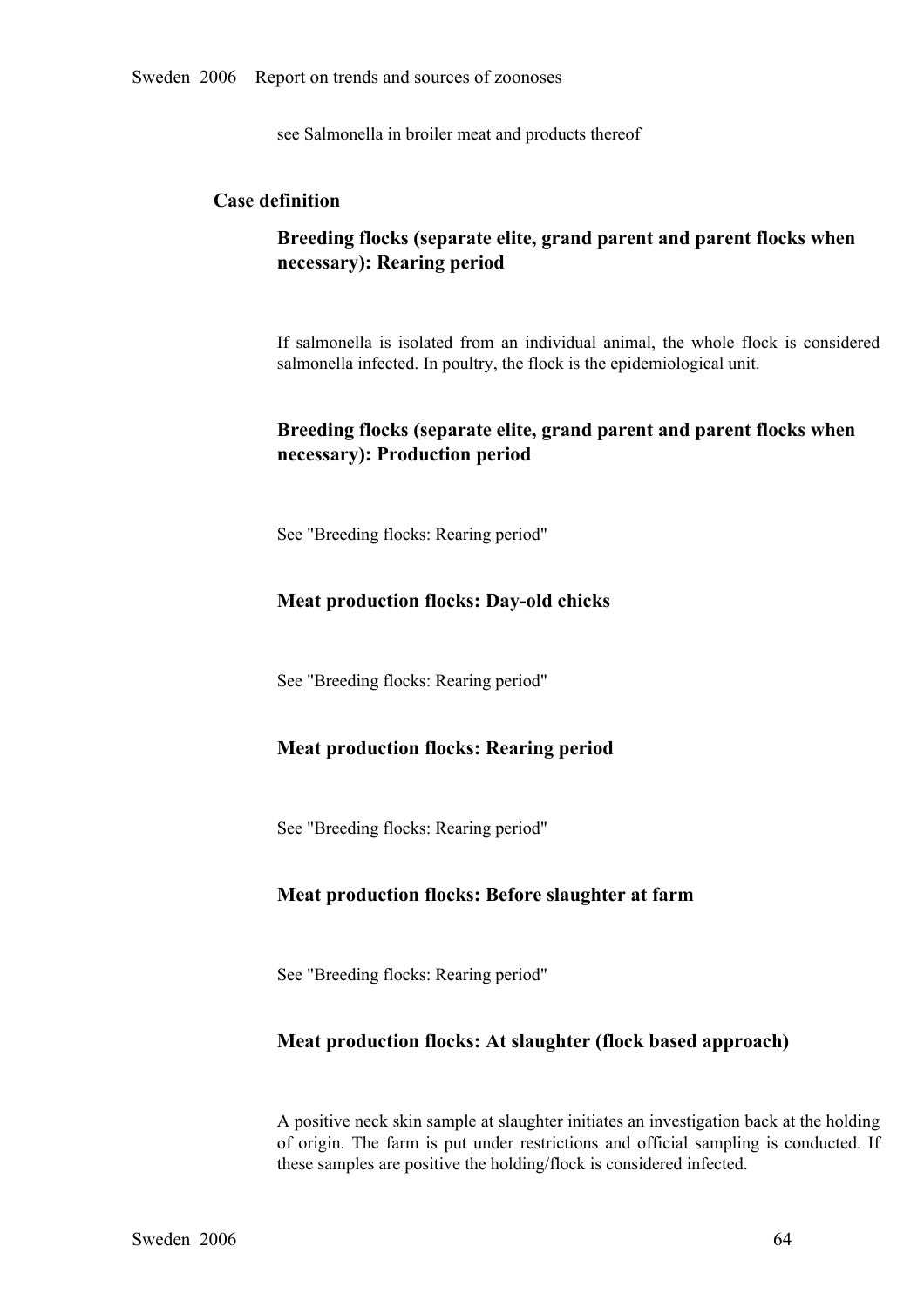# **Diagnostic/analytical methods used**

# **Breeding flocks (separate elite, grand parent and parent flocks when necessary**): Day-old chicks

Bacteriological method: NMKL No 71:1999

# **Breeding flocks (separate elite, grand parent and parent flocks when necessary): Rearing period**

Bacteriological method: NMKL No 71:1999

# **Breeding flocks (separate elite, grand parent and parent flocks when necessary): Production period**

Bacteriological method: NMKL No 71:1999

# **Meat production flocks: Day-old chicks**

Bacteriological method: NMKL No 71:1999

# **Meat production flocks: Rearing period**

Bacteriological method: NMKL No 71:1999

# **Meat production flocks: Before slaughter at farm**

Bacteriological method: NMKL No 71:1999

# **Meat production flocks: At slaughter (flock based approach)**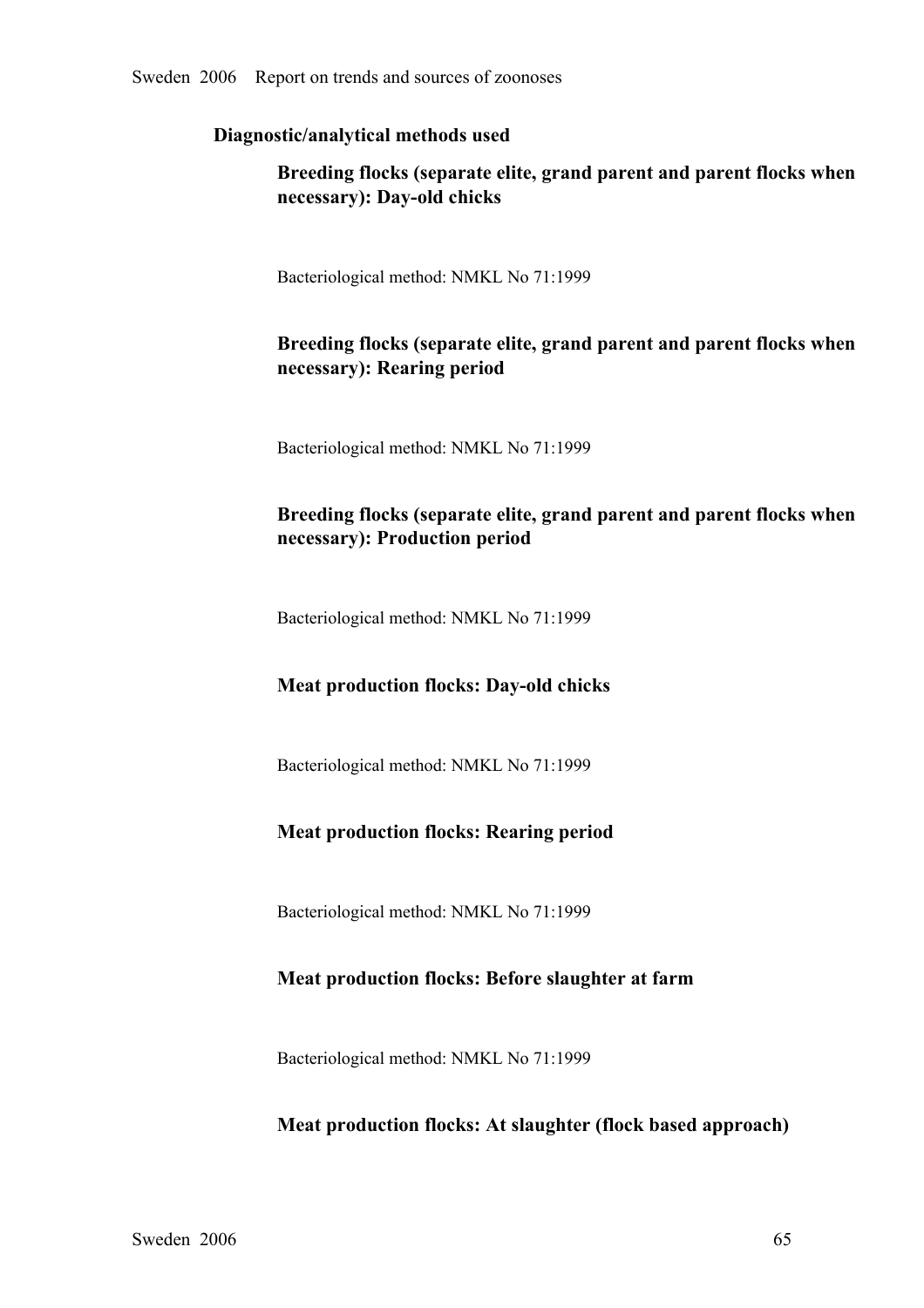Sweden 2006 Report on trends and sources of zoonoses

Bacteriological method: NMKL No 71:1999

## **Case definition**

If salmonella is isolated from an individual animal, the whole flock is considered salmonella infected. In poultry, the flock is the epidemiological unit.

#### **Vaccination policy**

## **Breeding flocks (separate elite, grand parent and parent flocks when necessary)**

Vaccination against salmonellosis is not allowed in poultry.

### **Meat production flocks**

See "Breeding flocks"

#### **Other preventive measures than vaccination in place**

# **Breeding flocks (separate elite, grand parent and parent flocks when necessary)**

Strict hygiene rules are enforced through the whole production chain as preventive measures for salmonella. These rules are implemented by the Prophylactic volontary salmonella control

programme and includes: a)Rules for feed production and transport, b) hygienic rules to protect the birds from salmonella infection from the surroundings, c) salmonella free newly protect the birds from salmonella infection from the surroundings, c) salmonella free newly<br>hatched chickens are delivered from the hatcheries, d) precaution to stop spread of salmonella<br>from an infected flock, and e) allhatched chickens are delivered from the hatcheries, d) precaution to stop spread of salmonella from an infected flock, and e) all- in - all out principle in all categories of poultry production.

#### **Meat production flocks**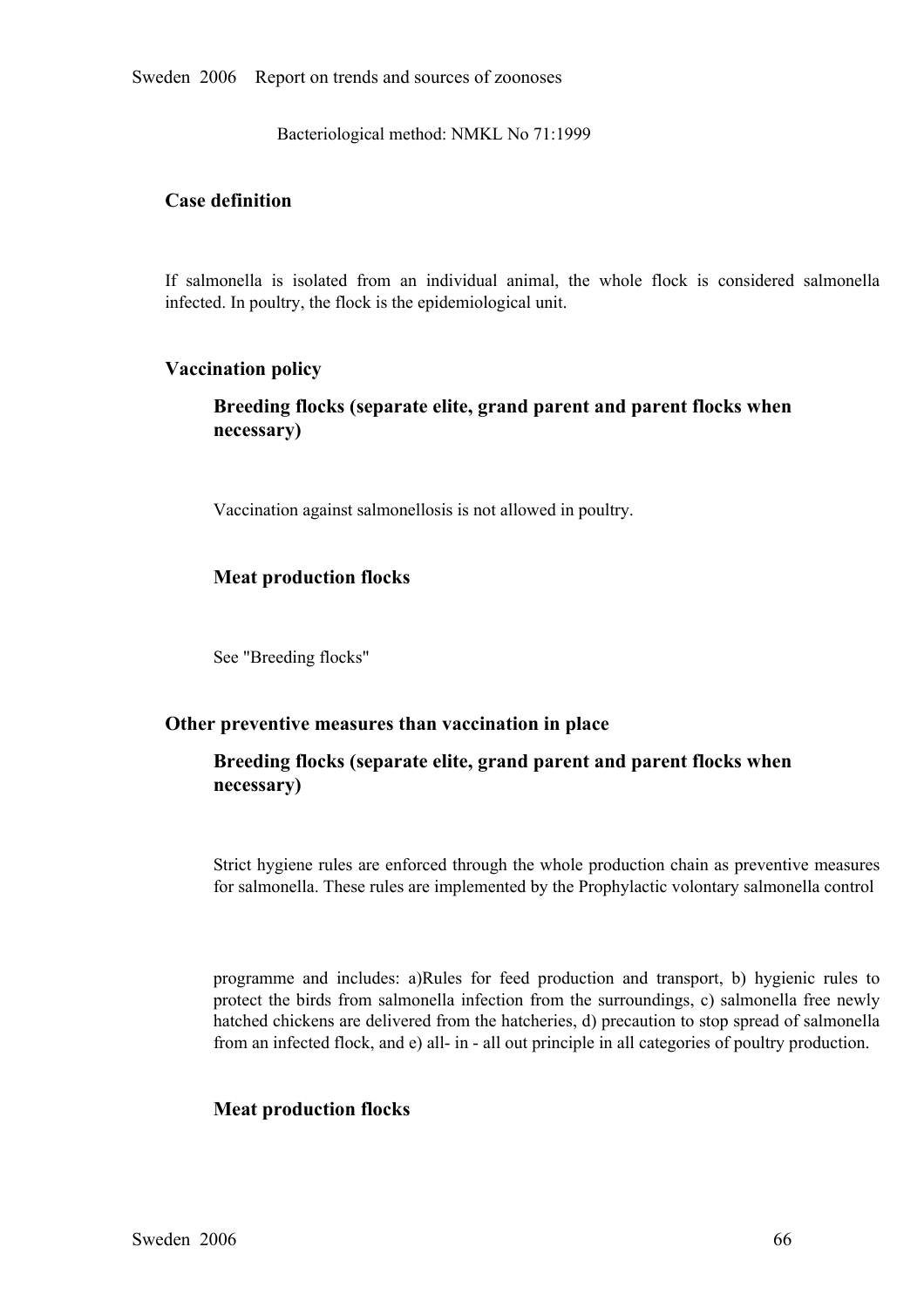see "Breeding flocks"

#### **Control program/mechanisms**

#### **The control program/strategies in place**

# **Breeding flocks (separate elite, grand parent and parent flocks when necessary)**

Sampling strategies are outlined in the Swedish Salmonella control programme, approved by the EU in 1995 (95/50/EC). The control programme for live poultry covers laying hens, broilers, turkeys, ducks and gees from elite f approved by the EU in 1995 (95/50/EC). The control programme for live poultry covers laying hens, broilers, turkeys, ducks and gees from elite flocks to commercial stock. Other species of live poultry as defined in article covers laying hens, broilers, turkeys, ducks and gees from elite flocks to commercial stock. Other species of live poultry as defined in article 2 (1) of the Council Directive 90/539/EEC are excluded from this control

programme. All serotypes of salmonella are covered. The control consitutes of clinical surveillance and sampling. The clinical surveillance inlcude general surveillance and surveillance related to the control programme. Th clinical surveillance and sampling. The clinical surveillance inlcude general<br>surveillance and surveillance related to the control programme. The official<br>veterinarian surveillance and surveillance related to the control programme. The official veterinarian veterinarian

visits every poultry holding with breeders, layers and meat production establishment as required according to the control programme. All categories of poultry are sampled for bacteriological examination as described above.

## **Meat production flocks**

see "Breeding flocks"

#### **Measures in case of the positive findings or single cases**

The infected farm is put under restriction and the flock is culled and either sent for destruction (in case of invasive serotype) or heat-treated (the latter is never practised in Sweden). An investigation in order to trac case of invasive serotype) or heat-treated (the latter is never practised in Sweden). An investigation in order to trace the source of infection is conducted by the official veterinarian. The premises/<br>contaminated houses are cleaned and disinfected and manure and feeding stuffs left on the farm are contaminated houses are cleaned and disinfected and manure and feeding stuffs left on the farm are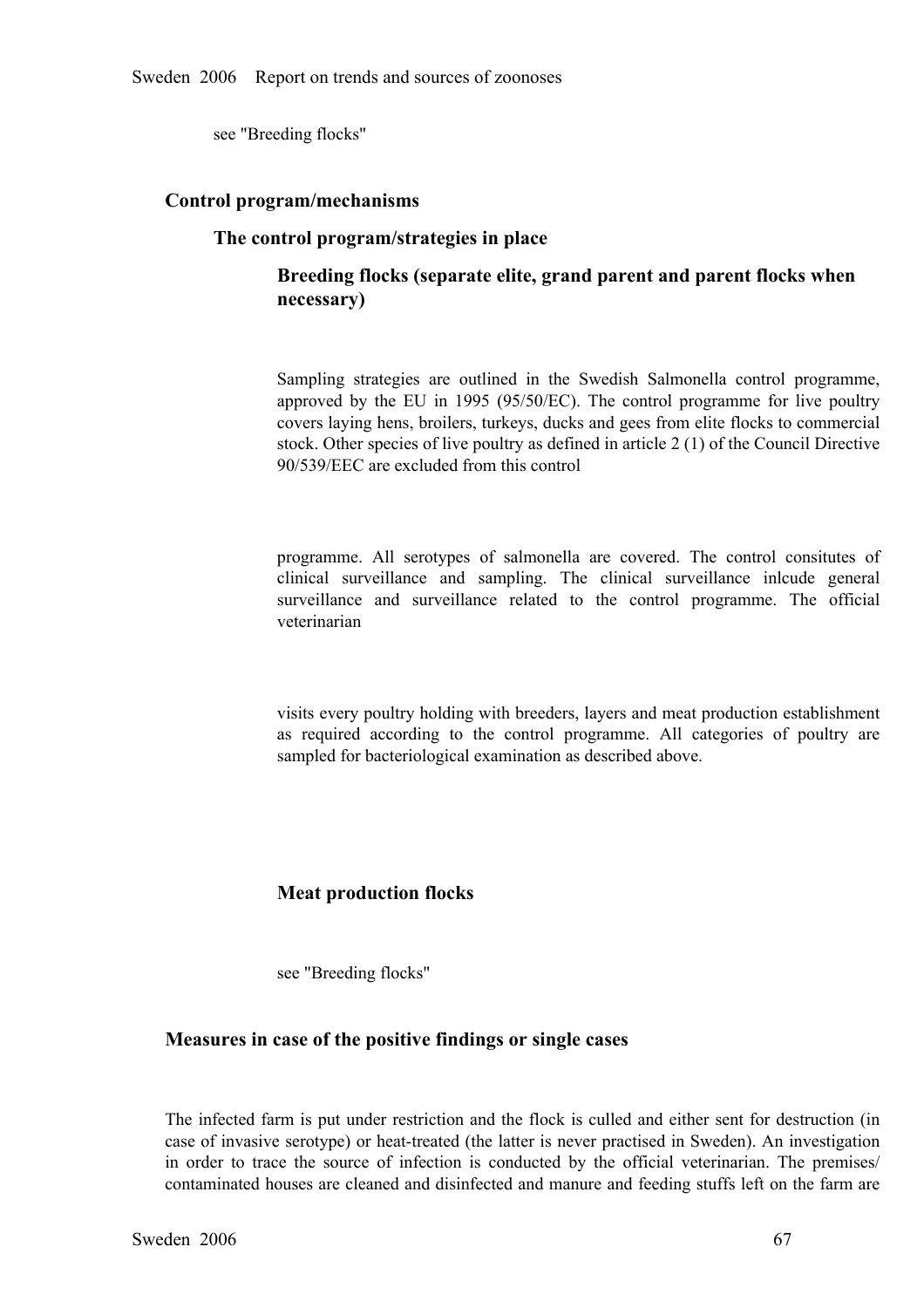destroyed or decontaminated. Restrictions are not lifted until environmental samples from within the house are taken and analyzed with negative results.

#### **Notification system in place**

All findings of salmonella is compulsory notifiable. The obligation to notify all salmonella findings has been in force since 1961.

## **Results of the investigation**

No turkey breeders or meat producing flocks were infected with salmonella during 2006.

#### **National evaluation of the recent situation, the trends and sources of infection**

Since 1996, the situation has remained stable with none to a few infected flocks per year.

# **Relevance of the findings in animals to findings in foodstuffs and to human cases (as a source of infection)**

As Swedish produced red and white meat, and eggs virtually are free from salmonella, the risk of contracting salmonella from food products of domestic animal origin is very small.

# **Additional information**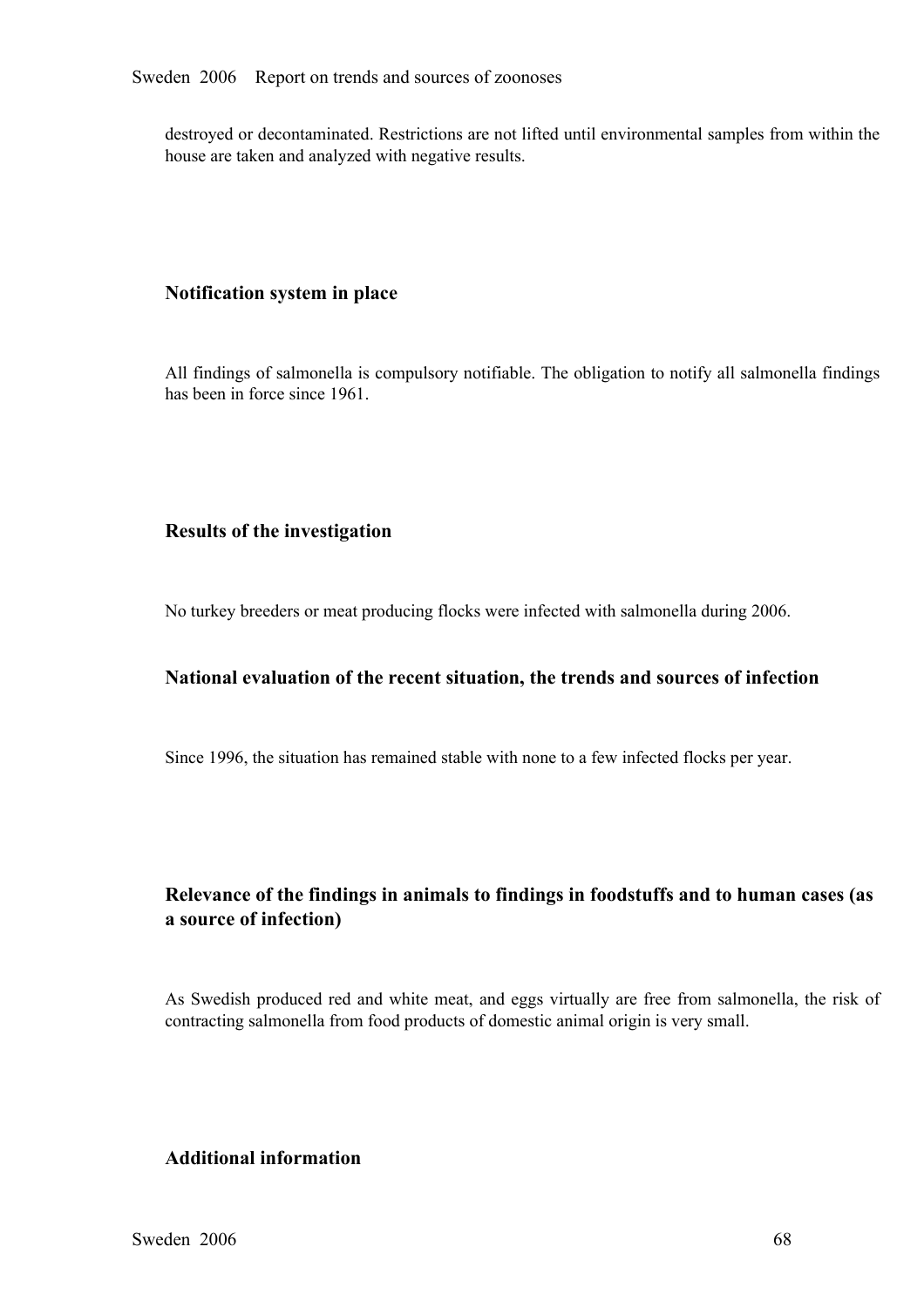In poultry, the flock is the epidemiological unit. This is important also concerning turkey breeders and turkeys for slaughter as several flocks may be raised in seperate units in the house/holding at the same. Measures, i and turkeys for slaughter as several flocks may be raised in seperate units in the house/holding at the hygiene rules that are implemented according to the Swedish Salmonella control programme makes it possible to define the flocks as strictly separated units.

# **D. Salmonella spp. in geese breeding flocks and meat production flocks**

#### **Monitoring system**

## **Sampling strategy**

## **Breeding flocks**

Sampling strategies are outlined in the Swedish Salmonella control programme, approved by the EU in 1995 (95/50/EC). The salmonella control programme is supervised by the SJV and the SLV. approved by the EU in 1995 (95/50/EC). The salmonella control programme is supervised by the SJV and the SLV. supervised by the SJV and the SLV.

All sampling according to the salmonella programme is supervised by the competent authority. Official veterinarians are responsible for sampling in holdings, hatcheries, cuttingplants and slaughterhouses. Samples are either taken by the official veterinarian or under his/her supervision if sampling is delegated to farmers/companies. veterinarian or under his/her supervision if sampling is delegated to<br>farmers/companies. farmers/companies.

The control constitutes of clinical surveillance and sampling. The clinical 8 week and meat producing geese farms twice a year as required according to the programme where an official veterinarian visits geese breeding establishments every control programme. In the sampling, all categories of poultry are included for bacteriological examination. The aim is to detect a prevalence of salmonella of at bacteriological examination. The aim is to detect a prevalence of salmonella of at least 5% with a confidence interval of 95% on flock level each time sampling is done. least 5% with a confidence interval of 95% on flock level each time sampling is done. done.

Breeders and hatchery: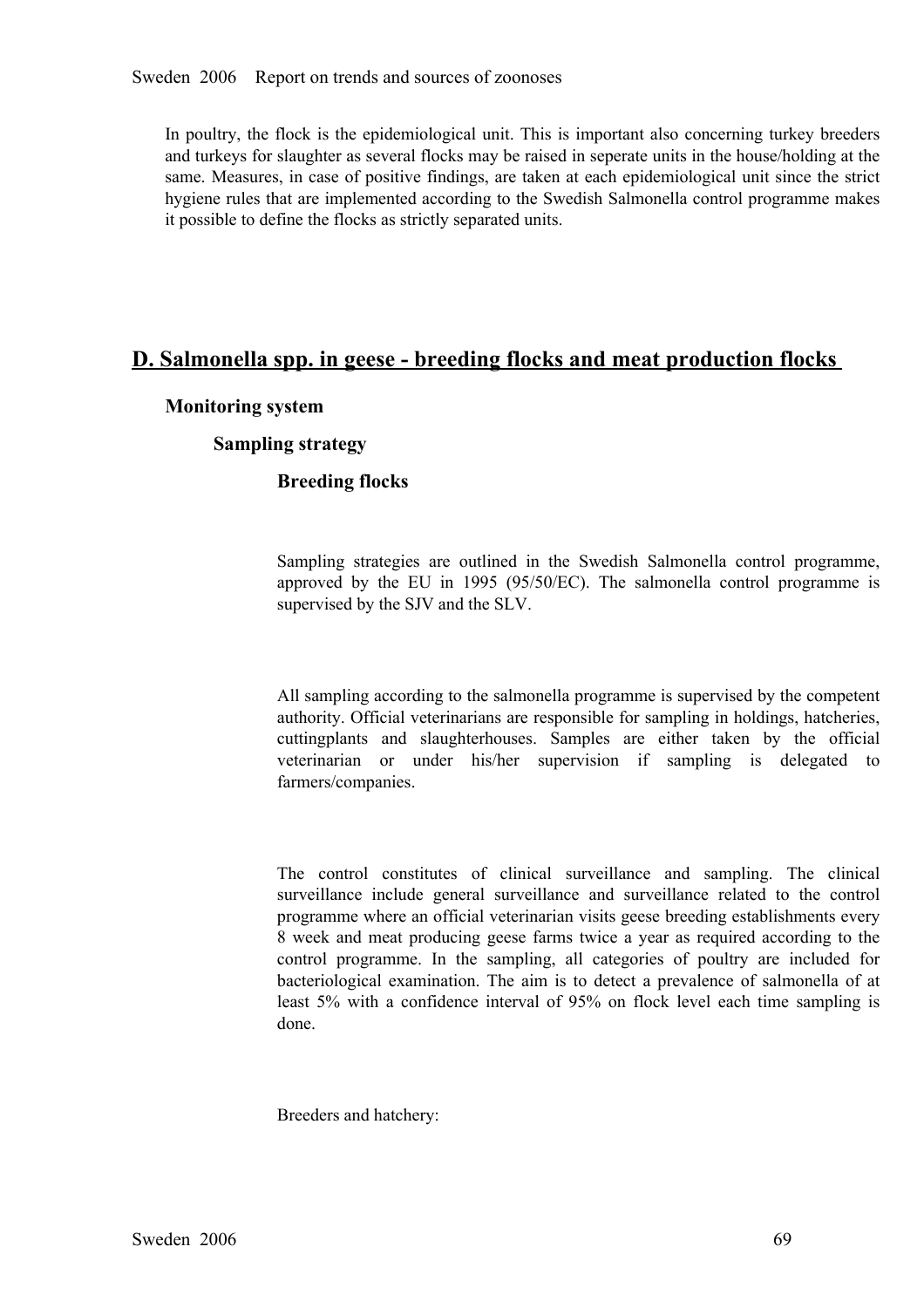Sampling of breeding flocks is carried out according to the former Council Directive 92/117/EEC now replaced by Regulation 2160/2003/EEC.

There are no geese Elite and Grand Parent stock in Sweden.

The Parent generation is tested at 3 occasions during the rearing period. During eggproduction samples are taken from the breeders themselves every month as a supplement to the sampling in the hatchery. eggproduction samples are taken from the breeders themselves every month as a supplement to the sampling in the hatchery. supplement to the sampling in the hatchery.

## **Type of specimen taken**

#### **Imported feed material of animal origin**

see "Salmonella spp in feed"

# **Breeding flocks (separate elite, grand parent and parent flocks when necessary): Rearing period**

Other: faecal and ceacal

# **Breeding flocks (separate elite, grand parent and parent flocks when necessary): Production period**

Faeces

## **Meat production flocks: Before slaughter at farm**

Faeces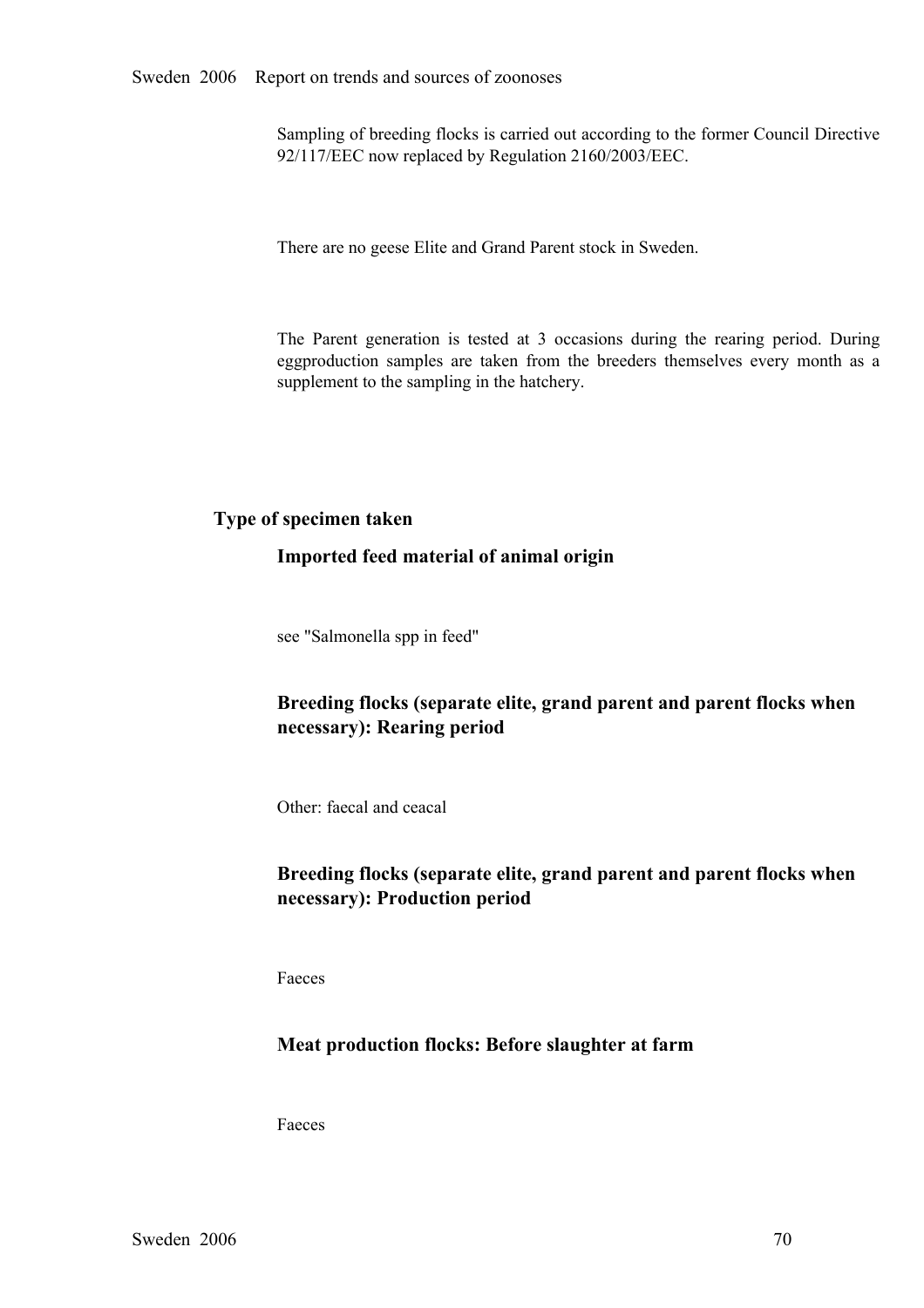## **Meat production flocks: At slaughter (flock based approach)**

Other: neck skin, see Salmonella in broiler meat and products thereof

#### **Frequency of the sampling**

**Breeding flocks (separate elite, grand parent and parent flocks when necessary): Rearing period**

Other: as dayold, at 4 weeks and 2 weeks prior to moving

# **Breeding flocks (separate elite, grand parent and parent flocks when necessary): Production period**

Once a month

#### **Meat production flocks: Before slaughter at farm**

12 weeks prior to slaughter

## **Meat production flocks: At slaughter (flock based approach)**

Other: see Salmonella in broiler meat and products thereof

#### **Methods of sampling (description of sampling techniques)**

## **Breeding flocks (separate elite, grand parent and parent flocks when necessary): Rearing period**

Fresh faecal droppings are collected from 60 geese and the material is divided in 2 samples (30gx2)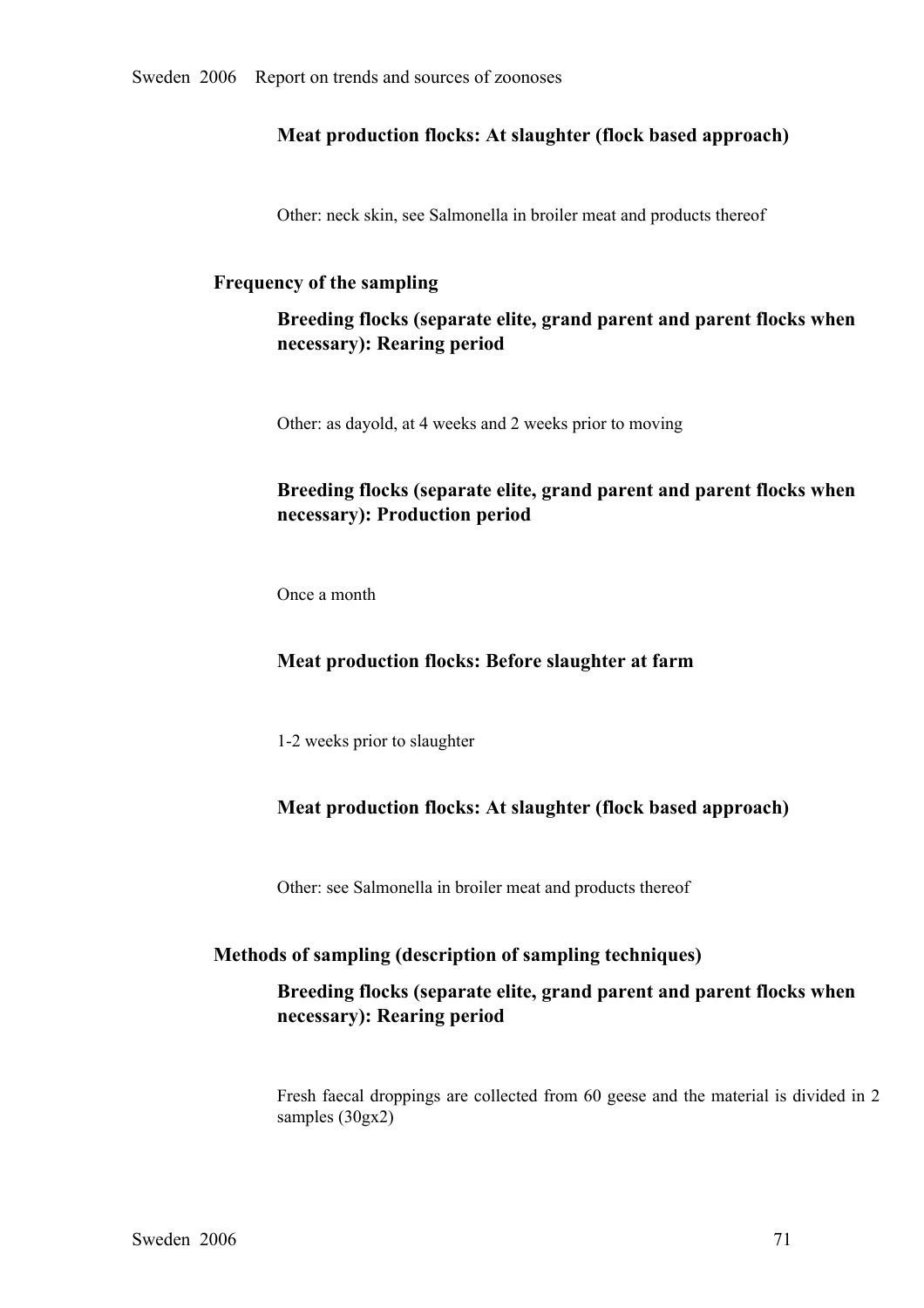Faecal samples:

One pooled sample consists of droppings from 30 birds. From each individual at least 1g faeces is collected and put in a stomacher bag. The bag is marked and sent to the laboratory the same day. The sample is examined for least 1g faeces is collected and put in a stomacher bag. The bag is marked and sent to the laboratory the same day. The sample is examined for Salmonella according to Nordic Committee on Food Analysis.

# **Breeding flocks (separate elite, grand parent and parent flocks when necessary): Production period**

See "Breeding flocks"

## **Meat production flocks: Before slaughter at farm**

60 fresh faecal droppings pooled as 30gx2

## **Meat production flocks: At slaughter (flock based approach)**

see "Salmonella in broiler meat and products thereof"

## **Case definition**

## **Breeding flocks: Day-old chicks**

If salmonella is isolated from an individual animal, the whole flock is considered salmonella infected. In poultry, the flock is the epidemiological unit.

#### **Breeding flocks: Rearing period**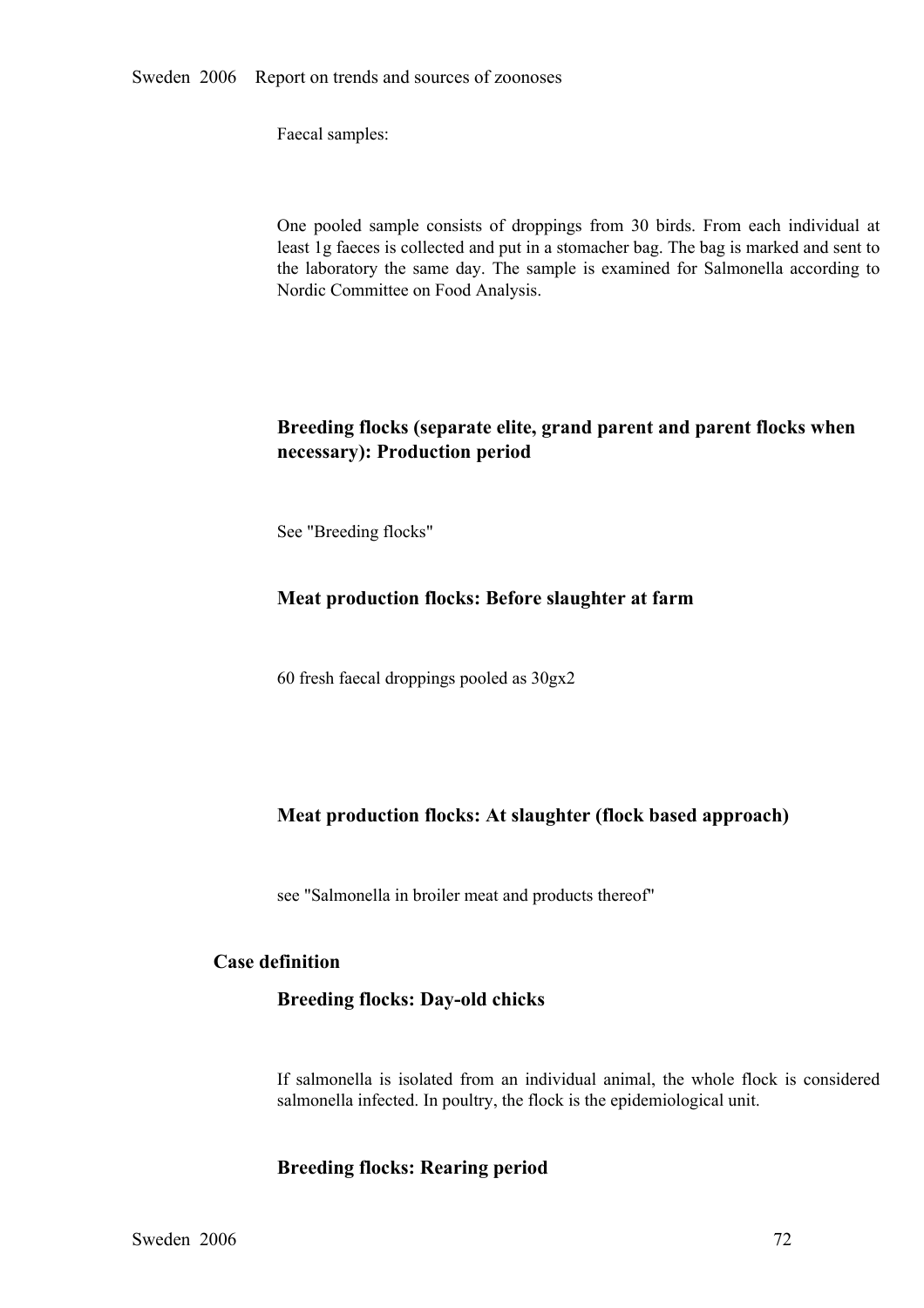See "Breeding flocks: Day-old chicks"

## **Breeding flocks: Production period**

See "Breeding flocks: Day-old chicks"

## **Meat production flocks: Day-old chicks**

See "Breeding flocks: Day-old chicks"

## **Meat production flocks: Rearing period**

See "Breeding flocks: Day-old chicks"

## **Meat production flocks: Before slaughter at farm**

See "Breeding flocks: Day-old chicks"

## **Meat production flocks: At slaughter (flock based approach)**

A positive neck skin sample at slaughter results in restriction on the holding of origin and additional official sampling at the holding. If the official samples are positive the farm is considered infected

#### **Diagnostic/analytical methods used**

#### **Breeding flocks: Day-old chicks**

Bacteriological method: NMKL No 71:1999

#### **Breeding flocks: Rearing period**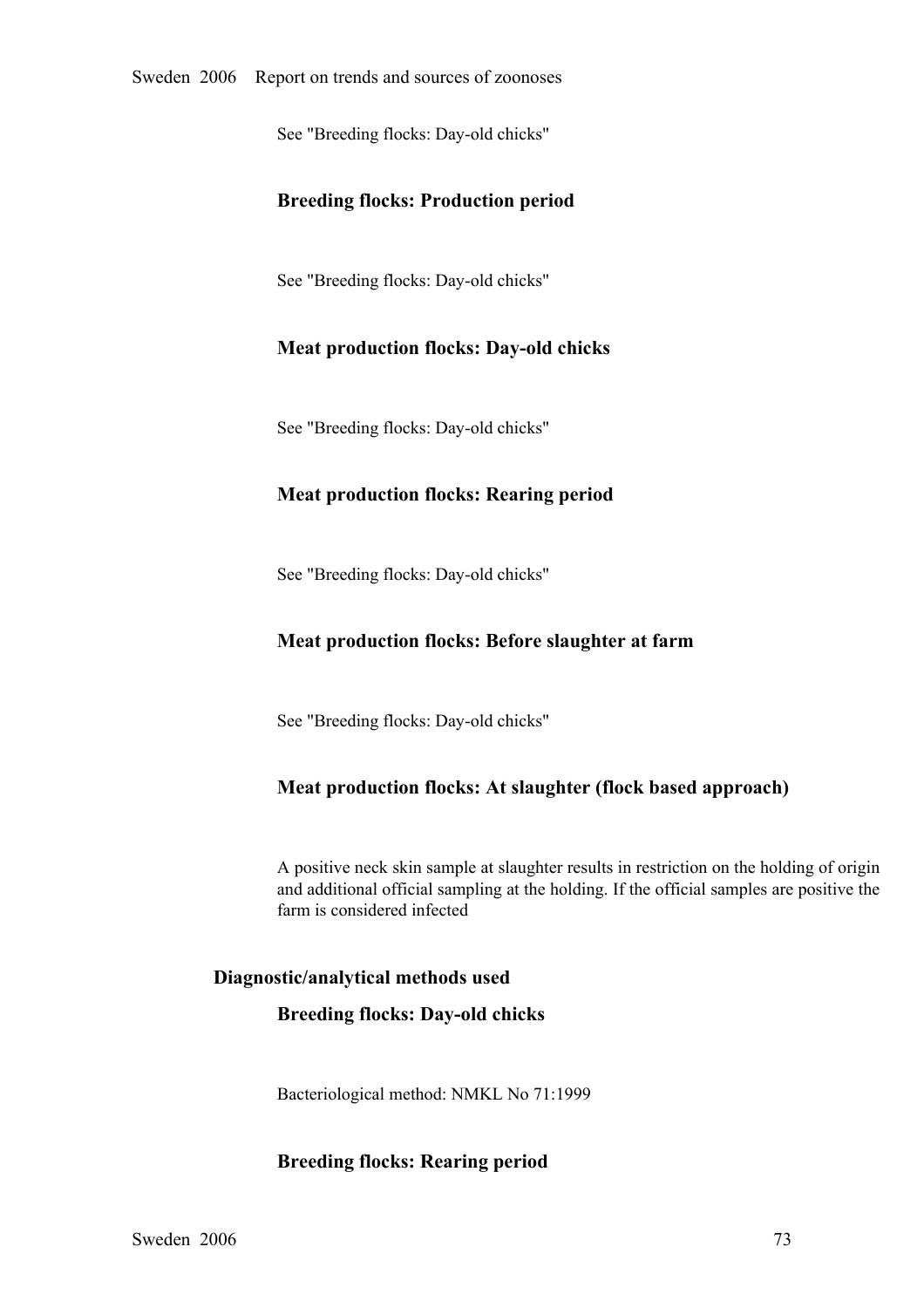Bacteriological method: NMKL No 71:1999

#### **Breeding flocks: Production period**

Bacteriological method: NMKL No 71:1999

#### **Meat production flocks: Day-old chicks**

Bacteriological method: NMKL No 71:1999

## **Meat production flocks: Rearing period**

Bacteriological method: NMKL No 71:1999

#### **Meat production flocks: Before slaughter at farm**

Bacteriological method: NMKL No 71:1999

## **Meat production flocks: At slaughter (flock based approach)**

Bacteriological method: NMKL No 71:1999

# **Vaccination policy**

#### **Breeding flocks**

Vaccination against salmonellosis is not allowed in poultry.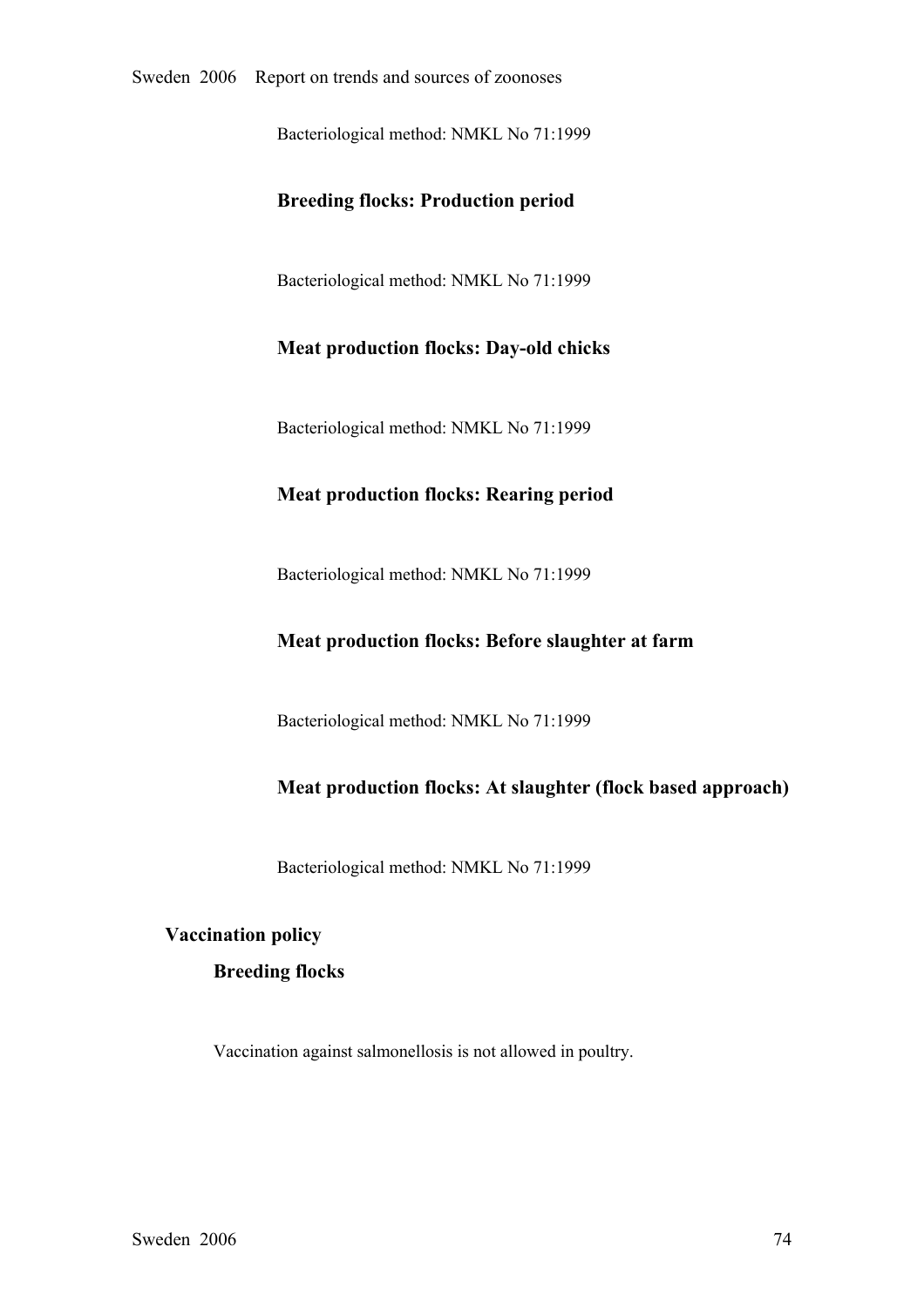Sweden 2006 Report on trends and sources of zoonoses

## **Meat production flocks**

See "Breeding flocks"

#### **Other preventive measures than vaccination in place**

#### **Breeding flocks**

High bio-security rules at the same level as for other breeding stocks. These flocks are raised indoors

## **Meat production flocks**

Controlled feed, salmonella free ducklings

## **Control program/mechanisms**

#### **The control program/strategies in place**

#### **Breeding flocks**

At some breeding establishments where geese are kept indoors the same strict hygiene rules are enforced as in the preventive volontary salmonella control programme even though geese farms hygiene rules are enforced as in the preventive volontary salmonella control<br>programme even though geese farms programme even though geese farms

are not accepted within the programme. It includes: a)Rules for feed production and transport, b)hygienic rules to protect the birds from salmonella infection from the surroundings, c) salmonella free newly hatched geeslings are delivered from the hatcheries, d) precaution to stop spread of salmonella fro surroundings, c) salmonella free newly hatched geeslings are delivered from the hatcheries, d) precaution to stop spread of salmonella from an infected flock, and e) all- in - all out principle in all houses. hatcheries, d) precaution to stop spread of salmonella from an infected flock, and e) all- in - all out principle in all houses.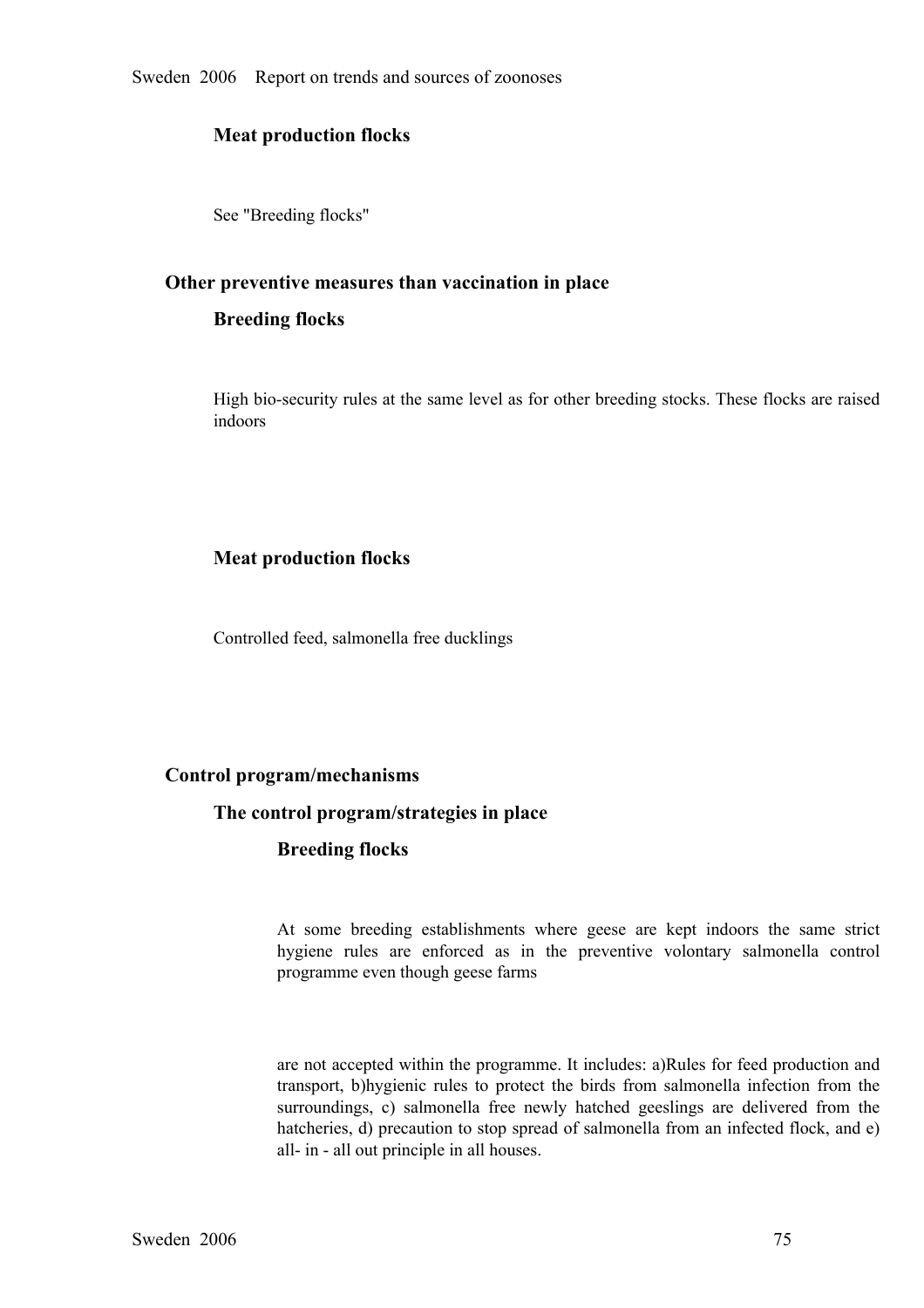At some holdings no preventive measures are applied

## **Meat production flocks**

These are raised out-doors. Following rules are applied at some establishments:<br>a)Rules for feed production and transport, b) salmonella free newly hatched<br>geeslings are delivered from the hatcheries, c)precaution to stop a)Rules for feed production and transport, b) salmonella free newly hatched geeslings are delivered from the hatcheries, c)precaution to stop spread of salmonella from an infected flock. At some holdings no preventive meas geeslings are delivered from the hatcheries, c)precaution to stop spread of salmonella from an infected flock. At some holdings no preventive measures are applied.

#### **Measures in case of the positive findings or single cases**

## **Breeding flocks**

Restrictions to and from the farm, culling of infected animals, destruction, cleaning and disinfection and finally environmental negative samples before restrictions are lifted.

## **Meat Production flocks**

See "Breeding flocks"

#### **Notification system in place**

All findings of salmonella is compulsory notifiable. The obligation to notify all salmonella findings has been in force since 1961.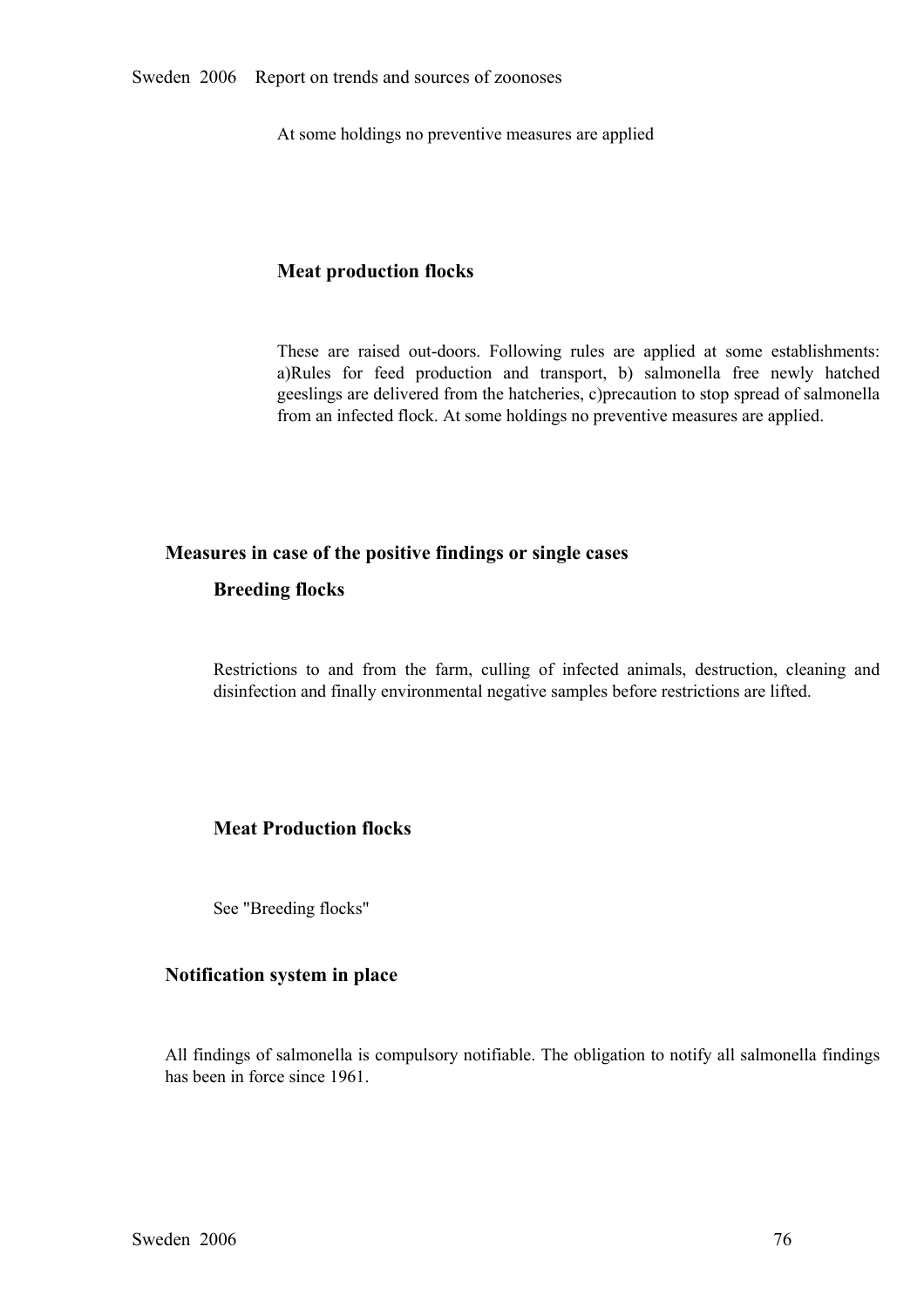Sweden 2006 Report on trends and sources of zoonoses

#### **Results of the investigation**

Salmonella was not isolated from any holding in 2006.

Results from surveillance of neck skins is presented under the section Salmonella in broiler meat and products thereof.

#### **National evaluation of the recent situation, the trends and sources of infection**

Since 1996, the situation has remained stable with no to a few infected flocks per year.

# **Relevance of the findings in animals to findings in foodstuffs and to human cases (as a source of infection)**

As Swedish produced red and white meat, and eggs virtually are free from salmonella, the risk of contracting salmonella from domestic produced animal products is small.

# **E. Salmonella spp. in ducks breeding flocks and meat production flocks**

#### **Monitoring system**

#### **Sampling strategy**

#### **Breeding flocks**

Sampling strategies are outlined in the Swedish Salmonella control programme, approved by the EU in <sup>1995</sup> (95/50/EC). The salmonella control programme is supervised by the SJV and the SLV.

All sampling according to the salmonella programme is supervised by the competent authority. Official veterinarians are responsible for sampling in holdings, hatcheries, cuttingplants and slaughterhouses. Samples are either taken by the official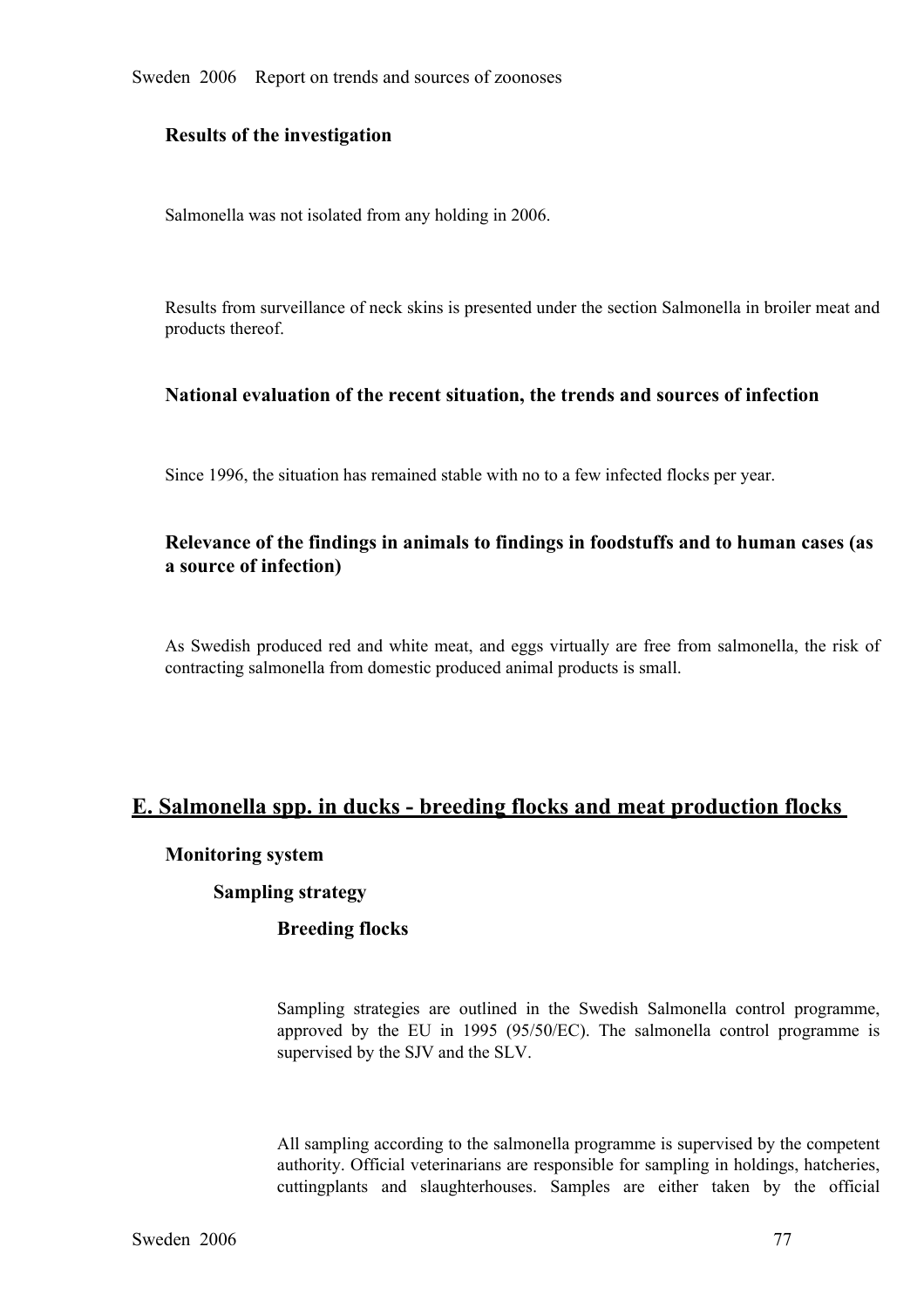veterinarian or under his/her supervision if sampling is delegated to farmers/companies.

The control constitutes of clinical surveillance and sampling. The clinical surveillance include general surveillance and surveillance related to the control programme where an official veterinarian visits a duck breeding surveillance include general surveillance and surveillance related to the control programme where an official veterinarian visits a duck breeding establishments every 8 week and meat producing duck farms twice a year as re the control programme. In the sampling, all categories of poultry are included for bacteriological examination. The aim is to detect a prevalence of salmonella of at bacteriological examination. The aim is to detect a prevalence of salmonella of at least 5% with a confidence interval of 95% on flock level each time sampling is done. least 5% with a confidence interval of 95% on flock level each time sampling is done. done.

Breeders and hatchery:

Sampling of breeding flocks is carried out according to the former Council Directive 92/117/EEC now replaced by Regulation 2160/2003/EEC.

There are no Elite and Grand Parent ducks in Sweden. The breeding stock is imported as Parents.

The parent generation is tested at 3 occasions during the rearing period. During egg production samples are taken from the breeders themselves every month as <sup>a</sup> supplement to the sampling in the hatchery.

#### **Meat production flocks**

Mandatory sampling if >500 ducks are raised for slaughtered/year.

Every flock is sampled 1-2 weeks prior to slaughter. If thinning is practised additional sampling has to be done efter 10 days. At 2 occasions/year this sampling is additional sampling has to be done efter 10 days. At 2 occasions/year this sampling is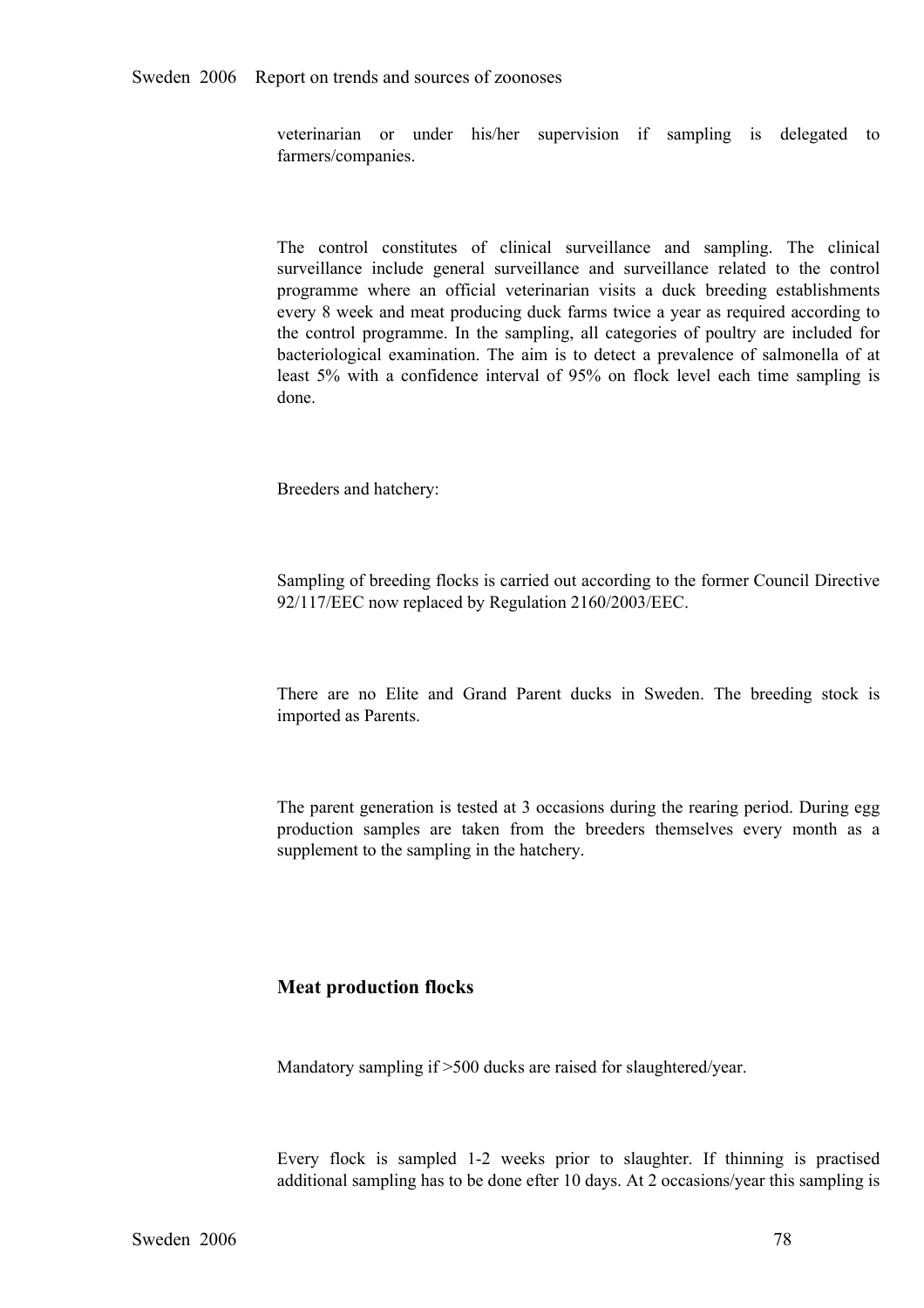done by an official veterinarian usually the veterinarian responsible at the slaughterhouse where the ducks are admitted for slaughter.

#### **Frequency of the sampling**

#### **Breeding flocks: Production period**

Once a month

## **Meat production flocks: Before slaughter at farm**

12 weeks prior to slaughter

#### **Meat production flocks: At slaughter (flock based approach)**

Other: see Salmonella in broiler meat and products thereof

## **Type of specimen taken**

#### **Breeding flocks: Rearing period**

Faeces

## **Breeding flocks: Production period**

Faeces

#### **Meat production flocks: Before slaughter at farm**

Faeces

## **Meat production flocks: At slaughter (flock based approach)**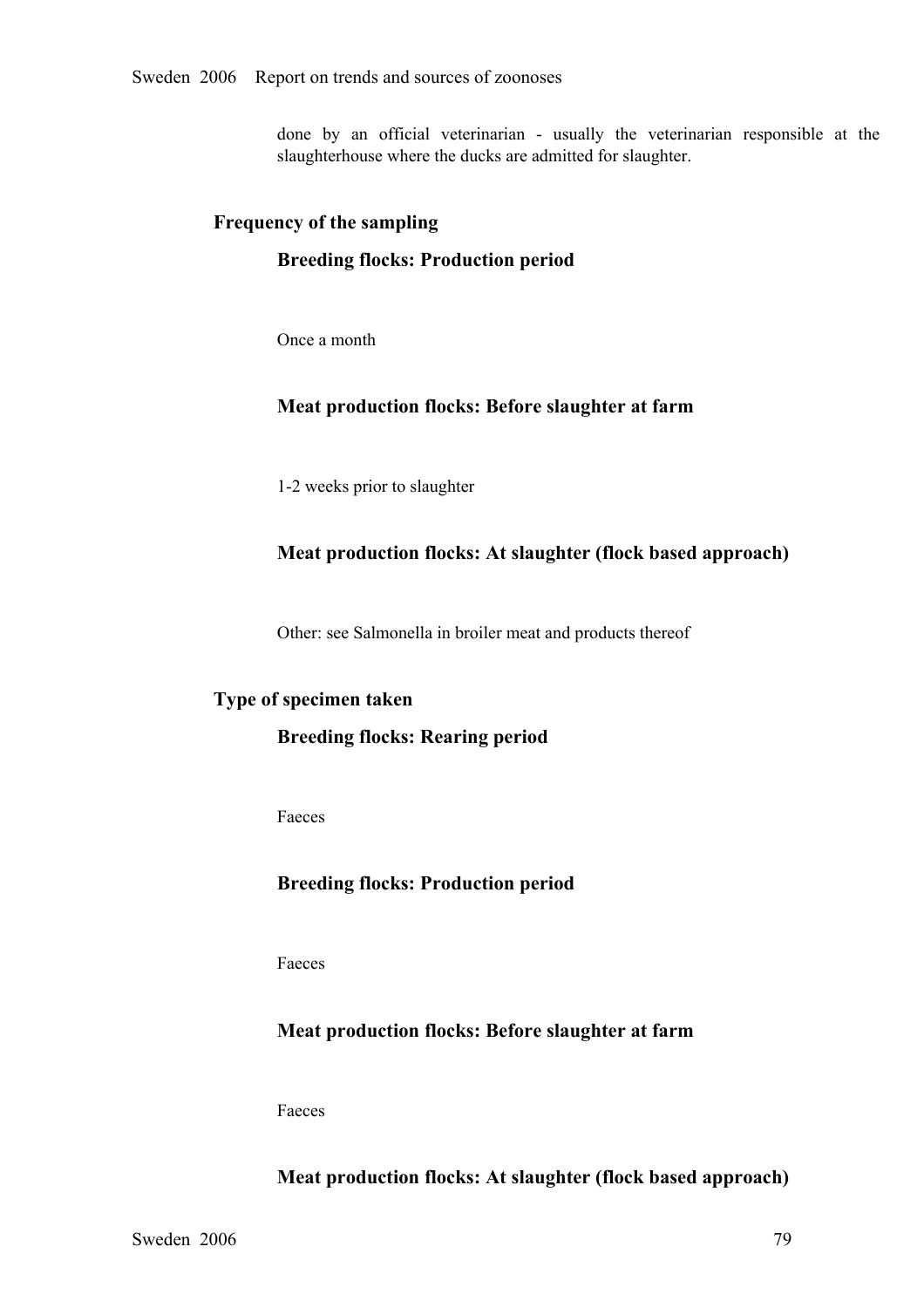Other: : neck skins, see Salmonella in broiler meat and products thereof

# **Methods of sampling (description of sampling techniques) Breeding flocks: Rearing period**

Fresh faecal droppings are collected from 60 ducks and the material is divided in 2 samples (30gx2) and 10 ceacal samples pooled into 1 sample.

Faecal samples:

One pooled sample consists of droppings from 30 birds. From each individual at least 1g faeces is collected and put in a stomacher bag. The bag is marked and sent to the laboratory the same day. The sample is examined for least 1g faeces is collected and put in a stomacher bag. The bag is marked and sent to the laboratory the same day. The sample is examined for Salmonella according to Nordic Committee on Food Analysis.

## **Breeding flocks: Production period**

See "Breeding flocks: Day-old chicks"

## **Meat production flocks: Before slaughter at farm**

See "Breeding flocks: Day-old chicks"

## **Meat production flocks: At slaughter (flock based approach)**

see "Salmonella in broiler meat and products thereof"

## **Case definition**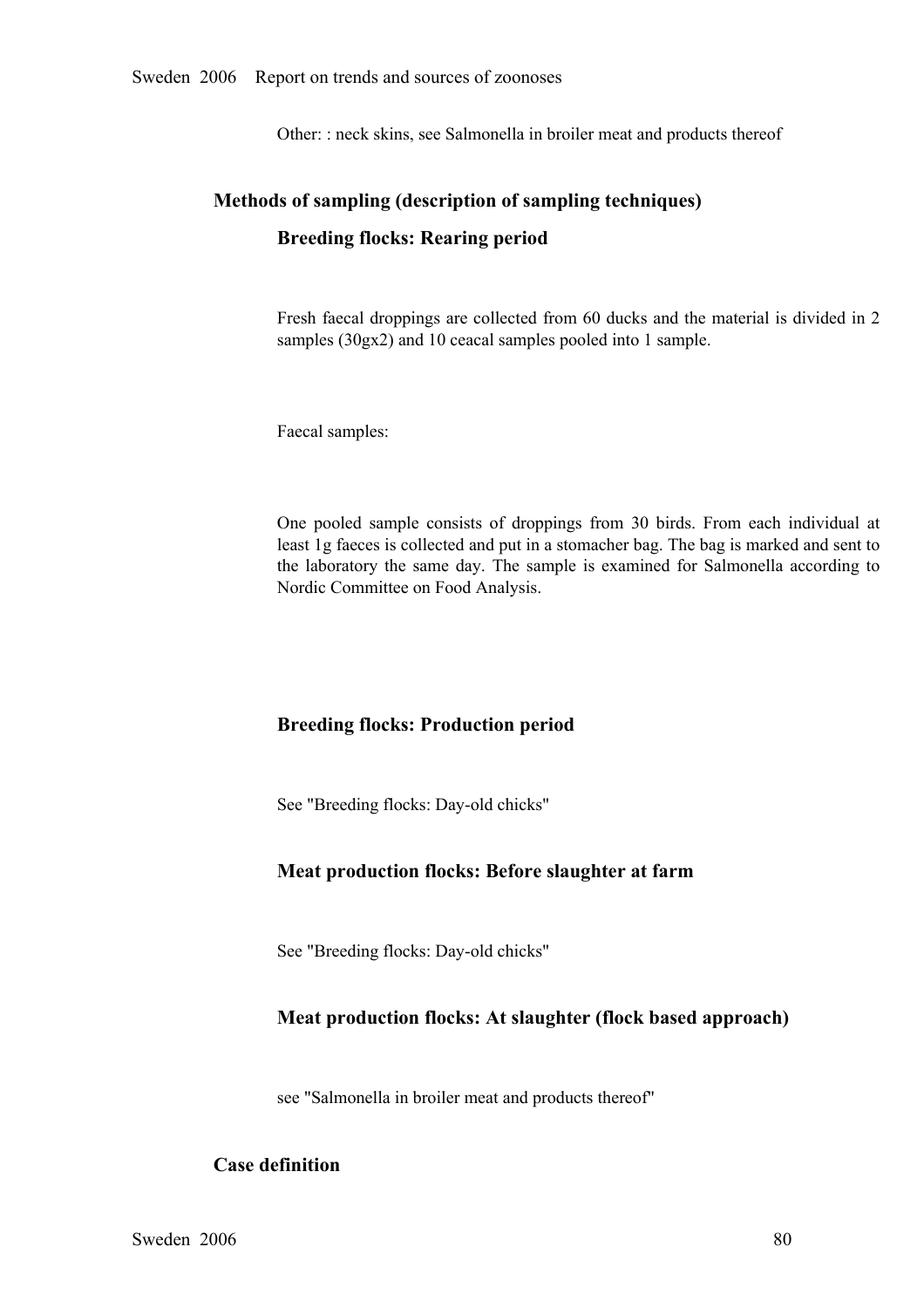## **Breeding flocks: Day-old chicks**

If salmonella is isolated from an individual animal, the whole flock is considered salmonella infected. In poultry, the flock is the epidemiological unit.

## **Breeding flocks: Rearing period**

See "Breeding flocks: Day-old chicks"

## **Breeding flocks: Production period**

See "Breeding flocks: Day-old chicks"

## **Meat production flocks: Day-old chicks**

See "Breeding flocks: Day-old chicks"

## **Meat production flocks: Rearing period**

See "Breeding flocks: Day-old chicks"

## **Meat production flocks: Before slaughter at farm**

See "Breeding flocks: Day-old chicks"

#### **Meat production flocks: At slaughter (flock based approach)**

A positive neck skin sample at slaughter results in restriction on the holding of origin and additional official sampling at the holding. If the official samples are positive the farm is considered infected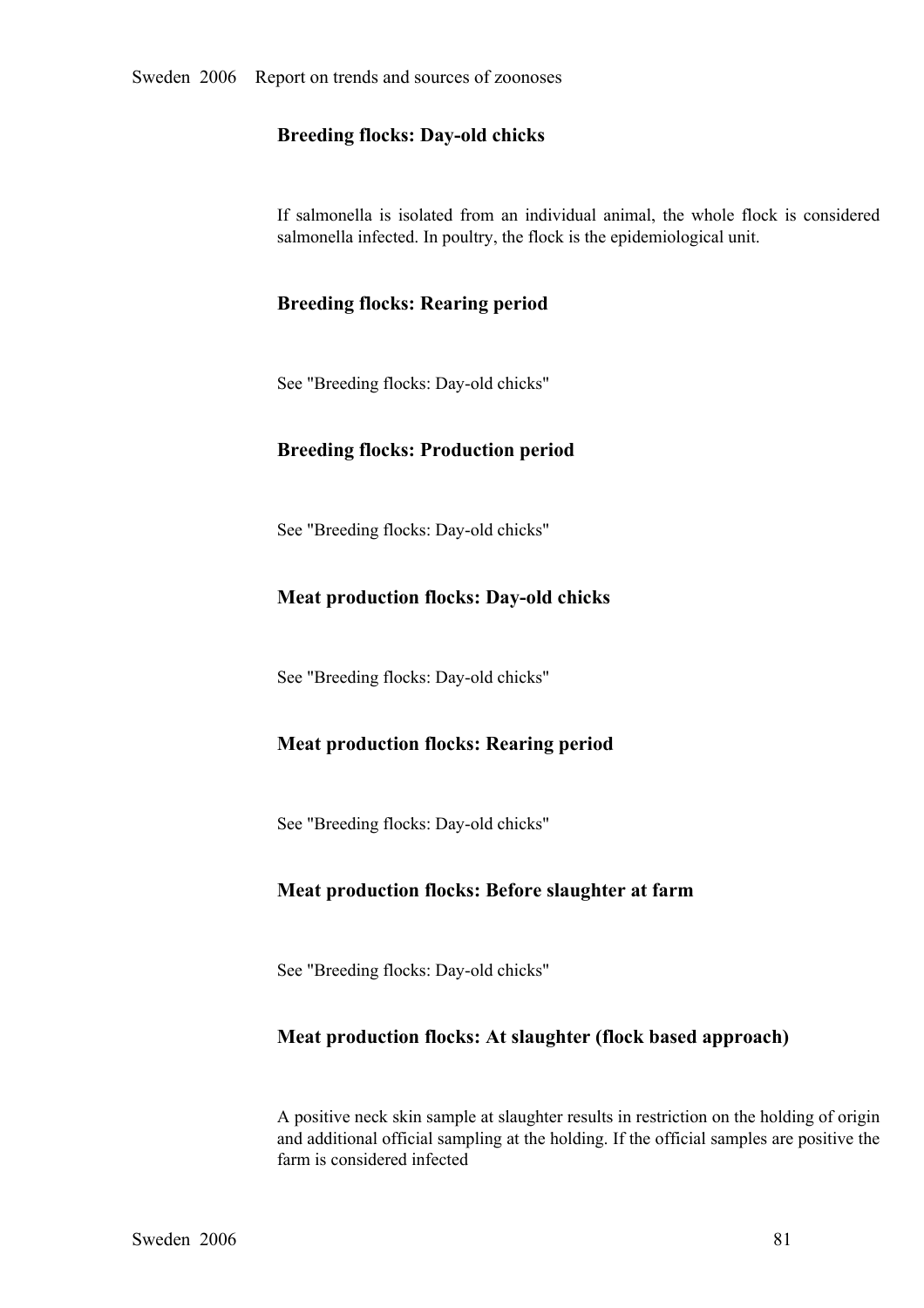# **Diagnostic/analytical methods used Breeding flocks: Day-old chicks**

Bacteriological method: NMKL No 71:1999

# **Breeding flocks: Rearing period**

Bacteriological method: NMKL No 71:1999

## **Breeding flocks: Production period**

Bacteriological method: NMKL No 71:1999

## **Meat production flocks: Day-old chicks**

Bacteriological method: NMKL No 71:1999

## **Meat production flocks: Rearing period**

Bacteriological method: NMKL No 71:1999

## **Meat production flocks: Before slaughter at farm**

Bacteriological method: NMKL No 71:1999

## **Meat production flocks: At slaughter (flock based approach)**

Bacteriological method: NMKL No 71:1999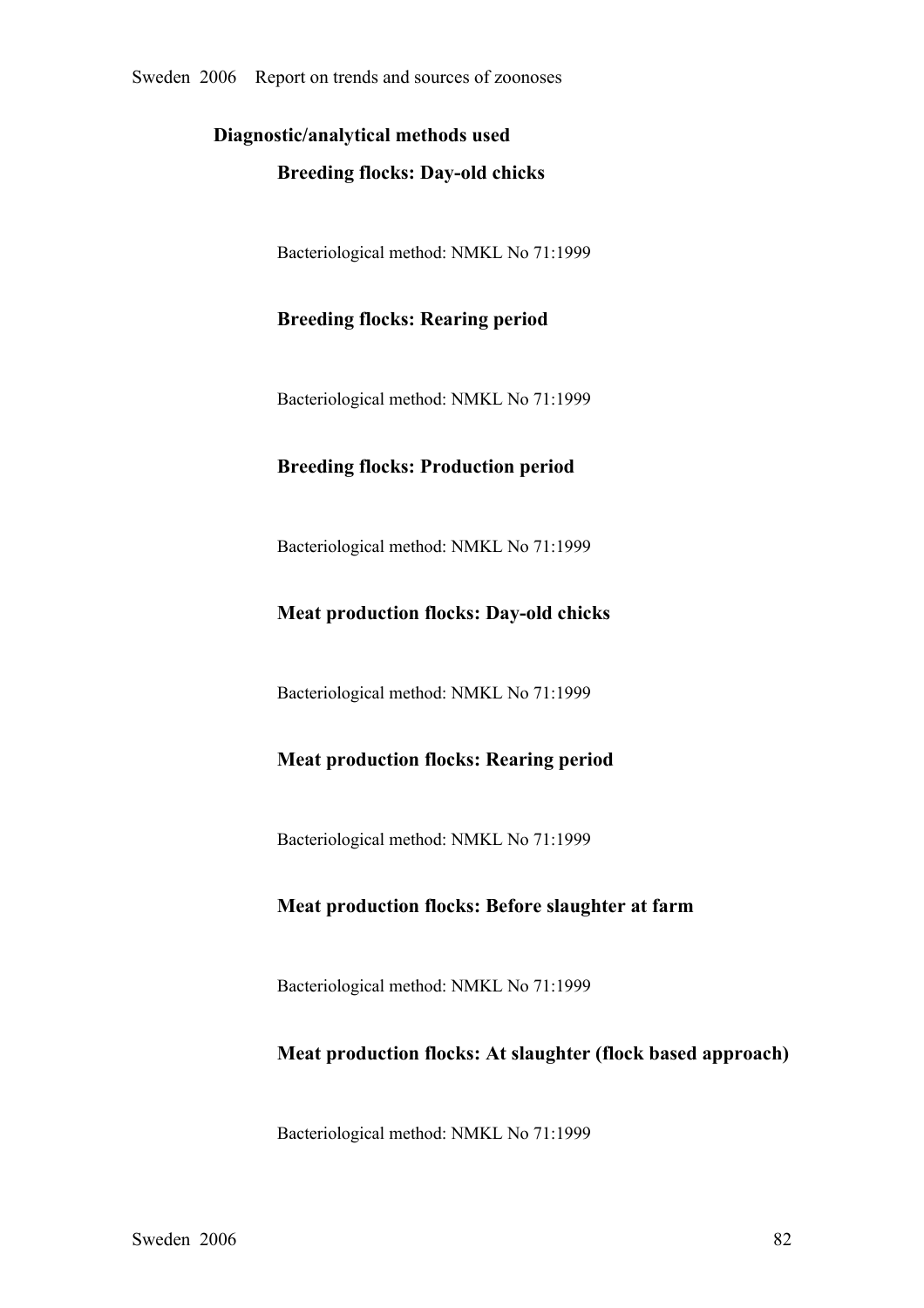## **Vaccination policy**

## **Breeding flocks**

Vaccination is prohibited

## **Meat production flocks**

See "Breeding flocks"

## **Other preventive measures than vaccination in place**

## **Breeding flocks**

High biosecurity rules at the same level as for other breeding stocks. These flocks are raised indoors.

## **Meat production flocks**

Controlled feed, salmonella free ducklings.

#### **Control program/mechanisms**

#### **The control program/strategies in place**

#### **Breeding flocks**

Strict hygiene rules are enforced on breeding stock which is kept indoors with the same preventive measures implemented as for other breeding poultry. The rules are in line with what is required within the Prophylactic vol same preventive measures implemented as for other breeding poultry. The rules are in line with what is required within the Prophylactic volontary salmonella control programme even though duck farms are not accepted within the programme. It includes: a)Rules for feed production and transport, b) hygienic rules to protect the includes: a)Rules for feed production and transport, b) hygienic rules to protect the birds from salmonella infection from the surroundings, c) salmonella free newly hatched birds from salmonella infection from the surroundings, c) salmonella free newly hatched hatched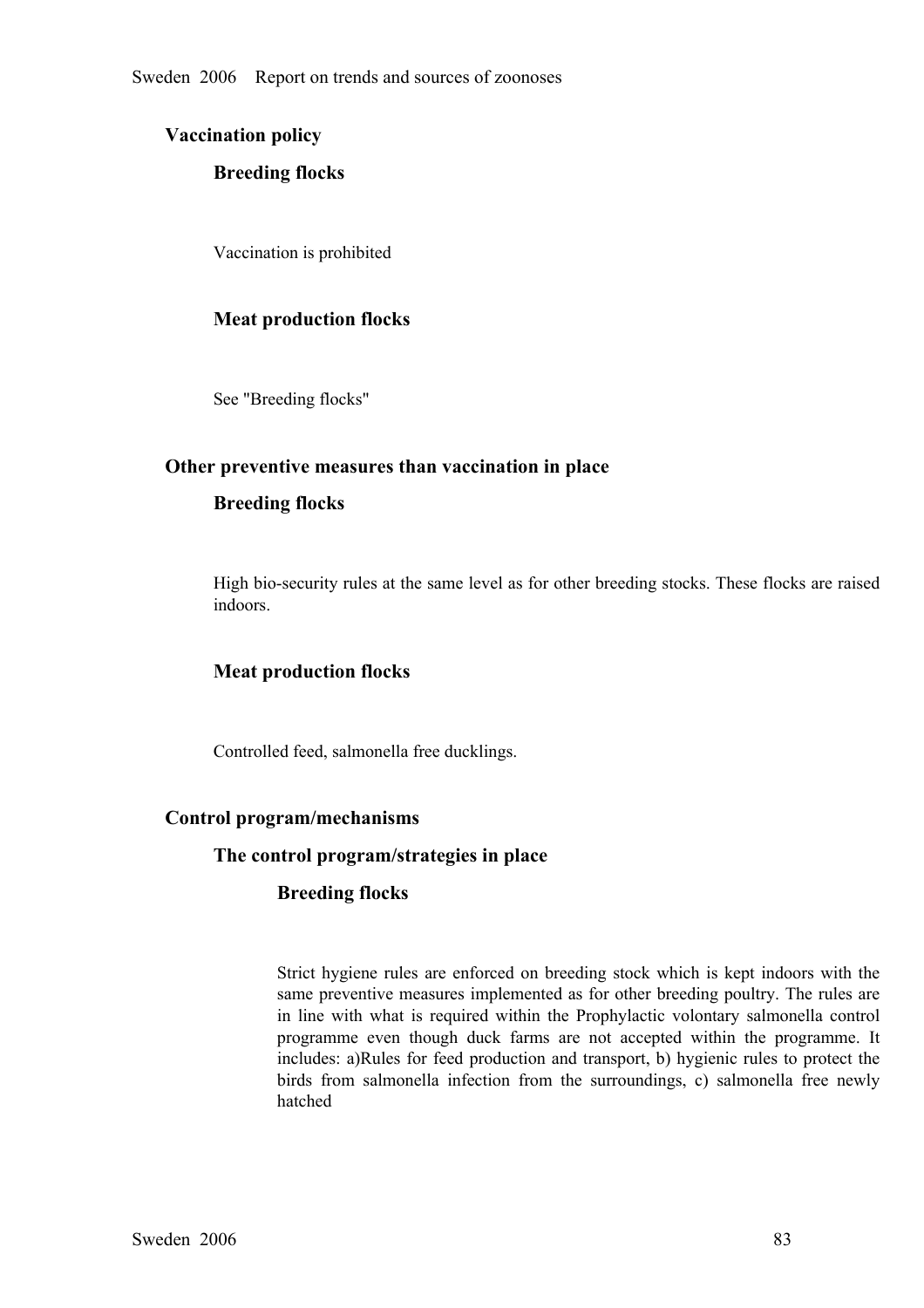ducklings are delivered from the hatcheries, d) precaution to stop spread of salmonella from an infected flock, and e) all- in - all out principle in all houses. At some of the breeding duck farms no preventive measures ar salmonella from an infected flock, and e) all- in - all out principle in all houses. At some of the breeding duck farms no preventive measures are implemented.

## **Meat production flocks**

These are raised out-doors. Following rules may be applied at some holdings:<br>a)Rules for feed production and transport, b) salmonella free newly hatched<br>ducklings from the hatcheries, c)precaution to stop spread of salmon a)Rules for feed production and transport, b) salmonella free newly hatched ducklings from the hatcheries, c)precaution to stop spread of salmonella from an infected flock ducklings from the hatcheries, c)precaution to stop spread of salmonella from an infected flock

## **Measures in case of the positive findings or single cases**

Restrictions, culling of infected animals, destruction, cleaning and disinfection and finally environmental negative samples before restrictions are lifted.

#### **Notification system in place**

All findings of salmonella is compulsory notifiable. The obligation to notify all salmonella findings has been in force since 1961.

#### **Results of the investigation**

S. paratyphi Java was isolated from one meat production flock. S. Typhimurium was isolated from 2 holdings; one open farm and one small private farm.

## **National evaluation of the recent situation, the trends and sources of infection**

Since 1996, the situation has remained stable with none to a few infected flocks per year.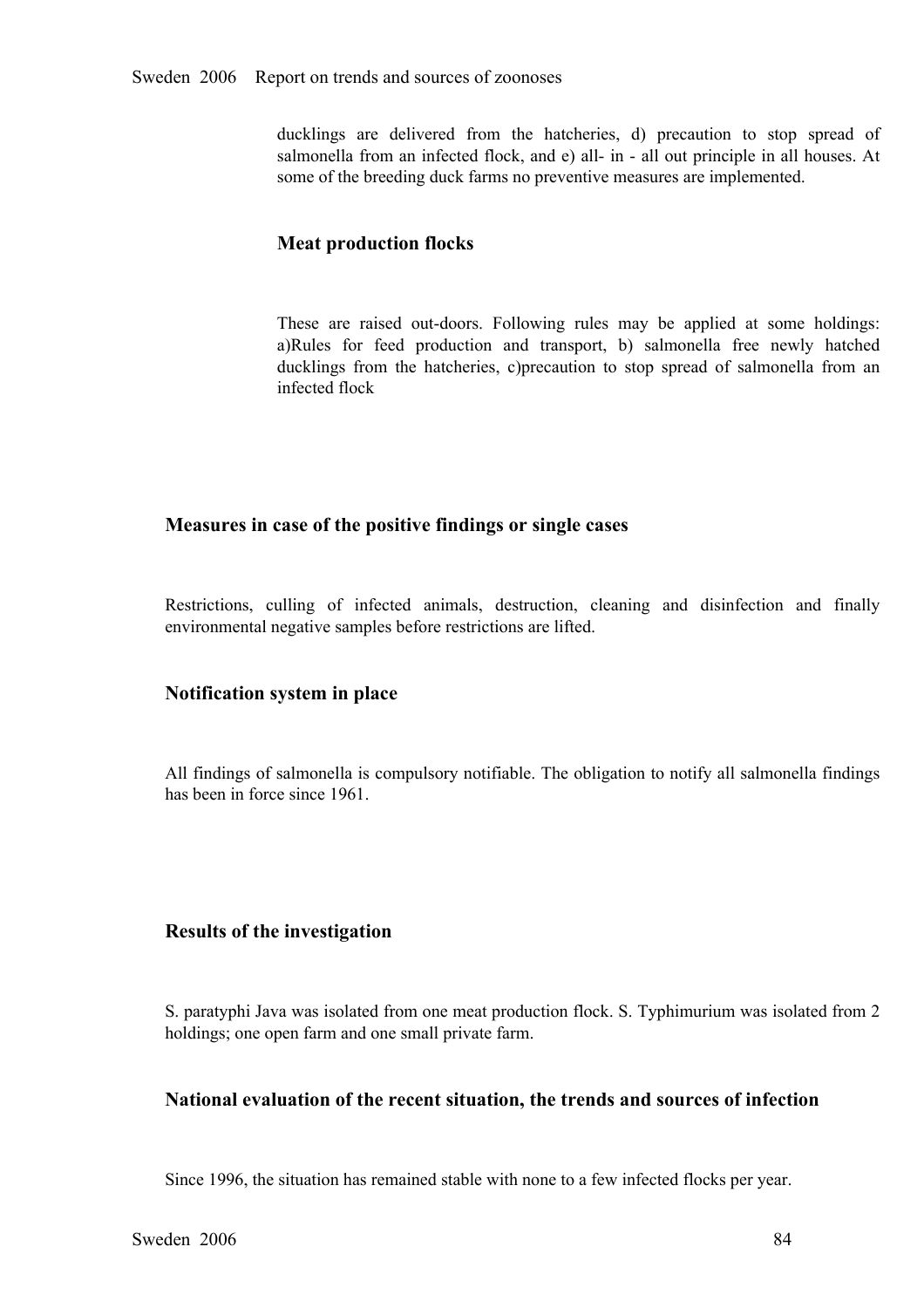# **Relevance of the findings in animals to findings in foodstuffs and to human cases (as a source of infection)**

As Swedish produced red and white meat are virtually free from salmonella, the risk of contracting salmonella from food products of domestic animal origin is very small.

# **F. Salmonella spp. in pigs**

**Monitoring system**

# **Sampling strategy**

## **Breeding herds**

Sampling strategies are described in the Swedish Salmonella control programme (95/50/EC). The programmes are supervised by the SJV and the SLV. All sampling according to the salmonella programme is performed or supervised by the competent authority, that is official veterinarians. They are responsible for the sampling in the herds, cuttingplants and in the slaughter houses.

Within the programme, lymph nodes and carcass swabs are systematically collected from fattening and adult pigs at slaughter to ensure that the samples are representative of the population of slaughtered pigs at each slaughterhouse. Sampling of lymph nodes in the programme is described here, whereas sam representative of the population of slaughtered pigs at each slaughterhouse. Sampling of lymph nodes in the programme is described here, whereas sampling of carcass swabs and at cutting plants are described under "Salmonella spp. in pig meat and products thereof". swabs and at cutting plants are described under "Salmonella spp. in pig meat and products thereof". products thereof".

#### CONTROL PROGRAMME

Sampling of lymph nodes at slaughter houses:

Slaughter houses have been divided into two categories: Category <sup>A</sup> slaughtering 90% of all pigs and Category B slaughtering 10% of all pigs.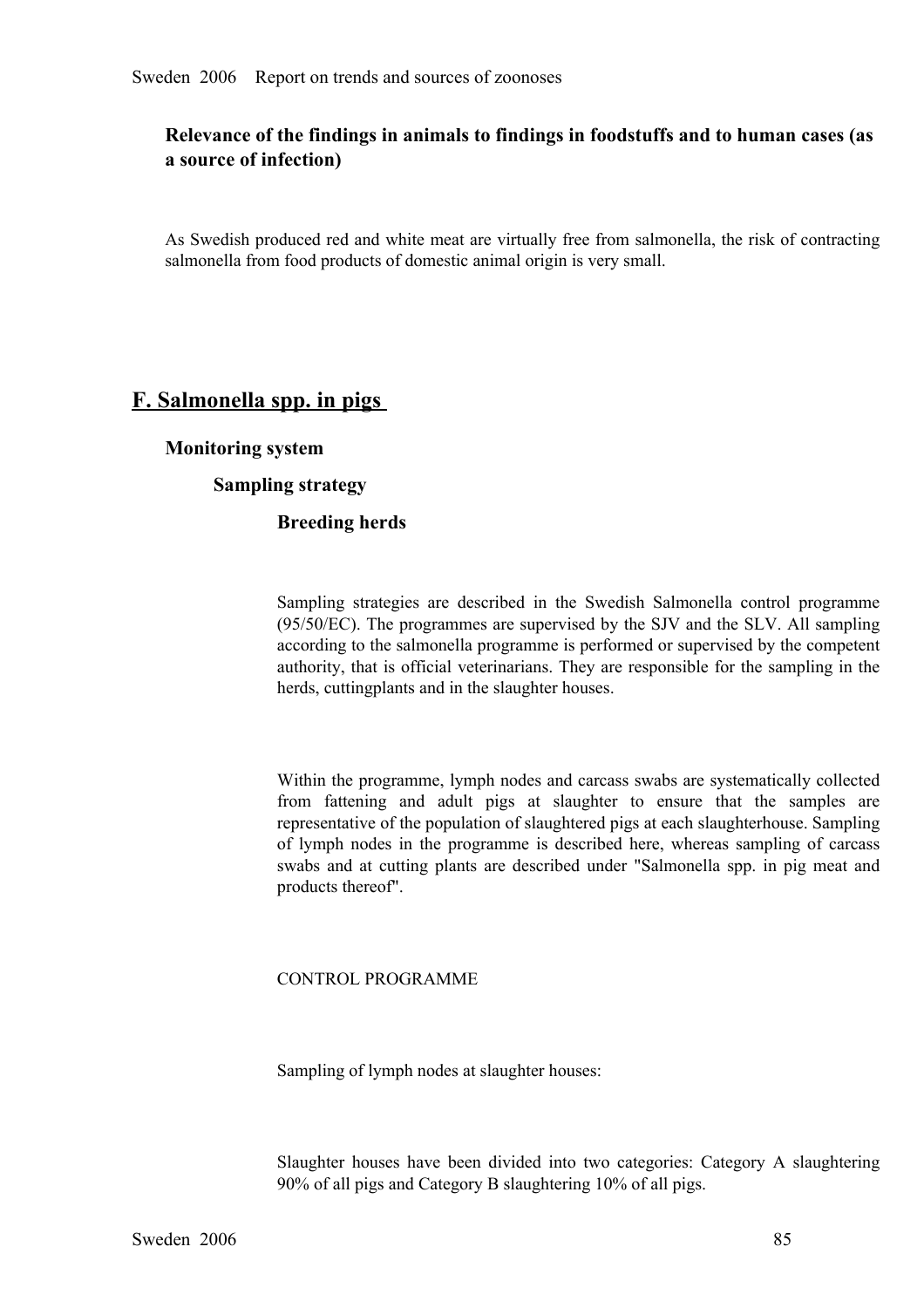Category A: At each slaughterhouse a sufficient number of samples is collected to detect at least 5% salmonella infected/contaminated carcasses with 95% confidence interval (CI) in the annual slaughter. Sampling is perform detect at least 5% salmonella infected/contaminated carcasses with 95% confidence samples consist of lymph nodes from the ileo-caecal region.

Samples are collected evenly distributed over the day and if slaughter is performed on separate lines, each will be sampled separately.

Category B: These slaughterhouses are controlled as one unit. Enough samples to detect a prevalence of 1% salmonella infected carcases with 90% CI will be taken.<br>These samples consist of lymph nodes from the ileo-caecal re detect a prevalence of 1% salmonella infected carcases with 90% CI will be taken. These samples consist of lymph nodes from the ileo-caecal region. Sampling wil be spread out over the slaughter days to avoid periodical sampling.

#### VOLUNTARY PROGRAMME

There is a voluntary additional sampling of faecal materials at herd level in a quality programme called BIS (Best In Sweden) run by the industry (Swedish meats). In this programme, integrated-, fattening-, piglet producing-, and satellite herds are includuded. Sampling is performed by the veterinarian.

#### OTHER SAMPLING

Sampling at farms and abattoirs is performed whenever there is a clinical suspicion. There is also mandatory sampling at import of animals.

## **Multiplying herds**

see "breeding herds"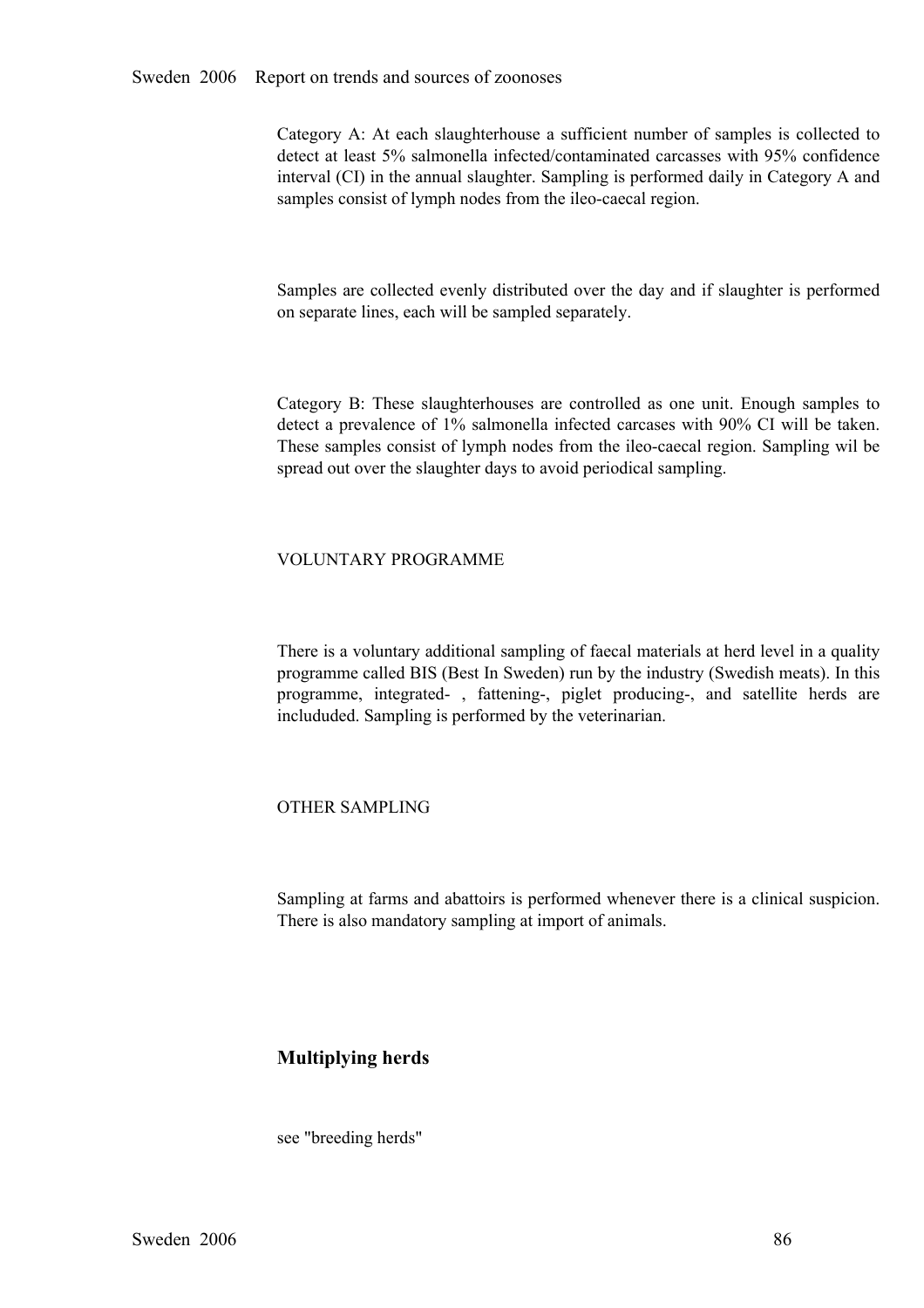## **Fattening herds**

see "breeding herds"

#### **Frequency of the sampling**

#### **Breeding herds**

Other: 1) lymph nodes at Category A: daily, Catergory B: spread out evenly over the year , 2) sampling at suspicion/outbreak, 3) faecal samples once a year

## **Multiplying herds**

Other: 1) lymph nodes at Category A: daily, Catergory B: spread out evenly over the year , 2) sampling at suspicion/outbreak, 3) faecal samples once a year

## **Fattening herds at farm**

Other: 1) lymph nodes at Category A: daily, Catergory B: spread out evenly over the year , 2) sampling at suspicion/outbreak, 3) faecal samples once a year

## **Fattening herds at slaughterhouse (herd based approach)**

Other: see "fattening herds at farm"

# **Type of specimen taken**

#### **Breeding herds**

Other: feaces and lymph nodes

#### **Multiplying herds**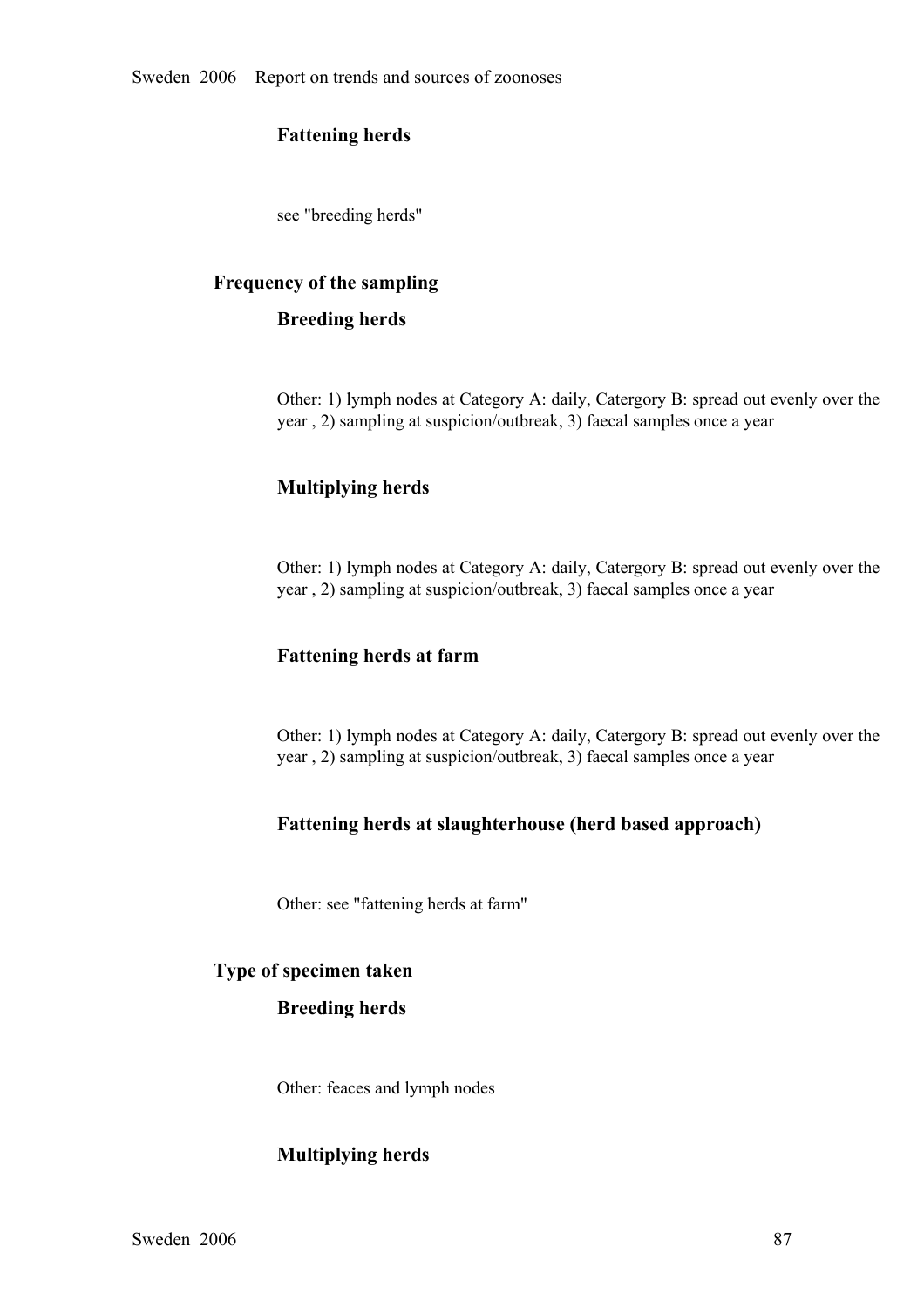Other: feaces and lymph nodes

## **Fattening herds at farm**

Other: feaces and lymph nodes

## **Fattening herds at slaughterhouse (herd based approach)**

Other: see "fattening herds at farm"

# **Methods of sampling (description of sampling techniques) Breeding herds**

CONTROL PROGRAMME

1)Faecal sampling

Sampling procedure:

For individual sampling, at least 10 g faeces from each animal is collected. From<br>pens with growers/finisher pigs pooled faecal samples of at least 50g (10g from each<br>of at least 5 animals/pen) is collected. All samples sh pens with growers/finisher pigs pooled faecal samples of at least 50g (10g from each of at least 5 animals/pen) is collected. All samples should be analysed within 2448 h after collection.

Bacteriological examination:

From individual samples, 5 g faeces is examined while the remaining part is stored at +4C until examination is completed. Material from at most 15 animals are pooled. If salmonella is isolated from a pooled sample, each of the individually stored samples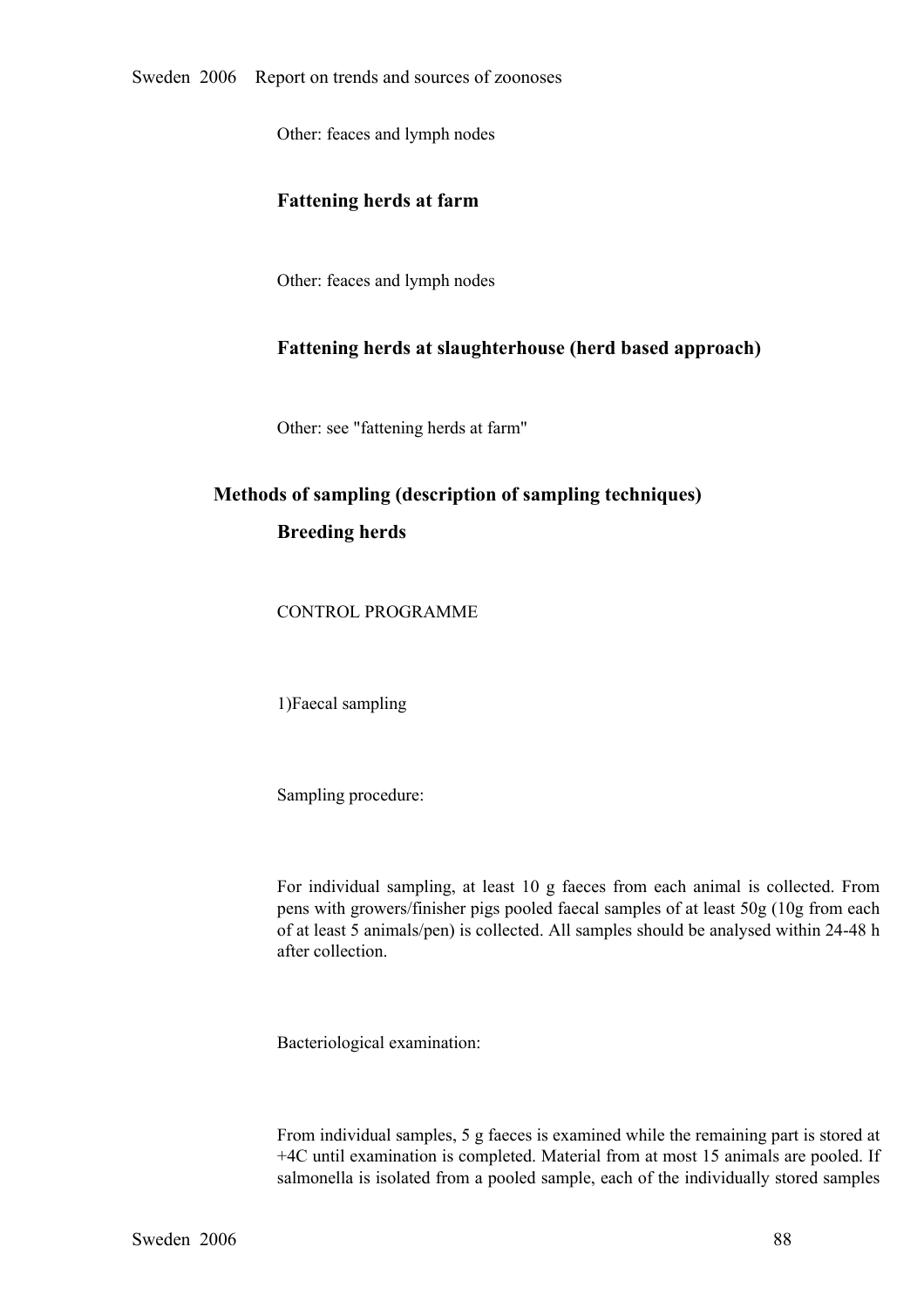can be examined for salmonella separately.

For sampling at suspicion or in outbreak investigations feacal samples are only pooled for fattening pigs and not for adult pigs.

2)Lymph nodes at slaughter:

At least 5 lymph nodes from the ileo-caecal region are aseptically removed and put in a plastic bag. The samples are kept refrigerated until sent to the laboratory. At the laboratory all lymph nodes from one sample are divided into two equal parts. One half is placed in a mortar and the other part is kept at  $+4$  C. In the mortar, lymph half is placed in a mortar and the other part is kept at  $+4$  C. In the mortar, lymph nodes from 15 animals are pooled and homogenised. If salmonella is isolated from a pooled sample of lymph nodes each of the individuall nodes from 15 animals are pooled and homogenised. If salmonella is isolated from a pooled sample of lymph nodes each of the individually stored samples will be analysed separately. analysed separately.

#### **Multiplying herds**

See "breeding herds"

#### **Fattening herds at farm**

1) For sampling of lymph nodes and feacal sampling at suspicion or at outbreak investigation, see "Breeding herds".

2) Faecal sampling in the voluntary programme (BIS).

Samples are taken every second year in all farms affiliated to the programme, including integrated-, fattening-, piglet producing- and satellite herds. Two pooled faecal samples from 5 pens, respectively, are collected.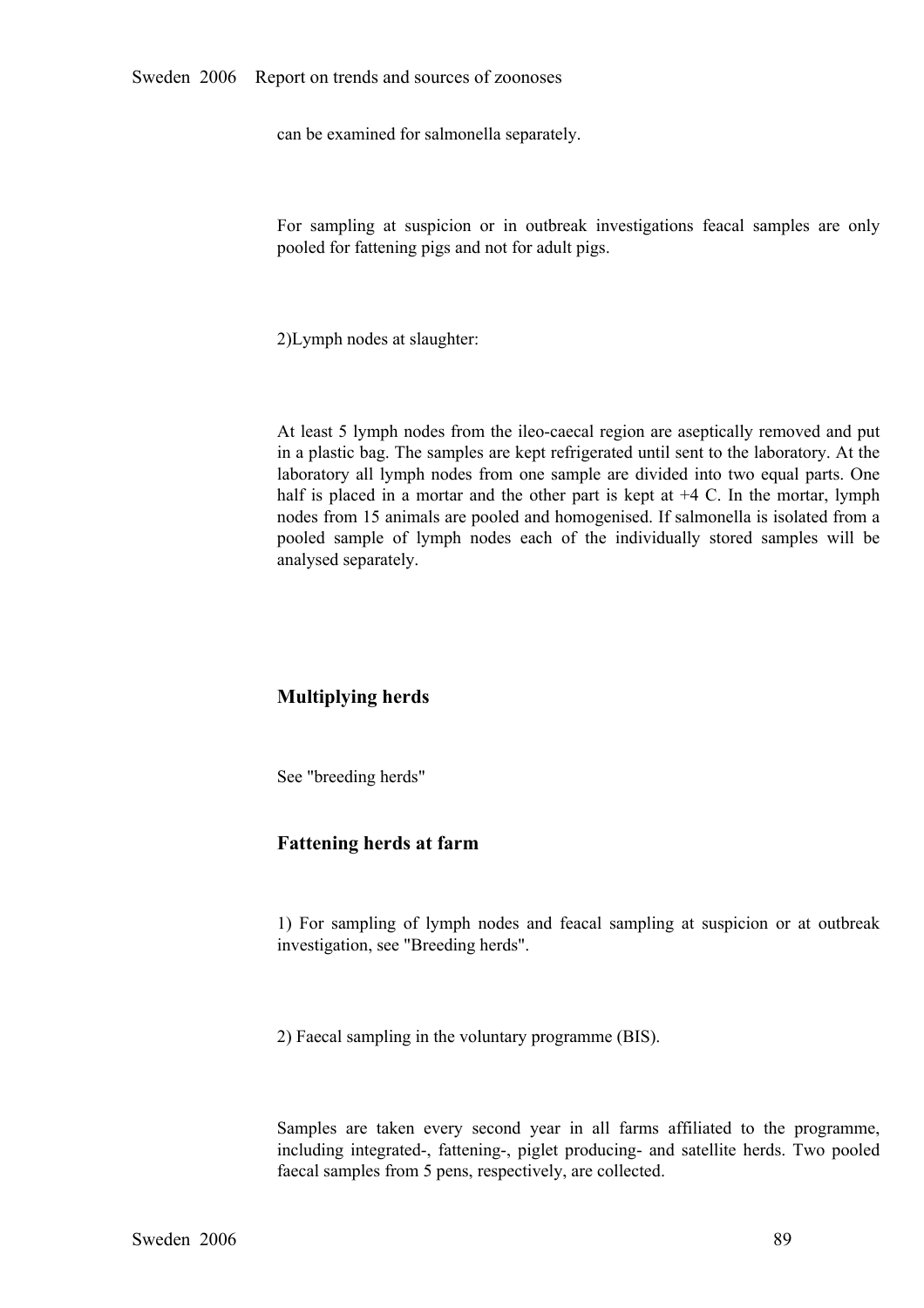## **Fattening herds at slaughterhouse (herd based approach)**

For sampling of lymph nodes, see "breeding herds".

# **Case definition**

## **Breeding herds**

If salmonella is isolated from a pig, then the whole herd is considered infected with salmonella. The herd is the epidemiological unit.

# **Multiplying herds**

see under "breeding herd"

## **Fattening herds at farm**

see under "breeding herd"

## **Fattening herds at slaughterhouse (herd based approach)**

see under "breeding herd"

## **Diagnostic/analytical methods used**

#### **Breeding herds**

Bacteriological method: NMKL No 71:1999

# **Multiplying herds**

Sweden  $2006$  90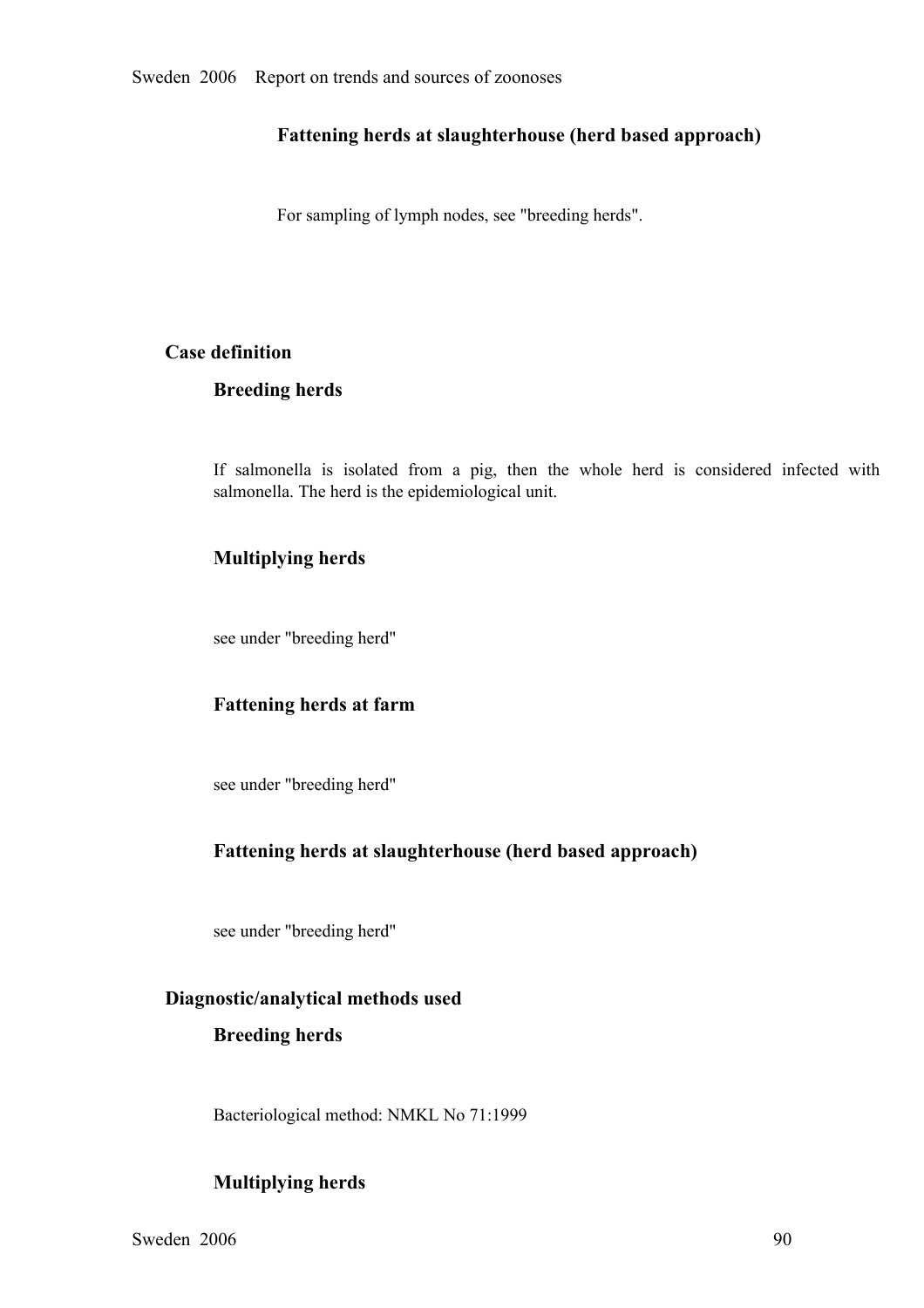Bacteriological method: NMKL No 71:1999

#### **Fattening herds at farm**

Bacteriological method: NMKL No 71:1999

# **Fattening herds at slaughterhouse (herd based approach)**

Other:

#### **Vaccination policy**

#### **Breeding herds**

Vaccination is not allowed in Sweden.

#### **Multiplying herds**

see under "breeding herd"

## **Fattening herds**

see under "breeding herd"

#### **Other preventive measures than vaccination in place**

#### **Breeding herds**

In pigs and other food-producing animals salmonella control in feed- and feed production (HACCP based approach) is integrated with the control programme to ensure that feed to food producing animals virtually is free from (HACCP based approach) is integrated with the control programme to ensure that feed to food producing animals virtually is free from Salmonella.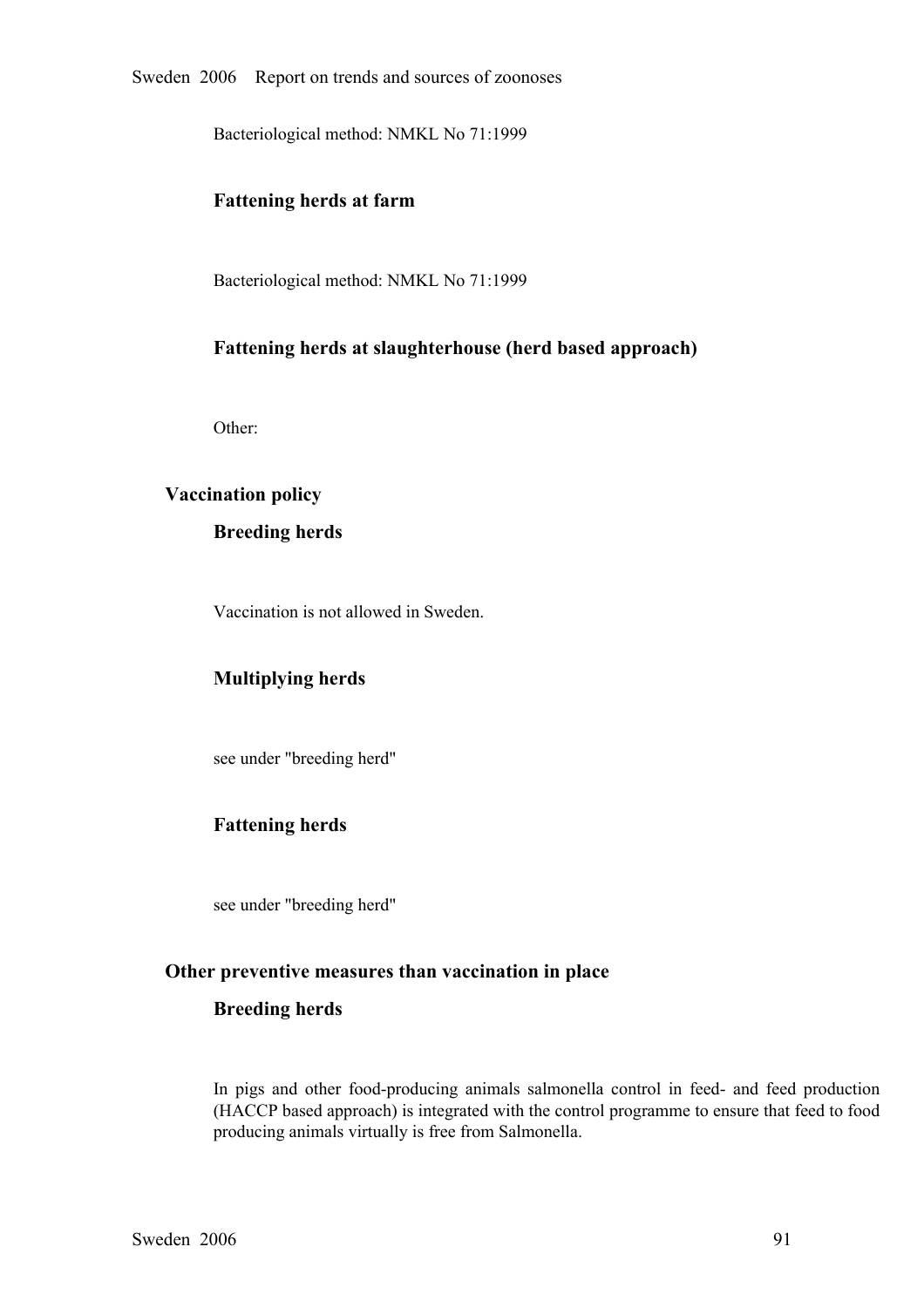Apart from this, there is also a voluntary hygiene programme in herds since 2002 run by the industry and supervised by the SJV. In this programme, certain rules of hygiene and standardised preventive measures have to be implemented. Affiliation to the the voluntary control programme implies a higher level of econ standardised preventive measures have to be implemented. Affiliation to the the voluntary<br>control programme implies a higher level of economic compensation in case salmonella<br>infection. control programme implies a higher level of economic compensation in case salmonella infection. infection.

There is also voluntary additional sampling in <sup>a</sup> health programme called BIS (Best In Sweden or Baest i Sverige) run by the industry (Swedish meats).

# **Multiplying herds**

see "breeding herds"

# **Fattening herds**

see "breeding herds"

#### **Control program/mechanisms**

#### **The control program/strategies in place**

## **Breeding herds**

The control programme is outlined in the Swedish Salmonella control programme, approved by the EU in 1995 (95/50/EC). The programme is nation-wide, thus it covers all herds in Sweden, also those that may deliver their anim approved by the EU in 1995 (95/50/EC). The programme is nation-wide, thus it covers all herds in Sweden, also those that may deliver their animals abroad. covers all herds in Sweden, also those that may deliver their animals abroad.

The salmonella control programme is officially supervised and includes: a)<br>Compulsory notification of all findings of salmonella, as well as suspicion of<br>Salmonella, regardless of serotype, b) Compulsory action if Salmonel Compulsory notification of all findings of salmonella, as well as suspicion of Salmonella, regardless of serotype, b) Compulsory action if Salmonella is isolated, Salmonella, regardless of serotype, b) Compulsory action if Salmonella is isolated,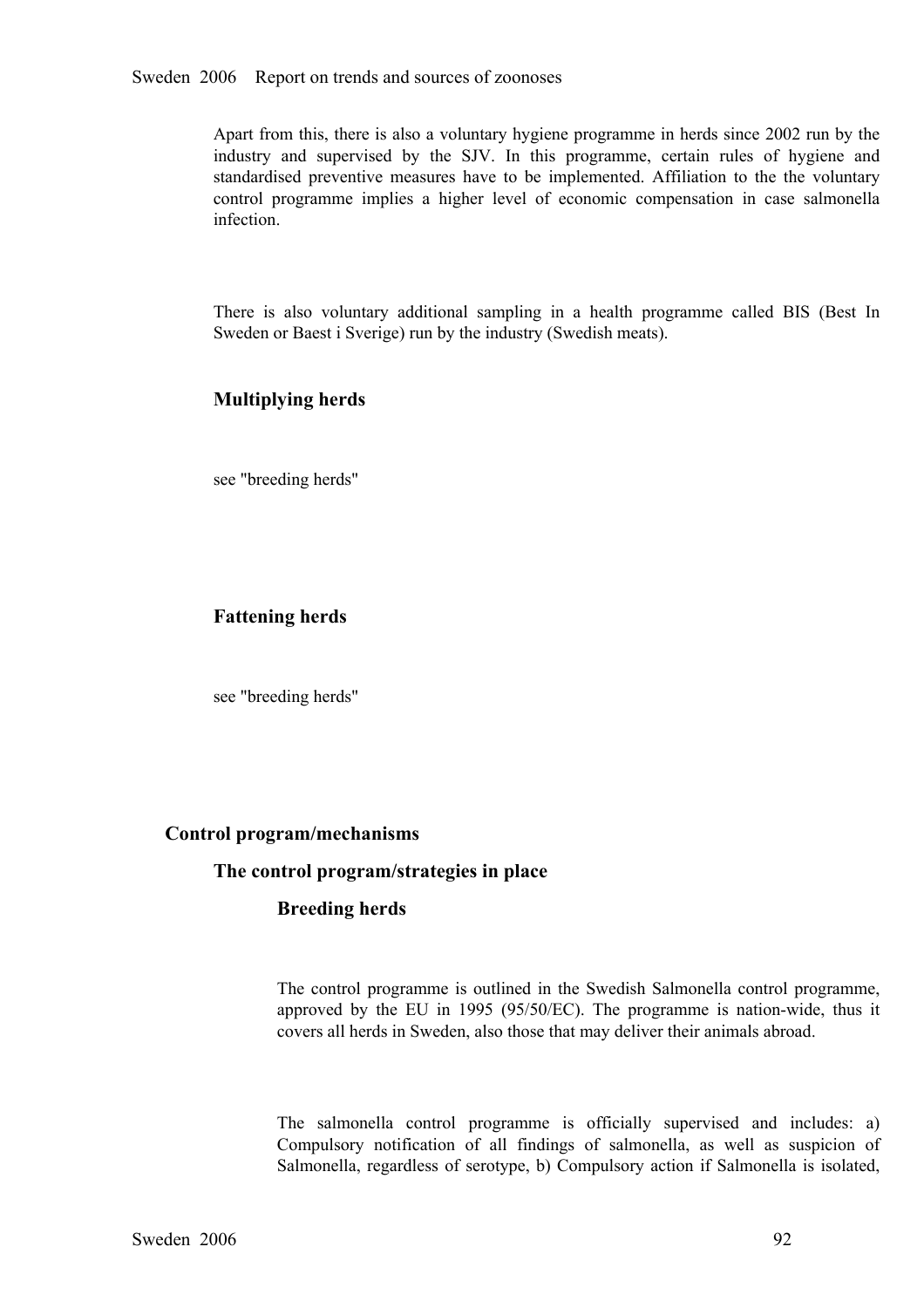including prohibition on placing animals on the market, c) Examination for Salmonella in animals slaughtered under special conditions (e.g diseased animals or when salmonella is suspected), and d) Control programme at slau Salmonella in animals slaughtered under special conditions (e.g diseased animals or herds, and clinical surveillance in herds.

As breeding herds and multiplying herds constitute the top of the breeding pyramide, a complementary monitoring is performed in these herds at farm level.

# **Multiplying herds**

see "breeding herds"

## **Fattening herds**

see "breeding herds"

## **Measures in case of the positive findings or single cases**

1)If Salmonella is isolated from pigs and other food-producing animals, indicating a herd infection, restrictions are put on the farm/herd. Such restrictions may include a ban of transport (unless<br>transport to sanitary slaughter), collection of bacteriological samples of the whole herd, and<br>institution of a sanitation pla transport to sanitary slaughter), collection of bacteriological samples of the whole herd, and<br>institution of a sanitation plan, i.e. involving elimination of chronically infected animals, cleaning<br>and disinfection, treatm institution of a sanitation plan, i.e. involving elimination of chronically infected animals, cleaning<br>and disinfection, treatment of manure and sludge, and destruction of feeding stuffs. Trace-back and<br>trace-forward inves and disinfection, treatment of manure and sludge, and destruction of feeding stuffs. Trace-back and trace-forward investigations are also performed. Also, the feed supplier is investigated. Restrictions are lifted when faecal samples from all animals in the epidemiological unit (usually the herd) taken at two consecutive samplings one month apart are negative.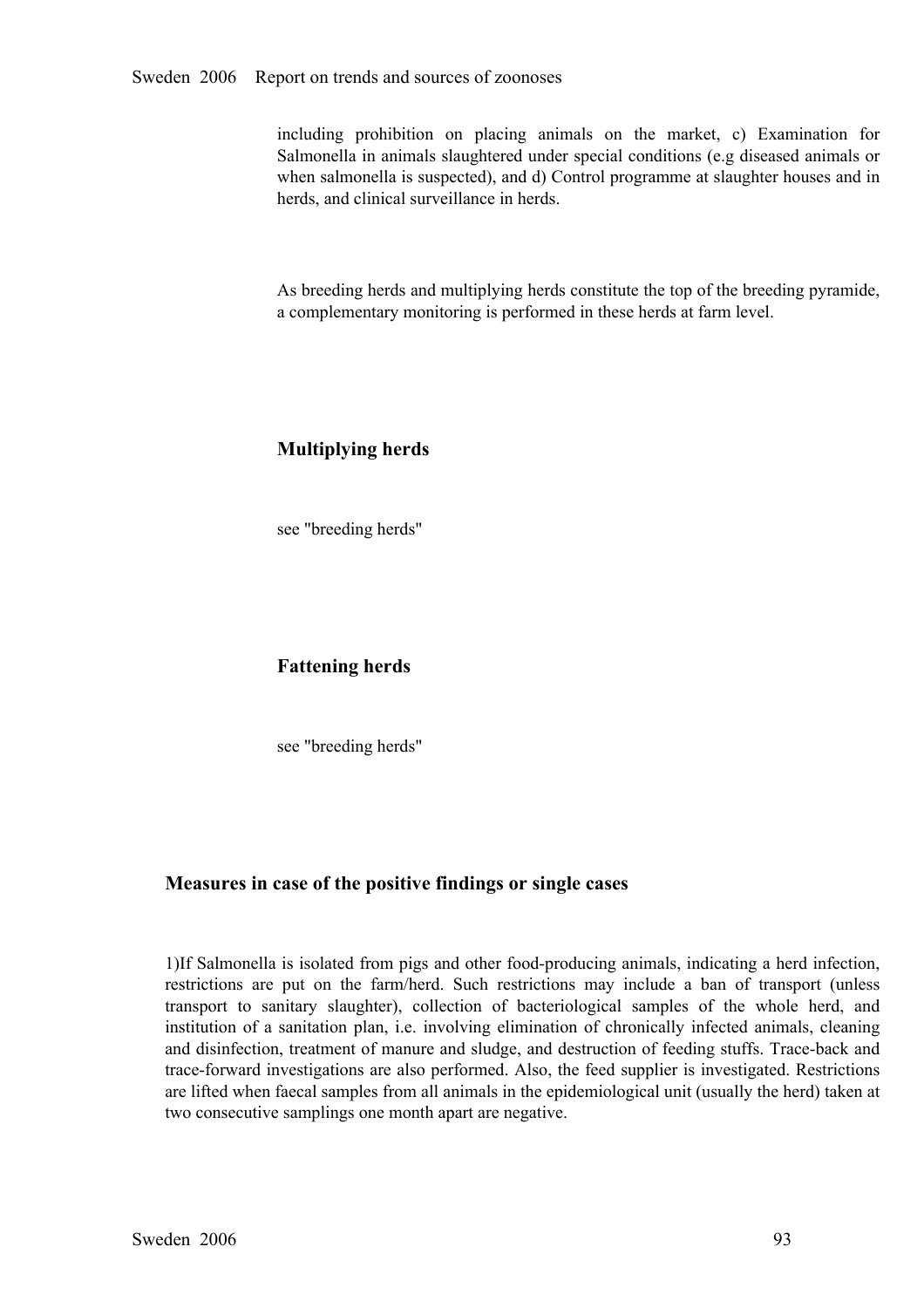Sweden 2006 Report on trends and sources of zoonoses

Isolated salmonella strains have to be sent in to the SVA for typing and testing of antimicrobial resistance.

2)If salmonella is found from any lymph node collected in the control programme (including animals from breeding, multiplying and fattening herds) trace back of the infection to the farm of origin is always performed.

3) If salmonella is isolated from other animals, humans or feed and connections can be made to pigs, investigation is always performed.

4)Every carcass that is contaminated by Salmonella is deemed unfit for human consumption.

#### **Notification system in place**

All findings of salmonella, irrespective of serotype, are compulsory notifiable. The obligation to notify all salmonella findings has been in force since 1961. Suspicions of salmonella are also notifiable.

#### **Results of the investigation**

1)In 2006, there was an outbreak related to imported feed. Salmonella was detected in the feeding system of 25 farms and in the animals of 3 farms. S. Livingstone, S. Infantis, S. Agona and S. system of 25 farms and in the animals of 3 farms. S. Livingstone, S. Infantis, S. Agona and S. Typhimurium were isolated from animals. Two serotypes were detected at 3 farms (S. Livingstone & S. Agona, S. Livingstone & S. Typhimurium were isolated from animals. Two serotypes were detected at 3 farms (S. Livingstone & for serotypes isolated only in the feed.

2) S. Typhimurium DT 104 was detected at one farm with slaughter <sup>p</sup>igs. The same serotype was detected at a neighbouring cattle farm.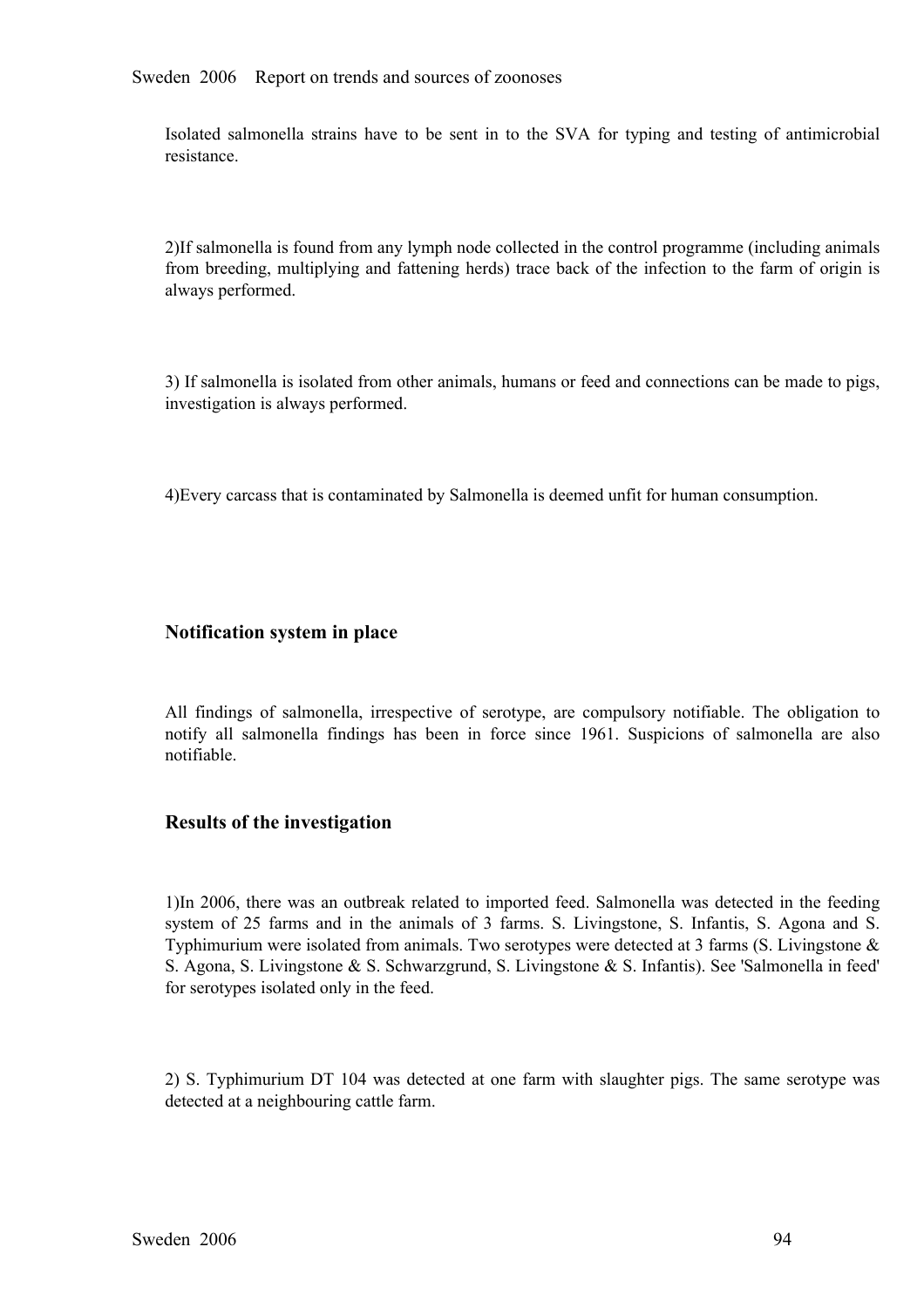3) In the control programme, 5950 lymph nodes were analysed (2794 adult swine, 3153 fattening pigs). Of these, 10 were positive. Salmonella was isolated from 7 samples taken from adult swine: S. Typhimurium DT 4 pigs). Of these, 10 were positive. Salmonella was isolated from 7 samples taken from adult swine: S. Typhimurium DT <sup>40</sup> (3 samples), S. Typhimurium DT 120, S. Agona, S. Braenderup and S. Oranienburg.

Salmonella was isolated from three samples from fattening pigs: S. Typhimurium DT 41, S.<br>Typhimurium NT and S. Agona. At two occasions Salmonella was re-isolated at the farm of origin<br>(S. Typhimurium DT 40 and DT 120). The Typhimurium NT and S. Agona. At two occasions Salmonella was re-isolated at the farm of origin (S. Typhimurium DT 40 and DT 120). The same serotypes have been isolated from the two farms earlier. S. Typhimurium DT 120 was isolated from the farm during the feed outbreak in 2006 and S. Typhimurium DT 40 from the other earlier. S. Typhimurium DT 120 was isolated from the farm during the feed outbreak in 2006 and S. Typhimurium DT 40 from the other farm in 2004.

4)In the voluntary control run by the industry (Swedish Meats) 550 pooled faecal samples from 976 herds were analysed. All were negative.

## **National evaluation of the recent situation, the trends and sources of infection**

The situation in Sweden remains favourable. From the beginning of the 80's there has, in general, been less than 5 infected herds per year. There have been even less infected farms since 2000, with the exception of outbre been less than 5 infected herds per year. There have been even less infected farms since 2000, with the exception of outbreaks caused by contaminated feed in 2003 (S. Cubana at 30 herds) and in 2006. Control of feed is extremely important in order to prevent Salmonella infections in swine.

See also "Salmonella spp. in pig meat and products".

# **Relevance of the findings in animals to findings in foodstuffs and to human cases (as a source of infection)**

As <0.1% of Swedish <sup>p</sup>igs are infected with salmonella, the risk of contracting salmonella from Swedish food produced from pigs is small.

#### **Additional information**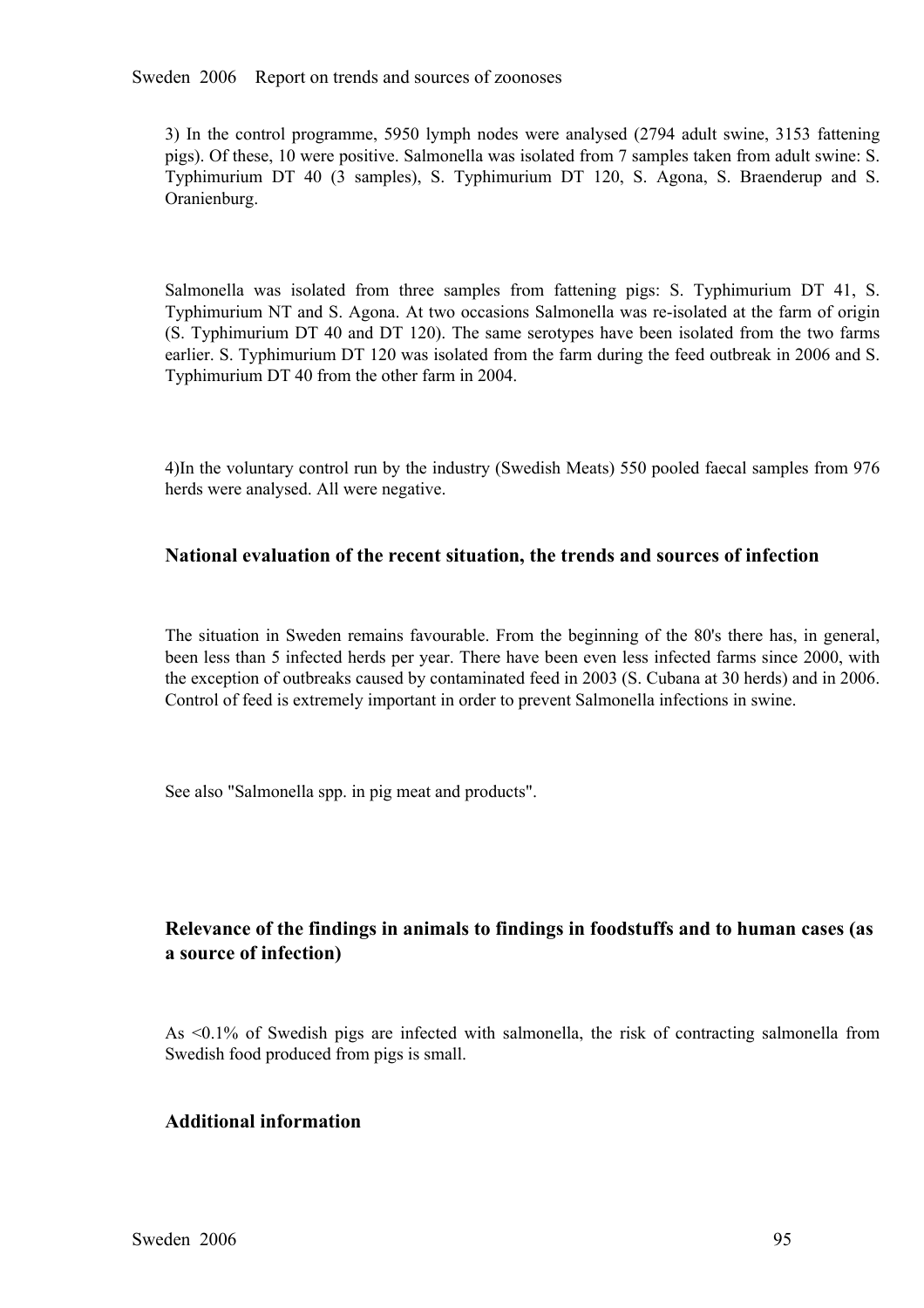Apart from sampling of animals in the voluntary and mandatory salmonella programmes at herd- and slaughter level, there is extensive sampling at feed mills at critical control points to ensure production of feed virtually free from salmonella contamination.

# **G. Salmonella spp. in bovine animals**

## **Monitoring system**

## **Sampling strategy**

Sampling strategies are described in the Swedish Salmonella control programme (95/50/EC). The programmes are supervised by the SJV and the SLV. All sampling according to the salmonella programme is supervised by the competent authority, that is official veterinarians.<br>They are responsible for the sampling in th salmonella programme is supervised by the competent authority, that is official veterinarians. They are responsible for the sampling in the herds, cuttingplants and in the slaughter houses.

Within the programme, lymph nodes and carcass swabs are systematically collected from cattle at slaughter to ensure that the samples are representative of the population of slaughtered cattle at each slaughterhouse. Sampling of lymph nodes in the programme is slaughtered cattle at each slaughterhouse. Sampling of lymph nodes in the programme is described here, wheras sampling of carcass swabs and at cutting plants are described under "Salmonella spp. in bovine meat and products described here, wheras sampling of carcass swabs and at cutting plants are described under " Salmonella spp. in bovine meat and products thereof".

#### CONTROL PROGRAMME

Cat.A: At each slaughterhouse a sufficient number of samples is collected to detect at least 5% salmonella infected/contaminated carcasses with 95% Confidence Interval (CI) in the 5% salmonella infected/contaminated carcasses with 95% Confidence Interval (CI) in the annual slaughter. Sampling is performed daily in Cat.A. and samples consist of lymph nodes from the ileo-caecal region. At these abatto annual slaughter. Sampling is performed daily in Cat.A. and samples consist of lymph nodes from the ileo-caecal region. At these abattoirs samples are collected evenly distributed over<br>the day and if slaughter is performed on separate lines, each will be sampled separately. the day and if slaughter is performed on separate lines, each will be sampled separately.

Cat.B: These slaughterhouses are controlled as one unit. Enough samples to detect a prevalence of 1% salmonella infected carcasses with 90% CI will be taken. These samples prevalence of 1% salmonella infected carcasses with 90% CI will be taken. These samples<br>consist of lymph nodes from the ileo-caecal region. Sampling is spread out over the slaughter<br>days to avoid periodical sampling. consist of lymph nodes from the ileo-caecal region. Sampling is spread out over the slaughter days to avoid periodical sampling.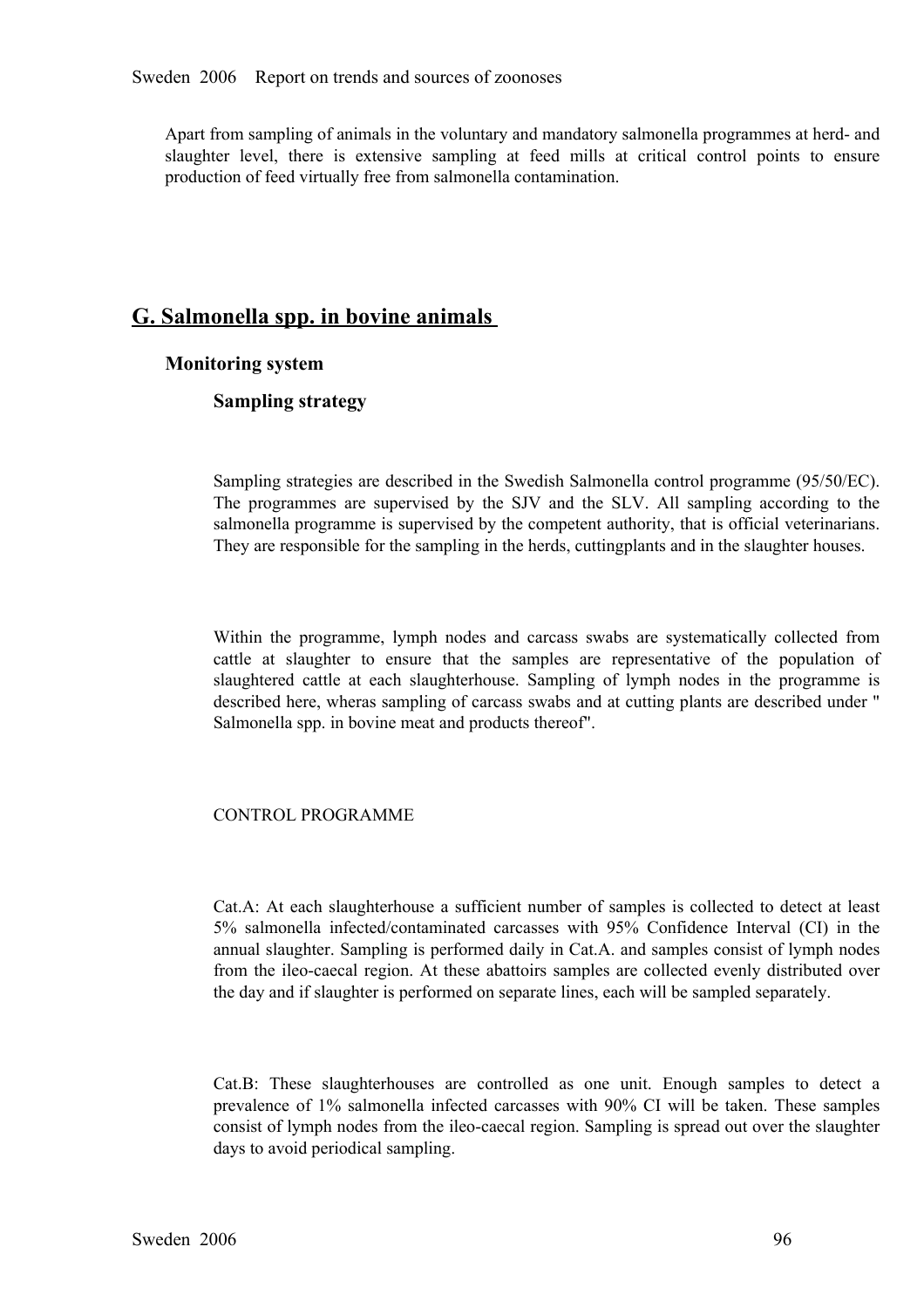Sweden 2006 Report on trends and sources of zoonoses

OTHER SAMPLING

Sampling at farms is performed whenever there is a clinical suspicion. Animals that are bought to a farm under certain defined criteria are also sampled.

## **Frequency of the sampling**

## **Animals at farm**

Other: 1) lymph nodes at Category A: daily, category B: spread out evenly over the year, 2) sampling at suspicion /outbreak/sanitary slaughter

## **Animals at slaughter (herd based approach)**

Other: see lymph nodes at "Animals at farms"

#### **Type of specimen taken**

#### **Animals at farm**

Other: faeces and lymph nodes

#### **Animals at slaughter (herd based approach)**

Other: see Animals at farms

# **Methods of sampling (description of sampling techniques)**

## **Animals at farm**

FAECAL SAMPLING: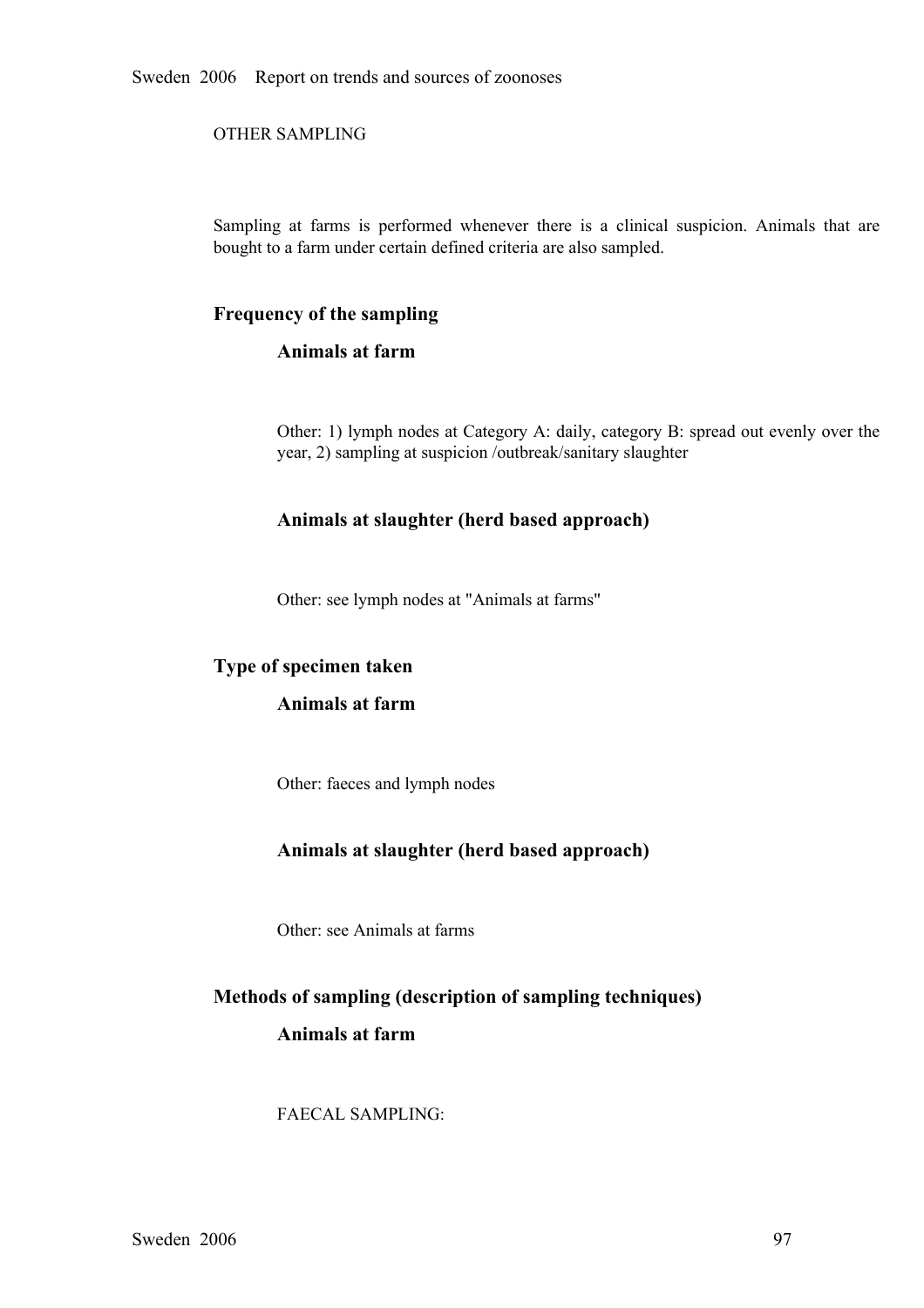Sampling procedure:

For individual sampling, at least 10 g faeces from each animal is collected. From<br>pens with calves/young stock pooled faecal samples of at least 50g (10g from each of<br>at least 5 animals/pen) is collected. All samples shoul pens with calves/young stock pooled faecal samples of at least 50g (10g from each of at least 5 animals/pen) is collected. All samples should be analysed within 2448 h after collection.

Bacteriological examination:

From individual samples, 5 g faeces is examined while the remaining part is stored at +4C until examination is completed. Material from at most 15 animals are pooled. If salmonella is isolated from a pooled sample, each of the individually stored samples can be examined for salmonella separately.

#### LYMPH NODES AT SLAUGHTER:

The lymph nodes are aseptically removed and put in a plastic bag. The samples are kept refrigerated until sent to the laboratory. At the laboratory all lymph nodes from one sample is divided into two equal parts. One half is placed in a mortar and the other part is kept at 4o C. In the mortar lymph nodes from 15 animals are pooled and homogenised. If salmonella is isolated from a pooled s other part is kept at 4o C. In the mortar lymph nodes from 15 animals are pooled and homogenised. If salmonella is isolated from a pooled sample of lymph nodes each of the individually stored samples will be analysed separately.

## **Animals at slaughter (herd based approach)**

For information about lymph nodes, see "Animals at farm". For information about carcass swabs and cutting plants, see "Salmonella spp. in bovine meat and products thereof".

## **Case definition**

#### **Animals at farm**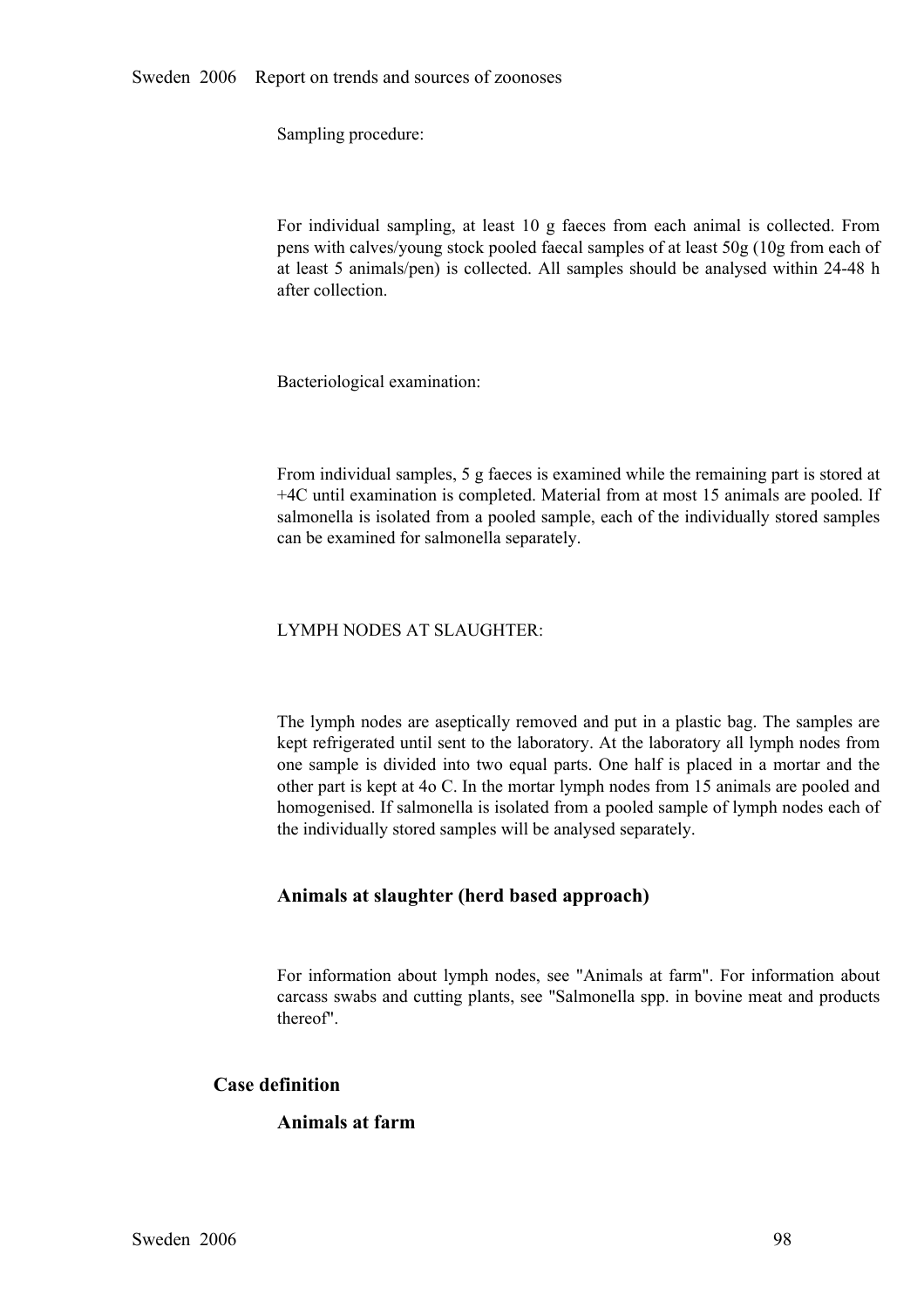#### Sweden 2006 Report on trends and sources of zoonoses

If salmonella is isolated from a cattle, then the whole herd is considered infected with salmonella. The herd is the epidemiological unit.

#### **Animals at slaughter (herd based approach)**

see "Animals at farm"

#### **Diagnostic/analytical methods used**

#### **Animals at farm**

Other: NMKL 71:1999 or a modified ISO 1992. For analyses of faecal samples from cattle cystein and selenite broth is sometimes used.

#### **Animals at slaughter (herd based approach)**

Other: see Salmonella spp. in bovine meat and products thereof or Animals at farm

## **Vaccination policy**

Vaccination is not allowed.

#### **Other preventive measures than vaccination in place**

In food-producing animals salmonella control in feed and in feed production (HACCP based approach)is integrated in the salmonella control.

Apart from this, there is also a voluntary hygiene programme since 2002 run by the industry and supervised by the SJV. In this programme, certain rules of hygiene and standardised preventive supervised by the SJV. In this programme, certain rules of hygiene and standardised preventive measures have to be implemented. Affiliation to the the voluntary control programme imply a higher measures have to be implemented. Affiliation to the the voluntary control programme imply a higher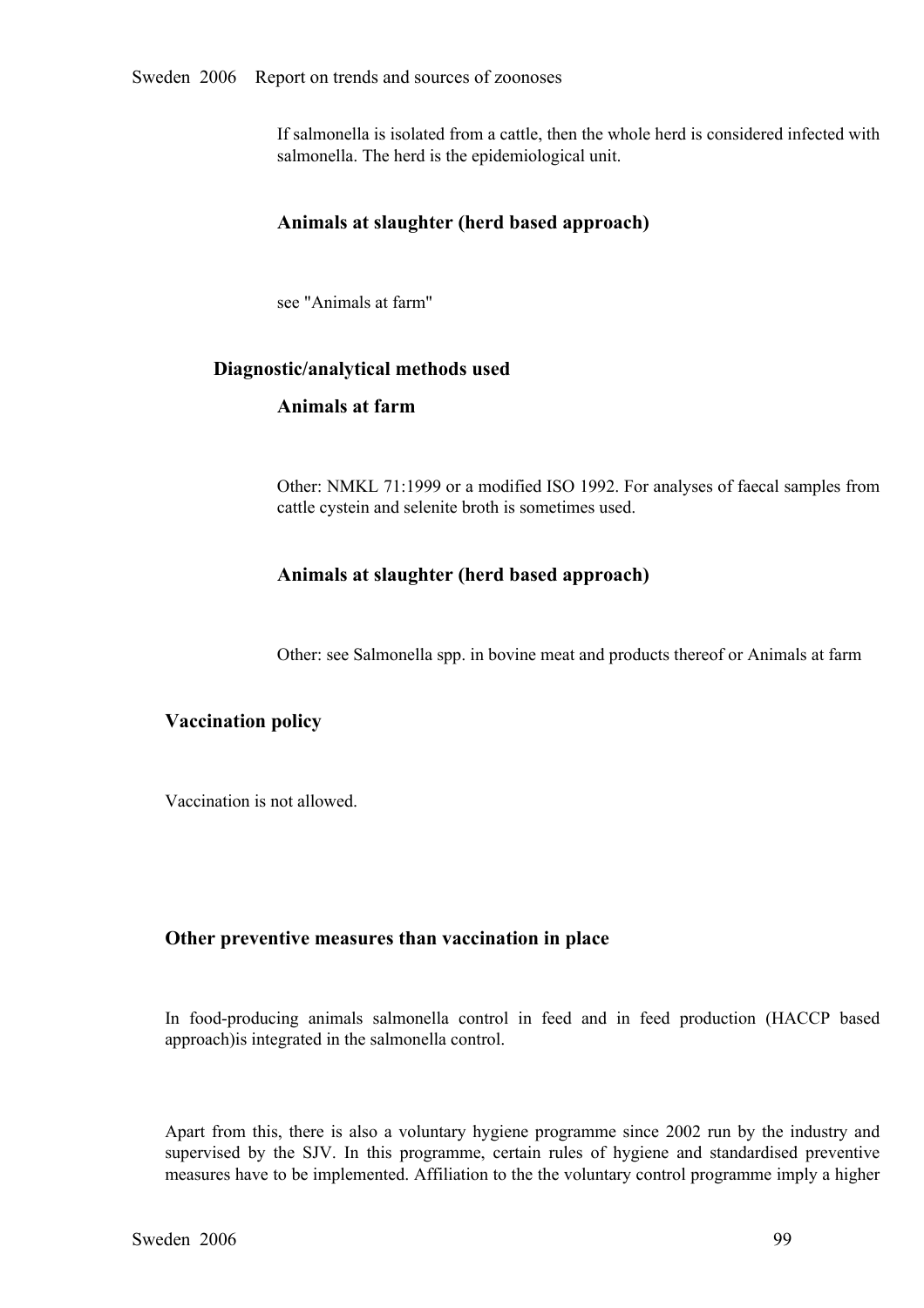level of economic compensation in case salmonella infection.

#### **Control program/mechanisms**

## **The control program/strategies in place**

Control strategies follow the Swedish Salmonella control programme, approved by the EU in 1995 (95/50/EC).

The control programme is nation-wide, thus it covers all herds in Sweden, also those that may deliver their animals abroad. The salmonella control programme is officially supervised and includes: a) Compulsory notification of all findings of salmonella and suspicions of salmonella, regardless of serotype, b) Compulsory action if salmonella is isolated, including prohibition on placing animals on the marke salmonella, regardless of serotype, b) Compulsory action if salmonella is isolated, including<br>prohibition on placing animals on the market, c) Examination for salmonella in animals<br>slaughtered under special conditions (e. prohibition on placing animals on the market, c) Examination for salmonella in animals slaughtered under special conditions (e.g diseased animals or when salmonella is suspected), and d) Control programme at slaughter hous slaughtered under special conditions (e.g diseased animals or when salmonella is suspected), and d) Control programme at slaughter houses and in herds, and clinical surveillance in herds.

#### **Measures in case of the positive findings or single cases**

1)If Salmonella is isolated from cattle and other food-producing animals, indicating a herd infection, restrictions are put on the farm/herd. Such restrictions may include a ban of transport (unless<br>transport to sanitary slaughter), collection of bacteriological samples of the whole herd, and<br>institution of a sanitation pla transport to sanitary slaughter), collection of bacteriological samples of the whole herd, and<br>institution of a sanitation plan, i.e. involving elimination of chronically infected animals, cleaning<br>and disinfection, treatm institution of a sanitation plan, i.e. involving elimination of chronically infected animals, cleaning<br>and disinfection, treatment of manure and sludge, and destruction of feeding stuffs. Trace-back and<br>trace-forward inves and disinfection, treatment of manure and sludge, and destruction of feeding stuffs. Trace-back and trace-forward investigations are also performed. Also, the feed supplier is investigated. Restrictions are lifted when faecal samples from all animals in the epidemiological unit (usually the herd) taken at two consecutive samplings one month apart are negative.

Isolated salmonella strains have to be sent in to the SVA for typing and testing of antimicrobial resistance.

2)If salmonella is found from any lymph node collected in the control programme trace back of the infection to the farm of origin is always performed.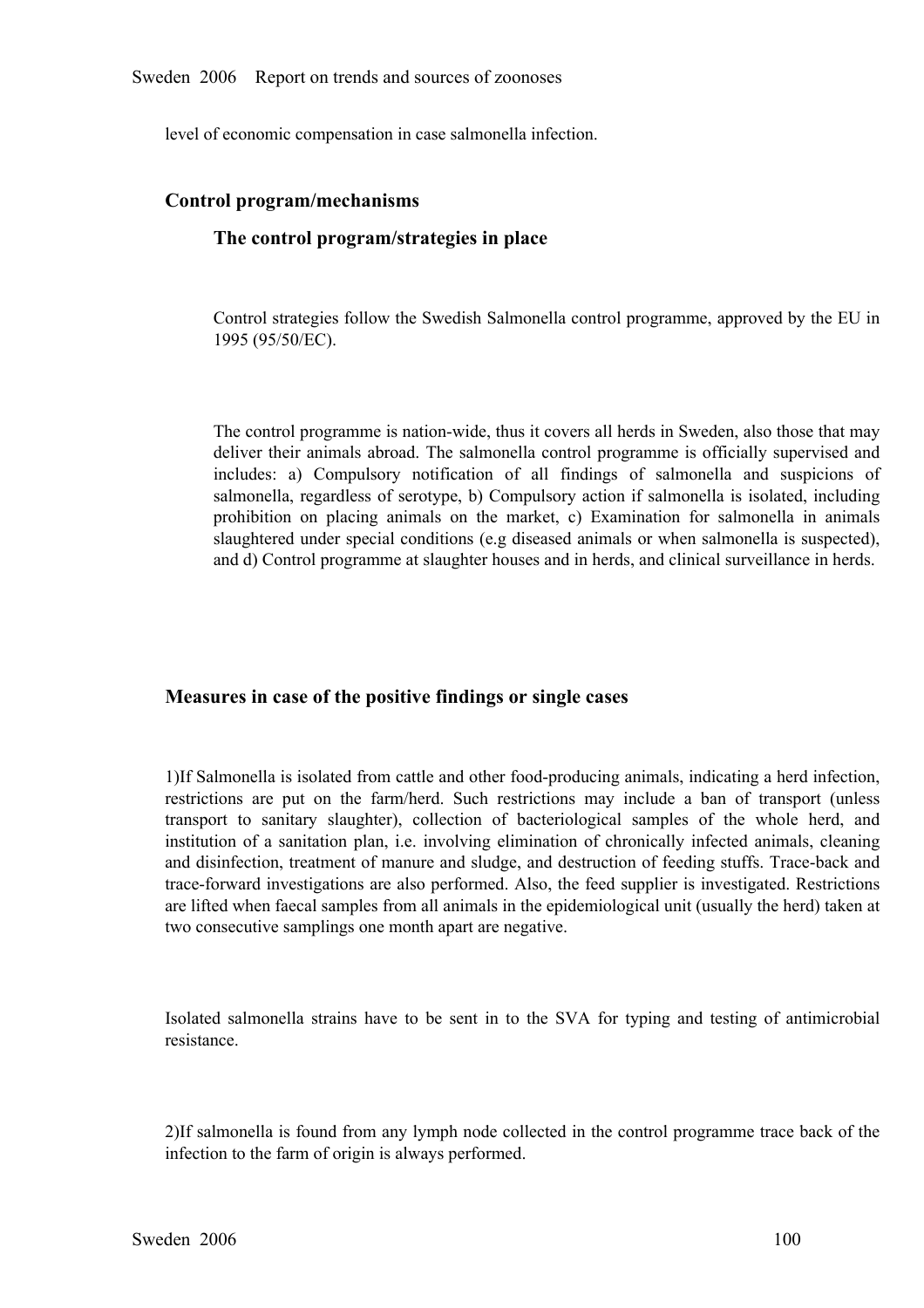3) If salmonella is isolated from other animals, humans or feed and connections can be made to cattle, investigation is always performed.

Contaminated carcasses are deemed unfit for human consumption.

## **Notification system in place**

All findings of salmonella are compulsory notifiable. The obligation to notify all salmonella findings has been in force since 1961. Suspicion of salmonella infection is also notifiable.

## **Results of the investigation**

In 2006, Salmonella was isolated from 9 farms. The following serotypes were isolated:

1) 5 S. Dublin.

2) 2 S. Typhimurium. S. Typhimurium NT and susceptible S. Typhimurium DT 104. DT 104 was also isolated at the neighbouring farm with slaughter pigs.

3) 1 S. Dusseldorf.

4) 1 S. Agona.

In 2006 in the surveillance in the control programme, 3518 lymph nodes were analysed. Of those, 2 were positive for S. Typhimurium NT. Salmonella could not be isolated at the farms of origin. One carcass swab sample was positive for multi-resistant S. Typhimurium DT 104.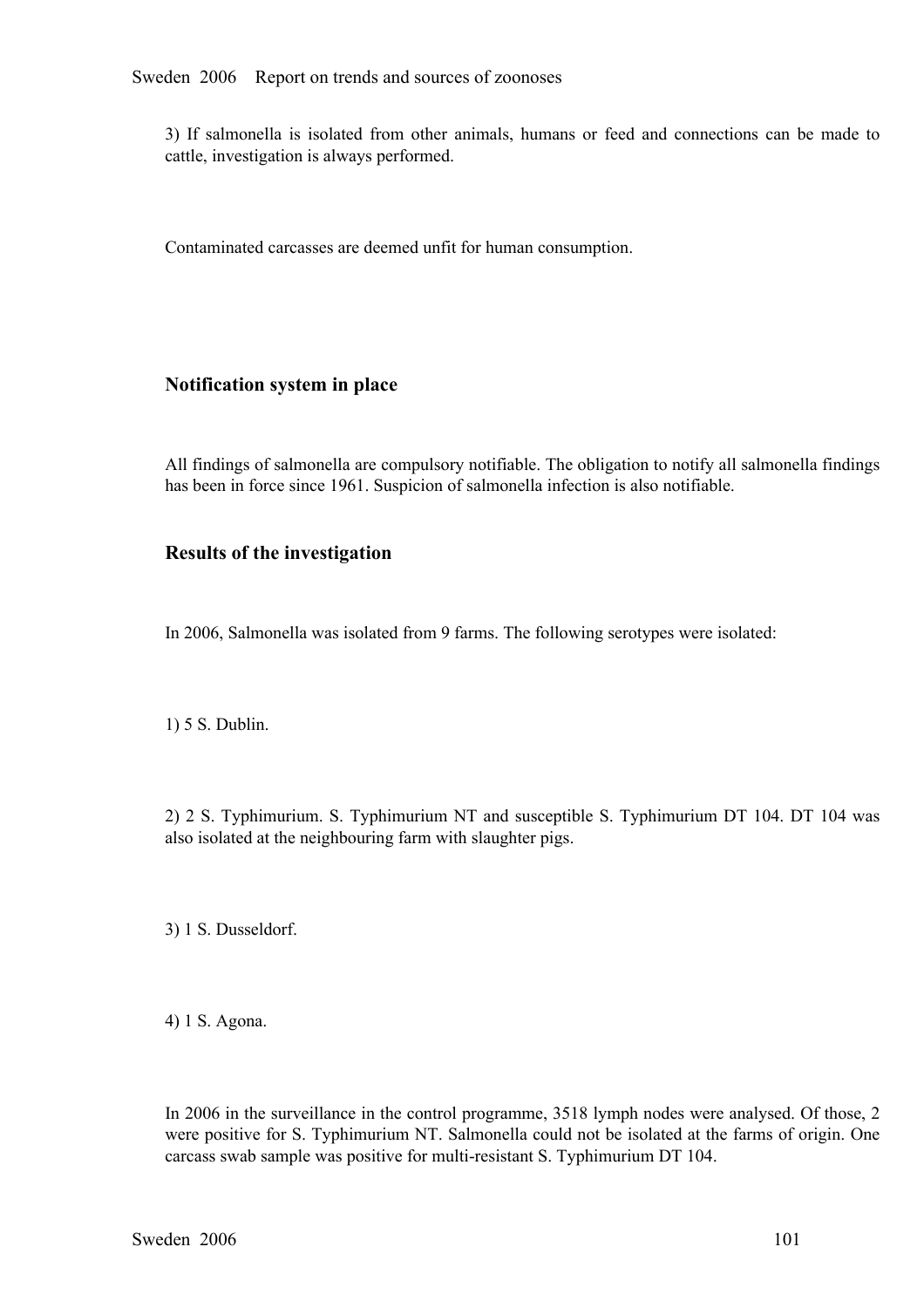In addition, Salmonella was isolated from 5 individual animals but the bacterium was not detected at farm. The five cases were:

<sup>2</sup> S. Duesseldorf (necropsy and meat inspection), <sup>1</sup> S. Dublin (necropsy), S. Typhimurium DT <sup>10</sup> (cattle sale), S. Typhimurium NT (necropsy).

For results from sampling at cutting <sup>p</sup>lants in the salmonella control programme, see "Salmonella spp. in bovine meat and products thereof".

#### **National evaluation of the recent situation, the trends and sources of infection**

The situation remains very favourable with few infected farms each year. During the 1980s' the number of salmonella infected cattle farms declined rapidly. Since the end of the 1990's the number of farms infected varied from 4 to 13 per year.

## **Relevance of the findings in animals to findings in foodstuffs and to human cases (as a source of infection)**

The risk of contracting salmonella from Swedish produced food of cattle origin is negligble as <0.1% of Swedish cattle is infected with salmonella.

#### **Additional information**

In 2006, one cattle farm was infected with a susceptible S. Typhimurium DT 104.

# **H. Salmonella spp. in animal**

#### **Monitoring system**

#### **Sampling strategy**

Described here is salmonella in other animal species (such as horses, pets and wild life) than the ones covered in the salmonella control programme.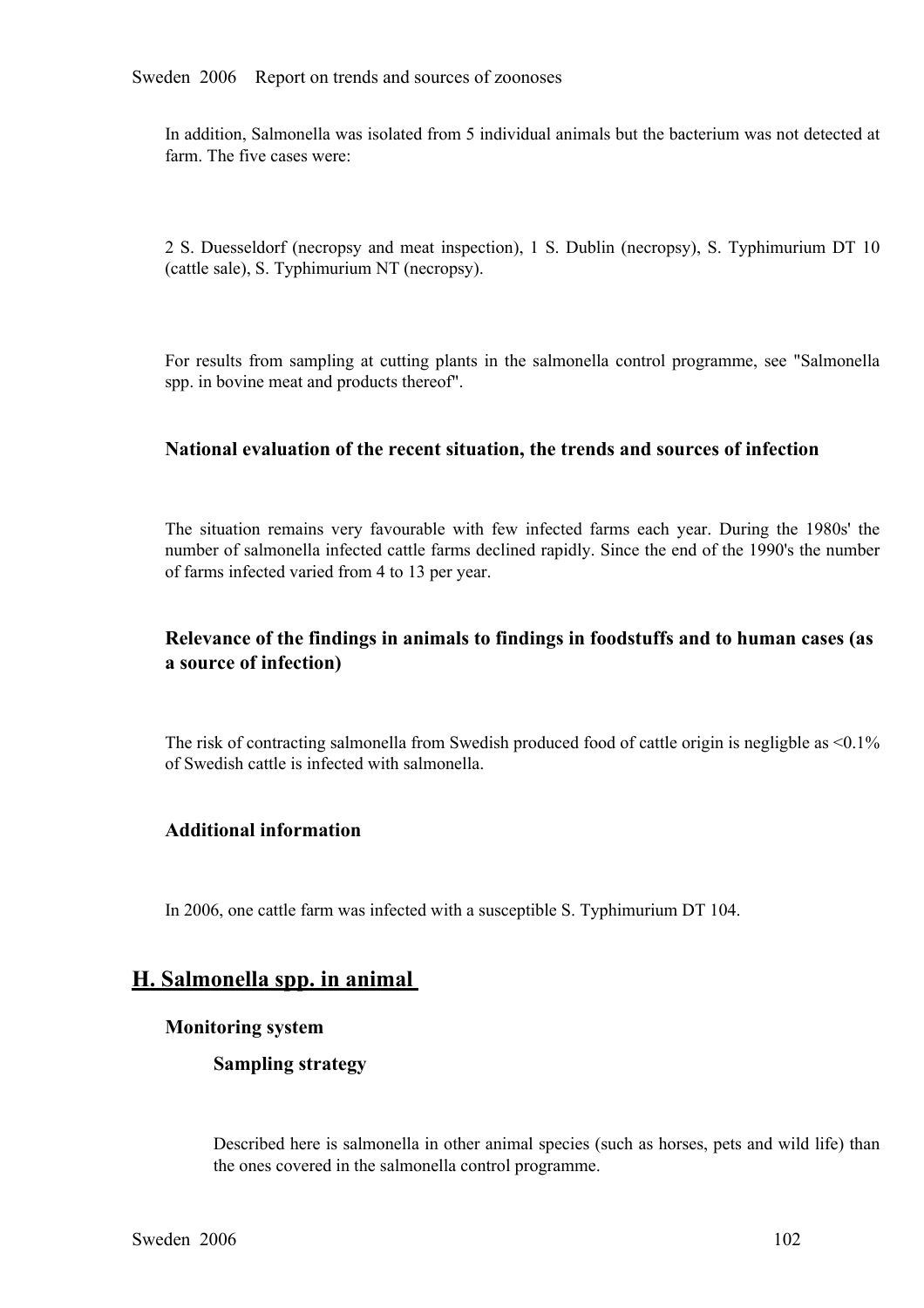Sampling at farms/holdings or of individual animals is performed whenever there is a clinical suspicion. Sampling may also be performed at autopsy. Wild life sent to the SVA for autopsy may be tested for salmonella.

## **Case definition**

## **Animals at farm**

If salmonella is isolated from an individual dog, horse or cat, the whole kennel/holding/stable etc. is considered positive. However, if salmonella is isolated from other animal species, each animal is regarded positive. kennel/holding/stable etc. is considered positive. However, if salmonella is isolated from other animal species, each animal is regarded positive. from other animal species, each animal is regarded positive.

## **Vaccination policy**

Vaccination is not used in Sweden.

## **Measures in case of the positive findings or single cases**

If Salmonella is isolated from food-producing animals (including horses), indicating a herd infection, restrictions are put on the farm/herd according to Swedish legislation. For other domestic animal species, proper actions are taken in order to eliminate the infection and prevent spread of salmonella. species, proper actions are taken in order to eliminate the infection and prevent spread of salmonella.

#### **Notification system in place**

All findings of salmonella are compulsory notifiable. The obligation to notify all salmonella findings has been in force since 1961.

#### **Results of the investigation**

Early in 2006, there was an outbreak of S. Typhimurium in cats and <sup>77</sup> cases were reported. In addition, S. Enteritidis was isolated from 2 cats. It is suspected that the cats acquire the infection by wild birds.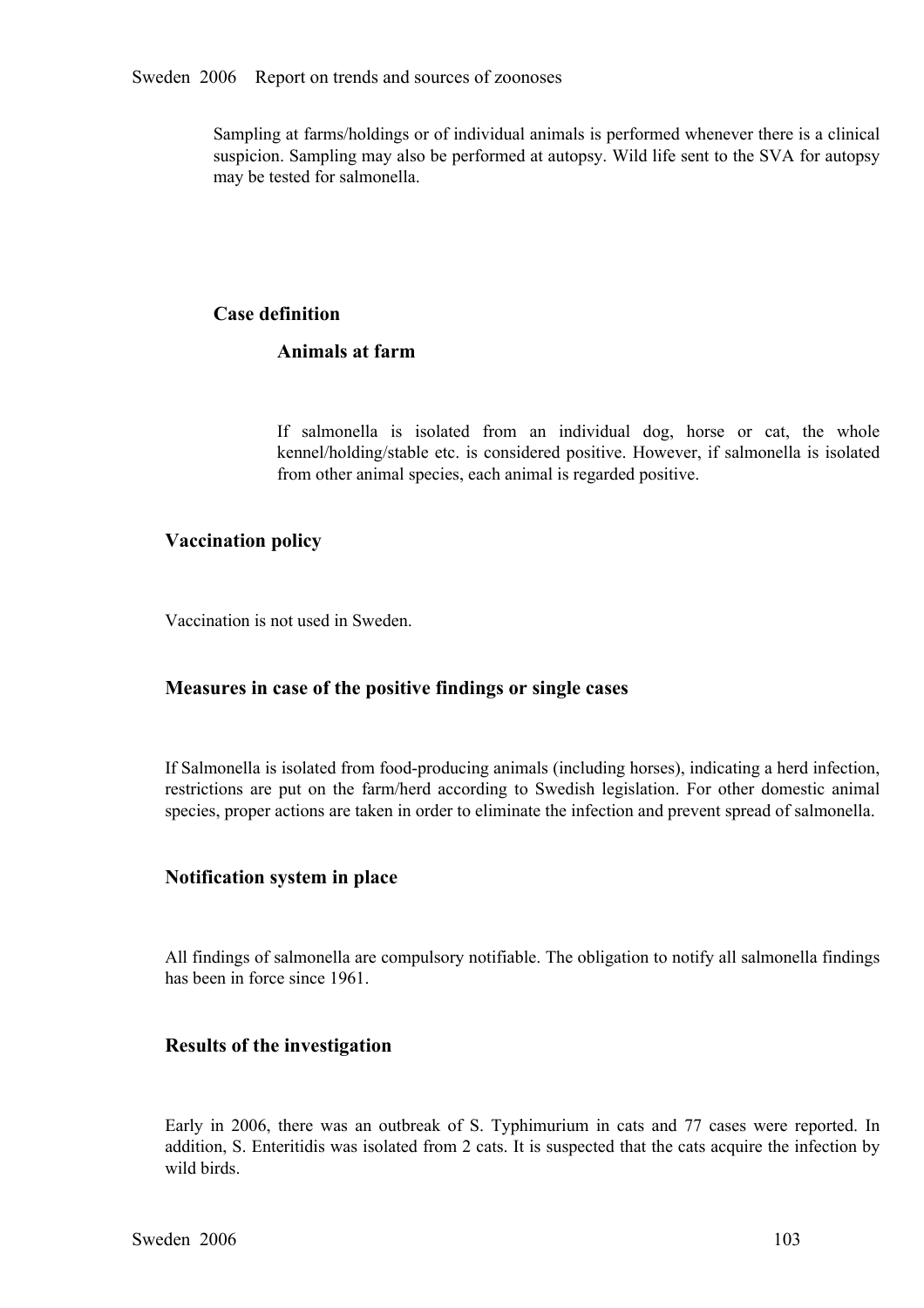Furthermore, Salmonella was isolated from 6 dogs, 1 horse, 6 reptile pets, 14 wild birds and 4 wild mammals. The various serotypes are shown in the table "Salmonella in other animals".

#### **National evaluation of the recent situation, the trends and sources of infection**

The situation remains stable.

### **Relevance of the findings in animals to findings in foodstuffs and to human cases (as a source of infection)**

It has been reported that findings of salmonella in reptiles kept as pets pose a risk for transmission of salmonella to humans. For other animal species, transmission to humans is regarded to be very **limited** 

#### **Additional information**

Since 2003, there have been yearly outbreaks of Salmonella Typhimurium in cats during late winter/early spring. In 2003, 114 cats were reported, followed by 31 in 2004. Phage type 40 has been the dominating type among the winter/early spring. In 2003, 114 cats were reported, followed by 31 in 2004. Phage type 40 has been the dominating type among the samples that were phagetyped. In 2005, 138 cats with S.<br>typhimurium were reported. In 2006, 77 cats with S. Typhimurium were reported. typhimurium were reported. In 2006, 77 cats with S. Typhimurium were reported.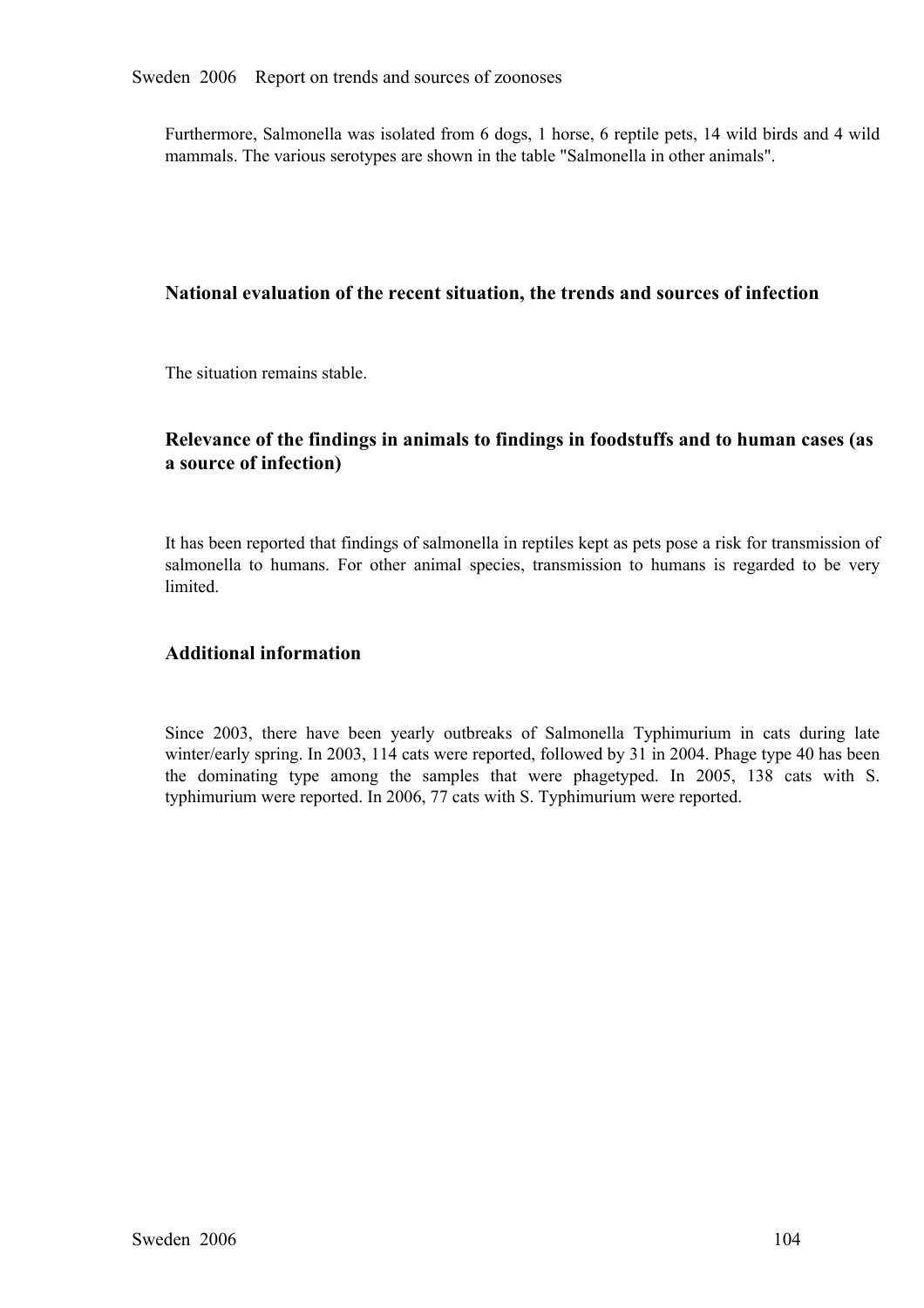|                                                         | Source of information | Sampling unit | Units tested | Total units positive for Salmonella spp. | S. Enteritidis | S. Typhimurium | Salmonella spp., unspecified | Senftenberg<br><b>ဟ</b> |
|---------------------------------------------------------|-----------------------|---------------|--------------|------------------------------------------|----------------|----------------|------------------------------|-------------------------|
| <b>Gallus gallus (fowl)</b>                             |                       |               |              |                                          |                |                |                              |                         |
| parent breeding flocks for<br>egg production line (1)   | SJV                   | ---           |              |                                          |                |                |                              |                         |
| day-old chicks                                          | SJV                   | flock         | 37           | 0                                        |                |                |                              |                         |
| during rearing period                                   | SJV                   | flock         | 16           | 0                                        |                |                |                              |                         |
| during production period                                | SJV                   | flock         | 21           | 0                                        |                |                |                              |                         |
| grandparent breeding flocks<br>for meat production line | SJV                   | flock         | 15           | $\overline{c}$                           |                | $\mathbf{1}$   |                              | $\mathbf{1}$            |
| parent breeding flocks for<br>meat production line (2)  | SJV                   | ---           |              |                                          |                |                |                              |                         |
| day-old chicks                                          | SJV                   | flock         | 127          | 0                                        |                |                |                              |                         |
| during rearing period                                   | SJV                   | flock         | 64           | 4                                        |                | $\overline{4}$ |                              |                         |
| during production period                                | SJV                   | flock         | 63           | 0                                        |                |                |                              |                         |

(1) : Total number of flocks is 37. None tested positive.

(2) : Total number of flocks is 127. Four flocks were positive for Salmonella.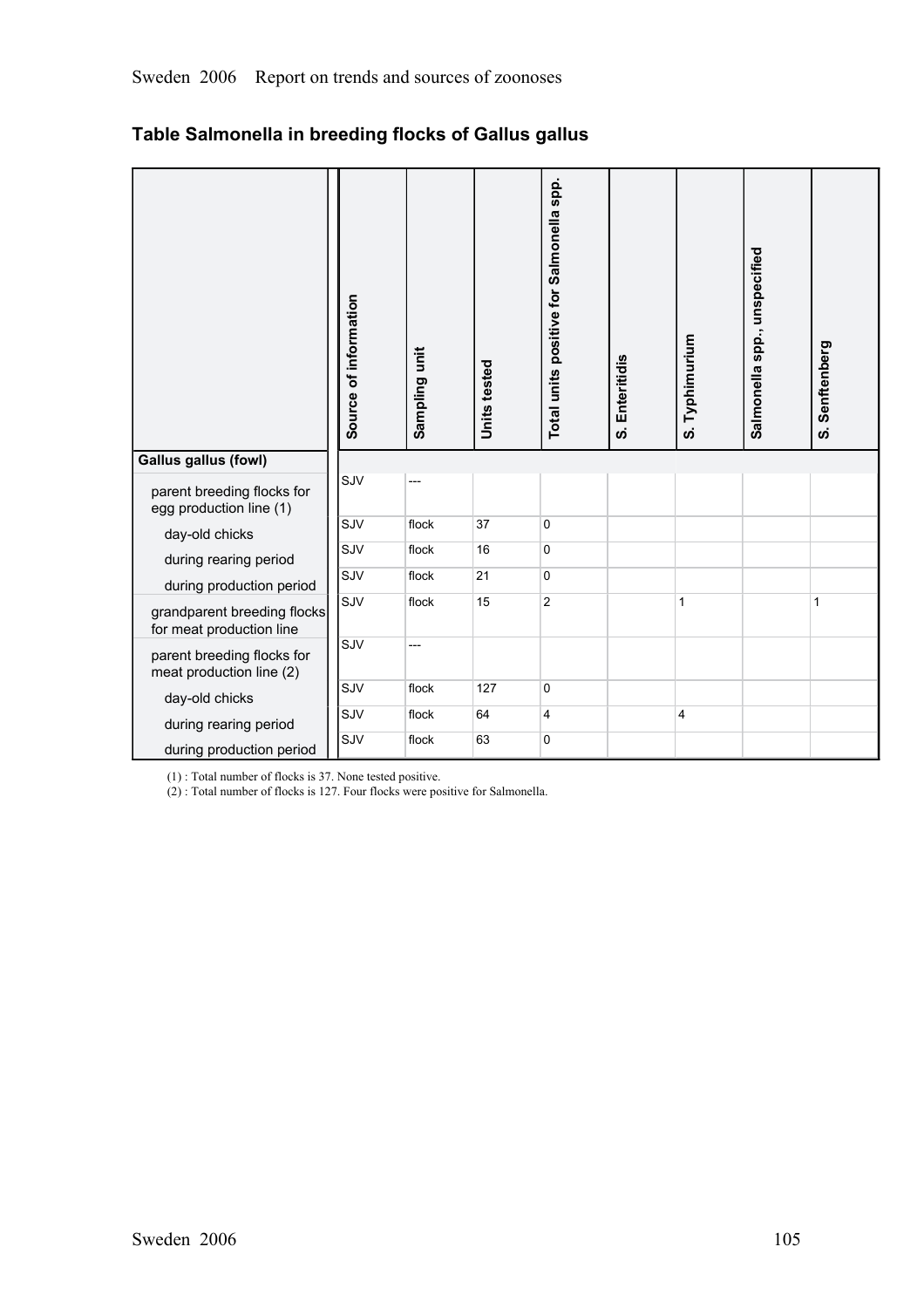# **Table Salmonella in other poultry**

|                             | Source of information | Sampling unit  | Units tested | Total units positive for Salmonella spp. | S. Enteritidis | S. Typhimurium | Salmonella spp., unspecified | S. Worthington | S. Paratyphi | S. Paratyphi B var. Java |
|-----------------------------|-----------------------|----------------|--------------|------------------------------------------|----------------|----------------|------------------------------|----------------|--------------|--------------------------|
| <b>Gallus gallus (fowl)</b> |                       |                |              |                                          |                |                |                              |                |              |                          |
| laying hens                 |                       | ---            |              |                                          |                |                |                              |                |              |                          |
| during rearing period       | SJV                   | flock          | 243          | 0                                        |                |                |                              |                |              |                          |
| during production period    | SJV                   | flock          | 670          | $\mathbf{1}$                             |                | $\mathbf{1}$   |                              |                |              |                          |
| broilers                    |                       | $\overline{a}$ |              |                                          |                |                |                              |                |              |                          |
| during rearing period       | SJV                   | flock          | 2351         | 5                                        |                | 5              |                              |                |              |                          |
| <b>Ducks</b>                | SJV                   | holding        |              | $\mathbf{2}$                             |                | $\overline{2}$ |                              |                |              |                          |
| meat production flocks (1)  |                       | flock          | 20           | $\mathbf{1}$                             |                |                |                              | $\mathbf{1}$   |              | $\mathbf{1}$             |
| <b>Geese</b>                |                       |                |              |                                          |                |                |                              |                |              |                          |
| meat production flocks      |                       | flock          | 12           | 0                                        |                |                |                              |                |              |                          |
| <b>Turkeys</b>              |                       | ---            |              |                                          |                |                |                              |                |              |                          |
| breeding flocks             | SJV                   | flock          | 12           | 0                                        |                |                |                              |                |              |                          |
| meat production flocks      | SJV                   | flock          | 140          | 0                                        |                |                |                              |                |              |                          |

(1) : S. Paratyphi Java and S. Worthington were isolated from the duck flock.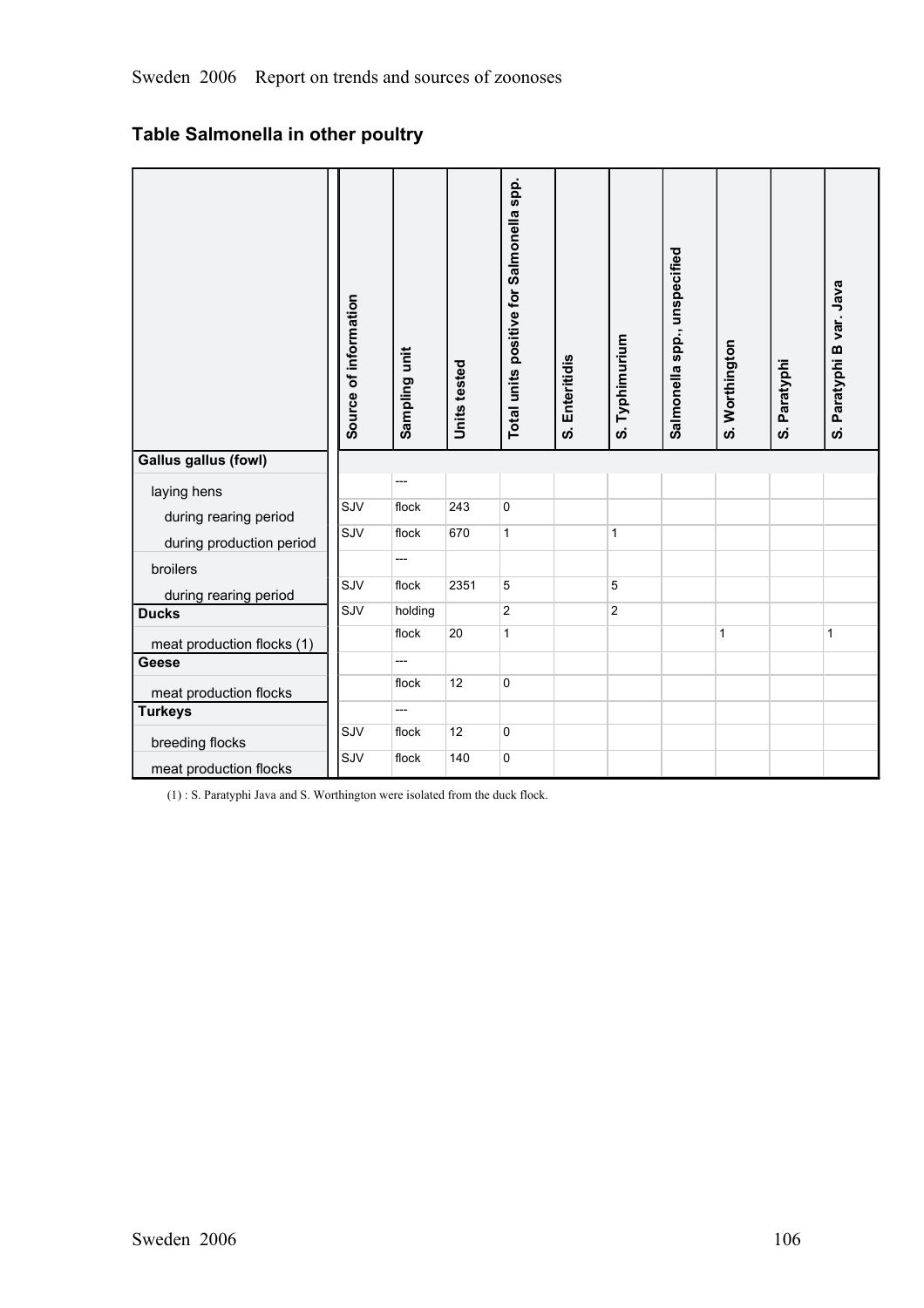# **Table Salmonella in other birds**

|                      | of information<br>Source | İ<br>Sampling | Units tested | spp.<br>Salmonella<br>Total units positive for | Enteritidis<br><b>ဟ</b> | Typhimurium<br><u>ທ່</u> | unspecified<br>spp.,<br>Salmonella |
|----------------------|--------------------------|---------------|--------------|------------------------------------------------|-------------------------|--------------------------|------------------------------------|
| <b>Birds</b><br>wild |                          | animal        |              | 13                                             |                         | 13                       |                                    |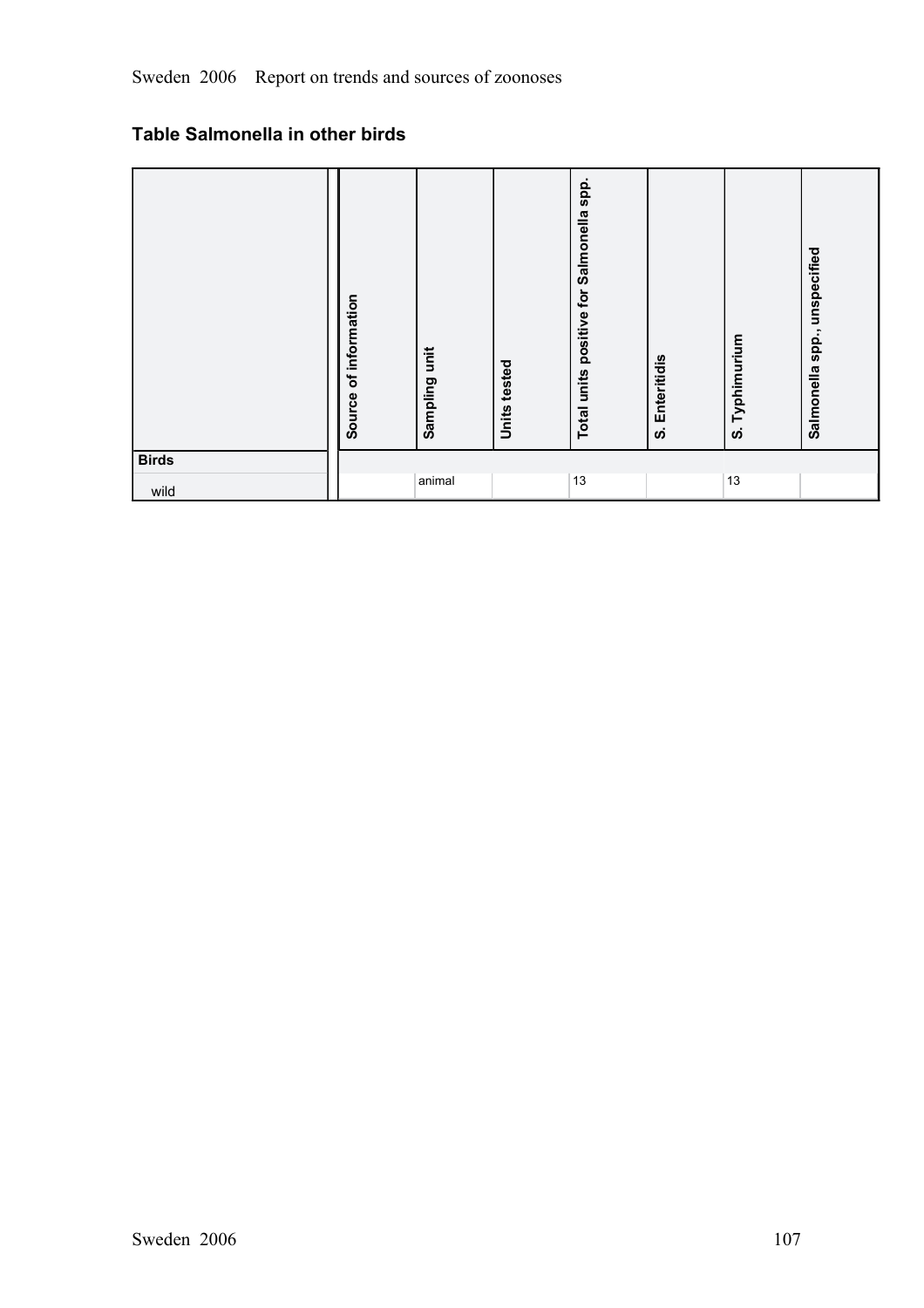| S. Infantis                               |                          |                           |                                                                                                                                                                                                        |                                                                                                                                                                                                        | ٣                   |
|-------------------------------------------|--------------------------|---------------------------|--------------------------------------------------------------------------------------------------------------------------------------------------------------------------------------------------------|--------------------------------------------------------------------------------------------------------------------------------------------------------------------------------------------------------|---------------------|
| S. Braenderup                             |                          |                           |                                                                                                                                                                                                        |                                                                                                                                                                                                        |                     |
| S. Duesseldorf                            | $\overline{\phantom{0}}$ |                           |                                                                                                                                                                                                        |                                                                                                                                                                                                        |                     |
| nildud .2                                 |                          |                           |                                                                                                                                                                                                        |                                                                                                                                                                                                        |                     |
| S. Derby                                  | Ю                        |                           |                                                                                                                                                                                                        |                                                                                                                                                                                                        |                     |
| S. Livingstone                            |                          |                           |                                                                                                                                                                                                        |                                                                                                                                                                                                        |                     |
|                                           |                          |                           |                                                                                                                                                                                                        |                                                                                                                                                                                                        | $\boldsymbol{\sim}$ |
| <b>S. Liverpool</b>                       |                          |                           |                                                                                                                                                                                                        |                                                                                                                                                                                                        |                     |
| S. Bredeney                               |                          |                           |                                                                                                                                                                                                        |                                                                                                                                                                                                        |                     |
| S. Oranienburg                            |                          |                           |                                                                                                                                                                                                        |                                                                                                                                                                                                        |                     |
| s. Agona                                  |                          |                           |                                                                                                                                                                                                        |                                                                                                                                                                                                        | $\sim$              |
| S. Florida                                |                          |                           |                                                                                                                                                                                                        |                                                                                                                                                                                                        |                     |
| Salmonella spp., unspecified              |                          |                           |                                                                                                                                                                                                        |                                                                                                                                                                                                        |                     |
| munuming v <sub>1.8</sub>                 | $\sim$                   |                           | $\sim$                                                                                                                                                                                                 | ↽                                                                                                                                                                                                      | $\sim$              |
| S. Enteritidis                            |                          |                           |                                                                                                                                                                                                        |                                                                                                                                                                                                        |                     |
| l otal units positive for Salmonella spp. | တ                        |                           | $\mathbf{\Omega}$                                                                                                                                                                                      | $\overline{\phantom{0}}$                                                                                                                                                                               | Ю                   |
| Units tested                              |                          |                           | 3518                                                                                                                                                                                                   | 3510                                                                                                                                                                                                   |                     |
| <b>Jinu prilqms2</b>                      | herd                     | ł                         | single                                                                                                                                                                                                 | single                                                                                                                                                                                                 | herd                |
| Source of information                     | $\leqslant$              |                           | $\frac{5}{10}$                                                                                                                                                                                         | $\geq$                                                                                                                                                                                                 | 5N                  |
|                                           |                          |                           |                                                                                                                                                                                                        |                                                                                                                                                                                                        |                     |
|                                           |                          |                           |                                                                                                                                                                                                        |                                                                                                                                                                                                        |                     |
|                                           |                          |                           |                                                                                                                                                                                                        |                                                                                                                                                                                                        |                     |
|                                           |                          |                           |                                                                                                                                                                                                        |                                                                                                                                                                                                        |                     |
|                                           |                          |                           | eradication programmes-<br>national programmes (no<br>Community co-financing)<br>animal sample - lymph<br>objective sampling (2)<br>- at slaughterhouse<br>- official sampling -<br>nodes - Control or | eradication programmes-<br>national programmes (no<br>Community co-financing)<br>animal sample - carcass<br>objective sampling (3)<br>- at slaughterhouse<br>swabs - Control or<br>- official sampling |                     |
|                                           | Cattle (bovine animals)  | adult cattle over 2 years |                                                                                                                                                                                                        |                                                                                                                                                                                                        | Pigs (1)            |
|                                           |                          |                           |                                                                                                                                                                                                        |                                                                                                                                                                                                        |                     |

Sweden 2006 Report on trends and sources of zoonoses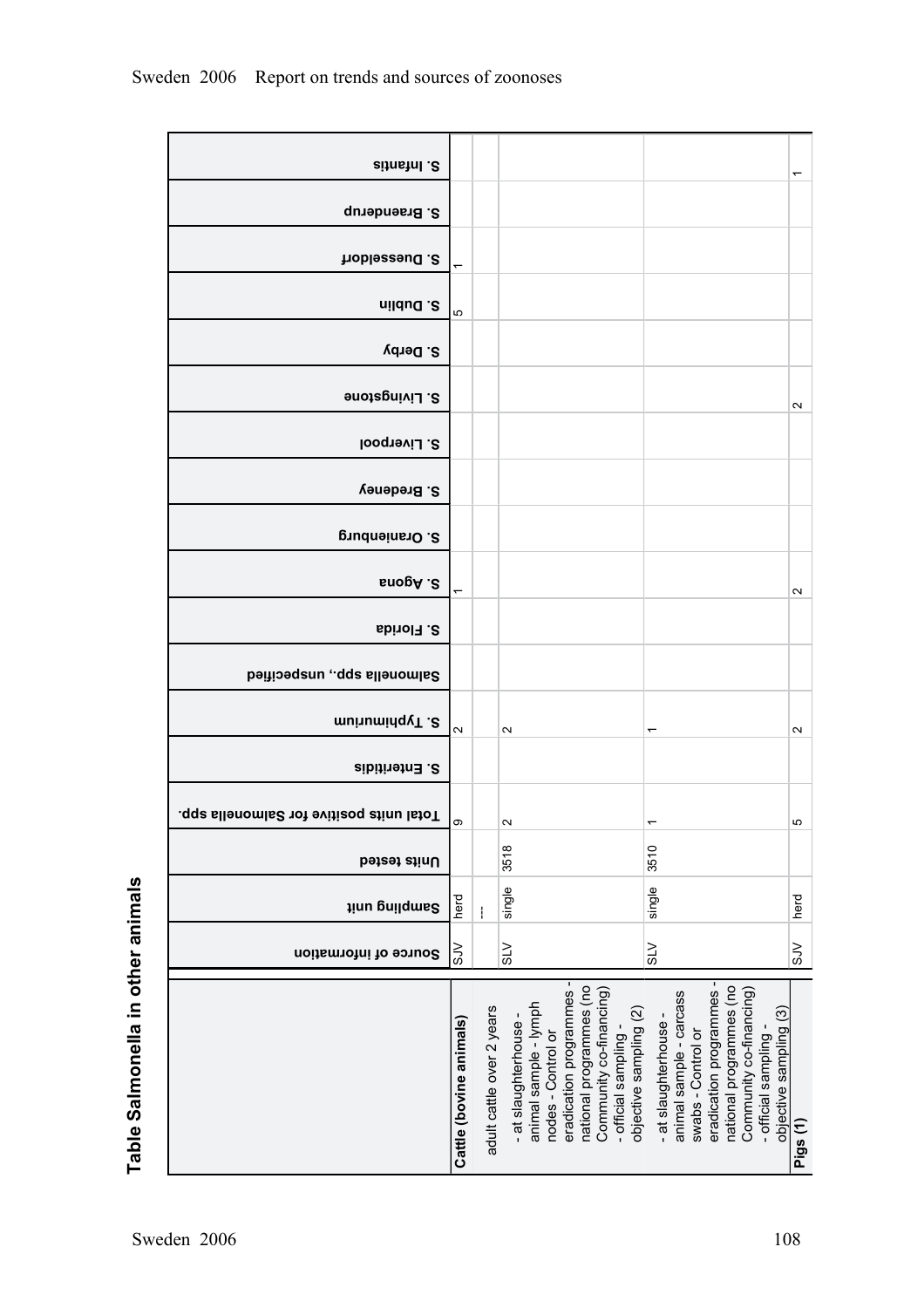|                  | 4                                                                                                                                                                                                       |                                                                                                                                                                                                             |                | $\sim$                                                                                                                                                                                                  |                                                                                                                                                                                                                            |
|------------------|---------------------------------------------------------------------------------------------------------------------------------------------------------------------------------------------------------|-------------------------------------------------------------------------------------------------------------------------------------------------------------------------------------------------------------|----------------|---------------------------------------------------------------------------------------------------------------------------------------------------------------------------------------------------------|----------------------------------------------------------------------------------------------------------------------------------------------------------------------------------------------------------------------------|
|                  |                                                                                                                                                                                                         |                                                                                                                                                                                                             |                |                                                                                                                                                                                                         |                                                                                                                                                                                                                            |
|                  | Ľ<br>2794                                                                                                                                                                                               | $\circ$<br>2767                                                                                                                                                                                             |                | S<br>3153                                                                                                                                                                                               | $\circ$<br>3151                                                                                                                                                                                                            |
|                  | single                                                                                                                                                                                                  | single                                                                                                                                                                                                      |                | single                                                                                                                                                                                                  | single                                                                                                                                                                                                                     |
| ł                | $\frac{5}{10}$                                                                                                                                                                                          | $\leq$                                                                                                                                                                                                      | ł              | $\leq$                                                                                                                                                                                                  | $\geq$                                                                                                                                                                                                                     |
|                  |                                                                                                                                                                                                         |                                                                                                                                                                                                             |                |                                                                                                                                                                                                         |                                                                                                                                                                                                                            |
| breeding animals | eradication programmes -<br>national programmes (no<br>Community co-financing)<br>animal sample - lymph<br>objective sampling (4)<br>- at slaughterhouse -<br>nodes - Control or<br>- official sampling | eradication programmes -<br>national programmes (no<br>Community co-financing)<br>animal sample - carcass<br>objective sampling (5)<br>- at slaughterhouse -<br>- official sampling -<br>swabs - Control or | fattening pigs | eradication programmes -<br>national programmes (no<br>Community co-financing)<br>animal sample - lymph<br>objective sampling (6)<br>- at slaughterhouse -<br>nodes - Control or<br>- official sampling | eradication programmes -<br>national programmes (no<br>Community co-financing)<br>animal sample - carcass<br>objective sampling (7)<br>- at slaughterhouse -<br>- official sampling -<br>swabs - Control or<br>mixed herds |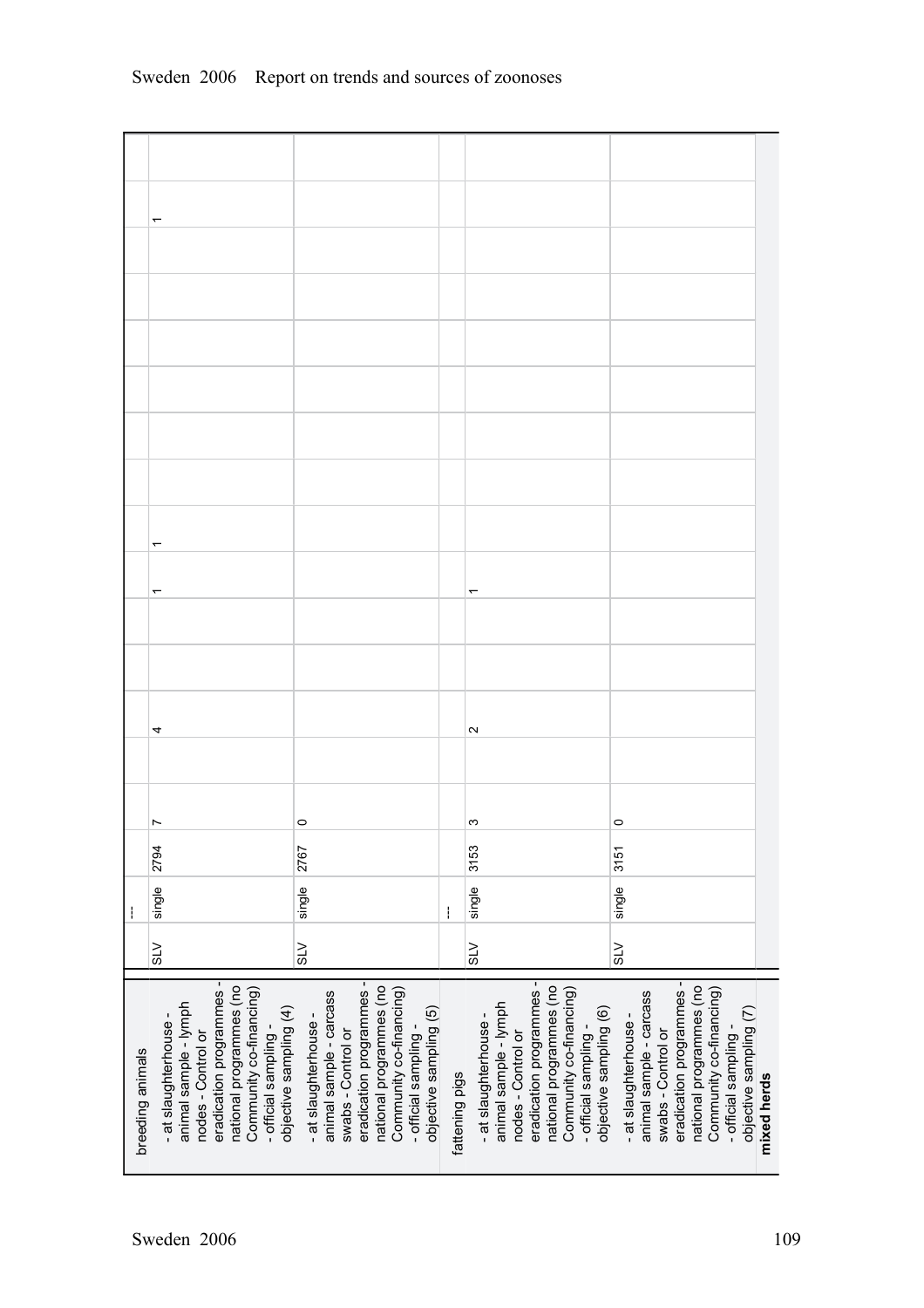| raised under controlled<br>housing conditions in<br>integrated production<br>system                                                                                                                                                                                                                                        |                      |        |     |    |                   |        |  |        |  |  |  |  |
|----------------------------------------------------------------------------------------------------------------------------------------------------------------------------------------------------------------------------------------------------------------------------------------------------------------------------|----------------------|--------|-----|----|-------------------|--------|--|--------|--|--|--|--|
| - at farm - animal                                                                                                                                                                                                                                                                                                         | Swedist<br>herd      |        | 976 | 0  |                   |        |  |        |  |  |  |  |
| Monitoring - sampling<br>sample - faeces -                                                                                                                                                                                                                                                                                 | <b>Meats</b>         |        |     |    |                   |        |  |        |  |  |  |  |
| by industry (8)                                                                                                                                                                                                                                                                                                            |                      |        |     |    |                   |        |  |        |  |  |  |  |
| Solipeds, domestic                                                                                                                                                                                                                                                                                                         | SVA                  | animal |     | ო  |                   | ო      |  |        |  |  |  |  |
| Dogs                                                                                                                                                                                                                                                                                                                       | SVA                  | animal |     |    |                   | $\sim$ |  | $\sim$ |  |  |  |  |
| Cats                                                                                                                                                                                                                                                                                                                       | SVA                  | animal |     | 79 | $\mathbf{\Omega}$ | 77     |  |        |  |  |  |  |
| Reptiles                                                                                                                                                                                                                                                                                                                   |                      |        |     |    |                   |        |  |        |  |  |  |  |
| pet animals                                                                                                                                                                                                                                                                                                                | $\frac{1}{\sqrt{2}}$ | aninal |     | ဖ  |                   |        |  |        |  |  |  |  |
| (1): Two serotypes were detected at two farms: S. Agona & S. Livingstone in one and S. Infantis & S. Livingstone in the other.<br>(2): 3313 lymph nodes from major abattoirs and 205 from minor. Salmonella was not re-isolated in the herd of origin.<br>(3): 3301 carcass swabs from major abattoirs and 209 from minor. |                      |        |     |    |                   |        |  |        |  |  |  |  |
| $(4)$ : 2766 samples from major abattoirs, 28 from minor. Salmonella was re-isolated at two farms.                                                                                                                                                                                                                         |                      |        |     |    |                   |        |  |        |  |  |  |  |
|                                                                                                                                                                                                                                                                                                                            |                      |        |     |    |                   |        |  |        |  |  |  |  |

(5) : 2739 swabs from major abattoirs, 28 from minor.

(5) : 2739 swabs from major abattoirs, 28 from minor.<br>(6) : 2913 lymph nodes from major abattoirs, 240 from minor. Salmonella was not re-isolated at the farm of origin.<br>(7) : 2911 swabs from major abattoirs, 240 from mino (6) : 2913 lymph nodes from major abattoirs, 240 from minor. Salmonella was not reisolated at the farm of origin.

(7) : 2911 swabs from major abattoirs, 240 from minor.

(8) : 550 pooled faecal samples from 976 herds in the voluntary programme BIS run by the industry.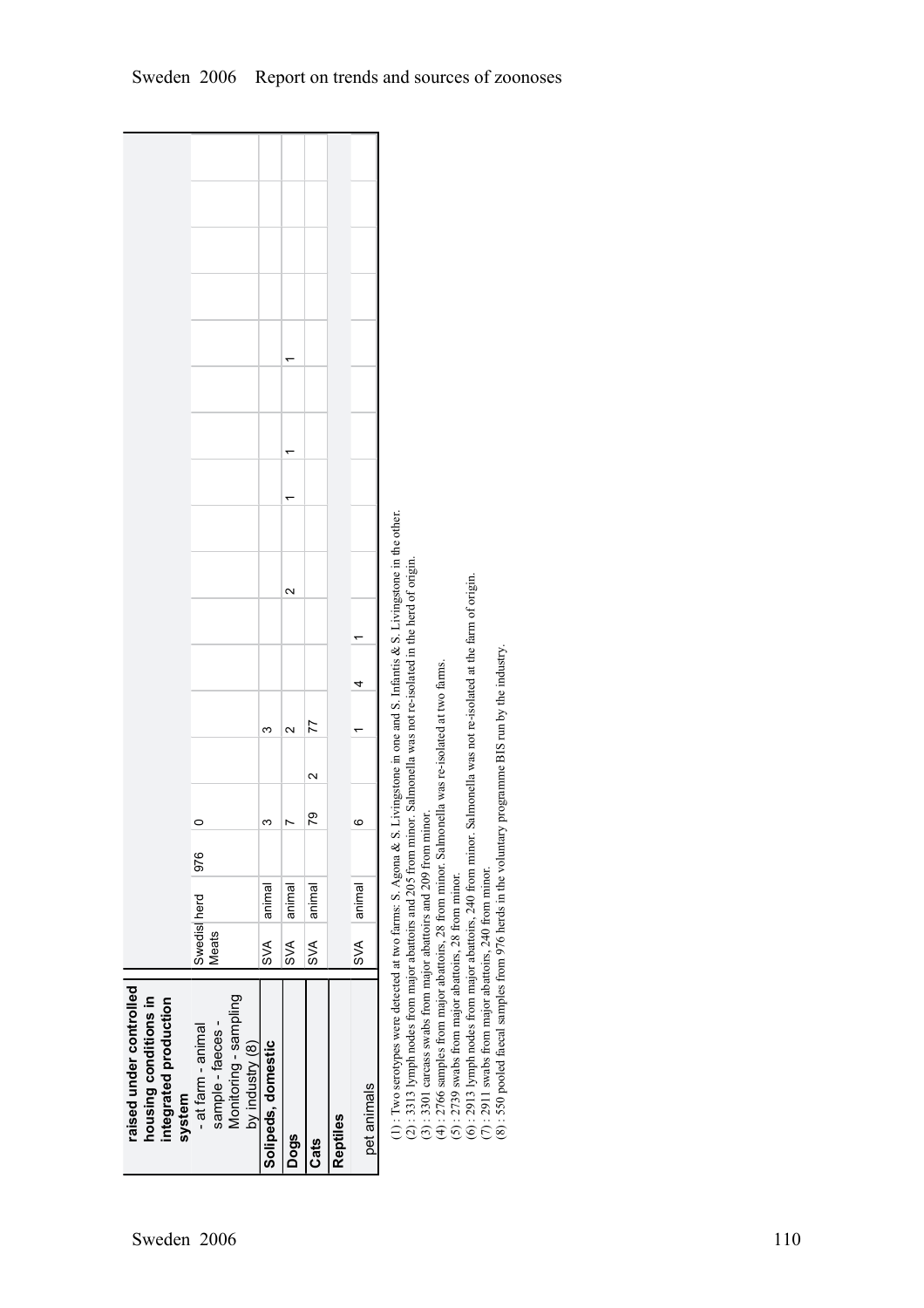## **2.1.4. Salmonella in feedingstuffs**

## **A. Salmonella spp. in feed**

#### **History of the disease and/or infection in the country**

(Note from the editors: Parts of the text below does not fit the premade text form, therefore text has been entered under "History of the disease...", "National evaluation..." and "Additional information". We include this text as Salmonella control in feed is integrated in the Swedish Salmonella control programme.

Current situation:

All sampling follow the legislation on feeding stuffs and animal by-products and is supervised by the SJV. In addition to the compulsory testing, a large number of voluntary samples are taken. All Salmonella findings are sent to the SVA for confirmation and serotyping.

Analytical method used:

The bacteriological method used is NMKL method No 71 (5th ed., 1999). Serotyping is performed by slide agglutination. Certain serotypes are subtyped by molecular methods. The compulsory samples taken at the feed mills are analysed at the SVA. Also, samples taken by official feed samples taken at the feed mills are analysed at the SVA. Also, samples taken by official feed<br>inspectors and "hygiene groups", consisting of the county veterinarian and an official feed inspector,<br>are analysed at the SVA. inspectors and "hygiene groups", consisting of the county veterinarian and an official feed inspector, are analysed at the SVA. Other samples may be analysed at other accredited laboratories. Most analysing laboratories are accredited according to EN/150/17025. analysing laboratories are accredited according to EN/150/17025.

#### **National evaluation of the recent situation, the trends and sources of infection**

Sampling at feed mills:

At the feed mills, samples are taken mainly according to Hazard Analysis Critical Control Point (HACCP) principles, both on the premises and along the production line. The HACCP system was initiated in 1991 and has proven (HACCP) principles, both on the premises and along the production line. The HACCP system was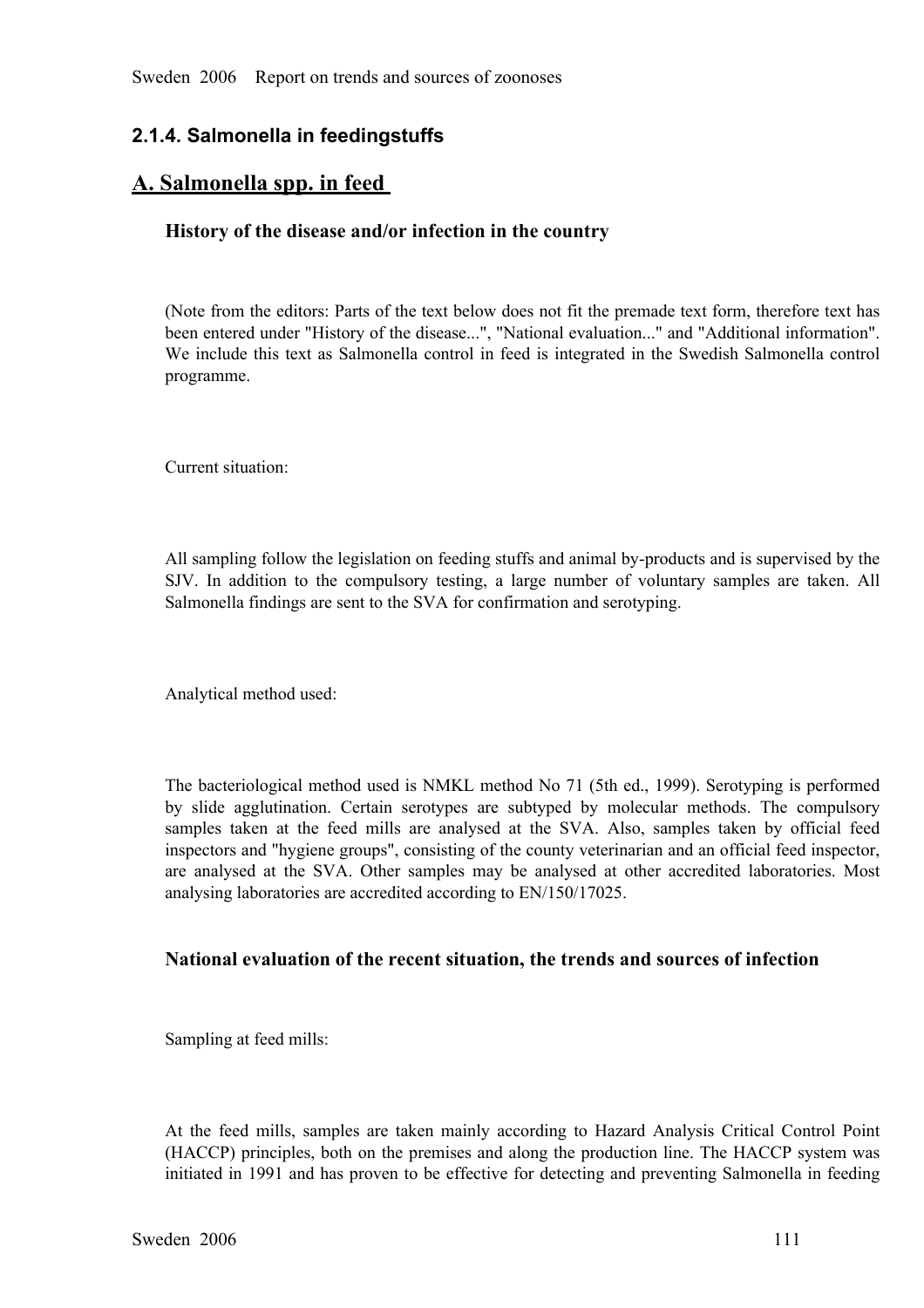stuffs. Feed mills that produce feeding stuffs for poultry are obliged to take a minimum of five samples per week from specified critical control points. Feed mills that produce feeding stuffs for ruminants, pigs or horses samples per week from specified critical control points. Feed mills that produce feeding stuffs for<br>
ruminants, pigs or horses, are obliged to take two samples a week. The producer often takes<br>
addi ruminants, pigs or horses, are obliged to take two samples a week. The producer often takes additional voluntary samples. Official feed inspectors sample at specified points at the feed mills, one to five times a year, dep one to five times a year, depending on production volume. Also, a so-called hygiene group makes yearly inspections at feed mills that produce more than 1000 tons of feeding stuffs annually. Feed yearly inspections at feed mills that produce more than 1000 tons of feeding stuffs annually. Feed mills that produce less are visited less frequently. At these inspections, samples are taken at critical points - especiall mills that produce less are visited less frequently. At these inspections, samples are taken at critical points especially in connection with coolers, aspirators and elevators.

Sampling of feed materials:

Feed materials are classified according to the Salmonella risk they may present: feed materials of animal origin (S1), high risk feed materials of vegetable origin (S2, e.g. soy bean meal and some products deriving from rape seed), and low risk feed materials of vegetable origin (S3, e.g. rice). products deriving from rape seed), and low risk feed materials of vegetable origin (S3, e.g. rice).<br>Production of these classified feed materials has to follow a hygiene programme, containing routines<br>for Salm Production of these classified feed materials has to follow a hygiene programme, containing routines for Salmonella sampling, should be approved by the SJV.

All consignments of feed materials classified as S1, S2 and S3 that is traded into Sweden have to be sampled, either in Sweden or in the country of origin. If the consignment was sampled outside Sweden, it must be proved that the required samples have been taken.

Feed material of animal origin has to be sampled according to regulation (EC) No 1774/2002. If the production is continuous, the number of samples to be taken is decided by the SJV. In addition to this, many voluntary samples are collected.

Sampling of compound feeding stuffs traded into Sweden:

All compound feeding stuffs (S1, S2 or S3) traded into Sweden and produced for ruminants, pigs or poultry, are tested for Salmonella following the same principles as feed raw materials.

Processing plants for animal by-products and feed material of animal origin: Feed materials of animal origin are sampled in accordance with the EU legislation. Many voluntary samples are also taken. animal origin are sampled in accordance with the EU legislation. Many voluntary samples are also taken.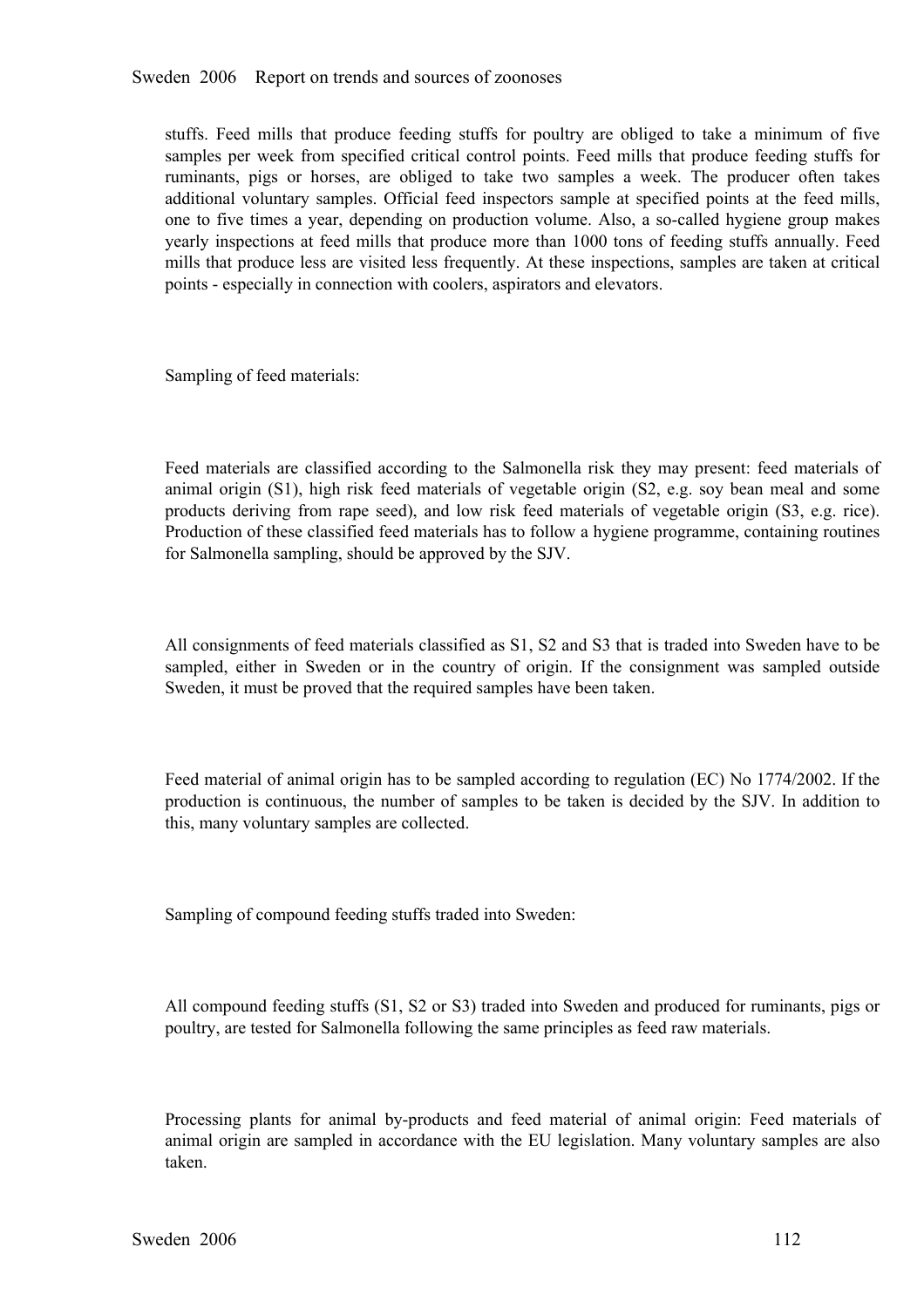Sweden 2006 Report on trends and sources of zoonoses

Pet food: Every company producing pet food is regularly inspected and the feed is sampled for Salmonella once a year by an official feed inspector. In addition to this, voluntary samples are taken.<br>Every consignment of dog Salmonella once a year by an official feed inspector. In addition to this, voluntary samples are taken. Every consignment of dog chews from a third country is sampled at the border inspection, even though it must be accompanied by a certificate showing that the pet food has been tested negative for Salmonella in compliance with the EU legislation. Dog chews that are found positive for Salmonella are rejected. Pet food produced by animal by-products have to be sampled for Salmonella according to regulation (EC) No 1774/2002.

Measures in case of positive findings: No feed materials containing, or suspected of containing, Salmonella may be used in the production of feeding stuffs. Positive Salmonella findings always give rise to further testing Salmonella may be used in the production of feeding stuffs. Positive Salmonella findings always give rise to further testing and decontamination. give rise to further testing and decontamination.

#### **Additional information**

Heat treatment: All compound feeding stuffs for poultry have to be heat treated to >75 $\hat{A}^{\circ}C$ . In practice, a great amount of feeding stuffs for ruminants and pigs are also heat treated. Non heat-treated feed grains practice, a great amount of feeding stuffs for ruminants and pigs are also heat treated. Non<br>heat-treated feed grains for sale, aimed for poultry on farm, have to originate from a storage plant<br>that has been approved by th heat-treated feed grains for sale, aimed for poultry on farm, have to originate from a storage plant<br>that has been approved by the SJV. All storage facilities must fulfil certain requirements regardin that has been approved by the SJV. All storage facilities must fulfil certain requirements regarding sampling. sampling.

RESULTS FROM 2006 In the tables, the compulsory samples, the sample staken in the official control and the voluntary samples that have been reported to the SJV are presented. There is no obligation to report negative resul control and the voluntary samples that have been reported to the SJV are presented. There is no obligation to report negative results from voluntary samples. obligation to report negative results from voluntary samples.

FEED MILLS AND COMPUND FEEDING STUFFS In the HACCP control of feed mills, 8679 samples were reported and of those 40 were positive. The positive samples belonged to 13 serotypes (Table Salmonella in compound feeding stuffs samples were reported and of those 40 were positive. The positive samples belonged to 13 serotypes were S. Mbandaka, S. Senftenberg and S. Typhimurium.

FEED MATERIAL OF VEGETABLE ORIGIN In total, 3936 samples from derived material of soybean, maize, palm kernel and rape seed were analysed. Of those, 65 were positive. No sample soybean, maize, palm kernel and rape seed were analysed. Of those, 65 were positive. No sample<br>from maize derive was positive. The most common serotype was S. Agona (n=6). Furthermore, 891<br>environmental samples from domest from maize derive was positive. The most common serotype was S. Agona (n=6). Furthermore, 891 positive and all were of the serotype Mbandaka. (Table Salmonella in other feed materials)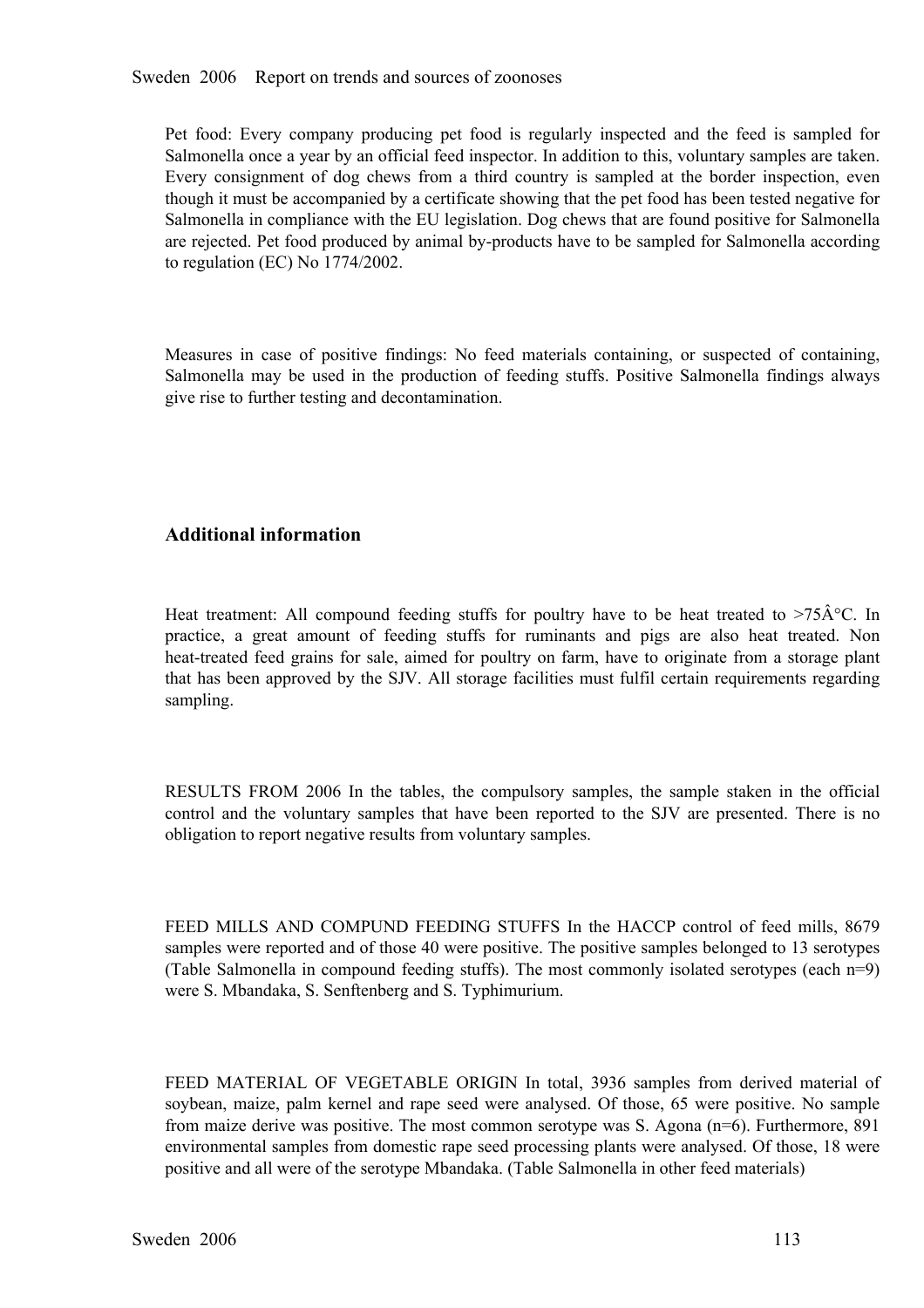PROCESSING PLANTS FOR ANIMAL BYPRODUCTS AND FEED MATERIALS OF ANIMAL ORIGIN Out of 2813 samples from feed materials of land animal origin, 12 were positive. (Table Salmonella in feed material of animal origin). One out of 272 samples from fish meal was positive. Salmonella in feed material of animal origin). One out of 272 samples from fish meal was positive.

#### SALMONELLA OUTBREAK IN FEED, 2006

In 2006, there was an outbreak related to imported feed. Salmonella was detected in the feeding system of 25 pig farms and in the animals in 3 pig farms farms. Seven different serotypes were detected: S. Livingstone (12 fa system of 25 pig farms and in the animals in 3 pig farms farms. Seven different serotypes were detected: S. Livingstone (12 farms), S. Infantis (8 farms), S. Agona (8 farms), S. Lexingstone (1 farm), S. Ohio (1 farm), S. S detected: S. Livingstone (12 farms), S. Infantis (8 farms), S. Agona (8 farms), S. Lexingstone (1 farm), S. Ohio (1 farm), S. Schwarzgrund (1 farm) and S. Typhimurium DT 120 (1 farm). S. Livingstone, S. Infant farm), S. Ohio (1 farm), S. Schwarzgrund (1 farm) and S. Typhimurium DT 120 (1 farm). S. Livingstone, S. Infantis, S. Agona and S. Typhimurium were isolated from animals. Two serotypes were detected at 3 pig farms (S. Livi Livingstone, S. Infantis, S. Agona and S. Typhimurium were isolated from animals. Two serotypes were detected at 3 pig farms (S. Livingstone & S. Agona, S. Livingstone & S. Schwarzgrund, S. Livingstone & S. Infantis).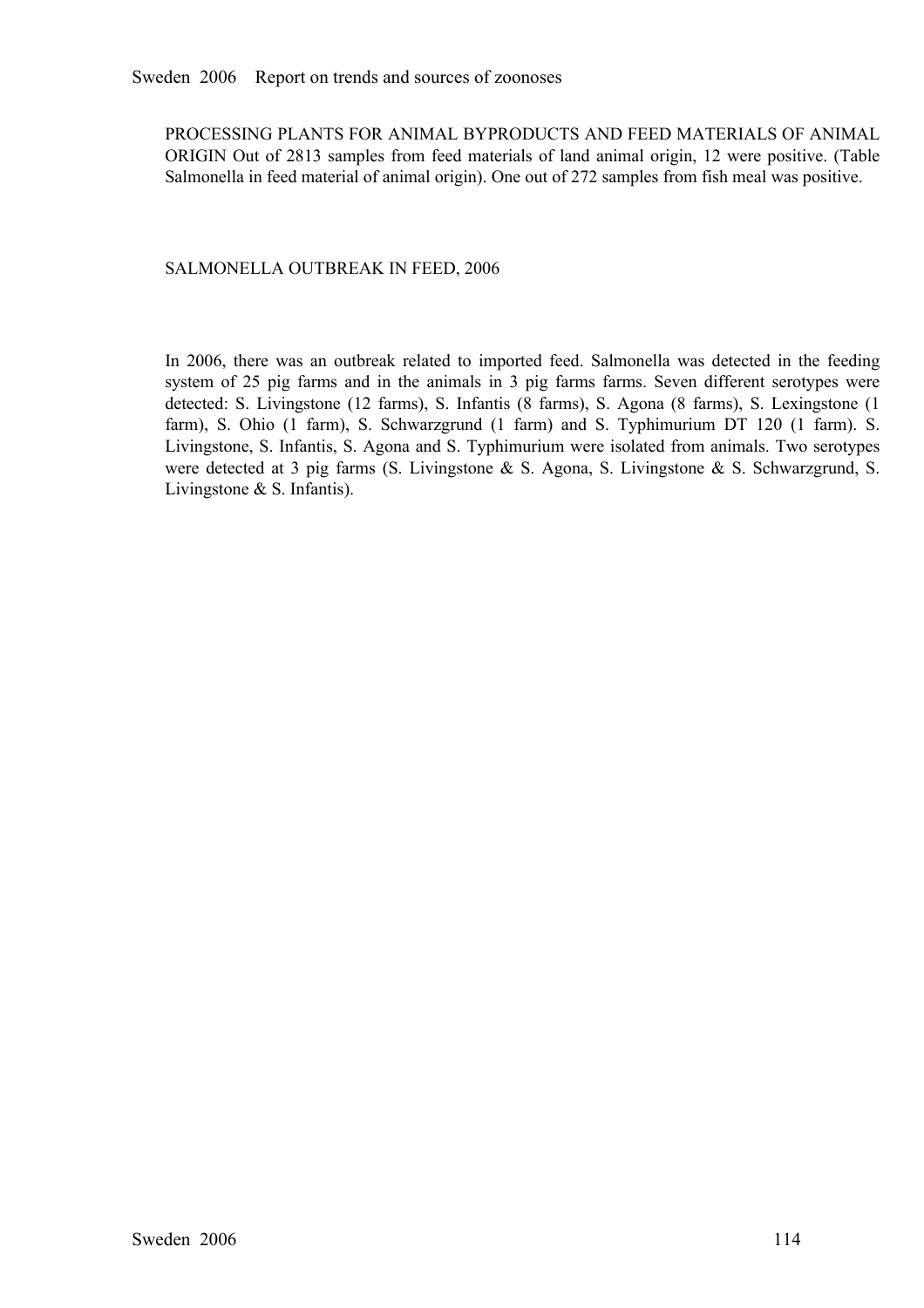|                                   | S. Mbandaka                                   |                                        |                    | $\sim$              |                          |                    |                       |                                          |                          |
|-----------------------------------|-----------------------------------------------|----------------------------------------|--------------------|---------------------|--------------------------|--------------------|-----------------------|------------------------------------------|--------------------------|
|                                   | s. Agona<br>S. Bredeney                       |                                        |                    | S<br>S              |                          |                    |                       |                                          |                          |
|                                   | S. Oranienburg                                |                                        |                    |                     |                          |                    |                       |                                          |                          |
|                                   | S. Senftenberg                                |                                        |                    | S                   |                          |                    |                       |                                          |                          |
|                                   | Salmonella spp., unspecified                  |                                        |                    |                     |                          |                    |                       |                                          |                          |
|                                   | mu'numinq vT .2<br>S. Enteritidis             |                                        |                    |                     |                          |                    |                       |                                          |                          |
|                                   | .qqs sllenomis2 not evitizoq stinu lstoT      |                                        | $\circ$            | 57                  | $\circ$                  | $\circ$            | $\circ$               |                                          | $\overline{\phantom{0}}$ |
| of animal origin                  | Units tested                                  |                                        | 72                 | 839                 | 1074                     | 752                | 76                    |                                          | 272                      |
|                                   | Sample weight                                 |                                        |                    |                     | $\underline{\mathbb{o}}$ |                    |                       |                                          |                          |
|                                   | <b>Jinu prilqms2</b><br>Source of information |                                        | batch<br>$\gtrsim$ | single<br>$\gtrsim$ | sing<br>S <sub>N</sub>   | batch<br>5JV       | single<br>$\leqslant$ |                                          | batch<br>5N              |
|                                   |                                               |                                        |                    |                     |                          |                    |                       |                                          |                          |
| Table Salmonella in feed material |                                               | Feed material of land<br>animal origin | meat and bone meal | bone meal           | greaves                  | poultry offal meal | egg powder            | Feed material of marine<br>animal origin | fish meal                |

**S. Montevideo** 

# **Footnote**

Compulsory (national or EU requirements) and voluntary sampling. Negative voluntary sampling is not included in the table as number of samples are unknown,<br>thus, samples are collected from materials not included in the tab Compulsory (national or EU requirements) and voluntary sampling. Negative voluntary sampling is not included in the table as number of samples are unknown, thus, samples are collected from materials not included in the table. Sample weight is unknown and may vary between samples.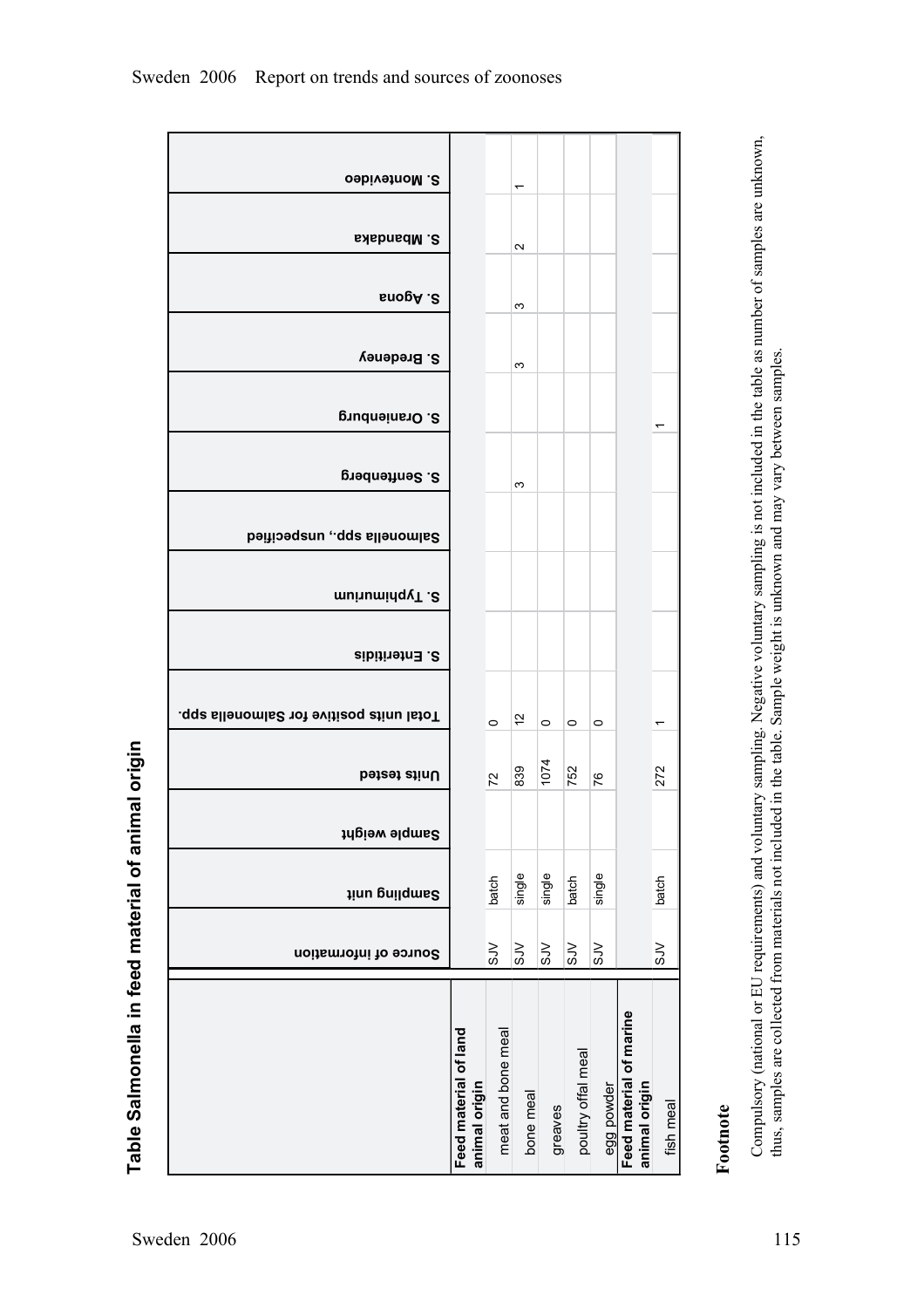| S. Meleagridis                           |                                         |       |           |                                              |                          |                                              |                                         |                     | ᠆                       |
|------------------------------------------|-----------------------------------------|-------|-----------|----------------------------------------------|--------------------------|----------------------------------------------|-----------------------------------------|---------------------|-------------------------|
| S. Cubana                                |                                         |       |           |                                              |                          | $\overline{\phantom{0}}$                     |                                         |                     | ω                       |
| S. Senftenberg                           |                                         |       |           |                                              |                          | ю                                            |                                         |                     | 4                       |
| 9bislebA.2                               |                                         |       |           |                                              |                          |                                              |                                         |                     | ↽                       |
| S. Minnesota                             |                                         |       |           |                                              |                          |                                              |                                         |                     | ᡪ                       |
| Sitnstnl.2                               |                                         |       |           |                                              |                          |                                              |                                         |                     |                         |
| S. Mbandaka                              |                                         |       |           |                                              | $\overline{\phantom{0}}$ | 17                                           | $\frac{8}{10}$                          |                     |                         |
| S. Tennesee                              |                                         |       |           |                                              |                          |                                              |                                         |                     | $\boldsymbol{\sim}$     |
| Other serotypes                          |                                         |       |           |                                              |                          |                                              |                                         |                     | ᠇                       |
| <b>S. Yoruba</b>                         |                                         |       |           |                                              | ဖ                        |                                              |                                         | ᠇                   | S                       |
| s. Agona                                 |                                         |       |           |                                              |                          |                                              |                                         |                     | $\sim$                  |
| S. Livingstone                           |                                         |       |           |                                              | 4                        |                                              |                                         | ᡪ                   | ٣                       |
| Salmonella spp., unspecified             |                                         |       |           |                                              |                          |                                              |                                         |                     | $\sim$                  |
|                                          |                                         |       |           |                                              |                          |                                              |                                         | ဖ                   | 5                       |
| S. Enteritidis                           |                                         |       |           |                                              |                          |                                              |                                         |                     |                         |
| munuming v <sub>1.</sub> 8               |                                         |       |           |                                              |                          |                                              |                                         |                     |                         |
| Total units positive for Salmonella spp. |                                         |       | $\circ$   |                                              | ÷                        | ಔ                                            | $\frac{8}{10}$                          | $\infty$            | $^{28}$                 |
| Units tested                             |                                         |       | 184       |                                              | 1128                     | 891                                          | 1620                                    | 276                 | 728                     |
| Sample weight                            |                                         |       |           |                                              |                          |                                              |                                         |                     |                         |
| <b>Jinu prilqms2</b>                     |                                         | ŧ     | batch     |                                              | batch                    | single                                       | single                                  | batch               | batch                   |
| Source of information                    |                                         |       | $\gtrsim$ |                                              | 5N                       | $\leqslant$                                  | 5N                                      | 5N                  | $\gtrsim$               |
|                                          | Feed material of cereal<br>grain origin | maize | derived   | Feed material of oil seed or<br>fruit origin | rape seed derived (1)    | environmental sample (3)<br>- at feed mill - | - at feed mill - domestic<br>production | palm kernel derived | soya (bean) derived (2) |

Table Salmonella in other feed matter (Part A) **Table Salmonella in other feed matter (Part A)**

(3) : samples from domestic rape seed processing plant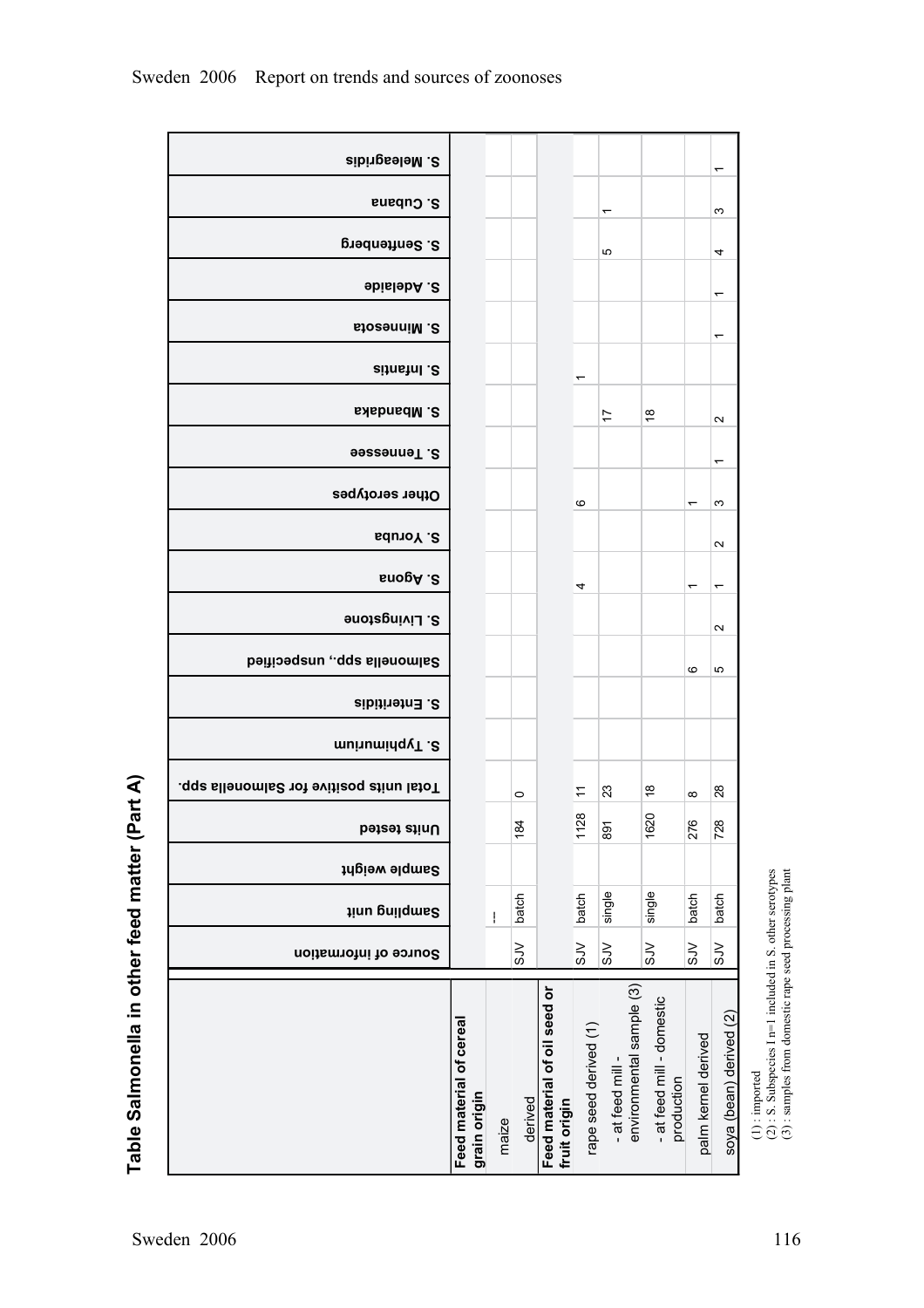**Footnote** 

Compulsory (national or EU requirements) and voluntary sampling. Negative voluntary sampling from the final product is not included in the table as number of Compulsory (national or EU requirements) and voluntary sampling. Negative voluntary sampling from the final product is not included in the table as number of samples are unknown, thus, samples are collected from materials not included in the table. Sample weight is unknown and may vary between materials. samples are unknown, thus, samples are collected from materials not included in the table. Sample weight is unknown and may vary between materials.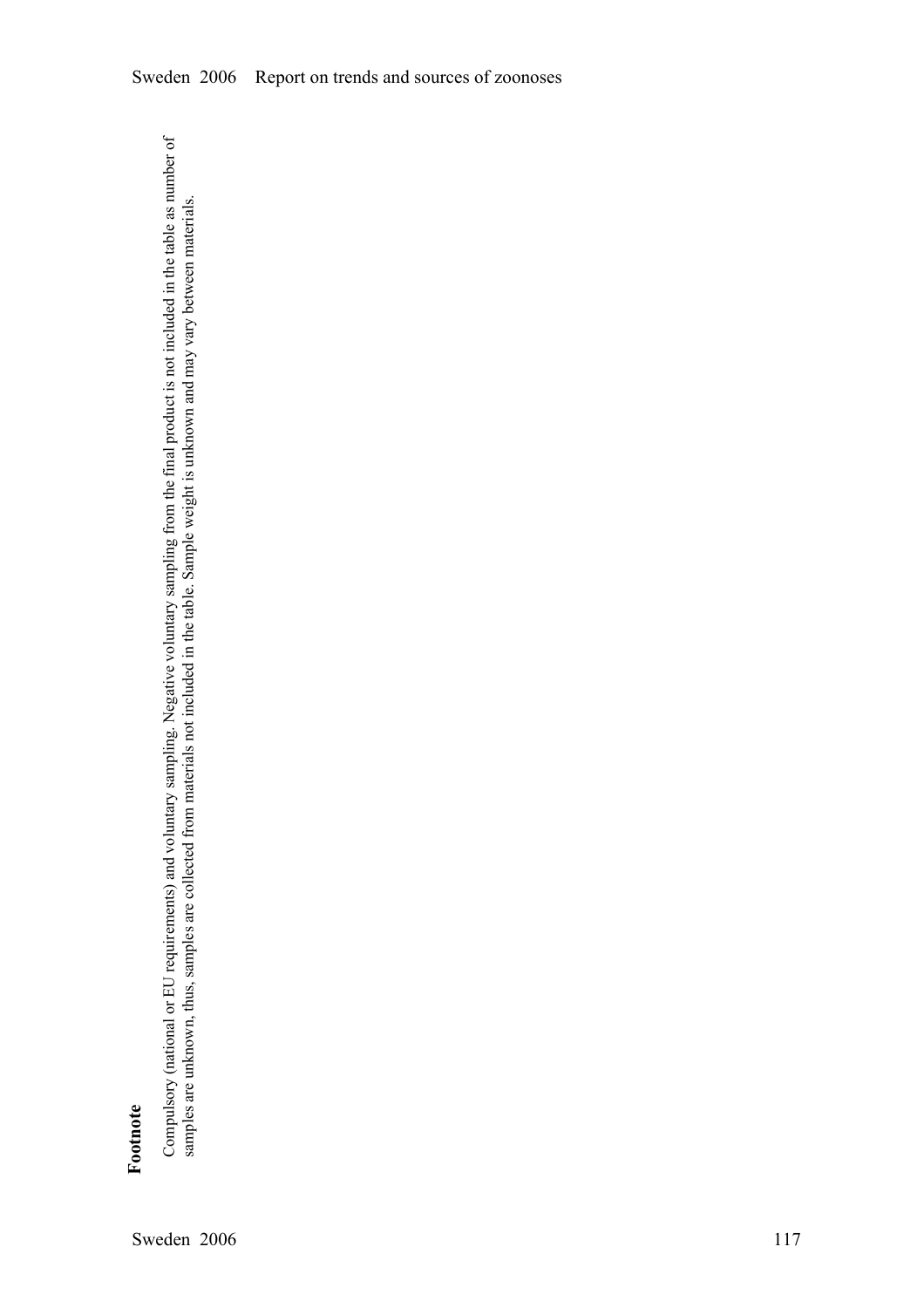| S. Muenster | Feed material of cereal |  | Feed material of oil seed or | rape seed derived (1) | environmental sample (3)<br>- at feed mill - | - at feed mill - domestic<br>production | palm kernel derived | soya (bean) derived (2) |
|-------------|-------------------------|--|------------------------------|-----------------------|----------------------------------------------|-----------------------------------------|---------------------|-------------------------|
| S. Gabon    |                         |  |                              |                       |                                              |                                         |                     | ۳                       |
|             |                         |  |                              |                       |                                              |                                         |                     |                         |

( $2$ ) : S. Subspecies I n=1 included in S. other serotypes

(1) : imported<br>
(2) : S. Subspecies I n=1 included in S. other serotypes<br>
(3) : samples from domestic rape seed processing plant (3) : samples from domestic rape seed processing plant

**Footnote** 

Compulsory (national or EU requirements) and voluntary sampling. Negative voluntary sampling from the final product is not included in the table as number of Compulsory (national or EU requirements) and voluntary sampling. Negative voluntary sampling from the final product is not included in the table as number of samples are unknown, thus, samples are collected from materials not included in the table. Sample weight is unknown and may vary between materials. samples are unknown, thus, samples are collected from materials not included in the table. Sample weight is unknown and may vary between materials.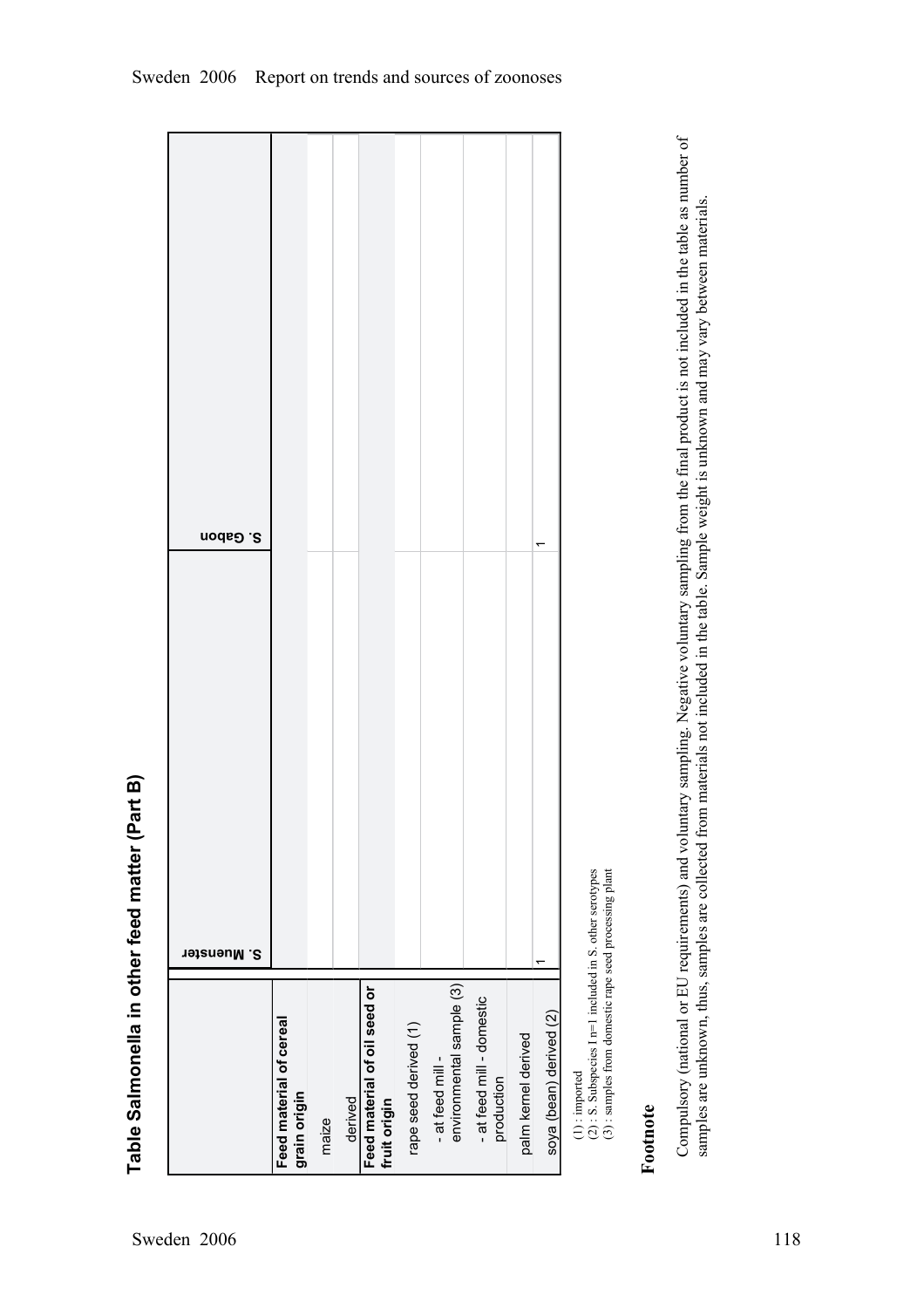**Table Salmonella in compound feedingstuffs**

Table Salmonella in compound feedingstuffs

|                                |                                                                                                      | თ                 |                 |                                          | S. Senftenberg                           |
|--------------------------------|------------------------------------------------------------------------------------------------------|-------------------|-----------------|------------------------------------------|------------------------------------------|
|                                |                                                                                                      | ၜ                 |                 |                                          | S. Mbandaka                              |
|                                |                                                                                                      |                   |                 |                                          | S. Paratyphi B var. Java                 |
|                                |                                                                                                      | ᠇                 |                 |                                          | <b>S. Illa</b>                           |
|                                |                                                                                                      |                   |                 |                                          | S. Cerro                                 |
|                                |                                                                                                      |                   |                 |                                          | S. Meleagridis                           |
|                                |                                                                                                      | $\mathbf{\Omega}$ |                 |                                          | S. Livingstone                           |
|                                |                                                                                                      |                   |                 |                                          | S. Panama                                |
|                                |                                                                                                      | $\sim$            |                 |                                          | s. Agona                                 |
|                                |                                                                                                      |                   |                 |                                          | S. Emek                                  |
|                                |                                                                                                      |                   |                 |                                          | S. Cubana                                |
|                                |                                                                                                      | $\mathbf{\Omega}$ |                 |                                          | Salmonella spp., unspecified             |
|                                |                                                                                                      |                   |                 |                                          | S. Enteritidis                           |
|                                |                                                                                                      | თ                 |                 |                                          | munuminqyT.2                             |
|                                |                                                                                                      | $\overline{a}$    |                 |                                          | Total units positive for Salmonella spp. |
|                                |                                                                                                      | 8679              |                 |                                          | <b>Dested</b> stinU                      |
|                                |                                                                                                      |                   |                 |                                          | Sample weight                            |
|                                |                                                                                                      | single            |                 |                                          | <b>Jinu prilqms2</b>                     |
|                                |                                                                                                      | $\lesssim$        |                 |                                          | Source of information                    |
| (1): Mandatory weekly sampling | Surveillance - HACCP or<br>own checks by industry<br>sampling by industry (1<br>environmental sample | - at feed mill -  | process control | Compound feedingstuffs,<br>not specified |                                          |

# **Footnote**

Negative voluntary sampling from the final product is not included in the table as number of samples are unknown, thus, samples are collected from materials Negative voluntary sampling from the final product is not included in the table as number of samples are unknown, thus, samples are collected from materials Negative voluntary sampling from the final product is not include Compulsory (national or EU requirements) and voluntary sampling. Sampling in the process is performed using the HACCP principles. Compulsory (national or EU requirements) and voluntary sampling. Sampling in the process is performed using the HACCP principles. Sample weight is unknow and may vary between materials. not included in the table.<br>Sample weight is unknow and may vary between materials. not included in the table.

٦

Г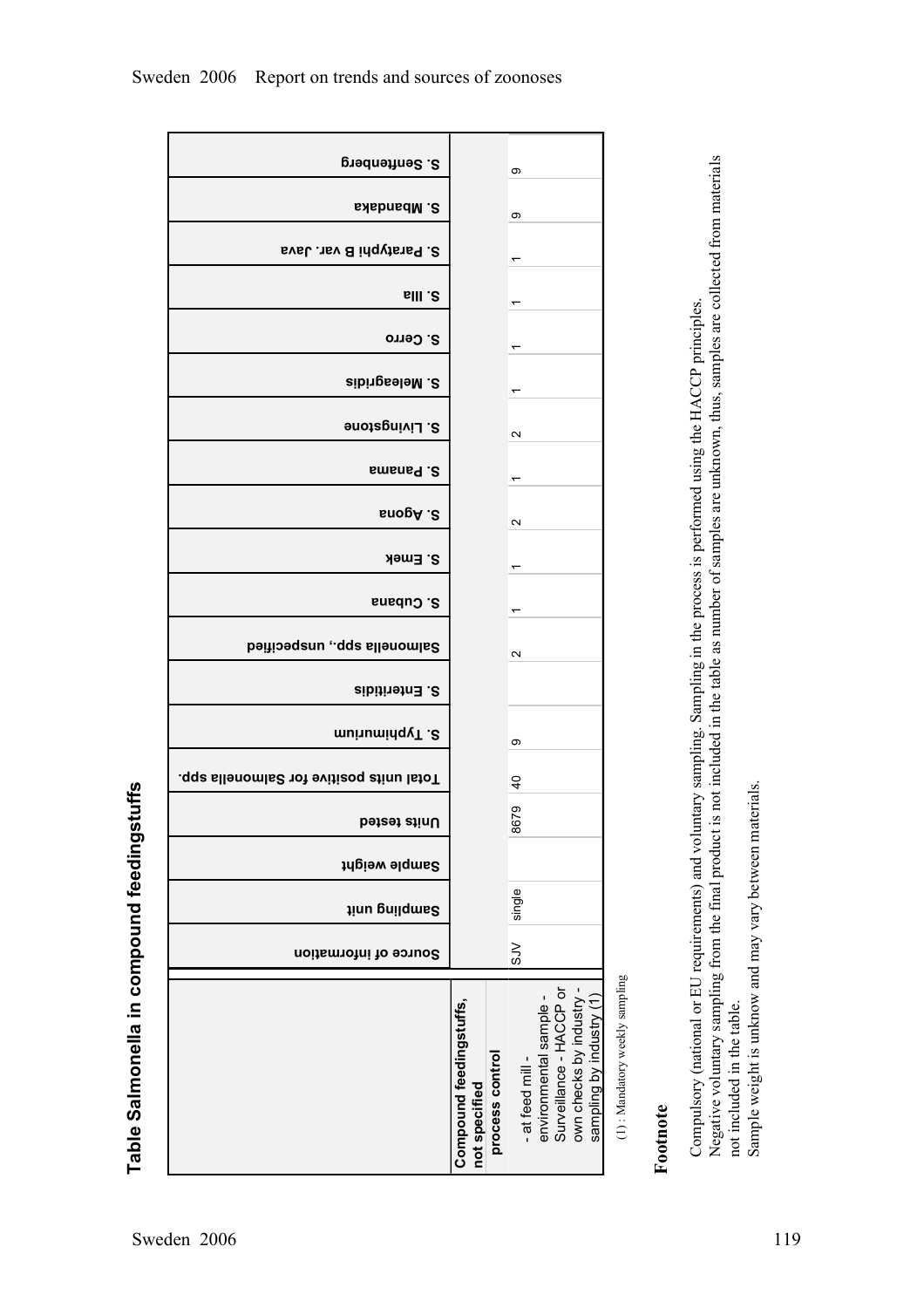# **2.1.5. Salmonella serovars and phagetype distribution**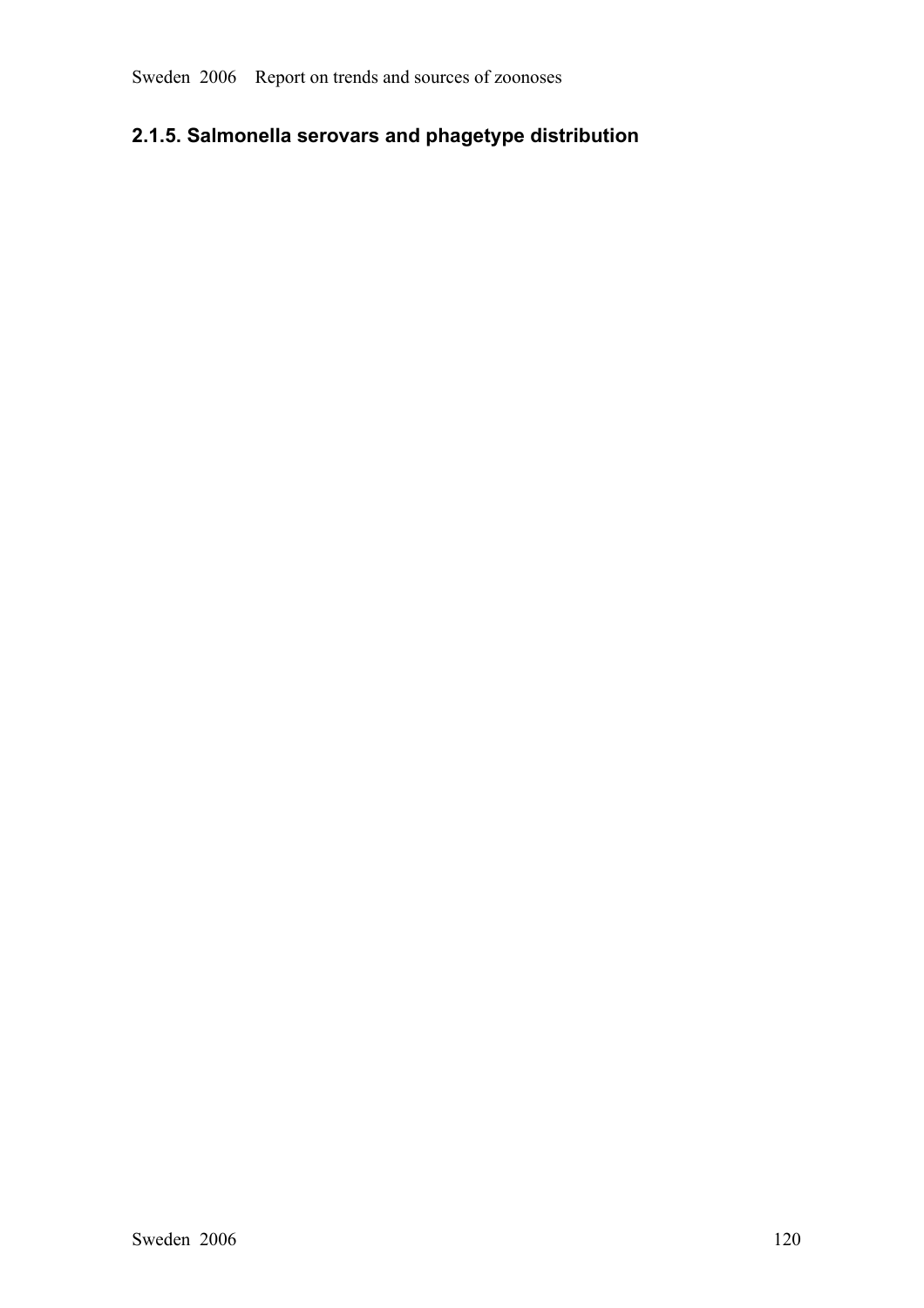|                                      |               |        | Cattle (bovine animals) |                          |                      |                          |                          | Gallus gallus (fowl)     |                     | Other poultry |  |
|--------------------------------------|---------------|--------|-------------------------|--------------------------|----------------------|--------------------------|--------------------------|--------------------------|---------------------|---------------|--|
| Serovars                             |               |        |                         |                          |                      | <b>bigs</b>              |                          |                          |                     |               |  |
| Sources of isolates                  |               | $M(*)$ | $\mathsf{C}({}^*)$      |                          | $\stackrel{*}{\leq}$ | $C(\sp{*})$              | $M(*)$                   | $C^*$                    | $M^{(*)}$           | $C(*)$        |  |
| Number of isolates in the laboratory | $\frac{1}{2}$ | ო      | $\overline{4}$          |                          | $\tilde{c}$          | $\mathbf \Omega$         |                          |                          |                     |               |  |
| Number of isolates serotyped         | $N = 3$       |        | $\overline{4}$          |                          | $\tilde{c}$          | $\circ$                  | 4                        | $\tilde{\tau}$           | 4                   | $\circ$       |  |
|                                      |               |        |                         |                          |                      |                          |                          |                          |                     |               |  |
| Number of isolates per type          |               |        |                         |                          |                      |                          |                          |                          |                     |               |  |
| S. Agona                             |               |        |                         | $\mathbf{a}$             |                      |                          | ω                        |                          |                     |               |  |
| S. Braenderup                        |               |        |                         | $\overline{\phantom{0}}$ |                      |                          |                          |                          |                     |               |  |
| S. Dublin                            |               |        | ဖ                       |                          |                      |                          |                          |                          |                     |               |  |
| S. Duesseldorf                       |               |        | S                       |                          |                      |                          |                          |                          |                     |               |  |
| S. Infantis                          |               |        |                         |                          |                      | $\overline{\phantom{0}}$ |                          |                          |                     |               |  |
| S. Livingstone                       |               |        |                         |                          |                      | $\sim$                   |                          |                          |                     |               |  |
| S. Oranienburg                       |               |        |                         | ٣                        |                      |                          |                          |                          |                     |               |  |
| S. Rubislaw                          |               |        |                         |                          |                      |                          | $\overline{\phantom{0}}$ |                          |                     |               |  |
| S. Senftenberg                       |               |        |                         |                          |                      |                          |                          | $\overline{\phantom{0}}$ |                     |               |  |
| S. Typhimurium                       |               | S      | 4                       | ဖ                        |                      | $\mathbf{\Omega}$        |                          | $\tilde{c}$              | $\boldsymbol{\sim}$ |               |  |
| S. Worthington                       |               |        |                         |                          |                      |                          |                          |                          | ᡪ                   |               |  |
| S. Paratyphi B var. Java             |               |        |                         |                          |                      |                          |                          |                          | ٣                   |               |  |
| Salmonella spp., unspecified         |               |        |                         |                          |                      |                          |                          |                          |                     |               |  |

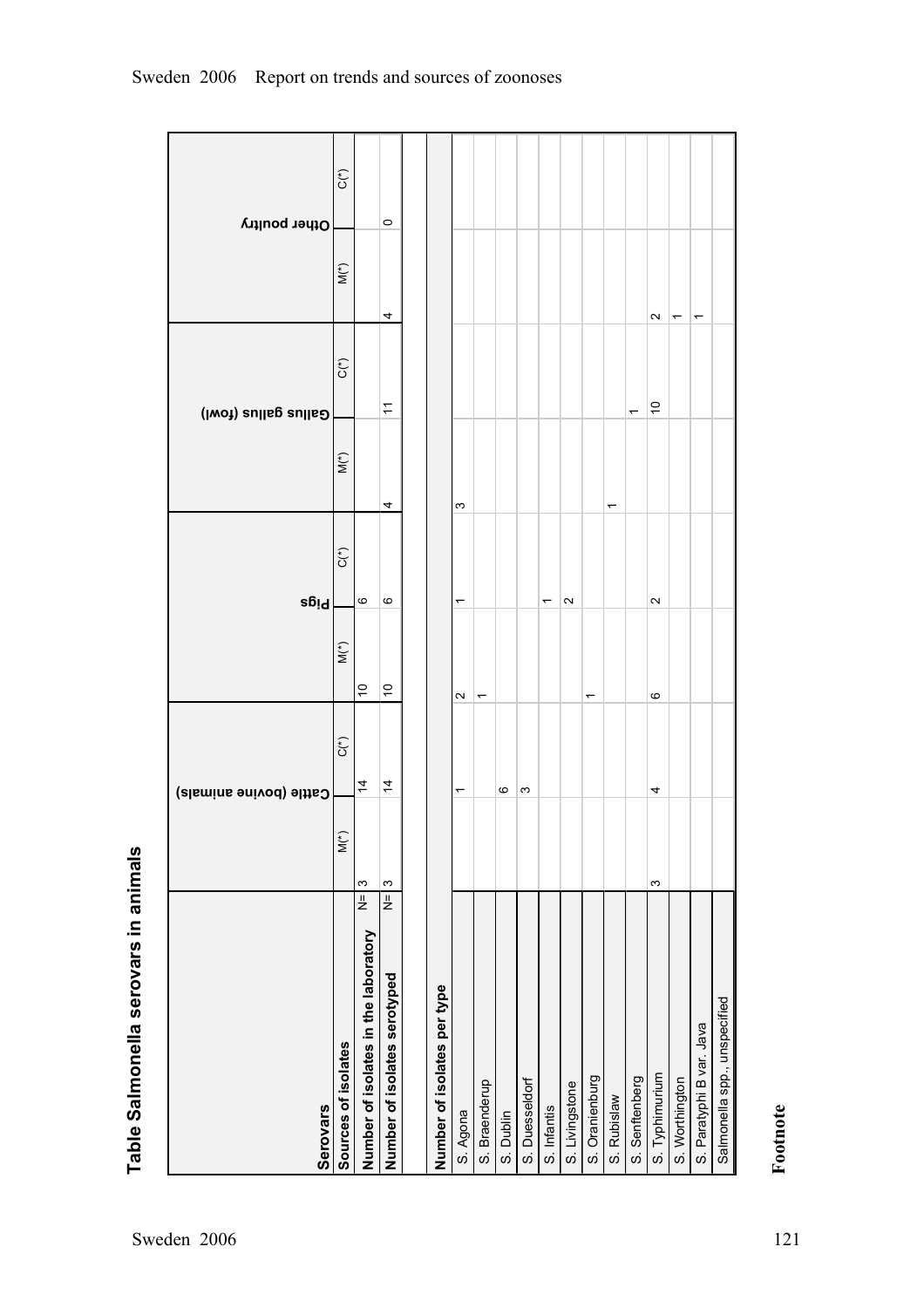(\*) M : Monitoring, C : Clinical

(\*) M : Monitoring, C : Clinical<br>Isolates classified as Monitoring have been detected in the national control program. All primary isolates are listed in this table. Therefore the number of isolates<br>is higher than the numb Isolates classified as Monitoring have been detected in the national control program. All primary isolates are listed in this table. Therefore the number of isolates is higher than the number of herds.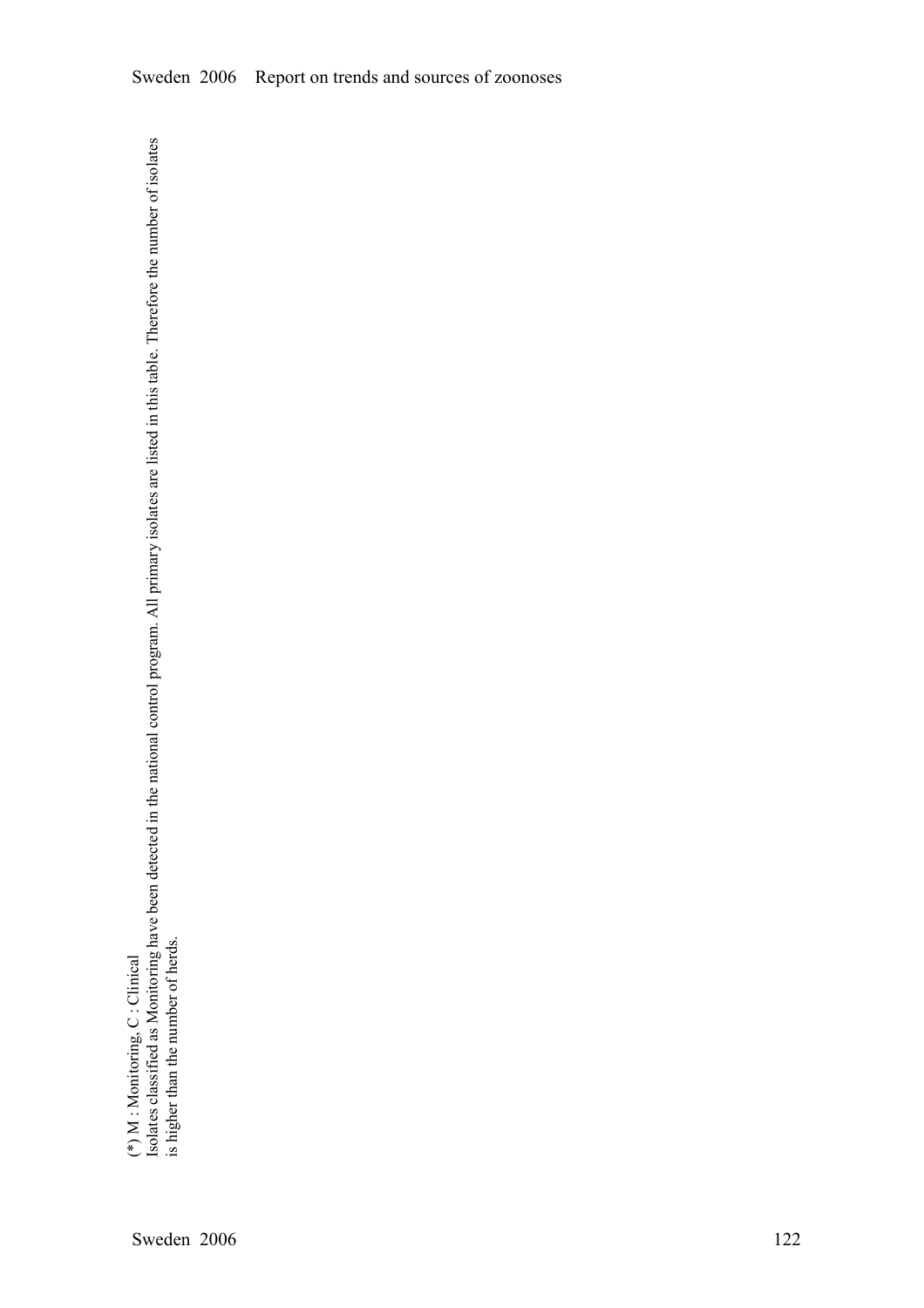

Table Salmonella serovars in food **Table Salmonella serovars in food**

**Footnote** 

 $(\ast)$ M : Monitoring, C : Clinical (\*) M : Monitoring, C : Clinical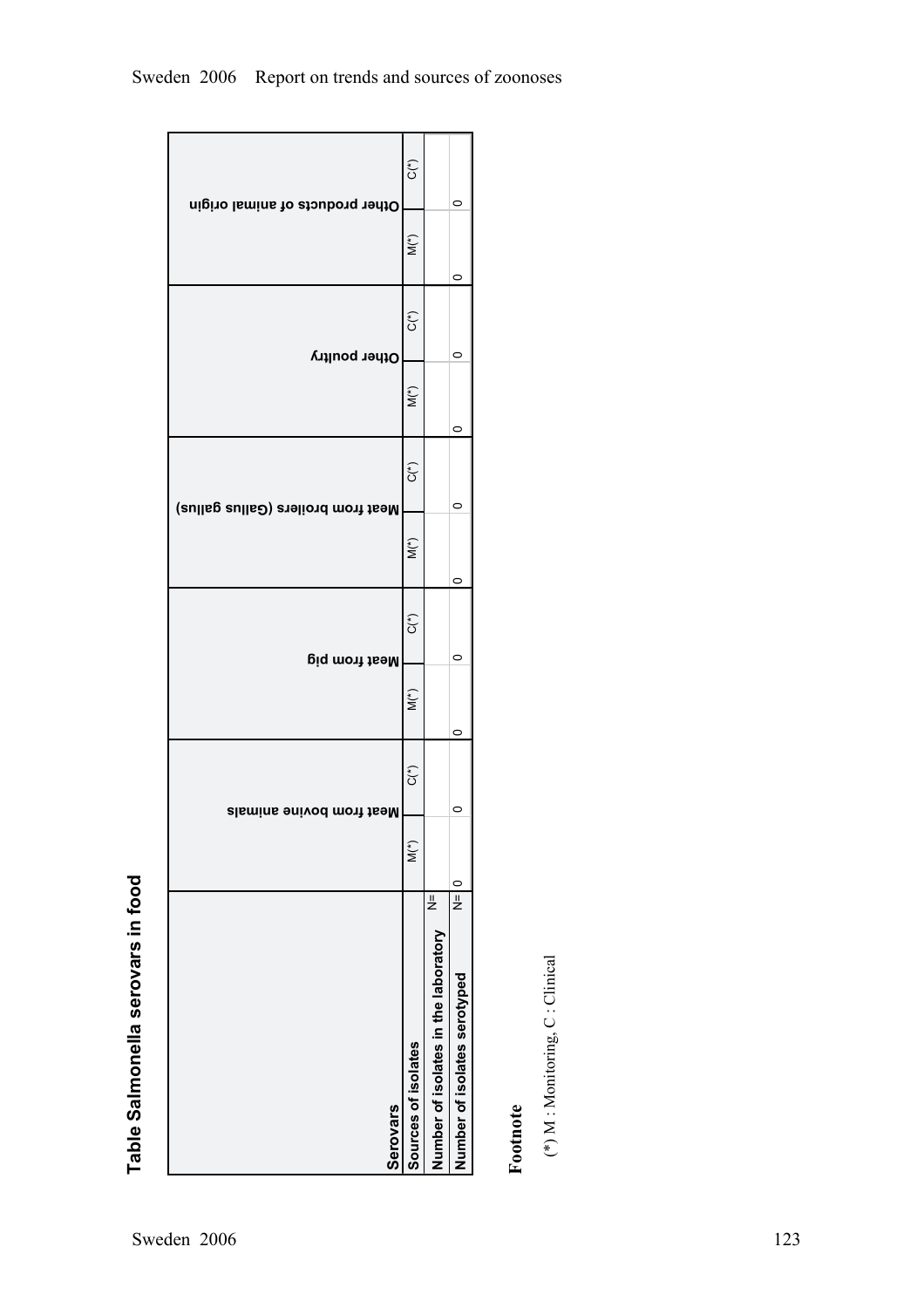| Other products of animal origin<br>$\widetilde{\mathsf{N}}(\tilde{a})$<br>$\widehat{C}^*$<br>Other poultry | $M(\stackrel{*}{\circ})$ | $C(*)$<br>Neat from broilers (Gallus gallus) | $M(*)$ | $C^*$<br><b>Neat from pig</b> | $\widetilde{\mathsf{M}}^{(*)}$ | $C^*$<br>Meat from bovine animals | $M(*)$ | ار<br>ح<br>Number of isolates in the laboratory<br>Sources of isolates<br>Phagetype |
|------------------------------------------------------------------------------------------------------------|--------------------------|----------------------------------------------|--------|-------------------------------|--------------------------------|-----------------------------------|--------|-------------------------------------------------------------------------------------|
| 0<br>0<br>c                                                                                                | 0                        | $\circ$                                      | c      | C                             | 0                              | C                                 | c      | $\frac{1}{2}$<br>Number of isolates phagetyped                                      |

**Footnote** 

 $(\ast)$  M : Monitoring, C : Clinical (\*) M : Monitoring, C : Clinical

**Table Salmonella Enteritidis phagetypes in food**

Table Salmonella Enteritidis phagetypes in food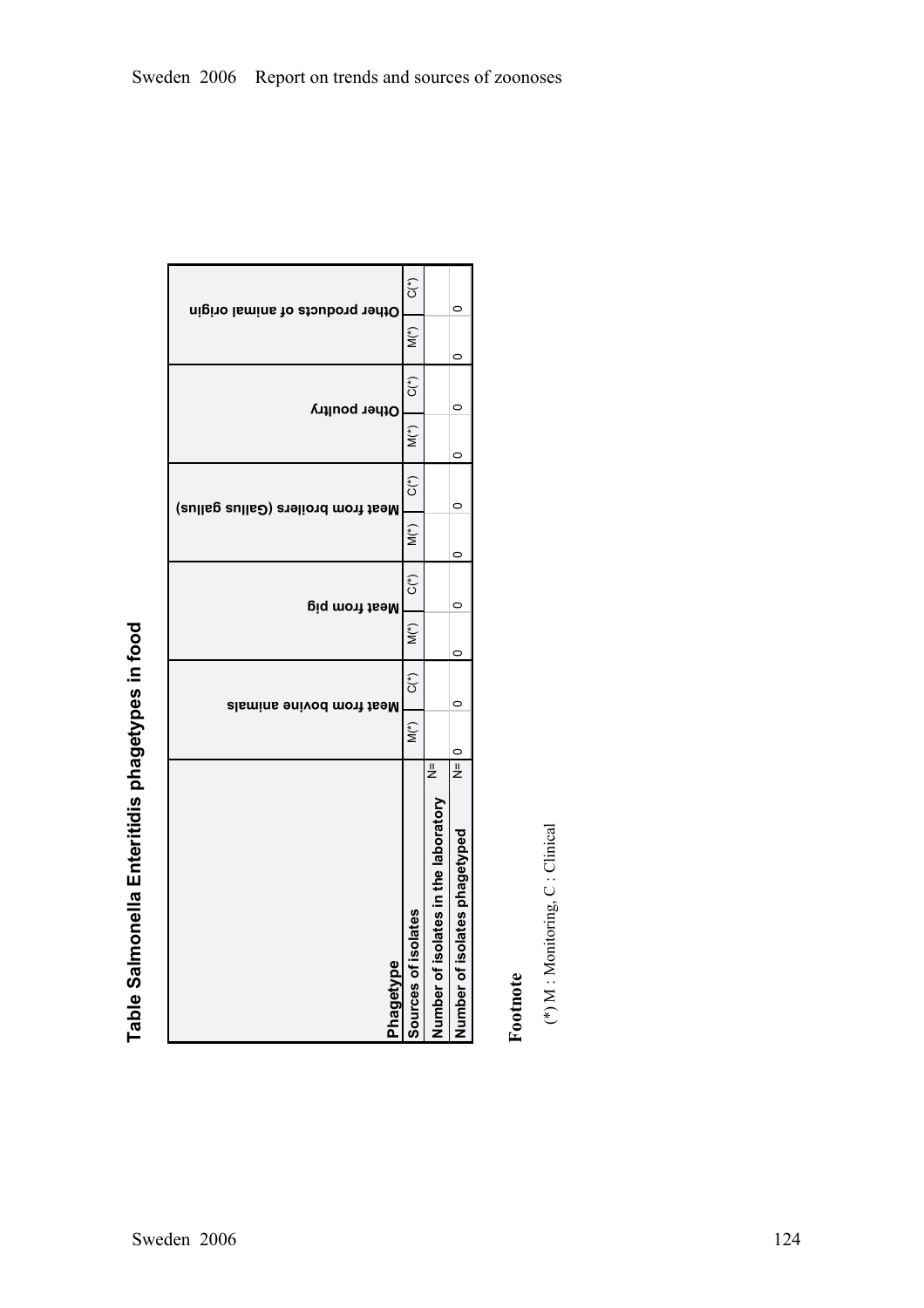| Phagetype                            |               |                    | Cattle (bovine animals) |          | Pigs   |         | Gallus gallus (fowl) |                    | Other poultry |
|--------------------------------------|---------------|--------------------|-------------------------|----------|--------|---------|----------------------|--------------------|---------------|
| Sources of isolates                  |               | $\mathsf{M}({}^*)$ | $C^*$                   | $\sum^*$ | $C^*$  | $M(*)$  | $C^*$                | $\mathsf{M}({}^*)$ | $C^{\ast}$    |
| Number of isolates in the laboratory | $\frac{1}{2}$ |                    | 4                       | Ю        | $\sim$ |         |                      |                    |               |
| Number of isolates phagetyped        | $\frac{1}{2}$ |                    | 4                       | Ю        | $\sim$ | $\circ$ | $\circ$              | $\circ$            | $\circ$       |
|                                      |               |                    |                         |          |        |         |                      |                    |               |
| Number of isolates per type          |               |                    |                         |          |        |         |                      |                    |               |
| DT 104                               |               |                    |                         |          |        |         |                      |                    |               |
| DT 120                               |               |                    |                         | ᅮ        |        |         |                      |                    |               |
| Not typable                          | $\sim$        |                    | $\sim$                  | ᡪ        |        |         |                      |                    |               |
| DT 40                                |               |                    |                         | S        |        |         |                      |                    |               |
| DT41                                 |               |                    |                         |          |        |         |                      |                    |               |
| DT 10                                |               |                    |                         |          |        |         |                      |                    |               |
| other                                |               |                    |                         |          |        |         |                      |                    |               |
|                                      |               |                    |                         |          |        |         |                      |                    |               |

Table Salmonella Typhimurium phagetypes in animals **Table Salmonella Typhimurium phagetypes in animals**

# **Footnote**

The outbreak in the broiler production was caused by S. Typhimurium NST and DT 120 (Gallus Gallus). (\*) M : Monitoring, C : Clinical<br>The outbreak in the broiler production was caused by S. Typhimurium NST and DT 120 (Gallus Gallus). (\*) M : Monitoring, C : Clinical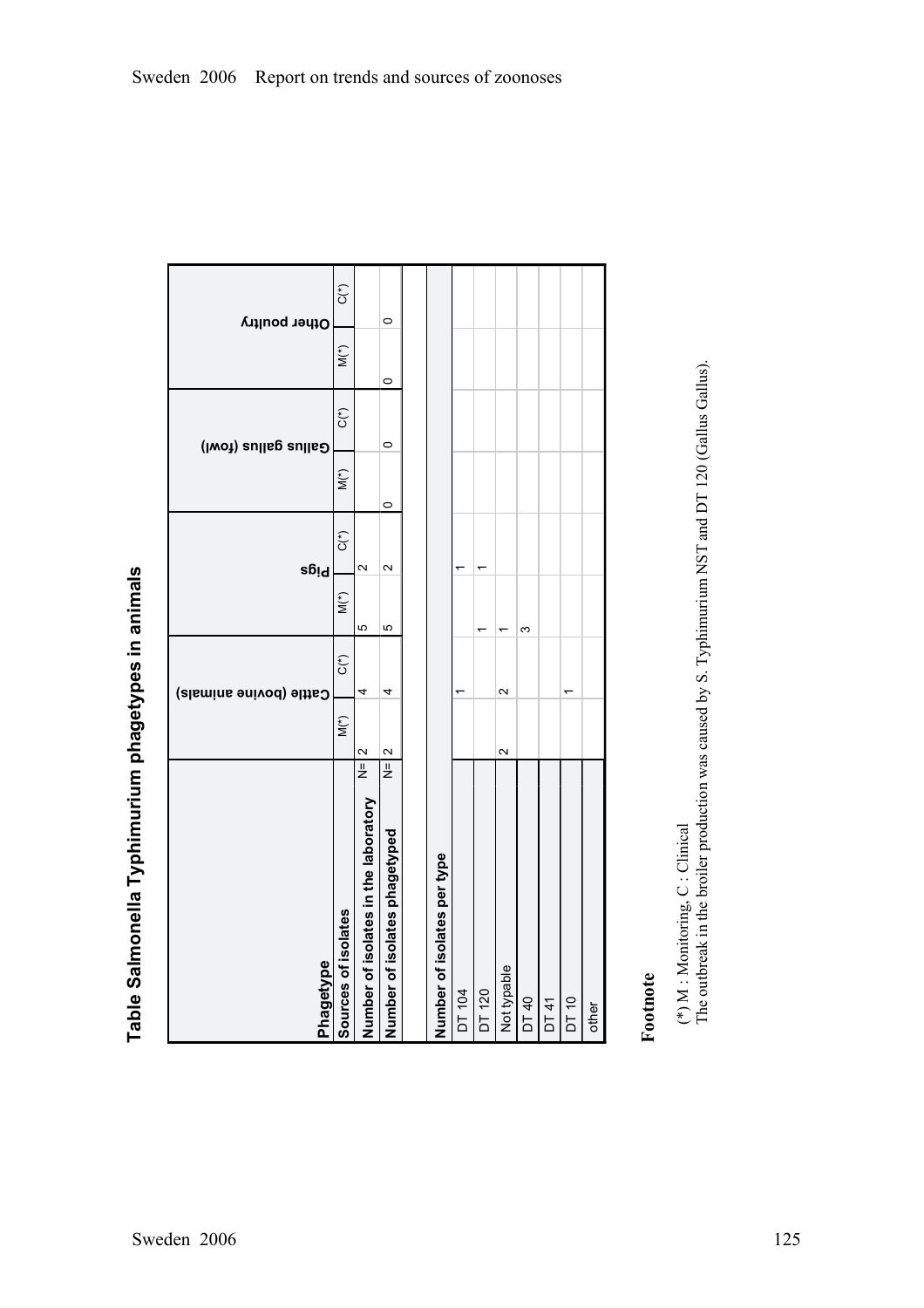| Phagetype                          | Sources of isolates                   | Number of isolates in the laboratory | Number of isolates phagetyped |
|------------------------------------|---------------------------------------|--------------------------------------|-------------------------------|
|                                    | $M(\stackrel{*}{\scriptstyle\smile})$ | ار<br>ح                              | $\circ$<br>$\frac{1}{2}$      |
| Meat from bovine animals           | C(*)                                  |                                      | 0                             |
|                                    | M(*)                                  |                                      | c                             |
| <b>Dig mont the M</b>              | $C^*$                                 |                                      | $\circ$                       |
|                                    | $\stackrel{*}{\leq}$                  |                                      | c                             |
| Meat from broilers (Gallus gallus) | C(*)                                  |                                      |                               |
|                                    | $M(\tilde{\zeta})$                    |                                      | 0                             |
| Other poultry                      | C،<br>C                               |                                      | 0                             |
|                                    | $M(\stackrel{*}{\scriptstyle\smile})$ |                                      | 0                             |
| Other products of animal origin    | $C^*$                                 |                                      | 0                             |

Table Salmonella Typhimurium phagetypes in food **Table Salmonella Typhimurium phagetypes in food**

# **Footnote**

 $(\ast)$  M : Monitoring, C : Clinical (\*) M : Monitoring, C : Clinical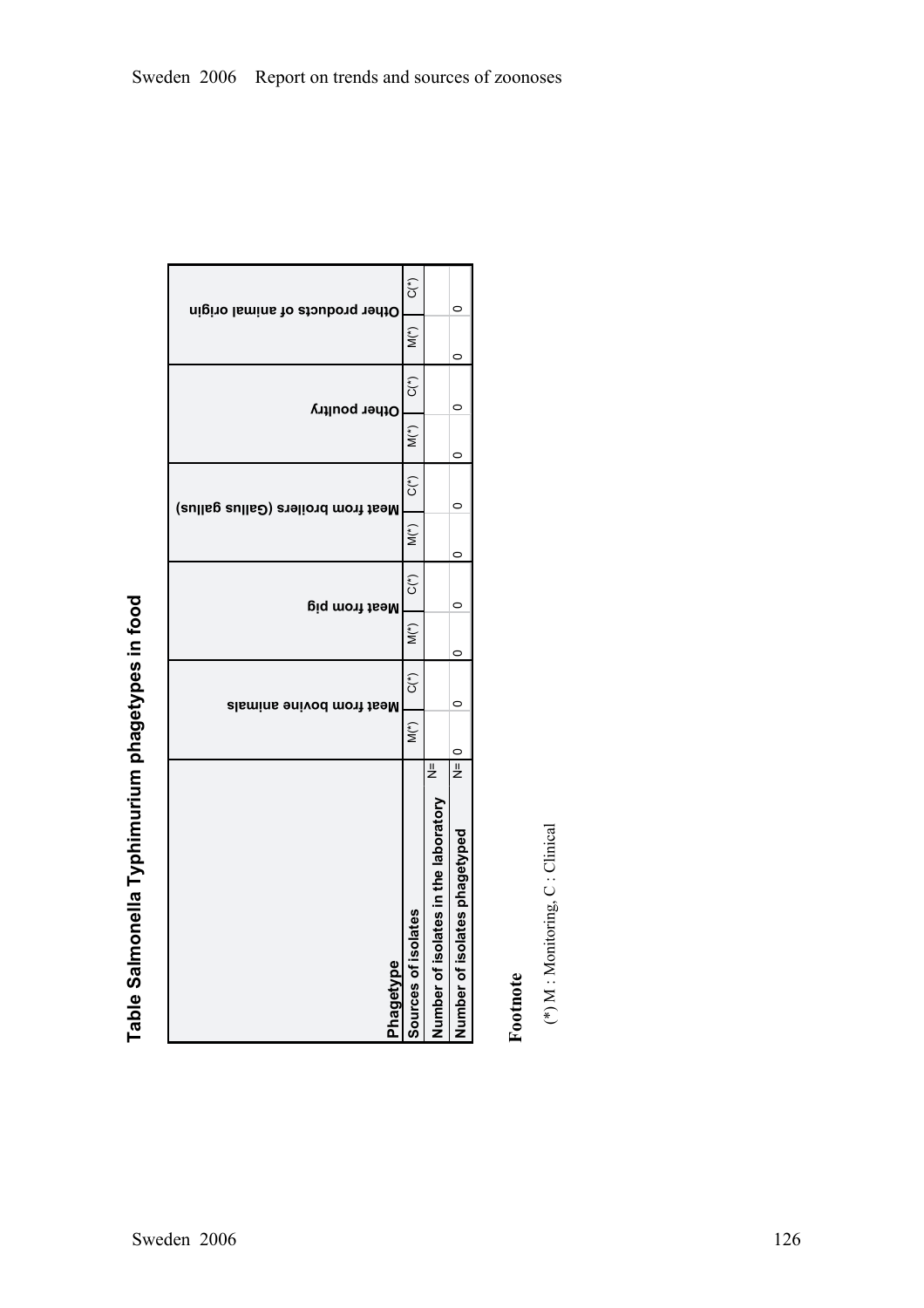## **2.1.6. Antimicrobial resistance in Salmonella isolates**

The methods of collecting, isolating and testing of the Salmonella isolates are described in the chapters above respectively for each animal species, foodstuffs and humans. The serotype and phagetype distributions can be u humans. Findings of same serovars and phagetypes in human cases and in foodstuffs or animals phagetype distributions can be used to investigate the sources of the Salmonella infections in<br>humans. Findings of same serovars and phagetypes in human cases and in foodstuffs or animals<br>may indicate that the food categor humans. Findings of same serovars and phagetypes in human cases and in foodstuffs or animals may indicate that the food category or animal species in question serves as a source of human infections. However as information may indicate that the food category or animal species in question serves as a source of human infections. However as information is not available from all potential sources of infections, conclusions have to be drawn with infections. However as information is not available from all potential sources of infections, conclusions have to be drawn with caution.

## **A. Antimicrobial resistance in Salmonella in cattle**

#### **Sampling strategy used in monitoring**

#### **Frequency of the sampling**

Antimicrobial susceptibility of Salmonella is monitored yearly within the Swedish Veterinary Antimicrobial Resistance Monitoring programme, SVARM. Isolates included derive from both active and passive salmonella monitoring programmes and from both clinical and non-clinical cases.  $\frac{1}{2}$ both active and passive salmonella monitoring programmes and from both clinical and non-clinical cases.  $\text{Br}/\text{>}\text{Br}/\text{>}$ non-clinical cases. $\langle br \rangle > \langle br \rangle$ 

### **Type of specimen taken**

For details on sampling see "Salmonella spp. in bovine animals".

#### **Procedures for the selection of isolates for antimicrobial testing**

It is mandatory that at least one isolate from each notified incident of Salmonella is confirmed at SVA. From these isolates, the first from each warm-blooded animal species from each<br>notified incident is tested for antimicrobial susceptibility at the Department of Antibiotics,<br>SVA. notified incident is tested for antimicrobial susceptibility at the Department of Antibiotics, SVA. SVA.

#### **Methods used for collecting data**

All susceptibility tests are performed at SVA and the results are stored in an appropriate database.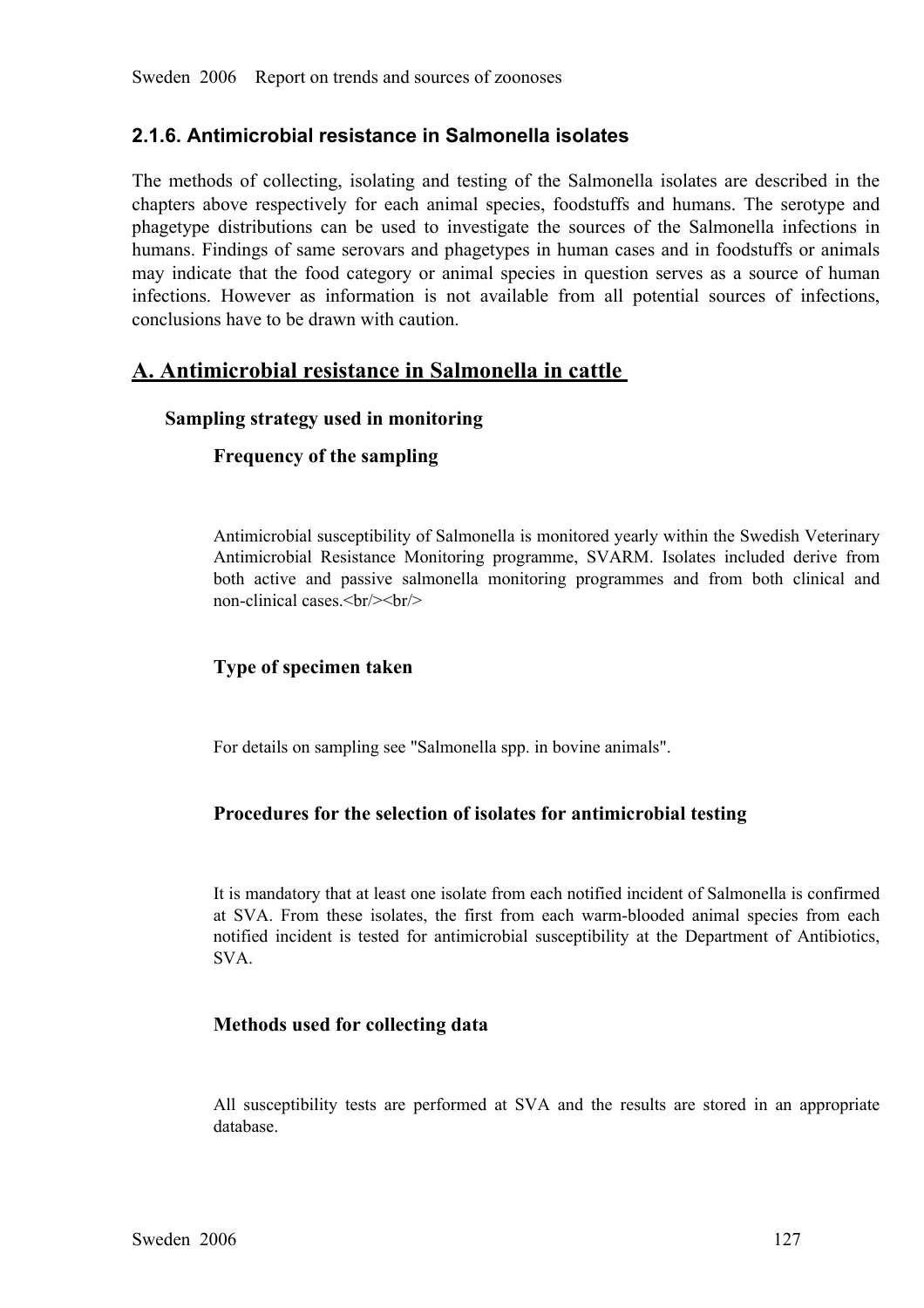#### **Laboratory methodology used for identification of the microbial isolates**

For details on culture see "Salmonella spp. in bovine animals".

#### **Laboratory used for detection for resistance**

#### **Antimicrobials included in monitoring**

For antimicrobials and ranges tested see Table "Breakpoints for antibiotic resistance testing of Salmonella in Animals".

Antimicrobial susceptibility was tested by a dilution method in cation adjusted<br>Mueller-Hinton broth (CAMBH). The tests were performed following the standards for<br>microdilution of the National Committee of Clinical Laborat Mueller-Hinton broth (CAMBH). The tests were performed following the standards for microdilution of the National Committee of Clinical Laboratory Standards (NCCLS, 2002) using VetMIC panels produced at the Dept. of Antibio microdilution of the National Committee of Clinical Laboratory Standards (NCCLS, 2002) using VetMIC panels produced at the Dept. of Antibiotics, SVA. As quality control, to perform the analyses by the Swedish Board for Accreditaion and Conformity Assesment Escherichia coli ATCC 25922 was included.<br/>stribularity Dept. of Antibiotics is accredited to perform the analyses by the Swedish Board for Accreditaion and Conformity Assesment (SWEDAC) according to SS-EN ISO/IEC 17025 and regularly participates in external quality assurance. (SWEDAC) according to SS-EN ISO/IEC 17025 and regularly participates in external quality assurance.

#### **Breakpoints used in testing**

For cut-off values (breakpoints) for resistance see Table "Breakpoints for antibiotic resistance testing of Salmonella in Animals".

Microbiological cut-off values recommended by the European Committee on Antimicrobial<br>Susceptibility Testing (EUCAST) were used (http://www.escmid.org). When no cut-off value<br>was available (kanamycin, streptomycin, sulphon Susceptibility Testing (EUCAST) were used (http://www.escmid.org). When no cutoff value of the actual MIC distributions obtained in the SVARM programme.

#### **Preventive measures in place**

See "Salmonella spp. in bovine animals".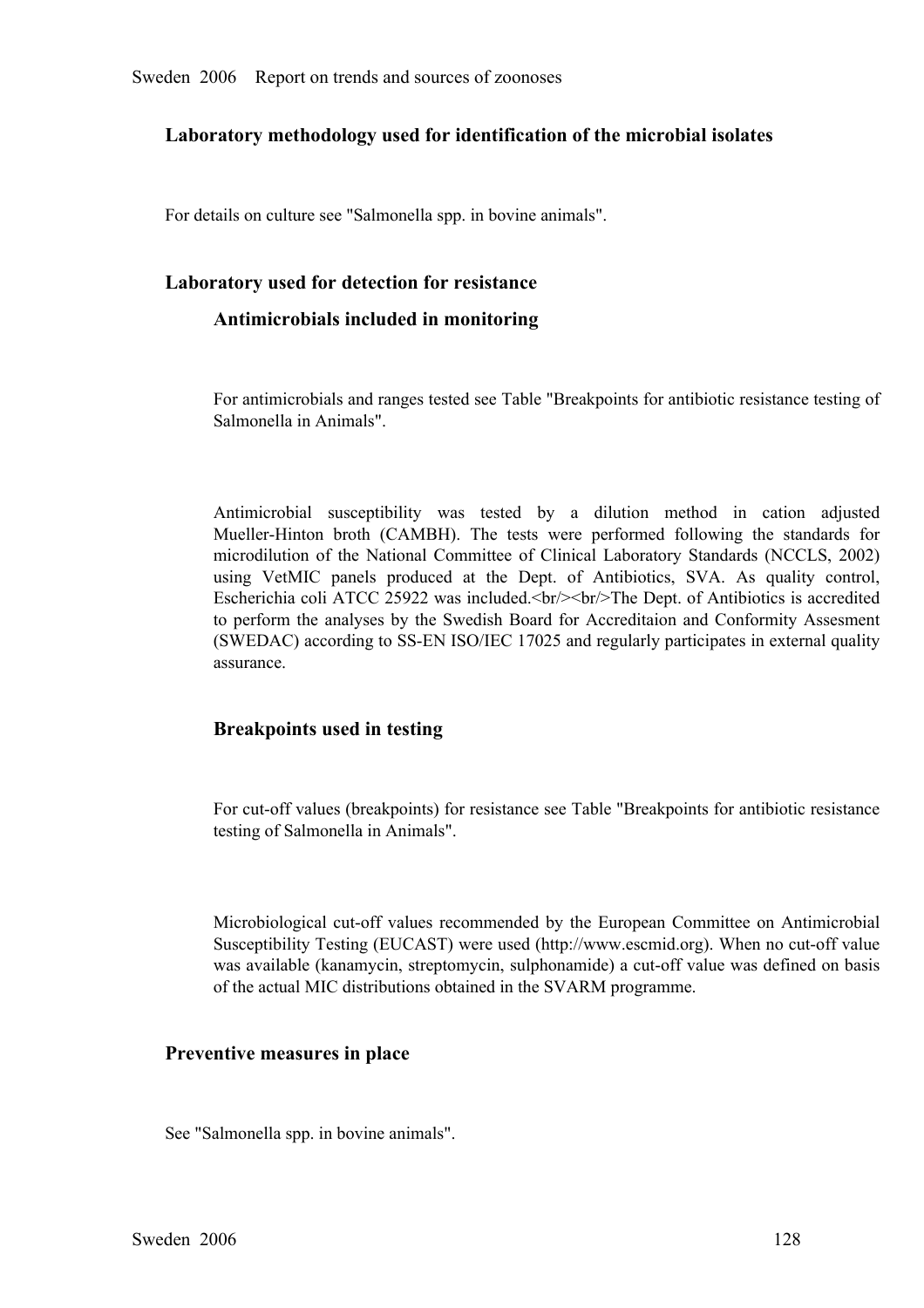#### **Control program/mechanisms**

#### **The control program/strategies in place**

See "Salmonella spp. in bovine animals".

#### **Results of the investigation**

Of the 21 incidents of Salmonella in cattle 2006 where antimicrobial susceptibility was tested, four incidents involved strains resistant to one or more antimicrobials.

One incident involved S.Typimurium DT104, with penta resistance<br>(ampicillin/chloramphenicol/streptomycin/sulpha/tetracycline). Two incidents involved S.Tm NT<br>resistant to four antimicrobials (ampicillin/chloramphenicol/str (ampicillin/chloramphenicol/streptomycin/sulpha/tetracycline). Two incidents involved S.Tm NT<br>resistant to four antimicrobials (ampicillin/chloramphenicol/streptomycin/sulpha/tetracycline) and<br>one incident involved S.Tm DT resistant to four antimicrobials (ampicillin/chloramphenicol/streptomycin/sulpha/tetracycline) and<br>one incident involved S.Tm DT104 resistant to ampicillin and sulphonamides. one incident involved S.Tm DT104 resistant to ampicillin and sulphonamides.

#### **National evaluation of the recent situation, the trends and sources of infection**

The overall situation of antimicrobial resistance in Salmonella in cattle is favourable. There are few incidents each year and multiresistant clones are rarely involved. Furthermore there is no indication of spread of such clones among other animal species including wildlife.

## **B. Antimicrobial resistance in Salmonella in pigs**

#### **Sampling strategy used in monitoring**

#### **Frequency of the sampling**

See "Antimicrobial resistance in Salmonella in cattle" for details.

#### **Type of specimen taken**

For details on sampling see "Salmonella spp. in pigs".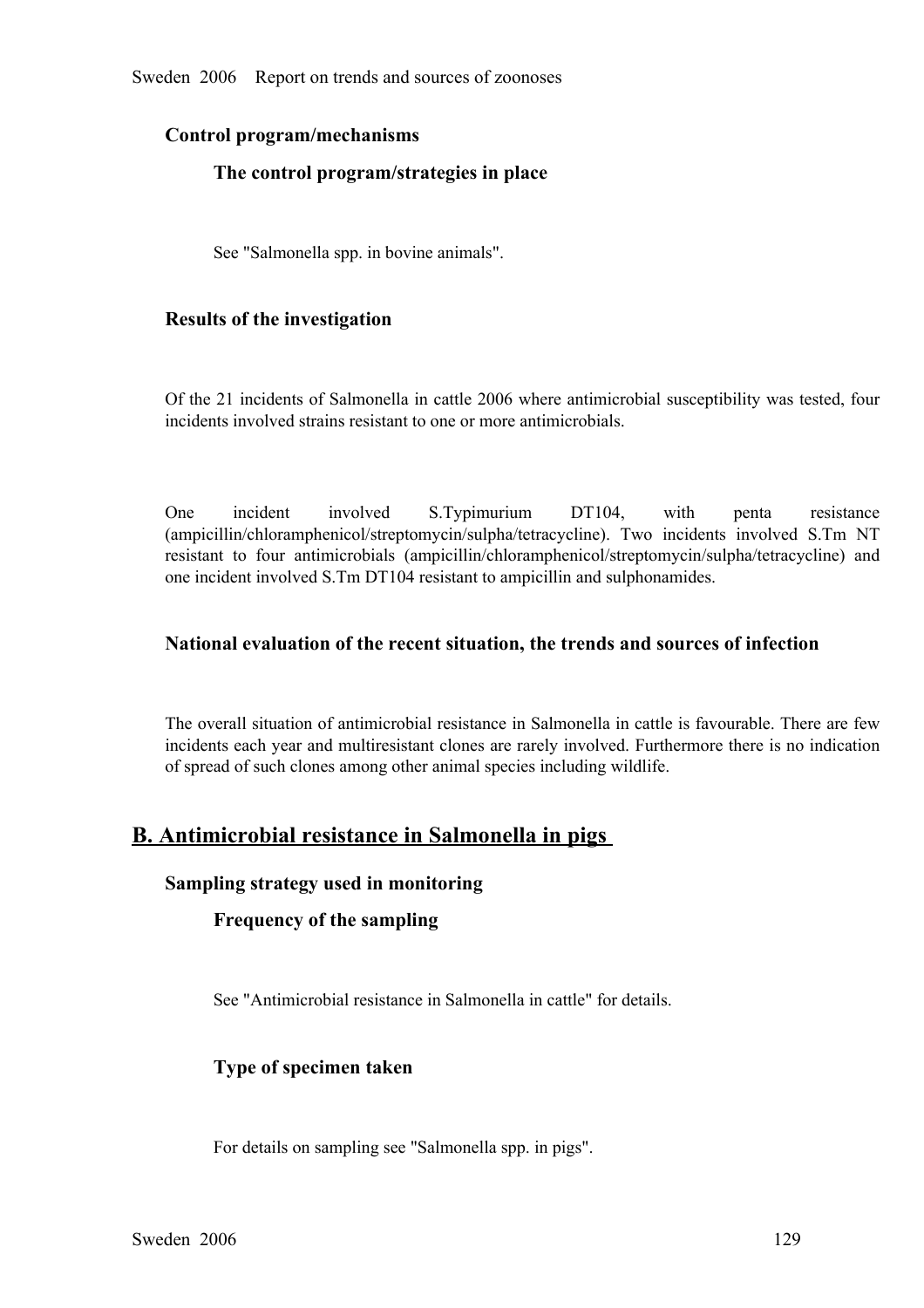#### **Laboratory methodology used for identification of the microbial isolates**

For details on culture see "Salmonella spp. in pigs".

# **Laboratory used for detection for resistance Antimicrobials included in monitoring**

See "Antimicrobial resistance in Salmonella in cattle" for details.

#### **Breakpoints used in testing**

See "Antimicrobial resistance in Salmonella in cattle" for details.

#### **Preventive measures in place**

See "Salmonella spp. in pigs".

#### **Control program/mechanisms**

#### **The control program/strategies in place**

See "Salmonella spp. in pigs".

#### **Results of the investigation**

Of the 13 incidents of Salmonella in pigs 2006, where antimicrobial susceptibility was tested, only one incident involved resistant strains. The isolate was S.Typhimurium DT104 resistant to ampicillin/streptomycin/sulpha/tetracycline).

#### **National evaluation of the recent situation, the trends and sources of infection**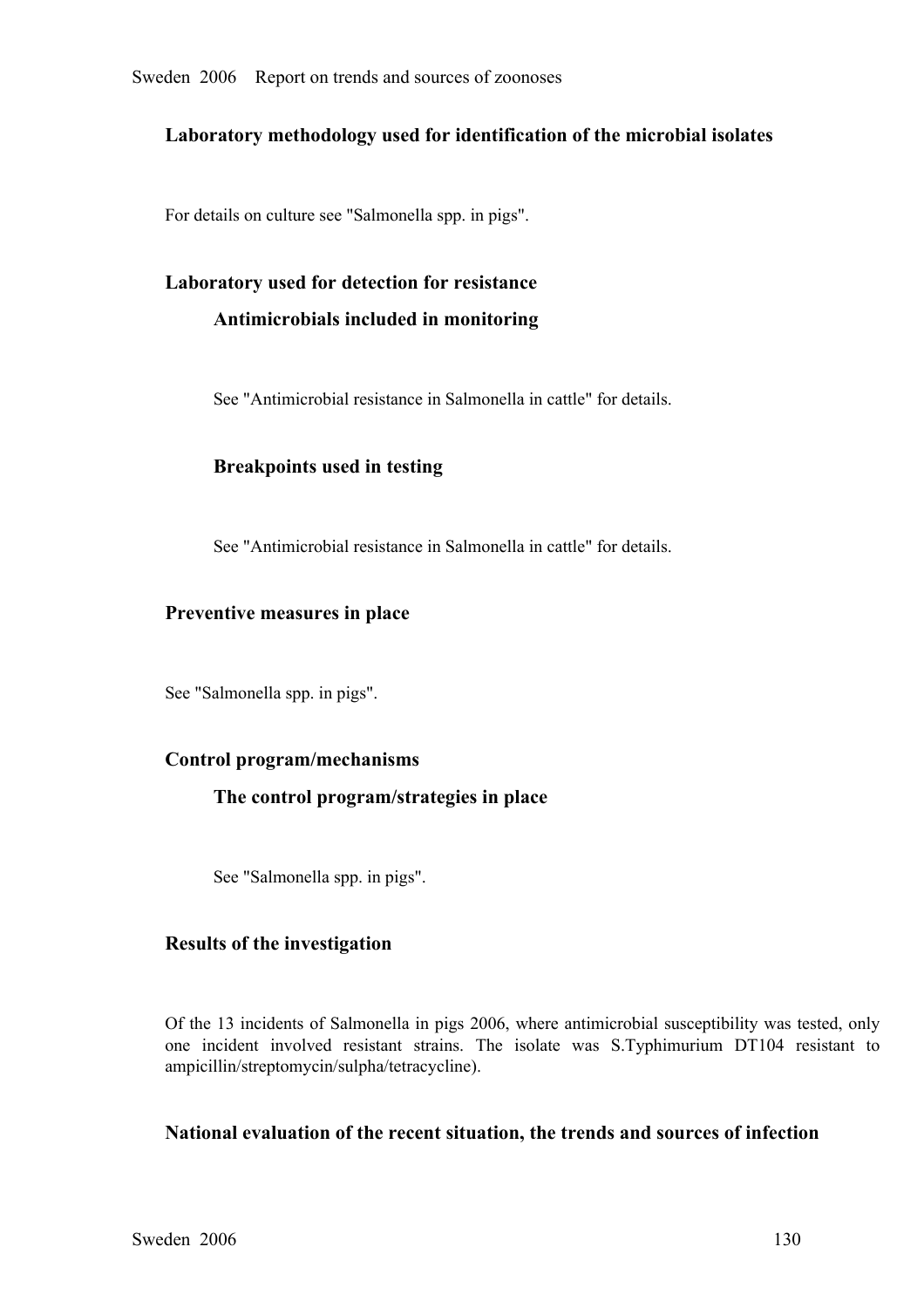The overall situation of antimicrobial resistance in Salmonella in pigs is favourable. Since the start of the monitoring programme SVARM year 2000, all 103 incidents except three has involved<br>Salmonella sensitive to all antimicrobials tested. Of the resistant isolates, one was from 2000 (S. Tm<br>DT12, resistant to nalidixic acid Salmonella sensitive to all antimicrobials tested. Of the resistant isolates, one was from 2000 (S. Tm DT12, resistant to nalidixic acid), one from 2005 (S. Typhimurium DT 104 resistant to ampicillin/chloramphenicol/streptomycin/tetracycline/sulpha) and one from 2006 (S.Tm DT 104 resistant to ampicillin/streptomycin/tetracy ampicillin/chloramphenicol/streptomycin/tetracycline/sulpha) and one from <sup>2006</sup> (S.Tm DT <sup>104</sup> resistant to ampicillin/streptomycin/tetracycline/sulpha).

## **C. Antimicrobial resistance in Salmonella in poultry**

#### **Sampling strategy used in monitoring**

#### **Frequency of the sampling**

See "Antimicrobial resistance in Salmonella in cattle" for details.

#### **Type of specimen taken**

For details on sampling see "Salmonella spp. in poultry".

#### **Methods of sampling (description of sampling techniques)**

For details on sampling see "Salmonella spp. in poultry".

#### **Procedures for the selection of isolates for antimicrobial testing**

See "Antimicrobial resistance in Salmonella in cattle" for details.

#### **Laboratory methodology used for identification of the microbial isolates**

For details on culture see "Salmonella spp. in poultry".<br/>shown

# **Laboratory used for detection for resistance Antimicrobials included in monitoring**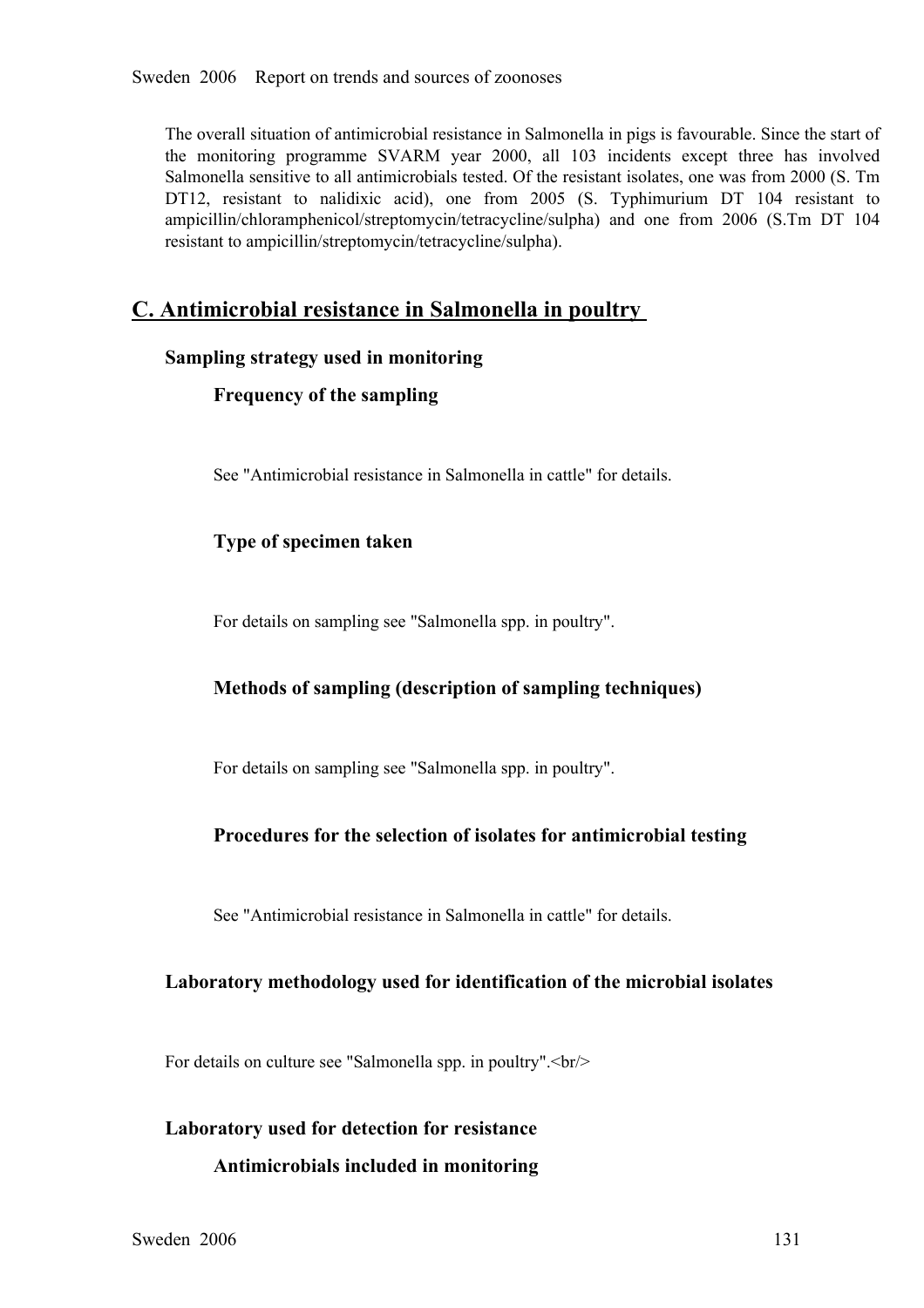See "Antimicrobial resistance in Salmonella in cattle" for details.

#### **Breakpoints used in testing**

See "Antimicrobial resistance in Salmonella in cattle" for details.

#### **Preventive measures in place**

See "Salmonella spp. in poultry".

#### **Control program/mechanisms**

#### **The control program/strategies in place**

See "Salmonella spp. in poultry".

#### **Recent actions taken to control the zoonoses**

See "Salmonella spp. in poultry".

#### **National evaluation of the recent situation, the trends and sources of infection**

The overall situation of antimicrobial resistance in Salmonella in poultry is favourable. Of the isolates from the 48 reported incidents since the start of the monitoring programme SVARM year 2000, only two have been resistant to any of the tested antimicrobials. In 2003 an isolate of S. 2000, only two have been resistant to any of the tested antimicrobials. In 2003 an isolate of S.<br>Typhimurium DT 15a was resistant to sulphonamides and streptomycin and in 2000, an isolate of S.<br>spp. was resistant to sulpho Typhimurium DT 15a was resistant to sulphonamides and streptomycin and in 2000, an isolate of S. spp. was resistant to sulphonamides.<br/>shown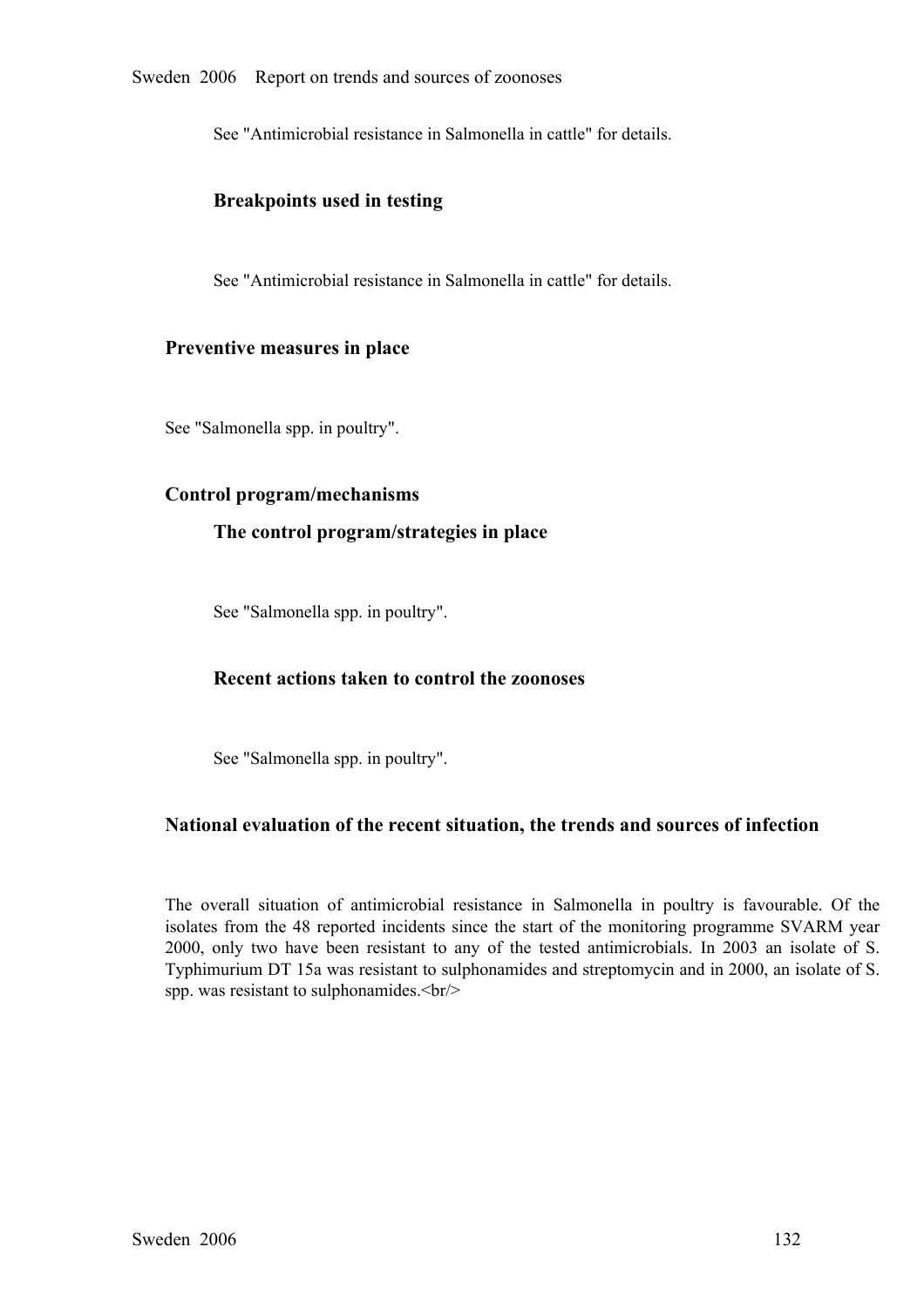Table Antimicrobial susceptibility testing of S. Dublin in Cattle (bovine animals) - in total - Control or eradication<br>programmes - quantitative data [Dilution method] **Table Antimicrobial susceptibility testing of S. Dublin in Cattle (bovine animals) in total Control or eradication programmes quantitative data [Dilution method]**

| Number of resistant isolates (n) and number of isolates with the concentration (µl/ml) or zone (mm) of inhibition equal to |                          |         |         |                  |                |                          |              |                          |                                   |                                    |          |    |    |            |     |            |             |      |       |                          |                          |
|----------------------------------------------------------------------------------------------------------------------------|--------------------------|---------|---------|------------------|----------------|--------------------------|--------------|--------------------------|-----------------------------------|------------------------------------|----------|----|----|------------|-----|------------|-------------|------|-------|--------------------------|--------------------------|
|                                                                                                                            | S. Dublin                |         |         |                  |                |                          |              |                          |                                   |                                    |          |    |    |            |     |            |             |      |       |                          |                          |
|                                                                                                                            | Cattle (bovine animals   |         |         |                  | $\mathbf I$    | in total                 | $\mathbf{I}$ |                          | Control or eradication programmes |                                    |          |    |    |            |     |            |             |      |       |                          |                          |
| solates out of a monitoring<br>programme                                                                                   | yes                      |         |         |                  |                |                          |              |                          |                                   |                                    |          |    |    |            |     |            |             |      |       |                          |                          |
| Number of isolates available<br>in the laboratory                                                                          | $\overline{c}$           |         |         |                  |                |                          |              |                          |                                   |                                    |          |    |    |            |     |            |             |      |       |                          |                          |
|                                                                                                                            |                          |         |         |                  |                |                          |              |                          |                                   |                                    |          |    |    |            |     |            |             |      |       |                          |                          |
| Antimicrobials:                                                                                                            | z                        | u       | $$0.0=$ | 90.0             | ST.0           | <b>SS.0</b>              | 9.0          | ı                        | ट                                 | Þ                                  | 9 L<br>8 | 32 | 79 | <b>821</b> | 99Z | <b>SIS</b> | <b>7201</b> | 8707 | 8707< | <b>J</b> 29WOI           | highest                  |
| Tetracyclines                                                                                                              |                          |         |         |                  |                |                          |              |                          |                                   |                                    |          |    |    |            |     |            |             |      |       |                          |                          |
| Tetracyclin                                                                                                                | $\overline{10}$          | $\circ$ |         |                  |                |                          |              | $\mathbf{\circ}$         | 4                                 |                                    |          |    |    |            |     |            |             |      |       | 0.5                      | 64                       |
| Amphenicols                                                                                                                |                          |         |         |                  |                |                          |              |                          |                                   |                                    |          |    |    |            |     |            |             |      |       |                          |                          |
| Chloramphenicol                                                                                                            | $\frac{1}{2}$            | $\circ$ |         |                  |                |                          |              |                          | $\circ$                           | 4                                  |          |    |    |            |     |            |             |      |       | $\overline{\phantom{m}}$ | 128                      |
| Florfenicol                                                                                                                | $\approx$                | $\circ$ |         |                  |                |                          |              |                          |                                   | 5                                  |          |    |    |            |     |            |             |      |       | 4                        | 32                       |
| Cephalosporins                                                                                                             |                          |         |         |                  |                |                          |              |                          |                                   |                                    |          |    |    |            |     |            |             |      |       |                          |                          |
| 3rd generation cephalosporins                                                                                              | $\circ$                  | $\circ$ |         |                  |                |                          |              |                          |                                   |                                    |          |    |    |            |     |            |             |      |       |                          |                          |
| Cefotaxim                                                                                                                  | $\frac{1}{2}$            | $\circ$ |         | $\mathbf{\circ}$ | S              | $\overline{\phantom{0}}$ |              |                          |                                   |                                    |          |    |    |            |     |            |             |      |       | 0.06                     | $\sim$                   |
| Ceftiofur                                                                                                                  | $\tilde{=}$              | $\circ$ |         |                  | $\overline{ }$ | $\mathbf{\circ}$         | $\sim$       | $\overline{\phantom{0}}$ |                                   |                                    |          |    |    |            |     |            |             |      |       | 0.12                     | $\frac{6}{2}$            |
| Fluoroquinolones                                                                                                           |                          |         |         |                  |                |                          |              |                          |                                   |                                    |          |    |    |            |     |            |             |      |       |                          |                          |
| Ciprofloxacin                                                                                                              | $\tilde{c}$              | $\circ$ | ю       | Ю                |                |                          |              |                          |                                   |                                    |          |    |    |            |     |            |             |      |       | 0.008                    | $\overline{\phantom{0}}$ |
| Enrofloxacin                                                                                                               | $\circ$                  | $\circ$ |         |                  |                |                          |              |                          |                                   |                                    |          |    |    |            |     |            |             |      |       |                          |                          |
| Quinolones                                                                                                                 |                          |         |         |                  |                |                          |              |                          |                                   |                                    |          |    |    |            |     |            |             |      |       |                          |                          |
| Nalidixic acid<br>Sulfonamides                                                                                             | $\overline{10}$          | $\circ$ |         |                  |                |                          |              |                          |                                   | 4<br>$\mathbf{\circ}$              |          |    |    |            |     |            |             |      |       | $\overline{\phantom{0}}$ | 128                      |
|                                                                                                                            |                          |         |         |                  |                |                          |              |                          |                                   |                                    |          |    |    |            |     |            |             |      |       |                          |                          |
| Sulfonamide                                                                                                                | $\tilde{c}$              | $\circ$ |         |                  |                |                          |              |                          |                                   |                                    |          | 4  | 4  | $\sim$     |     |            |             |      |       | $\frac{6}{2}$            | 2048                     |
| Trimethoprim                                                                                                               | $\frac{1}{2}$            | $\circ$ |         |                  |                | $\overline{\phantom{0}}$ | 6            | 2                        | $\overline{ }$                    |                                    |          |    |    |            |     |            |             |      |       | 0.25                     | 32                       |
| Aminoglycosides                                                                                                            |                          |         |         |                  |                |                          |              |                          |                                   |                                    |          |    |    |            |     |            |             |      |       |                          |                          |
| Streptomycin                                                                                                               | $\overline{\phantom{a}}$ | $\circ$ |         |                  |                |                          |              |                          |                                   | $\sim$                             | 4        | 4  |    |            |     |            |             |      |       | $\sim$                   | 256                      |
| Gentamicin                                                                                                                 | $\tilde{=}$              | $\circ$ |         |                  |                |                          | ъ            | ъ                        |                                   |                                    |          |    |    |            |     |            |             |      |       | 0.5                      | 64                       |
| Neomycin                                                                                                                   | $\circ$                  | $\circ$ |         |                  |                |                          |              |                          |                                   |                                    |          |    |    |            |     |            |             |      |       |                          |                          |
| Kanamycin                                                                                                                  | $\tilde{c}$              | $\circ$ |         |                  |                |                          |              |                          | S                                 | $\overline{ }$<br>$\mathbf{\circ}$ |          |    |    |            |     |            |             |      |       | $\sim$                   | $\frac{6}{2}$            |
| Penicillins                                                                                                                |                          |         |         |                  |                |                          |              |                          |                                   |                                    |          |    |    |            |     |            |             |      |       |                          |                          |
| Ampicillin                                                                                                                 | $\tilde{=}$              | $\circ$ |         |                  |                |                          | S            | S                        | 4                                 |                                    |          |    |    |            |     |            |             |      |       | 0.25                     | $32\,$                   |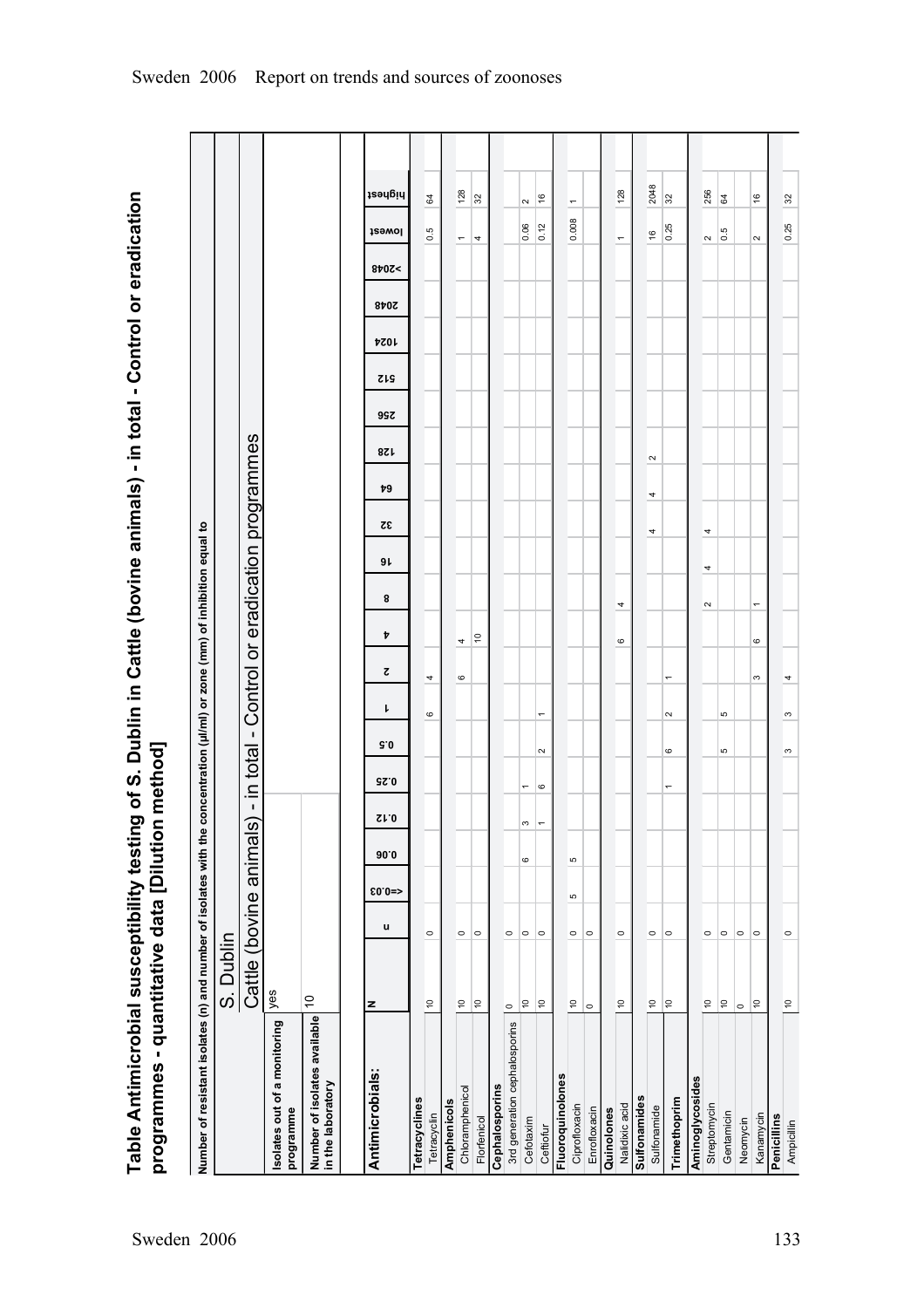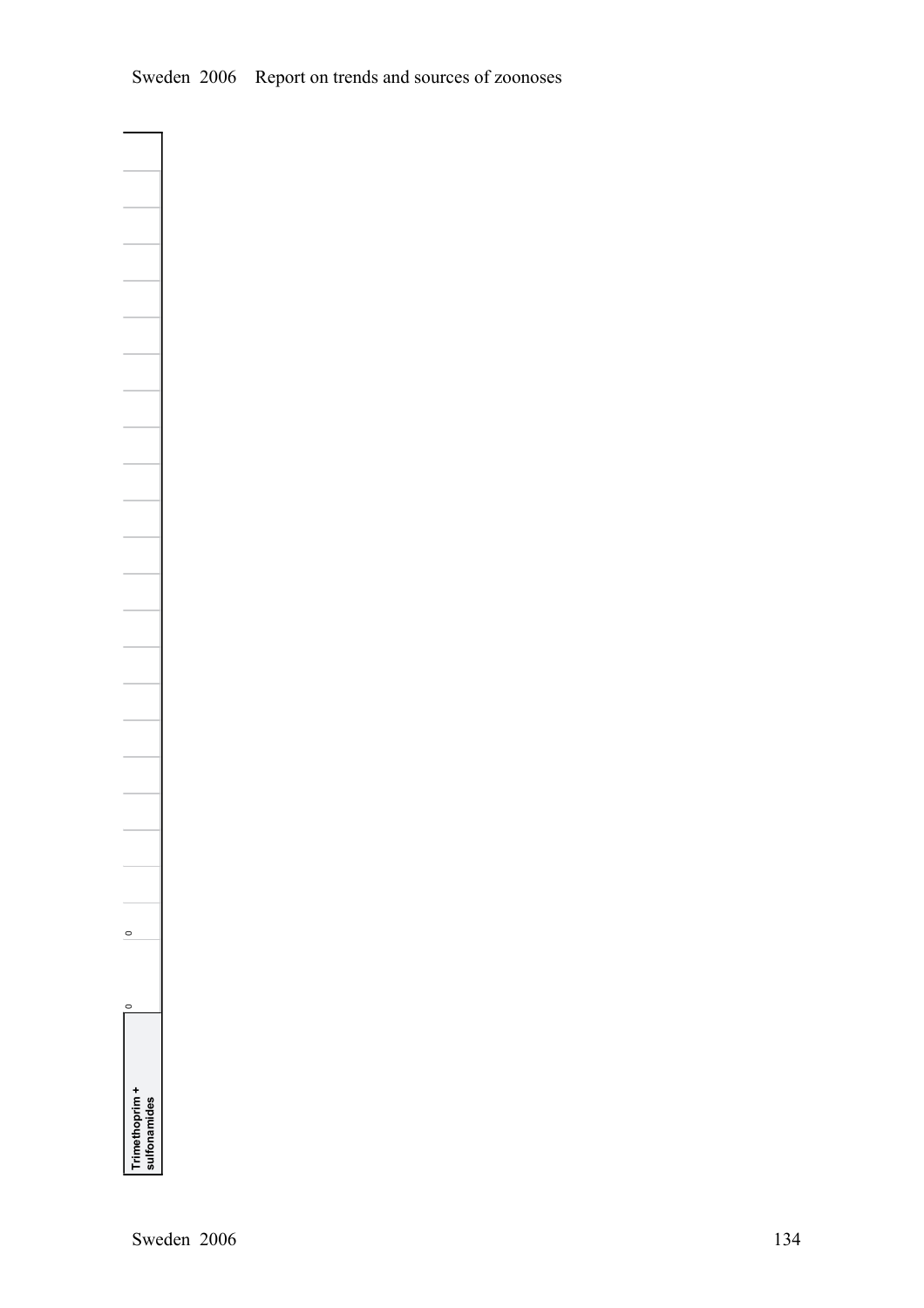# **Table Antimicrobial susceptibility testing of S.Enteritidis in animals**

| $n =$ Number of resistant isolates                   |                            |   |      |    |                      |    |                |    |
|------------------------------------------------------|----------------------------|---|------|----|----------------------|----|----------------|----|
|                                                      | S. Enteritidis             |   |      |    |                      |    |                |    |
|                                                      | Cattle (bovine<br>animals) |   | Pigs |    | Gallus gallus (fowl) |    | <b>Turkeys</b> |    |
| Isolates out of a<br>monitoring programme            | ves                        |   | yes  |    | yes                  |    | yes            |    |
| Number of isolates<br>available in the<br>laboratory | О.                         |   | 0    |    | 0                    |    | 0              |    |
|                                                      |                            |   |      |    |                      |    |                |    |
| Antimicrobials:                                      | N                          | n | ١N   | In | N                    | In |                | ۱n |

#### **Footnote**

No isolates of S. Enteritidis in 2006.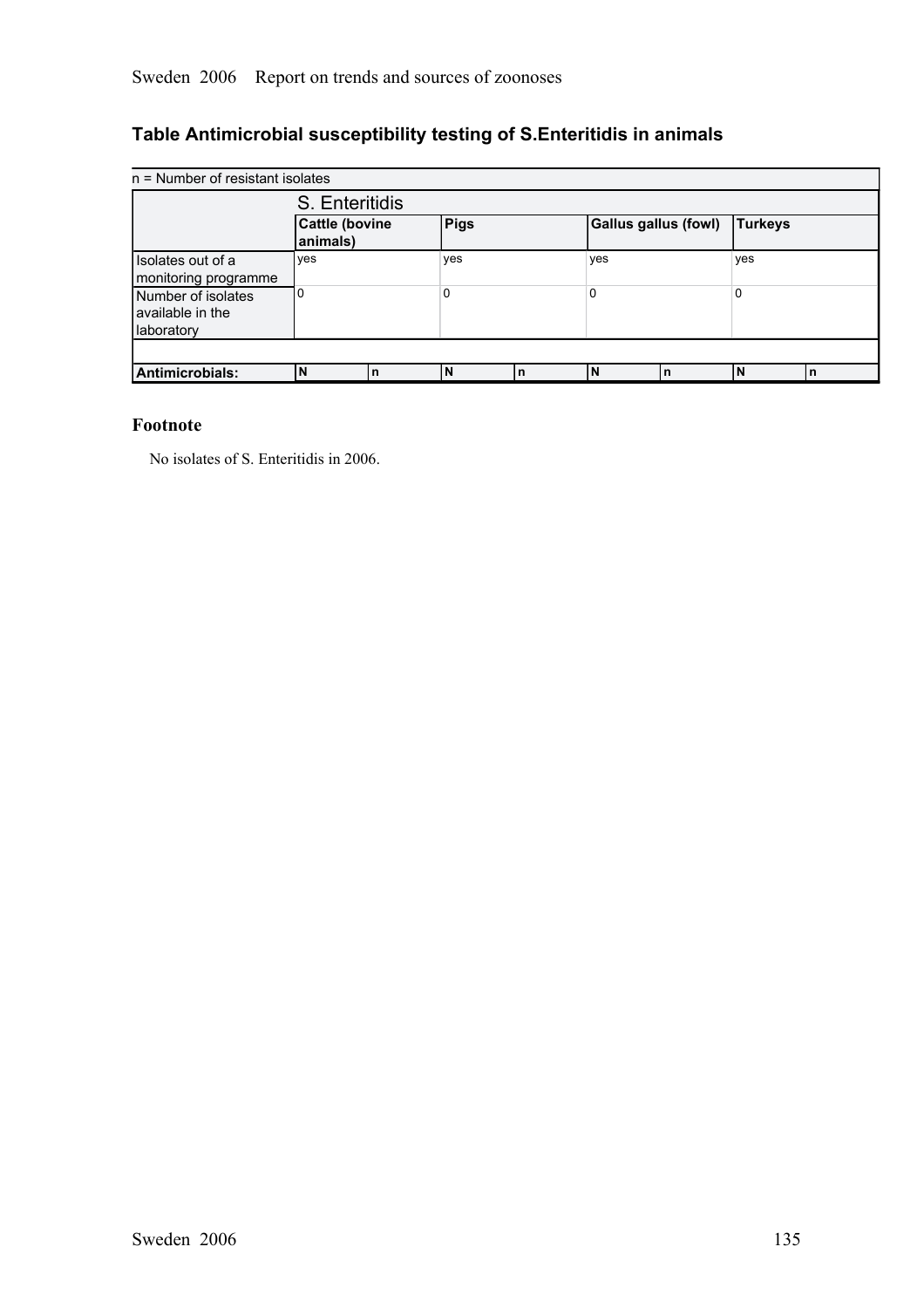# **Table Antimicrobial susceptibility testing of S.Typhimurium in animals**

| n = Number of resistant isolates              |                                   |                |              |                |                |                             |                |             |
|-----------------------------------------------|-----------------------------------|----------------|--------------|----------------|----------------|-----------------------------|----------------|-------------|
|                                               |                                   | S. Typhimurium |              |                |                |                             |                |             |
|                                               | <b>Cattle (bovine</b><br>animals) |                | Pigs         |                |                | <b>Gallus gallus (fowl)</b> | <b>Turkeys</b> |             |
| Isolates out of a                             | yes                               |                | yes          |                | yes            |                             | yes            |             |
| monitoring programme                          |                                   |                |              |                |                |                             |                |             |
| Number of isolates                            | $\overline{7}$                    |                | 8            |                | 4              |                             | 0              |             |
| available in the                              |                                   |                |              |                |                |                             |                |             |
| laboratory                                    |                                   |                |              |                |                |                             |                |             |
|                                               |                                   |                |              |                |                |                             |                |             |
| Antimicrobials:                               | N                                 | $\mathsf{n}$   | N            | $\mathsf{n}$   | N              | n                           | N              | n           |
| <b>Tetracyclines</b>                          |                                   |                |              |                |                |                             |                |             |
| Tetracyclin                                   | 7                                 | 3              | 8            | 0              | 4              | 0                           | 0              | 0           |
| <b>Amphenicols</b>                            |                                   |                |              |                |                |                             |                |             |
| Chloramphenicol                               | 7                                 | $\mathbf{1}$   | 8            | 0              | 4              | 0                           | 0              | 0           |
| Florfenicol                                   | $\overline{7}$                    | $\mathbf{1}$   | 8            | 0              | 4              | 0                           | 0              | 0           |
| <b>Cephalosporins</b>                         |                                   |                |              |                |                |                             |                |             |
| Cefotaxim                                     | 7                                 | 0              | 8            | 0              | 4              | 0                           | 0              | 0           |
| Ceftiofur                                     | $\overline{7}$                    | 0              | 8            | 0              | 4              | 0                           | 0              | 0           |
| <b>Fluoroquinolones</b>                       | 7                                 | $\mathbf 0$    | 8            | 0              | 4              | 0                           | 0              | 0           |
| Ciprofloxacin                                 |                                   |                |              |                |                |                             |                |             |
| Quinolones<br>Nalidixic acid                  | 7                                 | 0              | 8            | $\pmb{0}$      | 4              | 0                           | 0              | $\mathbf 0$ |
| <b>Sulfonamides</b>                           |                                   |                |              |                |                |                             |                |             |
| Sulfonamide                                   | 7                                 | 4              | 8            | 1              | 4              | 0                           | 0              | 0           |
| Trimethoprim                                  | $\overline{7}$                    | 0              | 8            | 0              | 4              | 0                           | 0              | 0           |
|                                               |                                   |                |              |                |                |                             |                |             |
| Aminoglycosides<br>Streptomycin               | 7                                 | 3              | 8            | 0              | 4              | 0                           | 0              | 0           |
| Gentamicin                                    | 7                                 | 0              | 8            | 0              | 4              | 0                           | 0              | 0           |
| Kanamycin                                     | $\overline{7}$                    | 0              | 8            | 0              | 4              | 0                           | 0              | 0           |
| <b>Penicillins</b>                            |                                   |                |              |                |                |                             |                |             |
| Ampicillin                                    | 7                                 | 4              | 8            | 1              | 4              | 0                           | 0              | 0           |
| Fully sensitive                               | $\overline{7}$                    | 3              | 8            | $\overline{7}$ | 4              | 4                           | 0              | 0           |
|                                               | 7                                 | 0              | 8            | 0              | 4              | 0                           | 0              | 0           |
| Resistant to 1                                |                                   |                |              |                |                |                             |                |             |
| antimicrobial                                 |                                   |                |              |                |                |                             |                |             |
| Resistant to 2                                | 7                                 | $\mathbf{1}$   | 8            | $\mathbf{1}$   | 4              | 0                           | 0              | 0           |
| antimicrobials                                |                                   |                |              |                |                |                             |                |             |
| Resistant to 3                                | 7                                 | 0              | 8            | 0              | $\overline{4}$ | 0                           | 0              | 0           |
| antimicrobials                                |                                   |                |              |                |                |                             |                |             |
| Resistant to 4                                | $\overline{7}$                    | $\overline{2}$ | 8            | $\mathbf 0$    | 4              | $\mathbf 0$                 | 0              | 0           |
| antimicrobials                                |                                   |                |              |                |                |                             |                |             |
| Resistant to >4                               | $\overline{7}$                    | $\mathbf{1}$   | 8            | 0              | 4              | $\mathbf 0$                 | 0              | 0           |
| antimicrobials                                |                                   |                |              |                |                |                             |                |             |
| Number of multiresistant S. Typhimurium DT104 |                                   |                |              |                |                |                             |                |             |
| with penta resistance                         | 2                                 | 1              | 1            | 0              | 0              | 0                           | 0              | 0           |
| resistant to other                            | $\overline{2}$                    | $\mathbf{1}$   | $\mathbf{1}$ | 1              | 0              | 0                           | 0              | 0           |
| antimicrobials                                |                                   |                |              |                |                |                             |                |             |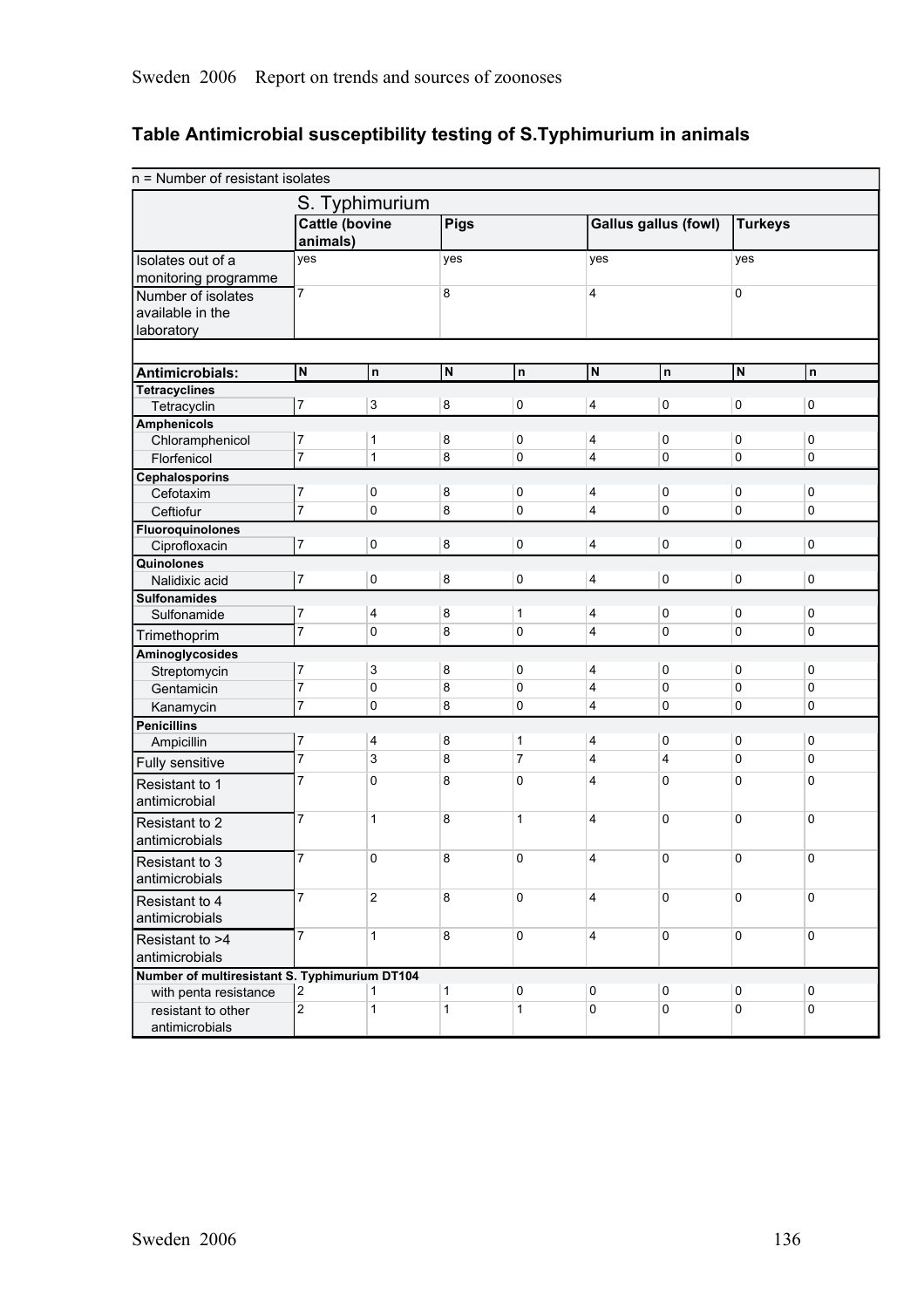Table Antimicrobial susceptibility testing of S. Typhimurium in Cattle (bovine animals) - in total - Control or<br>eradication programmes - quantitative data [Dilution method] **Table Antimicrobial susceptibility testing of S. Typhimurium in Cattle (bovine animals) in total Control or eradication programmes quantitative data [Dilution method]**

| Number of resistant isolates (n) and number of isolates with the concentration (µl/ml) or zone (mm) of inhibition equal to |                         |                          |         |      |             |            |          |                          |                          |                          |                                   |                          |    |                          |                          |            |             |      |                          |                                   |  |
|----------------------------------------------------------------------------------------------------------------------------|-------------------------|--------------------------|---------|------|-------------|------------|----------|--------------------------|--------------------------|--------------------------|-----------------------------------|--------------------------|----|--------------------------|--------------------------|------------|-------------|------|--------------------------|-----------------------------------|--|
|                                                                                                                            | S. Typhimurium          |                          |         |      |             |            |          |                          |                          |                          |                                   |                          |    |                          |                          |            |             |      |                          |                                   |  |
|                                                                                                                            | Cattle (bovine animals) |                          |         |      | $\mathbf I$ | in total - |          |                          |                          |                          | Control or eradication programmes |                          |    |                          |                          |            |             |      |                          |                                   |  |
| Isolates out of a monitoring<br>programme                                                                                  | lyes                    |                          |         |      |             |            |          |                          |                          |                          |                                   |                          |    |                          |                          |            |             |      |                          |                                   |  |
| N<br>Number of isolates available<br>in the laboratory                                                                     |                         |                          |         |      |             |            |          |                          |                          |                          |                                   |                          |    |                          |                          |            |             |      |                          |                                   |  |
| z<br>Antimicrobials:                                                                                                       |                         | u                        | $$0.0=$ | 90.0 | Sr.O        | 92.0       | 9.0      | ı                        | Þ<br>ट                   | 8                        | 9 L                               | 32                       | 79 | 8Z L                     | <b>997</b>               | <b>SIS</b> | <b>7201</b> | 8707 | <b>JSƏWOI</b><br>8707<   | highest                           |  |
|                                                                                                                            |                         |                          |         |      |             |            |          |                          |                          |                          |                                   |                          |    |                          |                          |            |             |      |                          |                                   |  |
| Tetracyclines                                                                                                              |                         |                          |         |      |             |            |          |                          |                          |                          |                                   |                          |    |                          |                          |            |             |      |                          |                                   |  |
| $\overline{ }$<br>Tetracyclin                                                                                              |                         | S                        |         |      |             |            |          | 4                        |                          |                          | $\overline{\phantom{0}}$          |                          |    | $\sim$                   |                          |            |             |      | 0.5                      | 64                                |  |
| Amphenicols                                                                                                                |                         |                          |         |      |             |            |          |                          |                          |                          |                                   |                          |    |                          |                          |            |             |      |                          |                                   |  |
| $\overline{ }$<br>Chloramphenicol                                                                                          |                         | $\overline{\phantom{0}}$ |         |      |             |            |          | $\overline{\phantom{0}}$ | $\sim$                   | S                        |                                   |                          |    |                          | $\overline{\phantom{0}}$ |            |             |      | $\overline{\phantom{0}}$ | 128                               |  |
| $\overline{ }$<br>Florfenicol                                                                                              |                         | $\overline{ }$           |         |      |             |            |          |                          | $\circ$                  |                          |                                   | $\overline{ }$           |    |                          |                          |            |             |      | 4                        | 32                                |  |
| Cephalosporins                                                                                                             |                         |                          |         |      |             |            |          |                          |                          |                          |                                   |                          |    |                          |                          |            |             |      |                          |                                   |  |
| $\circ$<br>3rd generation cephalosporins                                                                                   |                         | $\circ$                  |         |      |             |            |          |                          |                          |                          |                                   |                          |    |                          |                          |            |             |      |                          |                                   |  |
| $\overline{\phantom{a}}$<br>Cefotaxim                                                                                      |                         | $\circ$                  |         |      | S           | 4          |          |                          |                          |                          |                                   |                          |    |                          |                          |            |             |      | 0.06                     | $\sim$                            |  |
| $\overline{ }$<br>Ceftiofur                                                                                                |                         | $\circ$                  |         |      |             |            | $\infty$ | $\overline{ }$<br>S      |                          |                          |                                   |                          |    |                          |                          |            |             |      | $\frac{1}{2}$            | $\frac{6}{2}$                     |  |
| Fluoroquinolones                                                                                                           |                         |                          |         |      |             |            |          |                          |                          |                          |                                   |                          |    |                          |                          |            |             |      |                          |                                   |  |
| $\overline{ }$<br>Ciprofloxacin                                                                                            |                         | $\circ$                  |         | Z    |             |            |          |                          |                          |                          |                                   |                          |    |                          |                          |            |             |      |                          | $\overline{\phantom{0}}$<br>0.008 |  |
| $\circ$<br>Enrofloxacin                                                                                                    |                         | $\circ$                  |         |      |             |            |          |                          |                          |                          |                                   |                          |    |                          |                          |            |             |      |                          |                                   |  |
| Quinolones                                                                                                                 |                         |                          |         |      |             |            |          |                          |                          |                          |                                   |                          |    |                          |                          |            |             |      |                          |                                   |  |
| N<br>Nalidixic acid                                                                                                        |                         | $\circ$                  |         |      |             |            |          |                          | $\overline{\phantom{a}}$ |                          |                                   |                          |    |                          |                          |            |             |      | $\overline{\phantom{0}}$ | 128                               |  |
| Sulfonamides                                                                                                               |                         |                          |         |      |             |            |          |                          |                          |                          |                                   |                          |    |                          |                          |            |             |      |                          |                                   |  |
| $\overline{ }$<br>Sulfonamide                                                                                              |                         | 4                        |         |      |             |            |          |                          |                          |                          |                                   |                          |    | $\sim$                   | $\overline{\phantom{0}}$ |            |             | 4    | 16                       | 2048                              |  |
| $\overline{ }$<br>Trimethoprim                                                                                             |                         | $\circ$                  |         |      |             | $\infty$   | 4        |                          |                          |                          |                                   |                          |    |                          |                          |            |             |      | 0.25                     | 32                                |  |
| Aminoglycosides                                                                                                            |                         |                          |         |      |             |            |          |                          |                          |                          |                                   |                          |    |                          |                          |            |             |      |                          |                                   |  |
| Z<br>Streptomycin                                                                                                          |                         | S                        |         |      |             |            |          |                          |                          |                          | S                                 | $\overline{\phantom{0}}$ |    | $\overline{\phantom{0}}$ | $\sim$                   |            |             |      | $\sim$                   | 256                               |  |
| Ľ<br>Gentamicin                                                                                                            |                         | $\circ$                  |         |      |             |            |          | L                        |                          |                          |                                   |                          |    |                          |                          |            |             |      | $\frac{5}{6}$            | 64                                |  |
| $\circ$<br>Neomycin                                                                                                        |                         | $\circ$                  |         |      |             |            |          |                          |                          |                          |                                   |                          |    |                          |                          |            |             |      |                          |                                   |  |
| Z<br>Kanamycin                                                                                                             |                         | $\circ$                  |         |      |             |            |          |                          | 6                        | $\overline{\phantom{0}}$ |                                   |                          |    |                          |                          |            |             |      | $\sim$                   | $\frac{6}{5}$                     |  |
| Penicillins                                                                                                                |                         |                          |         |      |             |            |          |                          |                          |                          |                                   |                          |    |                          |                          |            |             |      |                          |                                   |  |
| Ampicillin                                                                                                                 |                         | 4                        |         |      |             |            |          | $\sim$                   |                          |                          |                                   |                          | 4  |                          |                          |            |             |      | 0.25                     | 32                                |  |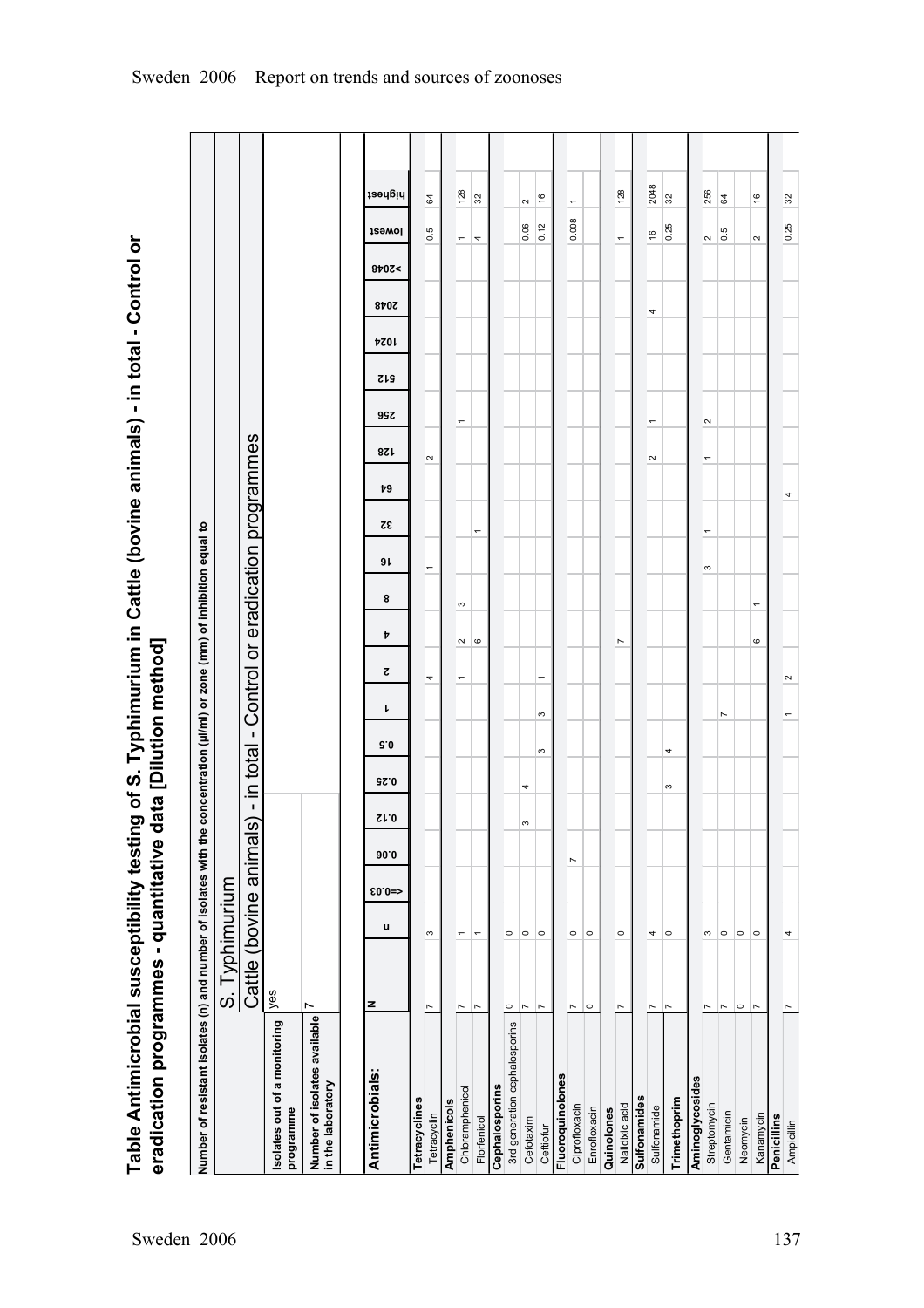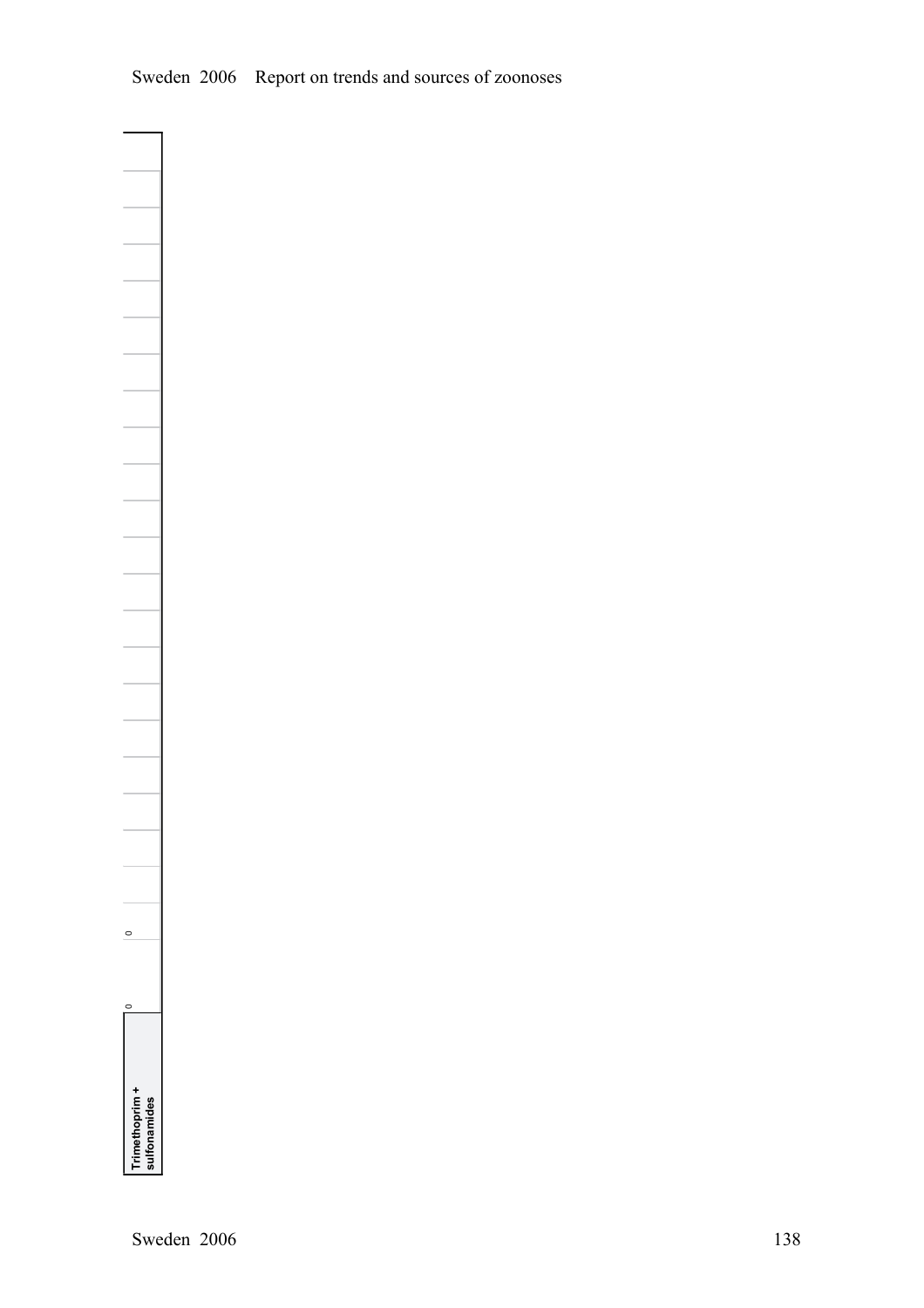Table Antimicrobial susceptibility testing of S. Typhimurium in Pigs - in total - Control or eradication programmes -<br>quantitative data [Dilution method] **Table Antimicrobial susceptibility testing of S. Typhimurium in Pigs in total Control or eradication programmes quantitative data [Dilution method]**

| Number of resistant isolates (n) and number of isolates with the concentration (µl/ml) or zone (mm) of inhibition equal to |                           |                          |         |         |              |             |                          |                        |                          |                  |                                  |           |    |                |          |            |      |      |                          |                          |                          |
|----------------------------------------------------------------------------------------------------------------------------|---------------------------|--------------------------|---------|---------|--------------|-------------|--------------------------|------------------------|--------------------------|------------------|----------------------------------|-----------|----|----------------|----------|------------|------|------|--------------------------|--------------------------|--------------------------|
|                                                                                                                            | S. Typhimurium            |                          |         |         |              |             |                          |                        |                          |                  |                                  |           |    |                |          |            |      |      |                          |                          |                          |
|                                                                                                                            | Pigs - in total - Control |                          |         |         | ŏ            |             |                          | eradication programmes |                          |                  |                                  |           |    |                |          |            |      |      |                          |                          |                          |
| solates out of a monitoring<br>programme                                                                                   | yes                       |                          |         |         |              |             |                          |                        |                          |                  |                                  |           |    |                |          |            |      |      |                          |                          |                          |
| Number of isolates available<br>in the laboratory                                                                          | ∞                         |                          |         |         |              |             |                          |                        |                          |                  |                                  |           |    |                |          |            |      |      |                          |                          |                          |
| Antimicrobials:                                                                                                            | z                         | u                        | $$0.0=$ | 90.0    | $\Omega$ 1.0 | <b>GZ.0</b> | 5.0                      | ı                      | 2                        | Þ                | 8                                | 32<br>9 L | 79 | 87L            | 99Z      | <b>SIS</b> | 1024 | 8707 | 8b0z<                    | <b>J</b> ewol            | highest                  |
| Tetracyclines                                                                                                              |                           |                          |         |         |              |             |                          |                        |                          |                  |                                  |           |    |                |          |            |      |      |                          |                          |                          |
| Tetracyclin                                                                                                                | $\infty$                  | $\circ$                  |         |         |              |             |                          | $\sim$                 | $\mathbf{\circ}$         |                  |                                  |           |    |                |          |            |      |      |                          | rù.<br>$\circ$           | 64                       |
| Amphenicols                                                                                                                |                           |                          |         |         |              |             |                          |                        |                          |                  |                                  |           |    |                |          |            |      |      |                          |                          |                          |
| Chloramphenicol                                                                                                            | $\infty$                  | $\circ$                  |         |         |              |             |                          |                        | $\overline{\phantom{a}}$ | $\overline{ }$   |                                  |           |    |                |          |            |      |      |                          | $\overline{\phantom{a}}$ | 128                      |
| Florfenicol                                                                                                                | $\infty$                  | $\circ$                  |         |         |              |             |                          |                        |                          | Z                |                                  |           |    |                |          |            |      |      |                          | 4                        | 32                       |
| Cephalosporins                                                                                                             |                           |                          |         |         |              |             |                          |                        |                          |                  |                                  |           |    |                |          |            |      |      |                          |                          |                          |
| 3rd generation cephalosporins                                                                                              | $\circ$                   | $\circ$                  |         |         |              |             |                          |                        |                          |                  |                                  |           |    |                |          |            |      |      |                          |                          |                          |
| Cefotaxim                                                                                                                  | $\infty$                  | $\circ$                  |         | T       | 4            | S           |                          |                        |                          |                  |                                  |           |    |                |          |            |      |      |                          | 0.06                     | 2                        |
| Ceftiofur                                                                                                                  | $\infty$                  | $\circ$                  |         |         |              |             | $\overline{\phantom{0}}$ | L                      |                          |                  |                                  |           |    |                |          |            |      |      |                          | 0.12                     | $\frac{6}{2}$            |
| Fluoroquinolones                                                                                                           |                           |                          |         |         |              |             |                          |                        |                          |                  |                                  |           |    |                |          |            |      |      |                          |                          |                          |
| Ciprofloxacin                                                                                                              | $\infty$                  | $\circ$                  | $\sim$  | $\circ$ |              |             |                          |                        |                          |                  |                                  |           |    |                |          |            |      |      |                          | 0.008                    | $\overline{\phantom{0}}$ |
| Enrofloxacin                                                                                                               | $\circ$                   | $\circ$                  |         |         |              |             |                          |                        |                          |                  |                                  |           |    |                |          |            |      |      |                          |                          |                          |
| Quinolones                                                                                                                 |                           |                          |         |         |              |             |                          |                        |                          |                  |                                  |           |    |                |          |            |      |      |                          |                          |                          |
| Nalidixic acid                                                                                                             | $\infty$                  | $\circ$                  |         |         |              |             |                          |                        |                          | $\mathbf{\circ}$ | $\sim$                           |           |    |                |          |            |      |      |                          | $\overline{\phantom{0}}$ | 128                      |
| <b>Sulfonamides</b>                                                                                                        |                           |                          |         |         |              |             |                          |                        |                          |                  |                                  |           |    |                |          |            |      |      |                          |                          |                          |
| Sulfonamide                                                                                                                | $\infty$                  | $\overline{\phantom{0}}$ |         |         |              |             |                          |                        |                          |                  |                                  |           | S  | $\overline{ }$ | $\infty$ |            |      |      | $\overline{\phantom{0}}$ | $\frac{6}{2}$            | 2048                     |
| Trimethoprim                                                                                                               | $\infty$                  | $\circ$                  |         |         |              | $\sim$      | S                        | S                      |                          |                  |                                  |           |    |                |          |            |      |      |                          | 0.25                     | 32                       |
| Aminoglycosides                                                                                                            |                           |                          |         |         |              |             |                          |                        |                          |                  |                                  |           |    |                |          |            |      |      |                          |                          |                          |
| Streptomycin                                                                                                               | $\infty$                  | $\circ$                  |         |         |              |             |                          |                        |                          |                  | $\overline{ }$<br>$\overline{ }$ |           |    |                |          |            |      |      |                          | $\sim$                   | 256                      |
| Gentamicin                                                                                                                 | $^\infty$                 | $\circ$                  |         |         |              |             | $\overline{ }$           | $\circ$                | $\overline{\phantom{0}}$ |                  |                                  |           |    |                |          |            |      |      |                          | 0.5                      | 64                       |
| Neomycin                                                                                                                   | $\circ$                   | $\circ$                  |         |         |              |             |                          |                        |                          |                  |                                  |           |    |                |          |            |      |      |                          |                          |                          |
| Kanamycin                                                                                                                  | $\infty$                  | $\circ$                  |         |         |              |             |                          |                        |                          | $\overline{ }$   | ÷                                |           |    |                |          |            |      |      |                          | $\sim$                   | $\frac{6}{5}$            |
| Penicillins                                                                                                                |                           |                          |         |         |              |             |                          |                        |                          |                  |                                  |           |    |                |          |            |      |      |                          |                          |                          |
| Ampicillin                                                                                                                 | $\infty$                  |                          |         |         |              |             |                          | $\sim$                 | S                        | $\sim$           |                                  |           |    |                |          |            |      |      |                          | 0.25                     | 32                       |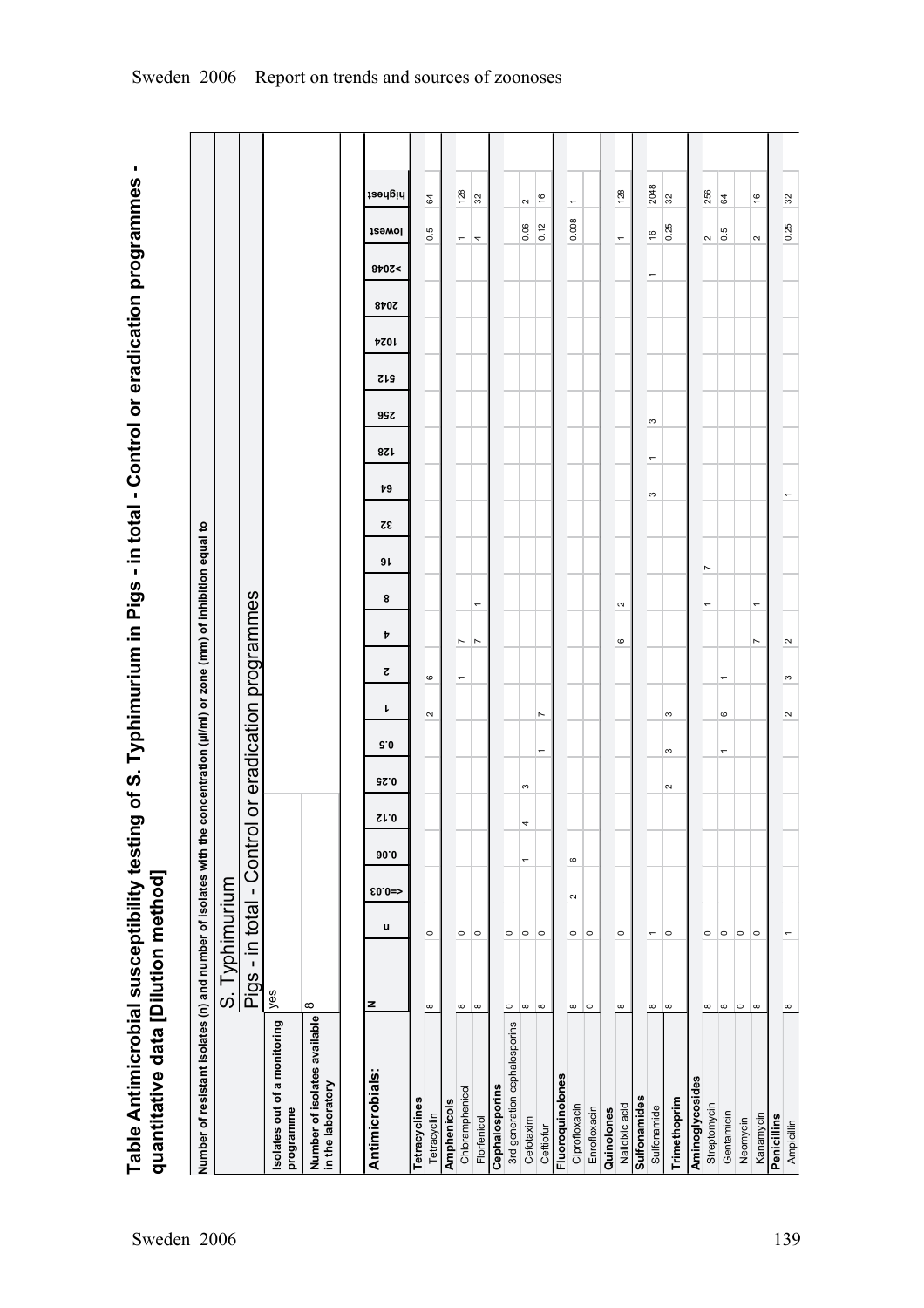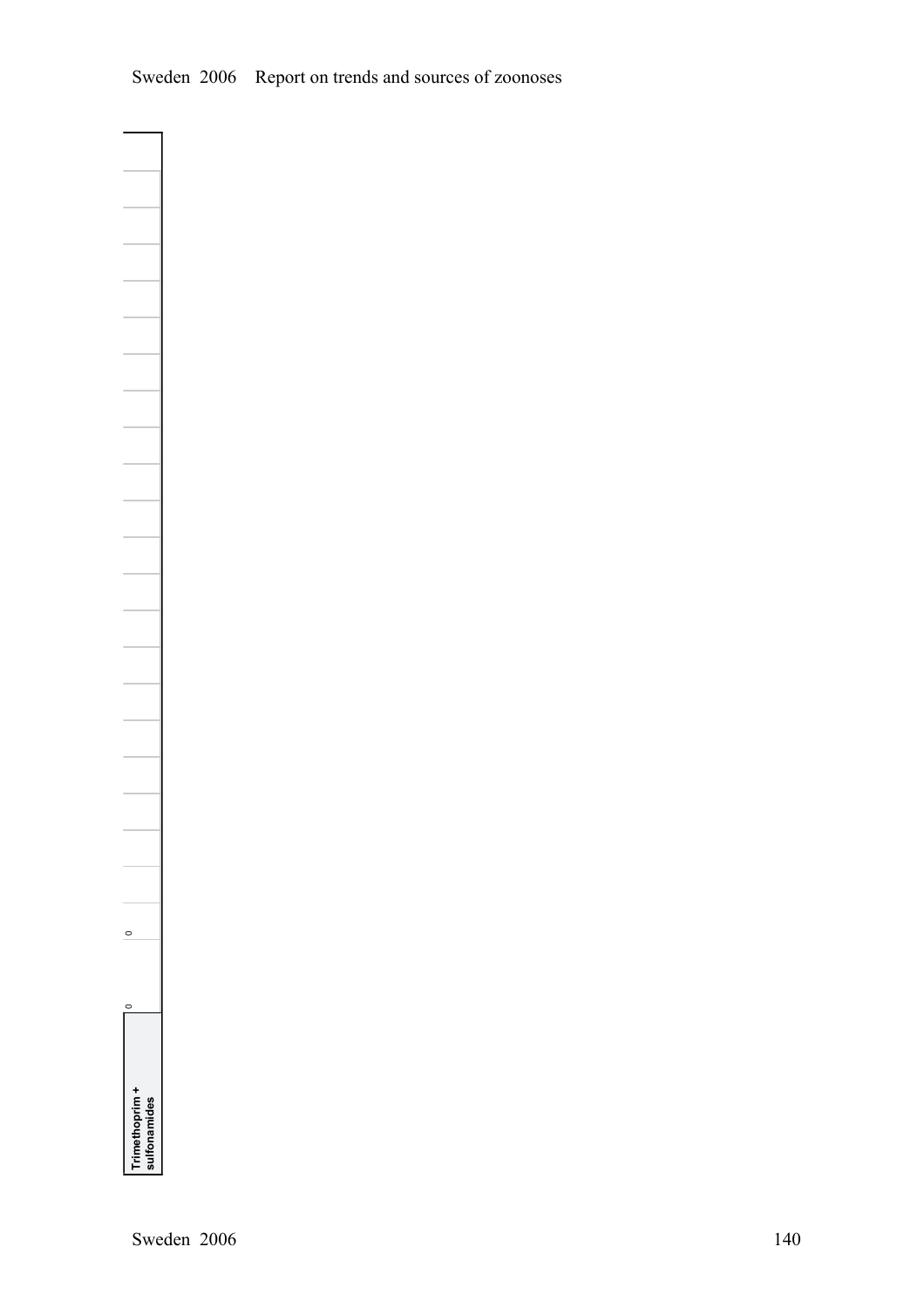Table Antimicrobial susceptibility testing of S. Typhimurium in Gallus gallus (fowl) - in total - Control or eradication<br>programmes - quantitative data [Dilution method] **Table Antimicrobial susceptibility testing of S. Typhimurium in Gallus gallus (fowl) in total Control or eradication programmes quantitative data [Dilution method]**

| Number of resistant isolates (n) and number of isolates with the concentration (µl/ml) or zone (mm) of inhibition equal to |                           |         |                |      |        |                       |     |   |        |                          |                                   |    |    |            |            |            |             |      |                          |                                   |               |
|----------------------------------------------------------------------------------------------------------------------------|---------------------------|---------|----------------|------|--------|-----------------------|-----|---|--------|--------------------------|-----------------------------------|----|----|------------|------------|------------|-------------|------|--------------------------|-----------------------------------|---------------|
|                                                                                                                            | S. Typhimurium            |         |                |      |        |                       |     |   |        |                          |                                   |    |    |            |            |            |             |      |                          |                                   |               |
|                                                                                                                            | Gallus gallus (fowl) - in |         |                |      |        | $\mathbf{I}$<br>total |     |   |        |                          | Control or eradication programmes |    |    |            |            |            |             |      |                          |                                   |               |
| Isolates out of a monitoring<br>programme                                                                                  | lyes                      |         |                |      |        |                       |     |   |        |                          |                                   |    |    |            |            |            |             |      |                          |                                   |               |
| Number of isolates available<br>in the laboratory                                                                          | 4                         |         |                |      |        |                       |     |   |        |                          |                                   |    |    |            |            |            |             |      |                          |                                   |               |
| Antimicrobials:                                                                                                            | z                         |         |                |      |        |                       |     |   |        |                          |                                   |    |    |            |            |            |             |      |                          |                                   |               |
|                                                                                                                            |                           | u       | $$0.0=$        | 90.0 | Sr.0   | 92.0                  | 9.0 | ŀ | ट      | Þ                        | 9 L<br>8                          | 32 | 79 | <b>821</b> | <b>997</b> | <b>SIS</b> | <b>7201</b> | 2048 | 8707<                    | <b>J</b><br>29WOl                 | highest       |
| Tetracyclines                                                                                                              |                           |         |                |      |        |                       |     |   |        |                          |                                   |    |    |            |            |            |             |      |                          |                                   |               |
| Tetracyclin                                                                                                                | 4                         | $\circ$ |                |      |        |                       |     |   | 4      |                          |                                   |    |    |            |            |            |             |      |                          | 0.5                               | 64            |
| Amphenicols                                                                                                                |                           |         |                |      |        |                       |     |   |        |                          |                                   |    |    |            |            |            |             |      |                          |                                   |               |
| Chloramphenicol                                                                                                            | 4                         | $\circ$ |                |      |        |                       |     |   | $\sim$ | $\sim$                   |                                   |    |    |            |            |            |             |      | $\overline{\phantom{0}}$ |                                   | 128           |
| Florfenicol                                                                                                                | 4                         | $\circ$ |                |      |        |                       |     |   | $\sim$ | $\sim$                   |                                   |    |    |            |            |            |             |      | 4                        |                                   | 32            |
| Cephalosporins                                                                                                             |                           |         |                |      |        |                       |     |   |        |                          |                                   |    |    |            |            |            |             |      |                          |                                   |               |
| 3rd generation cephalosporins                                                                                              | $\circ$                   | $\circ$ |                |      |        |                       |     |   |        |                          |                                   |    |    |            |            |            |             |      |                          |                                   |               |
| Cefotaxim                                                                                                                  | 4                         | $\circ$ |                |      | $\sim$ | $\sim$                |     |   |        |                          |                                   |    |    |            |            |            |             |      |                          | $\sim$<br>0.06                    |               |
| Ceftiofur                                                                                                                  | 4                         | $\circ$ |                |      |        |                       |     | 4 |        |                          |                                   |    |    |            |            |            |             |      |                          | 0.12                              | $\frac{6}{5}$ |
| Fluoroquinolones                                                                                                           |                           |         |                |      |        |                       |     |   |        |                          |                                   |    |    |            |            |            |             |      |                          |                                   |               |
| Ciprofloxacin                                                                                                              | 4                         | $\circ$ | $\overline{ }$ | S    |        |                       |     |   |        |                          |                                   |    |    |            |            |            |             |      |                          | $\overline{\phantom{0}}$<br>0.008 |               |
| Enrofloxacin                                                                                                               | $\circ$                   | $\circ$ |                |      |        |                       |     |   |        |                          |                                   |    |    |            |            |            |             |      |                          |                                   |               |
| Quinolones                                                                                                                 |                           |         |                |      |        |                       |     |   |        |                          |                                   |    |    |            |            |            |             |      |                          |                                   |               |
| Nalidixic acid                                                                                                             | 4                         | $\circ$ |                |      |        |                       |     |   | 4      |                          |                                   |    |    |            |            |            |             |      | $\overline{\phantom{0}}$ |                                   | 128           |
| Sulfonamides                                                                                                               |                           |         |                |      |        |                       |     |   |        |                          |                                   |    |    |            |            |            |             |      |                          |                                   |               |
| Sulfonamide                                                                                                                | 4                         | $\circ$ |                |      |        |                       |     |   |        |                          |                                   |    |    | 4          |            |            |             |      |                          | $\frac{6}{2}$                     | 2048          |
| Trimethoprim                                                                                                               | $\circ$                   | $\circ$ |                |      |        |                       |     |   |        |                          |                                   |    |    |            |            |            |             |      |                          | 0.25                              | 32            |
| Aminoglycosides                                                                                                            |                           |         |                |      |        |                       |     |   |        |                          |                                   |    |    |            |            |            |             |      |                          |                                   |               |
| Streptomycin                                                                                                               | 4                         | $\circ$ |                |      |        |                       |     |   |        |                          | 4                                 |    |    |            |            |            |             |      | $\sim$                   |                                   | 256           |
| Gentamicin                                                                                                                 | $\overline{\phantom{a}}$  | $\circ$ |                |      |        |                       |     | 4 |        |                          |                                   |    |    |            |            |            |             |      |                          | 0.5                               | 64            |
| Neomycin                                                                                                                   | $\circ$                   | $\circ$ |                |      |        |                       |     |   |        |                          |                                   |    |    |            |            |            |             |      |                          |                                   |               |
| Kanamycin                                                                                                                  | 4                         | $\circ$ |                |      |        |                       |     |   | S      | $\overline{\phantom{0}}$ |                                   |    |    |            |            |            |             |      | $\sim$                   |                                   | $\frac{6}{7}$ |
| Penicillins                                                                                                                |                           |         |                |      |        |                       |     |   |        |                          |                                   |    |    |            |            |            |             |      |                          |                                   |               |
| Ampicillin                                                                                                                 | 4                         | $\circ$ |                |      |        |                       |     |   | S      |                          |                                   |    |    |            |            |            |             |      |                          | 0.25                              | $32\,$        |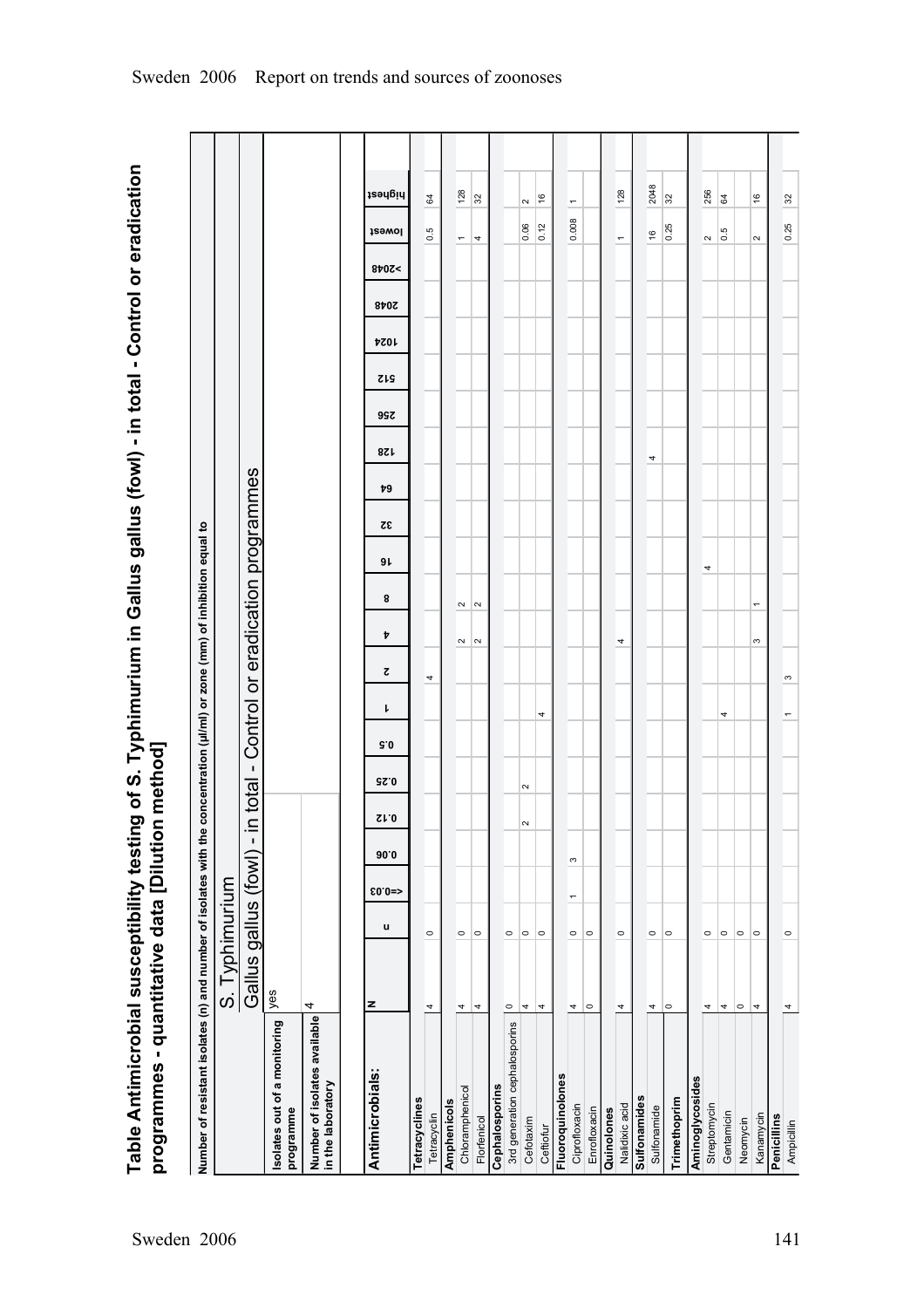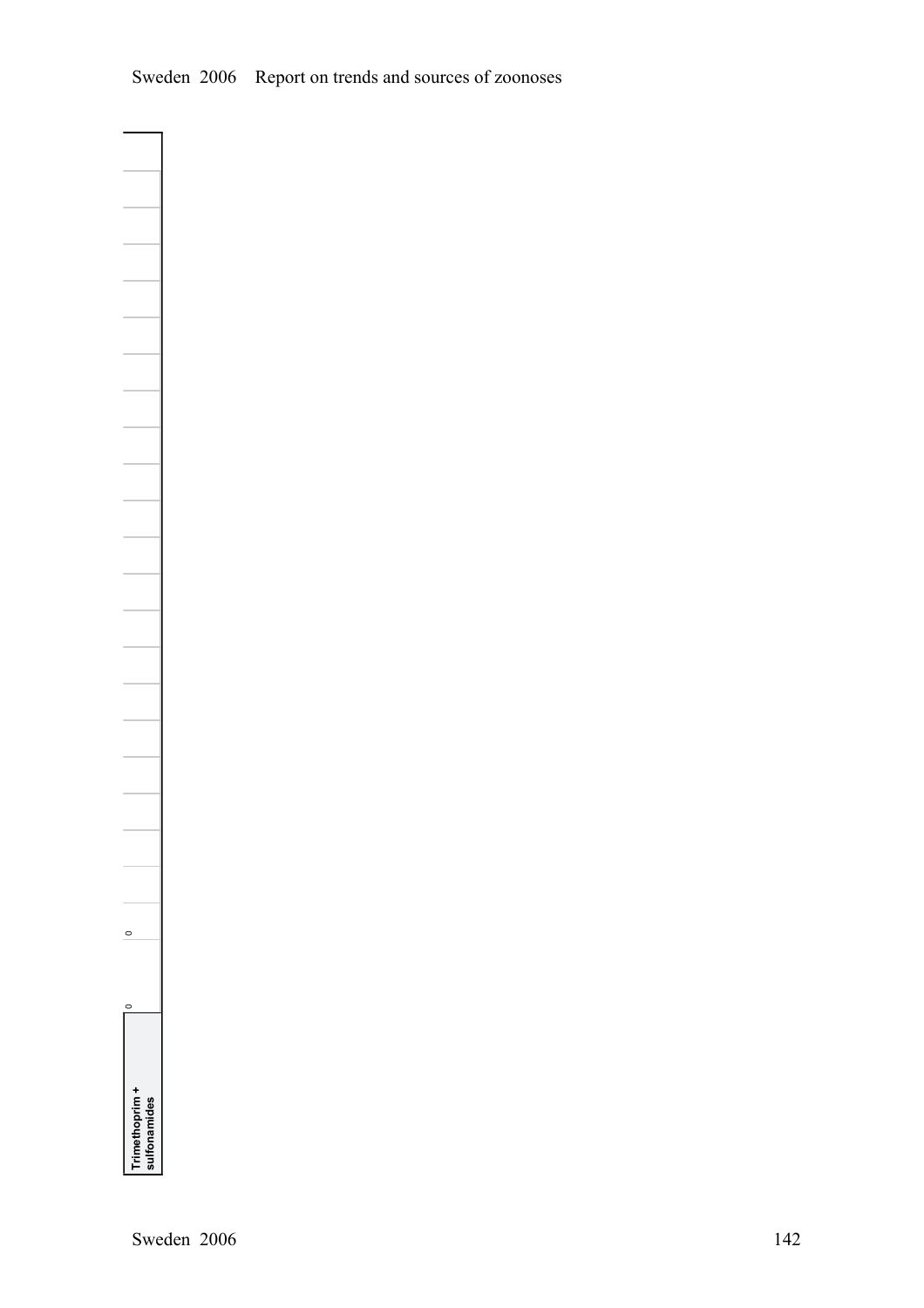Table Antimicrobial susceptibility testing of S. Species in Gallus gallus (fowl) - in total - Control or eradication<br>programmes - quantitative data [Dilution method] **Table Antimicrobial susceptibility testing of S. Species in Gallus gallus (fowl) in total Control or eradication programmes quantitative data [Dilution method]**

| Number of resistant isolates (n) and number of isolates with the concentration (µl/ml) or zone (mm) of inhibition equal to |                      |         |         |      |                           |                      |        |                |          |                               |                                   |                |        |     |            |            |             |      |                          |                         |         |
|----------------------------------------------------------------------------------------------------------------------------|----------------------|---------|---------|------|---------------------------|----------------------|--------|----------------|----------|-------------------------------|-----------------------------------|----------------|--------|-----|------------|------------|-------------|------|--------------------------|-------------------------|---------|
|                                                                                                                            | S. Species           |         |         |      |                           |                      |        |                |          |                               |                                   |                |        |     |            |            |             |      |                          |                         |         |
|                                                                                                                            | Gallus gallus (fowl) |         |         |      | $\stackrel{\cong}{\cdot}$ | $\mathbf I$<br>total |        |                |          |                               | Control or eradication programmes |                |        |     |            |            |             |      |                          |                         |         |
| solates out of a monitoring<br>programme                                                                                   | yes                  |         |         |      |                           |                      |        |                |          |                               |                                   |                |        |     |            |            |             |      |                          |                         |         |
| 4<br>Number of isolates available<br>in the laboratory                                                                     |                      |         |         |      |                           |                      |        |                |          |                               |                                   |                |        |     |            |            |             |      |                          |                         |         |
|                                                                                                                            |                      |         |         |      |                           |                      |        |                |          |                               |                                   |                |        |     |            |            |             |      |                          |                         |         |
| Antimicrobials:                                                                                                            | z                    | u       | $$0.0=$ | 90.0 | S1.0                      | <b>GZ.0</b>          | 9.0    | ŀ              | ट        | Þ                             | 9 L<br>8                          | 32             | 79     | 87L | <b>997</b> | <b>SIS</b> | <b>7201</b> | 2048 | 8707<                    | <b>J</b> ewol           | highest |
| Tetracyclines                                                                                                              |                      |         |         |      |                           |                      |        |                |          |                               |                                   |                |        |     |            |            |             |      |                          |                         |         |
| 4<br>Tetracyclin                                                                                                           |                      | $\circ$ |         |      |                           |                      |        | $\overline{ }$ | S        |                               |                                   |                |        |     |            |            |             |      | $\circ$                  | 64<br>rù.               |         |
| Amphenicols                                                                                                                |                      |         |         |      |                           |                      |        |                |          |                               |                                   |                |        |     |            |            |             |      |                          |                         |         |
| 4<br>Chloramphenicol                                                                                                       |                      | $\circ$ |         |      |                           |                      |        |                |          | S                             |                                   |                |        |     |            |            |             |      | $\overline{\phantom{a}}$ |                         | 128     |
| 4<br>Florfenicol                                                                                                           |                      | $\circ$ |         |      |                           |                      |        |                |          | S<br>$\overline{ }$           |                                   |                |        |     |            |            |             |      | 4                        | 32                      |         |
| Cephalosporins                                                                                                             |                      |         |         |      |                           |                      |        |                |          |                               |                                   |                |        |     |            |            |             |      |                          |                         |         |
| $\circ$<br>3rd generation cephalosporins                                                                                   |                      | $\circ$ |         |      |                           |                      |        |                |          |                               |                                   |                |        |     |            |            |             |      |                          |                         |         |
| 4<br>Cefotaxim                                                                                                             |                      | $\circ$ |         |      | ÷                         | S                    |        |                |          |                               |                                   |                |        |     |            |            |             |      |                          | 2<br>0.06               |         |
| 4<br>Ceftiofur                                                                                                             |                      | $\circ$ |         |      |                           |                      | $\sim$ | $\sim$         |          |                               |                                   |                |        |     |            |            |             |      |                          | $\frac{6}{2}$<br>0.12   |         |
| Fluoroquinolones                                                                                                           |                      |         |         |      |                           |                      |        |                |          |                               |                                   |                |        |     |            |            |             |      |                          |                         |         |
| 4<br>Ciprofloxacin                                                                                                         |                      | $\circ$ |         | 4    |                           |                      |        |                |          |                               |                                   |                |        |     |            |            |             |      |                          | $\overline{ }$<br>0.008 |         |
| $\circ$<br>Enrofloxacin                                                                                                    |                      | $\circ$ |         |      |                           |                      |        |                |          |                               |                                   |                |        |     |            |            |             |      |                          |                         |         |
| Quinolones                                                                                                                 |                      |         |         |      |                           |                      |        |                |          |                               |                                   |                |        |     |            |            |             |      |                          |                         |         |
| 4<br>Nalidixic acid                                                                                                        |                      | $\circ$ |         |      |                           |                      |        |                |          | $\overline{\phantom{0}}$<br>S |                                   |                |        |     |            |            |             |      | $\overline{\phantom{0}}$ |                         | 128     |
| <b>Sulfonamides</b>                                                                                                        |                      |         |         |      |                           |                      |        |                |          |                               |                                   |                |        |     |            |            |             |      |                          |                         |         |
| 4<br>Sulfonamide                                                                                                           |                      | $\circ$ |         |      |                           |                      |        |                |          |                               |                                   | $\overline{ }$ | $\sim$ | ٠   |            |            |             |      |                          | $\frac{6}{2}$           | 2048    |
| 4<br>Trimethoprim                                                                                                          |                      | $\circ$ |         |      |                           | $\overline{ }$       | S      |                |          |                               |                                   |                |        |     |            |            |             |      |                          | 32<br>0.25              |         |
| Aminoglycosides                                                                                                            |                      |         |         |      |                           |                      |        |                |          |                               |                                   |                |        |     |            |            |             |      |                          |                         |         |
| 4<br>Streptomycin                                                                                                          |                      | $\circ$ |         |      |                           |                      |        |                |          | $\overline{ }$                | $\overline{ }$                    | $\sim$         |        |     |            |            |             |      | $\sim$                   |                         | 256     |
| 4<br>Gentamicin                                                                                                            |                      | $\circ$ |         |      |                           |                      |        | $\overline{ }$ | $\infty$ |                               |                                   |                |        |     |            |            |             |      |                          | 64<br>0.5               |         |
| $\circ$<br>Neomycin                                                                                                        |                      | $\circ$ |         |      |                           |                      |        |                |          |                               |                                   |                |        |     |            |            |             |      |                          |                         |         |
| 4<br>Kanamycin                                                                                                             |                      | $\circ$ |         |      |                           |                      |        |                |          | $\sim$<br>$\sim$              |                                   |                |        |     |            |            |             |      | $\sim$                   | $\frac{6}{2}$           |         |
| Penicillins                                                                                                                |                      |         |         |      |                           |                      |        |                |          |                               |                                   |                |        |     |            |            |             |      |                          |                         |         |
| 4<br>Ampicillin                                                                                                            |                      | $\circ$ |         |      |                           |                      |        |                | $\sim$   |                               |                                   |                |        |     |            |            |             |      |                          | 32<br>0.25              |         |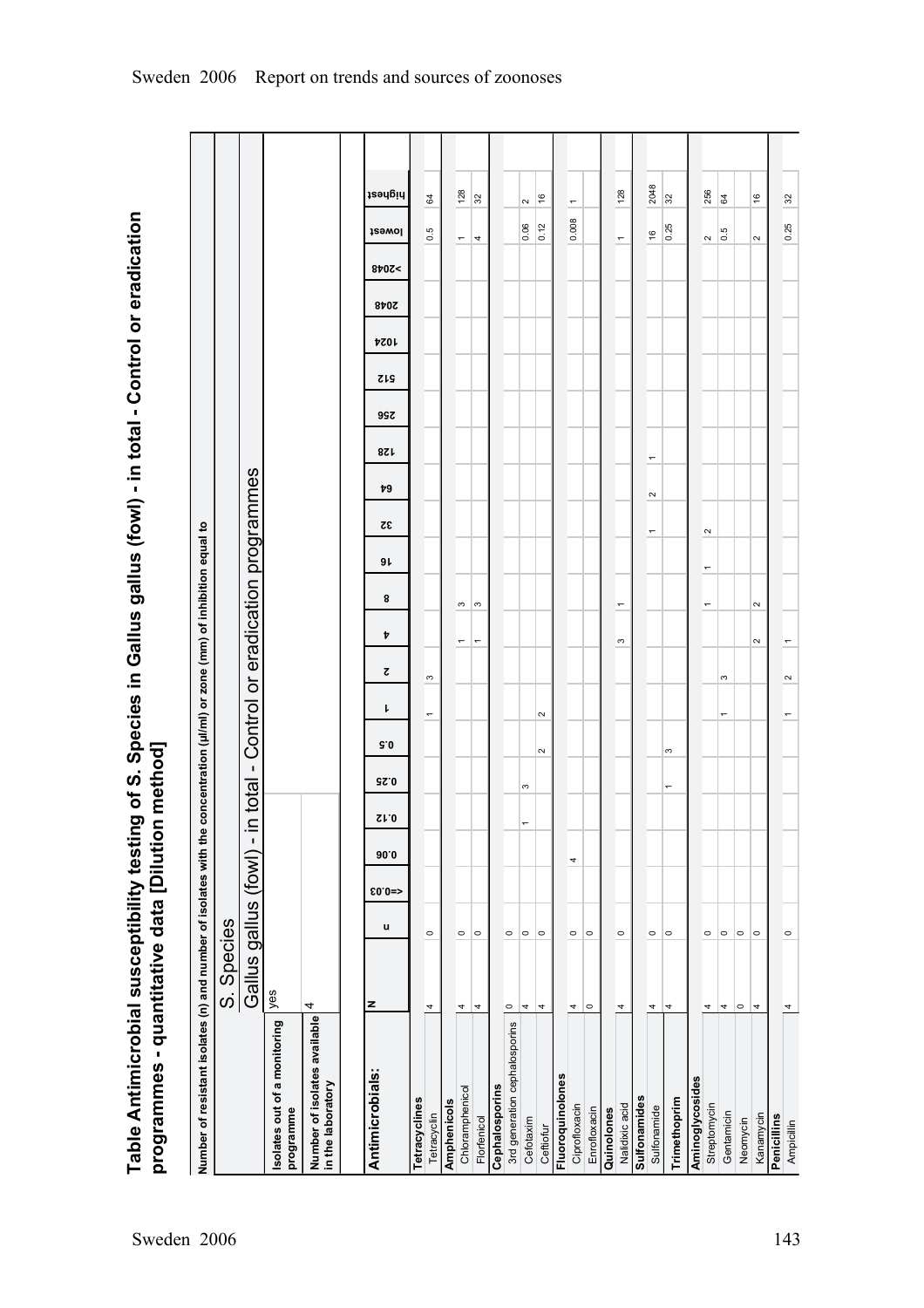٦

# **Footnote**

One isolate each of the serovars S.Agona, S.Senftenberg, S.Worthington, S.Rubislaw One isolate each of the serovars S.Agona, S.Senftenberg, S.Worthington, S.Rubislaw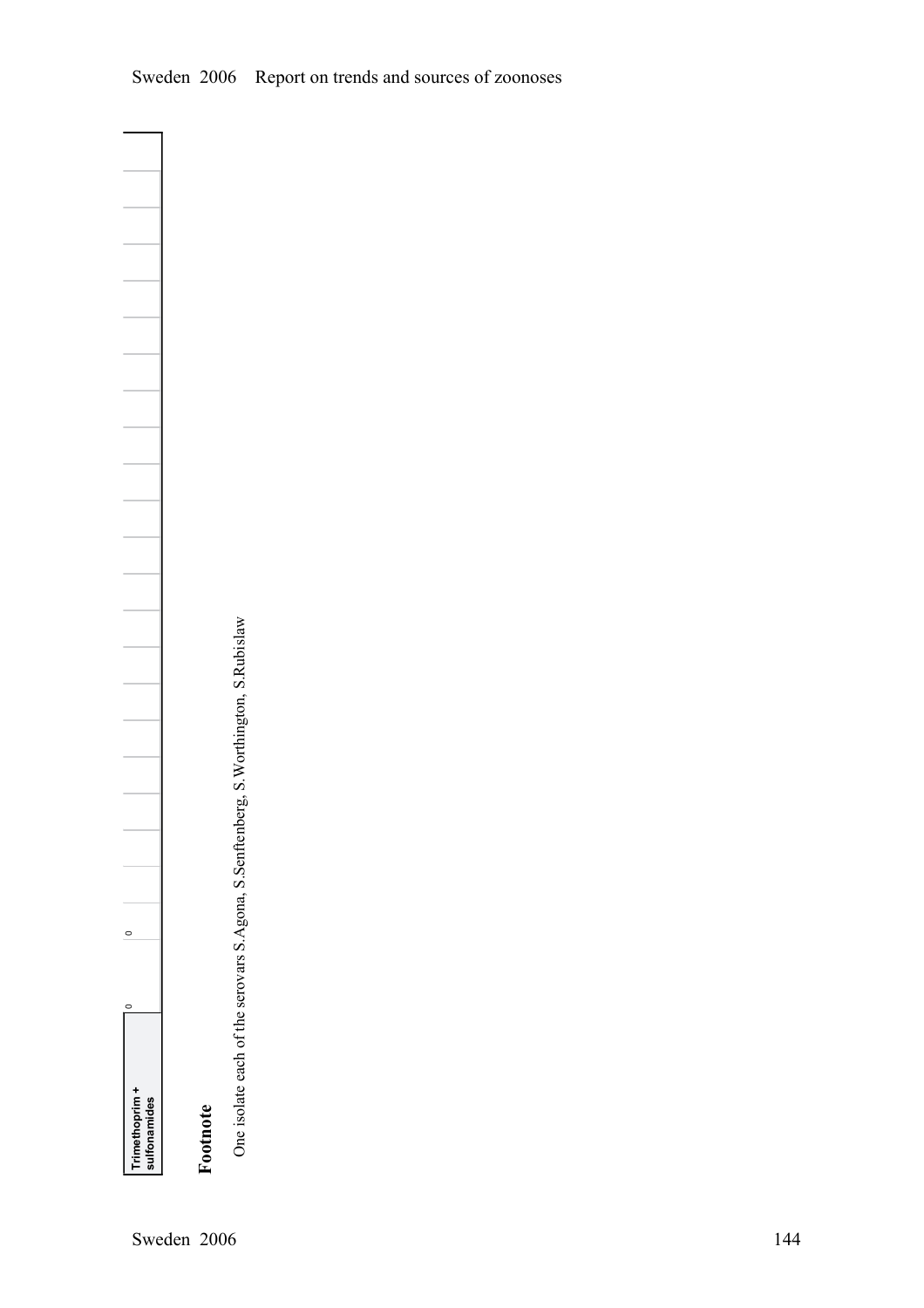| Number of resistant isolates (n) and number of isolates with the |                 |         |                     |                          |                |        |                          |                     |                       |        | concentration (ul/ml) or zone (mm) of inhibition equal to |                |                     |                 |      |            |             |      |       |                          |                          |  |
|------------------------------------------------------------------|-----------------|---------|---------------------|--------------------------|----------------|--------|--------------------------|---------------------|-----------------------|--------|-----------------------------------------------------------|----------------|---------------------|-----------------|------|------------|-------------|------|-------|--------------------------|--------------------------|--|
|                                                                  | S. Species      |         |                     |                          |                |        |                          |                     |                       |        |                                                           |                |                     |                 |      |            |             |      |       |                          |                          |  |
|                                                                  | Pigs - in total |         |                     |                          |                |        |                          |                     |                       |        |                                                           |                |                     |                 |      |            |             |      |       |                          |                          |  |
| Isolates out of a monitoring<br>programme                        | yes             |         |                     |                          |                |        |                          |                     |                       |        |                                                           |                |                     |                 |      |            |             |      |       |                          |                          |  |
| Number of isolates available<br>in the laboratory                | Ю               |         |                     |                          |                |        |                          |                     |                       |        |                                                           |                |                     |                 |      |            |             |      |       |                          |                          |  |
|                                                                  |                 |         |                     |                          |                |        |                          |                     |                       |        |                                                           |                |                     |                 |      |            |             |      |       |                          |                          |  |
| Antimicrobials:                                                  | z               | u       | $$0.0=$             | 90.0                     | S1.0           | 92.0   | G.0                      | L                   | ट                     | Þ      | 8                                                         | 32<br>9L       | 79                  | 87 <sub>k</sub> | 99 Z | <b>SIS</b> | <b>4024</b> | 840Z | >2048 | <b>J</b> ewol            | highest                  |  |
| Tetracyclines                                                    |                 |         |                     |                          |                |        |                          |                     |                       |        |                                                           |                |                     |                 |      |            |             |      |       |                          |                          |  |
| Tetracyclin                                                      | Б               | $\circ$ |                     |                          |                |        |                          | $\boldsymbol{\sim}$ | S                     |        |                                                           |                |                     |                 |      |            |             |      |       | 0.5                      | 64                       |  |
| Amphenicols                                                      |                 |         |                     |                          |                |        |                          |                     |                       |        |                                                           |                |                     |                 |      |            |             |      |       |                          |                          |  |
| Chloramphenicol                                                  | ю               | $\circ$ |                     |                          |                |        |                          |                     |                       | 4      | $\overline{\phantom{0}}$                                  |                |                     |                 |      |            |             |      |       | $\overline{\phantom{0}}$ | 128                      |  |
| Florfenicol                                                      | l۵              | $\circ$ |                     |                          |                |        |                          |                     |                       | $\sim$ | ్                                                         |                |                     |                 |      |            |             |      |       | 4                        | 32                       |  |
| Cephalosporins                                                   |                 |         |                     |                          |                |        |                          |                     |                       |        |                                                           |                |                     |                 |      |            |             |      |       |                          |                          |  |
| 3rd generation cephalosporins                                    | $\circ$         | $\circ$ |                     |                          |                |        |                          |                     |                       |        |                                                           |                |                     |                 |      |            |             |      |       |                          |                          |  |
| Cefotaxim                                                        | Ю               | $\circ$ |                     | $\overline{\phantom{0}}$ | $\overline{ }$ | S      |                          |                     |                       |        |                                                           |                |                     |                 |      |            |             |      |       | 0.06                     | $\sim$                   |  |
| Ceftiofur                                                        | lю              | $\circ$ |                     |                          |                |        | $\overline{\phantom{0}}$ | 4                   |                       |        |                                                           |                |                     |                 |      |            |             |      |       | 0.12                     | $\frac{6}{2}$            |  |
| Fluoroquinolones                                                 |                 |         |                     |                          |                |        |                          |                     |                       |        |                                                           |                |                     |                 |      |            |             |      |       |                          |                          |  |
| Ciprofloxacin                                                    | Ю               | $\circ$ | $\boldsymbol{\sim}$ | $\boldsymbol{\infty}$    |                |        |                          |                     |                       |        |                                                           |                |                     |                 |      |            |             |      |       | 0.008                    | $\overline{\phantom{0}}$ |  |
| Enrofloxacin                                                     | $\circ$         | $\circ$ |                     |                          |                |        |                          |                     |                       |        |                                                           |                |                     |                 |      |            |             |      |       |                          |                          |  |
| Quinolones                                                       |                 |         |                     |                          |                |        |                          |                     |                       |        |                                                           |                |                     |                 |      |            |             |      |       |                          |                          |  |
| Nalidixic acid                                                   | ю               | $\circ$ |                     |                          |                |        |                          |                     |                       | 4      | $\overline{\phantom{0}}$                                  |                |                     |                 |      |            |             |      |       | $\overline{\phantom{0}}$ | 128                      |  |
| Sulfonamides                                                     |                 |         |                     |                          |                |        |                          |                     |                       |        |                                                           |                |                     |                 |      |            |             |      |       |                          |                          |  |
| Sulfonamide                                                      | Ю               | $\circ$ |                     |                          |                |        |                          |                     |                       |        |                                                           |                | $\boldsymbol{\sim}$ | S               |      |            |             |      |       | $\frac{6}{2}$            | 2048                     |  |
| Trimethoprim                                                     | ю               | $\circ$ |                     |                          |                | $\sim$ | S                        |                     |                       |        |                                                           |                |                     |                 |      |            |             |      |       | 0.25                     | 32                       |  |
| Aminoglycosides                                                  |                 |         |                     |                          |                |        |                          |                     |                       |        |                                                           |                |                     |                 |      |            |             |      |       |                          |                          |  |
| Streptomycin                                                     | Ю               | $\circ$ |                     |                          |                |        |                          |                     |                       |        | $\boldsymbol{\infty}$<br>$\overline{\phantom{0}}$         | $\overline{ }$ |                     |                 |      |            |             |      |       | $\sim$                   | 256                      |  |
| Gentamicin                                                       | Ю               | $\circ$ |                     |                          |                |        | $\sim$                   | $\sim$              | $\overline{ }$        |        |                                                           |                |                     |                 |      |            |             |      |       | $\frac{5}{6}$            | 64                       |  |
| Neomycin                                                         | $\circ$         | $\circ$ |                     |                          |                |        |                          |                     |                       |        |                                                           |                |                     |                 |      |            |             |      |       |                          |                          |  |
| Kanamycin                                                        | l LO            | $\circ$ |                     |                          |                |        |                          |                     |                       | Ю      |                                                           |                |                     |                 |      |            |             |      |       | $\sim$                   | $\frac{6}{2}$            |  |
| Penicillins                                                      |                 |         |                     |                          |                |        |                          |                     |                       |        |                                                           |                |                     |                 |      |            |             |      |       |                          |                          |  |
| Ampicillin                                                       | $\mathfrak{S}$  | $\circ$ |                     |                          |                |        | $\sim$                   |                     | $\boldsymbol{\infty}$ |        |                                                           |                |                     |                 |      |            |             |      |       | 0.25                     | 32                       |  |
| Trimethoprim +<br>sulfonamides                                   | $\circ$         | $\circ$ |                     |                          |                |        |                          |                     |                       |        |                                                           |                |                     |                 |      |            |             |      |       |                          |                          |  |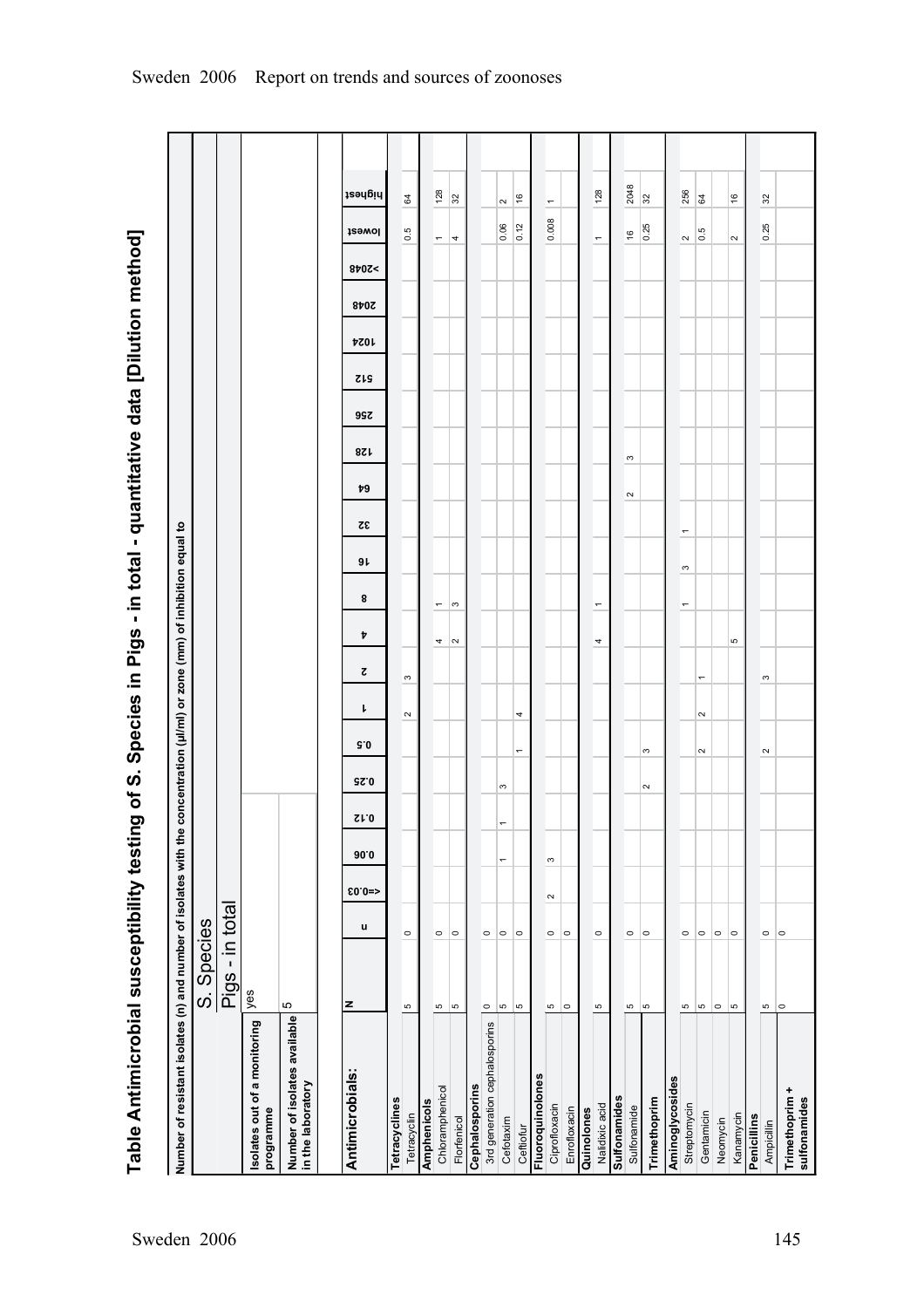Sweden 2006 Report on trends and sources of zoonoses

**Footnote** 

Three isolates of S.Agona, 1 S. Baenderup, 1 S. Oranienburg Three isolates of S.Agona, 1 S. Baenderup, 1 S. Oranienburg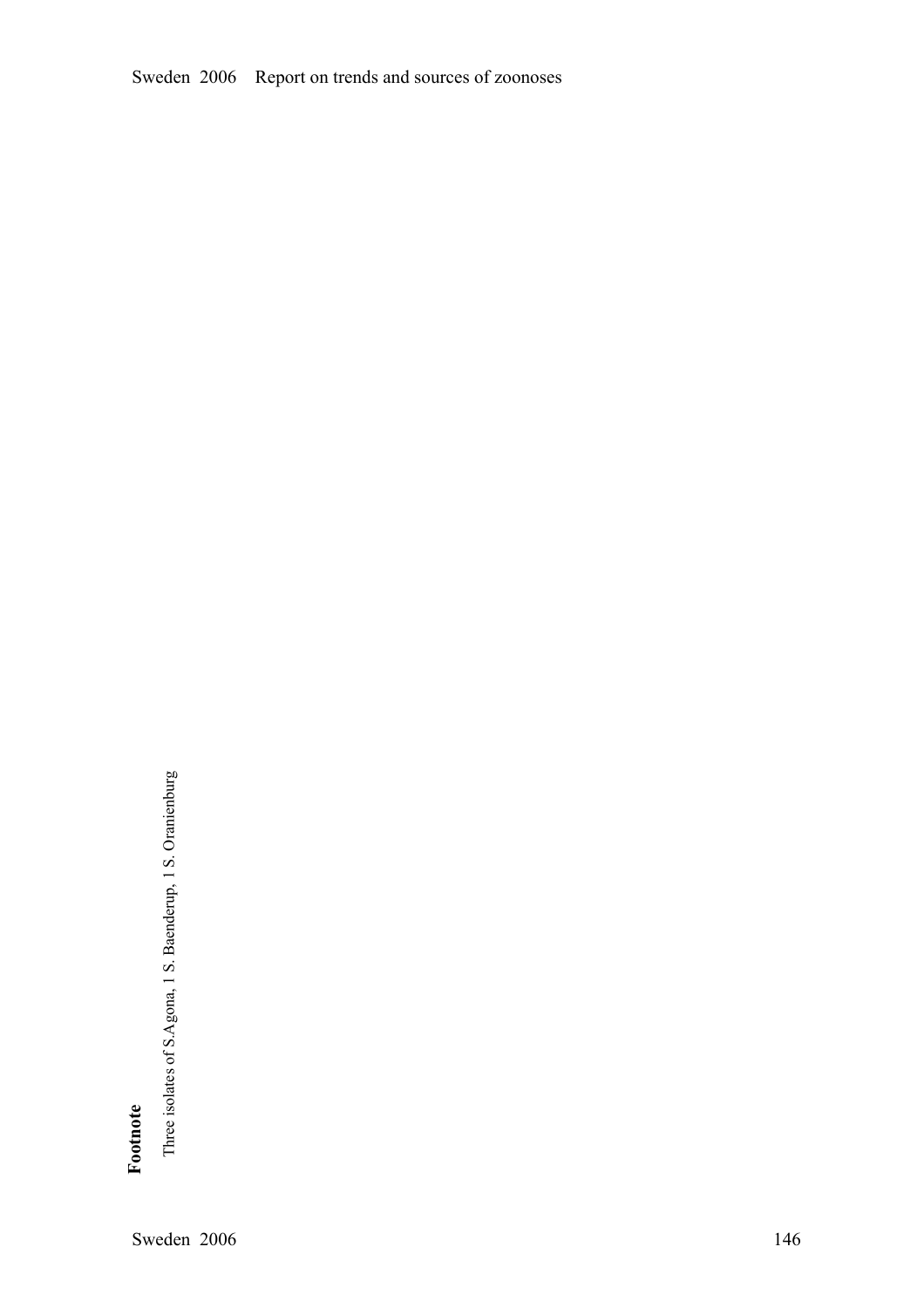| n = Number of resistant isolates  |                         |                       |                         |             |                         |                             |                         |             |
|-----------------------------------|-------------------------|-----------------------|-------------------------|-------------|-------------------------|-----------------------------|-------------------------|-------------|
|                                   |                         | Salmonella spp.       |                         |             |                         |                             |                         |             |
|                                   | animals)                | <b>Cattle (bovine</b> | Pigs                    |             |                         | <b>Gallus gallus (fowl)</b> | <b>Turkeys</b>          |             |
| Isolates out of a                 | yes                     |                       | yes                     |             | yes                     |                             | yes                     |             |
| monitoring programme              |                         |                       |                         |             |                         |                             |                         |             |
| Number of isolates                | 14                      |                       | 5                       |             | 4                       |                             | 0                       |             |
| available in the                  |                         |                       |                         |             |                         |                             |                         |             |
| laboratory                        |                         |                       |                         |             |                         |                             |                         |             |
|                                   |                         |                       |                         |             |                         |                             |                         |             |
| Antimicrobials:                   | $\overline{\mathsf{N}}$ | $\mathsf{n}$          | $\overline{\mathsf{N}}$ | n           | $\overline{\mathsf{N}}$ | n                           | $\overline{\mathsf{N}}$ | 'n          |
| <b>Tetracyclines</b>              |                         |                       |                         |             |                         |                             |                         |             |
| Tetracyclin                       | 14                      | $\mathbf 0$           | $\overline{5}$          | $\mathbf 0$ | 4                       | 0                           | 0                       | $\mathbf 0$ |
| <b>Amphenicols</b>                |                         |                       |                         |             |                         |                             |                         |             |
| Chloramphenicol                   | 14                      | 0                     | 5                       | 0           | 4                       | 0                           | 0                       | 0           |
| Florfenicol                       | 14                      | 0                     | 5                       | $\pmb{0}$   | 4                       | 0                           | 0                       | $\mathbf 0$ |
| <b>Cephalosporins</b>             |                         |                       |                         |             |                         |                             |                         |             |
| Cefotaxim                         | 14                      | $\pmb{0}$             | 5                       | $\pmb{0}$   | 4                       | 0                           | 0                       | 0           |
| Ceftiofur                         | 14                      | $\mathbf 0$           | 5                       | $\pmb{0}$   | $\overline{4}$          | 0                           | 0                       | $\mathbf 0$ |
| <b>Fluoroquinolones</b>           |                         |                       |                         |             |                         |                             |                         |             |
| Ciprofloxacin                     | 14                      | $\pmb{0}$             | $\sqrt{5}$              | $\pmb{0}$   | $\overline{\mathbf{4}}$ | 0                           | 0                       | $\pmb{0}$   |
| Quinolones                        |                         | $\mathbf 0$           |                         | $\mathbf 0$ |                         |                             | 0                       |             |
| Nalidixic acid                    | 14                      |                       | 5                       |             | $\overline{4}$          | 0                           |                         | $\mathbf 0$ |
| <b>Sulfonamides</b>               | 14                      | $\mathbf 0$           | 5                       | $\pmb{0}$   | 4                       | 0                           | 0                       | 0           |
| Sulfonamide                       | $\overline{14}$         | 0                     | 5                       | $\pmb{0}$   | 4                       | 0                           | 0                       | 0           |
| Trimethoprim                      |                         |                       |                         |             |                         |                             |                         |             |
| Aminoglycosides                   |                         |                       |                         |             |                         |                             |                         |             |
| Streptomycin                      | 14                      | $\pmb{0}$             | 5                       | $\mathsf 0$ | 4                       | 0                           | 0                       | 0           |
| Gentamicin                        | 14                      | 0                     | 5                       | $\pmb{0}$   | 4                       | 0                           | 0                       | 0           |
| Kanamycin                         | 14                      | 0                     | $\overline{5}$          | 0           | $\overline{\mathbf{4}}$ | $\Omega$                    | 0                       | $\mathbf 0$ |
| <b>Penicillins</b>                |                         |                       |                         |             |                         |                             |                         |             |
| Ampicillin                        | 14                      | $\mathbf 0$           | 5                       | $\pmb{0}$   | 4                       | 0                           | 0                       | $\mathbf 0$ |
| Fully sensitive                   | $\overline{14}$         | 14                    | 5                       | 5           | 4                       | 4                           | 0                       | $\pmb{0}$   |
| Resistant to 1<br>antimicrobial   | 14                      | 0                     | 5                       | $\mathbf 0$ | 4                       | 0                           | 0                       | $\mathbf 0$ |
| Resistant to 2<br>antimicrobials  | 14                      | 0                     | 5                       | $\mathbf 0$ | 4                       | 0                           | 0                       | $\mathbf 0$ |
| Resistant to 3<br>antimicrobials  | 14                      | $\overline{0}$        | 5                       | $\mathbf 0$ | $\overline{\mathbf{4}}$ | 0                           | 0                       | $\mathbf 0$ |
| Resistant to 4<br>antimicrobials  | 14                      | $\pmb{0}$             | 5                       | $\pmb{0}$   | 4                       | $\Omega$                    | 0                       | $\Omega$    |
| Resistant to >4<br>antimicrobials | 14                      | 0                     | 5                       | $\mathbf 0$ | 4                       | 0                           | 0                       | 0           |

## **Table Antimicrobial susceptibility testing of Salmonella in animals**

## **Footnote**

Salmonella serovars other than S. Typhimurium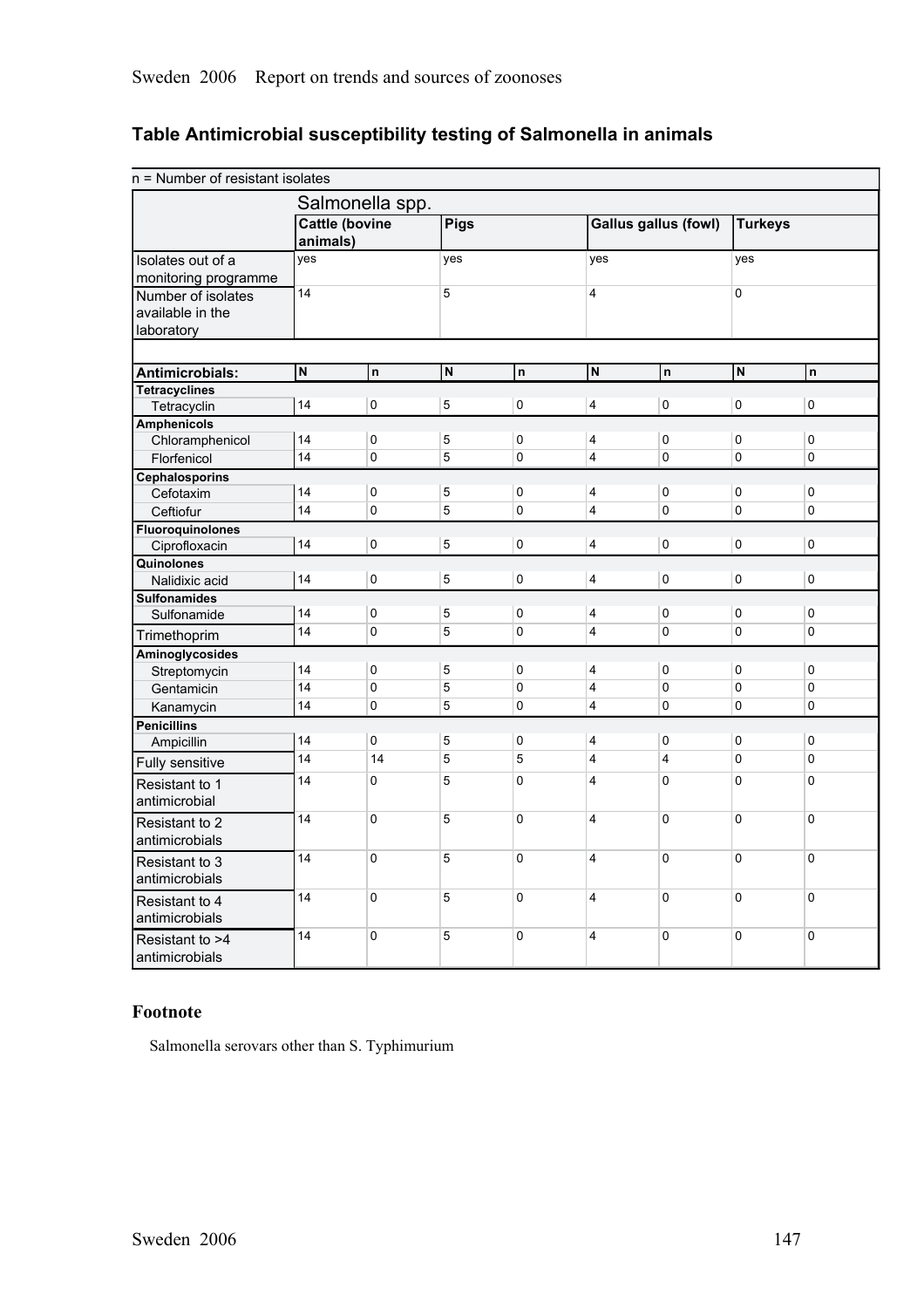Table Antimicrobial susceptibility testing of Salmonella spp. in Cattle (bovine animals) - in total - Control or **Table Antimicrobial susceptibility testing of Salmonella spp. in Cattle (bovine animals) in total Control or** eradication programmes - quantitative data [Dilution method] **eradication programmes quantitative data [Dilution method]**

| Number of resistant isolates (n) and number of isolates with the concentration (µl/ml) or zone (mm) of inhibition equal to |                         |         |         |      |                |             |                |                               |                          |                |                                   |                |        |            |     |            |             |             |        |                          |                          |  |
|----------------------------------------------------------------------------------------------------------------------------|-------------------------|---------|---------|------|----------------|-------------|----------------|-------------------------------|--------------------------|----------------|-----------------------------------|----------------|--------|------------|-----|------------|-------------|-------------|--------|--------------------------|--------------------------|--|
|                                                                                                                            | Salmonella spp          |         |         |      |                |             |                |                               |                          |                |                                   |                |        |            |     |            |             |             |        |                          |                          |  |
|                                                                                                                            | Cattle (bovine animals) |         |         |      | $\mathbf I$    | total<br>⊒. | $\mathbf{I}$   |                               |                          |                | Control or eradication programmes |                |        |            |     |            |             |             |        |                          |                          |  |
| Isolates out of a monitoring $\left  \right\rangle _{ \text{GS}}$<br>programme                                             |                         |         |         |      |                |             |                |                               |                          |                |                                   |                |        |            |     |            |             |             |        |                          |                          |  |
| Number of isolates available<br>in the laboratory                                                                          | 4                       |         |         |      |                |             |                |                               |                          |                |                                   |                |        |            |     |            |             |             |        |                          |                          |  |
| Antimicrobials:                                                                                                            | z                       | u       | $$0.0=$ | 90.0 | $\Omega$ 1.0   | <b>GZ.0</b> | 5.0            | ı                             | ट                        | 8<br>Þ         | 9 L                               | 32             | 79     | <b>821</b> | 99Z | <b>SIS</b> | <b>4024</b> | <b>8402</b> | 8p0Z < | <b>J</b><br>Jewol        | highest                  |  |
|                                                                                                                            |                         |         |         |      |                |             |                |                               |                          |                |                                   |                |        |            |     |            |             |             |        |                          |                          |  |
| Tetracyclines                                                                                                              |                         |         |         |      |                |             |                |                               |                          |                |                                   |                |        |            |     |            |             |             |        |                          |                          |  |
| Tetracyclin                                                                                                                | 4                       | $\circ$ |         |      |                |             |                | S<br>$\overline{\phantom{0}}$ |                          |                |                                   |                |        |            |     |            |             |             |        | 0.5                      | 64                       |  |
| Amphenicols                                                                                                                |                         |         |         |      |                |             |                |                               |                          |                |                                   |                |        |            |     |            |             |             |        |                          |                          |  |
| Chloramphenicol                                                                                                            | 4                       | $\circ$ |         |      |                |             |                | $\overline{\phantom{0}}$      | $\overline{\phantom{0}}$ | $\sim$         |                                   |                |        |            |     |            |             |             |        | $\overline{\phantom{m}}$ | 128                      |  |
| Florfenicol                                                                                                                | 4                       | $\circ$ |         |      |                |             |                |                               | $\sim$                   | $\sim$         |                                   |                |        |            |     |            |             |             |        | 4                        | 32                       |  |
| Cephalosporins                                                                                                             |                         |         |         |      |                |             |                |                               |                          |                |                                   |                |        |            |     |            |             |             |        |                          |                          |  |
| 3rd generation cephalosporins                                                                                              | $\circ$                 | $\circ$ |         |      |                |             |                |                               |                          |                |                                   |                |        |            |     |            |             |             |        |                          |                          |  |
| Cefotaxim                                                                                                                  | 4                       | $\circ$ |         |      | $\overline{a}$ | S           |                |                               |                          |                |                                   |                |        |            |     |            |             |             |        | 0.06                     | $\sim$                   |  |
| Ceftiofur                                                                                                                  | 4                       | $\circ$ |         |      |                |             | $\overline{ }$ | $\infty$                      |                          |                |                                   |                |        |            |     |            |             |             |        | 0.12                     | $\frac{6}{2}$            |  |
| Fluoroquinolones                                                                                                           |                         |         |         |      |                |             |                |                               |                          |                |                                   |                |        |            |     |            |             |             |        |                          |                          |  |
| Ciprofloxacin                                                                                                              | 4                       | $\circ$ |         | 4    |                |             |                |                               |                          |                |                                   |                |        |            |     |            |             |             |        | 0.008                    | $\overline{\phantom{0}}$ |  |
| Enrofloxacin                                                                                                               | $\circ$                 | $\circ$ |         |      |                |             |                |                               |                          |                |                                   |                |        |            |     |            |             |             |        |                          |                          |  |
| Quinolones                                                                                                                 |                         |         |         |      |                |             |                |                               |                          |                |                                   |                |        |            |     |            |             |             |        |                          |                          |  |
| Nalidixic acid                                                                                                             | 4                       | $\circ$ |         |      |                |             |                |                               | $\sim$                   | $\sim$         |                                   |                |        |            |     |            |             |             |        | $\overline{\phantom{0}}$ | 128                      |  |
| Sulfonamides                                                                                                               |                         |         |         |      |                |             |                |                               |                          |                |                                   |                |        |            |     |            |             |             |        |                          |                          |  |
| Sulfonamide                                                                                                                | 4                       | $\circ$ |         |      |                |             |                |                               |                          |                |                                   |                | $\sim$ | $\sim$     |     |            |             |             |        | $\frac{6}{2}$            | 2048                     |  |
| Trimethoprim                                                                                                               | $\circ$                 | $\circ$ |         |      |                |             |                |                               |                          |                |                                   |                |        |            |     |            |             |             |        | 0.25                     | 32                       |  |
| Aminoglycosides                                                                                                            |                         |         |         |      |                |             |                |                               |                          |                |                                   |                |        |            |     |            |             |             |        |                          |                          |  |
| Streptomycin                                                                                                               | 4                       | $\circ$ |         |      |                |             |                |                               |                          | $\overline{ }$ | $\sim$                            | $\overline{ }$ |        |            |     |            |             |             |        | $\sim$                   | 256                      |  |
| Gentamicin                                                                                                                 | 4                       | $\circ$ |         |      |                |             |                | 4                             |                          |                |                                   |                |        |            |     |            |             |             |        | rú<br>ö                  | 64                       |  |
| Neomycin                                                                                                                   | $\circ$                 | $\circ$ |         |      |                |             |                |                               |                          |                |                                   |                |        |            |     |            |             |             |        |                          |                          |  |
| Kanamycin                                                                                                                  | 4                       | $\circ$ |         |      |                |             |                |                               | 4                        |                |                                   |                |        |            |     |            |             |             |        | $\sim$                   | $\frac{6}{2}$            |  |
| Penicillins                                                                                                                |                         |         |         |      |                |             |                |                               |                          |                |                                   |                |        |            |     |            |             |             |        |                          |                          |  |
| Ampicillin                                                                                                                 | 4                       | $\circ$ |         |      |                |             |                | S                             |                          |                |                                   |                |        |            |     |            |             |             |        | 0.25                     | 32                       |  |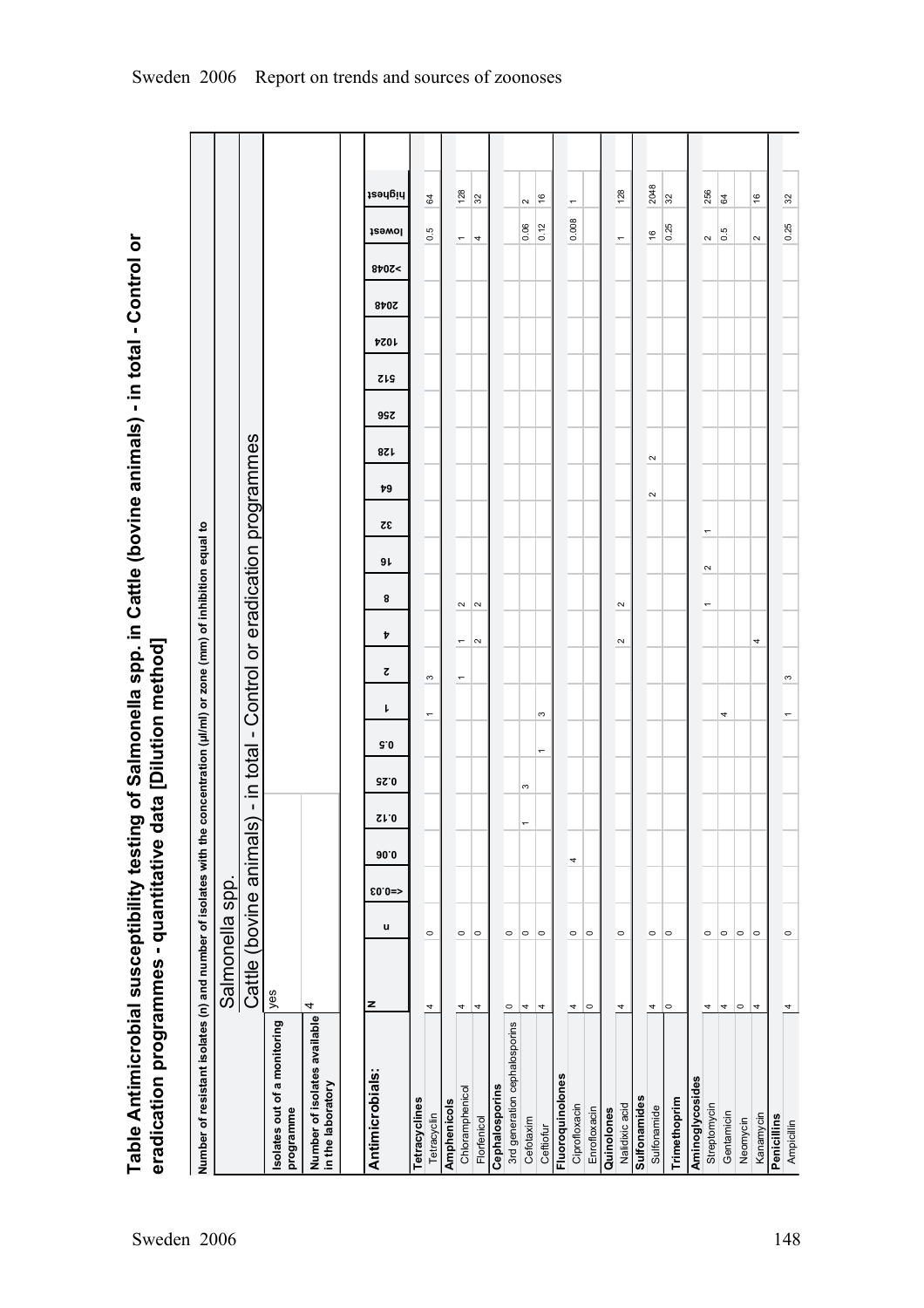**Footnote** 

**Trimethoprim + sulfonamides** 

0

 $\begin{array}{c} \n\hline\n0\n\end{array}$ 

One isolate of S.Agona, S.Livingstone, S.Duesseldorf S.Tomphson, respectively. One isolate of S.Agona, S.Livingstone, S.Duesseldorf S.Tomphson, respectively.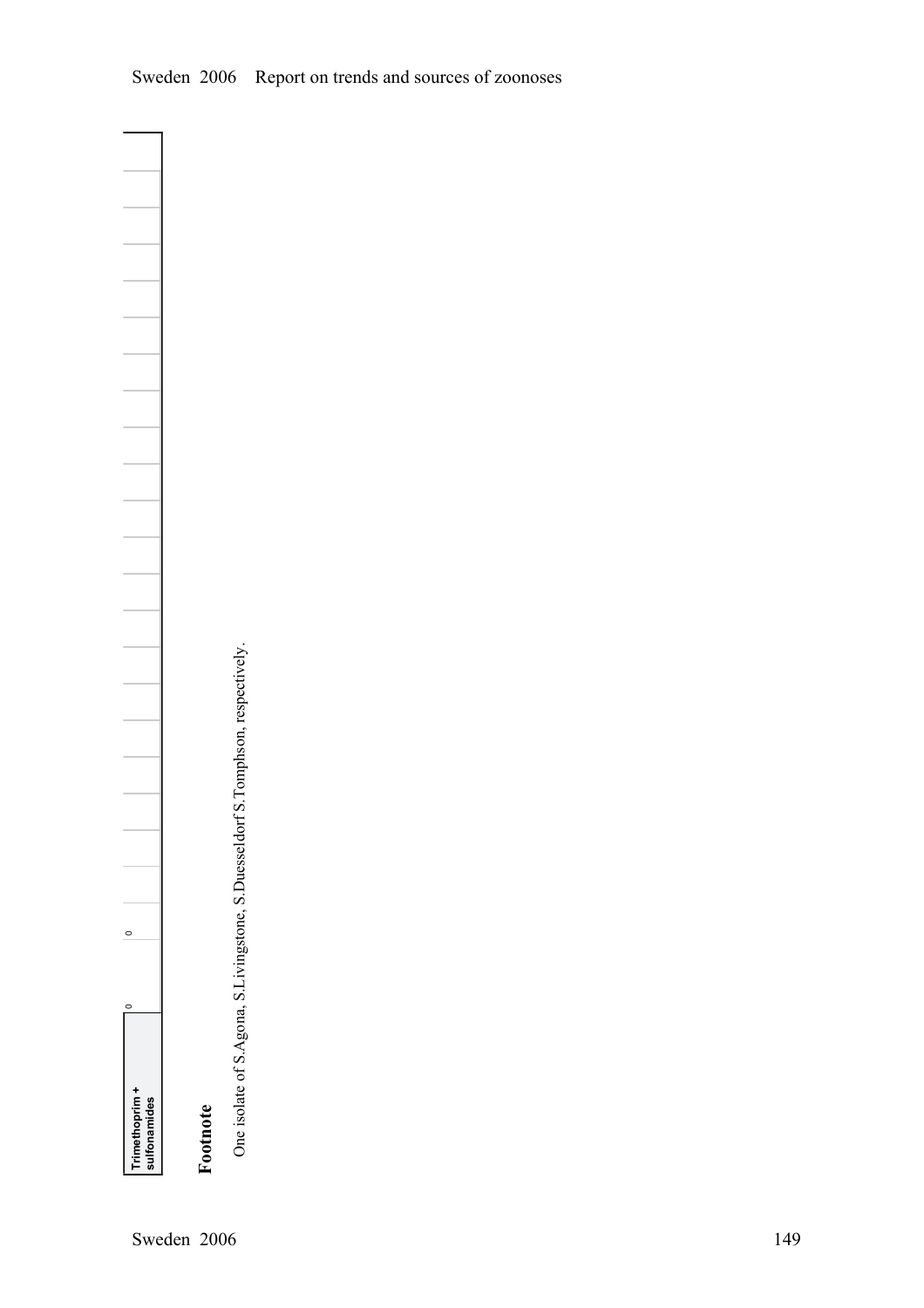## **Table Breakpoints for antibiotic resistance testing in Animals**

| <b>Test Method Used</b> |  |
|-------------------------|--|
|-------------------------|--|

| Agar dilution         |  |
|-----------------------|--|
| <b>Broth dilution</b> |  |
| E-test                |  |

#### **Standards used for testing**

**NCCLS** 

| <b>Salmonella</b>                | <b>Standard for</b>         |                       | <b>Breakpoint concentration (microg/ml)</b> |                             |                | Range tested                         | <b>Disk content</b> |                     | <b>Breakpoint Zone diameter (mm)</b> |                     |
|----------------------------------|-----------------------------|-----------------------|---------------------------------------------|-----------------------------|----------------|--------------------------------------|---------------------|---------------------|--------------------------------------|---------------------|
|                                  | breakpoint                  | Susceptible<br>$\leq$ | Intermediate                                | Resistant<br>$\overline{ }$ | lowest         | concentration (microg/ml)<br>highest | microg              | Susceptible<br>$>=$ | Intermediate                         | Resistant<br>$\leq$ |
| <b>Amphenicols</b>               |                             |                       |                                             |                             |                |                                      |                     |                     |                                      |                     |
| Chloramphenicol                  | <b>EUCAST</b>               | 16                    |                                             | 16                          | 1              | 128                                  |                     |                     |                                      |                     |
| Florfenicol                      | <b>EUCAST</b>               | 16                    |                                             | 16                          | 4              | 32                                   |                     |                     |                                      |                     |
| <b>Tetracyclines</b>             |                             |                       |                                             |                             |                |                                      |                     |                     |                                      |                     |
| Tetracyclin                      | EUCAST 8                    |                       |                                             | 8                           | 0.5            | 64                                   |                     |                     |                                      |                     |
| <b>Fluoroguinolones</b>          |                             |                       |                                             |                             |                |                                      |                     |                     |                                      |                     |
| Ciprofloxacin                    | <b>EUCAST</b>               | 0.06                  |                                             | 0.06                        | 0.008          | 1                                    |                     |                     |                                      |                     |
| Enrofloxacin                     |                             |                       |                                             |                             |                |                                      |                     |                     |                                      |                     |
| Quinolones                       |                             |                       |                                             |                             |                |                                      |                     |                     |                                      |                     |
| Nalidixic acid                   | <b>EUCAST</b>               | 16                    |                                             | 16                          | 1              | 128                                  |                     |                     |                                      |                     |
| Trimethoprim                     | <b>EUCAST</b>               | $\overline{2}$        |                                             | 2                           | 0.25           | 32                                   |                     |                     |                                      |                     |
| <b>Sulfonamides</b>              |                             |                       |                                             |                             |                |                                      |                     |                     |                                      |                     |
| Sulfonamide                      | <b>NCCLS</b>                | 256                   |                                             | 256                         | 16             | 2048                                 |                     |                     |                                      |                     |
| Aminoglycosides                  |                             |                       |                                             |                             |                |                                      |                     |                     |                                      |                     |
| Streptomycin                     | no<br>standard<br>available | 32                    |                                             | 32                          | $\overline{2}$ | 256                                  |                     |                     |                                      |                     |
| Gentamicin                       | <b>EUCAST</b>               | $\overline{2}$        |                                             | 2                           | 0.5            | 64                                   |                     |                     |                                      |                     |
| Neomycin                         |                             |                       |                                             |                             |                |                                      |                     |                     |                                      |                     |
| Kanamycin                        | no<br>standard<br>available | 16                    |                                             | 16                          | $\overline{2}$ | 16                                   |                     |                     |                                      |                     |
| Trimethoprim +<br>sulfonamides   |                             |                       |                                             |                             |                |                                      |                     |                     |                                      |                     |
| Cephalosporins                   |                             |                       |                                             |                             |                |                                      |                     |                     |                                      |                     |
| Cefotaxim                        | <b>EUCAST</b>               | 0.5                   |                                             | 0.5                         | 0.06           | $\overline{2}$                       |                     |                     |                                      |                     |
| Ceftiofur                        | <b>EUCAST</b>               | $\overline{2}$        |                                             | 2                           | 0.12           | 16                                   |                     |                     |                                      |                     |
| 3rd generation<br>cephalosporins |                             |                       |                                             |                             |                |                                      |                     |                     |                                      |                     |
| <b>Penicillins</b>               |                             |                       |                                             |                             |                |                                      |                     |                     |                                      |                     |
| Ampicillin                       | EUCAST 4                    |                       |                                             | 4                           | 0.25           | 32                                   |                     |                     |                                      |                     |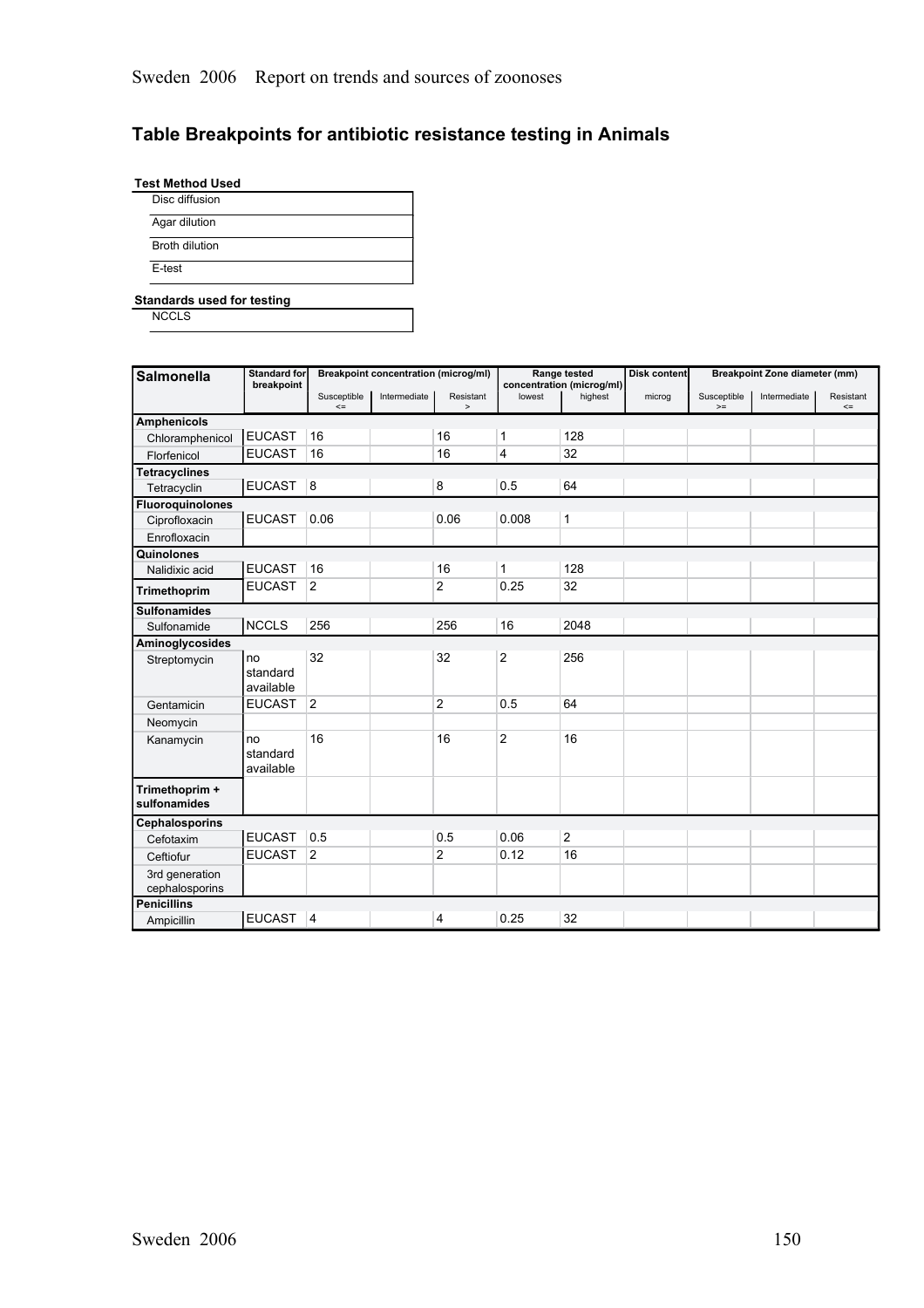## **Table Breakpoints for antibiotic resistance testing in Food**

**Test Method Used**

| Disc diffusion        |  |
|-----------------------|--|
| Agar dilution         |  |
| <b>Broth dilution</b> |  |
| E-test                |  |

#### **Standards used for testing**

| <b>Salmonella</b>   | <b>Standard for</b> |             | <b>Breakpoint concentration (microg/ml)</b> |           |        | Range tested                         | Disk content |             | <b>Breakpoint Zone diameter (mm)</b> |           |
|---------------------|---------------------|-------------|---------------------------------------------|-----------|--------|--------------------------------------|--------------|-------------|--------------------------------------|-----------|
|                     | breakpoint          | Susceptible | Intermediate                                | Resistant | lowest | concentration (microg/ml)<br>highest | microg       | Susceptible | Intermediate                         | Resistant |
|                     |                     | $\leq$      |                                             | $\,$      |        |                                      |              | $>=$        |                                      | $\leq$    |
| <b>Amphenicols</b>  |                     |             |                                             |           |        |                                      |              |             |                                      |           |
| Chloramphenicol     |                     |             |                                             |           |        |                                      |              |             |                                      |           |
| Florfenicol         |                     |             |                                             |           |        |                                      |              |             |                                      |           |
| Tetracyclines       |                     |             |                                             |           |        |                                      |              |             |                                      |           |
| Tetracyclin         |                     |             |                                             |           |        |                                      |              |             |                                      |           |
| Fluoroquinolones    |                     |             |                                             |           |        |                                      |              |             |                                      |           |
| Ciprofloxacin       |                     |             |                                             |           |        |                                      |              |             |                                      |           |
| Enrofloxacin        |                     |             |                                             |           |        |                                      |              |             |                                      |           |
| Quinolones          |                     |             |                                             |           |        |                                      |              |             |                                      |           |
| Nalidixic acid      |                     |             |                                             |           |        |                                      |              |             |                                      |           |
| Trimethoprim        |                     |             |                                             |           |        |                                      |              |             |                                      |           |
| <b>Sulfonamides</b> |                     |             |                                             |           |        |                                      |              |             |                                      |           |
| Sulfonamide         |                     |             |                                             |           |        |                                      |              |             |                                      |           |
| Aminoglycosides     |                     |             |                                             |           |        |                                      |              |             |                                      |           |
| Streptomycin        |                     |             |                                             |           |        |                                      |              |             |                                      |           |
| Gentamicin          |                     |             |                                             |           |        |                                      |              |             |                                      |           |
| Neomycin            |                     |             |                                             |           |        |                                      |              |             |                                      |           |
| Kanamycin           |                     |             |                                             |           |        |                                      |              |             |                                      |           |
| Trimethoprim +      |                     |             |                                             |           |        |                                      |              |             |                                      |           |
| sulfonamides        |                     |             |                                             |           |        |                                      |              |             |                                      |           |
| Cephalosporins      |                     |             |                                             |           |        |                                      |              |             |                                      |           |
| Cefotaxim           |                     |             |                                             |           |        |                                      |              |             |                                      |           |
| Ceftiofur           |                     |             |                                             |           |        |                                      |              |             |                                      |           |
| 3rd generation      |                     |             |                                             |           |        |                                      |              |             |                                      |           |
| cephalosporins      |                     |             |                                             |           |        |                                      |              |             |                                      |           |
| <b>Penicillins</b>  |                     |             |                                             |           |        |                                      |              |             |                                      |           |
| Ampicillin          |                     |             |                                             |           |        |                                      |              |             |                                      |           |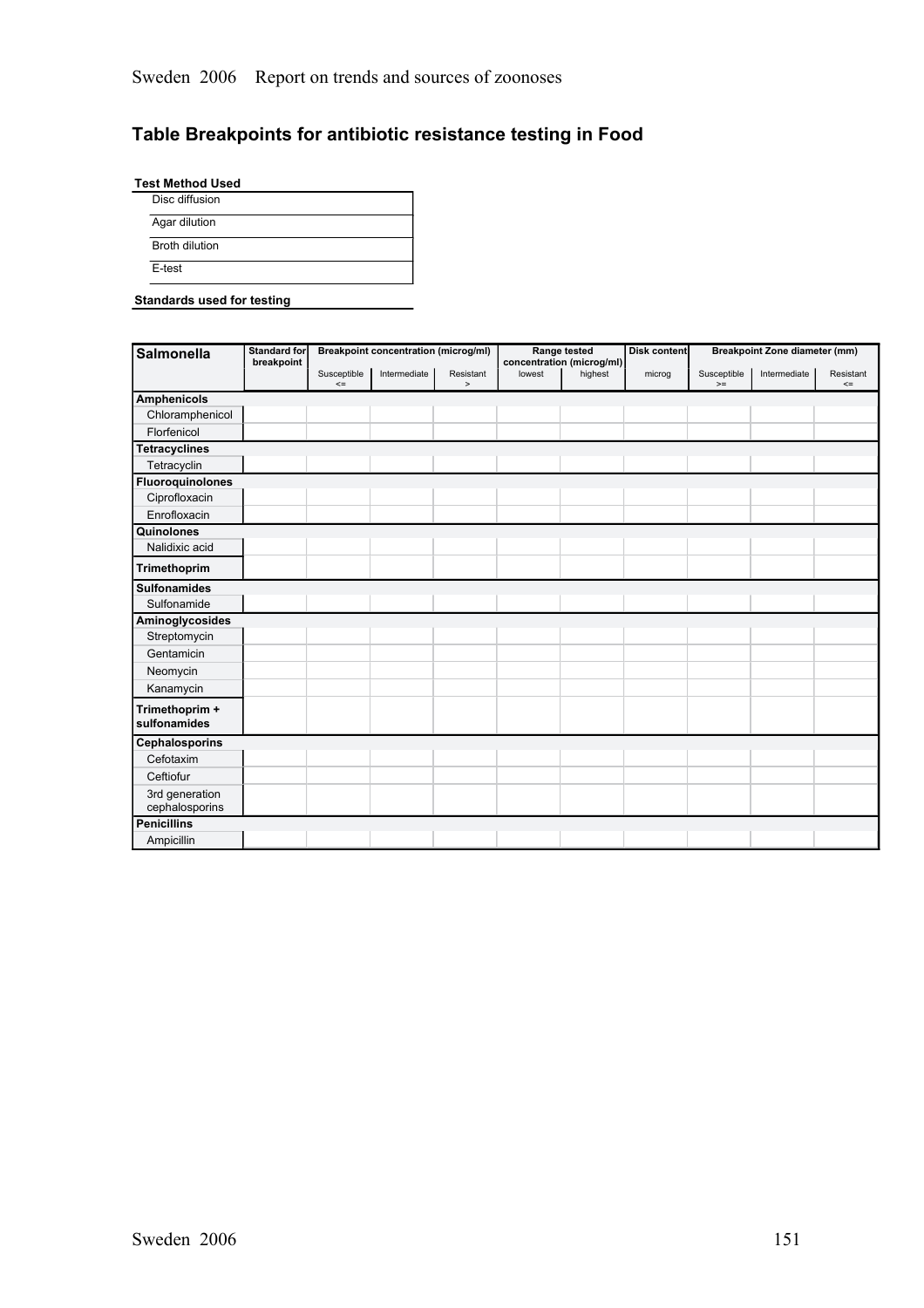## **Table Breakpoints for antibiotic resistance testing in Feedingstuff**

 $\overline{\phantom{a}}$ 

**Test Method Used** Disc diffusion

| <b>Broth dilution</b> |
|-----------------------|
|                       |

#### **Standards used for testing**

| <b>Salmonella</b>              | <b>Standard for</b> |             | <b>Breakpoint concentration (microg/ml)</b> |           |        | Range tested                         | Disk content |             | <b>Breakpoint Zone diameter (mm)</b> |           |
|--------------------------------|---------------------|-------------|---------------------------------------------|-----------|--------|--------------------------------------|--------------|-------------|--------------------------------------|-----------|
|                                | breakpoint          | Susceptible | Intermediate                                | Resistant | lowest | concentration (microg/ml)<br>highest | microg       | Susceptible | Intermediate                         | Resistant |
|                                |                     | $\leq$      |                                             | $\,$      |        |                                      |              | $>=$        |                                      | $\leq$    |
| <b>Amphenicols</b>             |                     |             |                                             |           |        |                                      |              |             |                                      |           |
| Chloramphenicol                |                     |             |                                             |           |        |                                      |              |             |                                      |           |
| Florfenicol                    |                     |             |                                             |           |        |                                      |              |             |                                      |           |
| <b>Tetracyclines</b>           |                     |             |                                             |           |        |                                      |              |             |                                      |           |
| Tetracyclin                    |                     |             |                                             |           |        |                                      |              |             |                                      |           |
| <b>Fluoroquinolones</b>        |                     |             |                                             |           |        |                                      |              |             |                                      |           |
| Ciprofloxacin                  |                     |             |                                             |           |        |                                      |              |             |                                      |           |
| Enrofloxacin                   |                     |             |                                             |           |        |                                      |              |             |                                      |           |
| Quinolones                     |                     |             |                                             |           |        |                                      |              |             |                                      |           |
| Nalidixic acid                 |                     |             |                                             |           |        |                                      |              |             |                                      |           |
| Trimethoprim                   |                     |             |                                             |           |        |                                      |              |             |                                      |           |
| <b>Sulfonamides</b>            |                     |             |                                             |           |        |                                      |              |             |                                      |           |
| Sulfonamide                    |                     |             |                                             |           |        |                                      |              |             |                                      |           |
| Aminoglycosides                |                     |             |                                             |           |        |                                      |              |             |                                      |           |
| Streptomycin                   |                     |             |                                             |           |        |                                      |              |             |                                      |           |
| Gentamicin                     |                     |             |                                             |           |        |                                      |              |             |                                      |           |
| Neomycin                       |                     |             |                                             |           |        |                                      |              |             |                                      |           |
| Kanamycin                      |                     |             |                                             |           |        |                                      |              |             |                                      |           |
| Trimethoprim +<br>sulfonamides |                     |             |                                             |           |        |                                      |              |             |                                      |           |
| <b>Cephalosporins</b>          |                     |             |                                             |           |        |                                      |              |             |                                      |           |
| Cefotaxim                      |                     |             |                                             |           |        |                                      |              |             |                                      |           |
| Ceftiofur                      |                     |             |                                             |           |        |                                      |              |             |                                      |           |
| 3rd generation                 |                     |             |                                             |           |        |                                      |              |             |                                      |           |
| cephalosporins                 |                     |             |                                             |           |        |                                      |              |             |                                      |           |
| <b>Penicillins</b>             |                     |             |                                             |           |        |                                      |              |             |                                      |           |
| Ampicillin                     |                     |             |                                             |           |        |                                      |              |             |                                      |           |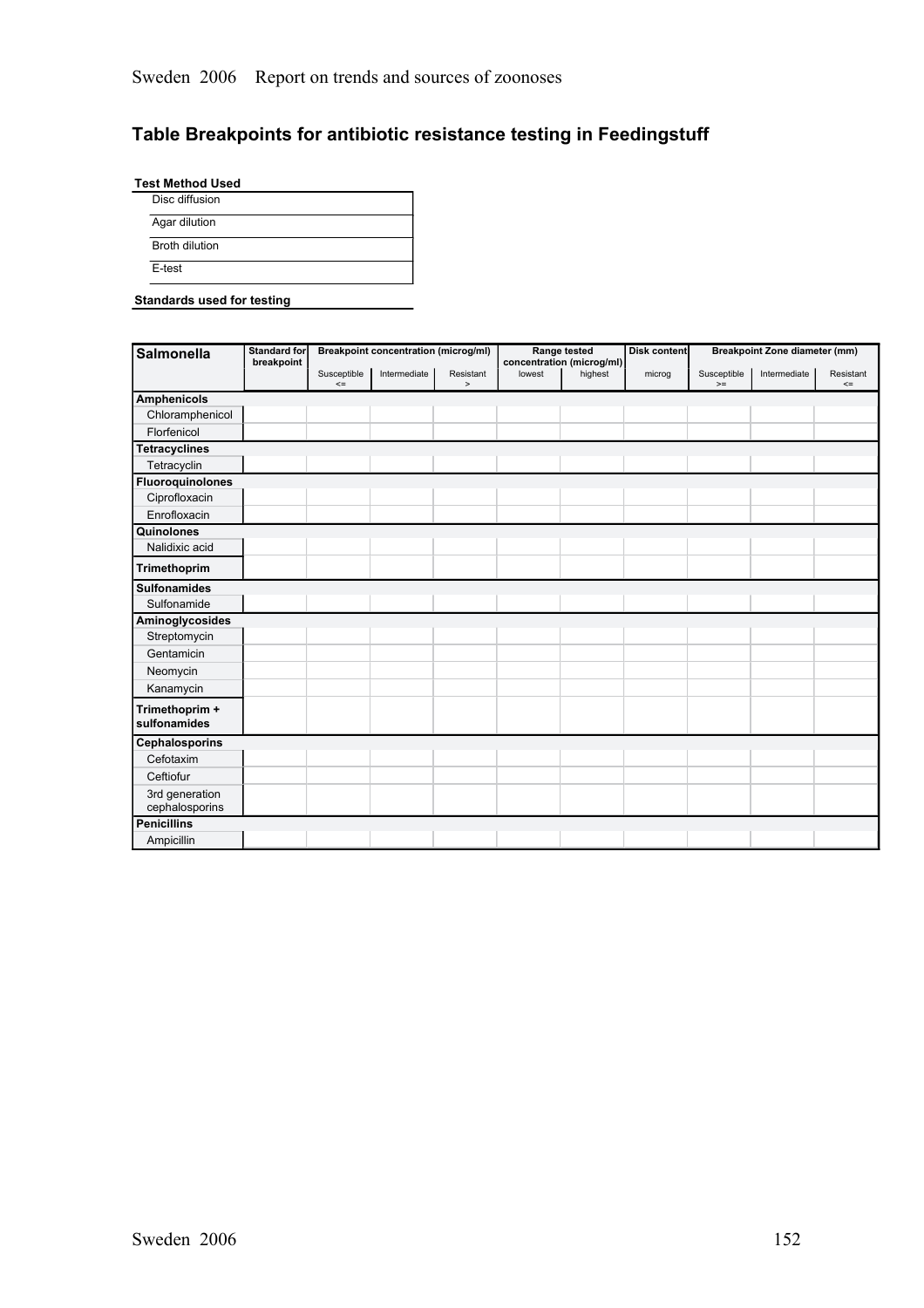# *2.2. CAMPYLOBACTERIOSIS*

## **2.2.1. General evaluation of the national situation**

## **A. Thermophilic Campylobacter general evaluation**

#### **History of the disease and/or infection in the country**

From 1991 to June 2001, a voluntary Campylobacter programme was run. During this period the prevalence varied between 9 and 16%. Between July 2001 and Dec 2005, a new and more sampling intensive programme was implemented. prevalence varied between 9 and 16%. Between July 2001 and Dec 2005, a new and more sampling intensive programme was implemented. In this programme the flock prevalence increased up to 20%. It is likely that the increase was due changes in sampling strategy and bacteriological analyses. However, between 2001-05 th 20%. It is likely that the increase was due changes in sampling strategy and bacteriological analyses. However, between 2001-05 there was a decreasing trend of positive slaughter groups from 20-14%.

From 1995 to 2006, the number of reported domestic cases varied between 1781 and 2839, with the lowest number reported in 2006. Approximately 30-45% of the total number of cases are of domestic origin.

#### **National evaluation of the recent situation, the trends and sources of infection**

Campylobacteriosis is the most commonly reported zoonotic infection in Sweden, as in the rest of the EU. As 30-45% of the cases in Sweden are of domestic origin it is important to implement measures to reduce the incidence the EU. As 30-45% of the cases in Sweden are of domestic origin it is important to implement<br>measures to reduce the incidence, an example of this is the Campylobacter programme. Since 2003,<br>there has been a decreasing tren measures to reduce the incidence, an example of this is the Campylobacter programme. Since 2003, there has been a decreasing trend of reported human cases with the lowest number of notifications in 2006 during the last decade.

During the campylobacter programme 2001-2005, there was a decreaing trend in number of positive slaughter groups.

There is a marked seasonal variation both in broilers and human cases, although the peak in human campylobacteriosis precedes the peak reported in broilers.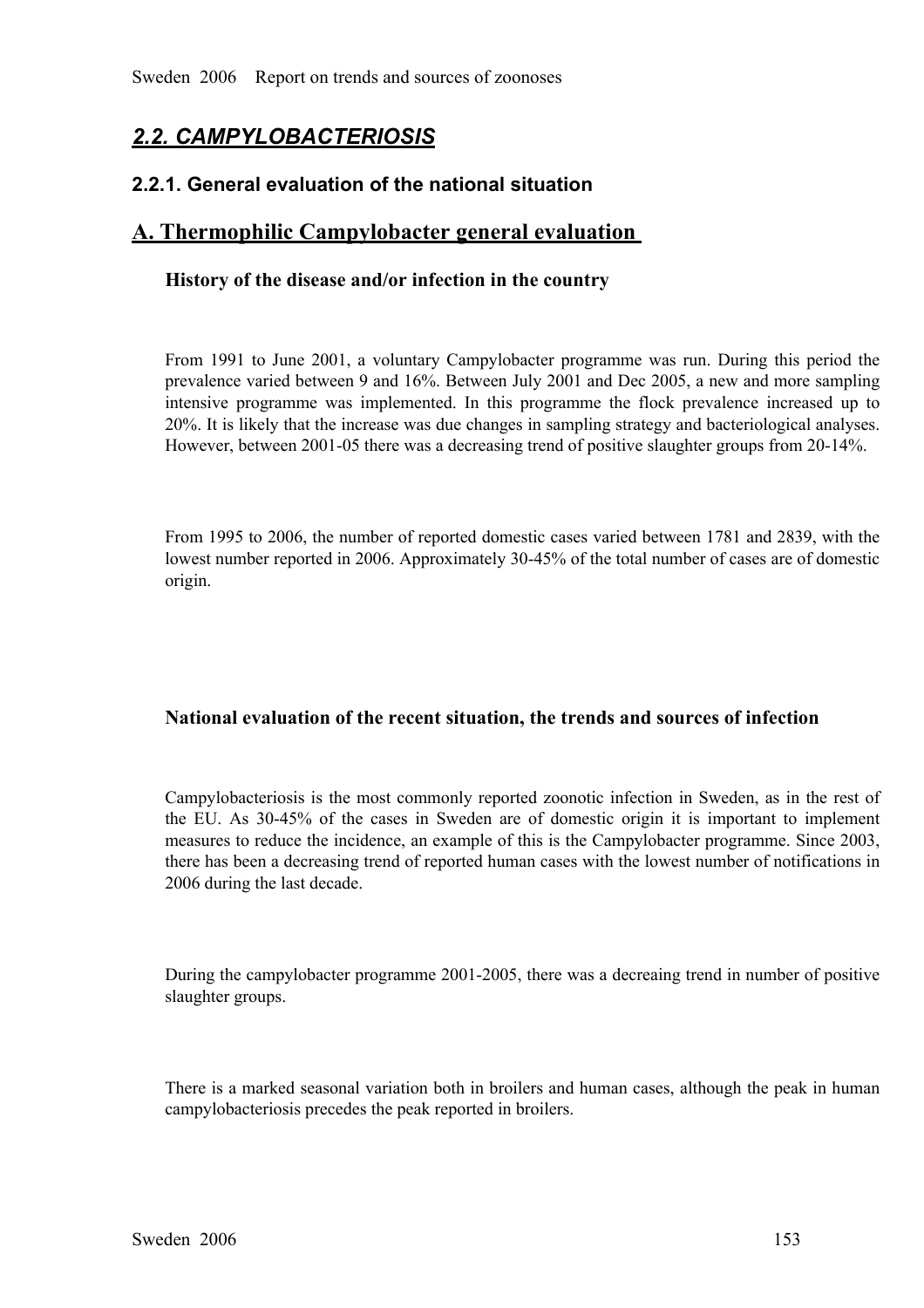## **Relevance of the findings in animals, feedingstuffs and foodstuffs to human cases (as a source of infection)**

Consumption of poultry meat is regarded as an important source of infection for human campylobacteriosis. However, case-control studies have also shown other risk factors for domestic campylobacteriosis. However, case-control studies have also shown other risk factors for domestic<br>campylobacteriosis, for example consumption of unpasteurised milk, barbeque and contact with<br>dogs. Several waterborne outbre campylobacteriosis, for example consumption of unpasteurised milk, barbeque and contact with dogs. Several waterborne outbreaks have also been reported in Sweden. dogs. Several waterborne outbreaks have also been reported in Sweden.

#### **Suggestions to the Community for the actions to be taken**

One important action is to implement a harmonised monitoring programme in poultry. The work that has started in this area should proceed. With an increasing trade within the EU, Campylobacter appears to be a Community problem, requiring a Community solution.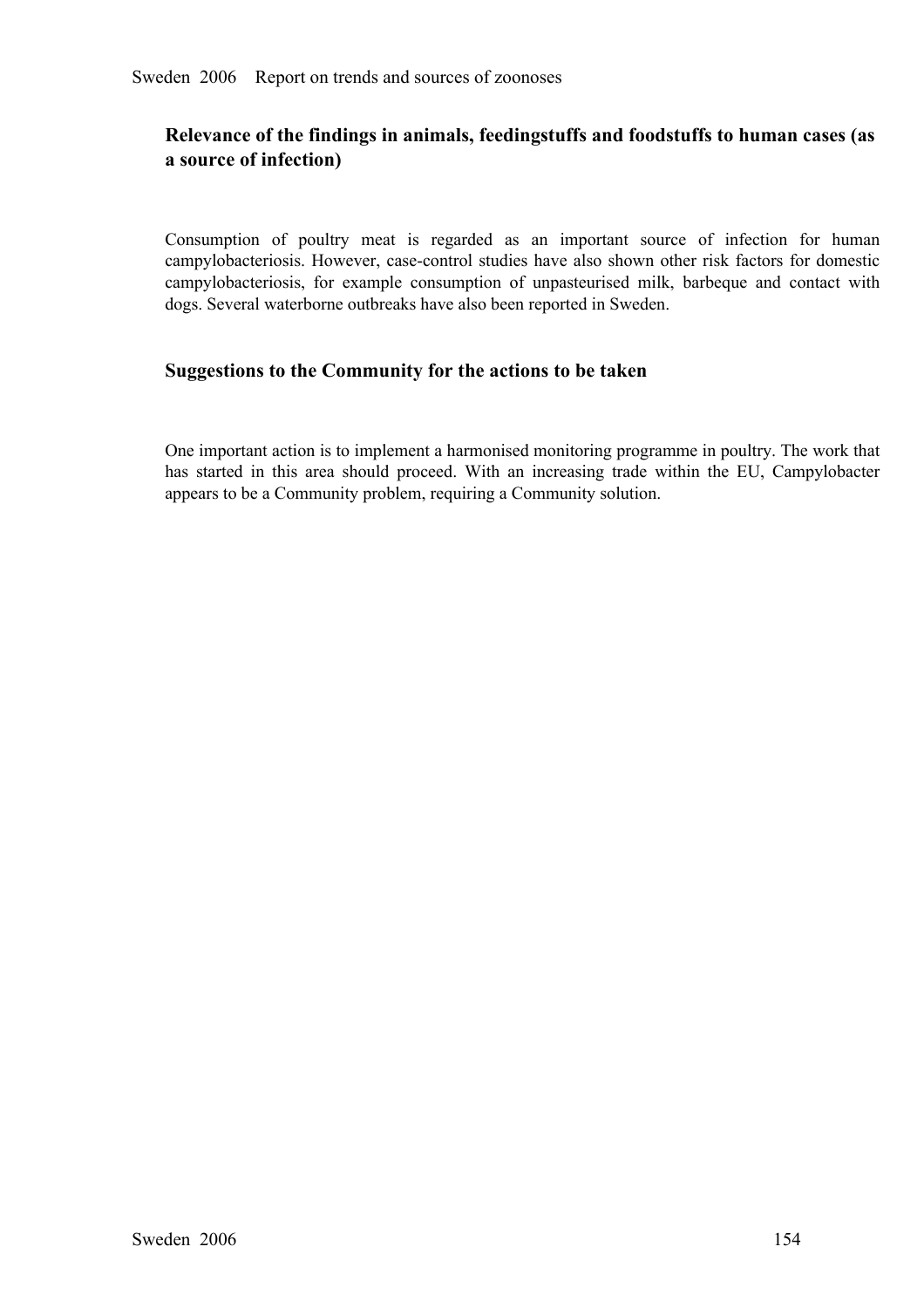## **2.2.2. Campylobacter in foodstuffs**

## **A. Thermophilic Campylobacter in Broiler meat and products thereof**

#### **Monitoring system**

**Sampling strategy**

#### **At slaughterhouse and cutting plant**

Industry decides. No reporting to the authorities is requested.

#### **At meat processing plant**

See above.

#### **At retail**

No special sampling strategy is used by the local authorities.<br/>Sampling is very infrequent.

#### **Frequency of the sampling**

#### **At slaughterhouse and cutting plant**

Other: Infrequent sampling.

#### **At meat processing plant**

Other: Infrequent sampling.

## **At retail**

Other: Infrequent sampling.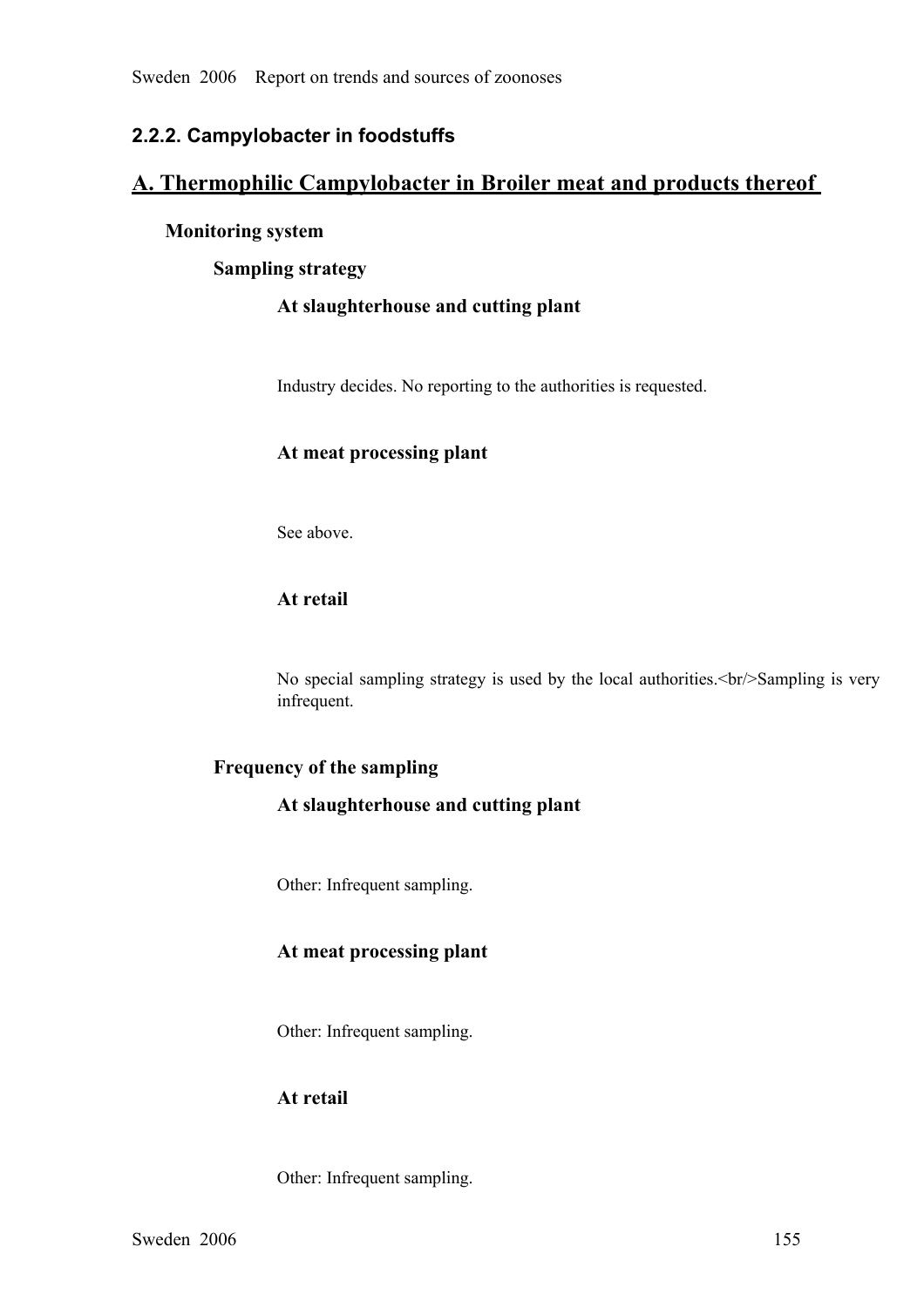## **Type of specimen taken**

#### **At slaughterhouse and cutting plant**

Other: No information available.

#### **At meat processing plant**

Other: No information available.

#### **At retail**

Other: Varies, mostly meat products.

# **Methods of sampling (description of sampling techniques) At slaughterhouse and cutting plant**

No information available.

## **At meat processing plant**

No information available.

## **At retail**

No information available.

## **Definition of positive finding**

#### **At retail**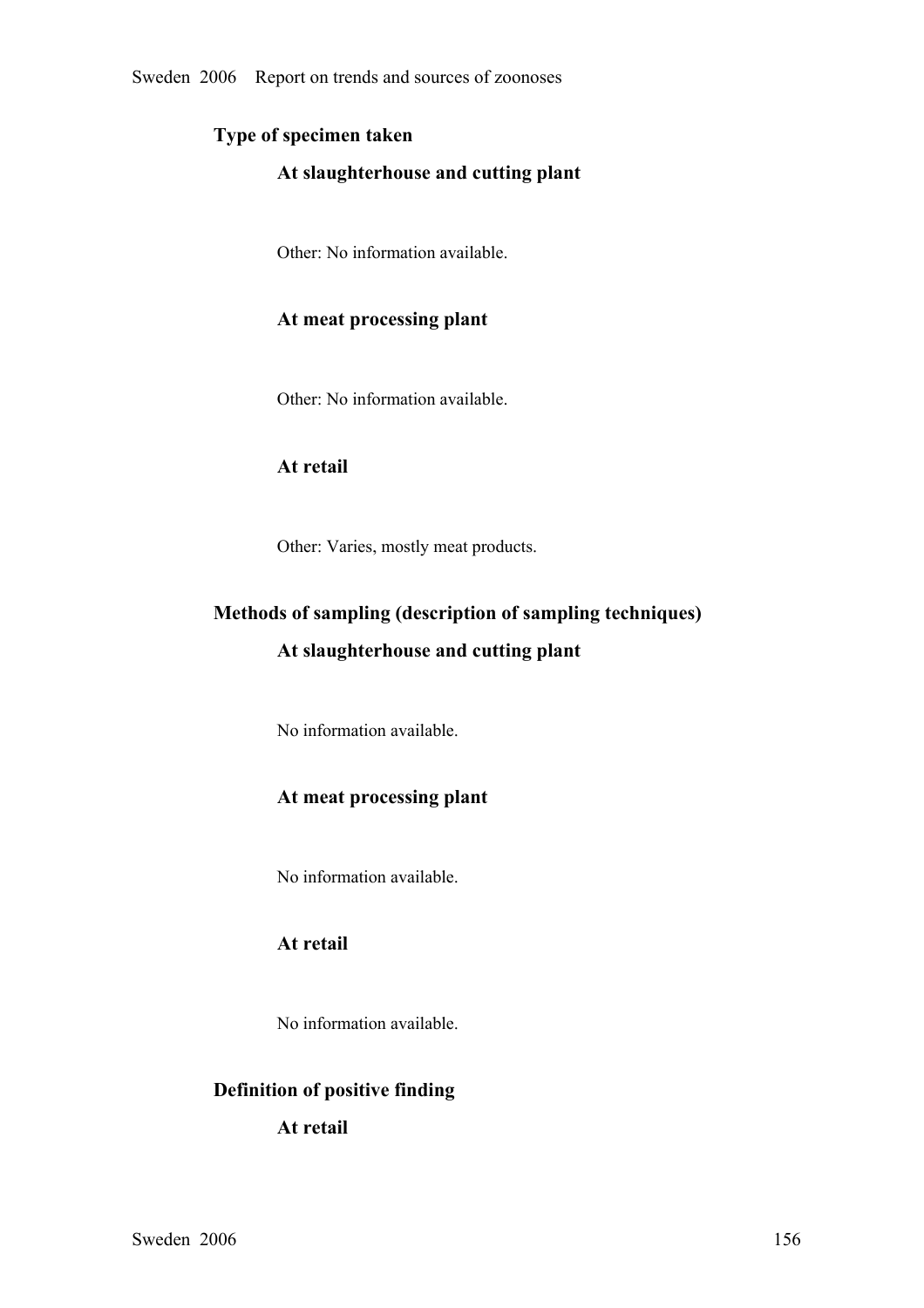Sweden 2006 Report on trends and sources of zoonoses

Campylobacter identified in the sample.

# **Diagnostic/analytical methods used At retail**

Bacteriological method: NMKL 119: 1990

#### **Control program/mechanisms**

#### **Suggestions to the Community for the actions to be taken**

A food safety objective (FSO) should be established, e.g. <1000 Camp./g.

#### **Measures in case of the positive findings or single cases**

Campylobacter found in products that will be consumed without further heat-treatment is considered as unfit for consumption.

#### **Notification system in place**

None.

#### **Results of the investigation**

In 2006, local health authorities reported 7 samples of fresh poultry meat and 16 samples of poultry meat products taken at retail.

However, no results were reported (For results from sampling of poultry meat at slaughter, see "Campylobacter in animals".)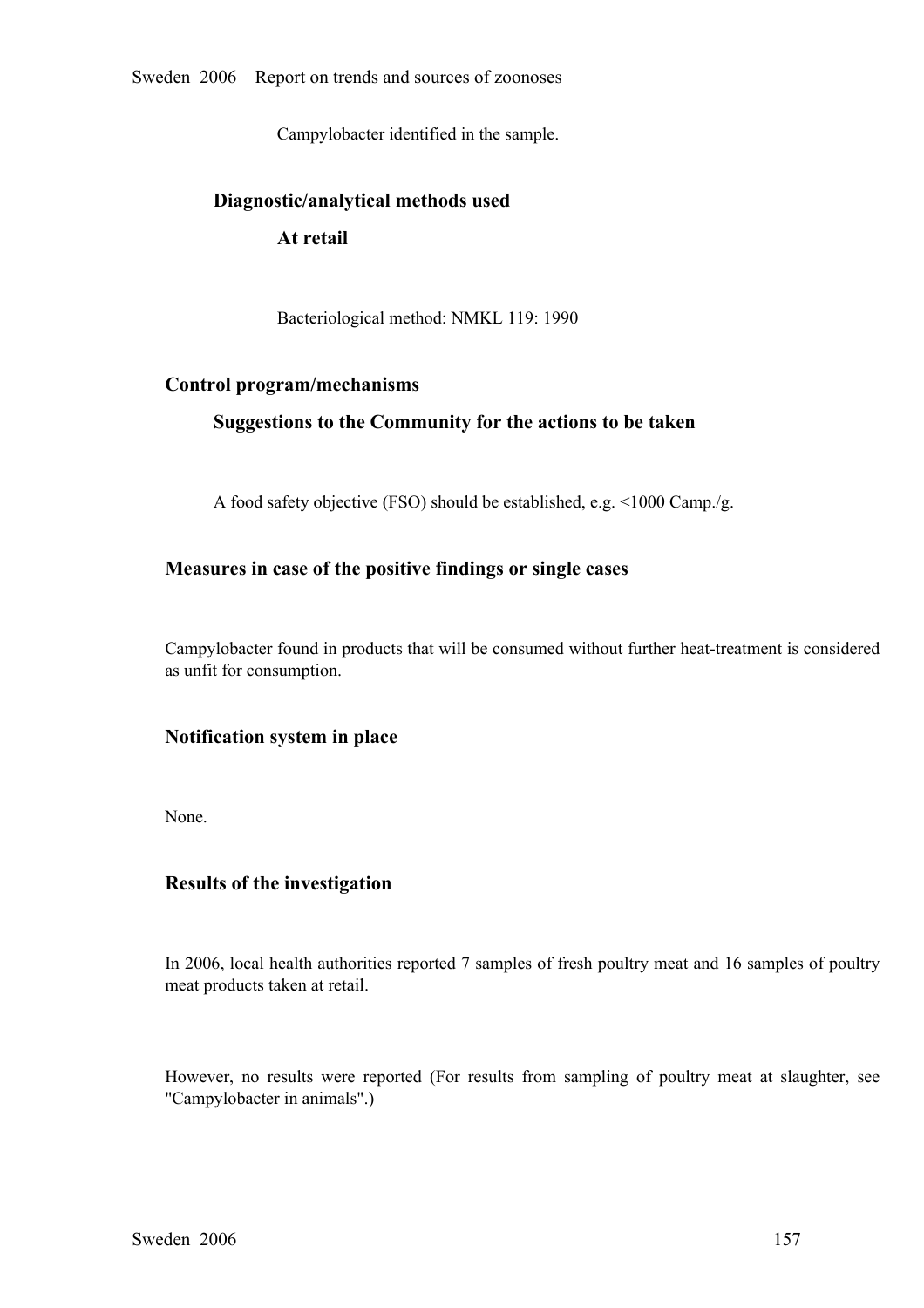#### **National evaluation of the recent situation, the trends and sources of infection**

Poultry products are still considered to be an important source of human infection.

## **Relevance of the findings in animals to findings in foodstuffs and to human cases (as a source of infection)**

Campylobacter in poultry is relevant both to findings in poultry meat and products thereof as well as to human cases.

#### **Additional information**

19 local authorities have reported altogether 266 Campylobacter samples taken in official control during 2006. Of these 157 were samples of ready-to -eat food (not specified) 14 vegetables, 23 poultry meat and products, 58 red meat and products thereof, 5 eggs and eggsproducts. The poultry meat and products, 58 red meat and products thereof, 5 eggs and eggsproducts. The remaining samples are not specified. One sample of ready -to -eat -foods were found unfit for human consumption due to Campylobacter remaining samples are not specified. One sample of ready -to -eat -foods were found unfit for human consumption due to Campylobacter load.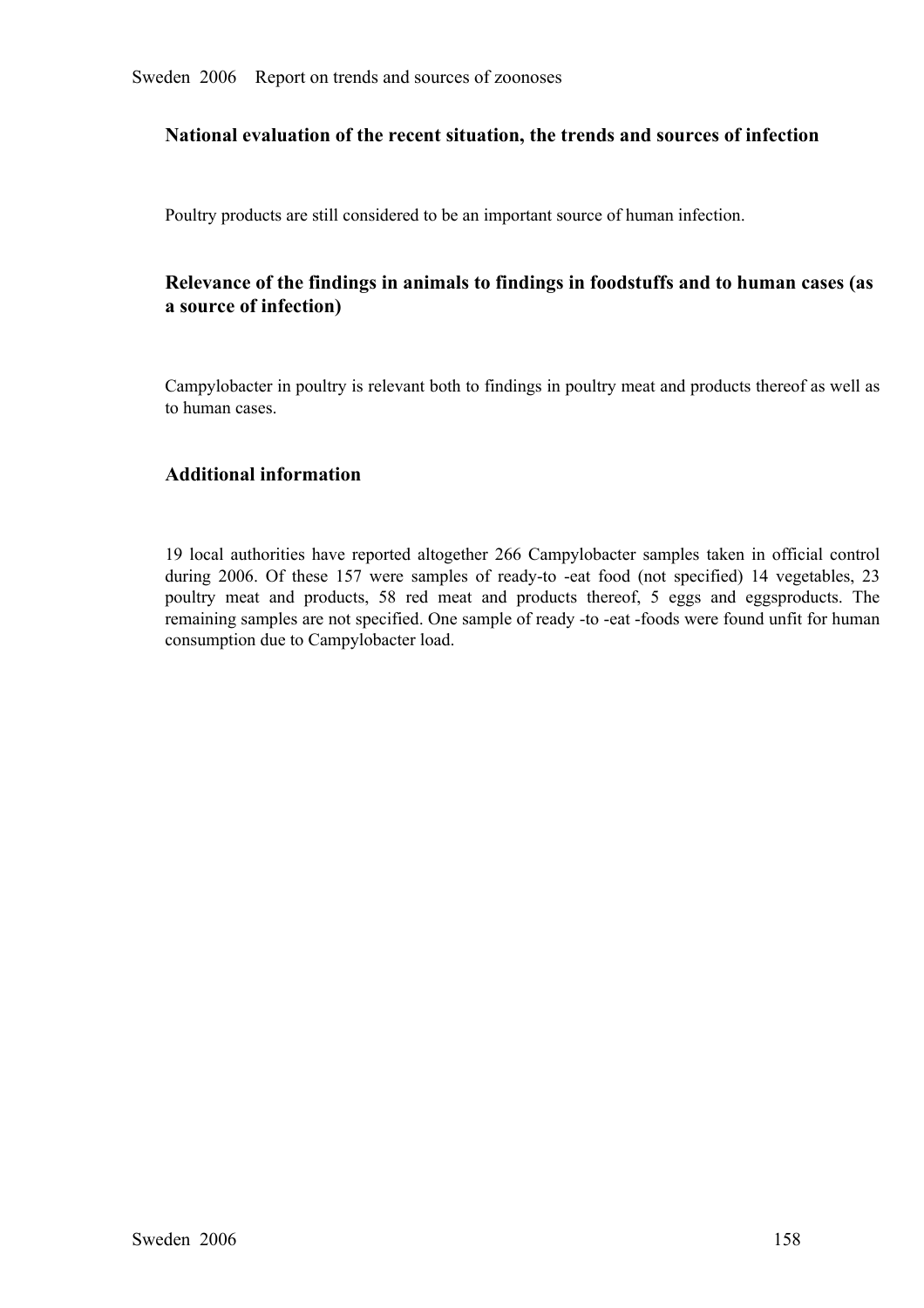| Source of information                                    |
|----------------------------------------------------------|
| Sampling unit                                            |
| Sample weight                                            |
| Units tested                                             |
| Total units positive for thermophilic Campylobacter spp. |
| C. coli                                                  |
| C. lari                                                  |
| C. jejuni                                                |
| C. upsaliensis                                           |
| thermophilic Campylobacter spp., unspecified             |

## **Table Campylobacter in poultry meat**

## **Footnote**

See text form Campylobacter in broiler meat and products. The information is not complete and therfore not reported in the table.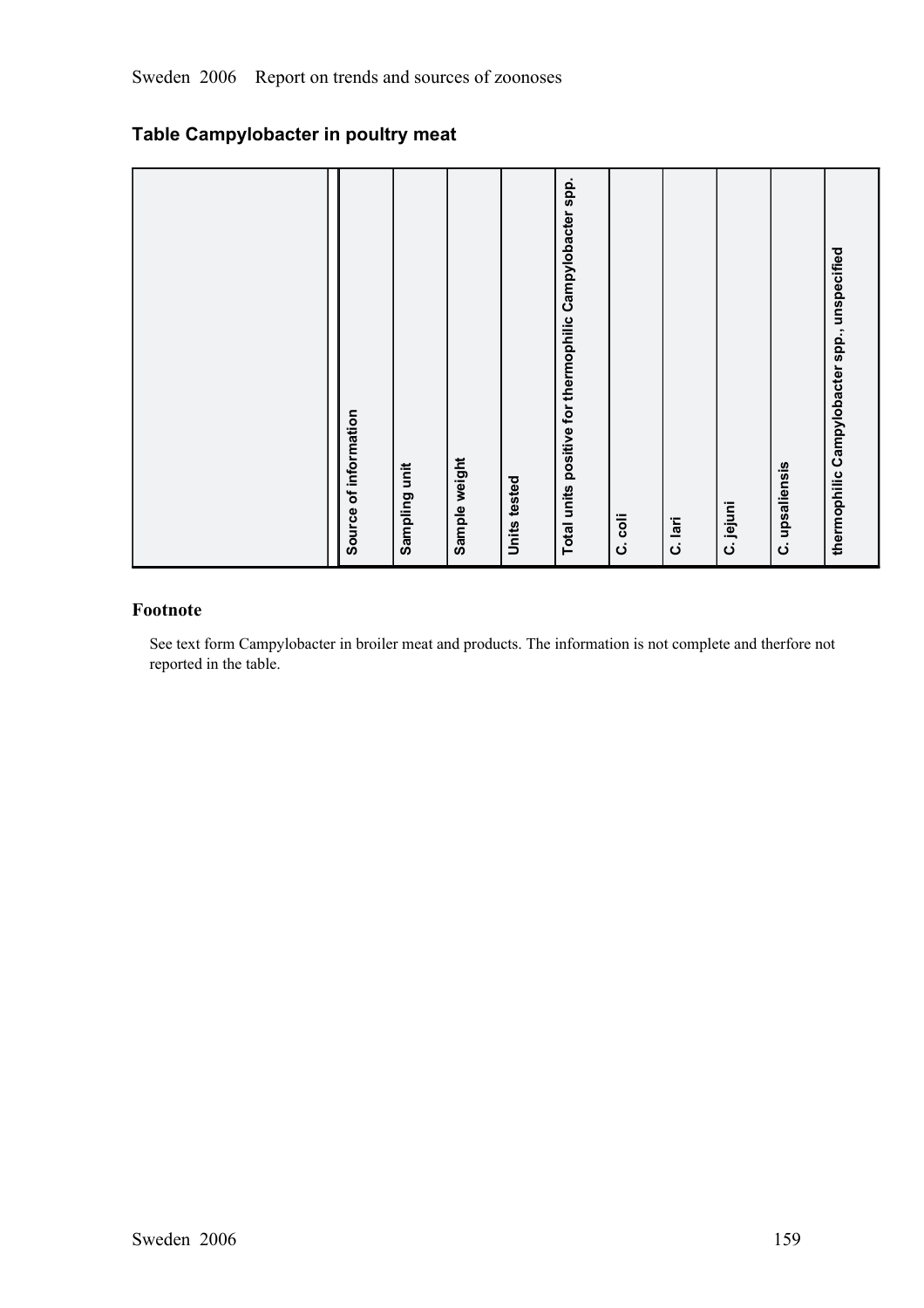## **Table Campylobacter in other food**

| Source of information                                    |
|----------------------------------------------------------|
| Sampling unit                                            |
| Sample weight                                            |
| Units tested                                             |
| Total units positive for thermophilic Campylobacter spp. |
| C. jejuni                                                |
| C. coli                                                  |
| C. upsaliensis                                           |
| C. lari                                                  |
| thermophilic Campylobacter spp., unspecified             |

## **Footnote**

Reports from 19 local authorities on Campylobacter in different foods include: 5 samples in eggs and egg products, 55 samples in pork and beef, 23 samples in poultry, 14 in vegetables and 157 in ready-to-eat-foods. However the results of the analyses were not reported.The information is not complete and therfore not reported in the table.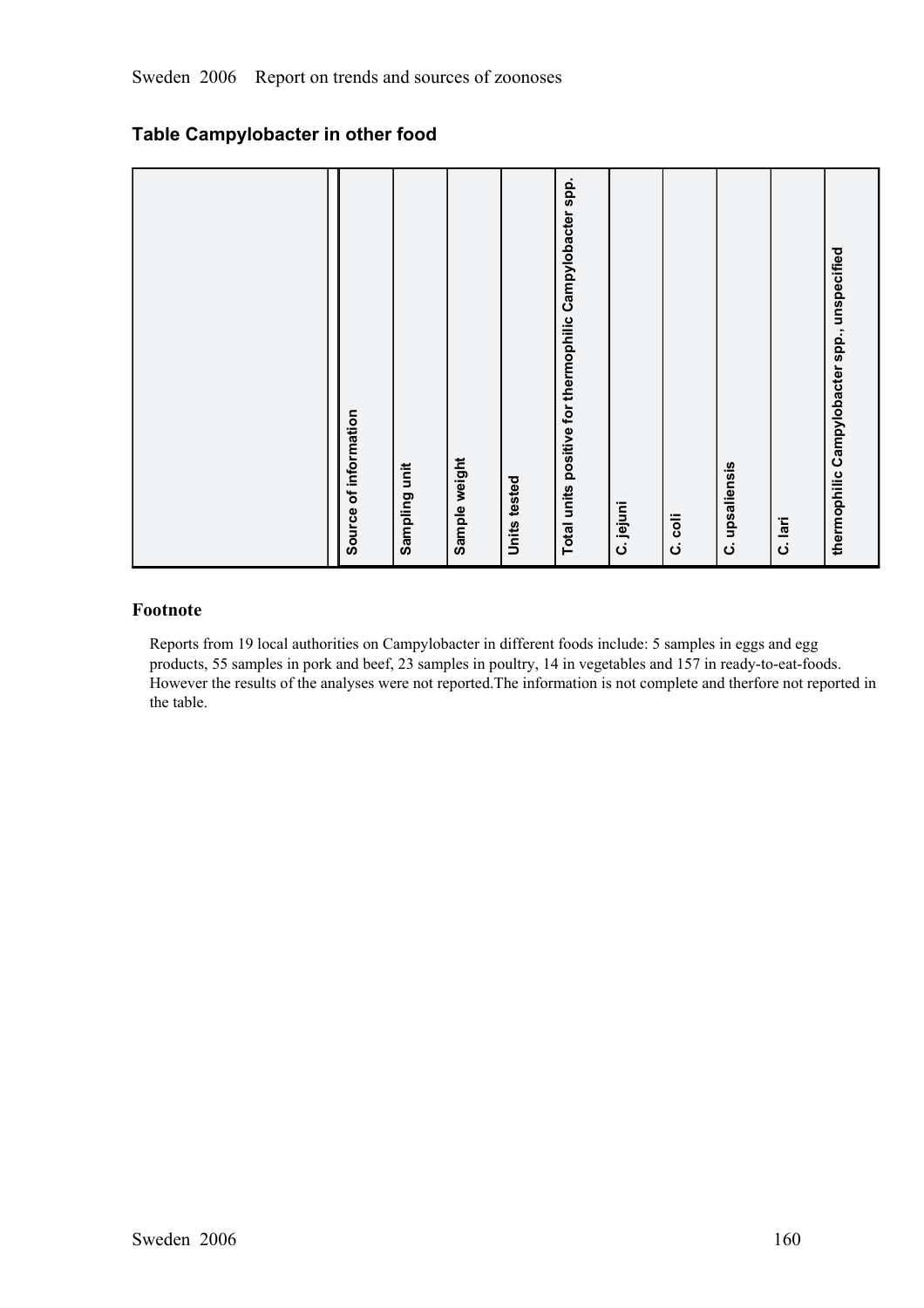## **2.2.3. Campylobacter in animals**

## **A. Thermophilic Campylobacter in Gallus gallus**

#### **Monitoring system**

#### **Sampling strategy**

In the Campylobacter programme, all flocks of broilers are examined for Campylobacter at<br>the slaughterhouse. The program includes all members of Swedish Poultry Meat Association<br>(SPMA, Svensk Fagel) and some of the non-mem the slaughterhouse. The program includes all members of Swedish Poultry Meat Association (SPMA, Svensk Fagel) and some of the non-members and is financed by the Swedish Board of Agriculture (SJV) and the SPMA.

#### SINGLE STUDIES:

1) A study was conducted to investigate the variation of Campylobacter load witin <sup>a</sup> flock. Samples were collected at slaughter.

2) Another study was performed with the aim to analyse the Campylobacter load in relation to when the broilers get colonised. Samples were collected at farm level and at slaughter.

#### **Frequency of the sampling**

#### **At slaughter**

Other: Every slaughter group is sampled

#### **Type of specimen taken**

#### **At slaughter**

Other: caecum samples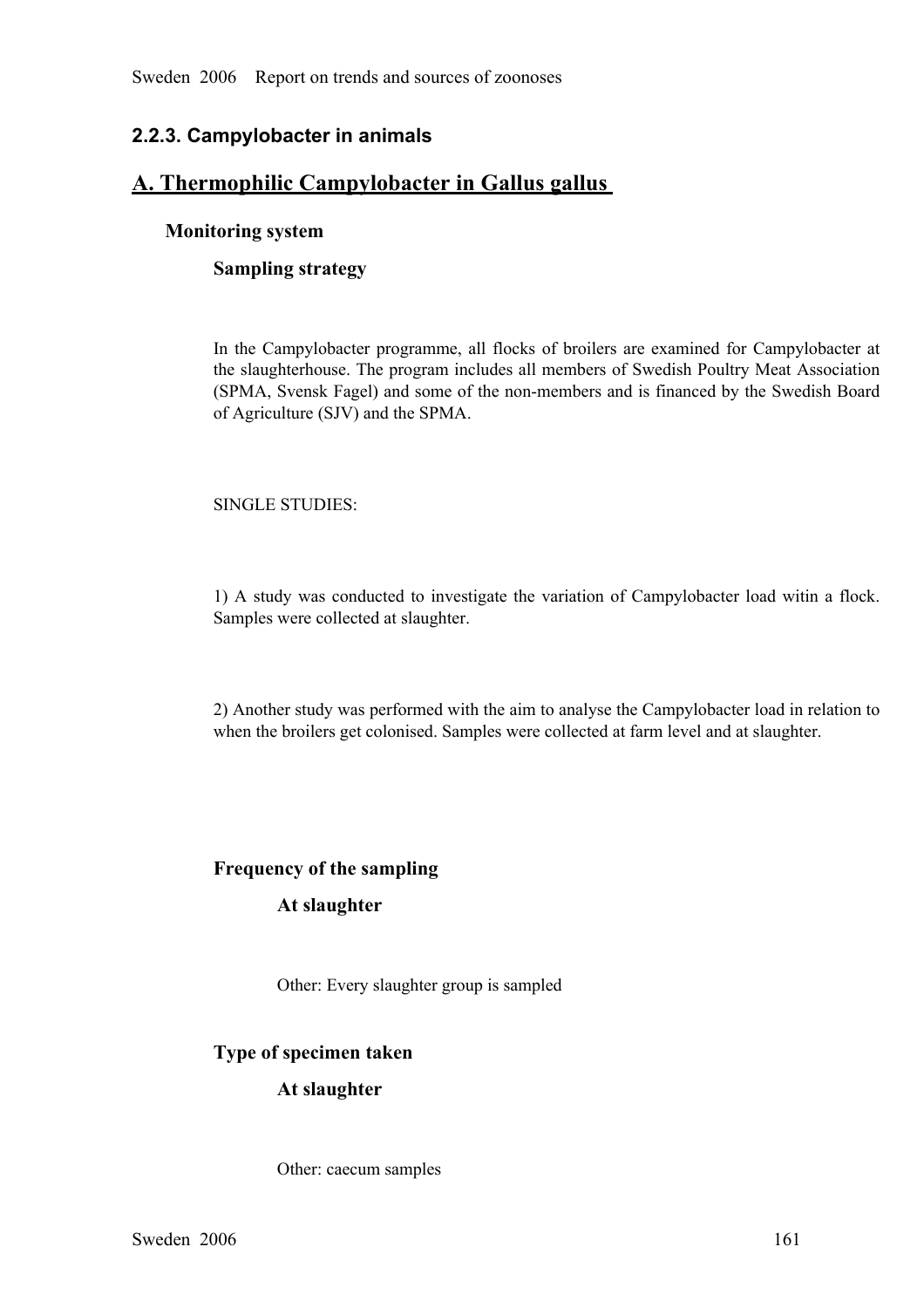#### **Methods of sampling (description of sampling techniques)**

#### **At slaughter**

FROM EACH SLAUGHTER GROUP:

Ten caeca are taken from ten birds per slaughter group and pooled to form one composite sample.

#### SINGLE STUDIES

1) Twenty-nine flocks were sampled at farm level prior to slaughter, 10 caeca and 5 to 25 carcasses per flock were collected at slaughter. Each carcass was individually rinsed in 400 ml buffered peptone water and the number of Campylobacter cfu per ml rinse fluid was calculated.

2) From 220 flocks, sock samples were collected one week before slaughter and on the same day as transport to slaughter. From each flock one carcass rinse samples was analysed.

#### **Case definition**

#### **Rearing period**

At farm level, <sup>a</sup> case is defined as <sup>a</sup> flock that tested positive for thermophilic Campylobacter in a sock sample. The epidemiological unit is the flock.

#### **Before slaughter at farm**

See "Rearing priod"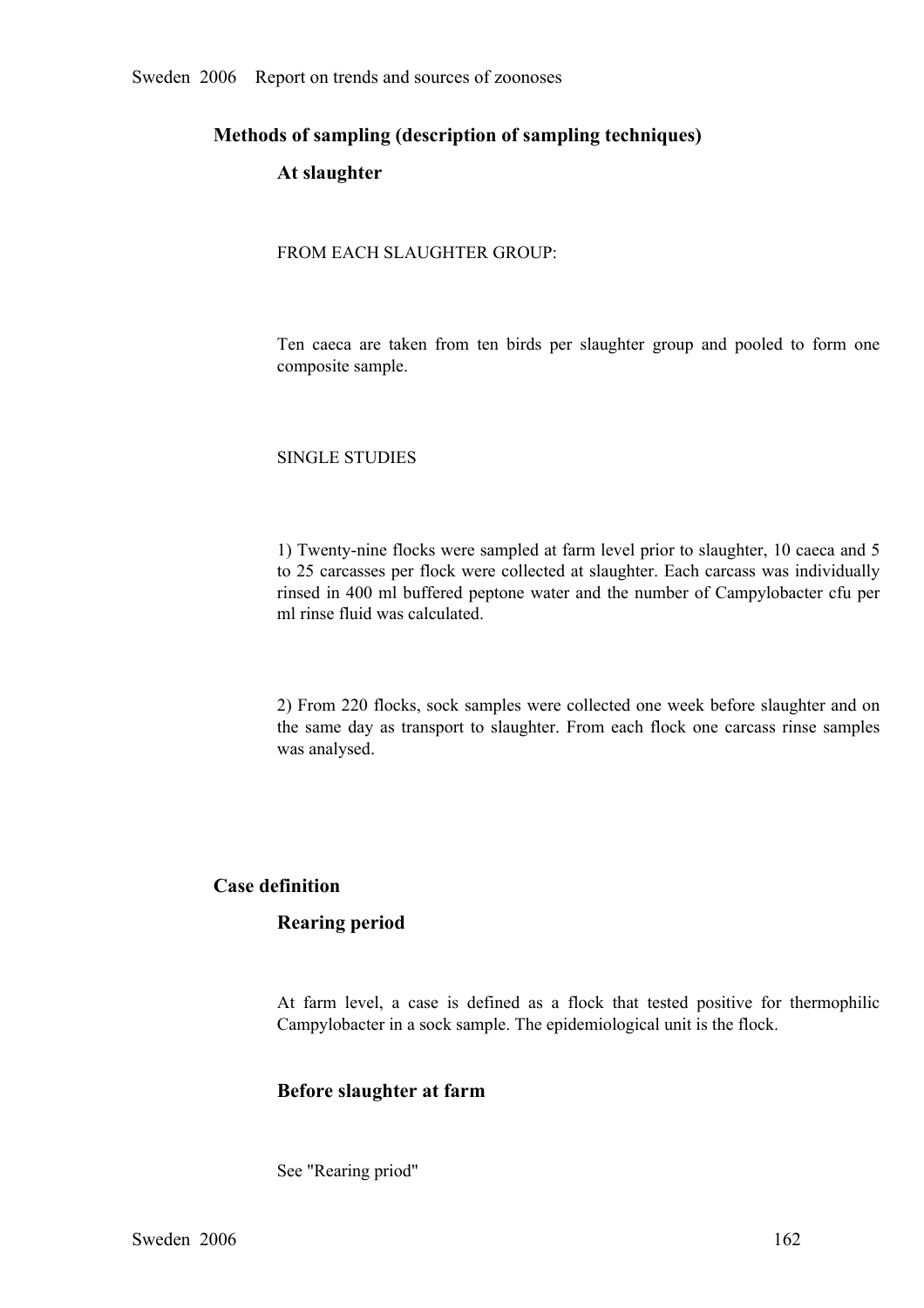#### **At slaughter**

At farm level, a case is defined as a slaughtered group that tested positive for thermophilic Campylobacter in a cloacal sample. The epidemiological unit is the slaughtered group thermophilic Campylobacter in a cloacal sample. The epidemiological unit is the slaughtered group slaughtered group

#### **Diagnostic/analytical methods used**

#### **Rearing period**

Bacteriological method: NMKL 119:1990

#### **Before slaughter at farm**

Bacteriological method: NMKL 119:1990

#### **At slaughter**

Bacteriological method: ISO/TS 10272-1

#### **Vaccination policy**

#### **Other preventive measures than vaccination in place**

Preventive measures at primary production are hygiene barriers, cleaning and disinfection after slaughter of each flock and leaving the stable empty for a defined period before introducing a new slaughter of each flock and leaving the stable empty for a defined period before introducing a new<br>flock. Specific advices to each producer is also given by the SPMA. The majority of the slaughter<br>companies pay extra for C flock. Specific advices to each producer is also given by the SPMA. The majority of the slaughter introduction of Campylobacter into the broiler flocks.

#### **Control program/mechanisms**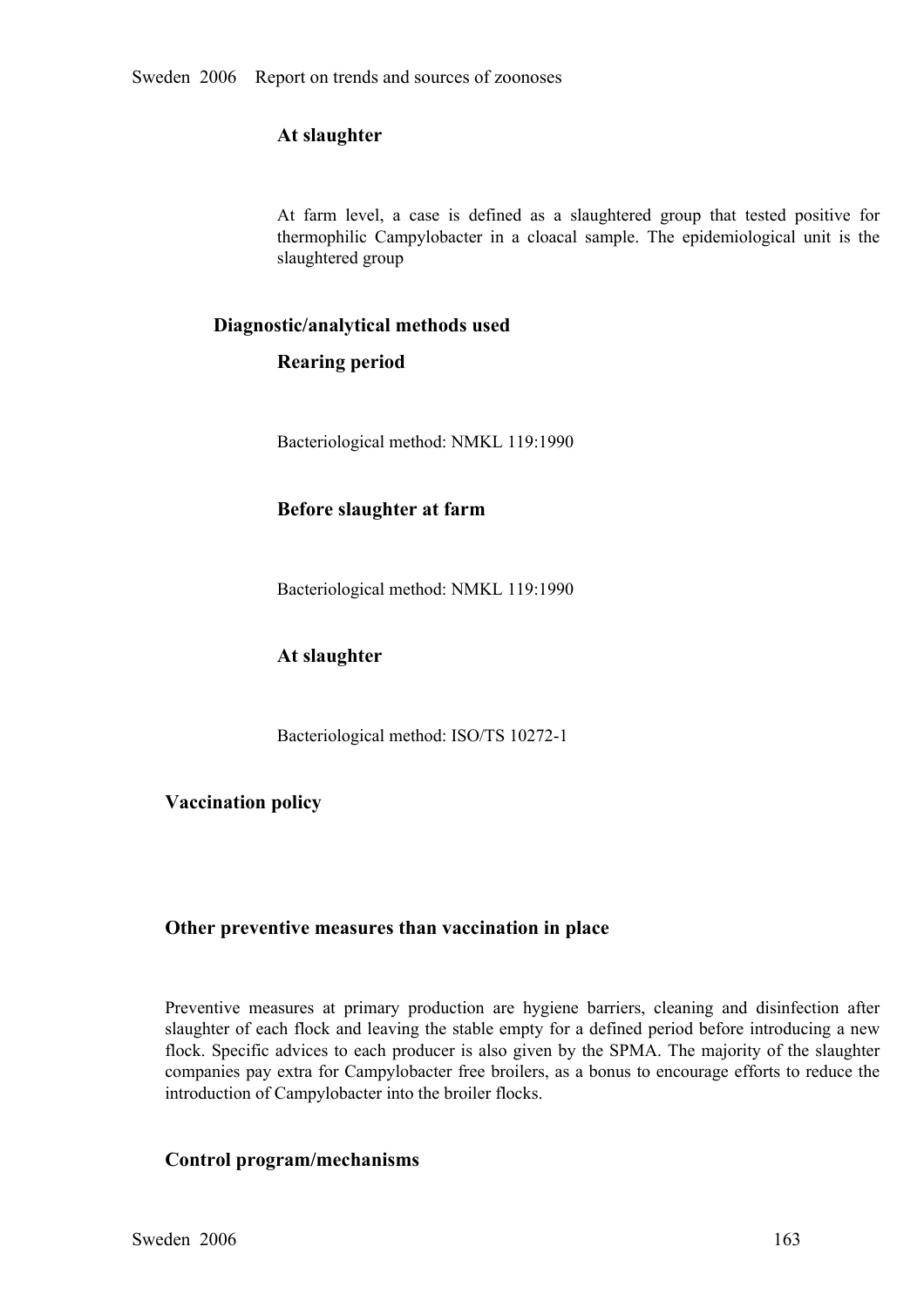#### **The control program/strategies in place**

In the current monitoring programme of Campylobacter in broilers all flocks are sampled at slaughter. The programme is voluntary and financed by the SPMA and the SJV.

The SPMA covers the entire production chain, from feed manufacturers, breeding companies, hatcheries, broiler producers, abattoirs and processing plants. Members of the SPMA produce approximately 99% of all broilers slaughtered in Sweden. The members are obliged to only<br>use approved feed and to participate in stipulated animal health programs, such as Salmonella,<br>welfare and classification program. use approved feed and to participate in stipulated animal health programs, such as Salmonella, welfare and classification program.

#### **Measures in case of the positive findings or single cases**

If a flock is found positive, stricter hygiene measures should be implemented in order to clean-up the stable where the broilers have been kept from colonization.

#### **Notification system in place**

In poultry, Campylobacter infection is not notifiable. However, results from the Campylobacter programme are available from the SPMA.

#### **Results of the investigation**

From the producers affiliated to the SPMA 328 (13%) out of 2486 slaughter groups were positive for Campylobacter. From <sup>86</sup> slaughter groups not affiliated to the control programme <sup>28</sup> (33%) were positive.

#### SINGLE STUDIES: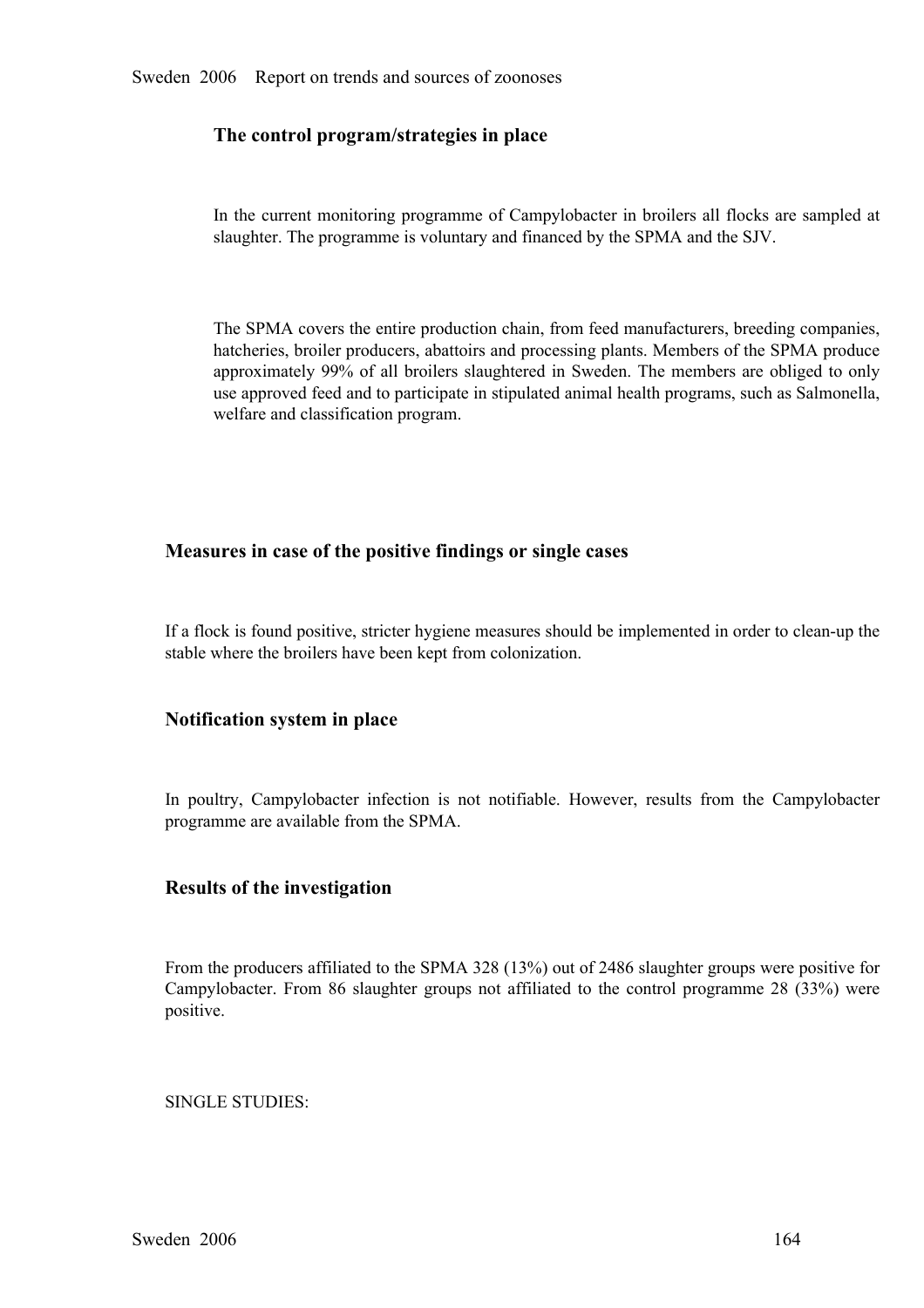1) Campylobacter was detected in carcasses from 22 flocks, out of 29 sampled. The 22 flocks had<br>also been positive at farm level. From 7 positive flocks, 1 to 3 carcasses were negative, i.e. there was<br>no Campylobacter abov also been positive at farm level. From 7 positive flocks, 1 to 3 carcasses were negative, i.e. there was <sup>a</sup> flock varied between 1.0 3.2 log cfu/ml carcass rinse fluid, which shows that it is difficult to decide the level of contamination in a flock if only one carcass is examined.

2) One carcass rinse sample was analysed from each of 220 flocks. From those flocks, campylobacter was found in 22% of the flocks sampled by sock samples one week before slaughter and in 36% of the flocks sampled on the sa campylobacter was found in 22% of the flocks sampled by sock samples one week before slaughter in campylobacter load in carcass rinse samples between flocks that were colonised in the last days before slaughter compared with those colonised at least one week before slaughter. However, those flocks where campylobacter was only found in carcass rinse samples and not at farm level or caecal samples at slaughter had a significantly lower campylobacter incidence. These results confirm that<br>campylobacter are often introduced during the last week prior to slaughter and logistic slaughter<br>based on samples taken 1campylobacter are often introduced during the last week prior to slaughter and logistic slaughter<br>based on samples taken 1-2 weeks before slaughter is of limited value because most flocks become<br>colonised during their last based on samples taken 12 weeks before slaughter is of limited value because most flocks become colonised during their last week.

#### **National evaluation of the recent situation, the trends and sources of infection**

From 2001-2005, the number of Campylobacter positive slaughter groups decreased (including cloacal- and neck skin samples). Results from 2006 were similar to those obtained in 2005. The cloacal- and neck skin samples). Results from 2006 were similar to those obtained in 2005. The decreasing trend could be due to increased awareness of the farmer about the importance of hygienic barriers. decreasing trend could be due to increased awareness of the farmer about the importance of hygienic barriers.

#### **Relevance of the findings in animals to findings in foodstuffs and to human cases (as a source of infection)**

Consumption of poultry meat is regarded an important source of domestically aquired Campylobacter infection in humans, even if there are also other sources of importance.

#### **Additional information**

Between 1991 and June 2001, a Campylobacter monitoring programme was run by the industry SPMA. During that period the prevalence varied between 9 and 16%. Between 1 July 2001 and 21 December 2005 a new and more sampling in SPMA. During that period the prevalence varied between 9 and 16%. Between 1 July 2001 and 21 December <sup>2005</sup> <sup>a</sup> new and more sampling intensive Campylobacter programme was run. The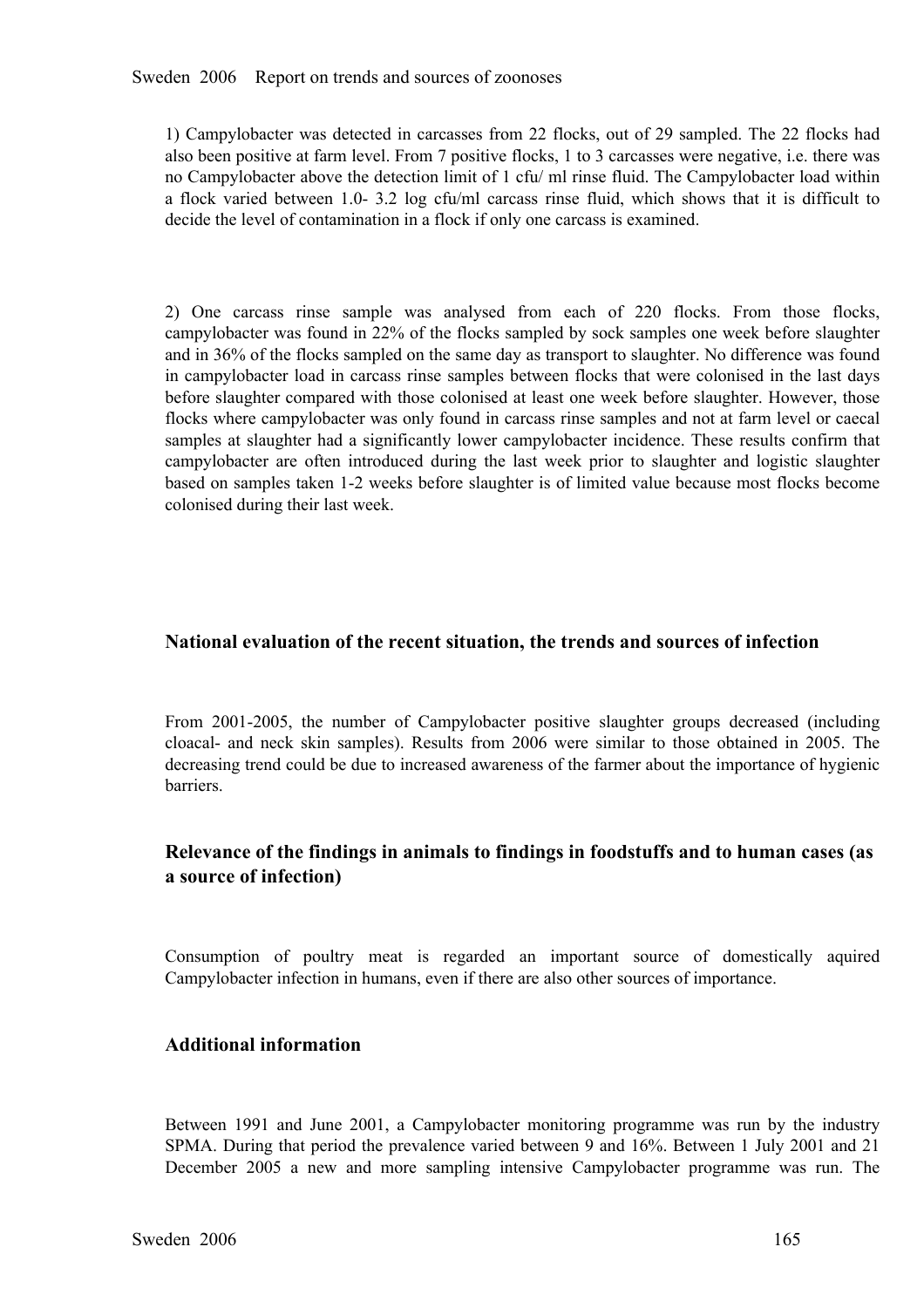program was voluntary, financed by the SPMA and SJV, with additional funding from the European Commission and run by the SPMA, SJV, SLV, SVA and SMI.

Studies within the programme have shown that about one third of the producers seldom delivered campylobacter-positive slaughter batches. A seasonal variation with higher prevalence of Campylobacter infection i campylobacter-positive slaughter batches. A seasonal variation with higher prevalence of Campylobacter infection in broiler flocks during late summer and early autumn has been observed. Campylobacter infection in broiler flocks during late summer and early autumn has been observed.

In 2002 it was shown that in one fifth of the flocks the within flock prevalence was considerable lower than 100%.

In 2003, a study showed that the majority of positive flocks were infected during the last week before slaughter.

In 2004, it was shown that there was no difference in findings of Campylobacter outside the stables between different producers that often or seldomly deliver Campylobacter positive slaughter groups.

In 2005, two qualitative studies were conducted to compare different samples at farm level and at slaughter. Furthermore, a quantitative study was carried out on neck skin and whole carcass rinse samples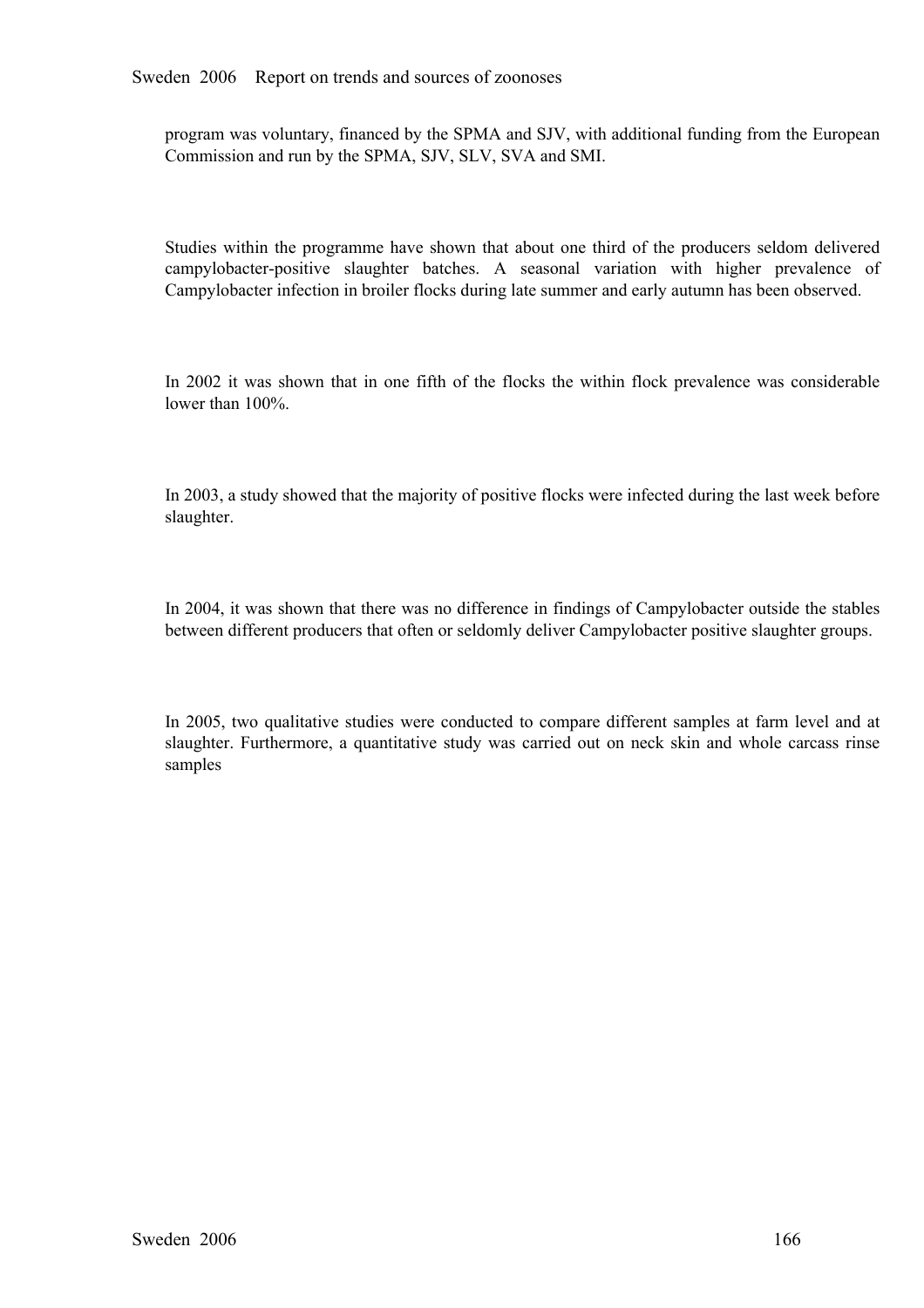## **Table Campylobacter in animals**

|                                         | Source of information | Sampling unit | Units tested | Total units positive for thermophilic Campylobacter spp. | C. jejuni | coli<br>$\dot{\mathbf{o}}$ | C. lari | C. upsaliensis | thermophilic Campylobacter spp., unspecified |
|-----------------------------------------|-----------------------|---------------|--------------|----------------------------------------------------------|-----------|----------------------------|---------|----------------|----------------------------------------------|
| <b>Gallus gallus (fowl)</b><br>broilers |                       |               |              |                                                          |           |                            |         |                |                                              |
|                                         | SVA,                  | slaughter     | 2572         | 356                                                      |           |                            |         |                |                                              |
| - at slaughterhouse (1)                 | <b>SPMA</b>           | batch         |              |                                                          |           |                            |         |                |                                              |

(1) : Approximately 95% of the isolates are C. jejuni.

#### **Footnote**

Flocks associated to the Swedish Poultry Meat Association (svensk fagel): 328/2486 (13%) positive slaughter groups. Flocks not associated to the SPMA: 28/68 (33%) positive slaughter groups.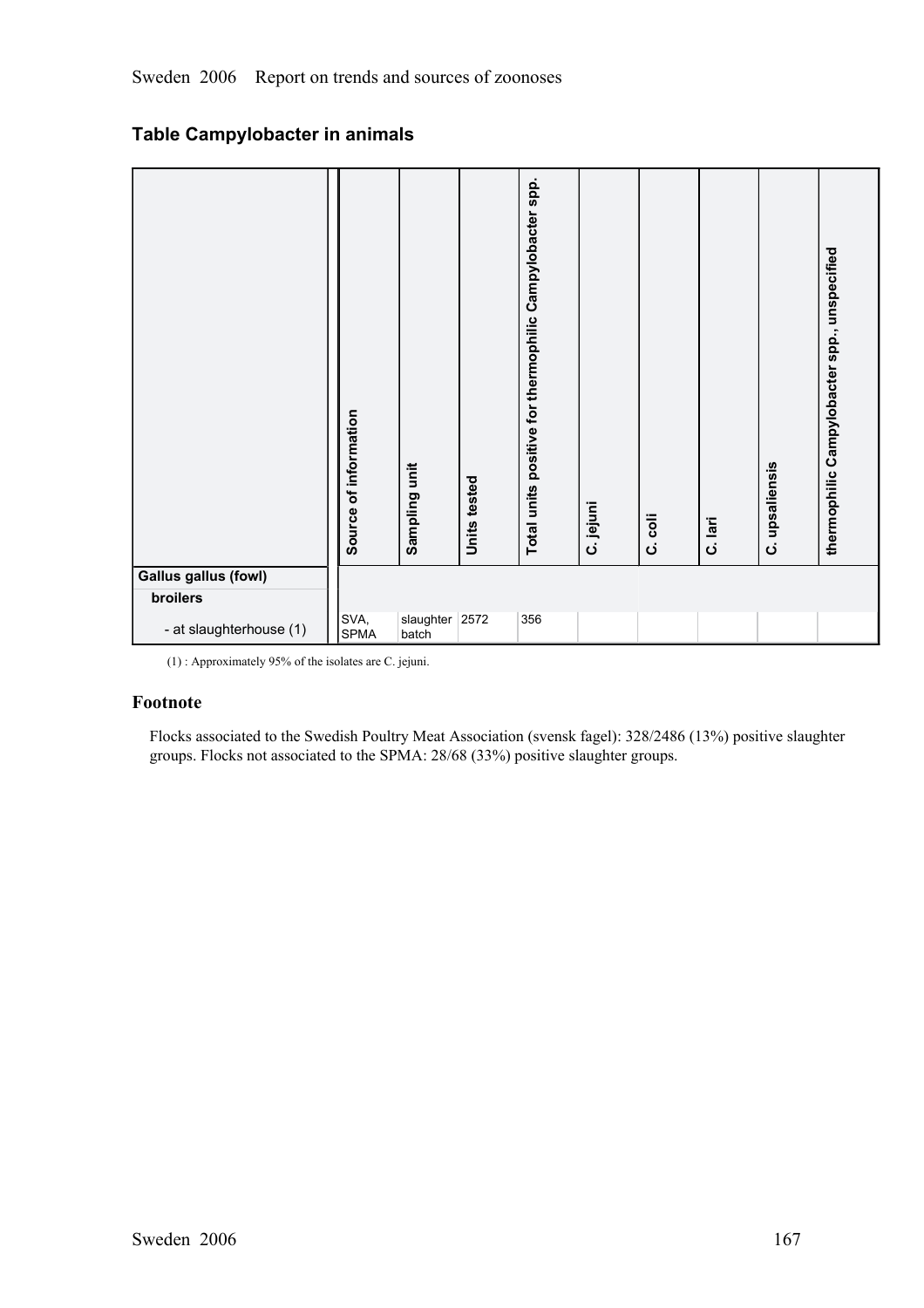## **2.2.4. Antimicrobial resistance in Campylobacter isolates**

#### **A. Antimicrobial resistance in Campylobacter jejuni and coli in cattle**

#### **Sampling strategy used in monitoring**

#### **Frequency of the sampling**

Antimicrobial resistance in Campylobacter from different animal species is regularly monitored in the Swedish Veterinary Antimicrobial Resistance Monitoring Programme, SVARM. In 2006, isolates from dairy cows were tested.

#### **Type of specimen taken**

Intestinal content (caecum or colon) from dairy cows were sampled at slaughter. Each animal is from a unique dairy herd.

#### **Methods of sampling (description of sampling techniques)**

In all 460 samples were collected from 11 abattoirs. The abattoirs account for 84% of the total volume of dairy cows slaughtered in Sweden in 2005. The number of samples collected at each abattoir was proportional to the slaughter volume of the abattoir.

#### **Procedures for the selection of isolates for antimicrobial testing**

All isolates (68) obtained from culture of the <sup>470</sup> samples were tested for antimicrobial susceptibility. Each isolate is from a unique dairy herd.

#### **Methods used for collecting data**

Results of antimicrobial susceptibilty testing and information on origin of isolates were stored in a database at SVA. For compiling statistics, relevant data were extracted from the database.

#### **Laboratory methodology used for identification of the microbial isolates**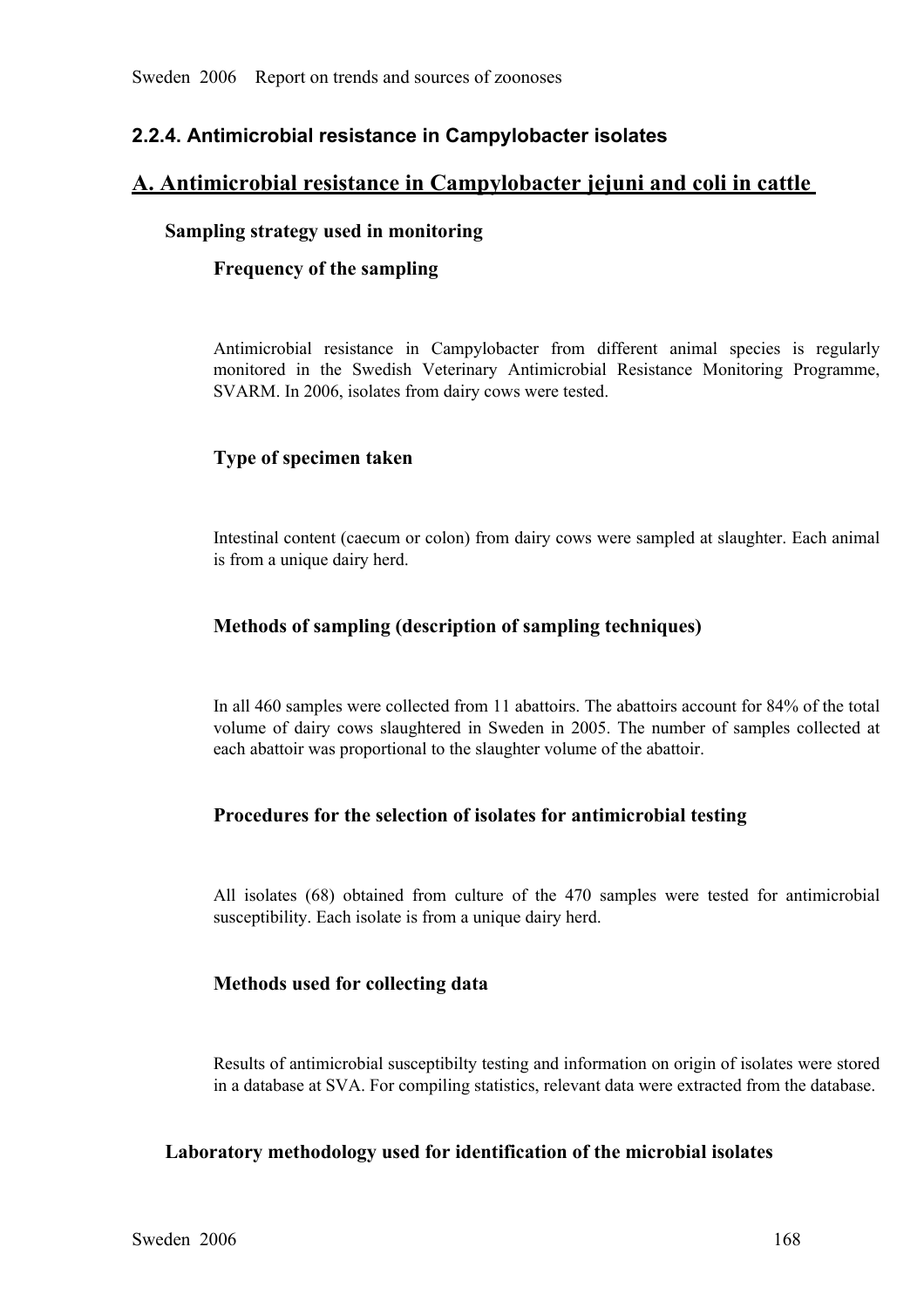Campylobacter spp. were isolated and identified at SVA according to standard procedures. Briefly, samples were cultured for thermophilic Campylobacter spp. by a modified NMKL method (NMKL Nr 119, 1990) using enrichment in Preston broth followed by culture on Preston selective agar and incubation at  $42\hat{A}^{\circ}C$ . Identification was based on colony morphology, microscopic appearance including motility and the following phenotypic characteristics: production of oxidase, catalase, hippurate hydrolysis reaction and indoxyl-actetate reaction (Nachamkin, 1999). With these tests, hippurate hydrolysis reaction and indoxyl-actetate reaction (Nachamkin, 1999). With these tests, hippurate-positive C. jejuni can be identified whereas other isolates are described as hippurate-negative thermophilic Campyl hippurate-positive C. jejuni can be identified whereas other isolates are described as hippurate-negative thermophilic Campylobacter spp. hippurate-negative thermophilic Campylobacter spp.

#### **Laboratory used for detection for resistance**

#### **Antimicrobials included in monitoring**

Antimicrobial susceptibility testing of Campylobacter from animals was performed at the Dept. of Antibiotics, SVA using a microdilution method according to NCCLS guidlines.

For antimicrobials tested and breakpoints used see table "Breakpoints used for antimicrobial susceptibility testing in Animals".

#### **Preventive measures in place**

No preventive measures regarding antimicrobial resistance in Campylobacer from animals are in place.

#### **Control program/mechanisms**

#### **The control program/strategies in place**

No control programme for antimicrobial resistance in Campylobacter from cattle is in place.

#### **Measures in case of the positive findings or single cases**

No specific measures are taken in case of resistance in Campylobacter from cattle.

#### **Notification system in place**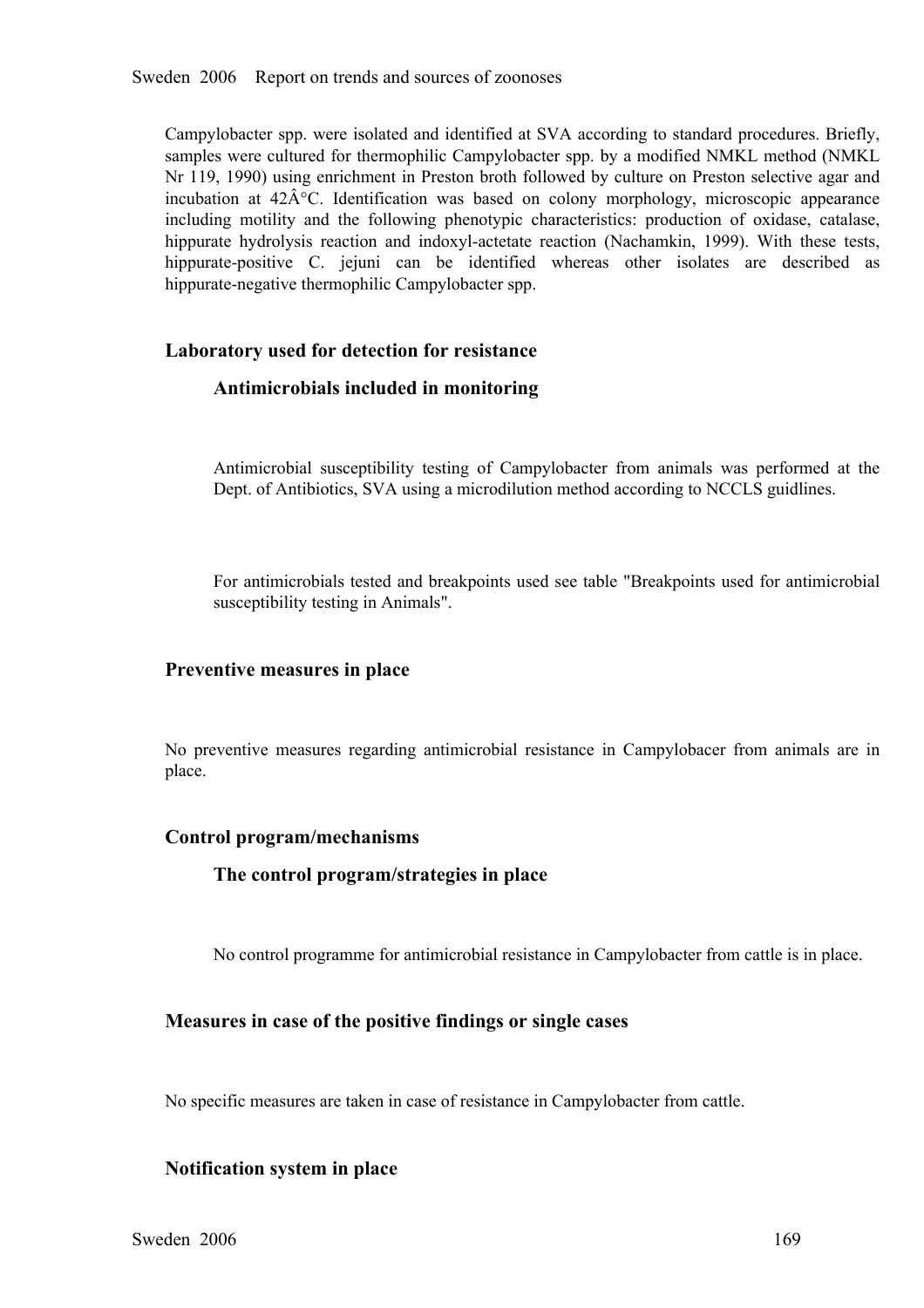No notification system is in place

#### **Results of the investigation**

Of the 68 isolates of C. jejuni tested no isolate was resistant to erythromycin, gentamicin or tetracycline. One isolate was resistant to ampicilin and 5 and 6 isolates to enrofloxacin and nalidixic acid, respectively. tetracycline. One isolate was resistant to ampicilin and 5 and 6 isolates to enrofloxacin and nalidixic acid, respectively.

#### **National evaluation of the recent situation, the trends and sources of infection**

The results of the present study on Campylobacter jejuni from dairy cows are similar to the results of a study on isolates from yearling cattle performed in 1999-00. Resistance is overall rare and no isolate has been resistant to erythromycin, the antimicrobial commonly used to treat infections in human. The sma isolate has been resistant to erythromycin, the antimicrobial commonly used to treat infections in human. The small number of isolates tested precludes valid conclusions on trends. human. The small number of isolates tested precludes valid conclusions on trends.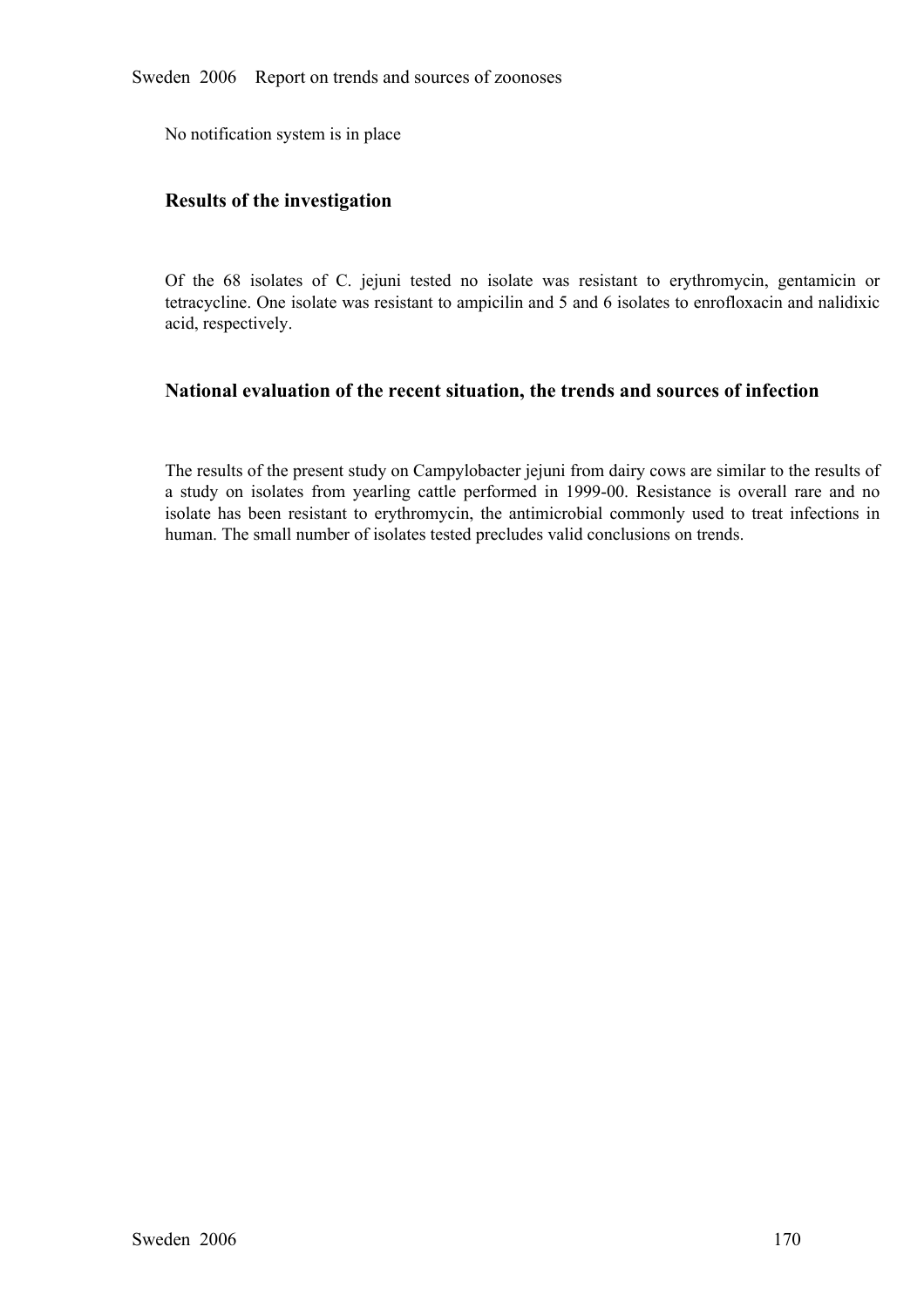## **Table Antimicrobial susceptibility testing of C. jejuni qualitative data**

| n = Number of resistant isolates |                                                                                       |              |
|----------------------------------|---------------------------------------------------------------------------------------|--------------|
|                                  | C. jejuni                                                                             |              |
|                                  | Cattle (bovine animals) - dairy cows - at slaughterhouse - animal sample - Monitoring |              |
| Isolates out of a                | yes                                                                                   |              |
| monitoring programme             |                                                                                       |              |
| Number of isolates               | 68                                                                                    |              |
| available in the                 |                                                                                       |              |
| laboratory                       |                                                                                       |              |
|                                  |                                                                                       |              |
| Antimicrobials:                  | N                                                                                     | n.           |
| <b>Tetracyclines</b>             |                                                                                       |              |
| Tetracyclin                      | 68                                                                                    | 0            |
| <b>Fluoroquinolones</b>          |                                                                                       |              |
| Enrofloxacin                     | 68                                                                                    | 5            |
| Quinolones                       |                                                                                       |              |
| Nalidixic acid                   | 68                                                                                    | 6            |
| Aminoglycosides                  |                                                                                       |              |
| Gentamicin                       | 68                                                                                    | 0            |
| <b>Macrolides</b>                |                                                                                       |              |
| Erythromycin                     | 68                                                                                    | $\mathbf 0$  |
| <b>Penicillins</b>               |                                                                                       |              |
| Ampicillin                       | 68                                                                                    | $\mathbf{1}$ |
| Fully sensitive                  | 68                                                                                    | 61           |
| Resistant to 1<br>antimicrobial  | 68                                                                                    | 7            |

#### **Footnote**

Nalidixic acid and enrofloxacin regarded as one substance in calculation of multiresistance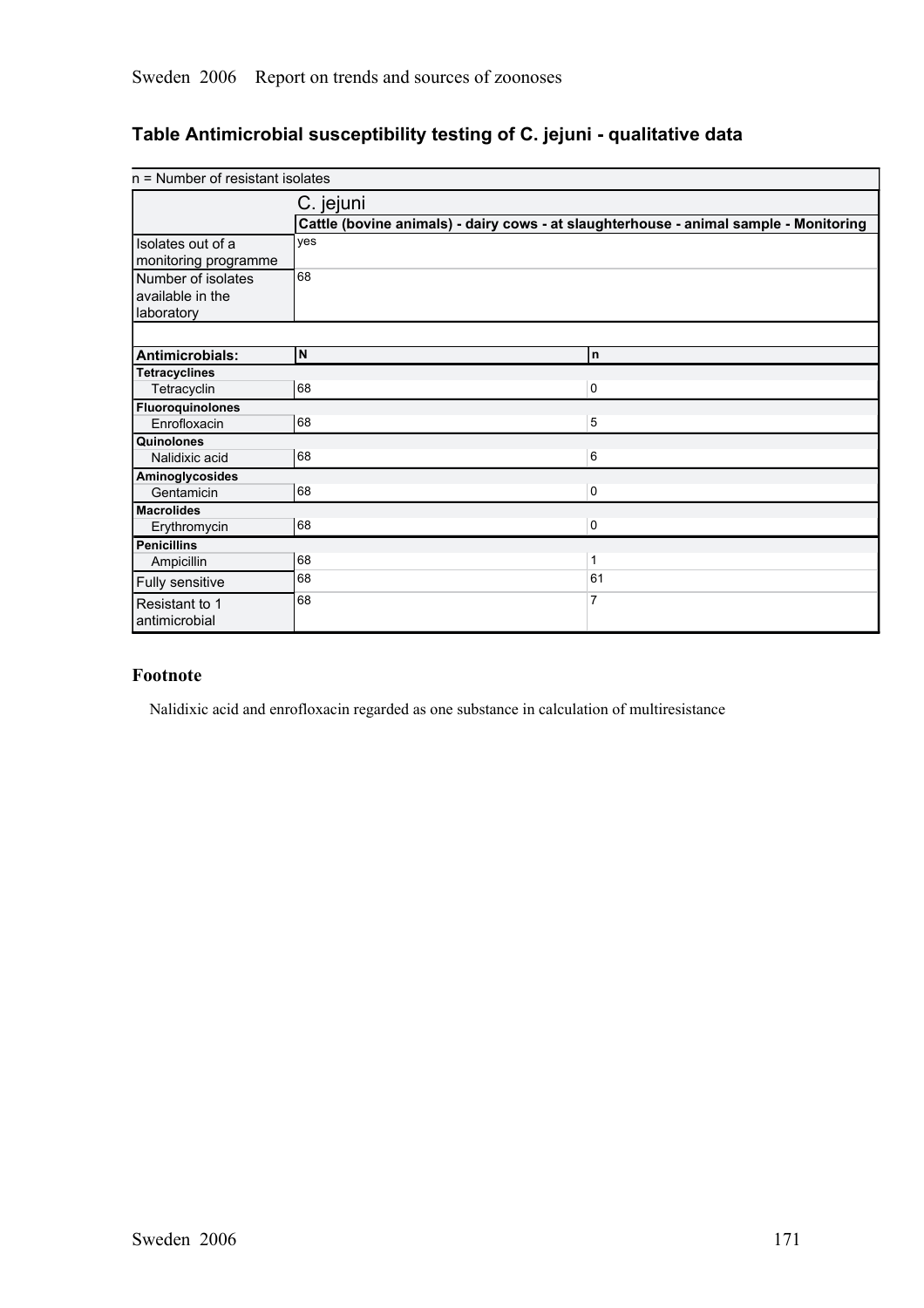Table Antimicrobial susceptibility testing of C. jejuni in Cattle (bovine animals) - dairy cows - at slaughterhouse -<br>animal sample - Monitoring - quantitative data [Dilution method] **Table Antimicrobial susceptibility testing of C. jejuni in Cattle (bovine animals) dairy cows at slaughterhouse animal sample Monitoring quantitative data [Dilution method]**

| Number of resistant isolates (n) and number of isolates with the |                        |         |            |      |      |        |                |        |             |                                 | concentration (µl/ml) or zone (mm) of inhibition equal to     |    |    |            |     |            |             |             |       |                      |               |
|------------------------------------------------------------------|------------------------|---------|------------|------|------|--------|----------------|--------|-------------|---------------------------------|---------------------------------------------------------------|----|----|------------|-----|------------|-------------|-------------|-------|----------------------|---------------|
|                                                                  | C. jejuni              |         |            |      |      |        |                |        |             |                                 |                                                               |    |    |            |     |            |             |             |       |                      |               |
|                                                                  | Cattle (bovine animals |         |            |      |      |        |                |        |             |                                 | - dairy cows - at slaughterhouse - animal sample - Monitoring |    |    |            |     |            |             |             |       |                      |               |
| Isolates out of a monitoring<br>programme                        | yes                    |         |            |      |      |        |                |        |             |                                 |                                                               |    |    |            |     |            |             |             |       |                      |               |
| Number of isolates available<br>in the laboratory                | 68                     |         |            |      |      |        |                |        |             |                                 |                                                               |    |    |            |     |            |             |             |       |                      |               |
|                                                                  |                        |         |            |      |      |        |                |        |             |                                 |                                                               |    |    |            |     |            |             |             |       |                      |               |
| Antimicrobials:                                                  | z                      | u       | $$0.0 = >$ | 90.0 | Sr.0 | 92.0   | 5.0            | ı      | Z           | Þ                               | 9 L<br>8                                                      | 32 | 79 | <b>821</b> | 99Z | <b>SIS</b> | <b>4024</b> | <b>8707</b> | >2048 | lewet                | highest       |
| Tetracyclines                                                    |                        |         |            |      |      |        |                |        |             |                                 |                                                               |    |    |            |     |            |             |             |       |                      |               |
| Tetracyclin                                                      | 68                     | $\circ$ |            |      |      | 66     |                | $\sim$ |             |                                 |                                                               |    |    |            |     |            |             |             |       | 0.25                 | 32            |
| Fluoroquinolones                                                 |                        |         |            |      |      |        |                |        |             |                                 |                                                               |    |    |            |     |            |             |             |       |                      |               |
| Ciprofloxacin                                                    | $\circ$                | $\circ$ |            |      |      |        |                |        |             |                                 |                                                               |    |    |            |     |            |             |             |       |                      |               |
| Enrofloxacin                                                     | 68                     | မာ      |            | S    | 39   | 4      | r              | ÷      | $\sim$      | $\sim$                          |                                                               |    |    |            |     |            |             |             |       | 4<br>0.06            |               |
| Quinolones                                                       |                        |         |            |      |      |        |                |        |             |                                 |                                                               |    |    |            |     |            |             |             |       |                      |               |
| Nalidixic acid                                                   | 68                     | $\circ$ |            |      |      |        |                |        |             | 5<br>$\overline{\mathcal{A}}$   | $\overline{ }$                                                |    | ↽  | $\sim$     | S   |            |             |             | ↽     |                      | 128           |
| Aminoglycosides                                                  |                        |         |            |      |      |        |                |        |             |                                 |                                                               |    |    |            |     |            |             |             |       |                      |               |
| Gentamicin                                                       | 68                     | $\circ$ |            |      |      | $\sim$ | 57             | 29     |             |                                 |                                                               |    |    |            |     |            |             |             |       | ${}^{\circ}$<br>0.25 |               |
| Macrolides                                                       |                        |         |            |      |      |        |                |        |             |                                 |                                                               |    |    |            |     |            |             |             |       |                      |               |
| Erythromycin                                                     | 68                     | $\circ$ |            |      |      | 4      | 28             | 29     | $\sim$<br>4 |                                 |                                                               |    |    |            |     |            |             |             |       | 0.12                 | $\frac{6}{5}$ |
| Penicillins                                                      |                        |         |            |      |      |        |                |        |             |                                 |                                                               |    |    |            |     |            |             |             |       |                      |               |
| Ampicillin                                                       | 68                     |         |            |      |      |        | $\overline{ }$ | S      | 5           | 4<br>$\boldsymbol{\mathcal{Z}}$ |                                                               |    |    |            |     |            |             |             |       | 0.5                  | 64            |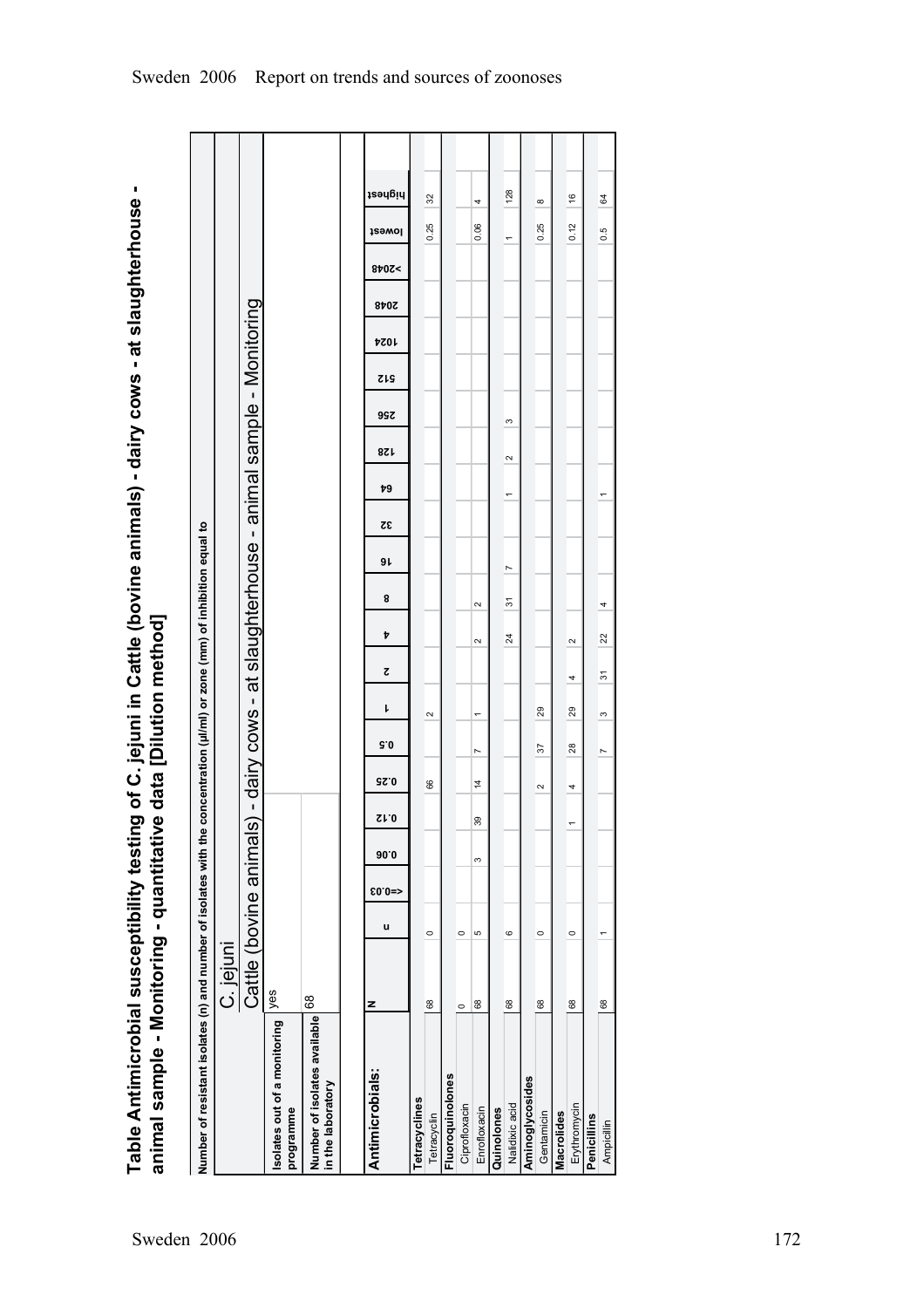## **Table Breakpoints used for antimicrobial susceptibility testing in Animals**

| <b>Test Method Used</b> |  |
|-------------------------|--|
| Disc diffusion          |  |
| Agar dilution           |  |
| <b>Broth dilution</b>   |  |
| E-test                  |  |

**Standards used for testing**

**NCCLS** 

| Campylobacter           | <b>Standard for</b><br>breakpoint |                       |              | Breakpoint concentration (microg/ml) |              | Range tested<br>concentration (microg/ml) | Disk content |                     | Breakpoint Zone diameter (mm) |                     |
|-------------------------|-----------------------------------|-----------------------|--------------|--------------------------------------|--------------|-------------------------------------------|--------------|---------------------|-------------------------------|---------------------|
|                         |                                   | Susceptible<br>$\leq$ | Intermediate | Resistant<br>$\geq$                  | lowest       | highest                                   | microg       | Susceptible<br>$>=$ | Intermediate                  | Resistant<br>$\leq$ |
| <b>Tetracyclines</b>    |                                   |                       |              |                                      |              |                                           |              |                     |                               |                     |
| Tetracyclin             | <b>EUCAST</b>                     | $\overline{2}$        |              | $\overline{2}$                       | 0.25         | 32                                        |              |                     |                               |                     |
| <b>Fluoroquinolones</b> |                                   |                       |              |                                      |              |                                           |              |                     |                               |                     |
| Ciprofloxacin           |                                   |                       |              |                                      |              |                                           |              |                     |                               |                     |
| Enrofloxacin            | No<br>standard<br>available       | 0.5                   |              | 0.5                                  | 0.03         | 4                                         |              |                     |                               |                     |
| Quinolones              |                                   |                       |              |                                      |              |                                           |              |                     |                               |                     |
| Nalidixic acid          | <b>EUAST</b>                      | 16                    |              | 16                                   | $\mathbf{1}$ | 128                                       |              |                     |                               |                     |
| Aminoglycosides         |                                   |                       |              |                                      |              |                                           |              |                     |                               |                     |
| Gentamicin              | <b>EUCAST</b>                     | $\mathbf{1}$          |              | 1                                    | 0.25         | 8                                         |              |                     |                               |                     |
| <b>Macrolides</b>       |                                   |                       |              |                                      |              |                                           |              |                     |                               |                     |
| Erythromycin            | EUCAST 4                          |                       |              | 4                                    | 0.12         | 16                                        |              |                     |                               |                     |
| <b>Penicillins</b>      |                                   |                       |              |                                      |              |                                           |              |                     |                               |                     |
| Ampicillin              | <b>EUCAST</b>                     | 8                     |              | 8                                    | 0.5          | 64                                        |              |                     |                               |                     |

#### **Footnote**

Applies to Campylobacter jejuni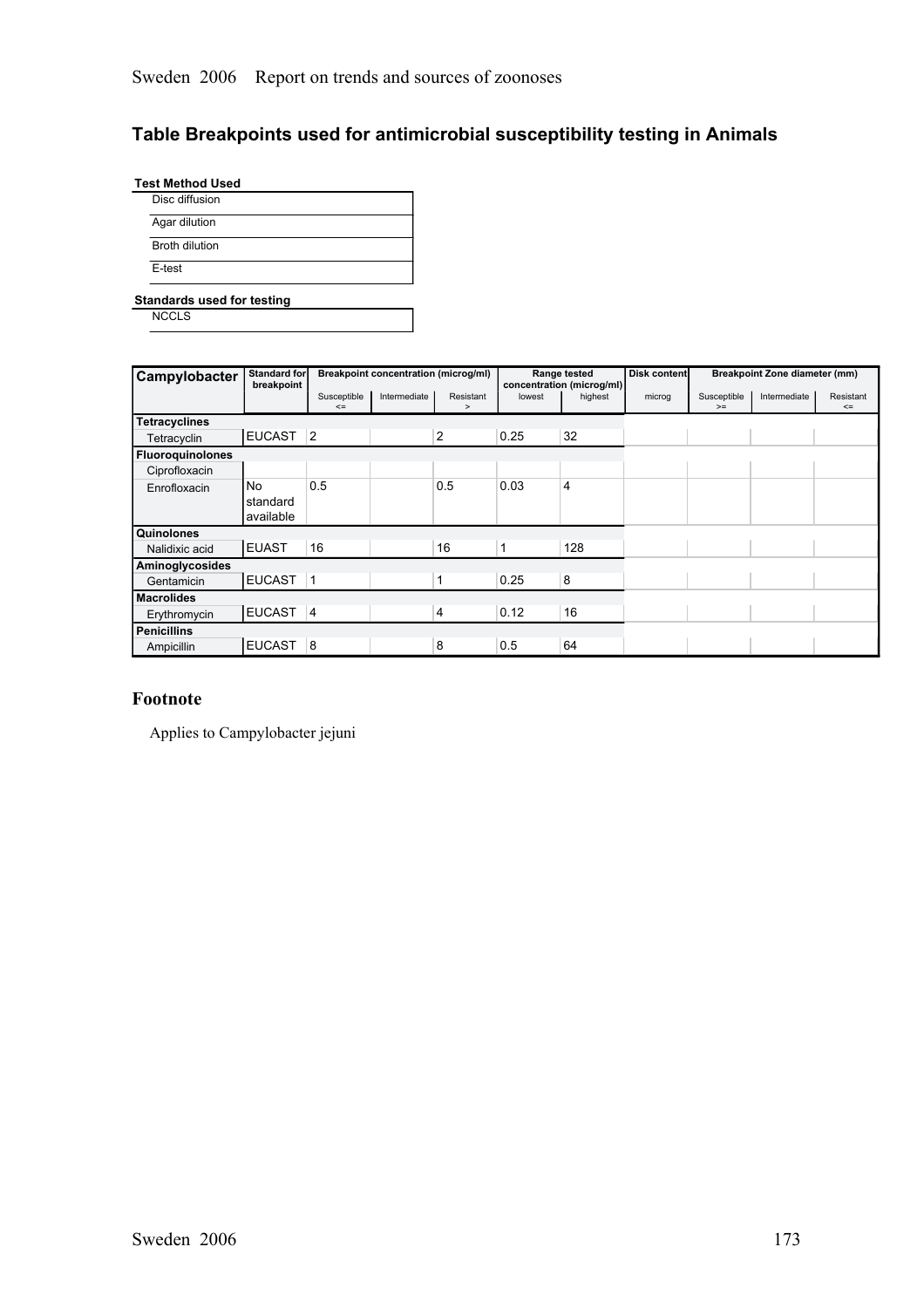# **Table Breakpoints used for antimicrobial susceptibility testing in Food**

|        | <b>Test Method Used</b> |  |  |
|--------|-------------------------|--|--|
|        | Disc diffusion          |  |  |
|        | Agar dilution           |  |  |
|        | Broth dilution          |  |  |
| F-test |                         |  |  |

#### **Standards used for testing**

| Campylobacter           | <b>Standard for</b><br>breakpoint |                       | <b>Breakpoint concentration (microg/ml)</b> |                |        | Range tested<br>concentration (microg/ml) | Disk content |                     | Breakpoint Zone diameter (mm) |                     |
|-------------------------|-----------------------------------|-----------------------|---------------------------------------------|----------------|--------|-------------------------------------------|--------------|---------------------|-------------------------------|---------------------|
|                         |                                   | Susceptible<br>$\leq$ | Intermediate                                | Resistant<br>> | lowest | highest                                   | microg       | Susceptible<br>$>=$ | Intermediate                  | Resistant<br>$\leq$ |
| <b>Tetracyclines</b>    |                                   |                       |                                             |                |        |                                           |              |                     |                               |                     |
| Tetracyclin             |                                   |                       |                                             |                |        |                                           |              |                     |                               |                     |
| <b>Fluoroguinolones</b> |                                   |                       |                                             |                |        |                                           |              |                     |                               |                     |
| Ciprofloxacin           |                                   |                       |                                             |                |        |                                           |              |                     |                               |                     |
| Enrofloxacin            |                                   |                       |                                             |                |        |                                           |              |                     |                               |                     |
| Quinolones              |                                   |                       |                                             |                |        |                                           |              |                     |                               |                     |
| Nalidixic acid          |                                   |                       |                                             |                |        |                                           |              |                     |                               |                     |
| Aminoglycosides         |                                   |                       |                                             |                |        |                                           |              |                     |                               |                     |
| Gentamicin              |                                   |                       |                                             |                |        |                                           |              |                     |                               |                     |
| <b>Macrolides</b>       |                                   |                       |                                             |                |        |                                           |              |                     |                               |                     |
| Erythromycin            |                                   |                       |                                             |                |        |                                           |              |                     |                               |                     |
| <b>Penicillins</b>      |                                   |                       |                                             |                |        |                                           |              |                     |                               |                     |
| Ampicillin              |                                   |                       |                                             |                |        |                                           |              |                     |                               |                     |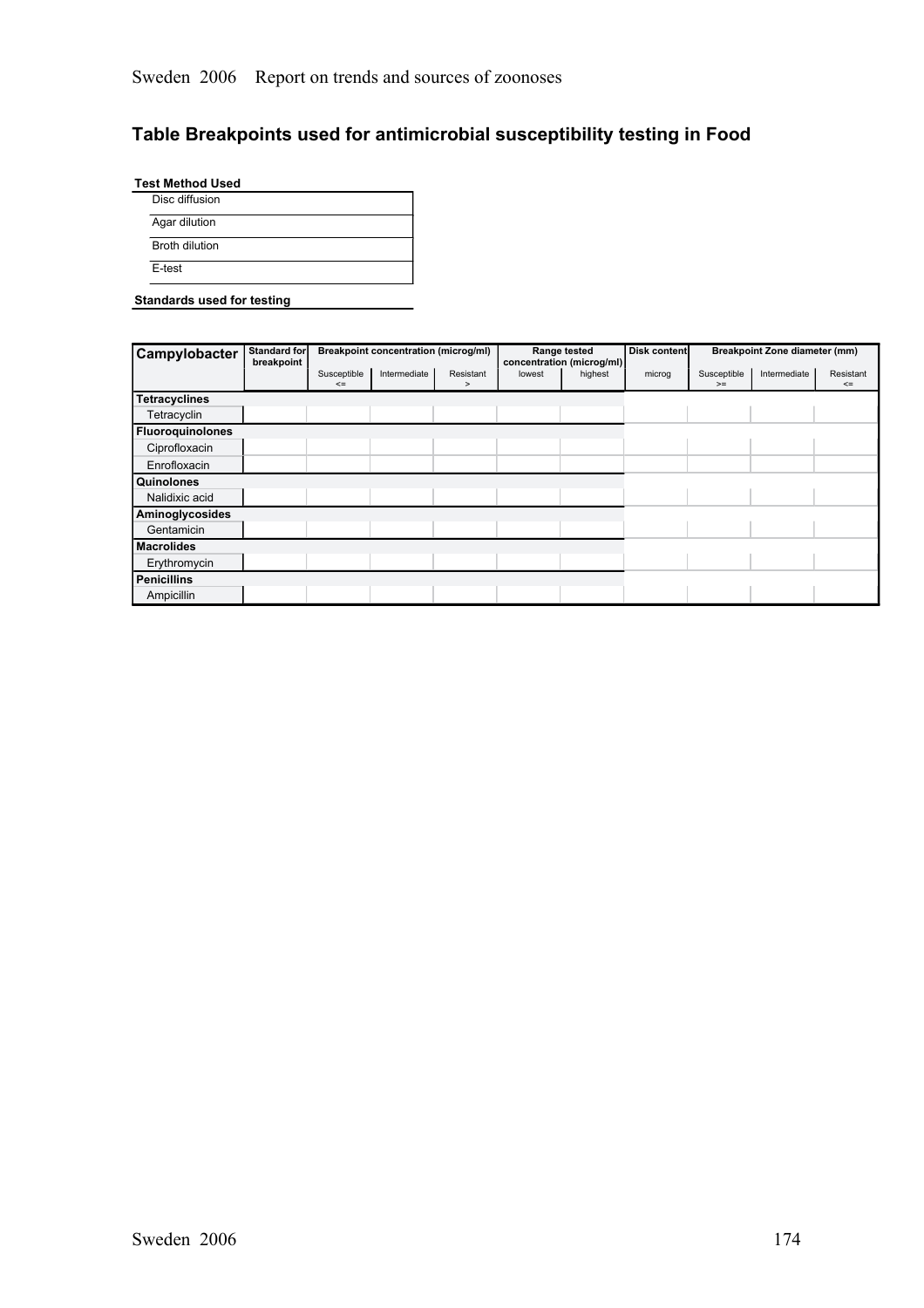# **Table Breakpoints used for antimicrobial susceptibility testing in Feedingstuff**

| Agar dilution  |
|----------------|
|                |
| Broth dilution |

#### **Standards used for testing**

| Campylobacter           | Standard for<br>breakpoint |                       | <b>Breakpoint concentration (microg/ml)</b> |                   |        | Range tested<br>concentration (microg/ml) | Disk content |                     | <b>Breakpoint Zone diameter (mm)</b> |                     |
|-------------------------|----------------------------|-----------------------|---------------------------------------------|-------------------|--------|-------------------------------------------|--------------|---------------------|--------------------------------------|---------------------|
|                         |                            | Susceptible<br>$\leq$ | Intermediate                                | Resistant<br>$\,$ | lowest | highest                                   | microg       | Susceptible<br>$>=$ | Intermediate                         | Resistant<br>$\leq$ |
| <b>Tetracyclines</b>    |                            |                       |                                             |                   |        |                                           |              |                     |                                      |                     |
| Tetracyclin             |                            |                       |                                             |                   |        |                                           |              |                     |                                      |                     |
| <b>Fluoroquinolones</b> |                            |                       |                                             |                   |        |                                           |              |                     |                                      |                     |
| Ciprofloxacin           |                            |                       |                                             |                   |        |                                           |              |                     |                                      |                     |
| Enrofloxacin            |                            |                       |                                             |                   |        |                                           |              |                     |                                      |                     |
| Quinolones              |                            |                       |                                             |                   |        |                                           |              |                     |                                      |                     |
| Nalidixic acid          |                            |                       |                                             |                   |        |                                           |              |                     |                                      |                     |
| Aminoglycosides         |                            |                       |                                             |                   |        |                                           |              |                     |                                      |                     |
| Gentamicin              |                            |                       |                                             |                   |        |                                           |              |                     |                                      |                     |
| <b>Macrolides</b>       |                            |                       |                                             |                   |        |                                           |              |                     |                                      |                     |
| Erythromycin            |                            |                       |                                             |                   |        |                                           |              |                     |                                      |                     |
| <b>Penicillins</b>      |                            |                       |                                             |                   |        |                                           |              |                     |                                      |                     |
| Ampicillin              |                            |                       |                                             |                   |        |                                           |              |                     |                                      |                     |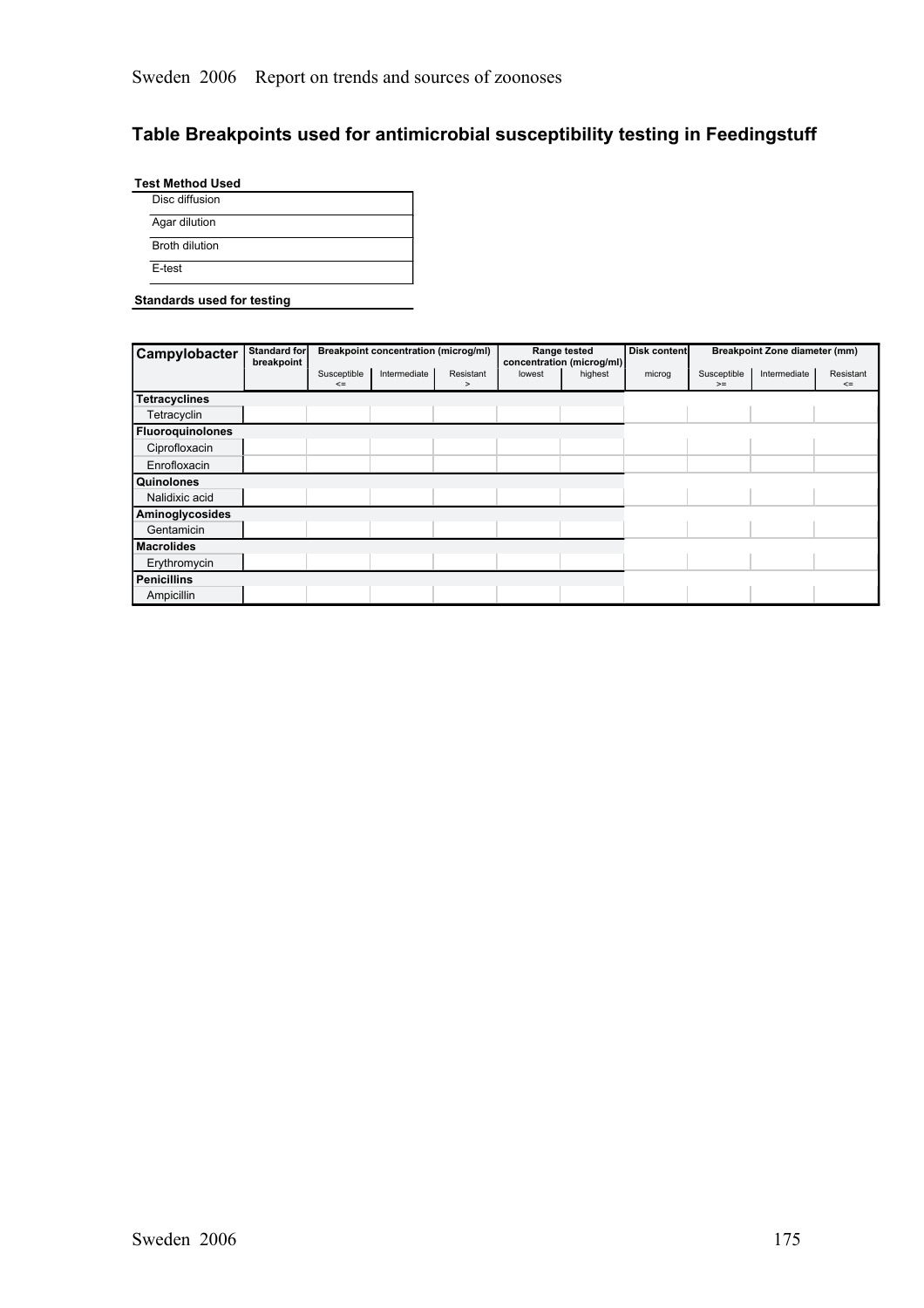# *2.3. LISTERIOSIS*

# **2.3.1. General evaluation of the national situation**

# **A. Listeriosis general evaluation**

# **History of the disease and/or infection in the country**

Between 25 and 67 cases are recorded annually, the majority of these are immuno-suppressed, pregnant women and elderly.

In animals, an increased number of cases was observed in the late 1990s which might be due to increased usage of big bale silage and/or increased number of autopsies (as part of the TSE surveillance). Since then the number increased usage of big bale silage and/or increased number of autopsies (as part of the TSE surveillance). Since then the number of reported cases vary around 35 per year. surveillance). Since then the number of reported cases vary around 35 per year.

# **National evaluation of the recent situation, the trends and sources of infection**

After a peak in the number of reported human cases in 2000 the annual number has decreased and<br>the situation is now more stable. During 2006, 42 cases were notified. There was no change in the<br>number of reported infected the situation is now more stable. During 2006, 42 cases were notified. There was no change in the number of reported infected pregnant women. During 2006 one woman with listeriosis had a miscarriage. miscarriage.

In animals the situation is stable.

# **Relevance of the findings in animals, feedingstuffs and foodstuffs to human cases (as a source of infection)**

Food borne transmission is believed to be more important than transmission from animals.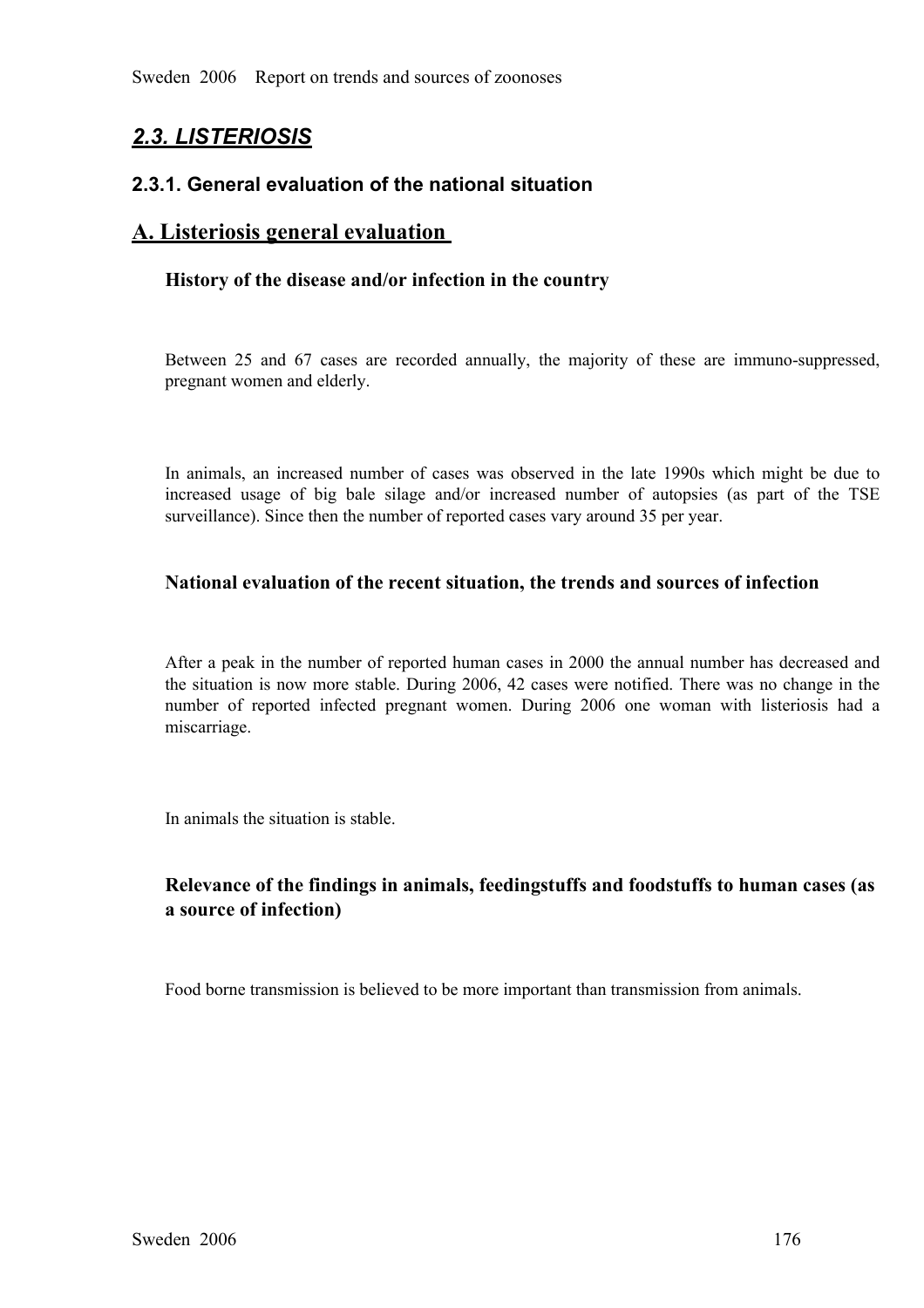# **2.3.2. Listeria in foodstuffs**

# **A. Listeria spp. in food**

# **Monitoring system**

# **Sampling strategy**

Sampling is performed by local authorities on a random basis. No official control progam exists. Sampling usually takes place at retail level but can also be at production units.  $\text{Str/}\text{Sampling}$  performed by industry is not exists. Sampling usually takes place at retail level but can also be at production units.  $\text{Br}/\text{Sampling}}$  performed by industry is not reported to the authorities unless specifically asked for. units.<br/>Sampling performed by industry is not reported to the authorities unless specifically asked for. specifically asked for.

# **Frequency of the sampling**

# **At the production plant**

Other: According to in-house control at each production plant.

# **At retail**

Other: According to the local authorities own decisions.

# **Definition of positive finding**

# **At the production plant**

A sample positive for L. monocytogenes

# **At retail**

A sample positive for L. monocytogenes

# **Diagnostic/analytical methods used**

# **At the production plant**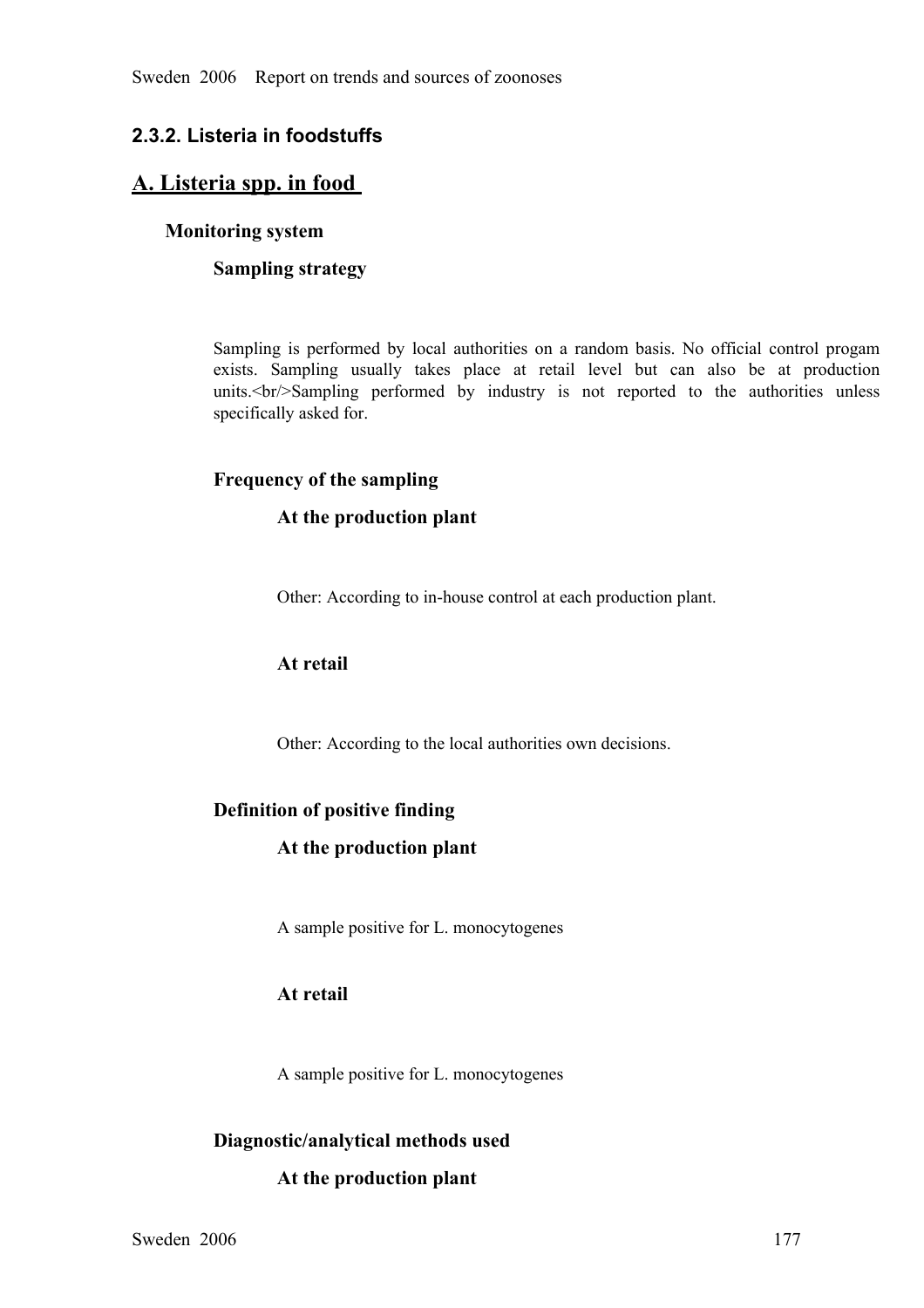Bacteriological method: NMKL <sup>136</sup> : <sup>2004</sup> is probably what is mostly used. For quantitative analysis an in-house (SLV) method is used.

#### **At retail**

Other: For diagnosis, an in-house (SLV) method is used for the quantitative analysis and NMKL 136 for qualitative analysis.

#### **Preventive measures in place**

Most production plants are focusing on preventing environmental contamination of the plant. $\langle br \rangle$ 

#### **Control program/mechanisms**

#### **The control program/strategies in place**

There is no official surveillance of L. monocytogenes in food and surveillance is done through various projects initiated by the National food administration (SLV), municipalities and other research institutions.

# **Measures in case of the positive findings**

If Listeria is found in food that will not be further heat-treated the food is regarded as unfit for human consumption if 3 out of 5 samples or more are found positive or 1 or more contains  $\hat{a} \neq 100$  L. monocytogenes human consumption if 3 out of 5 samples or more are found positive or 1 or more contains â ¥100 L. regarded as unfit for human consumption if  $\hat{a} \times 100$  L. monocytogenes /gram is found. Food for regarded as unfit for human consumption if  $\hat{a} \neq 100$  L. monocytogenes /gram is found. Food for young children and sensitive populations are regarded as unfit for consumption if L. monocytogenes is found, regardless of young children and sensitive populations are regarded as unfit for consumption if L. monocytogenes is found, regardless of concentration.

#### **Results of the investigation**

For results reported in 2006 see the prevalence tables for food

#### **National evaluation of the recent situation, the trends and sources of infection**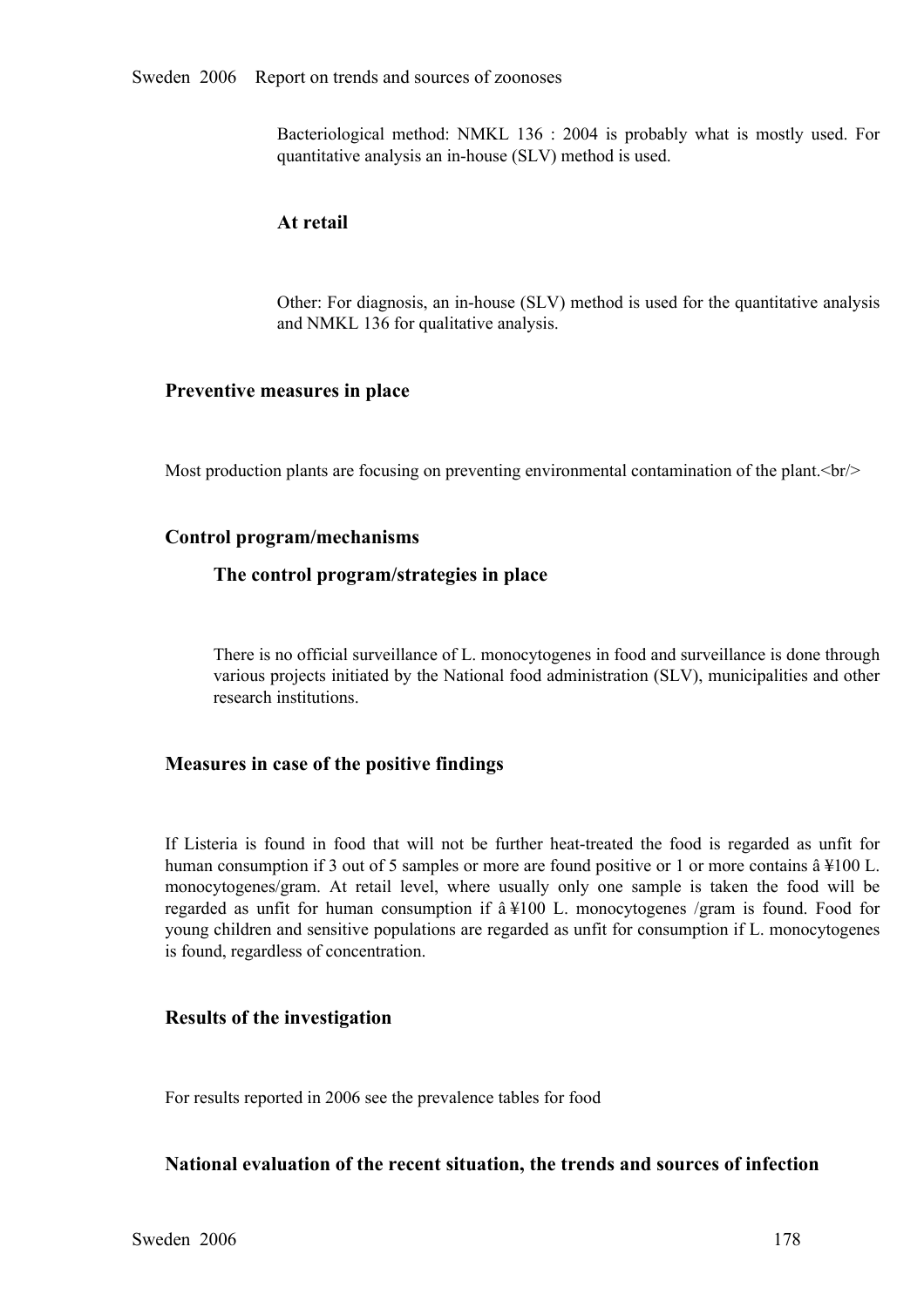The situation is stable. Vacuumpacked smoked or marinated fish continues to be the major problem.

# **Additional information**

During 2001, the National Food Administration (SLV) and the local municipalities performed a project with the aim to investigate the prevalence of L. monocytogenes in different ready-to-eat-foods. Out of 3600 samples, 63 ( project with the aim to investigate the prevalence of L. monocytogenes in different ready-to-eat-foods. Out of 3600 samples, 63 (1.7%) were positive. It was shown that fish products had the highest percentage (6.2%) of pos ready-to-eat-foods. Out of 3600 samples, 63 (1.7%) were positive. It was shown that fish products had the highest percentage  $(6.2\%)$  of positive samples. had the highest percentage (6.2%) of positive samples.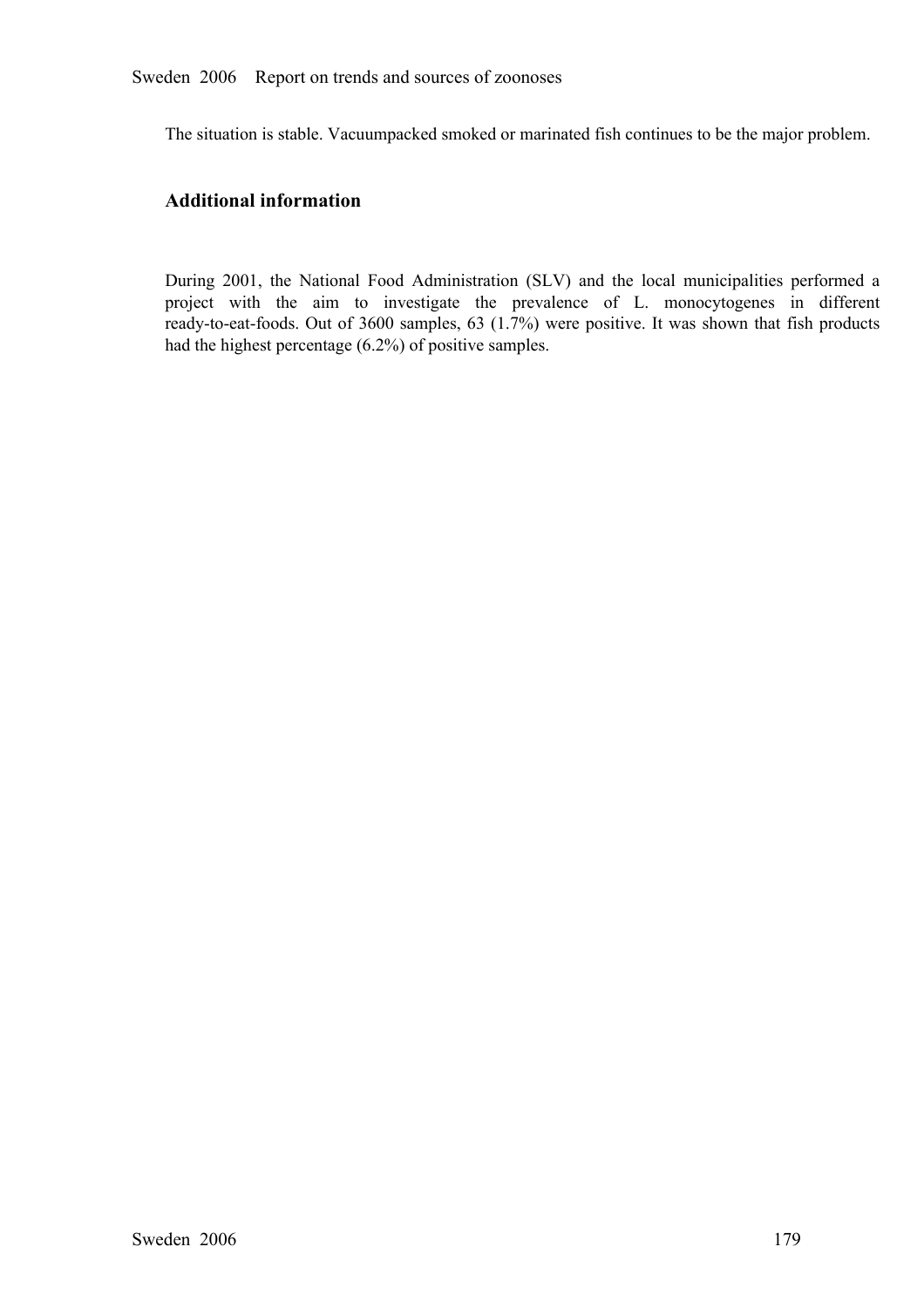| 100 cfu/g<br>$\boldsymbol{\Lambda}$<br>monocytogenes<br>ن |
|-----------------------------------------------------------|
|                                                           |

# **Table Listeria monocytogenes in milk and dairy products**

# **Footnote**

The reports from the local authorities do not differentiate between milk and milkproducts from different species. 2 samples of pasteurised milk, 20 cheeses and one other milkproduct were reported for 2006. One sample of cheese was found unfit for human consumption. The information is not complete and therfore not reported in the table.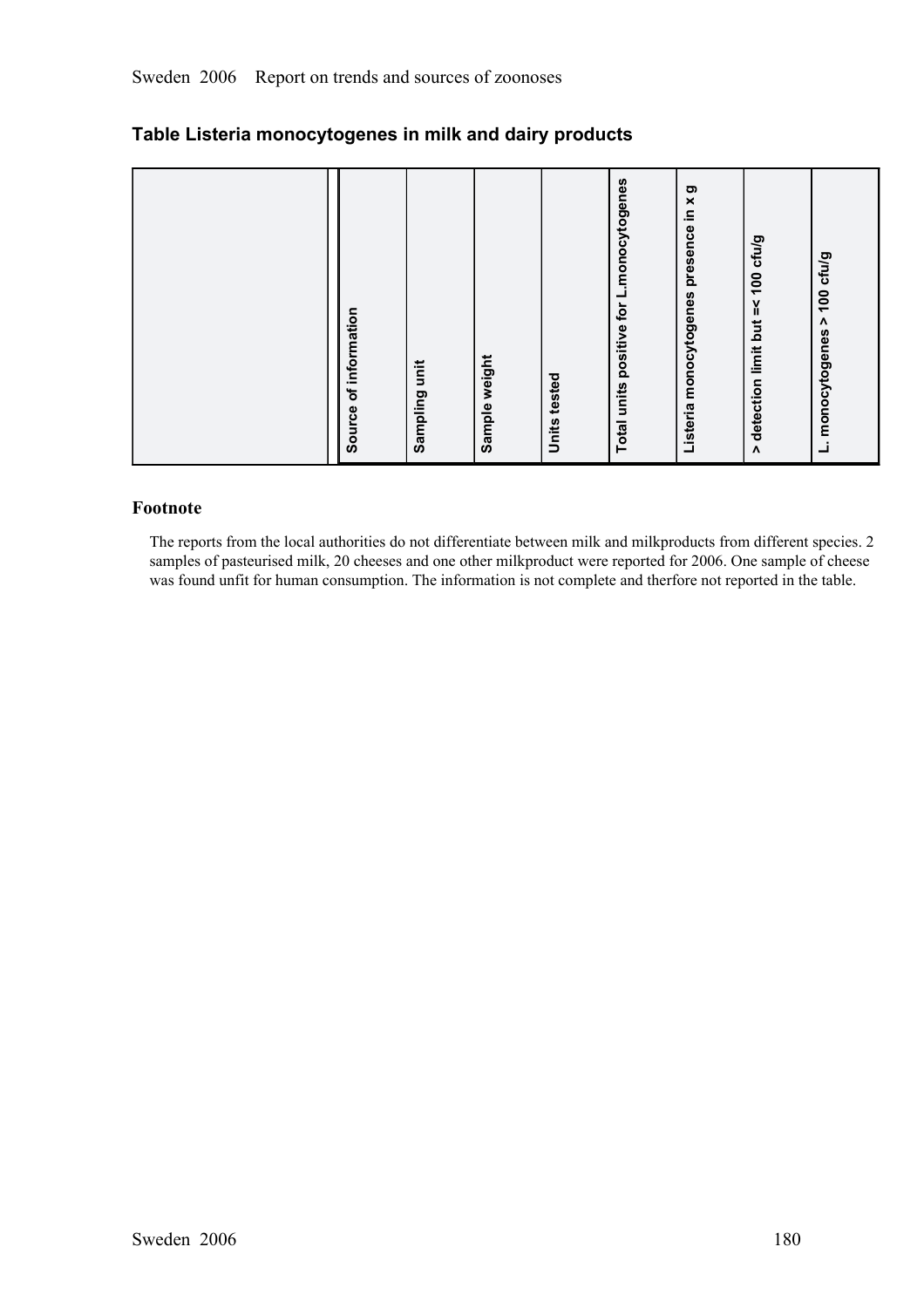# **Table Listeria monocytogenes in other foods**

|                                                         | Source of information | Sampling unit | Sample weight | Units tested | Total units positive for L.monocytogenes | ත<br>Listeria monocytogenes presence in x | 100 cfu/g<br>ň<br>detection limit but<br>$\Lambda$ | 100 cfu/g<br>٨<br>L. monocytogenes |
|---------------------------------------------------------|-----------------------|---------------|---------------|--------------|------------------------------------------|-------------------------------------------|----------------------------------------------------|------------------------------------|
| Fish                                                    |                       |               |               |              |                                          |                                           |                                                    |                                    |
| smoked                                                  | local<br>authorities  | single        | 1 gram        | 28           |                                          |                                           |                                                    | 1                                  |
| Other processed food<br>products and prepared<br>dishes | local<br>authorities  | single        | 1 gram        | 197          |                                          |                                           |                                                    | 1                                  |
| <b>Meat from bovine animals</b><br>and pig              | local<br>authorities  | single        | 1 gram        | 159          |                                          |                                           |                                                    | 15                                 |
| <b>Vegetables</b>                                       | local<br>authorities  | single        | 1 gram        | 10           |                                          |                                           |                                                    | $\mathbf{0}$                       |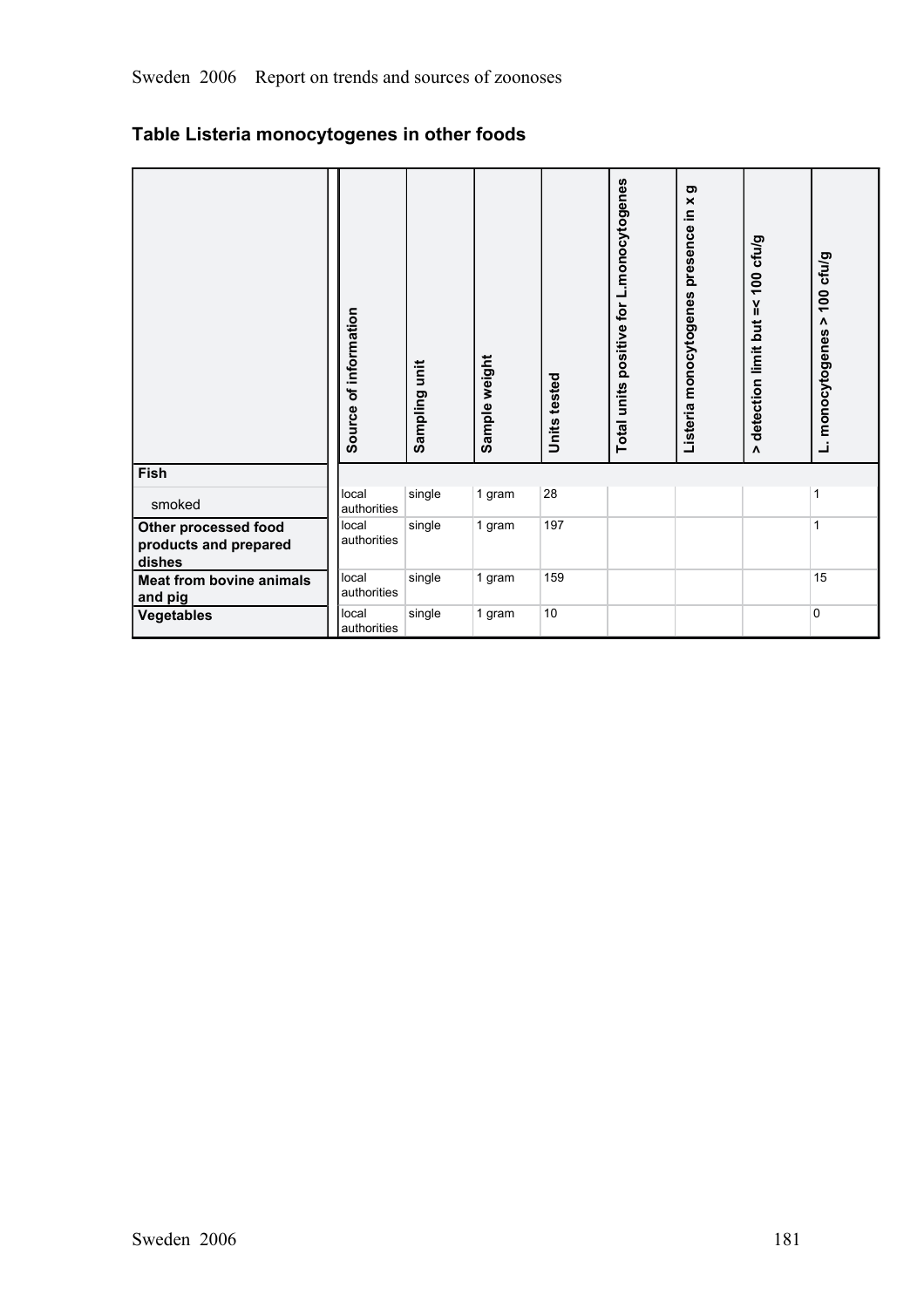Sweden 2006 Report on trends and sources of zoonoses

# **2.3.3. Listeria in animals**

# A. Listeria spp. in animal - all animals

# **Monitoring system**

**Sampling strategy**

There is no active surveillance system and detection of cases is based on clinical observations.

# **Frequency of the sampling**

When there is a suspected case.

# **Case definition**

<sup>A</sup> case may be defined with (1) positive histopathology combined with clinical signs, (2) positive bacteriology and histopathology or, (3) positive immunohistochemistry and histopathology. The animal is the epidemiological unit.

# **Diagnostic/analytical methods used**

The diagnostic methods used include histopathology, immunohistochemistry and bacteriology.

#### **Measures in case of the positive findings or single cases**

In a verified case of listeriosis, the SJV decides from case to case to investigate the herd and clarify the source of infection.

#### **Notification system in place**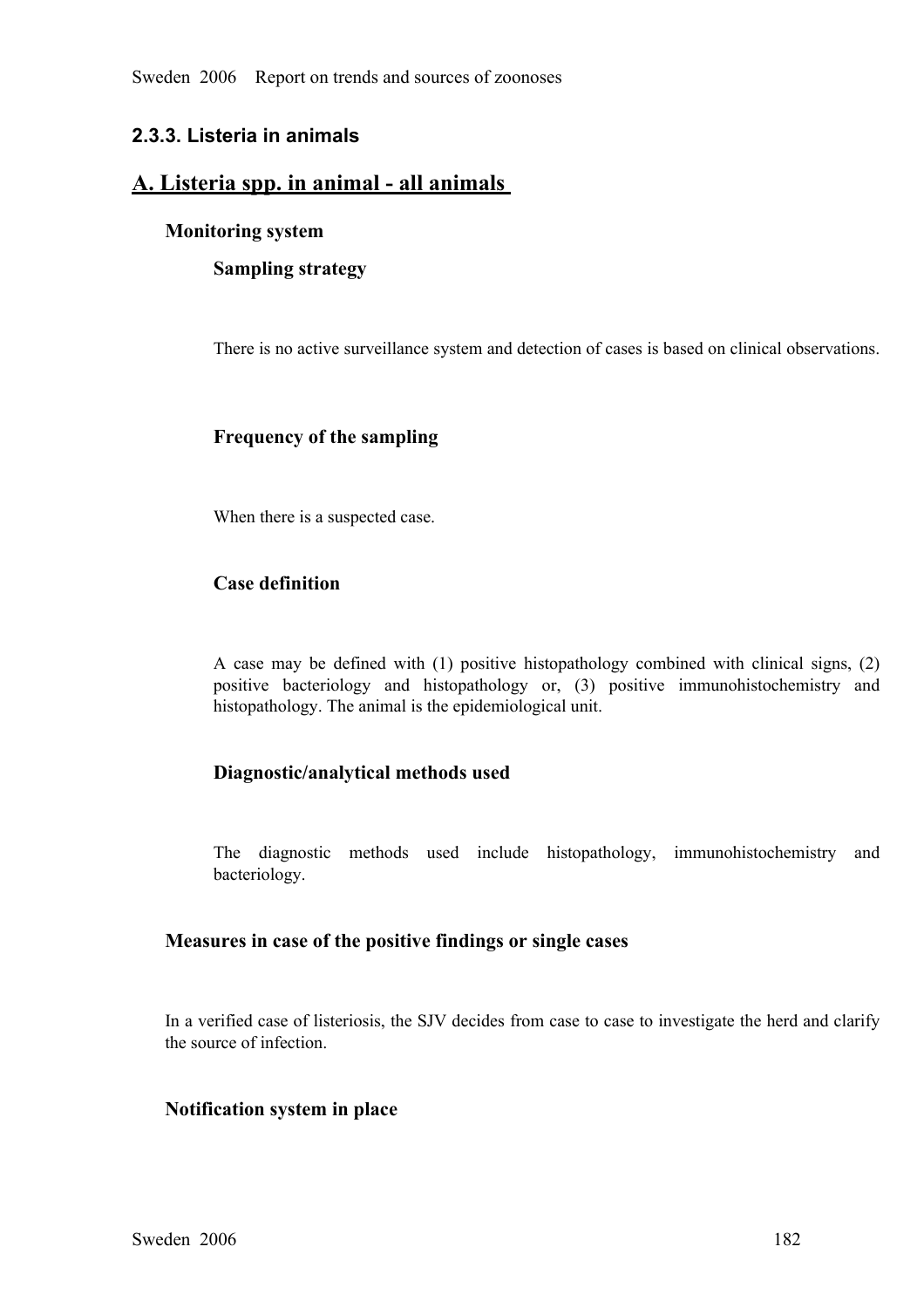Listeriosis is notifiable in all animal species.

# **Results of the investigation**

In 2006, 33 sheep, 4 cattle and 1 goat tested positive for Listeria. Other animals that tested positive were 1 dog, 1 deer and 1 pigeon. The number of tested animals is unknown.

# **National evaluation of the recent situation, the trends and sources of infection**

Before 1999, there were between 10 and 20 reported listeria infections in animals per year. However, the number of cases increased from 1999 and onward (33-51 per year). An explanation for this may be the increased use of big bale silage.

# **Relevance of the findings in animals to findings in foodstuffs and to human cases (as a source of infection)**

As Listeria spp are present in the environment and also to a small degree in food-producing animals, <sup>a</sup> risk of contracting domestic listeriosis does exist. However, cases of listeriosis in animals and listeriosis in humans are often not epidemiologically linked.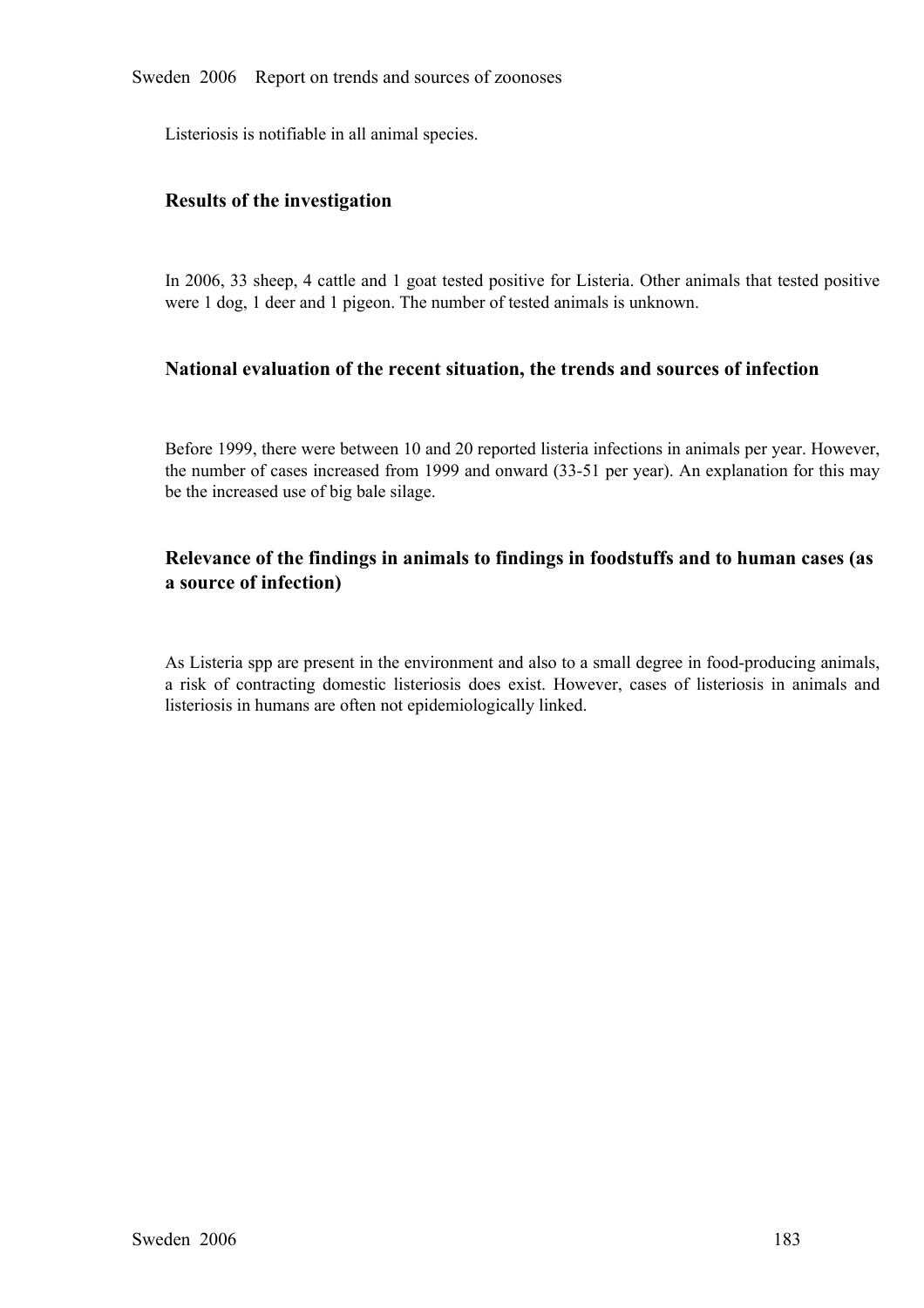# **Table Listeria in animals**

|                                | Source of information | Sampling unit | Units tested | positive for Listeria spp.<br>Total units | L. monocytogenes | Listeria spp., unspecified |  |
|--------------------------------|-----------------------|---------------|--------------|-------------------------------------------|------------------|----------------------------|--|
| <b>Cattle (bovine animals)</b> | SJV                   | animal        |              | 4                                         |                  |                            |  |
| <b>Sheep</b>                   | SJV                   | animal        |              | 33                                        |                  |                            |  |
| <b>Goats</b>                   | SJV                   | animal        |              | 1                                         |                  |                            |  |
| <b>Dogs</b>                    |                       |               |              |                                           |                  |                            |  |
| pet animals                    | SJV                   | animal        |              | 1                                         |                  |                            |  |
| <b>Deer</b>                    | SJV                   | animal        |              | $\mathbf{1}$                              |                  |                            |  |
| Birds (1)                      | SJV                   | animal        |              | 1                                         |                  |                            |  |

(1) : pigeon

# **Footnote**

Units tested unknown.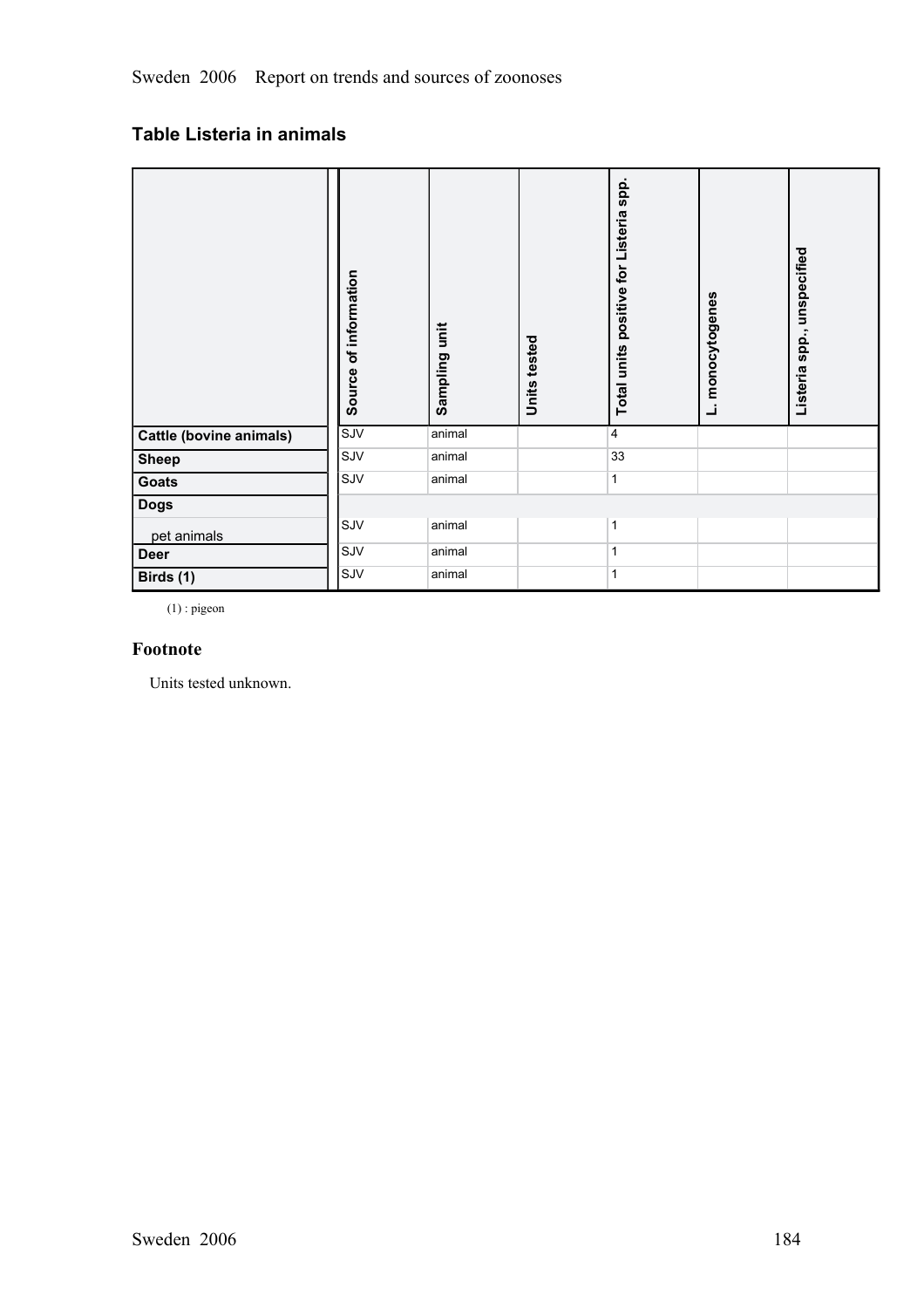# *2.4. E. COLI INFECTIONS*

# **2.4.1. General evaluation of the national situation**

# **A. Verotoxigenic Escherichia coli infections general evaluation**

# **History of the disease and/or infection in the country**

In 1996, VTEC 0157 was isolated in Swedish cattle for the first time and human E. coli 0157 infection was traced back to a cattle herd. The same year, VTEC 0157 in cattle became notifiable.<br>However, since 1999, VTEC 0157 f infection was traced back to a cattle herd. The same year, VTEC O157 in cattle became notifiable. However, since 1999, VTEC O157 findings are only notifiable when associated with human EHEC.

Between <sup>1997</sup> and <sup>2002</sup> annual prevalence studies of VTEC among cattle at slaughter were codnucted. Results showed that the prevalence was around 1%. In the prevalence study 2005/06 the prevalence was 3.4%. These figures cannot be compared as the laboratory methodology had been slightly modified.

Between 1998 and 2003, the number of domestic human VTEC O157 infections varied from 59-97, apart from 2002 when 129 cases were reported. This was due to an outbreak of VTEC O 157 infection (including 28 cases) in southern Sweden (county of Skane), caused by contaminated locally produced fermented cold-smoked sau infection (including 28 cases) in southern Sweden (county of Skane), caused by contaminated locally produced fermented cold-smoked sausages.

In 2004, the Communicable Diseases Act was changed to include all serotypes of VTEC instead of only VTEC O157. This change has caused a great increase in reported cases to a total number of 182.

In 2005 there was an extraordinary peak in the number of EHEC cases (385 ill people in total). The peak was partly due to a large outbreak including 135 cases, caused by contaminated salad.

# **National evaluation of the recent situation, the trends and sources of infection**

VTEC infection is a serious zoonotic infection and cattle, or products there of, are important sources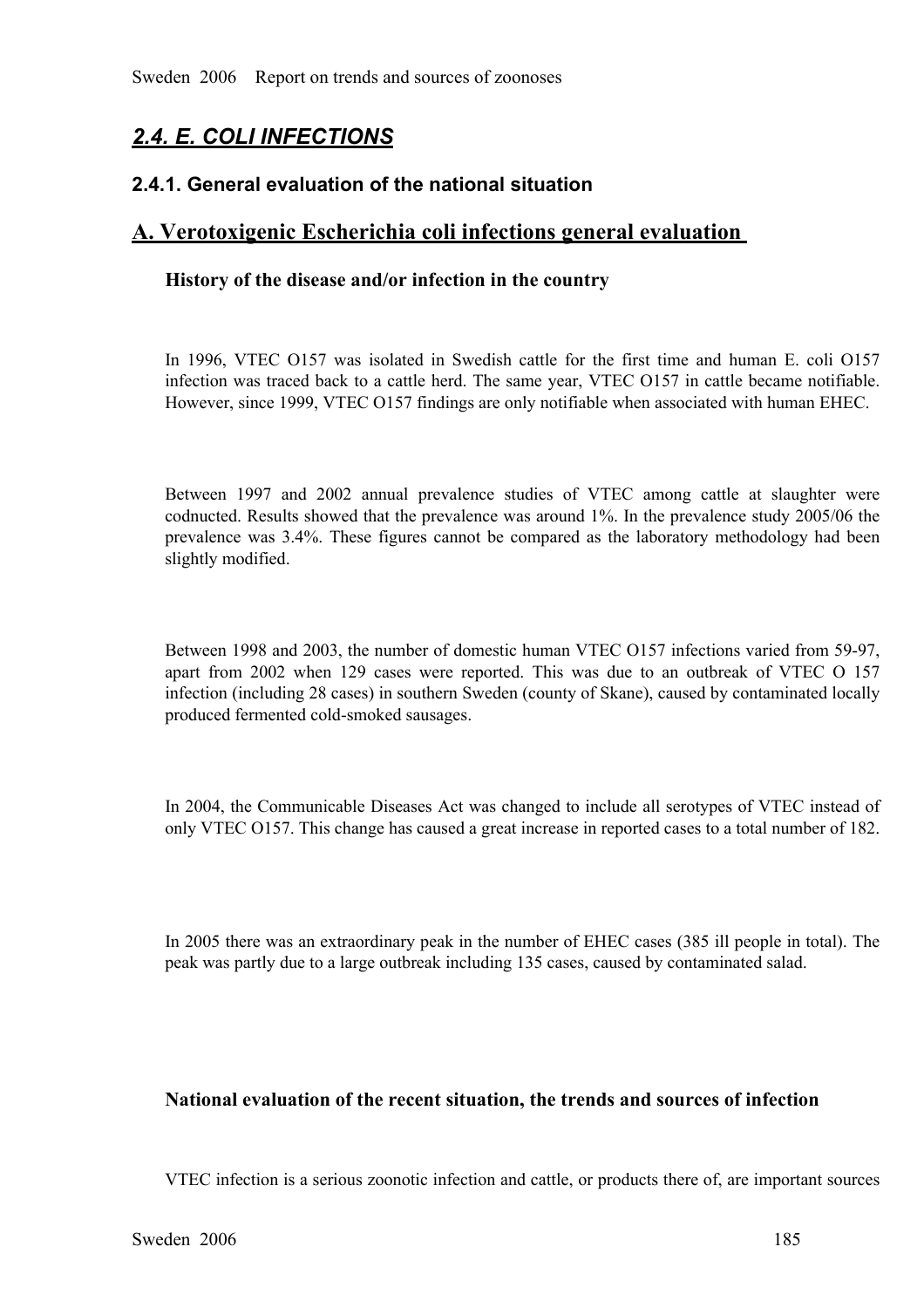Sweden 2006 Report on trends and sources of zoonoses

of infection. The majority of human cases are reported from the western part of Sweden and in this region it seems to be a special cluster of VTEC O157, perhaps more pathogenic than others. Furthermore, most of the VTEC positive farms are located in the same area. Domestically produced food has been the source of infection at two larger outbreaks (see above). It cannot be excluded that outbreaks caused by domestic produced foods may occur in the future.

In 2005 there was an overall increase of human cases with EHEC. One explanation to this is the change in the legislation, to include all the serotypes. There was also a large outbreak.

In 2006 the number of cases was lower again, as no large outbreaks were reported.

# **Relevance of the findings in animals, feedingstuffs and foodstuffs to human cases (as a source of infection)**

In case of human infection, trace back investigation is performed. If the infection is traced back to a farm with animals, special recommendations are given, for example about improved hygiene. The majority of human cases of sporadic EHEC O157 infection are reported from the area with the highest herd prevalence of majority of human cases of sporadic EHEC 0157 infection are reported from the area with the highest herd prevalence of VTEC 0157, that is the western part of Sweden. highest herd prevalence of VTEC O157, that is the western part of Sweden.

# **Recent actions taken to control the zoonoses**

In 2006, a commission to perform a risk profile of VTEC in humans, food and animals was given to a number of national authorities by the Ministry of Africulture.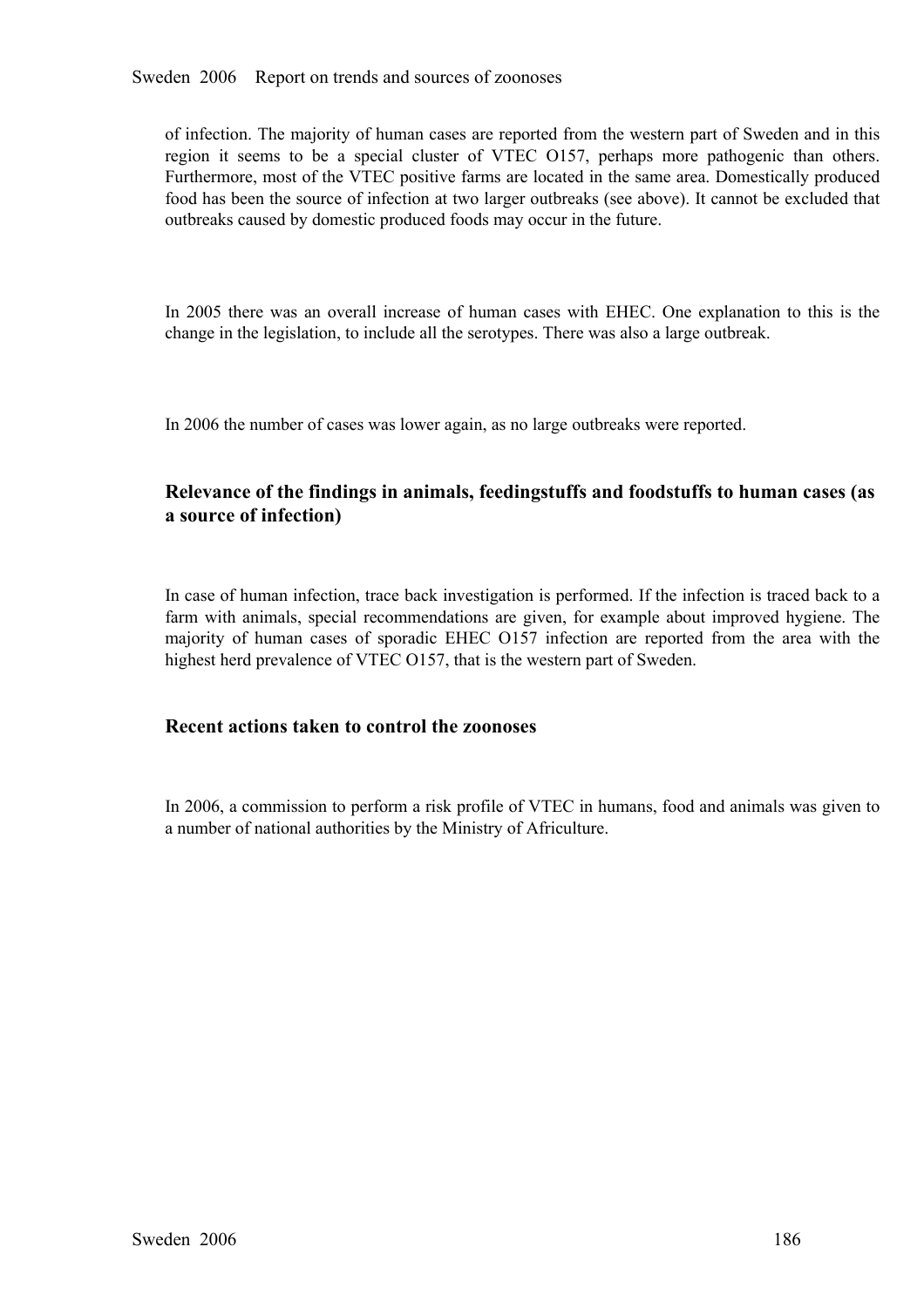# **2.4.2. Escherichia coli, pathogenic in foodstuffs**

# **Table VT E. coli in food**

| Total units positive for Escherichia coli, pathogenic<br>E.coli, pathogenic, unspecified<br>Verotoxigenic E. coli (VTEC) |
|--------------------------------------------------------------------------------------------------------------------------|
| Verotoxigenic E. coli (VTEC) - VTEC 0157                                                                                 |
| Verotoxigenic E. coli (VTEC) - VTEC, unspecified                                                                         |

# **Footnote**

The reports concerning VTEC from the local authorities in 2006 are not reliable. Most of the reported analyses are not VTEC but pres. E.coli and hence no reliable statistics can be given.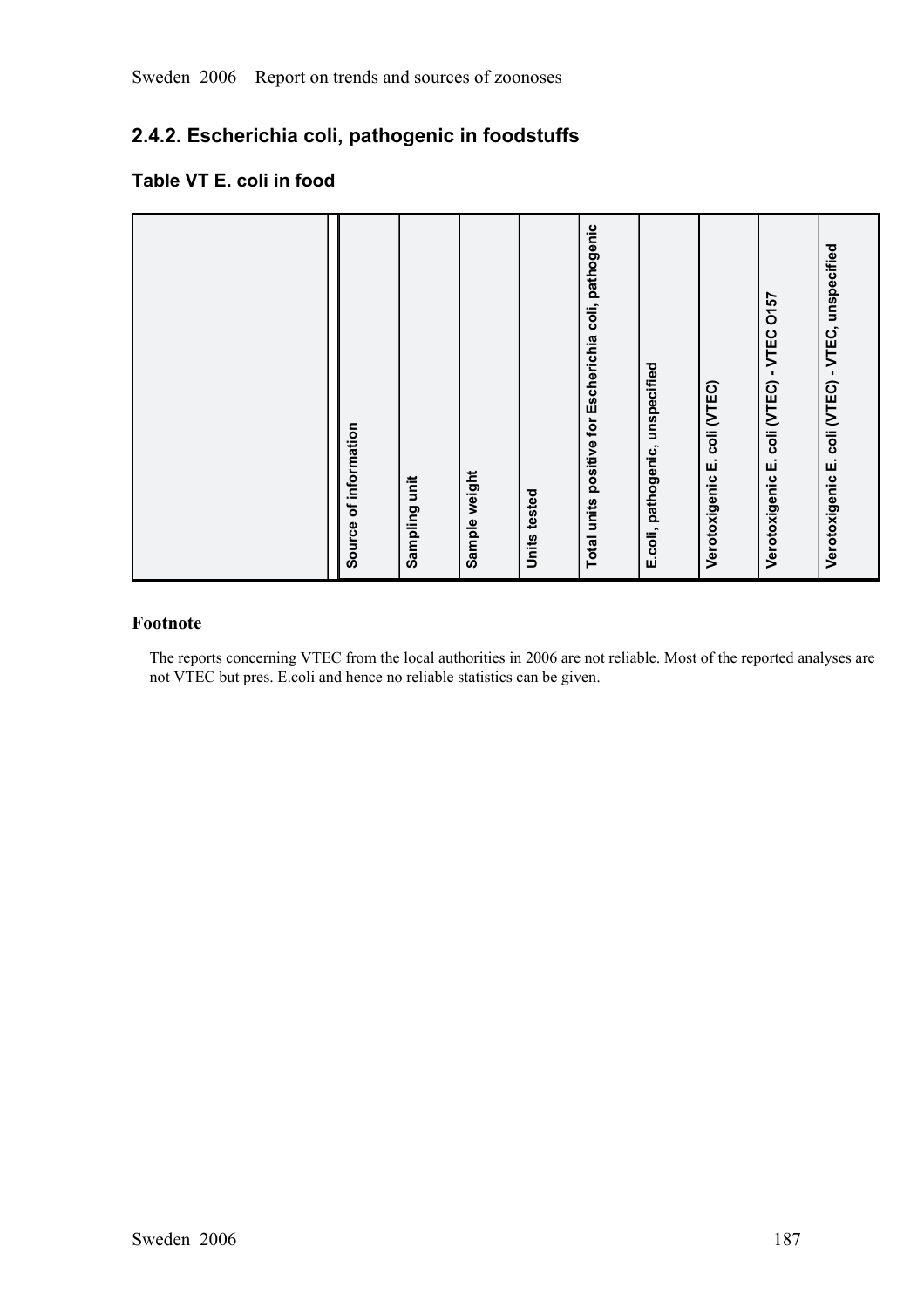# **2.4.3. Escherichia coli, pathogenic in animals**

# **A. Verotoxigenic Escherichia coli in cattle (bovine animals)**

# **Monitoring system**

**Sampling strategy**

# TRACE BACK OF HUMAN INFECTION:

If a County Medical Officer in a Swedish county suspects that a human VTEC infection has been acquired after animal contact, the County Veterinary Officer will be informed, and state a request to the Swedish Board of Agriculture for sampling animals on the relevant farm.<br>Sampling is targeted mainly against young stock, as they are more prone to shed the bacteria, and performed by a veterinarian. Sampling is targeted mainly against young stock, as they are more prone to shed the bacteria, and performed by a veterinarian.

If a cattle herd has been linked to a human EHEC case and VTEC strains with identical subtyping pattern (PFGE) as the human isolate has been isolated from cattle, it is subtyping pattern (PFGE) as the human isolate has been isolated from cattle, it is<br>recommended that animals from this farm are sampled during slaughter. From those animals,<br>carcase swabs are collected and the carcases are recommended that animals from this farm are sampled during slaughter. From those animals, carcase swabs are collected and the carcases are arrested awaiting the answer of this investigation.

# PREVALENCE STUDIES:

Prevalence studies will be conducted in appraoximately every 3rd year. The last study was conducted 2005/06. In these surveys, around 2000 faecal samples are collected randomly conducted 2005/06. In these surveys, around 2000 faecal samples are collected randomly throughout the year from cattle at the slaughterhouses for bacteriological investigation of VTEC O157. Samples are collected by veterin throughout the year from cattle at the slaughterhouses for bacteriological investigation of VTEC O157. Samples are collected by veterinarians. VTEC O157. Samples are collected by veterinarians.

# **Frequency of the sampling**

# **Animals at farm**

Other: Trace back of human VTEC infection.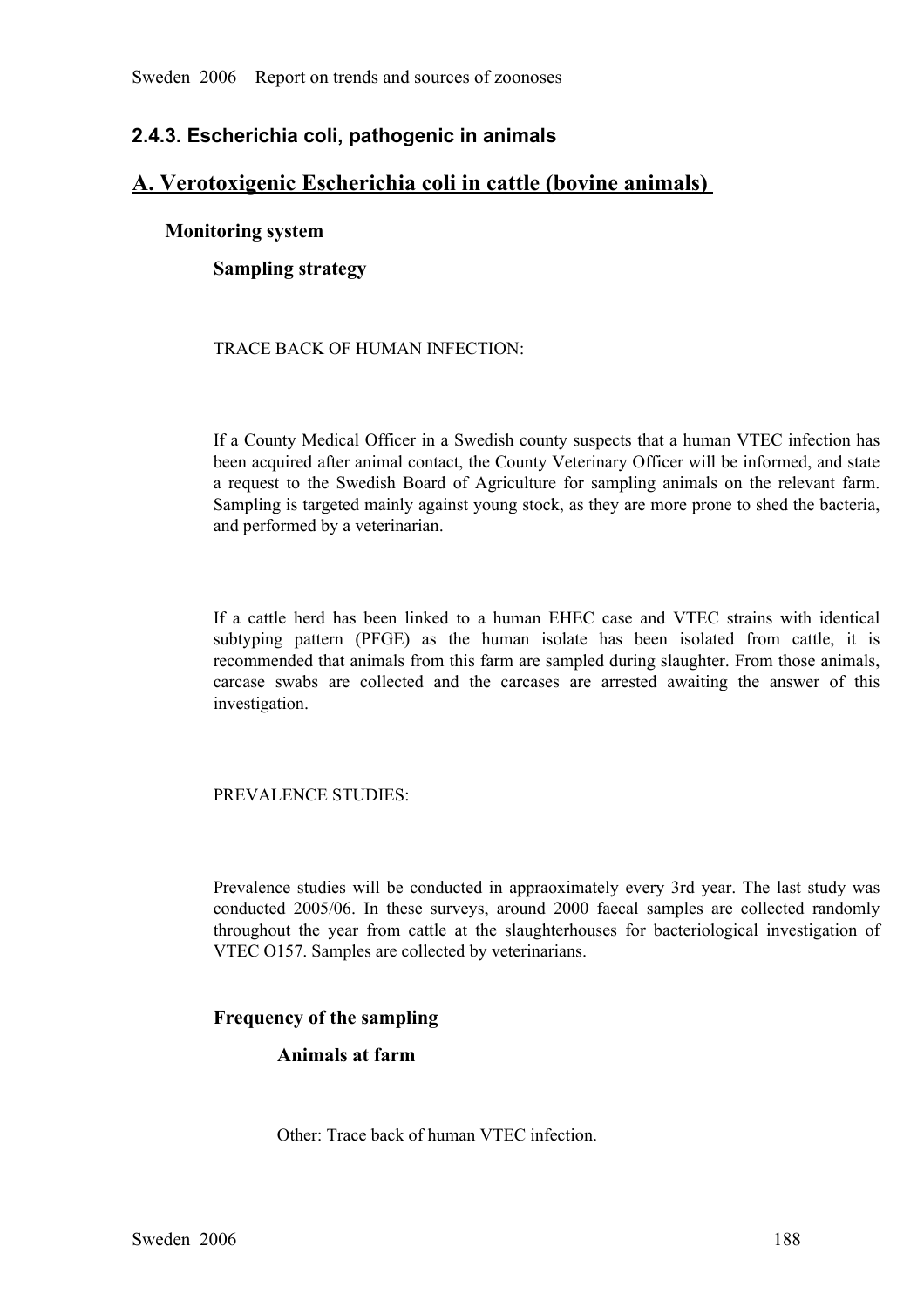# **Animals at slaughter (herd based approach)**

Other: study (animal based): sampling distributed evenly throughout the year

# **Type of specimen taken**

# **Animals at farm**

Other: Faeces and/or milkfilter.

# **Animals at slaughter (herd based approach)**

Other: study (animal based): faeces, ear samples; trace back: carcass swabs

# **Methods of sampling (description of sampling techniques)**

#### **Animals at farm**

TRACE BACK OF HUMAN INFECTION: Up to 100 individual faecal samples per farm are collected. Mainly young animals are sampled. Most samples are analysed as pooled samples with up to five individual samples pooled to one consisting of 25 g.

For individual faecal samples, approximately 30 g of faeces are collected.

# **Animals at slaughter (herd based approach)**

TRACE BACK OF HUMAN INFECTION: Carcass swabs are collected from the inner part of the hind legs. A total of 30x20-25 cm or a total of approximately 700cm2 will be swabbed. inner part of the hind legs. A total of  $30x20-25$  cm or a total of approximately 700cm2 will be swabbed. 700cm2 will be swabbed.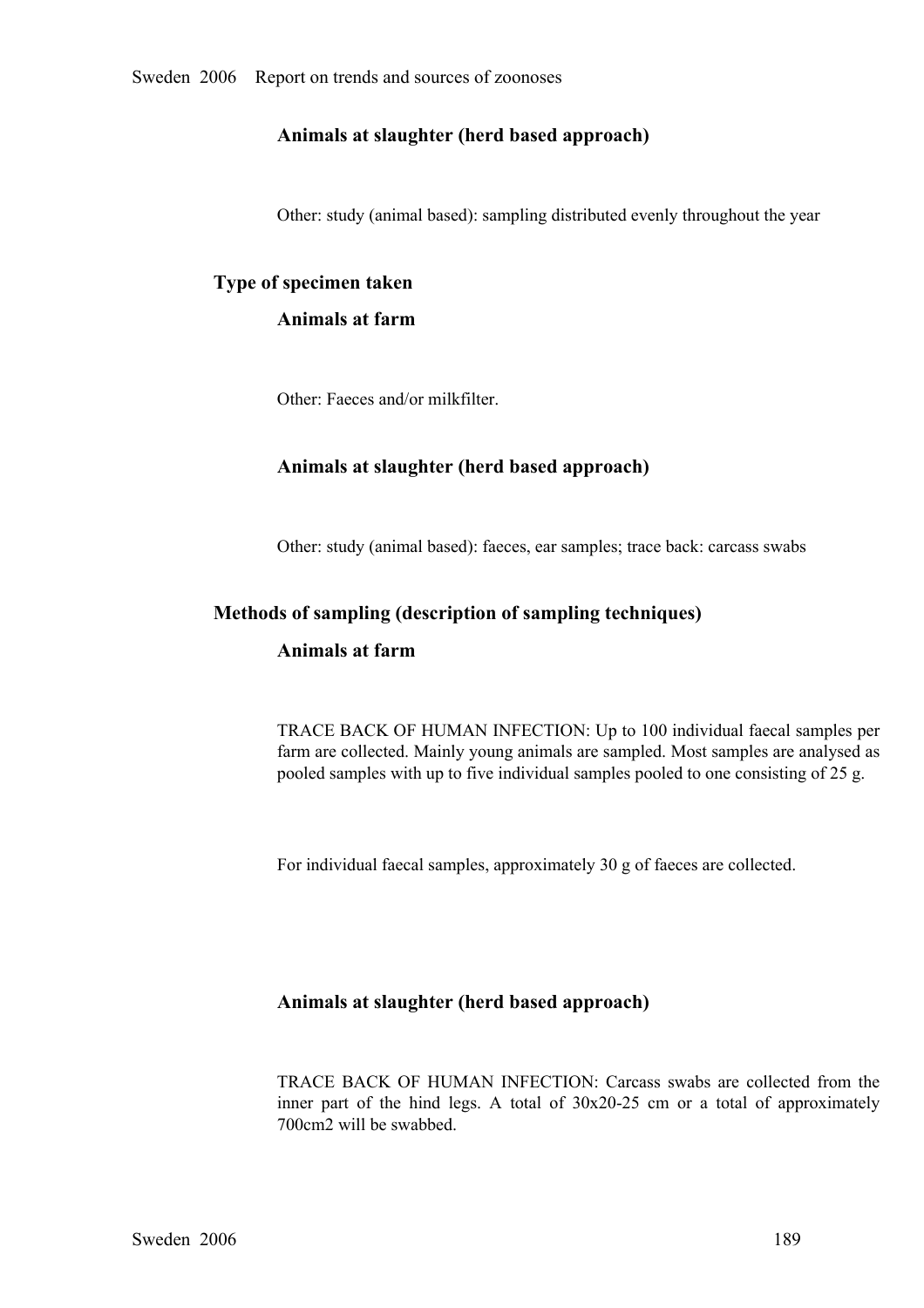SINGLE STUDY (ANIMAL BASED APPROACH):

After slaughter 30 g of faeces were collected from the rectum with disposable plastic <sup>g</sup>loves and <sup>p</sup>laced in <sup>p</sup>lastic cups. Also, the outer 1/3 of the ear was removed after slaughter. Samples collected in the study were analysed individually.

# **Case definition**

# **Animals at farm**

<sup>A</sup> case is defined as an animal from which the investigated VTEC serotype is isolated. The herd is the epidemiological unit.

# **Animals at slaughter (herd based approach)**

<sup>A</sup> positive herd is defined as <sup>a</sup> herd from which an animal tested positive for the VTEC serotype investigated for.

SINGLE STUDY:

A case was defined as an animal from which VTEC O157 was isolated.

# **Diagnostic/analytical methods used**

# **Animals at farm**

Other: NMKL No 164:2005 2nd ed

# **Animals at slaughter (herd based approach)**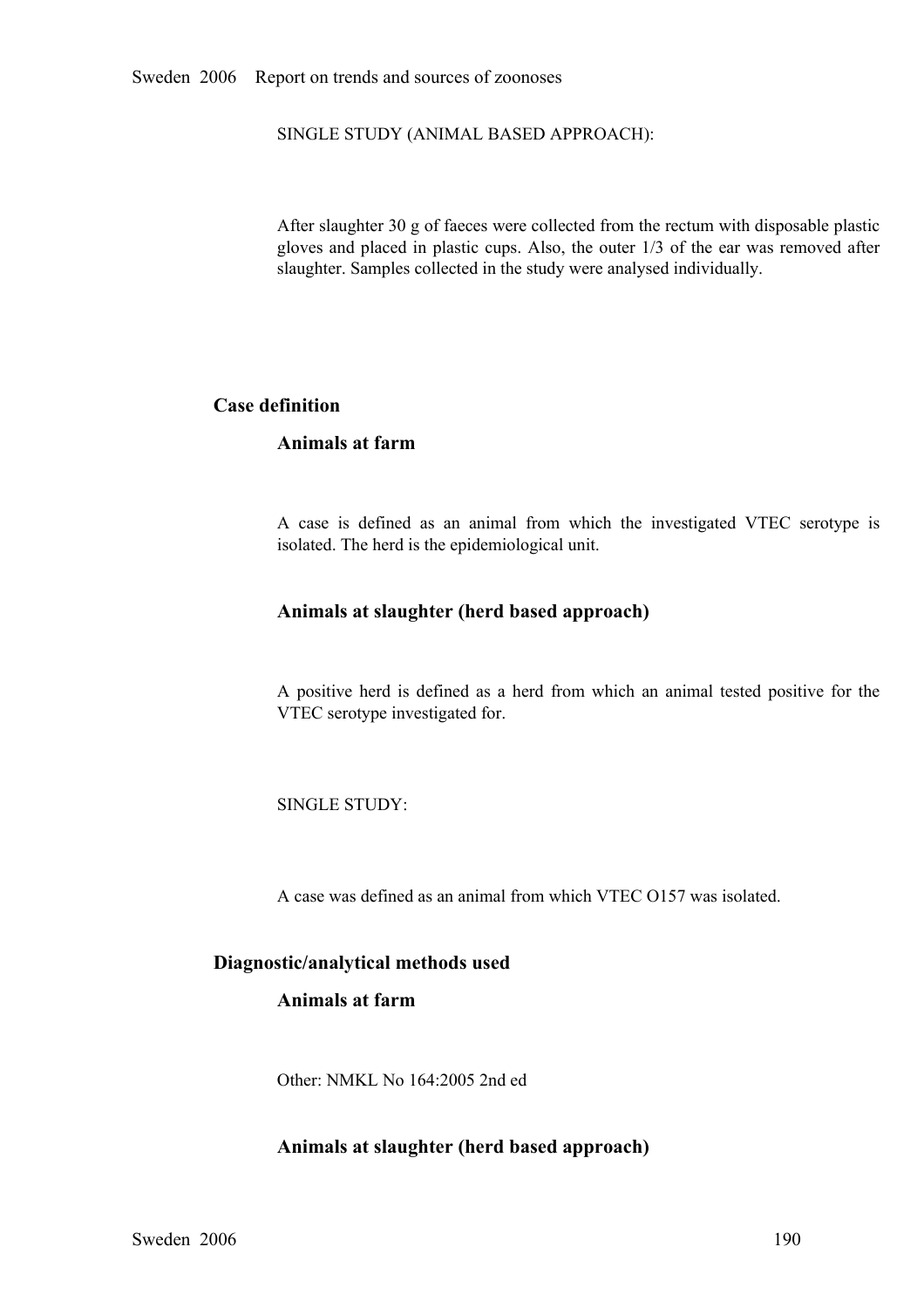Other: NMKL No 164:2005 2nd ed

# **Other preventive measures than vaccination in place**

The guidelines established in 1997 were revised in 2004. They give recommendations of how to minimize spread of VTEC to other animals, neighbouring farms and to people (especially children). In 2004, binding directives wer minimize spread of VTEC to other animals, neighbouring farms and to people (especially children). In 2004, binding directives were introduced by the SJV to prevent disease associated with animals in public settings. According to the directives, each setting should establish a written hygiene<br>programme, inclusive of visitors instructions. A qualitative risk assessment was made as a guideline<br>for the establishment of th programme, inclusive of visitors instructions. A qualitative risk assessment was made as a guideline for the establishment of these compulsory preventive measures in which testing for VTEC of ruminants used for exhibition is recommended.

# **Control program/mechanisms**

# **Recent actions taken to control the zoonoses**

In 2006, a risk profile for VTEC was made by the National Food Administration (SLV), Board of Agriculture (SJV), National Veterinary Institute (SVA), Institute of Infectious Disease Control (SMI), Board of Health and Welfa Board of Agriculture (SJV), National Veterinary Institute (SVA), Institute of Infectious<br>Disease Control (SMI), Board of Health and Welfare (SoS) and the Swedish Environmental<br>Protection Agency (NV). Disease Control (SMI), Board of Health and Welfare (SoS) and the Swedish Environmental<br>Protection Agency (NV). Protection Agency (NV).

# **Suggestions to the Community for the actions to be taken**

It could be discussed if it would be beneficial to harmonise monitoring of VTEC prevalence in cattle within the EU.

# **Measures in case of the positive findings or single cases**

The guidelines include recommendations of how to handle VTEC in cattle when associations have been made with human VTEC infection. For example that animals should be tested negative for been made with human VTEC infection. For example that animals should be tested negative for VTEC prior to transport and slaughter, and that hygiene recommendations should be instituted at the farm. Faecal samples are colle VTEC prior to transport and slaughter, and that hygiene recommendations should be instituted at the farm. Faecal samples are collected repeatedly in the epidemiological unit (usually the herd) from a representative numbers of animals of different age. representative numbers of animals of different age.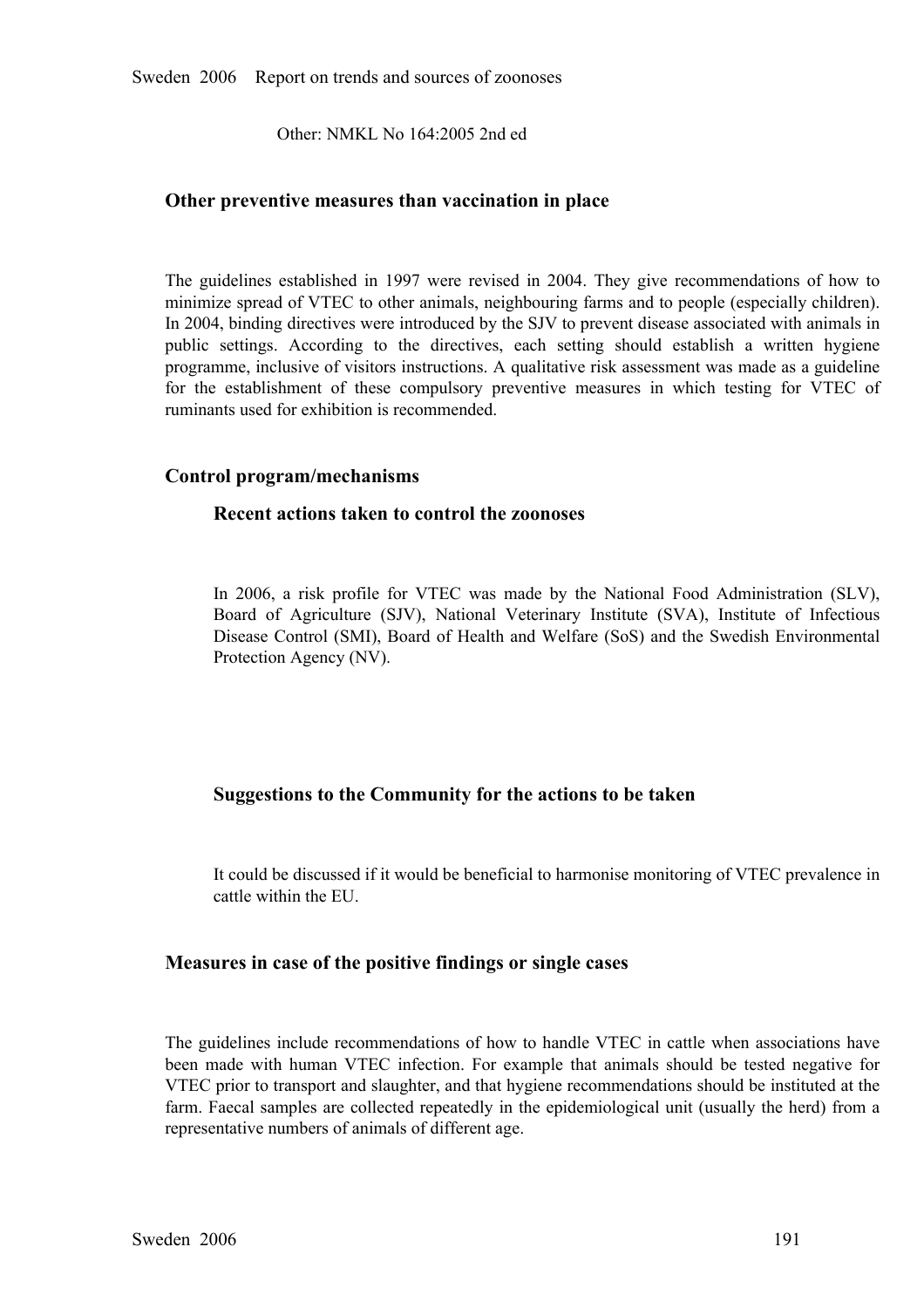# **Notification system in place**

VTEC O157 is notifiable in animals if there is an epidemiological link to human VTEC infection.

# **Results of the investigation**

5 cattle farms were sampled for VTEC in trace back of human infection. From 2 farms, identical VTEC O157 strains were isolated as from the patients, and from one farm VTEC O121. From the VTEC 0157 strains were isolated as from the patients, and from one farm VTEC 0121. From the latter farm, VTEC 0121 was also isolated from sheep. From additional two sheep farms the same strains of VTEC 0157 and 0103 was is latter farm, VTEC O121 was also isolated from sheep. From additional two sheep farms the same strains of VTEC O157 and O103 was isolated as from human cases. strains of VTEC O157 and O103 was isolated as from human cases.

The prevalence study conducted at slaughter 2005-06 was finalised in 2006. During 2006, 1205 faceal samples were analysed and of those 37 (3%) were positive. Furthermore, 294 ear samples were analysed and  $32$  (11%) were faceal samples were analysed and of those 37 (3%) were positive. Furthermore, 294 ear samples were analysed and 32 (11%) were positive. were analysed and 32 (11%) were positive.

Results from the whole study period (2005/06)were as follows: 61/1773 (3.4%) faecal samples were positive and 55/451 (12%) ear samples.

# **National evaluation of the recent situation, the trends and sources of infection**

VTEC infection is regarded as a serious zoonotic infection and cattle, or products thereof, are important sources of human infection. A large proportion of human VTEC O157 cases are reported from the western part of Sweden important sources of human infection. A large proportion of human VTEC O157 cases are reported from the western part of Sweden (county of Halland). It has also been shown that a large proportion of VTEC O157 positive farms are in the same area. It seems to be a special cluster of VTEC O157 in this region, perhaps more pathogenic than others.

It cannot be excluded that outbreaks caused by domestic produced foods will occur in the future.

Compared with previous studies the prevalence increased from around 1% to 3.4%. Reasons for this can be a slightly modified bacteriological culture method, or a true increased prevalence.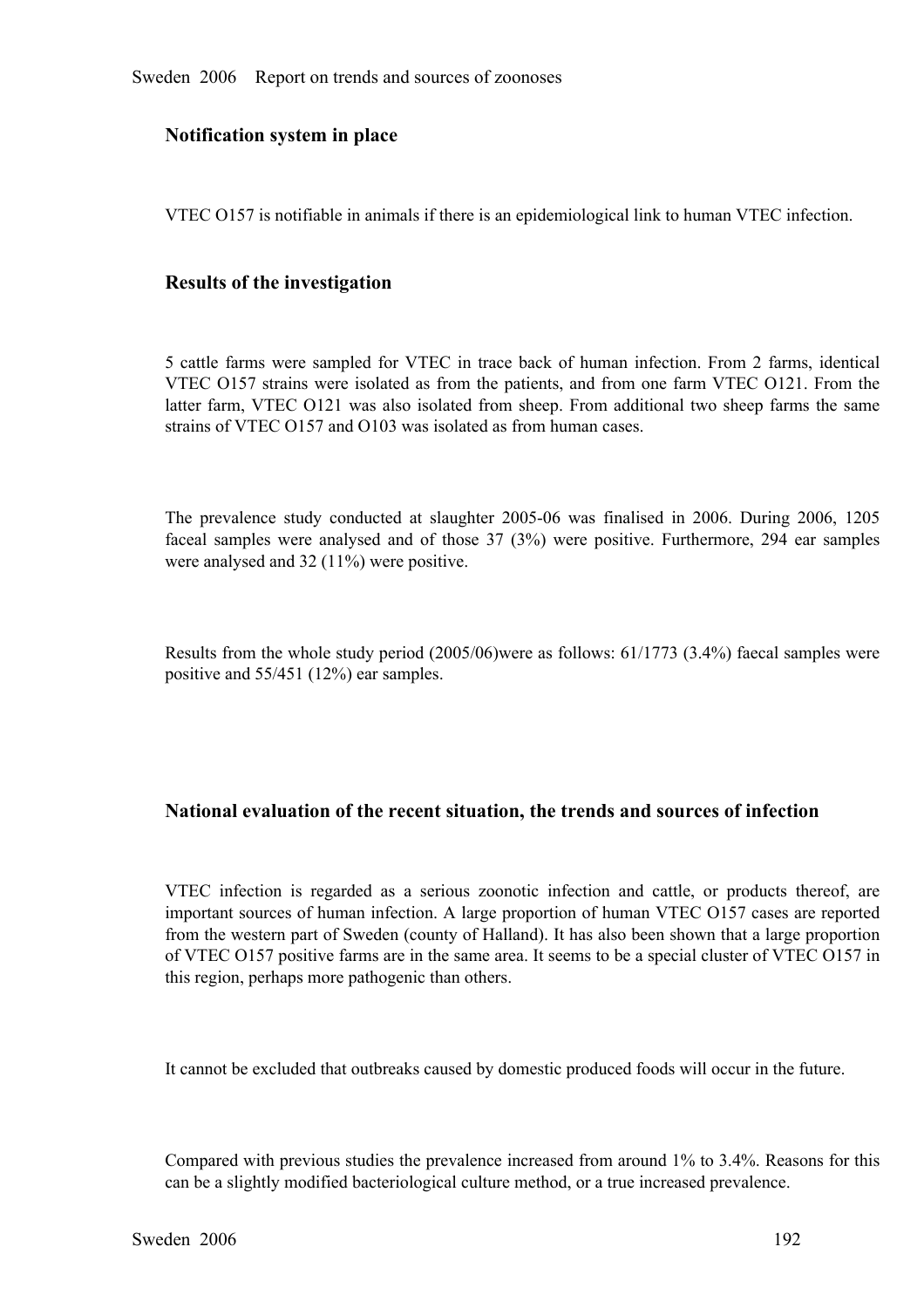# **Relevance of the findings in animals to findings in foodstuffs and to human cases (as a source of infection)**

Direct or indirect contact with cattle is an important source of human infection. Another important source is consumption of contaminated foods, for example un-pasteurised milk. Two outbreaks caused by domestic food has been recorded: 1) 28 cases were reported in 2002. The source of infection was locally produced sausage caused by domestic food has been recorded: 1) 28 cases were reported in 2002. The source of infection was locally produced sausage. 2) In 2005 an outbreak including 135 cases was reported. The cource of infection was local The cource of infection was locally produced salad that had been irrigated by contaminated water The cource of infection was locally produced salad that had been irrigated by contaminated water from a nearby canal. Both outbreaks were reported from areas where VTEC 0157 is prevalent in cattle farms. from a nearby canal. Both outbreaks were reported from areas where VTEC O157 is prevalent in cattle farms. cattle farms.

# **Additional information**

In 1996, VTEC 0157 was isolated in Swedish cattle for the first time and human E. coli 0157 infection was traced back to presence of VTEC 0157 in a cattle herd. Restrictions were laid on the herd and surveillance was initi infection was traced back to presence of VTEC O157 in a cattle herd. Restrictions were laid on the herd and surveillance was initiated. The same year, VTEC 0157 in cattle became notifiable.<br>However, since 1999, VTEC 0157 findings are only notifiable when associated with human VTEC<br>infection. However, since 1999, VTEC O157 findings are only notifiable when associated with human VTEC infection.

From 1996-2006, one to ten farms have been investigated annually as suspected sources of human infection. Of those, 1-4 farms per year have been confirmed as sources of infection (in total 38 infection. Of those, 1-4 farms per year have been confirmed as sources of infection (in total 38 herds). VTEC 0157 have been detected on all farms but four (VTEC 08, 026, 0121 and 0103). One of the herd was a goat herd and herds). VTEC 0157 have been detected on all farms but four (VTEC 08, 026, 0121 and 0103).<br>One of the herd was a goat herd and two had sheep. One of the herd was a goat herd and two had sheep.

In 1998 a survey was conducted at slaughterhouse level in other animals but cattle. The results showed that  $0.8\%$  (4/474) lambs and  $0.9\%$  (1/109) sheep and  $0.08\%$  (2/2446) pigs were positive for VTEC 0157. showed that 0.8 % (4/474) lambs and 0.9 % (1/109) sheep and 0.08% (2/2446) pigs were positive for VTEC O157.

Between <sup>1996</sup> and 2003, the industry (Swedish Meats) analysed 334968 carcass swabs at the slaughterhouses. Sporadic positive samples were found during four years.

Another study has showed that 9% of the dairy herds in Sweden were positive for VTEC O157, of these, 23% were situated in the Western part of Sweden (the county of Halland).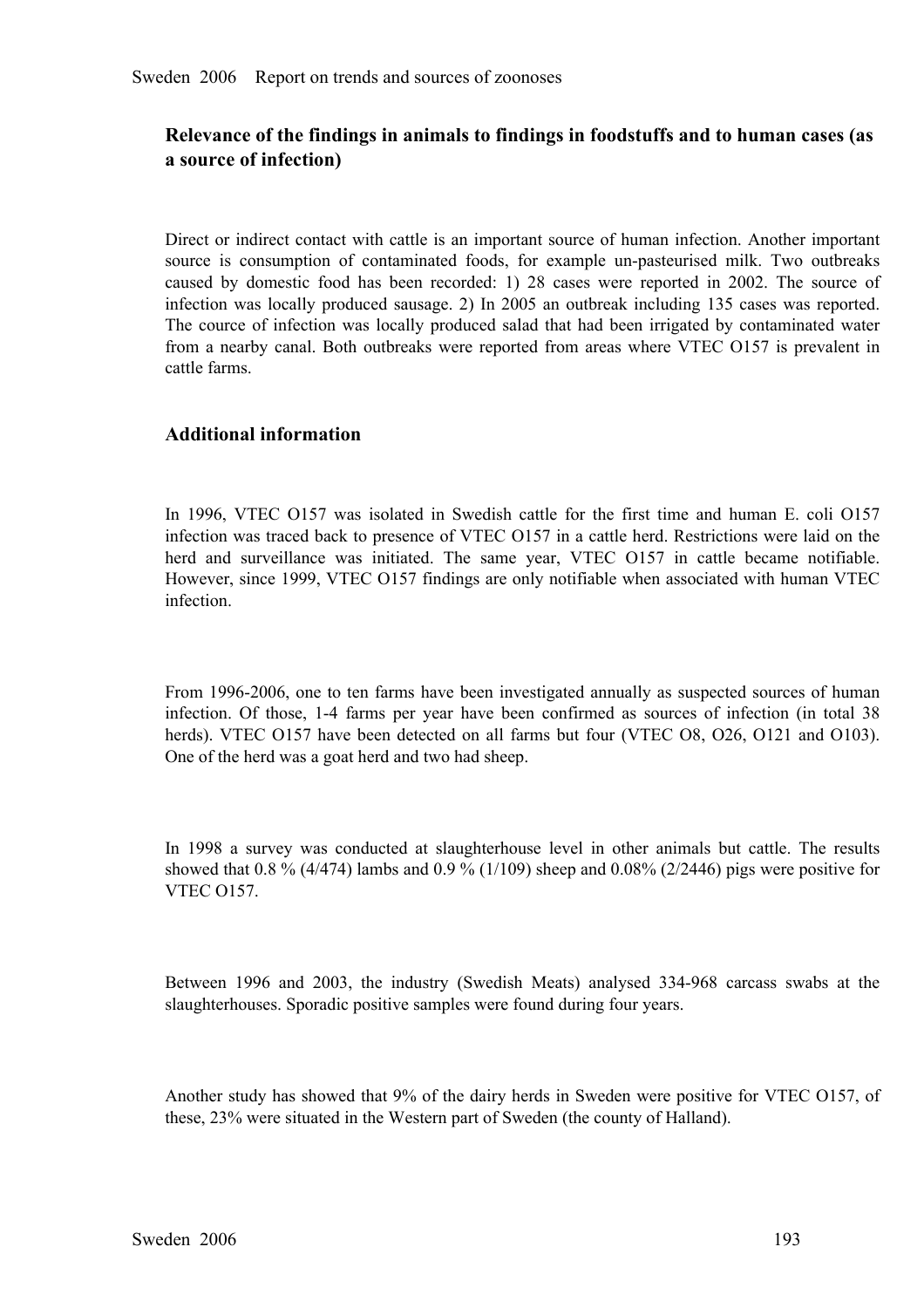Between 1997 and 2002, prevalence studies for VTEC O157 in cattle have been conduceted at slaughterhouse level. The results showed an overall individual prevelance of 0.3-1.7%. The highest prevalence (5.3%) was recorded in slaughterhouse level. The results showed an overall individual prevelance of 0.3-1.7%. The highest of age (1.6%) and adult cattle (0.7%). As results did not change much throughout between the years additional prevalence studies will be performed approx every 3rd year. The last study was conducted 2005/06.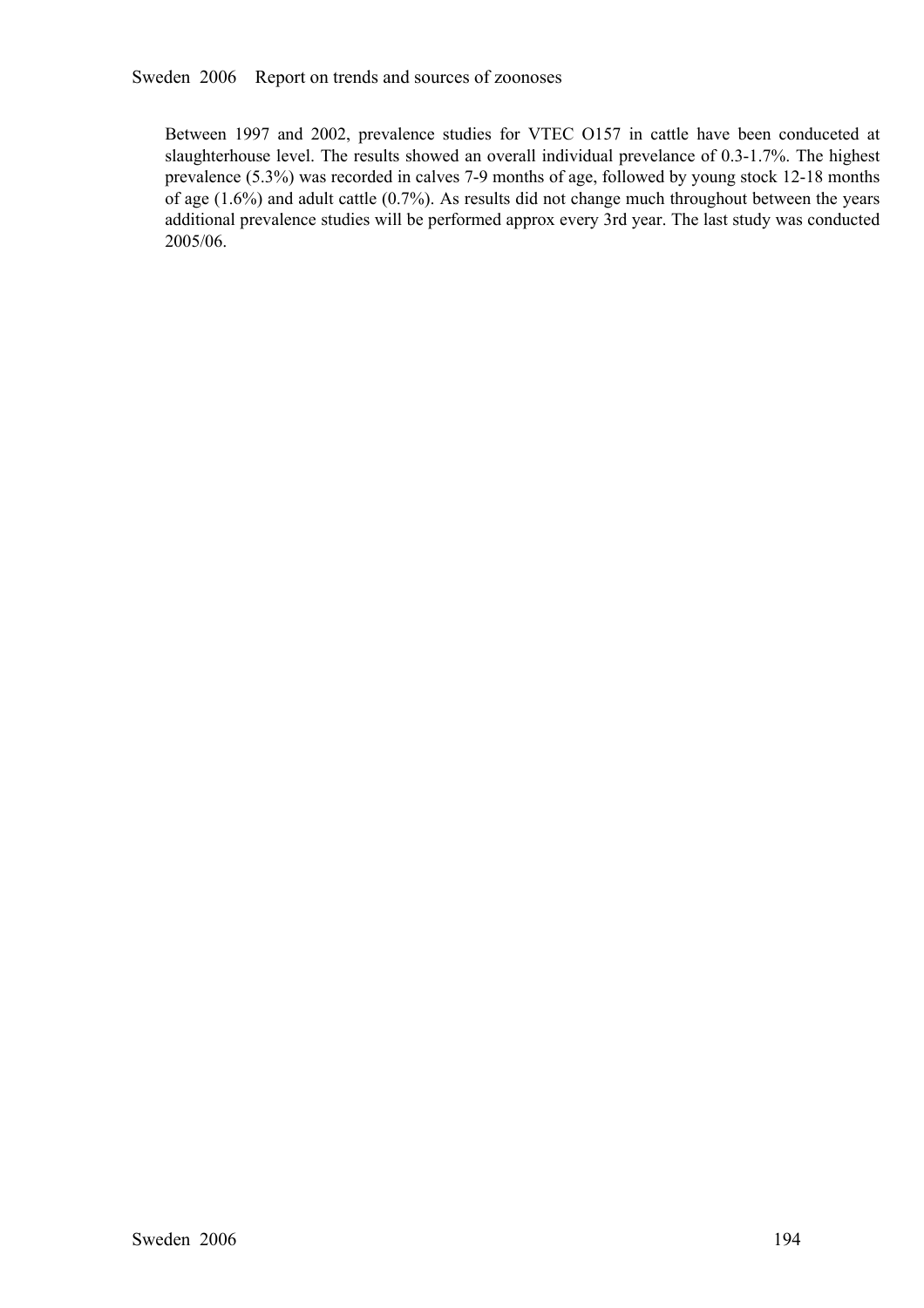# **Table VT E. coli in animals**

|                                                                                                                        | Source of information | Sampling unit | Units tested | Total units positive for Escherichia coli, pathogenic | E.coli, pathogenic, unspecified | coli (VTEC)<br>Verotoxigenic E. | coli (VTEC) - VTEC 0157<br>Verotoxigenic E. | Verotoxigenic E. coli (VTEC) - VTEC, unspecified | coli (VTEC) - VTEC 0103<br>Verotoxigenic E. | Verotoxigenic E. coli (VTEC) - VTEC 0121 |
|------------------------------------------------------------------------------------------------------------------------|-----------------------|---------------|--------------|-------------------------------------------------------|---------------------------------|---------------------------------|---------------------------------------------|--------------------------------------------------|---------------------------------------------|------------------------------------------|
| Cattle (bovine animals) (1)                                                                                            | SJV                   | herd          | 5            | 3                                                     |                                 | 3                               | $\overline{2}$                              |                                                  |                                             | $\mathbf{1}$                             |
| - at slaughterhouse - animal<br>sample - faeces -<br>Surveillance - surveillance<br>survey - objective sampling<br>(3) | SJV                   | animal        | 1205         | 37                                                    |                                 | 37                              | 37                                          |                                                  |                                             |                                          |
| - at slaughterhouse - animal<br>sample - Surveillance -<br>surveillance survey -<br>objective sampling (4)             | SJV                   | animal        | 294          | 32                                                    |                                 | 32                              | 32                                          |                                                  |                                             |                                          |
| Sheep (2)                                                                                                              | SJV                   | herd          | 3            | 3                                                     |                                 | 3                               | $\mathbf{1}$                                |                                                  | 1                                           | 1                                        |
| Solipeds, domestic                                                                                                     | SJV                   | animal        | 1            | 0                                                     |                                 |                                 |                                             |                                                  |                                             |                                          |

(1) : Trace back investigation of human VTEC infection. The O121 positive farm also had sheep positive for the same serotype.

(2) : Trace back investigation of human VTEC infection. The farm positive for O121 also had O121 positive cattle.

(3) : Faecal samples from the prevalence study 2006/07. 1205 out of 1773 samples were collected in 2006.

(4) : Ear samples from the revalence study 2006/07. 294 out of 451 ear samples were collected in 2006.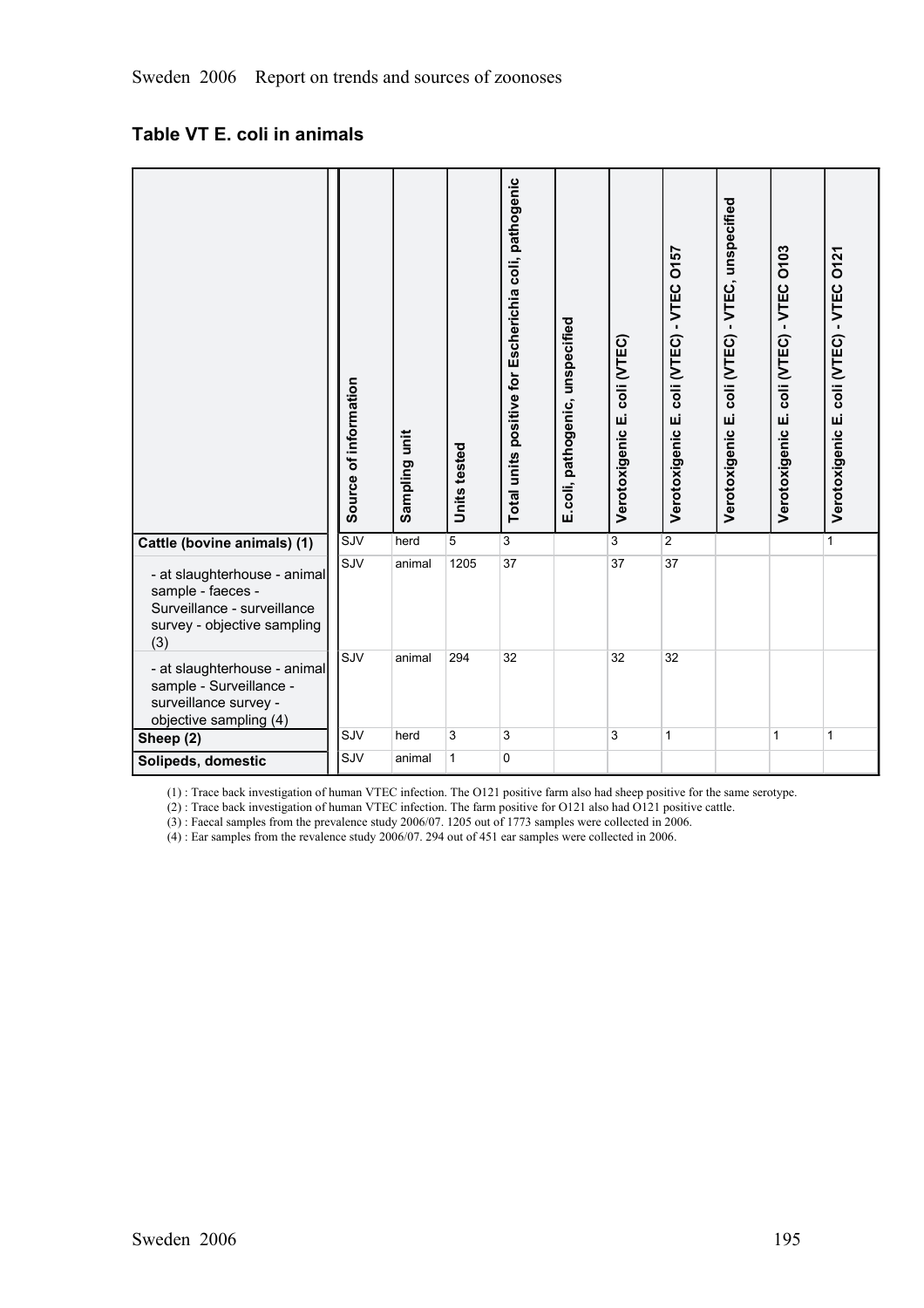# *2.5. TUBERCULOSIS, MYCOBACTERIAL DISEASES*

# **2.5.1. General evaluation of the national situation**

# **A. Tuberculosis general evaluation**

# **History of the disease and/or infection in the country**

M. bovis:

Sweden was declared free from bovine tuberculosis in 1958. Until 1978, sporadic cases occurred in cattle. Compulsory tuberculin testing of all cattle was abolished in 1970 and the national bovine TB control in cattle was based on meat inspection. When Sweden joined the European Community in 1995 the status of OTF (officially tuberculosis free) was obtained. No cases have been repored in wildlife for more than 55 years.

M. bovis was diagnosed in farmed deer in 1991. Trace back investigation revealed that the infection was introduced by imported deer in 1987. In 1994, a voluntary control programme was introduced that became mandatory in 2003. In total, 13 herds have tested positive and all have been depopulated. that became mandatory in 2003. In total, 13 herds have tested positive and all have been depopulated. depopulated.

In humans, less than 10 cases of M. bovis are notified annually in Sweden. Most of these are found in elderly people, infected in their youth before bovine TB was eradicated in Sweden, or in immigrants from areas where bovine TB is still common.

M tuberculosis:

Between 2001 and 2005, M. tuberculosis was diagnosed in elephants and giraffes at a zoo in eastern part of Sweden, and in one elephant at a zoo in the western part. The animals were euthanised and a thorough investigation was performed (See "M. Tuberculosis in Zoo animals"). No human infection has been associated to this outbreak.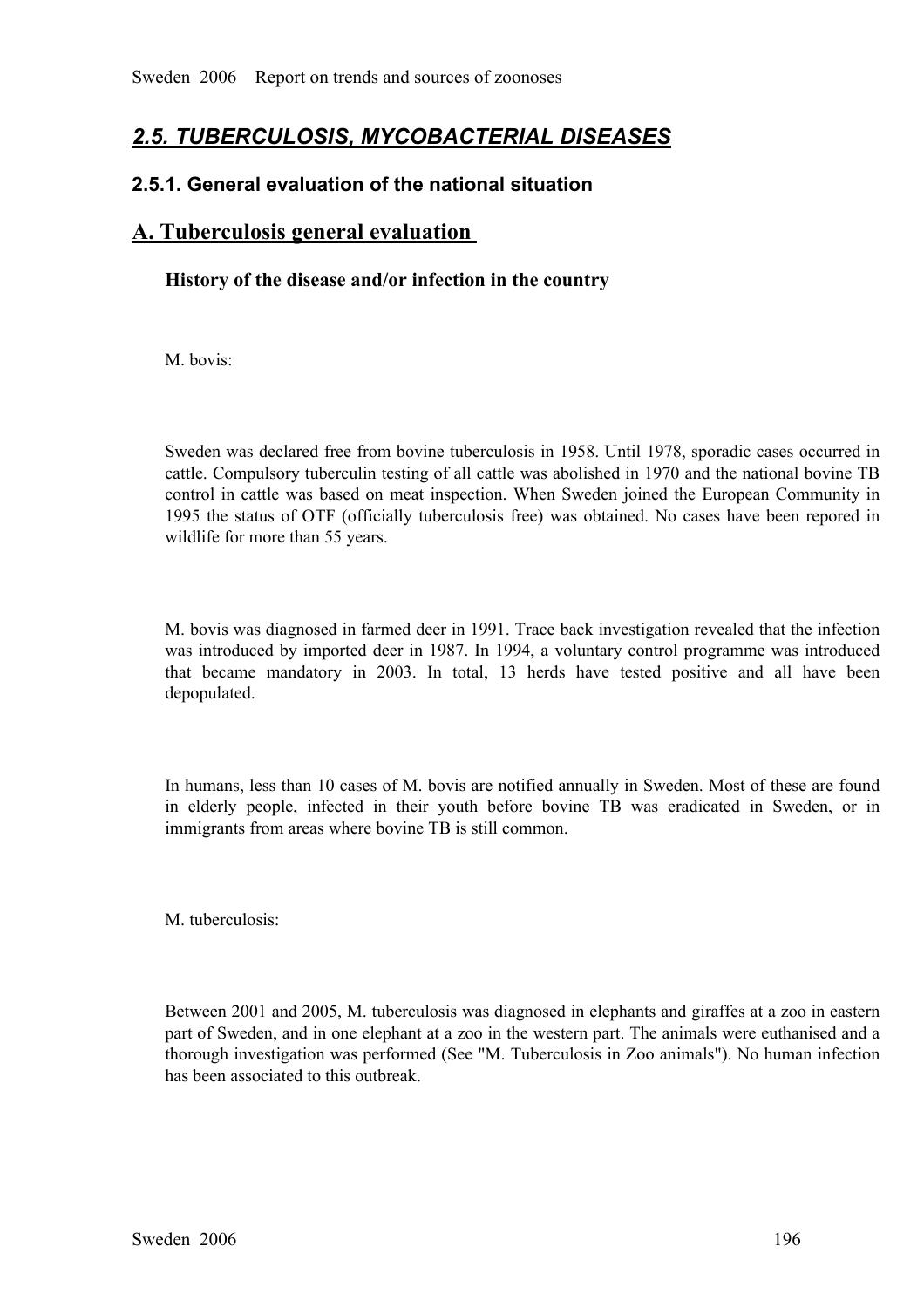# **National evaluation of the recent situation, the trends and sources of infection**

The national situation remains favourable.

# **Relevance of the findings in animals, feedingstuffs and foodstuffs to human cases (as a source of infection)**

As Sweden is OTF, the risk of contracting domestic TB from livestock and other animals is negligible.

The risk for animal keepers to contract infection with M. tuberculosis from elephants is small, but cannot be ruled out as elephants, and other relevant animals at zoos, might carry subclinical infection. cannot be ruled out as elephants, and other relevant animals at zoos, might carry subclinical infection. infection.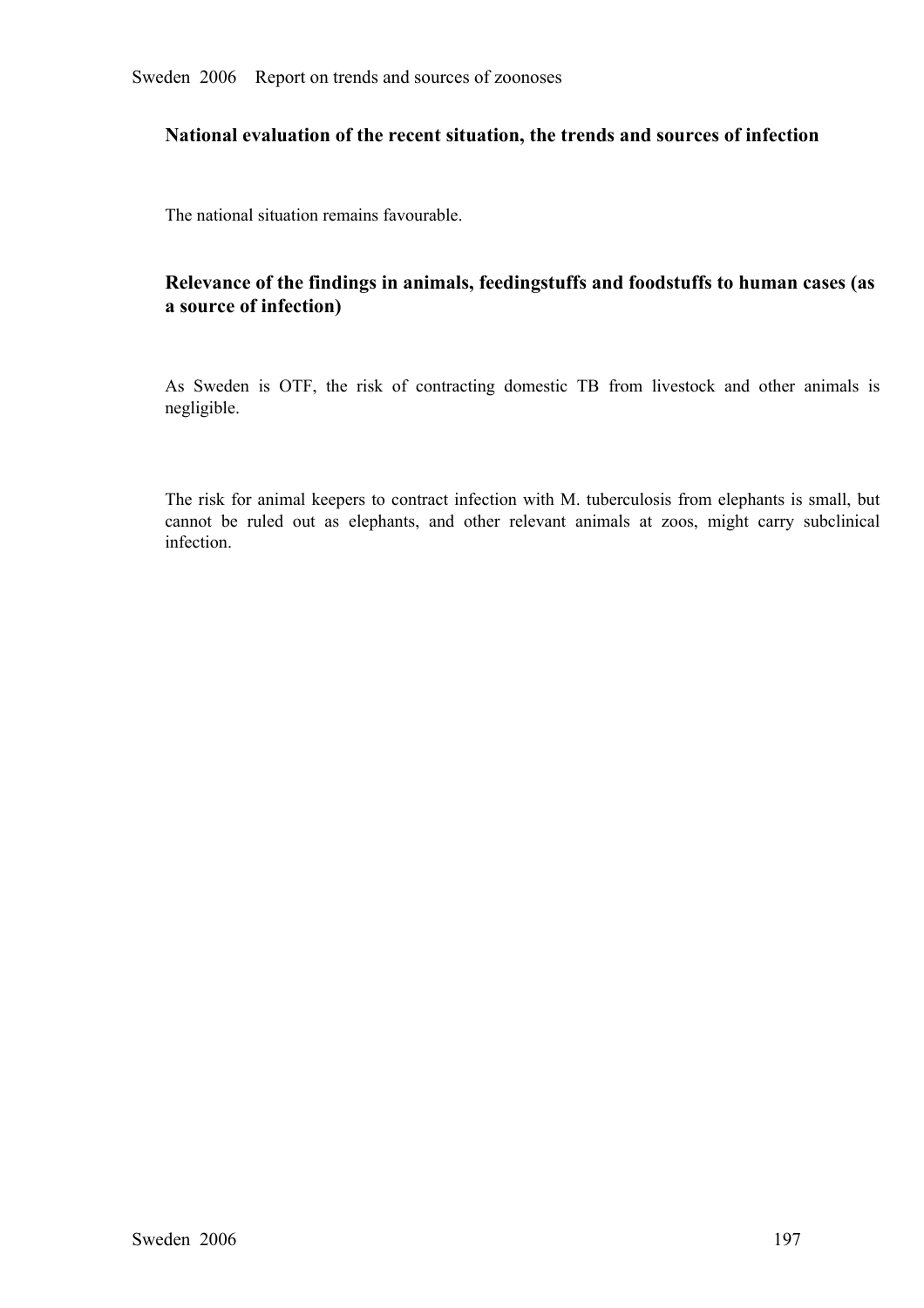# **2.5.2. Mycobacterium in animals**

# **A. Mycobacterium bovis in bovine animals**

# **Status as officially free of bovine tuberculosis during the reporting year**

# **The entire country free**

Sweden was declared free from bovine tuberculosis in 1958. When Sweden joined the EU in 1995, the status of Officially Tuberculosis Free (OTF) was obtained (former Decision 95/63/EC, Commission Decision 03/046/EG, as last amended by 04/230/EG. Sweden fulfils the requirements for control measures in OTF member 95/63/EC, Commission Decision 03/046/EG, as last amended by 04/230/EG. Sweden fulfils<br>the requirements for control measures in OTF member states (Council Directive 64/432/EEC,<br>Annex A, as last amended by 00/20/EC). the requirements for control measures in OTF member states (Council Directive 64/432/EEC, Annex A, as last amended by 00/20/EC).

# **Monitoring system**

# **Sampling strategy**

Monitoring is performed by meat inspections at slaughter of food producing animals. The inspection is performed by the SLV. If TB is suspected, samples are collected and analysed at the SVA. Furthermore, tuberculin tests a inspection is performed by the SLV. If TB is suspected, samples are collected and analysed at export/import of animals as required according to EU-legislation (Council Directive 64/432/EEC). Sampling is also performed in case of clinical suspicion.

# **Frequency of the sampling**

All cattle is inspected at slaughter and samples are taken in case suspected pathological changes are detected. Samples are also collected at necropsy in case of clinical suspicion or positive tuberculin test. changes are detected. Samples are also collected at necropsy in case of clinical suspicion or positive tuberculin test.

# **Type of specimen taken**

Organs/ tissues: Samples from organs/tissues with suspected lesions and adjacent lymph nodes. Both fresh and formalin fixed samples.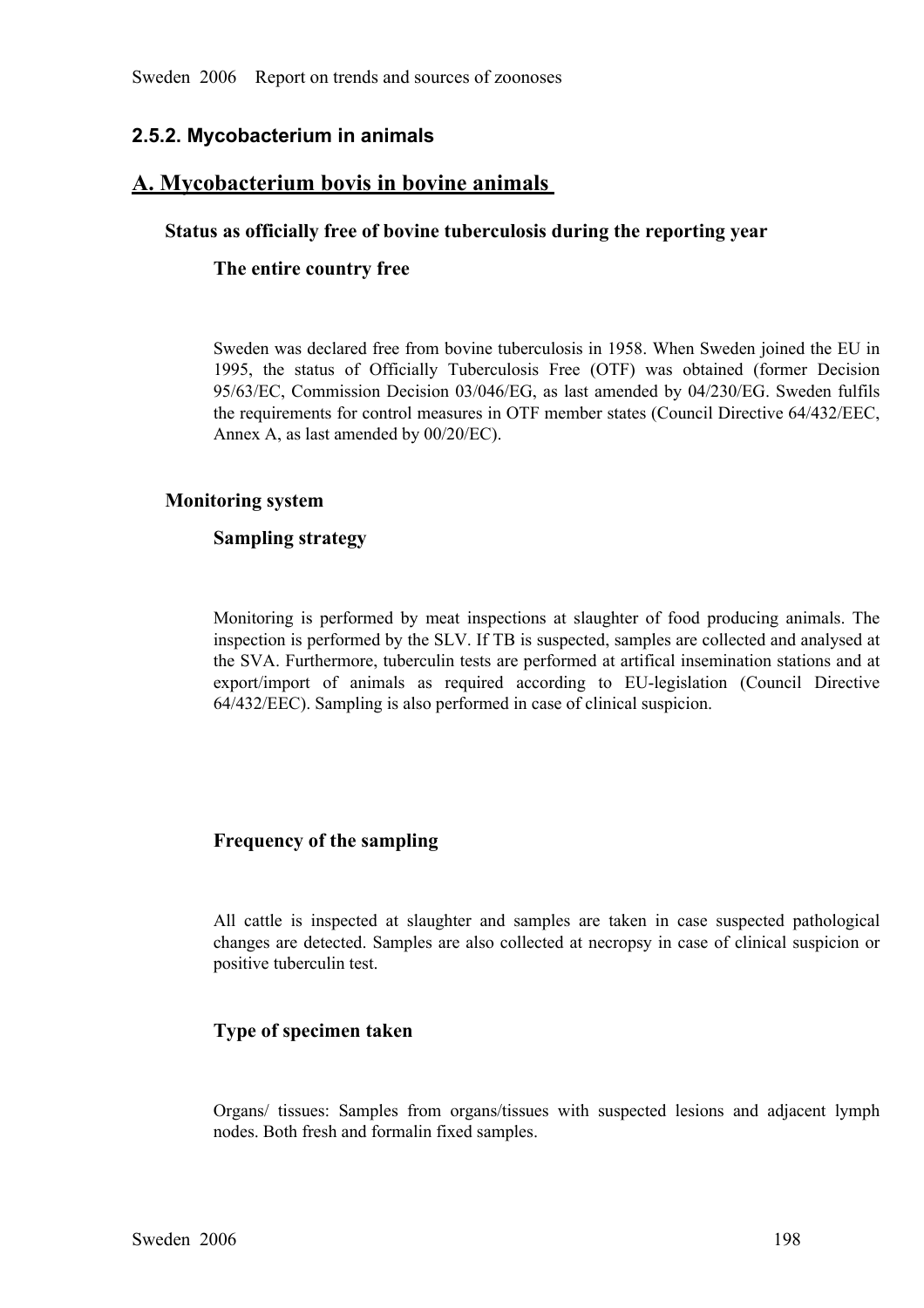# **Methods of sampling (description of sampling techniques)**

If TB is suspected after a positive tuberculine test, several lymph nodes are collected for histopathology, acid fast staining of direct smears and mycobacterial culture. Any organ with gross lesions is also sampled. Lymph histopathology, acid fast staining of direct smears and mycobacterial culture. Any organ with gross lesions is also sampled. Lymph nodes always collected for culture include<br>retropharyngeal, submandibular, parotideal, medistinal, tracheobronchial, mesenterial, iliacal<br>and inguinal lymph nodes. Lymphnodes are pooled retropharyngeal, submandibular, parotideal, medistinal, tracheobronchial, mesenterial, iliacal<br>and inguinal lymph nodes. Lymphnodes are pooled for culture, wheras organs with<br>pathological changes are cultured separately. and inguinal lymph nodes. Lymphnodes are pooled for culture, wheras organs with pathological changes are cultured separately. pathological changes are cultured separately.

# **Case definition**

<sup>A</sup> positive case is defined as an animal from which M. bovis. M. tuberculosis, or any other mycobacteria in the M. tuberculosis-complex has been isolated.

# **Diagnostic/analytical methods used**

Samples from autopsy/meat inspection are investigated by histology and direct smears. If TB cannot be ruled out by these methods, culture is performed. For culture, lymph nodes are pooled (including at least two lymph nodes from each region) whereas organs with pathological lesions are cultured separately. Cultur pooled (including at least two lymph nodes from each region) whereas organs with pathological lesions are cultured separately. Culture is performed pathological lesions are cultured separately. Culture is performed

according to the method SVA 4120 and SVA 4122. Cultures are read once/week for eight weeks and microscopy of suspected colonies is performed. If acid-fast rods are seen, a weeks and microscopy of suspected colonies is performed. If acid-fast rods are seen, a molecular probe for the M. tuberculosis complex is applied to colony material. If deemed necessary, re-culture is carried out at four w molecular probe for the M. tuberculosis complex is applied to colony material. If deemed<br>necessary, re-culture is carried out at four weeks. In case mycobacteria in the M.<br>tuberculosis-complex is isolated the strain is fur necessary, reculture is carried out at four weeks. In case mycobacteria in the M. tuberculosis-complex is isolated the strain is further subtyped.

# **Vaccination policy**

Vaccination is not allowed.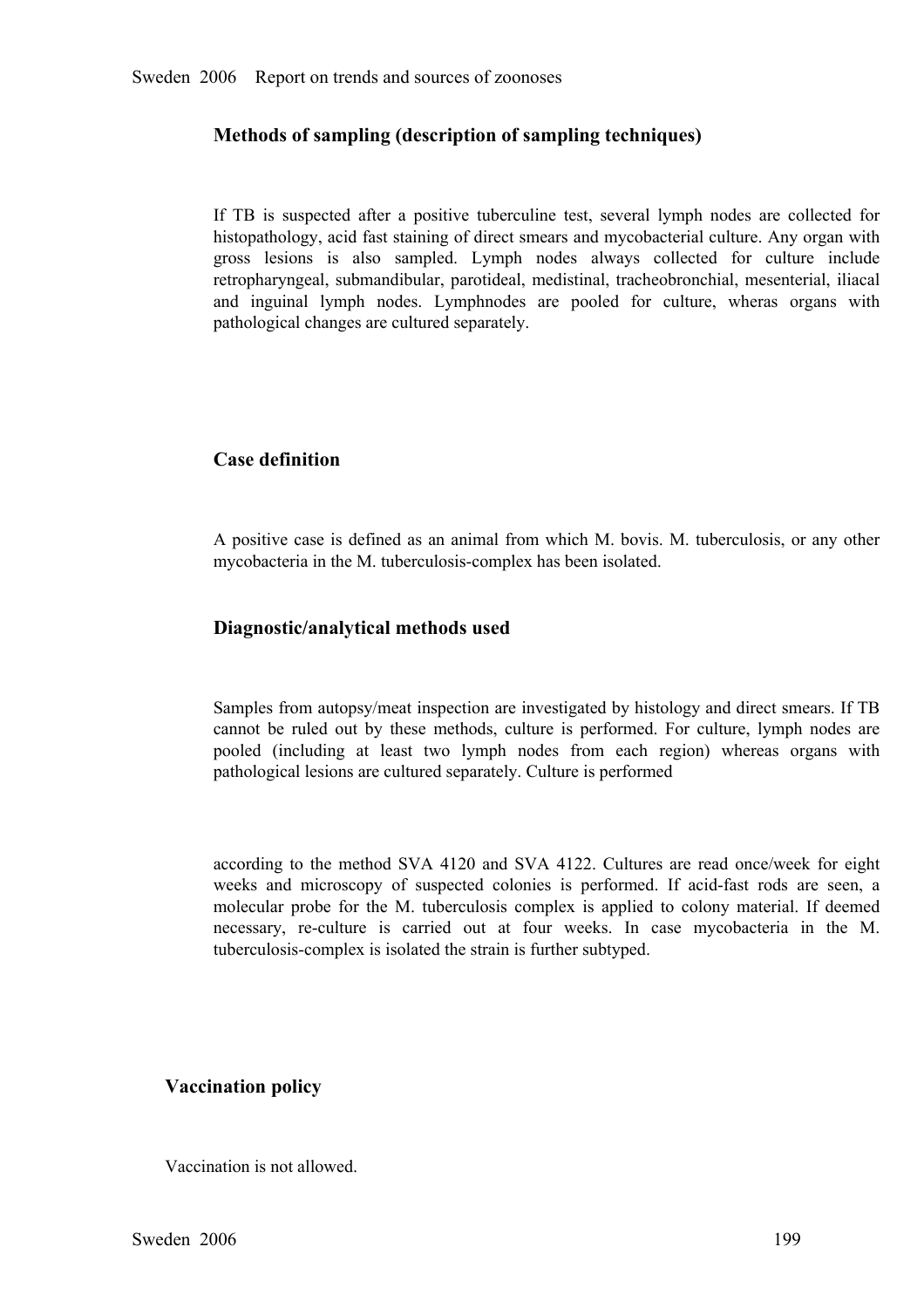# **Control program/mechanisms**

# **The control program/strategies in place**

Sweden is OTF and fulfils the requirements on control measures in OTF member states (see "The entire country free").

# **Suggestions to the Community for the actions to be taken**

Apply rules for TB control on all domestic animal species and not just cattle.

# **Measures in case of the positive findings or single cases**

If tuberculosis would be diagnosed in <sup>a</sup> food producing animal eradication measures are implemented, including depopulation of the whole herd, in accordance with the Swedish Act of Epizootics.

# **Notification system in place**

Infection with M. bovis, M. tuberculosis, or other mycobacteria in the M. tuberculosis-compelx, is compulsory notifiable in all animal species on the basis of suspicion (for ex clinical- or post mortem suspicion).

# **Results of the investigation**

In total, 9 cattle were investigated for M. bovis in 2006, all were negative. Of those, reasons for investigation was that TB could not be ruled out at slaughter inspection  $(n=7)$  and at autopsy  $(n=2)$ . Culture was perfo investigation was that TB could not be ruled out at slaughter inspection (n=7) and at autopsy (n=2). Culture was performed in one animal.

# **Relevance of the findings in animals to findings in foodstuffs and to human cases (as a source of infection)**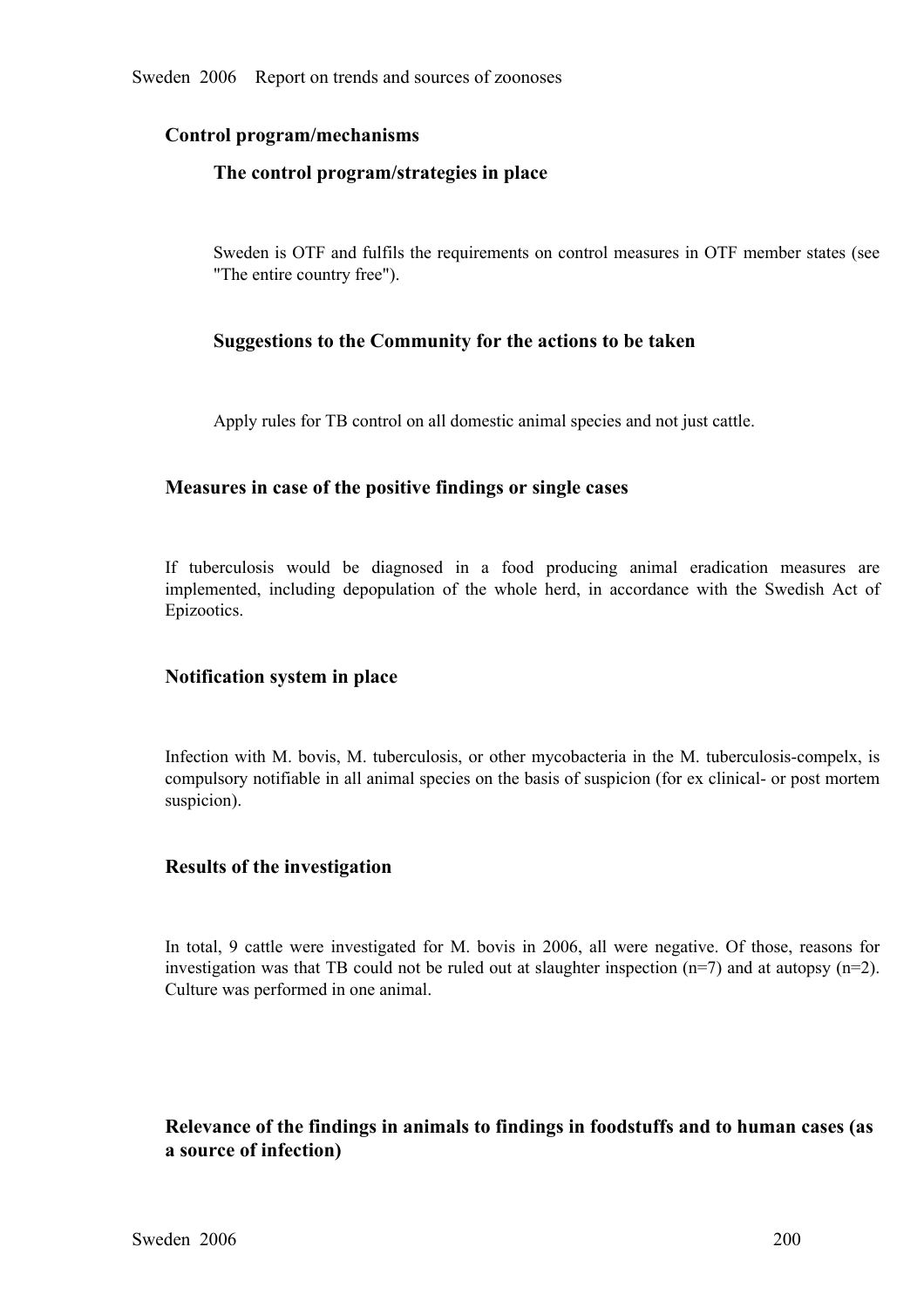Sweden 2006 Report on trends and sources of zoonoses

As Sweden is OTF, the risk of contracting domestic TB from animals is negligible.

# **Additional information**

Animals other than cattle:

Apart from the tested cattle mentioned above, other animals were also tested for bovine TB in 2006. For example, 19 pigs were investigated, following suspicion at meat inspection. After histological invstigation and direct smears 5 were cultured. All were negative. Other animal species tested are shown in Table Tuberculo invstigation and direct smears 5 were cultured. All were negative. Other animal species tested are shown in Table Tuberculosis in other animals. shown in Table Tuberculosis in other animals.

# **B. Mycobacterium bovis in farmed deer**

# **Monitoring system**

# **Sampling strategy**

In 1994, a voluntary official control programme was implemented. In June 2003, the control programme became compulsory. In the programme, tuberculin tests are performed regulary and any herd found positive for bovine TB is depopulated. Furthermore, all animals are and any herd found positive for bovine TB is depopulated. Furthermore, all animals are inspected at slaughter. In the voluntary programme, all animals >1 year that are found dead or euthanised are subjected to autopsy, whe inspected at slaughter. In the voluntary programme, all animals >1 year that are found dead or euthanised are subjected to autopsy, whereas this applies to animals of all ages in the mandatory programme. mandatory programme.

Sampling is also performed in case of clinical suspicion.

# **Frequency of the sampling**

Sampling is performed after any suspicion of TB, for example if TB is suspected after meat inspection of slaughtered animals, if there is a clinical suspicion, or if there is a positive tuberculin test.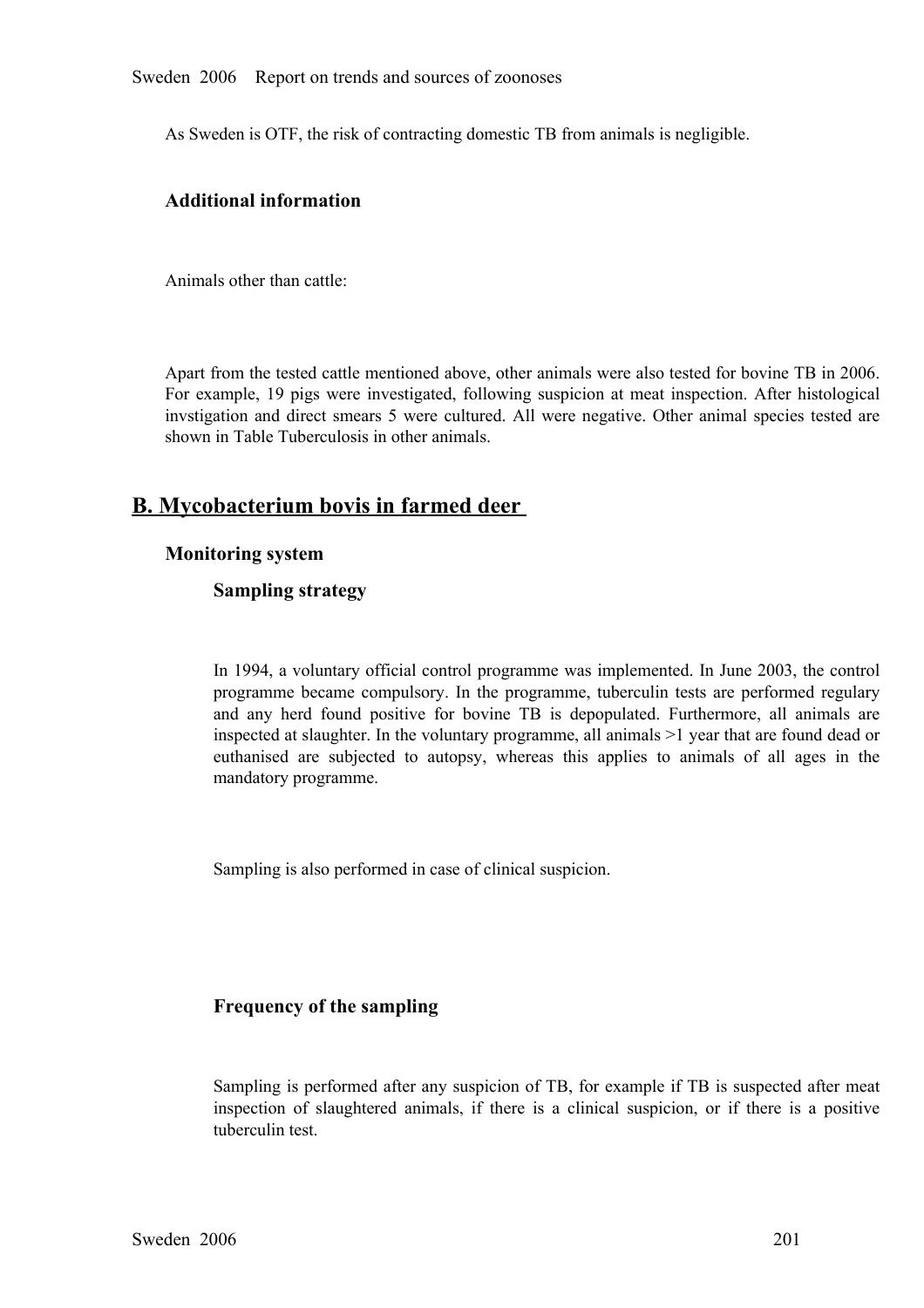SAMPLING IN THE CONROL PROGRAMME

In brief, a herd obtains Bovine TB-free status (A-status) after three consecutive whole herd tuberculin tests of all deer older than one year, with negative results. Only herds with A-status may sell live deer and to maint tuberculin tests of all deer older than one year, with negative results. Only herds with A-status may sell live deer and to maintain the A-status all female deer have to be tested after two<br>years and then every third year, without reactors. Bovine TB-free status can also be obtained<br>by slaughter of the whole herd and r years and then every third year, without reactors. Bovine TB-free status can also be obtained by slaughter of the whole herd and repopulation with deer from TB-free herds (A-status).

# **Type of specimen taken**

Organs/ tissues: Samples from organs/tissues with suspected lesions and adjacent lymph nodes. Both fresh and formalin fixed samples.

# **Methods of sampling (description of sampling techniques)**

If TB is suspected after a positive tuberculin test, several lymph nodes are collected for histopathology, acid fast staining of direct smears and mycobacterial culture. Any organ with gross lesions is also sampled. Lymph histopathology, acid fast staining of direct smears and mycobacterial culture. Any organ with gross lesions is also sampled. Lymph nodes always collected for culture include retropharyngeal, submandibular, parotideal, medistinal, tracheobronchial, mesenterial, iliacal retropharyngeal, submandibular, parotideal, medistinal, tracheobronchial, mesenterial, iliacal<br>and inguinal lymph nodes. Lymph nodes are pooled for culture, wheras organs with<br>pathological changes are cultured separately and inguinal lymph nodes. Lymph nodes are pooled for culture, wheras organs with pathological changes are cultured separately. pathological changes are cultured separately.

# **Case definition**

<sup>A</sup> positive case is defined as an animal from which M. bovis, M. tuberculosis, or other mycobacteria in the M. tuberculosis-complex, have been isolated.

# **Diagnostic/analytical methods used**

Samples from necropsy/meat inspection are investigated by histology and direct smears. The result from these tests determines if culture is performed. Culture is performed according to<br>the method SVA 4120 and SVA 4122. Cultures are read once/week for eight weeks and<br>microscopy of suspected colonies is performed. the method SVA 4120 and SVA 4122. Cultures are read once/week for eight weeks and microscopy of suspected colonies is performed. If acid-fast rods are seen, a molecular probe microscopy of suspected colonies is performed. If acid-fast rods are seen, a molecular probe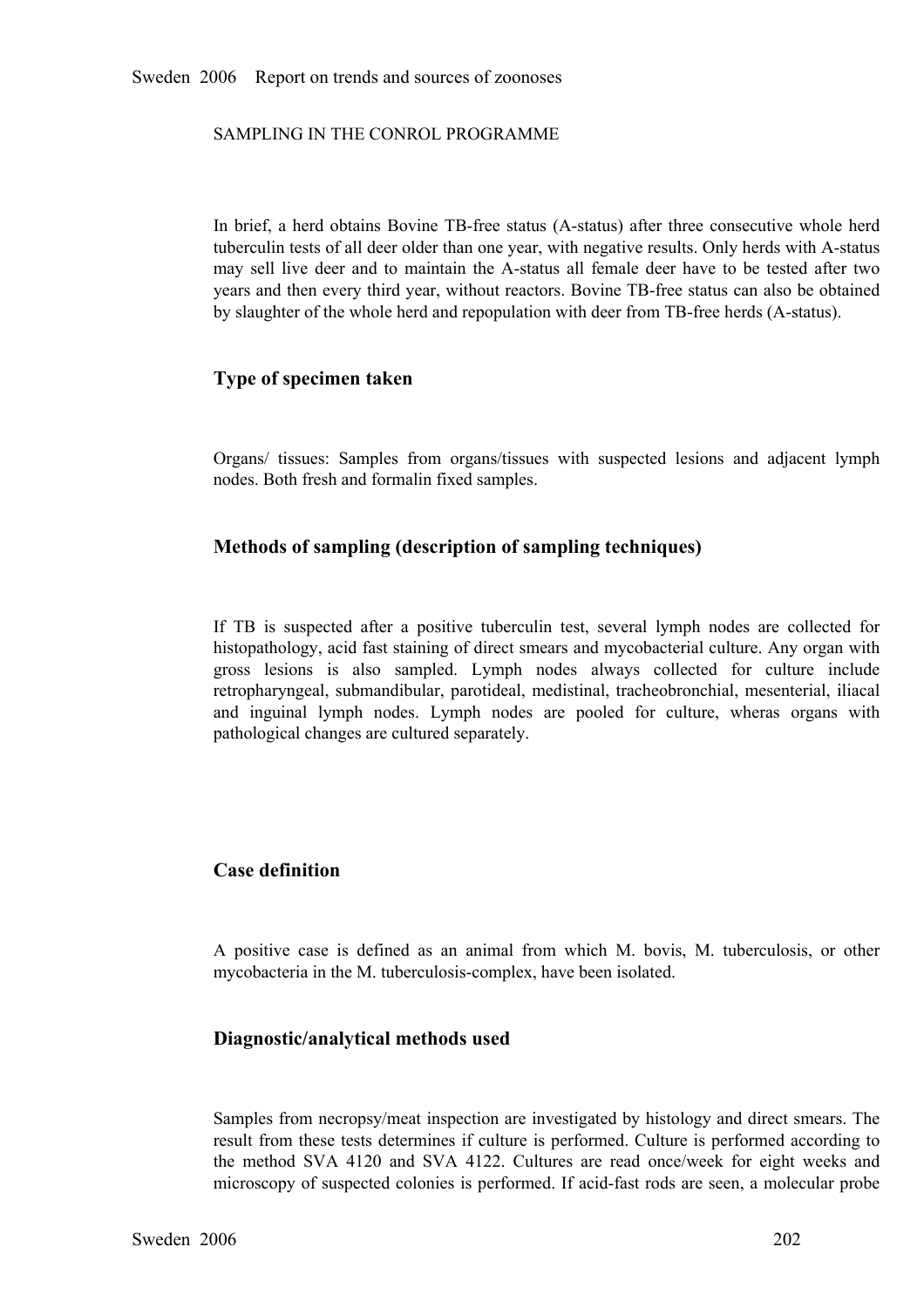for the M. tuberculosis complex is used on colony materials. If deemed necessary, re-culture is carried out at four weeks. In case mycobacteria in the M. tuberculosis-complex is isolated the strain is further subtyped.

# **Vaccination policy**

Vaccination is not allowed.

# **Control program/mechanisms**

# **The control program/strategies in place**

A voluntary official TB control programme in farmed deer, administered by the industry (the Swedish Animal Health Service; Svenska djurhalsovarden) partially financed by the authorities, was implemented in July 1994. In June 2003, when 96% of all herds were authorities, was implemented in July 1994. In June 2003, when 96% of all herds were affiliated to the program, the control program was made compulsory, including all herds in the country. At present, the programme is near affiliated to the program, the control program was made compulsory, including all herds in the country. At present, the programme is near finalisation.

# **Recent actions taken to control the zoonoses**

The control programme has changed so that herds having tested negative four times do not need to continue testing. However, it is required to identify all animals >1 year of age with ear tags and inspect all slaughtered, e need to continue testing. However, it is required to identify all animals >1 year of age with ear tags and inspect all slaughtered, euthanised or dead deer for TB.

# **Measures in case of the positive findings or single cases**

If tuberculosis would be diagnosed in farmed deer eradication measures are implemented, including depopulation of the whole herd, in accordance with the Swedish Act of Epizootics.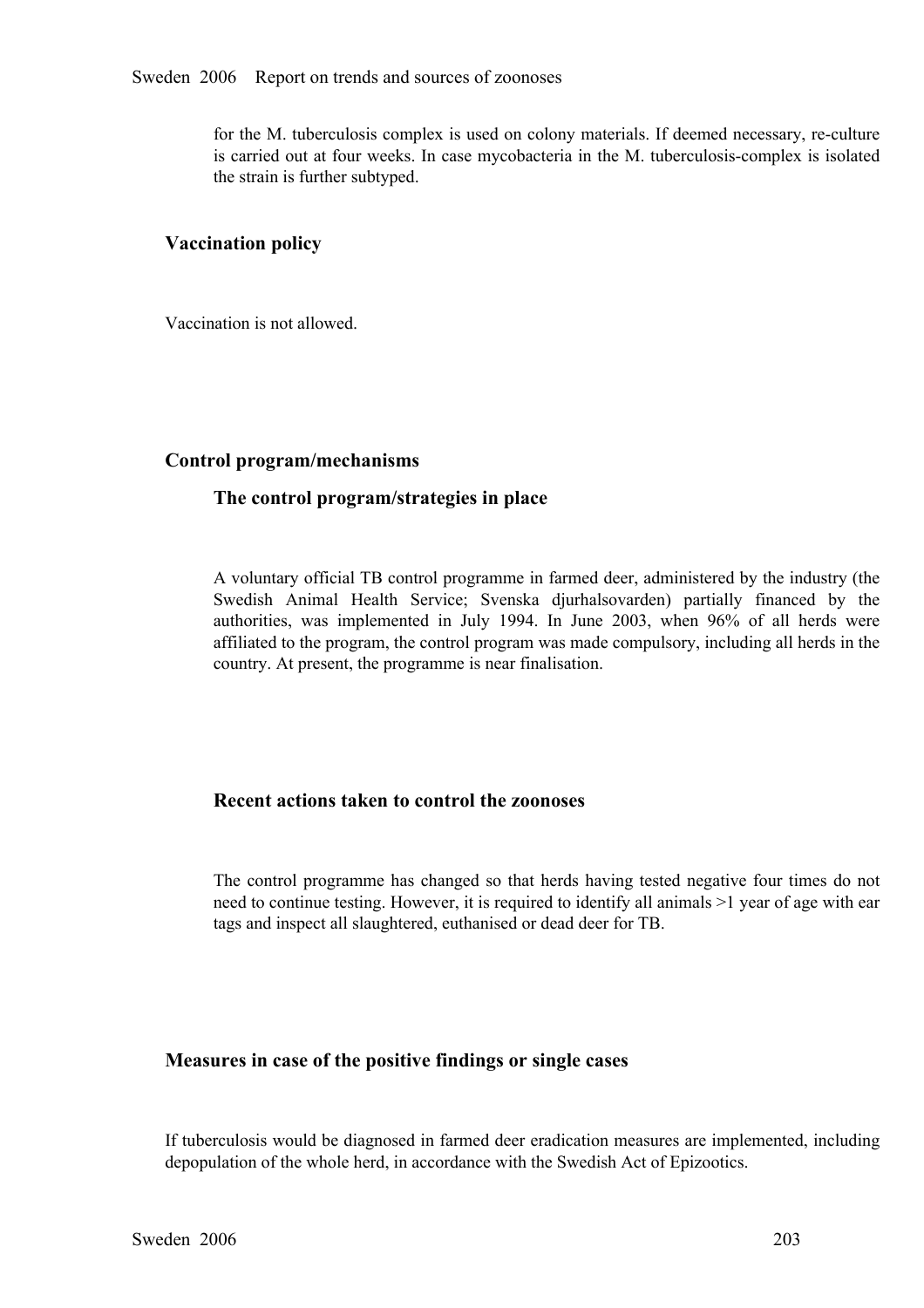# **Notification system in place**

Infection with M. bovis, M. tuberculosis, or other mycobacteria in the M. tuberculosis-complex, is notifiable in all animal species on the basis of suspicion (for ex clinical- or post mortem suspicion).

# **Results of the investigation**

All 635 deer herds in Sweden were affiliated in 2006. Since the beginning of the programme, 570 (90%) herds have been declared free from TB; 108 after three whole herd tuberculin tests, 372 after culling of the whole herd and subsequent meat inspection, and 90 herds were established with deer originating from TB free herds. Thus, 65 herds in the control programme are not yet declared free from TB. Compared with the previous year, 33 additional herds were declared free during 2006. from TB. Compared with the previous year, 33 additional herds were declared free during 2006.

In the control programme, tuberculin tests were performed on 259 animals from 9 herds. One herd was tested twice.

<sup>16</sup> deer were investigated by histology and direct smears after suspicion at meat inspection. All samples were negative.

# **National evaluation of the recent situation, the trends and sources of infection**

As the control programme has run sucessfully throughout the years, and there only were a few farms not affiliated, the SJV made one of the final steps by making the programme mandatory. Thus, Sweden is about to start planning the end of the programme.

# **Relevance of the findings in animals to findings in foodstuffs and to human cases (as a source of infection)**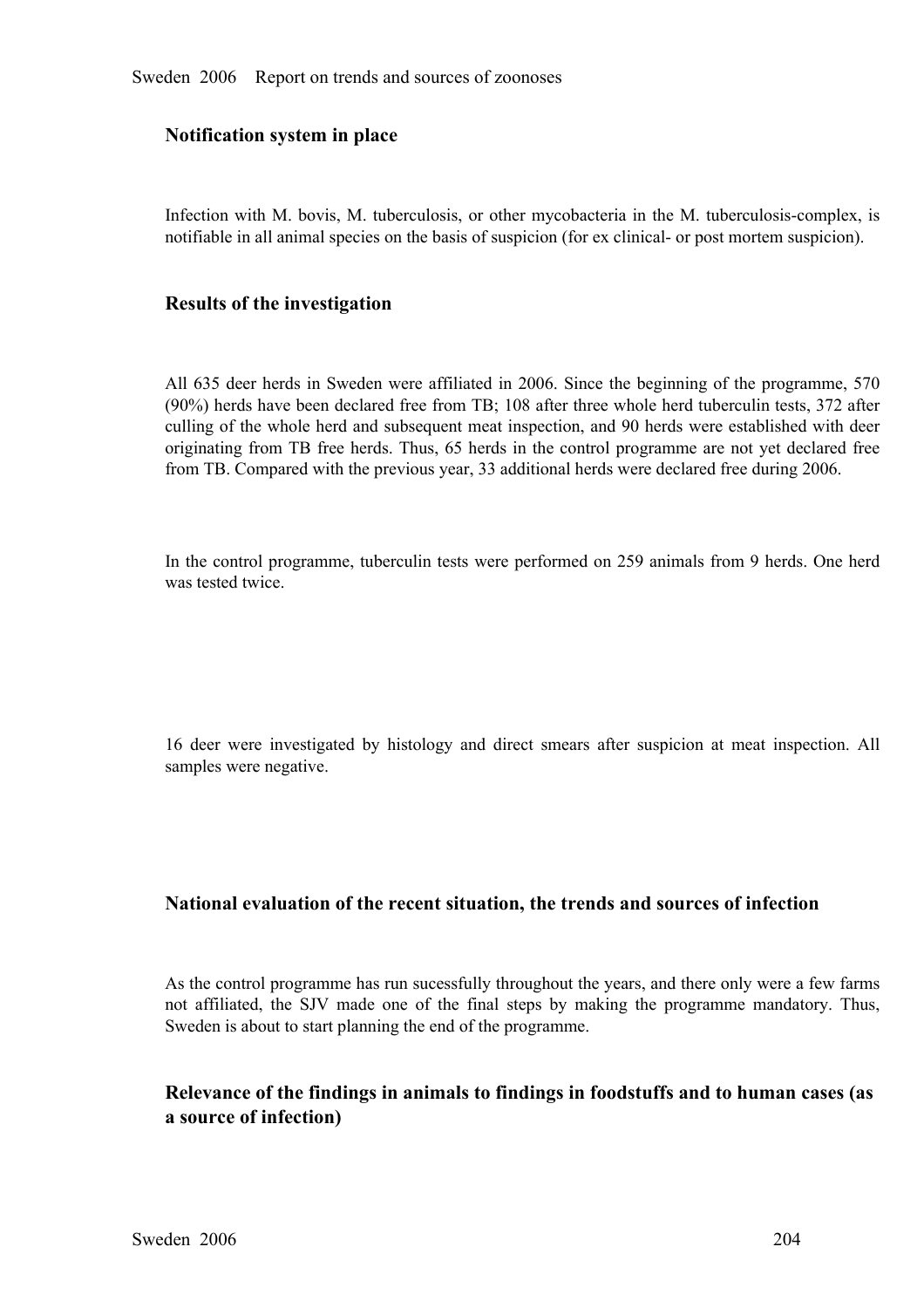It can be considered that the risk of contracting human TB from a farmed deer is negligble.

# **Additional information**

The voluntary control programme became compulsory in 2003. Since the program's inception it has become evident that, on certain large extensive deer farms, it is difficult to muster all animals in the herd and virtually impossible to establish that no deer are present outside the mustering pen. An alternative control was needed in these herds. Followingly, the national legislation was amended so that owners of farms lar alternative control was needed in these herds. Followingly, the national legislation was amended so that owners of farms larger than 100 hectares and where there are no imported deer in the herd or any epidemiological links to imports, may apply to SBA for the alternative control for BTB, based on slaughter and meat inspection. In these herds, at least 20% of the herd (equally distributed over sex and age classes) shall slaughter and meat inspection. In these herds, at least 20% of the herd (equally distributed over sex and age classes) shall be slaughtered annually for at least 15 years and the carcasses submitted for meat inspection. Furthermore, all other deer that are killed or die due to other reasons shall be meat inspected/autopsied.

# C. M. tuberculosis in animal - Zoo animals

# **Monitoring system**

# **Sampling strategy**

Sampling is performed in case of clinical suspicion, or if suspected lesions are detected at autopsy.

# **Type of specimen taken**

Organs/ tissues: Samples from organs/tissues with suspected lesions and adjacent lymph nodes. Both fresh and formalin fixed samples. Also tracheal and trunk samples may be taken.

# **Methods of sampling (description of sampling techniques)**

If TB is suspected after a positive tuberculine test, several lymph nodes are collected for histopathology, acid fast staining of direct smears and mycobacterial culture. Any organ with gross lesions is also sampled. Lymph histopathology, acid fast staining of direct smears and mycobacterial culture. Any organ with gross lesions is also sampled. Lymph nodes always collected for culture include retropharyngeal, submandibular, parotideal, medistinal, tracheobronchial, mesenterial, iliacal retropharyngeal, submandibular, parotideal, medistinal, tracheobronchial, mesenterial, iliacal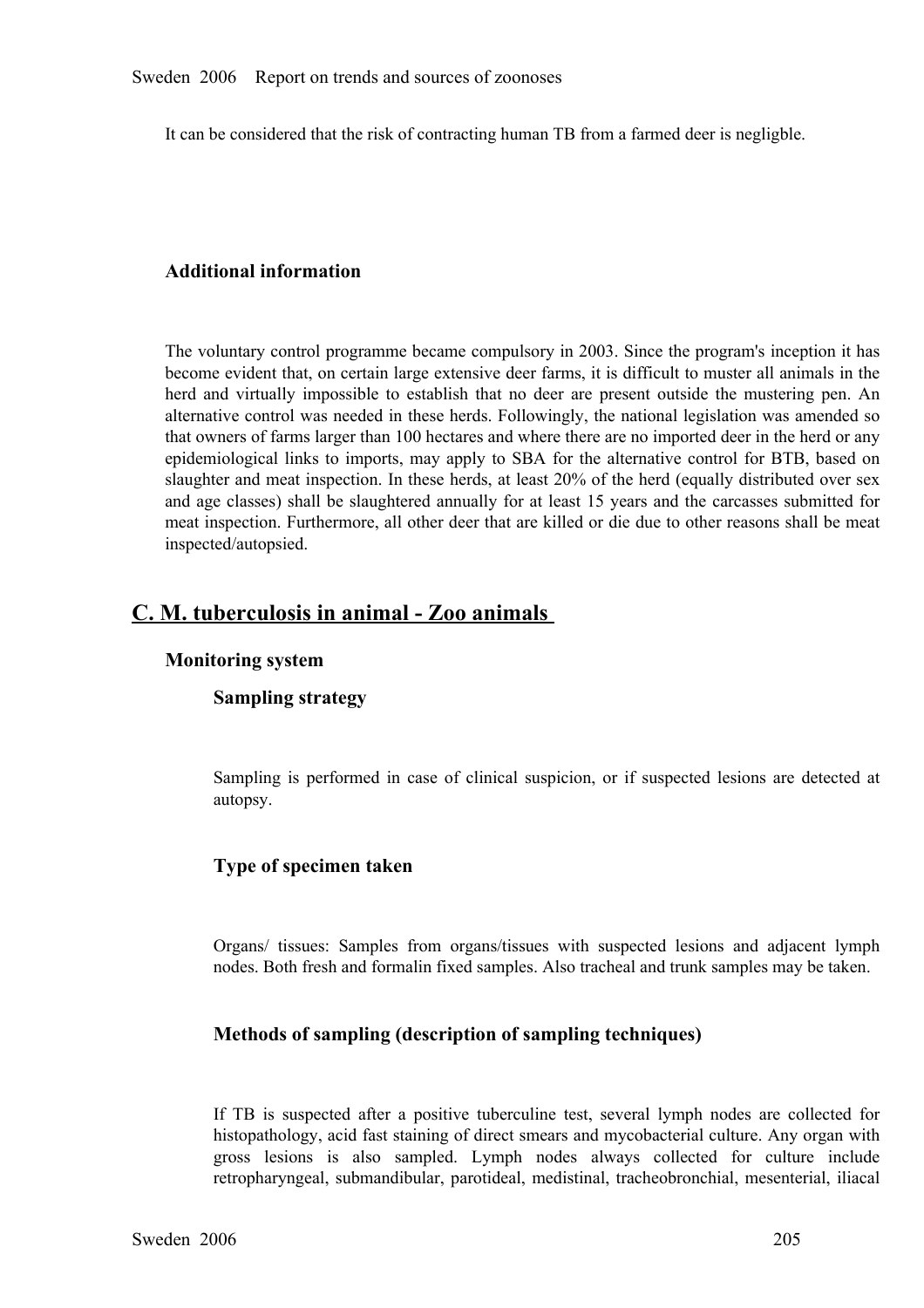and inguinal lymph nodes. Lymph nodes are pooled for culture, wheras organs with pathological changes are cultured separately.

In some cases of low suspicion, where killing of the animal is not immediately necessary, trachal or trunk (for elephants) samples are taken.

# **Case definition**

<sup>A</sup> positive case is defined as an animal from which M. bovis, M. tuberculosis, or other mycobacteria in the TB-complex has been isolated.

# **Diagnostic/analytical methods used**

Samples collected at necropsy are investigated by histology and direct smears. The result from these test determines if culture is done. Apart from this, samples from animals that were positive in the tuberculin test are always cultured. Culture is performed according to the positive in the tuberculin test are always cultured. Culture is performed according to the method SVA 4120. Cultures are read once/week for eight weeks and microscopy of suspected colonies is performed. If deemed necessary method SVA 4120. Cultures are read once/week for eight weeks and microscopy of suspected of acid-fast rods is seen, a molecular probe for the M. tuberculosis complex is used on colony material. In case mycobacteria in the M. tuberculosis-complex are isolated the strain is further subtyped.

# **Vaccination policy**

Vaccination is not allowed.

#### **Other preventive measures than vaccination in place**

Presently, trunk- or trachael lavage for detection of mycobacteria in the M. tuberculosis-complex in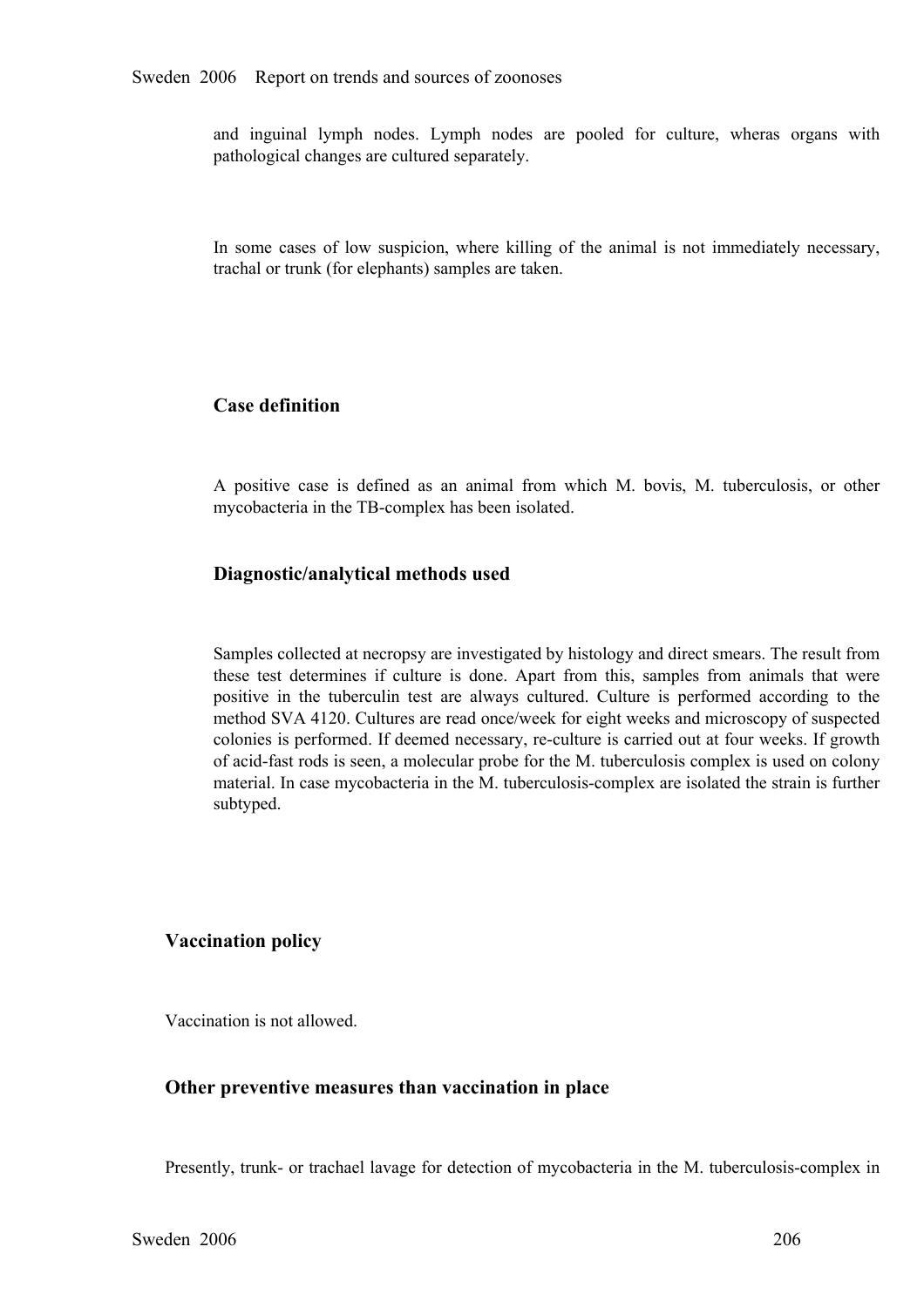elephants, and other relevant zoo-animals, are performed at the two largest Zoos in Sweden, where TB has been diagnosed on a few occasions since 2001.

# **Control program/mechanisms**

# **The control program/strategies in place**

There is no specific control programme for Zoo animals.

# **Suggestions to the Community for the actions to be taken**

One suggestion is to make findings of mycobacteria in the M. tuberculosis-complex compulsory notifiable.

#### **Measures in case of the positive findings or single cases**

If tuberculosis would be diagnosed in <sup>a</sup> Zoo animal eradication measures are implemented, in accordance with the Swedish Act of Epizootics.

#### **Notification system in place**

Findings of M. bovis, M. tuberculosis, or other mycobacteria in the TB-complex is notifiable in all animal species on the basis of clinical suspicion.

# **Results of the investigation**

In 2006, one out of two tested giraffes was positive for M. tuberculosis. The giraffe was from a zoo in the Eastern part of Sweden. A few other exotic animals were tested at this zoo, those are presented in the table "Tuberculosis in other animals".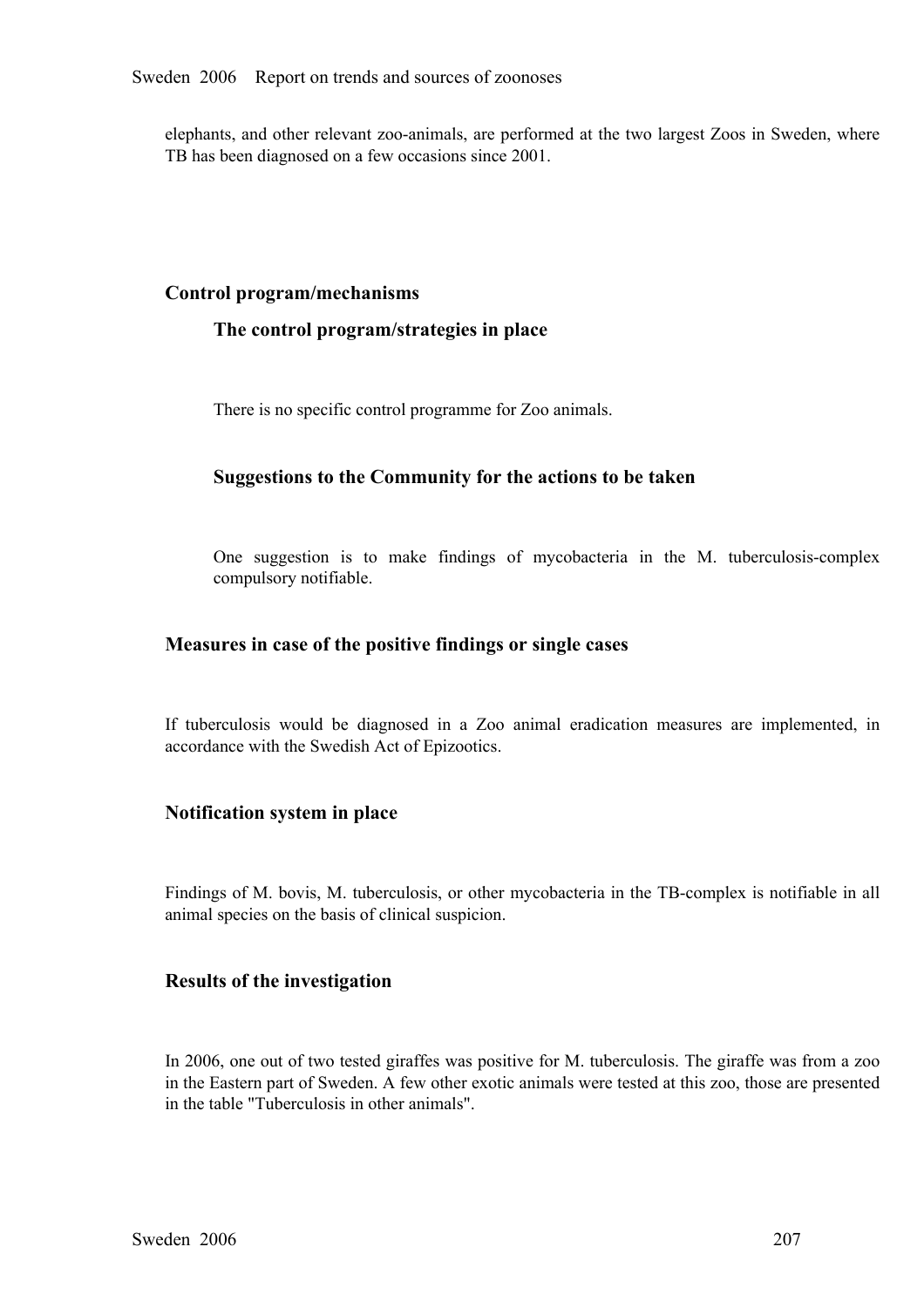# **National evaluation of the recent situation, the trends and sources of infection**

Zoo animals, especially elephants, have been shown to presen<sup>t</sup> <sup>a</sup> risk for transmitting tuberculosis and this merits further attention.

# **Relevance of the findings in animals to findings in foodstuffs and to human cases (as a source of infection)**

The Zoo animals that were positive for M. tuberculosis have most likely carried the infection subclinically for long periods. It cannot be ruled out that there is a risk for animal care takers to contract TB from these ani subclinically for long periods. It cannot be ruled out that there is a risk for animal care takers to contract TB from these animals. However, repeated follow up testing of exposed personnel at the Zoo that was put under r contract TB from these animals. However, repeated follow up testing of exposed personnel at the Zoo that was put under restriction between 2001 and 2003 have not revealed any TB infection. Zoo that was put under restriction between 2001 and 2003 have not revealed any TB infection.

The risk for Zoo visitors to become infected is regarded as very small due to the sporadic contact with the animals

#### **Additional information**

In 2001, M. tuberculosis was isolated from a diseased riding elephant at a zoo in the eastern part of Sweden. The zoo was immediately put under official restrictions and tuberculin testing and/or bacteriological sampling was initiated in all contact animals and animal keepers. In total 5 elephants, including the index case bacteriological sampling was initiated in all contact animals and animal keepers. In total 5 elephants, including the index case, and one giraffe were euthanised due to positive culture. In 2003, the restrictions were lifted after cleaning and disinfection of all buildings and other housing of the infected animals. No human restrictions were lifted after cleaning and disinfection of all buildings and other housing of the infected animals. No human infection has been identified associated to these animal cases.

In Dec 2004, a female elephant at a Zoo in the western part of Sweden was positive for M.<br>Tuberculosis. An epidemiological link was foudn between the two Zoos, and subtyping of the<br>bacterial isoaltes confirmed this link. Tuberculosis. An epidemiological link was foudn between the two Zoos, and subtyping of the bacterial isoaltes confirmed this link. bacterial isoaltes confirmed this link.

In 2005, one giraff from a Zoo at the eastern part of Sweden was culture positive for M. Tuberculosis.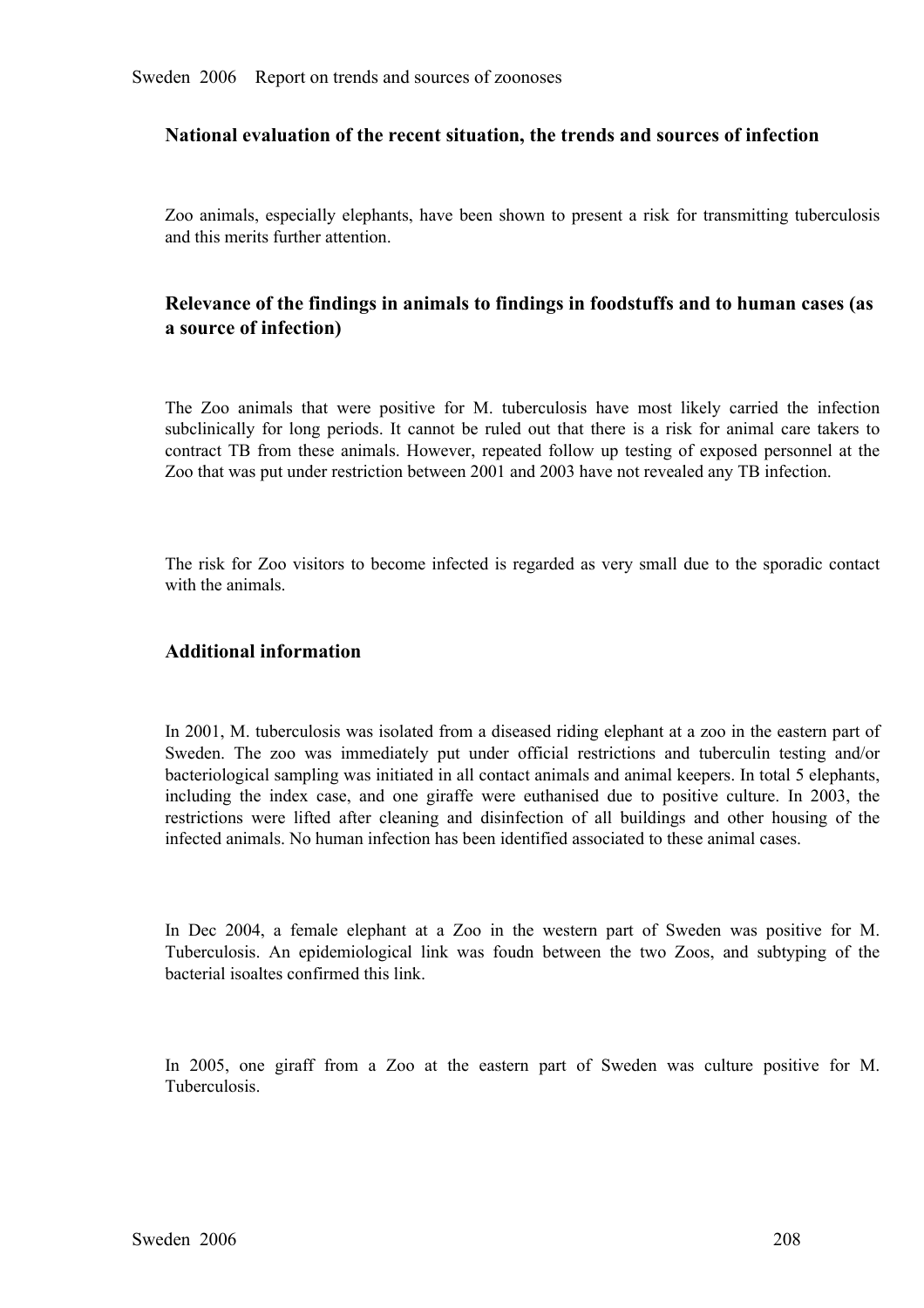# **Table Tuberculosis in other animals**

|                             | Source of information | Sampling unit | Units tested            | Total units positive for Mycobacterium spp. | M. bovis | M. tuberculosis | Mycobacterium spp., unspecified |
|-----------------------------|-----------------------|---------------|-------------------------|---------------------------------------------|----------|-----------------|---------------------------------|
| <b>Sheep</b>                | SVA, SJV              | animal        | 3                       | 0                                           |          |                 |                                 |
| <b>Pigs</b>                 | SVA, SJV              | animal        | 19                      | 0                                           |          |                 |                                 |
| Zoo animals, all (1)        | SVA, SJV              | animal        | $\mathbf{1}$            | 0                                           |          |                 |                                 |
| Cattle (bovine animals) (2) | SVA, SJV              | animal        | 9                       | 0                                           |          |                 |                                 |
| Solipeds, domestic          |                       |               |                         |                                             |          |                 |                                 |
| horses                      | SVA, SJV              | animal        | $\mathbf{1}$            | $\mathsf 0$                                 |          |                 |                                 |
| Dogs (3)                    | SVA, SJV              | animal        | $\overline{7}$          | 0                                           |          |                 |                                 |
| Cats                        | SVA, SJV              | animal        | $\overline{\mathbf{4}}$ | 0                                           |          |                 |                                 |
| <b>Mouflons</b>             | SVA, SJV              | animal        | 2                       | $\overline{\text{o}}$                       |          |                 |                                 |
| <b>Alpacas</b>              |                       |               |                         |                                             |          |                 |                                 |
| zoo animals                 | SVA, SJV              | animal        | $\mathbf{1}$            | $\pmb{0}$                                   |          |                 |                                 |
| <b>Antelopes</b>            |                       |               |                         |                                             |          |                 |                                 |
| zoo animal (4)              | SVA, SJV              | animal        | $\mathbf{1}$            | 0                                           |          |                 |                                 |
| <b>Marine mammals</b>       |                       |               |                         |                                             |          |                 |                                 |
| zoo animals (5)             | SVA, SJV              | animal        | $\mathbf{1}$            | $\pmb{0}$                                   |          |                 |                                 |
| <b>Giraffes</b>             |                       |               |                         |                                             |          |                 |                                 |
| zoo animal (6)              | SVA, SJV              | animal        | $\overline{2}$          | $\mathbf{1}$                                |          | $\mathbf{1}$    |                                 |
| <b>Deer</b>                 |                       |               |                         |                                             |          |                 |                                 |
| farmed (7)                  | SVA, SJV              | animal        | 16                      | 0                                           |          |                 |                                 |

(1) : penguin (2) : culture n=1

(3) : culture n=3

 $(4)$ : culture n=1

(5) : culture n=1, dolphin

(6) : The positive individual was preliminary identifed in 2005, but cultured in 2006

 $(7)$ : culture n=1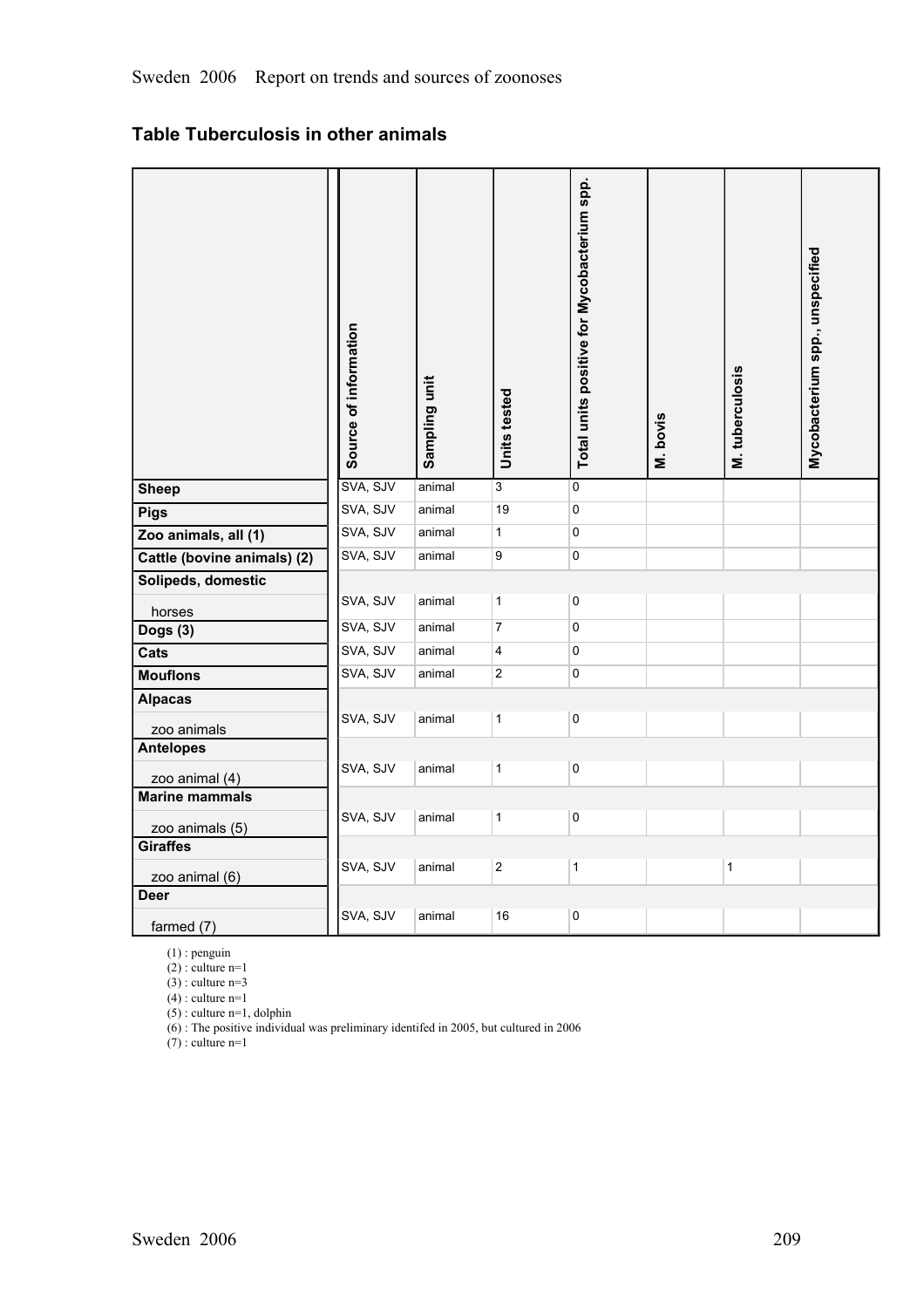| Region         | Herds | Total number of Official<br><b>Animals Number</b><br>existing bovine | herds<br>of herds | వ్              | Number  %<br>of herds | lly free   Infected herds   Routine tuberculin<br>tuberculin tested<br>testing<br>between<br>routine<br>tests <sup>(*)</sup><br>Interval | Number<br>animals<br>ō | third indent (1) of<br>carried out before<br>tuberculin tests<br>(Annex A(I)(2)(c)<br>the introduction<br>into the herds<br>Number of<br>64/432/EEC)<br><b>Directive</b> | Number of animals Number of animals<br>with suspicious<br>histopathological<br>bacteriological<br>examined and<br>examinations<br>submitted to<br>tuberculosis<br>lesions of<br>and | detected positive<br>in bacteriological<br>examination |
|----------------|-------|----------------------------------------------------------------------|-------------------|-----------------|-----------------------|------------------------------------------------------------------------------------------------------------------------------------------|------------------------|--------------------------------------------------------------------------------------------------------------------------------------------------------------------------|-------------------------------------------------------------------------------------------------------------------------------------------------------------------------------------|--------------------------------------------------------|
| <b>SVERIGE</b> | 26179 | 1604933                                                              | 26179             | 100             |                       |                                                                                                                                          |                        |                                                                                                                                                                          |                                                                                                                                                                                     |                                                        |
| Total          | 26179 | 1604933                                                              | 26179             | $\frac{8}{100}$ |                       |                                                                                                                                          |                        |                                                                                                                                                                          |                                                                                                                                                                                     |                                                        |

**Table Bovine tuberculosis in countries and regions that do not receive Community cofinancing for eradication** Table Bovine tuberculosis in countries and regions that do not receive Community co-financing for eradication<br>programmes

# **Footnote**

Additional 8 cattle were subjected only to histopathology investigation, all were negative. Additional 8 cattle were subjected only to histopathology investigation, all were negative. Note that numbers of herds and animals are from 2005. Note that numbers of herds and animals are from 2005.

# **(\*) Legend:**

In column "Interval between routine tuberculin tests" use the following numeric codes: (0) no routine tests; (1) tests once a year; (2) tests each two years; (3) tests In column "Interval between routine tuberculin tests" use the following numeric codes: (0) no routine tests; (1) tests once a year; (2) tests each two years; (3) tests each three years concerning 24 month-old animals; (4) tests each 4 years; (5) others (please give details). each three years concerning 24 month-old animals; (4) tests each 4 years; (5) others (please give details).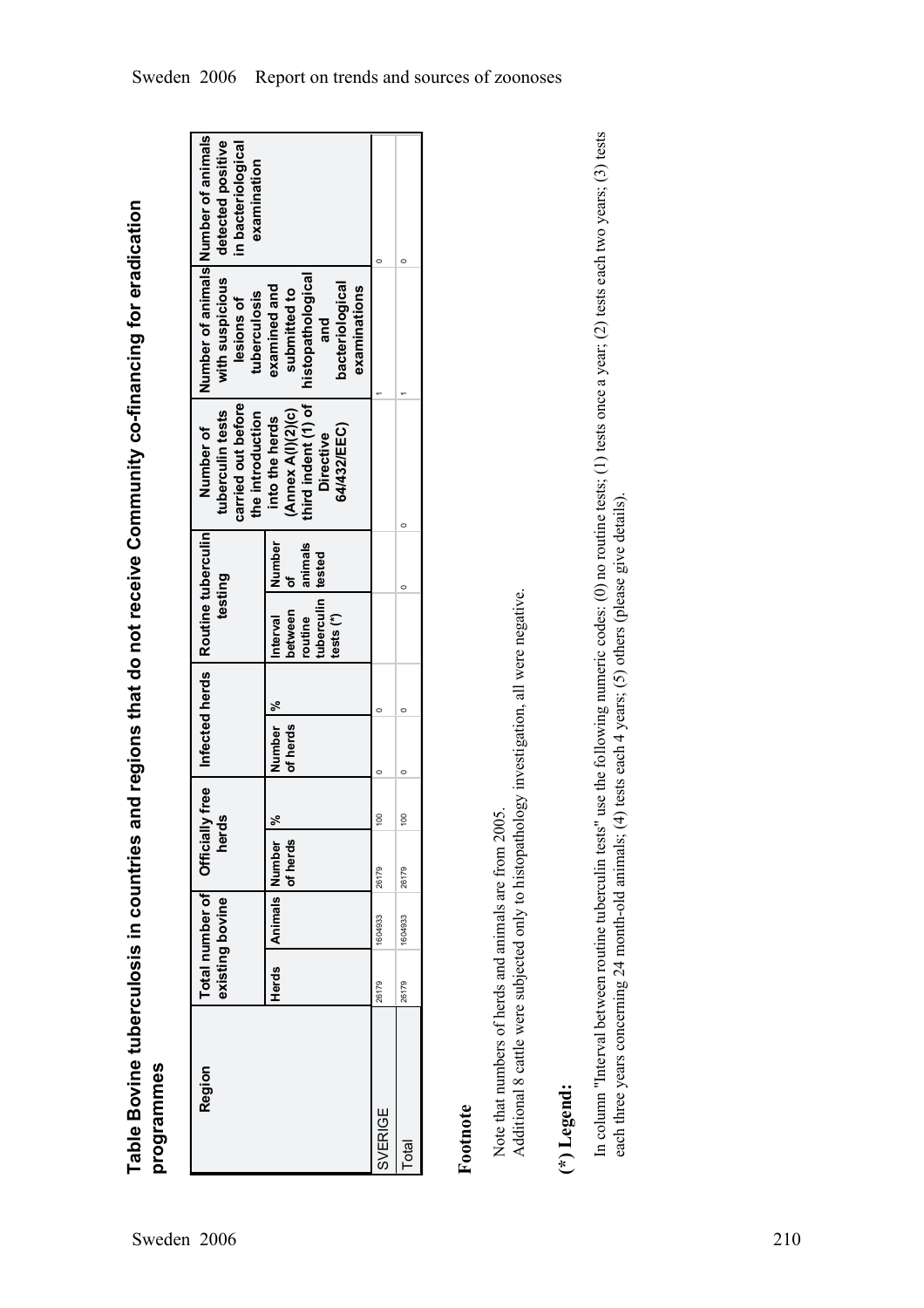| Number of animals Number of animals<br>with suspicious   detected positive<br>in bacteriological<br>examination<br>tuberculosis<br>lesions of<br>carried out before<br>tuberculin tests<br>the introduction<br>Number of<br>Infected herds   Routine tuberculin<br>testing | histopathological<br>bacteriological<br>examined and<br>examinations<br>submitted to<br>and<br>into the herds<br>Number<br>animals<br>tuberculin tested<br>between<br>nterval<br>routine<br>tests <sup>(*)</sup> |                | $\circ$      |
|----------------------------------------------------------------------------------------------------------------------------------------------------------------------------------------------------------------------------------------------------------------------------|------------------------------------------------------------------------------------------------------------------------------------------------------------------------------------------------------------------|----------------|--------------|
|                                                                                                                                                                                                                                                                            | Number  %<br>of herds                                                                                                                                                                                            |                |              |
| herds<br>Free                                                                                                                                                                                                                                                              | °%<br>of herds                                                                                                                                                                                                   | 89.764         | 89.764       |
| Total number of<br>existing farmed<br>deer                                                                                                                                                                                                                                 | Herds Animals Number                                                                                                                                                                                             | 570<br>22361   | 570<br>22361 |
|                                                                                                                                                                                                                                                                            |                                                                                                                                                                                                                  | 635            | 635          |
| Region                                                                                                                                                                                                                                                                     |                                                                                                                                                                                                                  | <b>SVERIGE</b> | <b>Total</b> |

**Table Tuberculosis in farmed deer** Table Tuberculosis in farmed deer

# **Footnote**

\*570 herds are free, the remaining 65 are not classified as infected. If a herd woul dbe infected, all animals are euthanised. \*Tuberculin testing: There is a stepwise procedure for a herd to be ddeclared free. For detailed information, see text "Mycobactrium bovins in farmed deer" \*Additional 15 animals were \*570 herds are free, the remaining 65 are not classified as infected. If a herd woul dbe infected, all animals are euthanised. \*Tuberculin testing: There is a stepwise procedure for a herd to be ddeclared free. For detailed information, see text "Mycobactrium bovins in farmed deer" \*Additional 15 animals were<br>stepwise procedure for a herd to be ddeclared free. For detailed infor subjected only to histopathological examination. subjected only to histopathological examination.

# **(\*) Legend:**

In column "Interval between routine tuberculin tests" use the following numeric codes: (0) no routine tests; (1) tests once a year; (2) tests each two years; (3) tests In column "Interval between routine tuberculin tests" use the following numeric codes: (0) no routine tests; (1) tests once a year; (2) tests each two years; (3) tests each three years concerning 24 month-old animals; (4) tests each 4 years; (5) others (please give details). each three years concerning 24 month-old animals; (4) tests each 4 years; (5) others (please give details).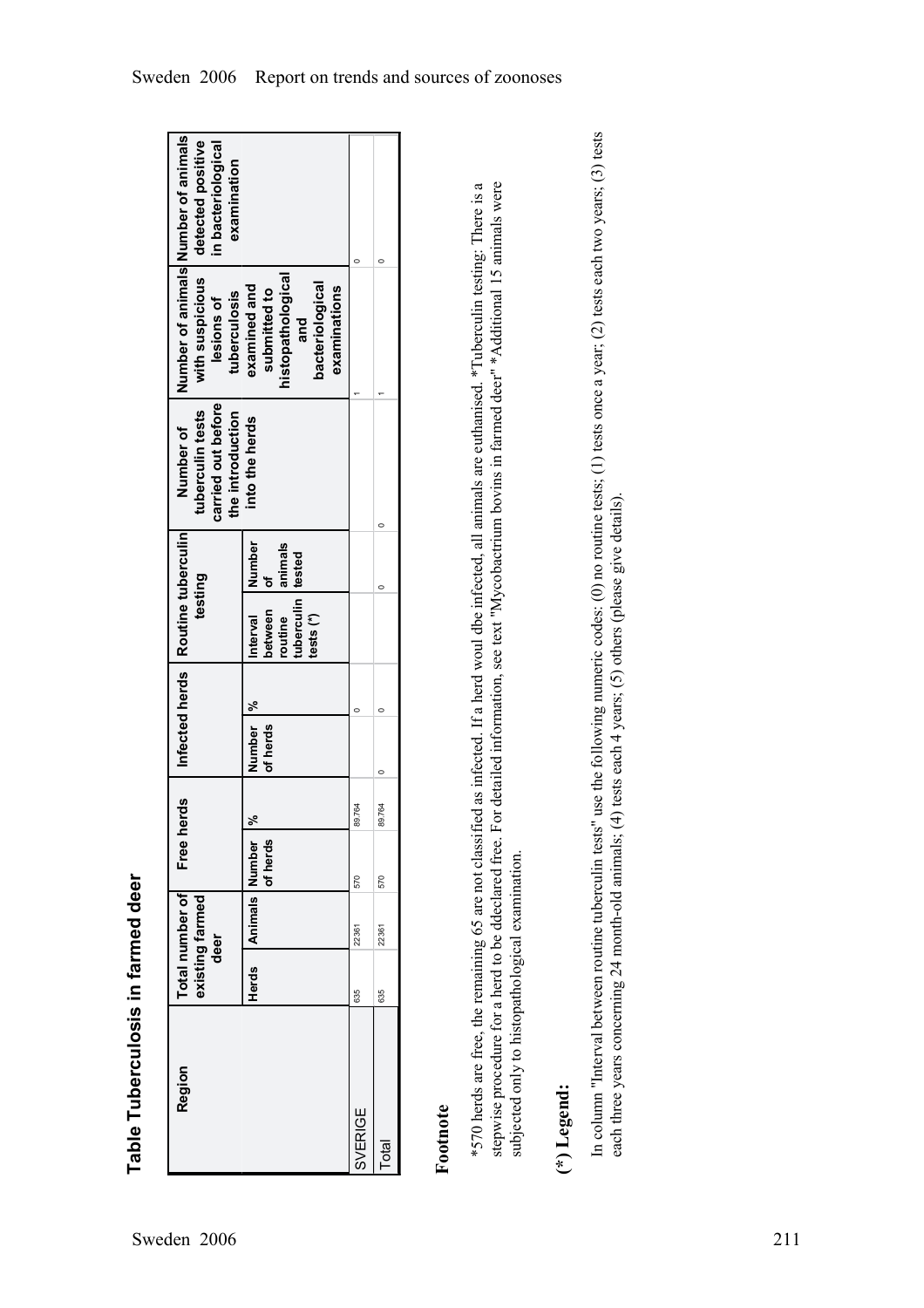# *2.6. BRUCELLOSIS*

# **2.6.1. General evaluation of the national situation**

# **A. Brucellosis general evaluation**

## **History of the disease and/or infection in the country**

The last case of bovine brucellosis in Sweden was reported in 1957. Brucellosis has not been diagnosed in other animal species. Sweden was declared officially brucellosis free (OBF) in cattle diagnosed in other animal species. Sweden was declared officially brucellosis free (OBF) in cattle 1995 and in goats and sheep (OBmF) 1994, and fulfils the requirements on control measures in OBF and OBmF member states. 1995 and in goats and sheep (OBmF) 1994, and fulfils the requirements on control measures in OBF and OBmF member states.

The few yearly cases in humans are all suspected to have been acquired abroad.

# **National evaluation of the recent situation, the trends and sources of infection**

The national situation remains stable. This is shown in the yearly serological surveillance in cattle, pigs, sheep and goats. Since the start of the surveillance (mid 1990s), no positive sample has been detected. pigs, sheep and goats. Since the start of the surveillance (mid 1990s), no positive sample has been detected. detected.

Each year there are usually a few clinical suspicions of brucella infection in animals, for example abortions or genital infections, all of which have been negative in serological/bacteriological analyses.

The sitution in humans remains stable.

# **Relevance of the findings in animals, feedingstuffs and foodstuffs to human cases (as a source of infection)**

The risk of obtaining brucellosis from domestic sources is negligible, as Sweden is declared OBF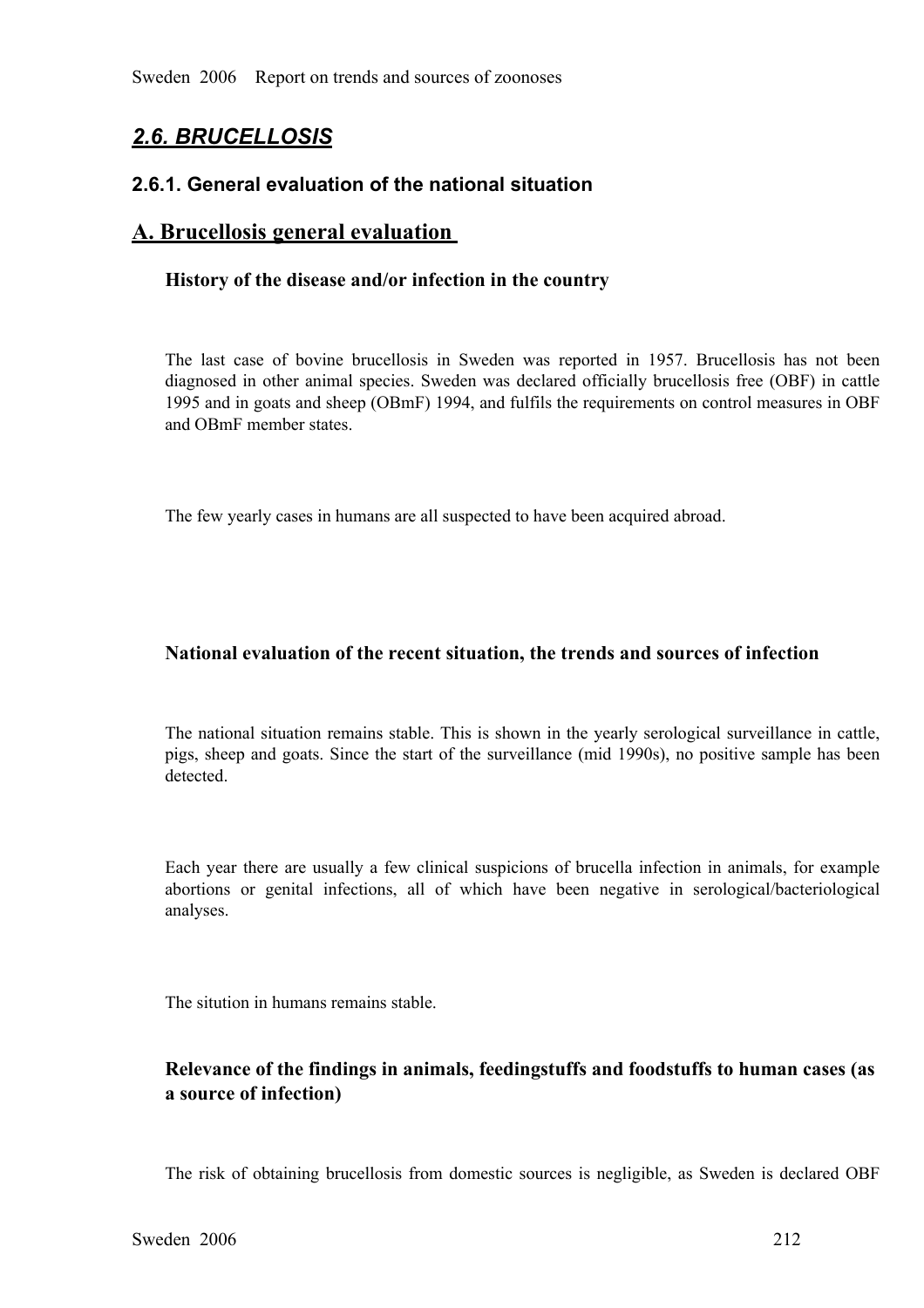Sweden 2006 Report on trends and sources of zoonoses

and ObmF.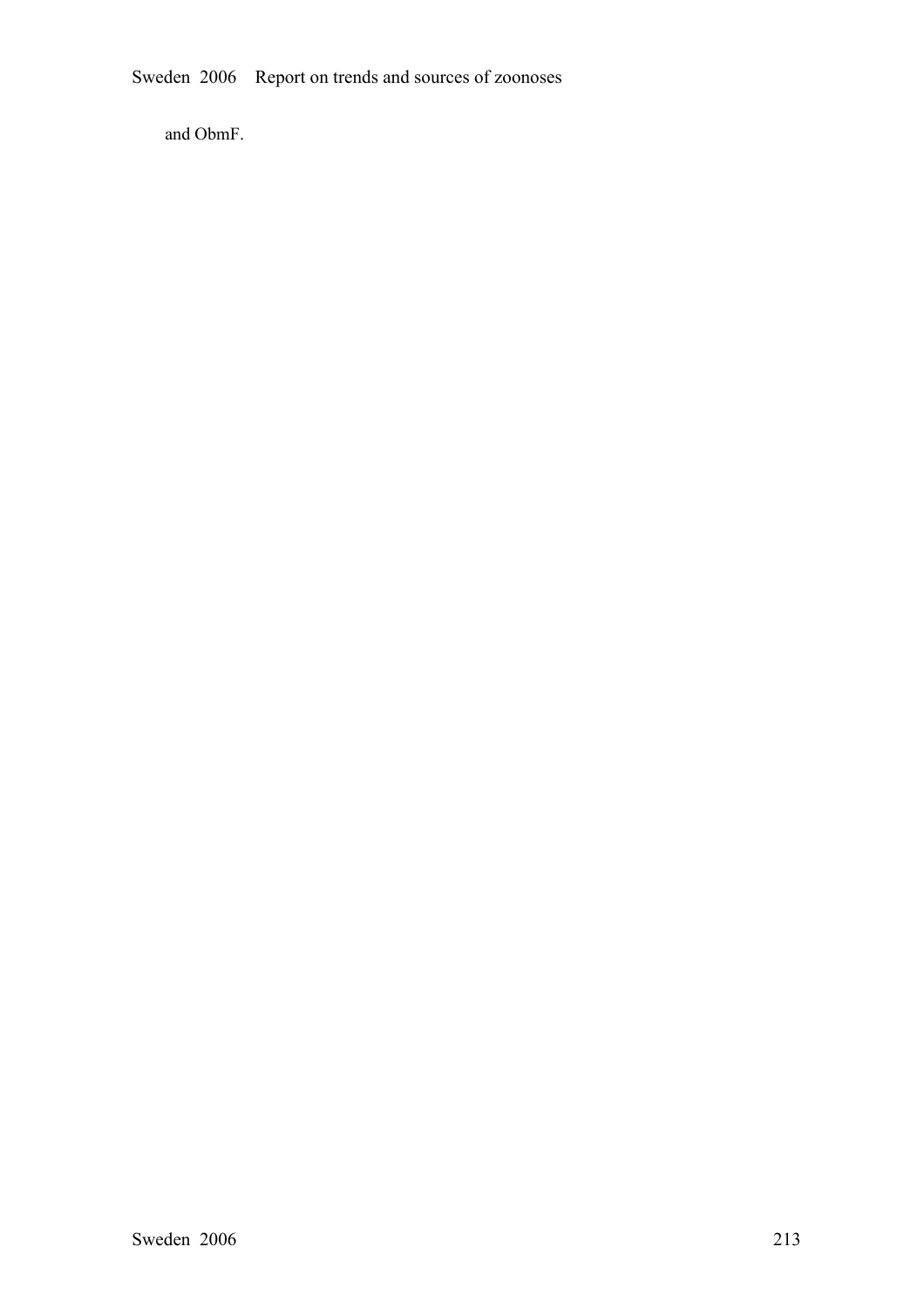# **2.6.2. Brucella in foodstuffs**

## **2.6.3. Brucella in animals**

# **A. Brucella abortus in bovine animals**

## **Status as officially free of bovine brucellosis during the reporting year**

## **The entire country free**

Sweden is declared officially brucellosis free (OBF) in cattle since 1994, Decision 2003/467/EC last amended by Decision 2005/764/EC (originally in Act of Accession of Austria, Finland and Sweden and in former Decisions  $94/972/EC$  and  $94/74/EC$ ). Current Austria, Finland and Sweden and in former Decisions 94/972/EC and 94/74/EC). Current surveillance standards for bovine brucellosis are given in the EU legislation, Directive 64/432/EEC. surveillance standards for bovine brucellosis are given in the EU legislation, Directive 64/432/EEC. 64/432/EEC.

## **Monitoring system**

## **Sampling strategy**

All clinically suspected cases have to be confirmed serologically and bacteriologically. Cattle are investigated serologically at breeding stations and before import or export. On a national initiative, serological surveys are regularly performed in cattle, in bulk milk and/or individal serum samples. The industry (Swedish Dairy Association) collect serum and bulk milk samples in their various control programmes. Of those samples, 1000 serum and 2000 bulk milk samples, respectivly, are systematically coll samples in their various control programmes. Of those samples, 1000 serum and 2000 bulk<br>milk samples, respectivly, are systematically collected for serological screening of Brucella<br>abortus. milk samples, respectivly, are systematically collected for serological screening of Brucella abortus.

## **Frequency of the sampling**

The serological screening is performed anually. Individual animals are sampled at breeding stations and at import/export. Herds are also sampled when there is a suspicion of brucellosis. stations and at import/export. Herds are also sampled when there is a suspicion of brucellosis.

## **Type of specimen taken**

Other: serum and/or milk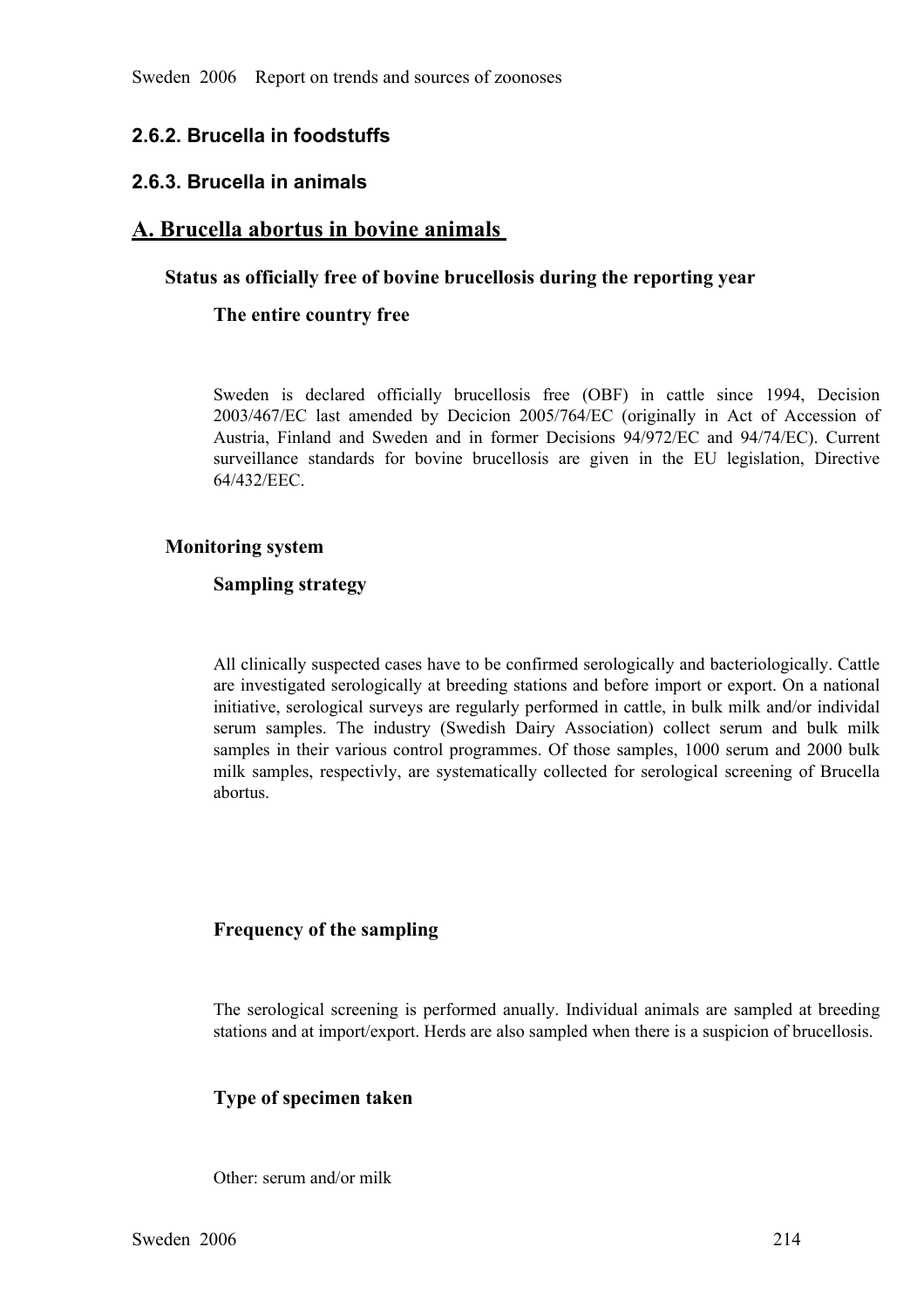# **Methods of sampling (description of sampling techniques)**

Milk samples and sera are collected from dairy herds. The milk samples are pooled  $(5-50$  individuals) before analysis. From beef herds, sera is only collected from cattle  $>2$  years old. At least 0.5 ml sera is analysed. individuals) before analysis. From beef herds, sera is only collected from cattle >2 years old. At least 0.5 ml sera is analysed.

# **Case definition**

<sup>A</sup> positive case is defined as an animal from which Brucella spp. has been isolated, or an animal giving a significant antibody titre.

# **Diagnostic/analytical methods used**

The diagnostic test used is an indirect ELISA. For confirmation the complement fixation test and sometimes other tests, such as the tube agglutination test pr the Rose Bengal test, are used.

# **Vaccination policy**

Vaccination is not permitted.

## **Measures in case of the positive findings or single cases**

If brucellosis was diagnosed eradication and control measures would be implemented in accordance with the Swedish Act of Epizootics.

# **Notification system in place**

Infection with Brucella spp. is notifiable in all animal species on the basis of clinical suspicion.

# **Results of the investigation**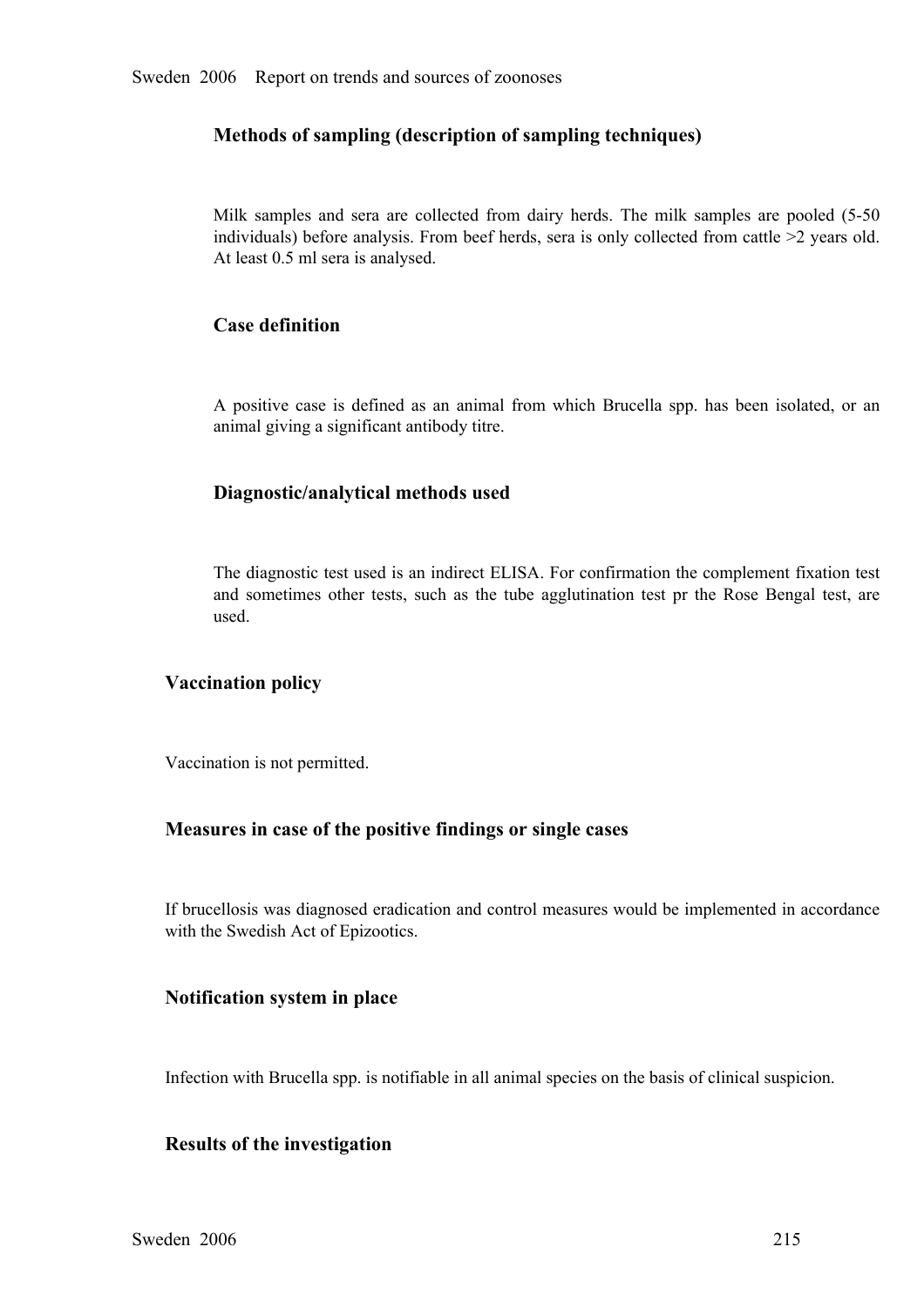In the screening programme, serum samples from 1 000 cattle and bulk milk samples from 2000 dairy herds were analysed by use of an indirect ELISA. All samples were negative.

Additionally, 778 breeding animals, or animals for export, were tested and all were negative.

In three abortions of calves brucellosis could not be ruled out and culture were performed. However, none was positive.

## **National evaluation of the recent situation, the trends and sources of infection**

The last case of bovine brucellosis was reported in 1957. Brucellosis has not been diagnosed in other animal species.

# **Relevance of the findings in animals to findings in foodstuffs and to human cases (as a source of infection)**

As Sweden has been free from bovine brucellosis for many decades, the risk of contracting domestic brucella infection from cattle is considered negligible.

## **Additional information**

Brucella abortus has been regularly tested for in cattle since 1988. From 1997 and forward, about 3 <sup>000</sup> samples (bulk milk and/or serum samples) have been tested yearly. Out of all these samples, none have been confirmed positive.

Several other animal species were tested before, mainly breeding or at import/export (see table "Brucellosis in other animals").

# **B. Brucella melitensis in sheep**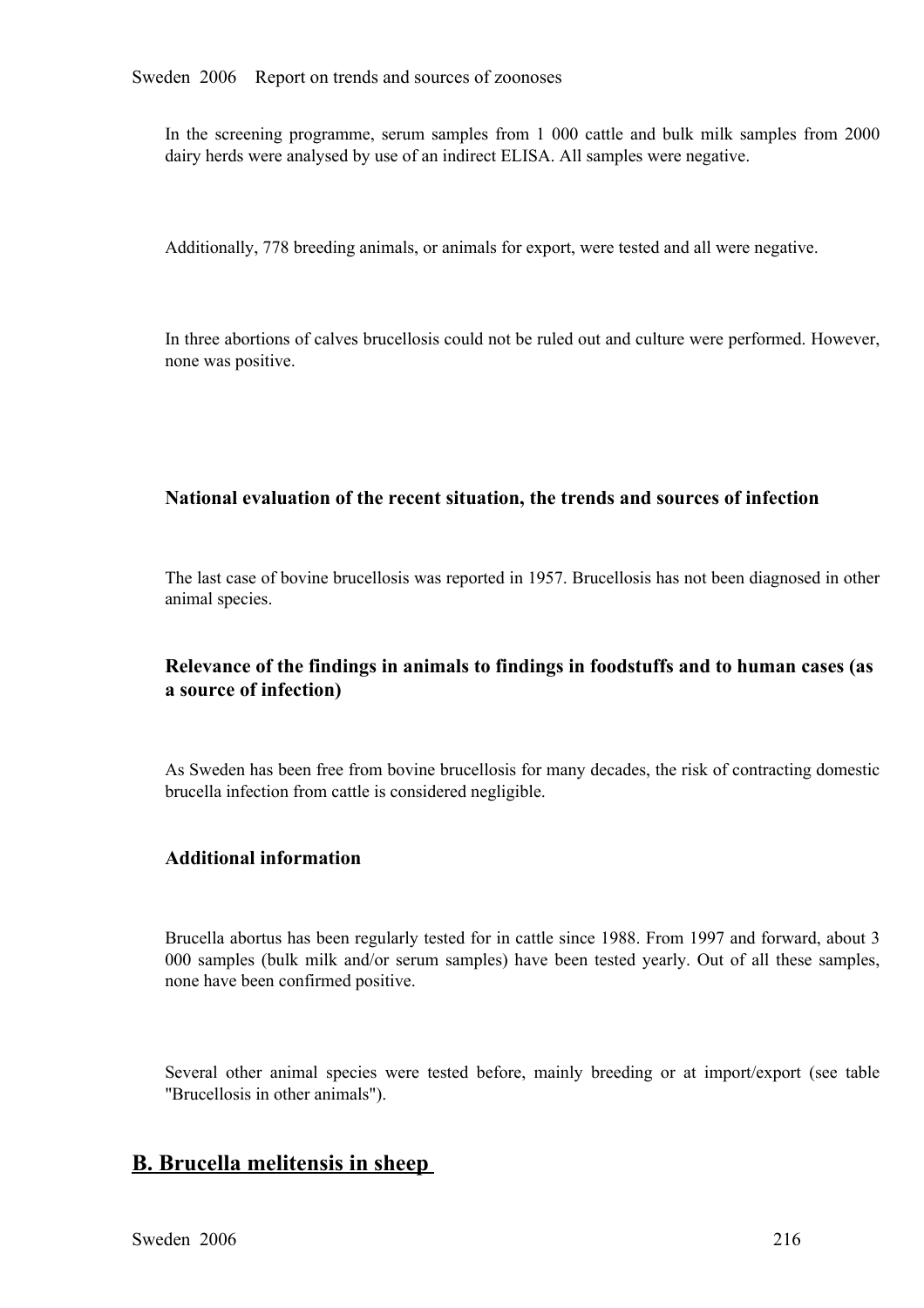## **Status as officially free of ovine brucellosis during the reporting year**

#### **The entire country free**

Sweden is declared officially brucellosis free and in goats and sheep (OBmF) since 1994<br>(Decision 94/972/EC). The current surveillance standards are given in EU legislation,<br>Directive 91/68/EEC. (Decision 94/972/EC). The current surveillance standards are given in EU legislation, Directive 91/68/EEC. Directive 91/68/EEC.

#### **Monitoring system**

## **Sampling strategy**

In sheep and goats, surveillance is based on serological surveys according to EU-legislation. The samples from the sheep are collected within the voluntary control programme for Maedi-Visna. The number of samples each year represent approximately 5% of the sheep population. Maedi-Visna. The number of samples each year represent approximately 5% of the sheep population. population.

In addition to this, all clinically suspected cases have to be examined serologically and bacteriologically. Samples are also collected at import/export.

## **Frequency of the sampling**

Annual testing of <sup>a</sup> sample of sheep. Herds are also sampled when there is <sup>a</sup> suspicion of brucellosis. Test are performed at import/export.

## **Type of specimen taken**

Blood

## **Case definition**

<sup>A</sup> positive case is defined as an animal from which Brucella spp. has been isolated, or an animal giving a significant antibody titre. The herd is the epidemiological unit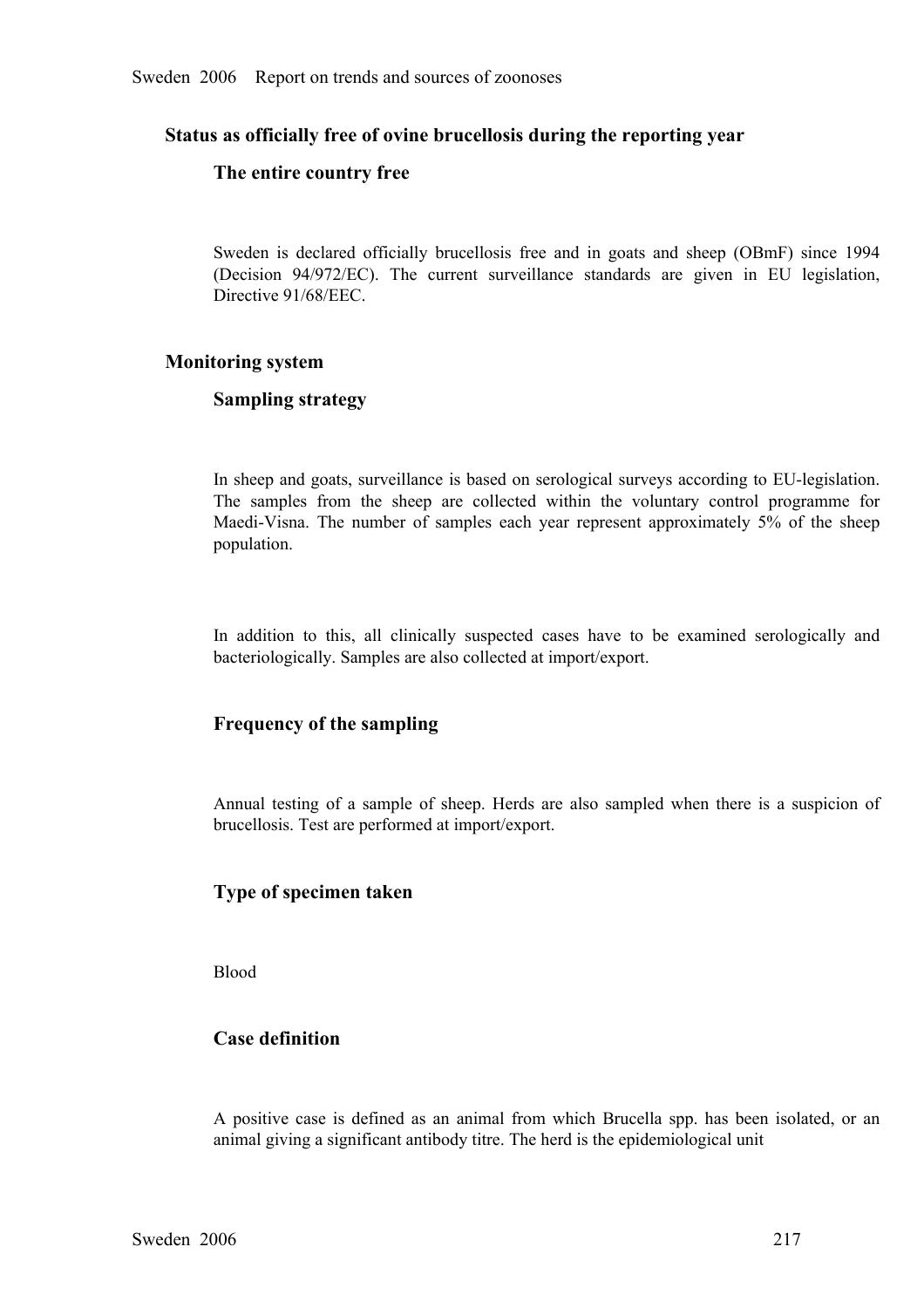## **Diagnostic/analytical methods used**

A buffered antigen test (Rose Bengal) was used and confirmation was done by a complement fixation test.

## **Vaccination policy**

Vaccination is not permitted.

## **Measures in case of the positive findings or single cases**

If brucellosis was diagnosed eradication measures would be implemented in accordance with the Swedish Act of Epizootics.

## **Notification system in place**

Infection with Brucella spp. is notifiable in all animal species on the basis of clinical suspicion.

## **Results of the investigation**

In total, 9597 individual serum samples from sheep were analysed and all were negative.

27 animals for import/export tested negative.

## **National evaluation of the recent situation, the trends and sources of infection**

Brucellosis has never been diagnosed in other animals than bovines (last case in 1957).

# **Relevance of the findings in animals to findings in foodstuffs and to human cases (as a source of infection)**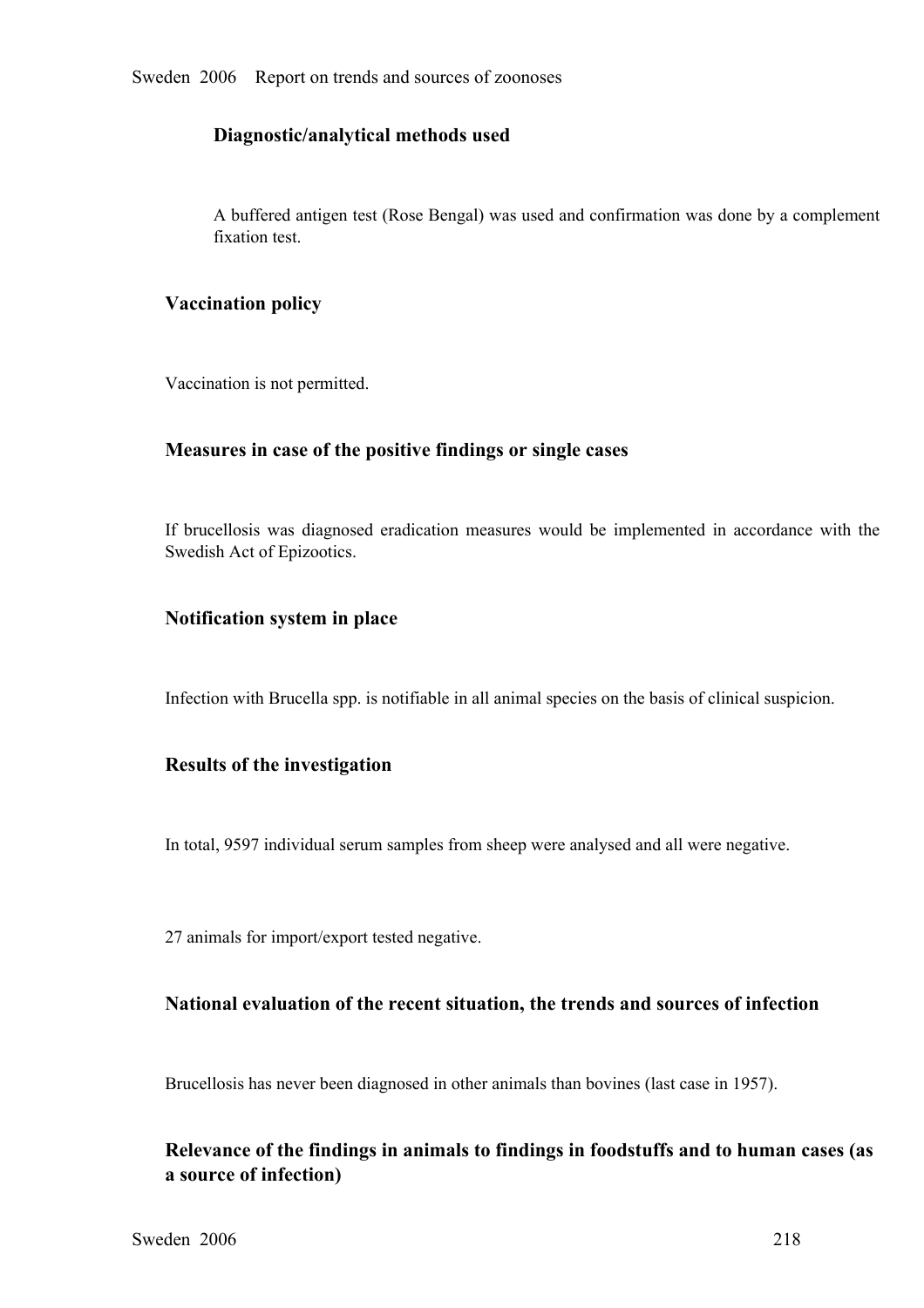As Sweden has been free from ovine brucellosis for many decades, the risk of contracting domestic brucella infection from sheep is considered negligible.

# **Additional information**

Brucella melitensis has been screened for in 5% (approximately 10.000 animals/year) of the sheep population, and in a number of goats, yearly since 1995. Out of all these samples, none have been confirmed positive.

# **C. Brucella melitensis in goats**

## **Status as officially free of caprine brucellosis during the reporting year**

## **The entire country free**

Sweden is declared officially brucellosis free in goats and sheep (OBmF) since 1994<br>(94/972/EC). Current surveillance standards are given in EU legislation, Directive 91/68/EEC. (94/972/EC). Current surveillance standards are given in EU legislation, Directive 91/68/EEC.

## **Monitoring system**

# **Sampling strategy**

In sheep and goats, surveillance is based on serological surveys according to EU-legislation. The samples from goats were collected within the CAE programme. Furthermore, all clinically suspected cases have to be examined serologically and bacteriologically.

## **Frequency of the sampling**

Annual testing of a sample for screening. Herds are also sampled when there is a suspicion of brucellosis.

## **Type of specimen taken**

Blood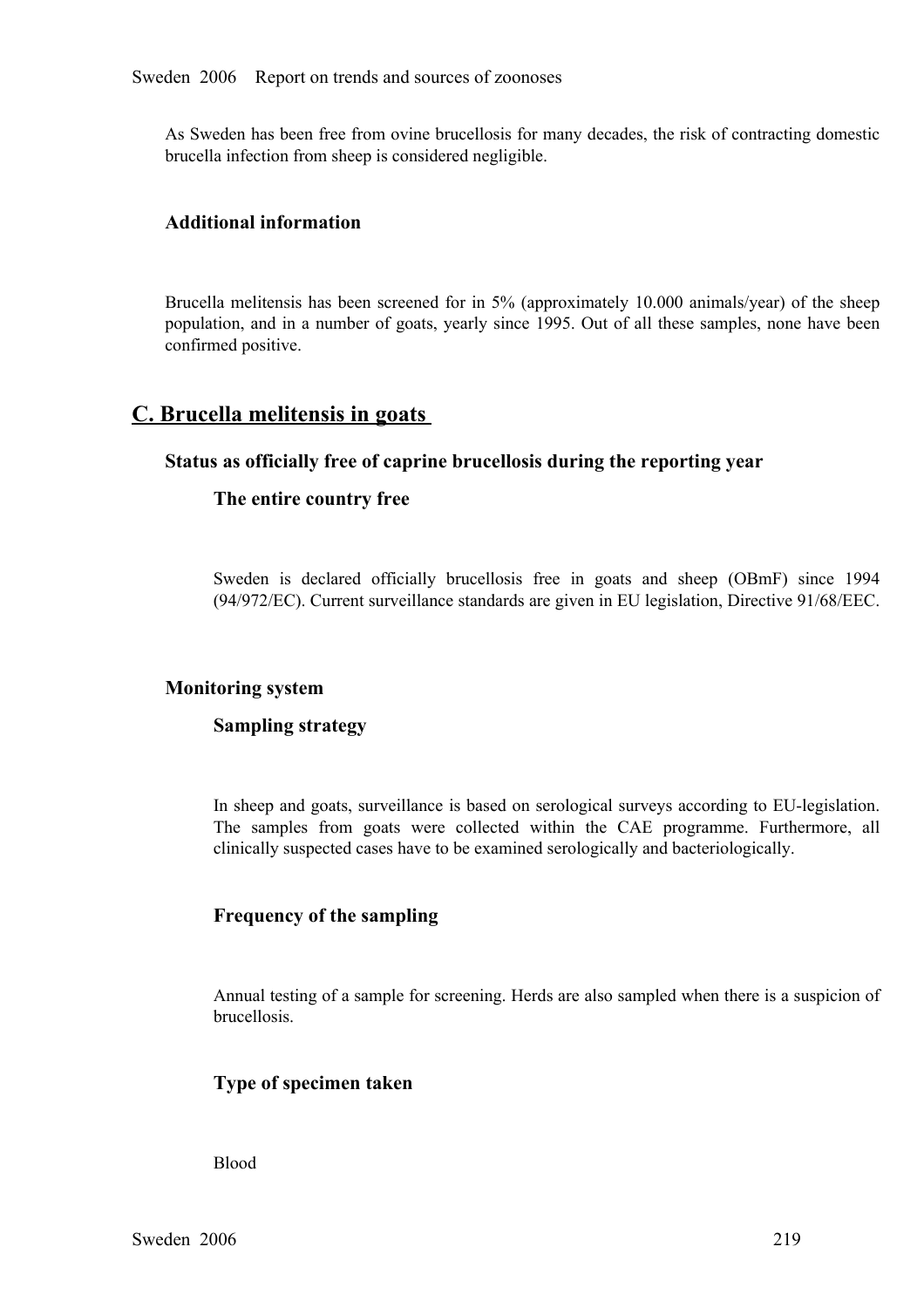# **Case definition**

<sup>A</sup> positive case is defined as an animal from which Brucella spp. has been isolated, or an animal giving a significant antibody titre.

## **Diagnostic/analytical methods used**

The buffered antigen test (Rose Bengal) was used and for confirmation a complement fixation test.

## **Vaccination policy**

Vaccination is not permitted.

## **Measures in case of the positive findings or single cases**

If brucellosis was diagnosed eradication measures would be implemented in accordance with the Swedish Act of Epizootics.

# **Notification system in place**

Infection with Brucella spp. is notifiable in all animal species on the basis of clinical suspicion.

## **Results of the investigation**

In total, 427 individual sera from goats were analysed for antibodies against B. melitensis. All were negative.

Additional 9 goats tested negative at breeding or at export/import.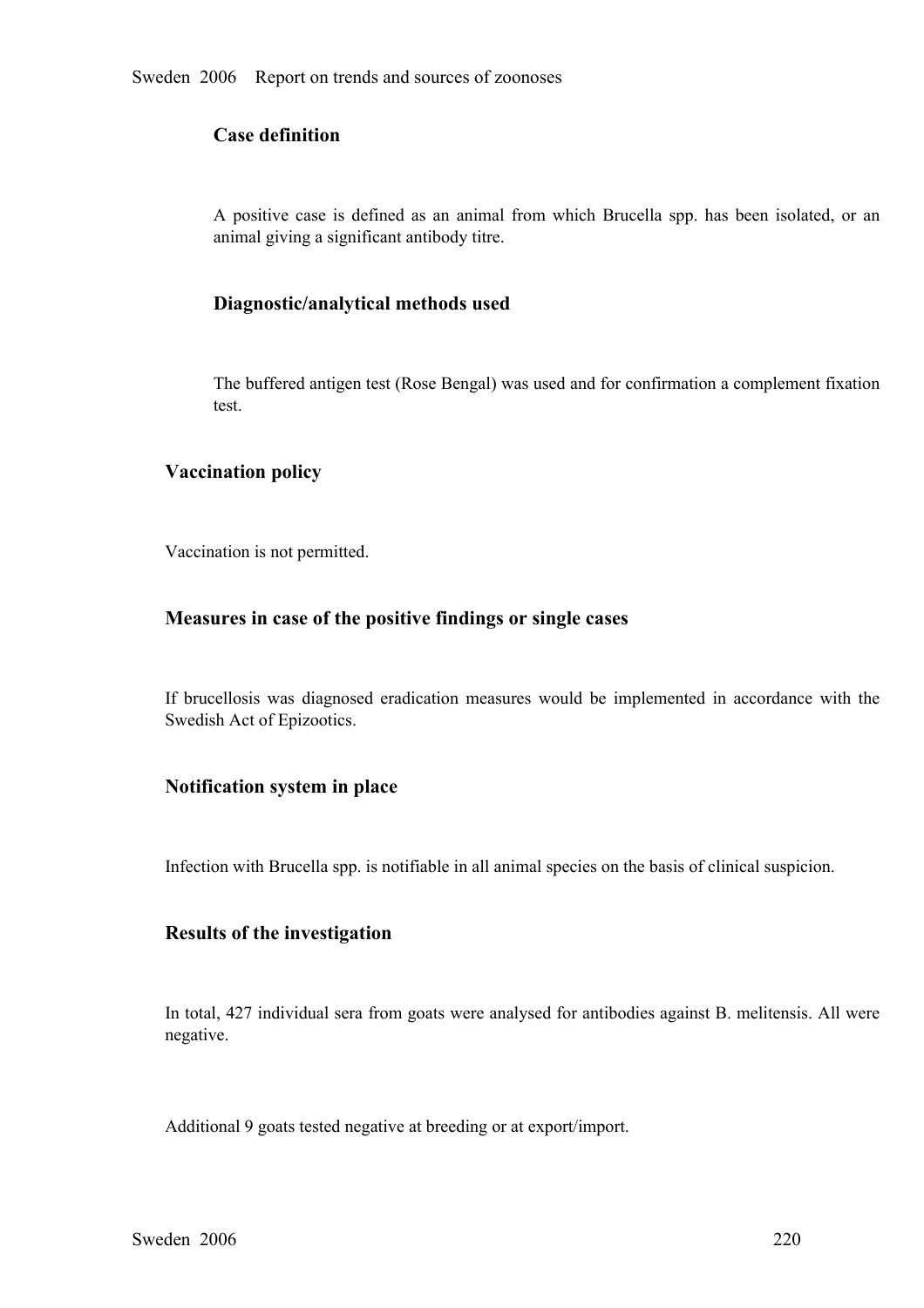## **National evaluation of the recent situation, the trends and sources of infection**

Brucellosis has never been diagnosed in other animals than bovines (last case in 1957).

# **Relevance of the findings in animals to findings in foodstuffs and to human cases (as a source of infection)**

As Sweden has been free from caprine brucellosis for many decades, the risk of contracting domestic brucella infection from goats is considered negligible.

# **Additional information**

Brucella melitensis has been screened for in 5% (approximately 10.000 animals/year) of the sheep population, and in a number of goats, yearly since 1995. Out of all these samples, none have been confirmed positive. The her population, and in a number of goats, yearly since 1995. Out of all these samples, none have been confirmed positive. The herd is considered the epidemiological unit.

# **D. Brucella spp. in animal - Pigs**

#### **Monitoring system**

## **Sampling strategy**

The declaration of freedom from brucellosis in Swedish pigs is based on annual testing of a<br>random sample of the pig population. The samples are collected within the yearly screening of<br>AujeszkyÂ's disease. random sample of the pig population. The samples are collected within the yearly screening of Aujeszky $\hat{A}$ 's disease.

## **Frequency of the sampling**

Annual testing in the serological screening. Animals are also tested at breeding stations and at import/export. Herds are sampled if there is a suspicion of brucellosis.

## **Type of specimen taken**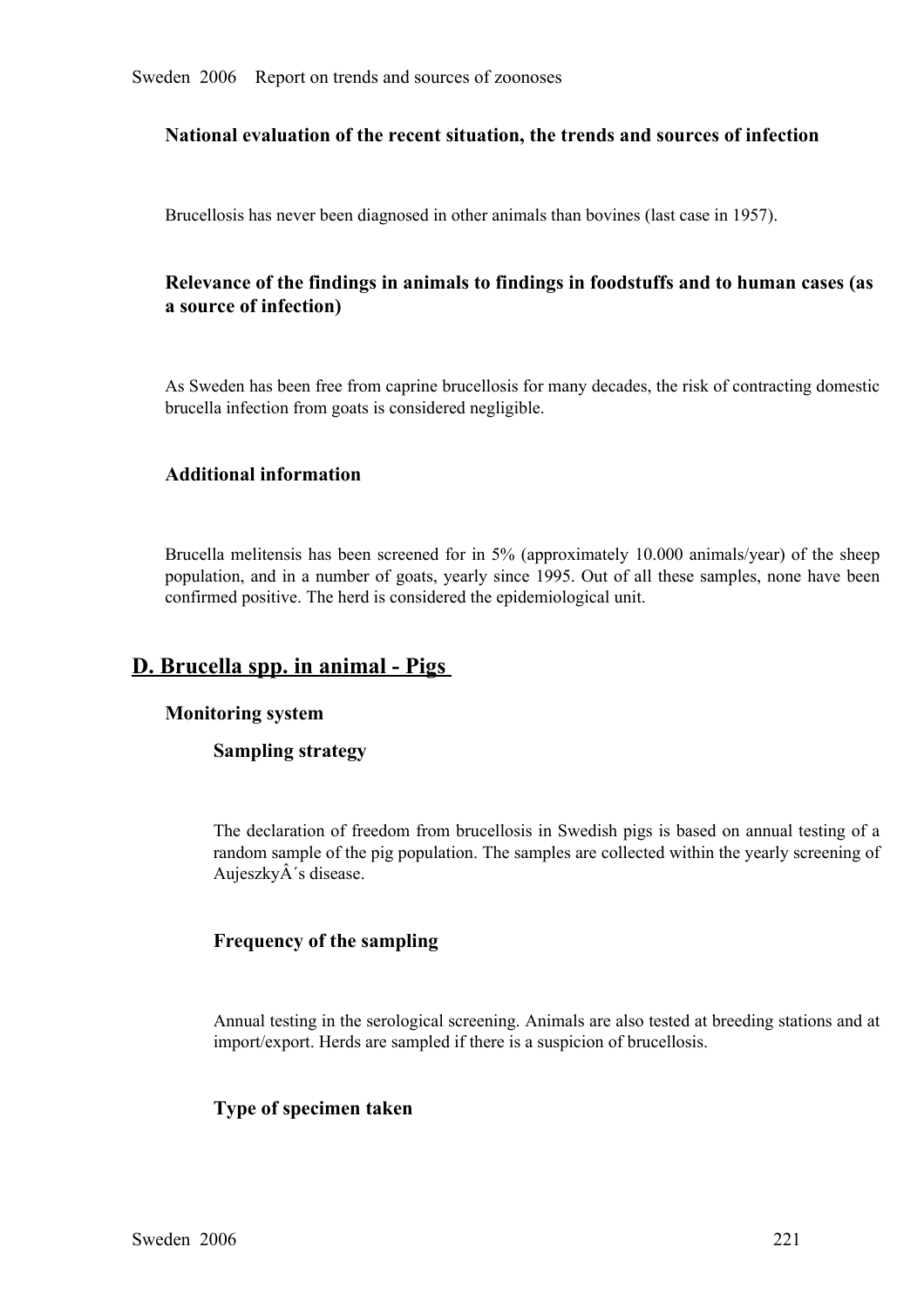Blood

# **Methods of sampling (description of sampling techniques)**

The samples size is at least 0.5 ml sera.

# **Case definition**

<sup>A</sup> positive case is defined as an animal from which Brucella spp. has been isolated, or an animal giving a significant antibody titre. The herd is the epidemiological unit.

# **Diagnostic/analytical methods used**

The Rose Bengal plate test (RBT) or complement fixation test is used.

## **Vaccination policy**

Vaccination is not permitted.

## **Measures in case of the positive findings or single cases**

If brucellosis was diagnosed eradication measures would be implemented in accordance with the Swedish Act of Epizootics.

## **Notification system in place**

Infection with Brucella spp. is notifiable in all animal species on the basis of clinical suspicion.

## **Results of the investigation**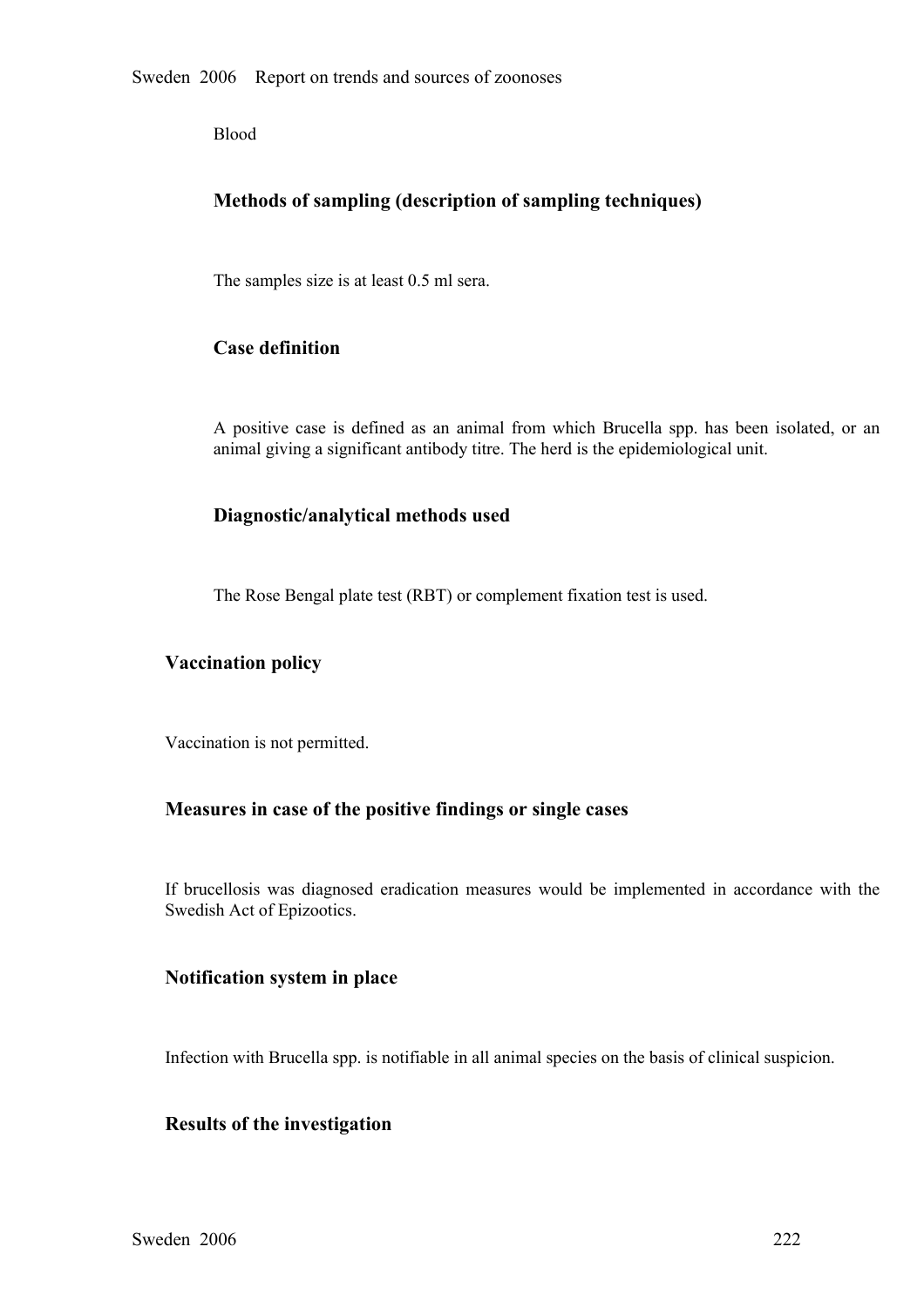In total, 3000 individual serum samples from pigs were analysed for antibodies against Brucella suis. All samples were negative. Additional 231 sera from wild boars were screened and all were negative.

Apart from this, 1801 breeding animals or animals aimed for export/import tested negative.

# **National evaluation of the recent situation, the trends and sources of infection**

Brucellosis has never been diagnosed in other animals than bovines (last case in 1957).

Since 1995, Brucella has been screened for in approximately 3000 samples from pigs every year. Out of all these samples, none have been confirmed positive.

# **Relevance of the findings in animals to findings in foodstuffs and to human cases (as a source of infection)**

As Sweden has been free from porcine brucellosis for many decades, the risk of contracting domestic brucella infection from pigs is considered negligible.

# **Additional information**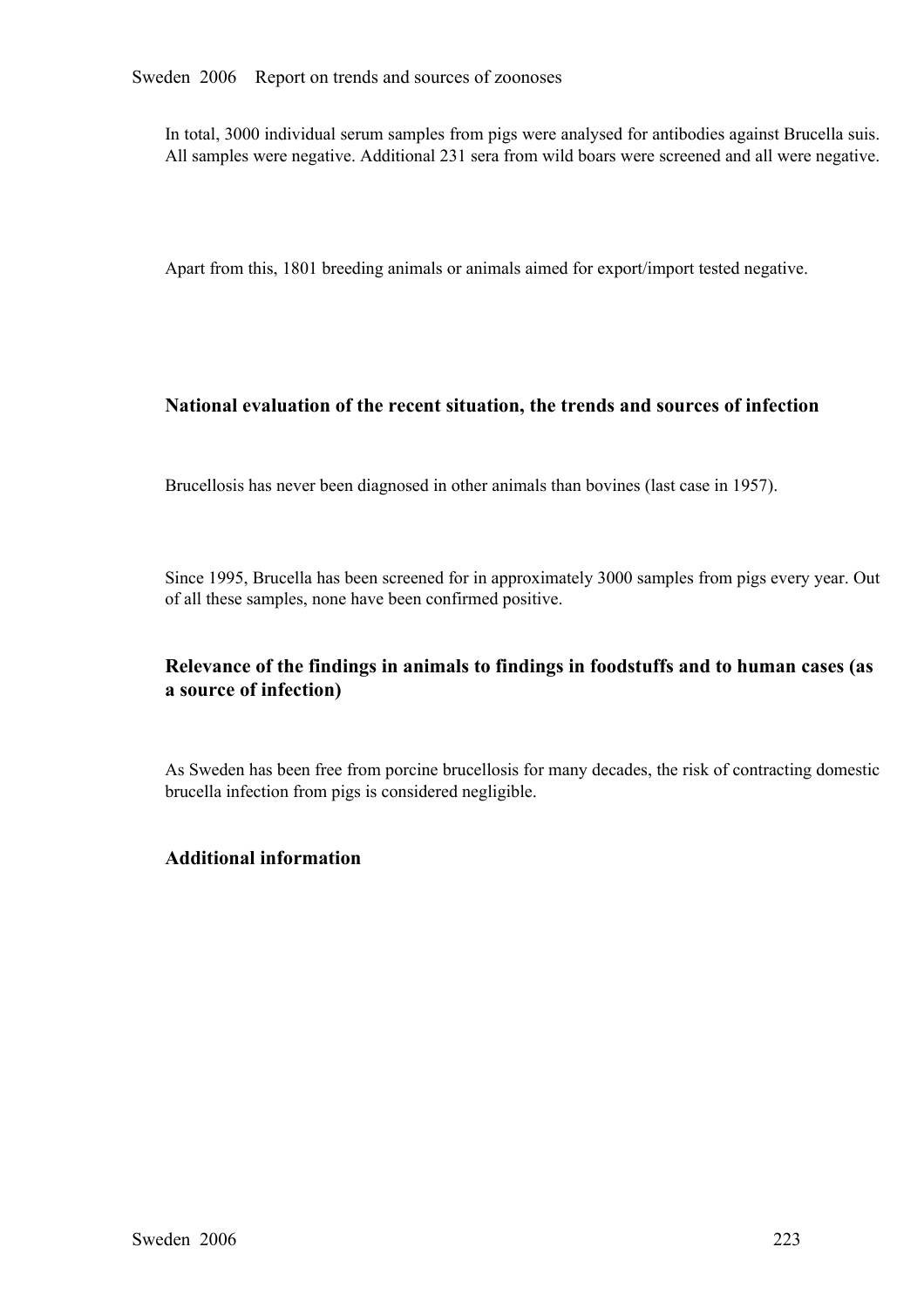# **Table Brucellosis in other animals**

|                                                                                                                                                                                 | Source of information | Sampling unit | Units tested | Total units positive for Brucella spp. | <b>B.</b> melitensis | <b>B.</b> abortus | suis<br>ø | Brucella spp., unspecified |
|---------------------------------------------------------------------------------------------------------------------------------------------------------------------------------|-----------------------|---------------|--------------|----------------------------------------|----------------------|-------------------|-----------|----------------------------|
| Pigs (1)                                                                                                                                                                        | <b>SVA</b>            | animal        | 1801         | 0                                      |                      |                   |           |                            |
| - at farm - animal sample -<br>blood - Surveillance -<br>official controls (other than<br>control and eradication<br>programmes) - official<br>sampling - objective<br>sampling | <b>SVA</b>            | animal        | 3000         | 0                                      |                      |                   |           |                            |
| Wild boars (2)                                                                                                                                                                  | <b>SVA</b>            | animal        | 231          | 0                                      |                      |                   |           |                            |
| <b>Dogs</b>                                                                                                                                                                     |                       |               |              |                                        |                      |                   |           |                            |
| pet animals (3)                                                                                                                                                                 | <b>SVA</b>            | animal        | 135          | 0                                      |                      |                   |           |                            |
| Solipeds, domestic                                                                                                                                                              |                       |               |              |                                        |                      |                   |           |                            |
| horses                                                                                                                                                                          | <b>SVA</b>            | animal        | $\mathbf{1}$ | 0                                      |                      |                   |           |                            |
| Camels (4)                                                                                                                                                                      | <b>SVA</b>            | animal        | 19           | 0                                      |                      |                   |           |                            |
| Reindeers (5)                                                                                                                                                                   | <b>SVA</b>            | animal        | 112          | 0                                      |                      |                   |           |                            |
| $M$ oose $(6)$                                                                                                                                                                  | <b>SVA</b>            | animal        | 8            | 0                                      |                      |                   |           |                            |
| Deer (7)                                                                                                                                                                        | <b>SVA</b>            | animal        | 41           | 0                                      |                      |                   |           |                            |
| Antelopes (8)                                                                                                                                                                   | <b>SVA</b>            | animal        | 5            | 0                                      |                      |                   |           |                            |
| Alpacas (9)                                                                                                                                                                     | <b>SVA</b>            | animal        | 8            | 0                                      |                      |                   |           |                            |
| <b>Lamas (10)</b>                                                                                                                                                               | <b>SVA</b>            | animal        | 4            | 0                                      |                      |                   |           |                            |
| Cattle (bovine animals) (11)                                                                                                                                                    | SVA                   | animal        | 778          | 0                                      |                      |                   |           |                            |
| <b>Goats (12)</b>                                                                                                                                                               | <b>SVA</b>            | animal        | 11           | 0                                      |                      |                   |           |                            |
| <b>Sheep (13)</b>                                                                                                                                                               | SVA                   | animal        | $27\,$       | $\pmb{0}$                              |                      |                   |           |                            |
| Capricorns (14)                                                                                                                                                                 | <b>SVA</b>            | animal        | 6            | 0                                      |                      |                   |           |                            |
| <b>Other ruminants</b>                                                                                                                                                          | <b>SVA</b>            | animal        | $\mathbf{1}$ | 0                                      |                      |                   |           |                            |

(1) : breeding animals and animals for export

(2) : screening

(3) : breeding, import/export and clinical suspicions

(4) : export/import

 $(5)$ : export

 $(6)$ : export

(7) : export/import (21 fallow deer and 20 red deer)

(8) : export/import

(9) : export/import

(10) : export/import

(11) : breeding animals, animals for export/import

 $(12)$ : export/import

(13) : export/import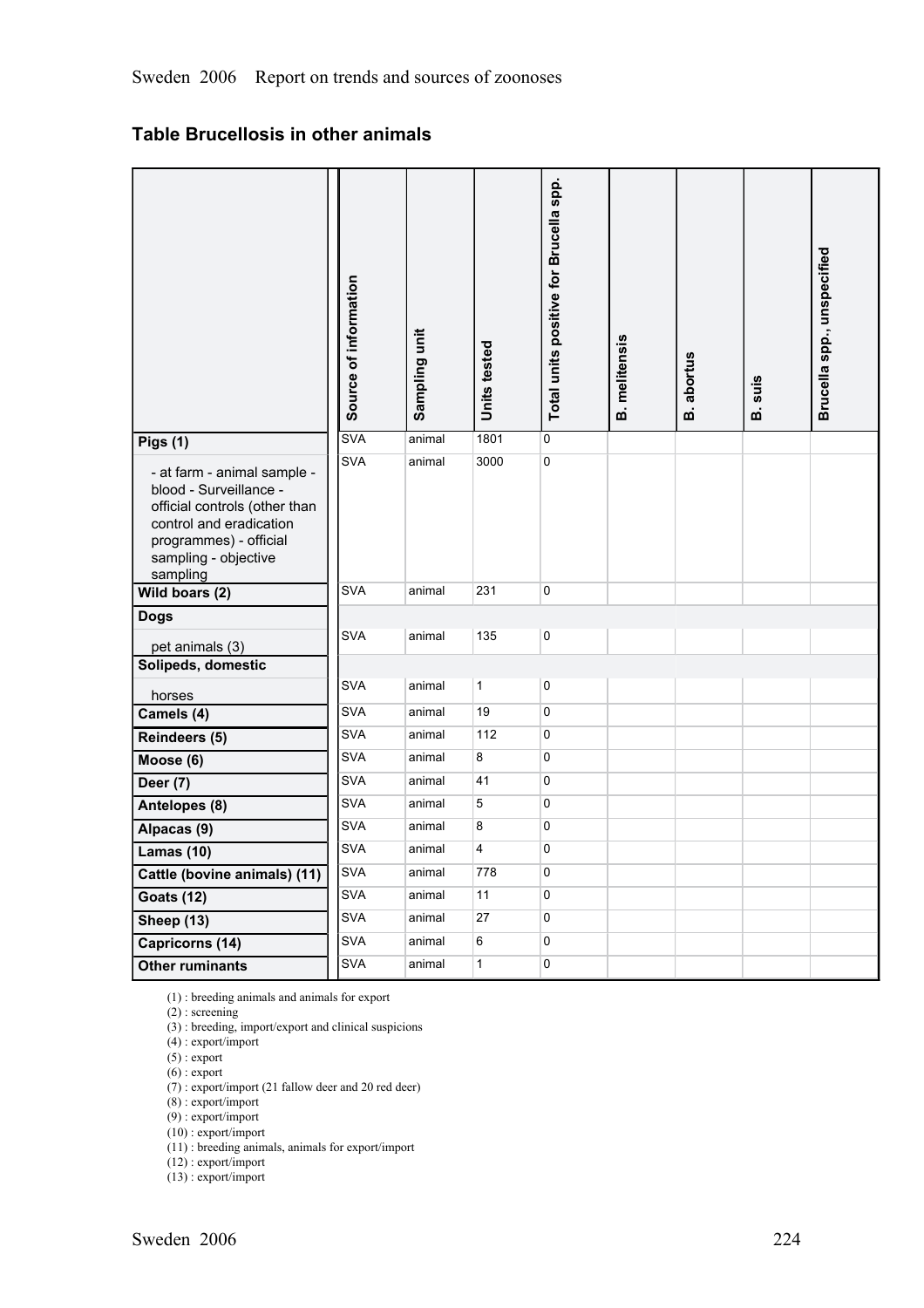(14) : export/import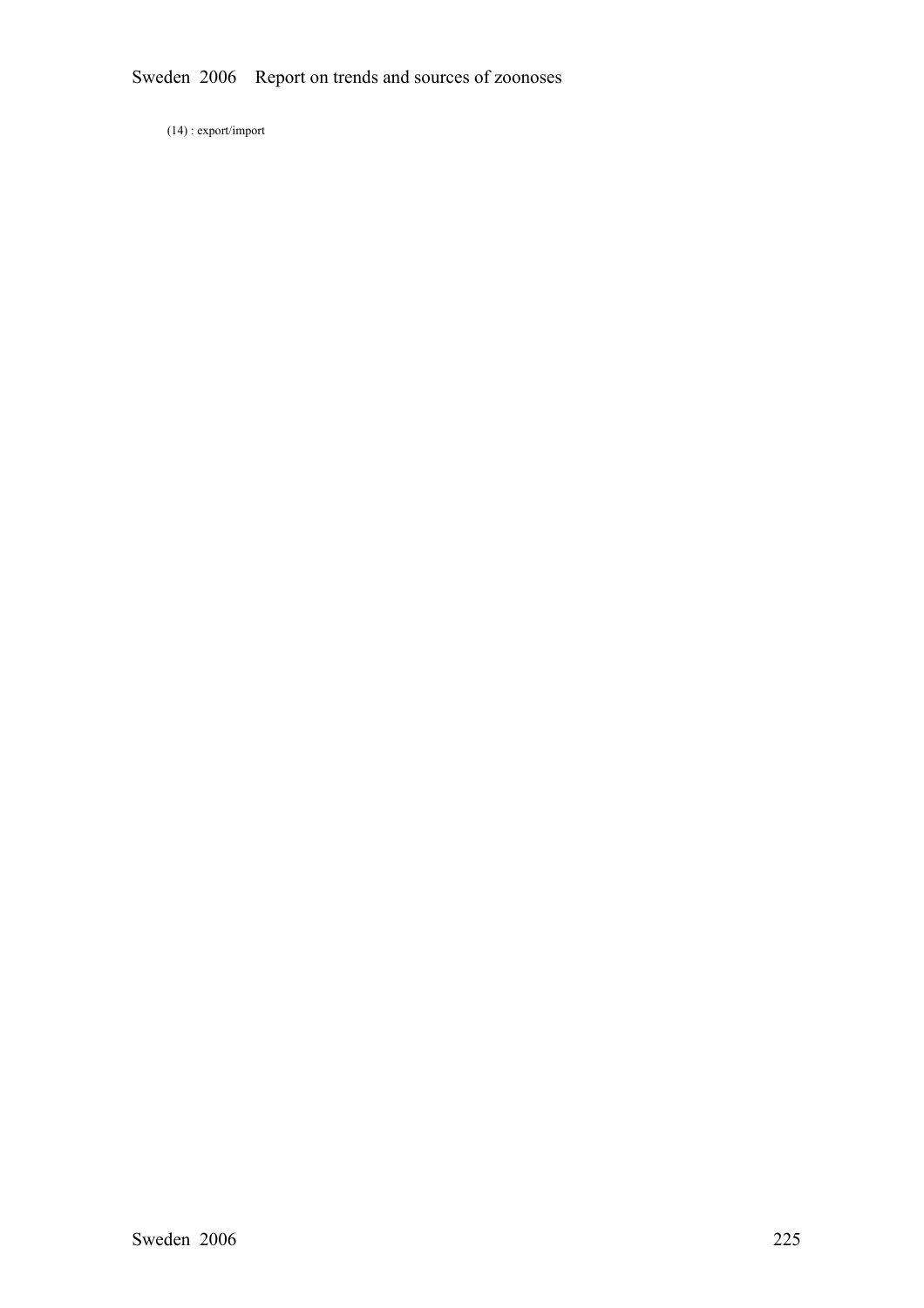**Table Bovine brucellosis in countries and regions that do not receive Community cofinancing for eradication** Table Bovine brucellosis in countries and regions that do not receive Community co-financing for eradication<br>programme

| Region         | Total Officially<br>number of free herds<br>existing<br>bovine |               |                   |                            | Infected<br>herds     |                 |         |                 | Surveillance                |                    |         |                                                 |                                    |                               |                                           |       | Investigations of suspect cases                                                                                                                                  |     |                                   |                                   |
|----------------|----------------------------------------------------------------|---------------|-------------------|----------------------------|-----------------------|-----------------|---------|-----------------|-----------------------------|--------------------|---------|-------------------------------------------------|------------------------------------|-------------------------------|-------------------------------------------|-------|------------------------------------------------------------------------------------------------------------------------------------------------------------------|-----|-----------------------------------|-----------------------------------|
|                |                                                                |               |                   |                            |                       |                 |         |                 | bulk milk samples abortions |                    |         |                                                 |                                    |                               |                                           |       | Serological tests [Examination of ] Information about [Epidemiological investigation                                                                             |     |                                   |                                   |
|                | Herds                                                          |               | Animals Number of |                            | mber of<br>herds<br>₹ | bovine          | animals | infected        | bovine                      | animals Infected   |         | notified isolations abortions animals suspended |                                    |                               |                                           |       | Number of Number of Number of Number of Number of Number of Number of Number of Number of Number of Number of Number of Number of Number of Number of<br>animals |     | animals                           | animals                           |
|                |                                                                |               |                   |                            |                       | herds<br>tested | tested  | herds<br>tested | herds<br>tested             | or pools<br>tested | herds   | vhatever<br>cause                               | abortions of Brucella<br>infection | due to<br>Brucella<br>abortus | tested with<br>blood tests<br>serological | herds | Serologically                                                                                                                                                    | BST | examined<br>microbio<br>logically | microbio<br>positive<br>logically |
| <b>SVERIGE</b> | 26179                                                          | 1604933 26179 |                   | 100                        | $\circ$               |                 | 1000    |                 | 2000                        |                    | 0       |                                                 |                                    |                               |                                           |       |                                                                                                                                                                  |     |                                   |                                   |
| Total          | 26179                                                          | 1604933 26179 |                   | $\circ$<br>$\frac{8}{100}$ | $\mathbf{C}$          |                 | 1000    |                 | 2000                        |                    | $\circ$ | c                                               | $\subset$                          |                               | c                                         |       |                                                                                                                                                                  | c   |                                   |                                   |

# **Footnote**

Note that figures for number of herds and animals are from 2005. Note that figures for number of herds and animals are from 2005.

Breeding animals and animals tested at import/export are not presented here as they were not sampled as "investigation of suspected cases". Breeding animals and animals tested at import/export are not presented here as they were not sampled as "investigation of suspected cases".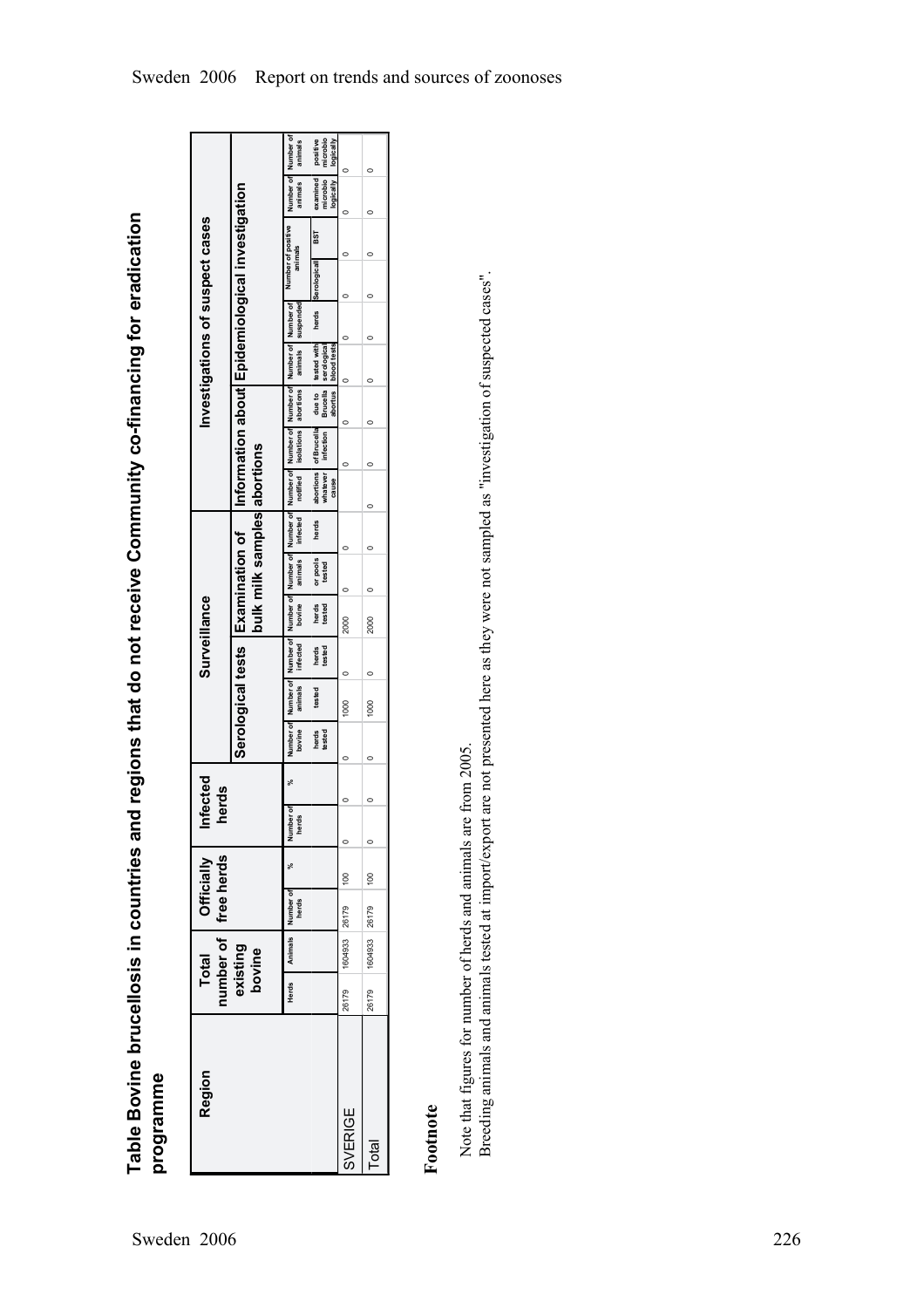**Ovine or Caprine Brucellosis in countries and regions that do not receive Community cofinancing for eradication** Ovine or Caprine Brucellosis in countries and regions that do not receive Community co-financing for eradication<br>programme

| Region         |       | Total number of   Officially free<br>sxisting ovine<br>caprine | herds                     |     | Infected herds       |        | Surveillance              |                               |                                                                                   | Investigations of suspect cases |                                                           |                                                                                        |
|----------------|-------|----------------------------------------------------------------|---------------------------|-----|----------------------|--------|---------------------------|-------------------------------|-----------------------------------------------------------------------------------|---------------------------------|-----------------------------------------------------------|----------------------------------------------------------------------------------------|
|                | Herds |                                                                | Animals   Number of herds |     | Number of<br>animals | tested | Number of herds Number of | animals tested infected herds | Number of Number of Number of<br>animals tested   animals positive<br>blood tests | with serological serologically  | Number of<br>examined<br>microbio<br>logically<br>animals | animals positive   suspended herds<br>  microbio<br>  logically<br>Number of Number of |
| <b>SVERIGE</b> | 7653  | 476793                                                         | 7653                      | 100 |                      |        | 0024                      |                               |                                                                                   |                                 |                                                           |                                                                                        |
| <b>Total</b>   | 7653  | 476793                                                         | 7653                      | 100 |                      |        | 10024                     |                               |                                                                                   |                                 |                                                           |                                                                                        |

# **Footnote**

Breeding animals and animals tested at import/export are not presented here as they were not sampled as "investigation of suspected cases". Breeding animals and animals tested at import/export are not presented here as they were not sampled as "investigation of suspected cases". Note that number of animals and number of herds are from 2005 and include only sheep. Note that number of animals and number of herds are from 2005 and include only sheep.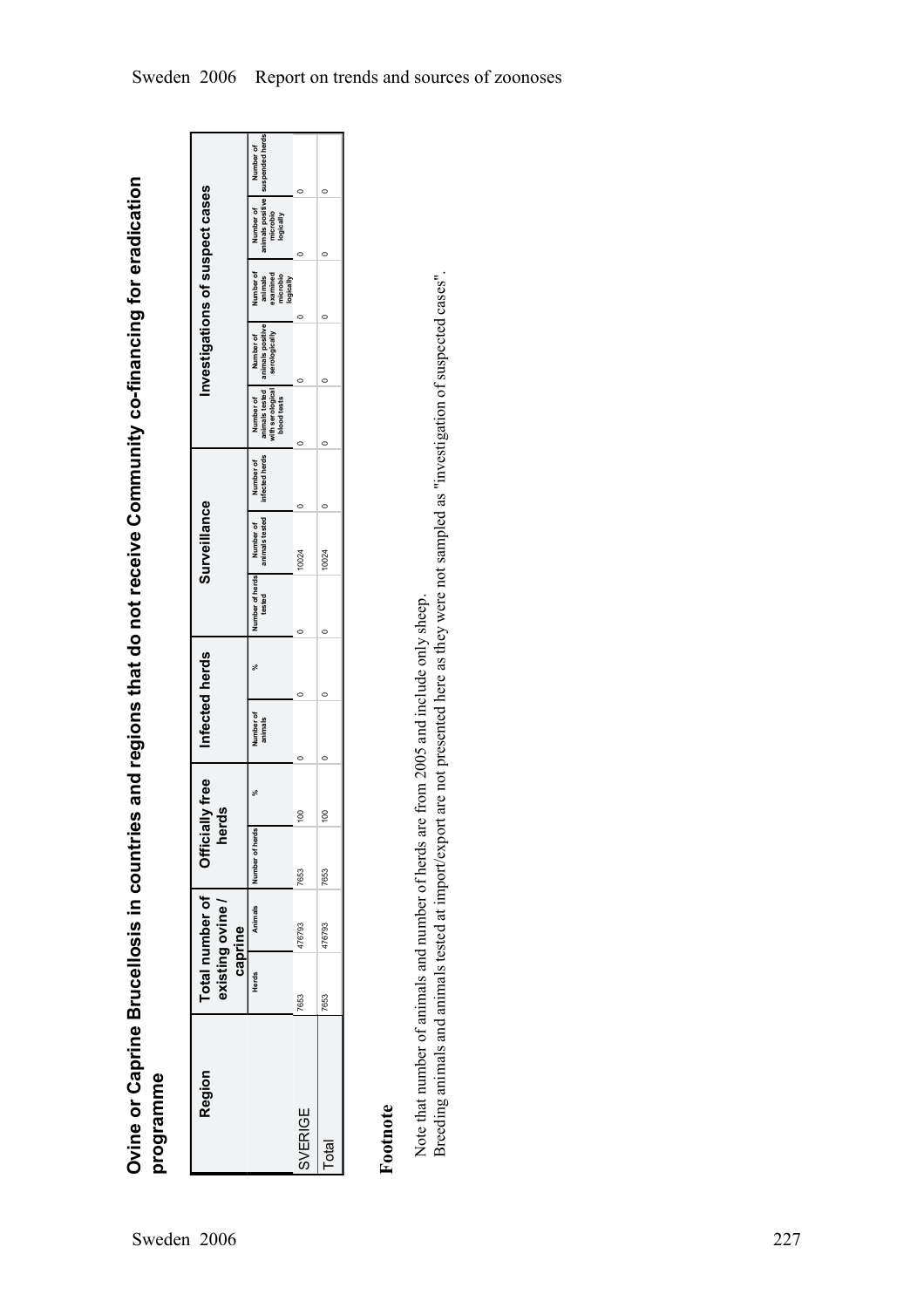# *2.7. YERSINIOSIS*

# **2.7.1. General evaluation of the national situation**

# **A. Yersinia enterocolitica general evaluation**

# **History of the disease and/or infection in the country**

Yersinia infection is not notifiable in animals, therefore there is little epidemiological data on the occurrence of the disease in animals.

In the beginning of the 1990s there were about 1000 annual human cases. Since then, there has been a decrease in the number of cases, which might be attributed to improved hygiene at slaughter and/or decreased sampling in patients. During the last five years, around 550-800 cases per year have been reported.

# **National evaluation of the recent situation, the trends and sources of infection**

Approximately 70% of human yersinia infections are of domestic origin. Of these, children below the age of six years predominate.

In 2005, for the first time in many years, less cases were reported than during the year before. In 2006 the trend was still pointing downwards.

The majority of the cases were as usual in the age group under ten years and a small majority was men.

In general, it is expected that meat from pigs are a common source of infection in humans.

# **Relevance of the findings in animals, feedingstuffs and foodstuffs to human cases (as a source of infection)**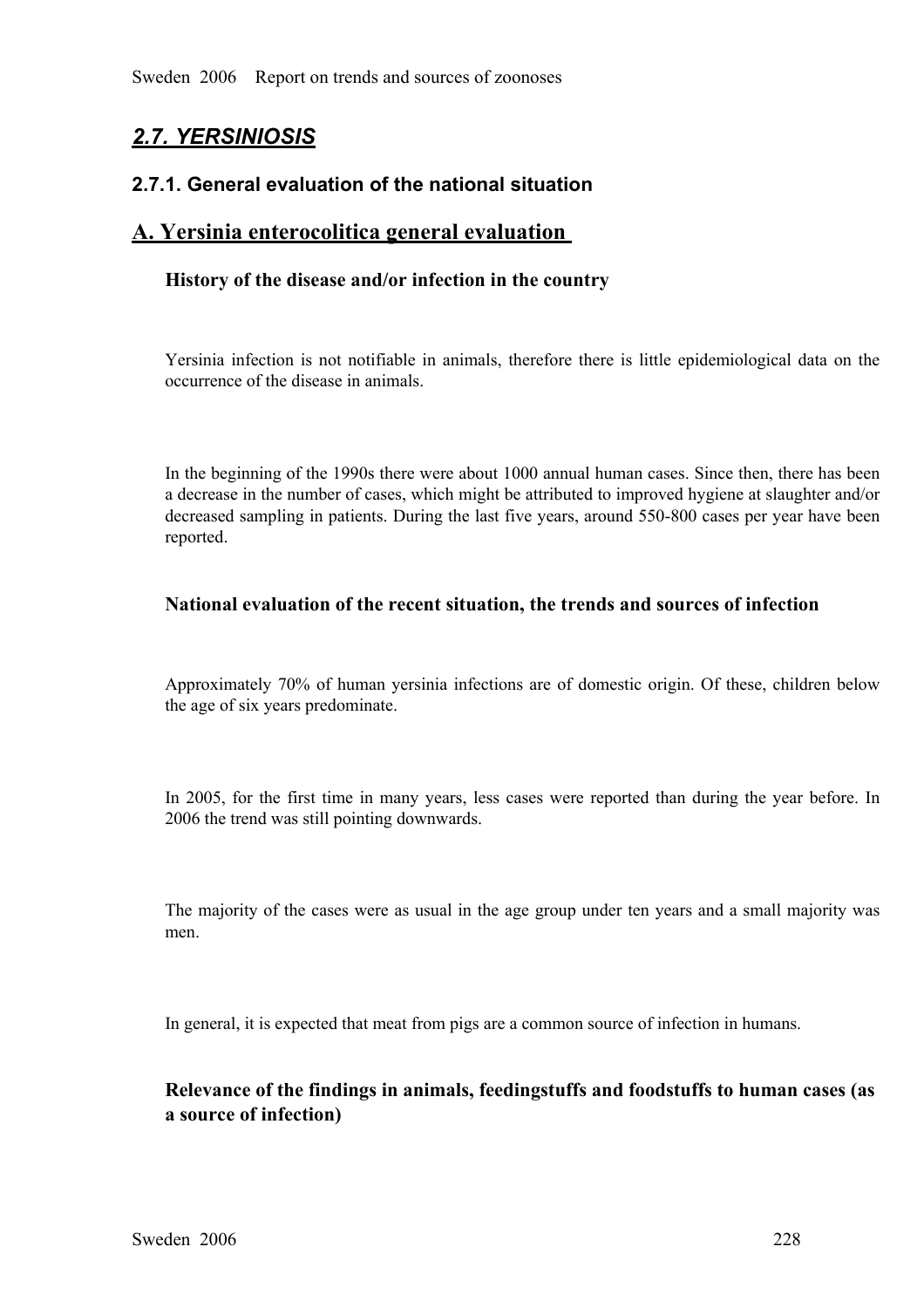As pigs are common asymptomatic carriers of Yersinia it can be expected that meat from pigs is one of the sources of human infection.

# **Recent actions taken to control the zoonoses**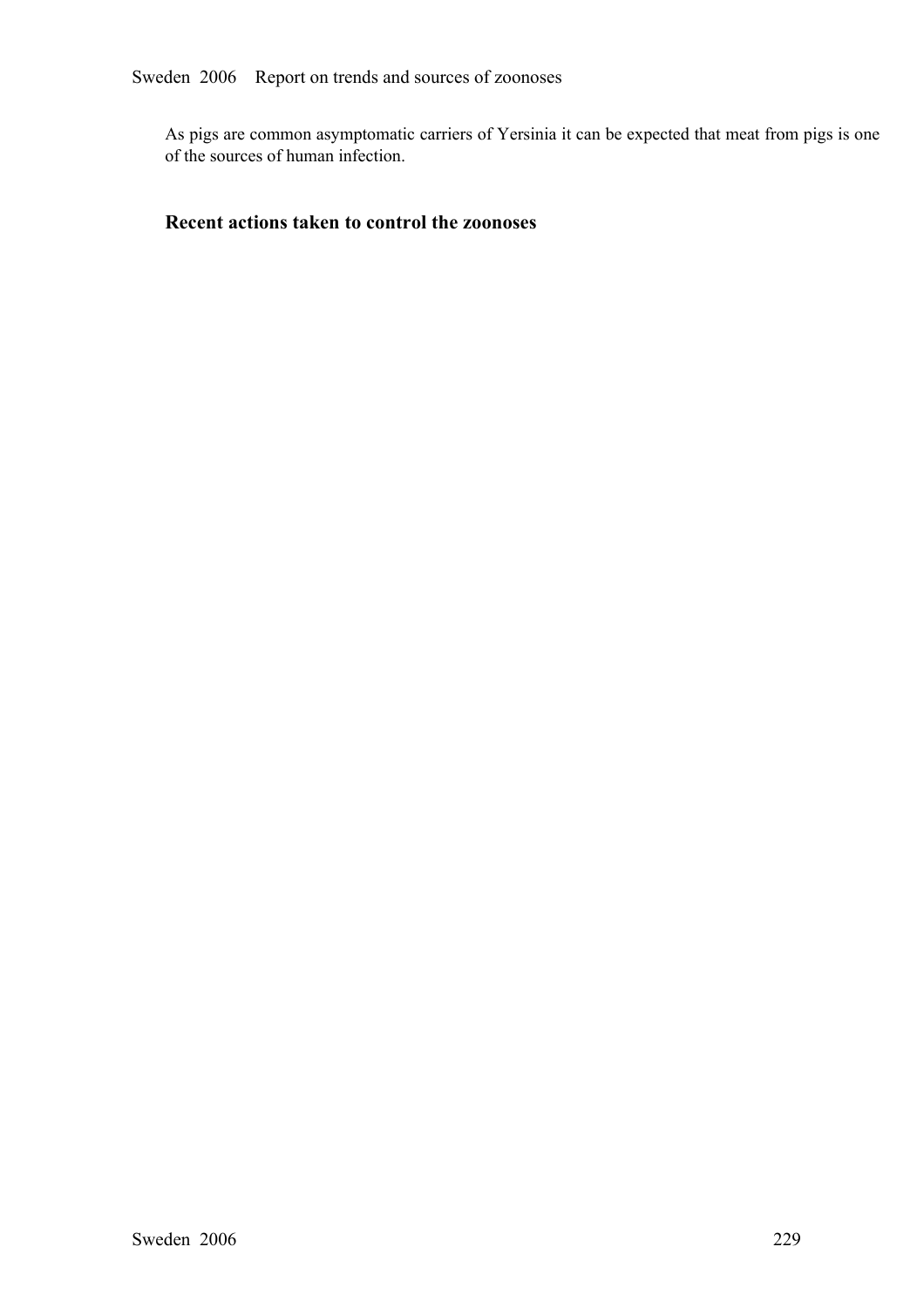# **2.7.2. Yersinia in foodstuffs**

# **A. Yersinia spp. in food**

## **Monitoring system**

## **Sampling strategy**

There is no official surveillance system for Yersinia spp. in food. From time to time, municipalities, the SLV and other research institutions initiate projects concerning the baseline prevalence. municipalities, the SLV and other research institutions initiate projects concerning the baseline prevalence. baseline prevalence.

# **Diagnostic/analytical methods used**

For diagnosis, bacteriological examination according to NMKL 117, 3rd ed, 1996 is used. In addition to this, a PCR, NMKL 163:1998, may also be used.

## **Measures in case of the positive findings or single cases**

When products that will not be further heat treatment are positive for pathogenic serotypes of Y. enterocolitica, they will be classified as non-fit for human consumption and destroyed.

## **Results of the investigation**

In 2006 the local authorities reported altogether 34 samples of various foods analysed for Yersinia in various categories of foods. No sample was positive for Yersinia.

# **Relevance of the findings in foodstuffs to human cases (as a source of human infection)**

Fresh pig meat as well as pig meat products are considered to be the main source of Yersinia infection in humans.

# **Additional information**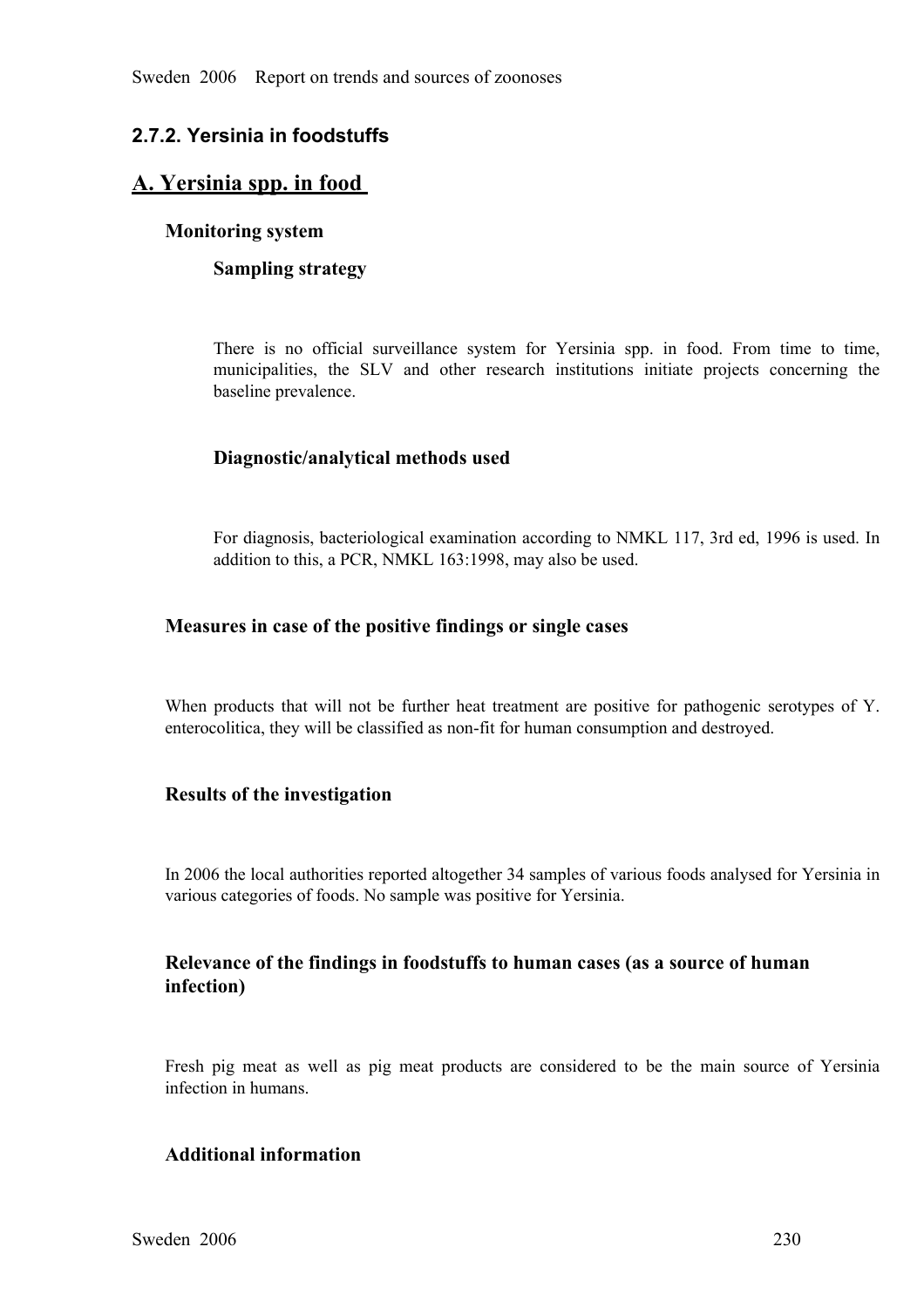In 2004 the SLV performed a survey to investigate the presence of Yersinia in food. Out of 933 samples collected from fresh pig meat at retail 97 (10%) were positve, and 31 (6%) out of 522 samples from pig meat products at samples collected from fresh pig meat at retail 97 (10%) were positve, and 31 (6%) out of 522 samples from pig meat products at retail, were positive for Y. enterocolitica when analysed with PCR. Only one of the samples wa samples from pig meat products at retail, were positive for Y. enterocolitica when analysed with PCR. Only one of the samples was positive after conventional culturing.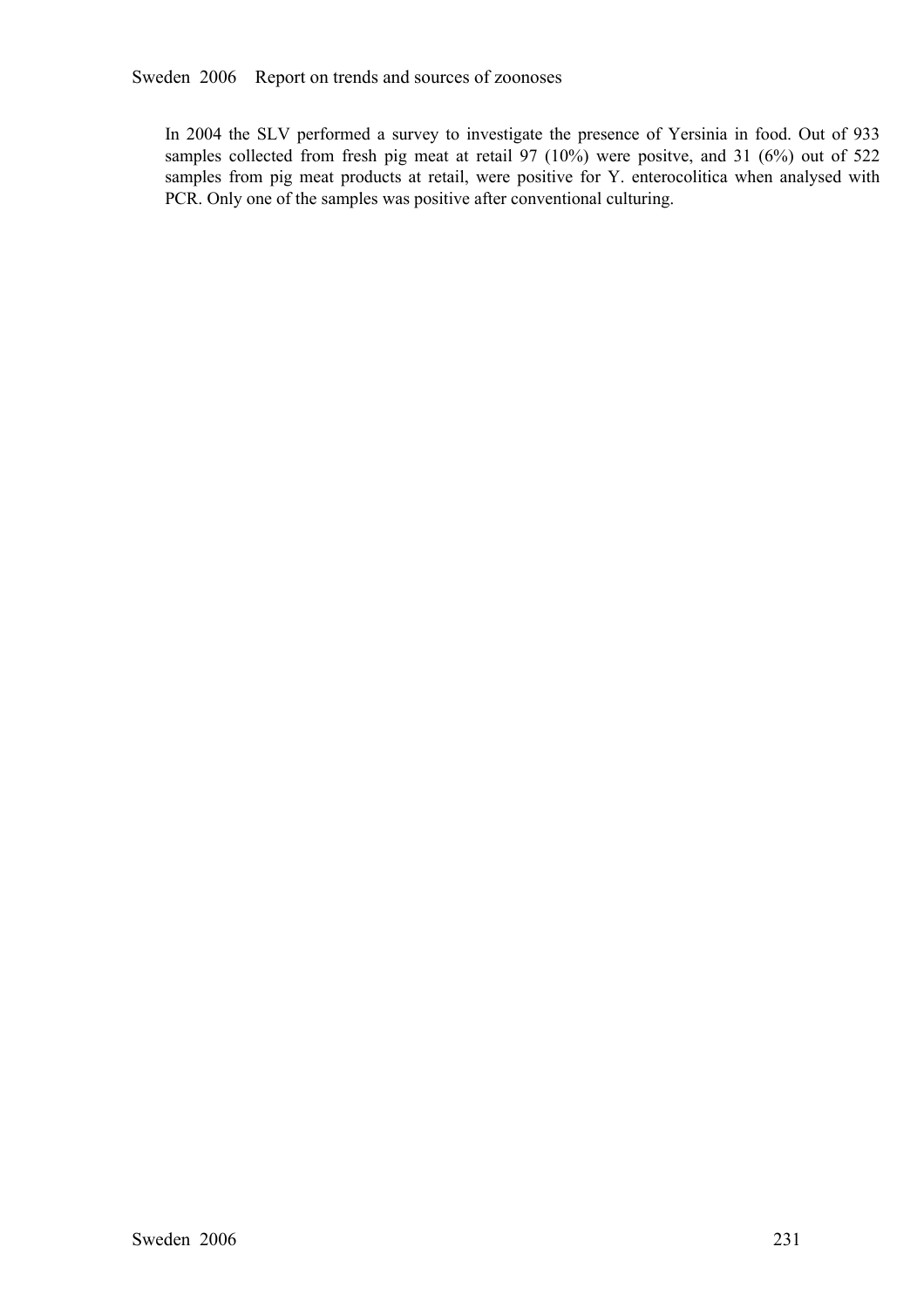# **Table Yersinia in food**

|  |  | of information<br>Source | Sampling unit | weight<br>Sample y | tested<br>Units | Total units positive for Yersinia spp. | Y. enterocolitica | unspecified<br>spp.,<br>Yersinia | 0:3<br>Y. enterocolitica - | 0:9<br>$\mathbf{I}$<br>enterocolitica<br>$\ddot{ }$ | - unspecified<br>Y. enterocolitica |
|--|--|--------------------------|---------------|--------------------|-----------------|----------------------------------------|-------------------|----------------------------------|----------------------------|-----------------------------------------------------|------------------------------------|
|--|--|--------------------------|---------------|--------------------|-----------------|----------------------------------------|-------------------|----------------------------------|----------------------------|-----------------------------------------------------|------------------------------------|

## **Footnote**

Yersinia analyses were reported from 16 samples of ready -to -eat foods, 8 samples from red meat, 1 from fish products , 1 from molluscs, 1 from soups, 1 from cereals , 3 from fruits and vegetables and 3 from herbs and spices. No Yersiniapositive samples were reported. The information is not complete and therfore not reported in the table.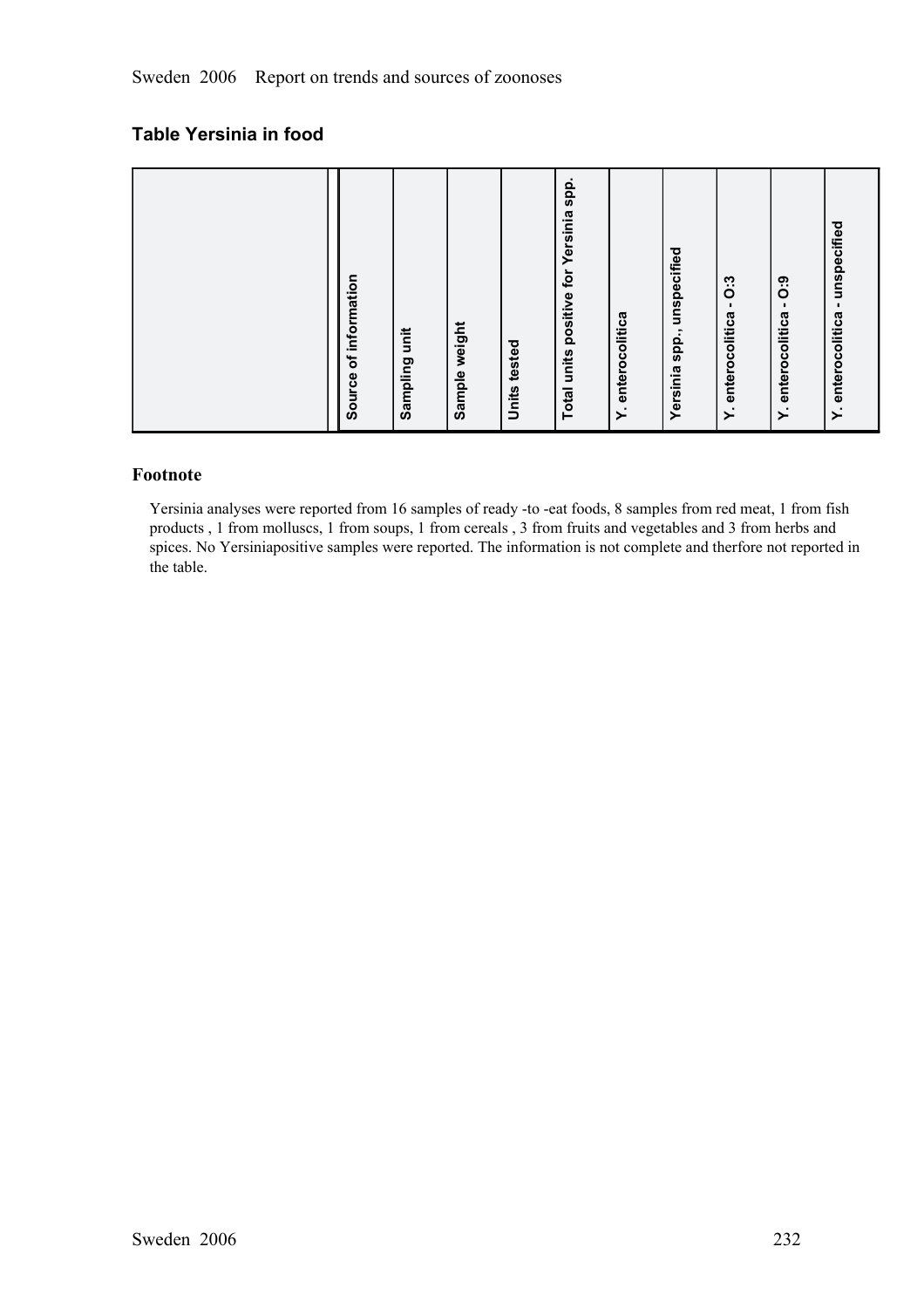Sweden 2006 Report on trends and sources of zoonoses

# **2.7.3. Yersinia in animals**

# **A. Yersinia enterocolitica in pigs**

# **Control program/mechanisms**

# **The control program/strategies in place**

There is no surveillance of Yersinia spp. in animals.

# **Notification system in place**

Findings of Yersinia are not notifiable in animals.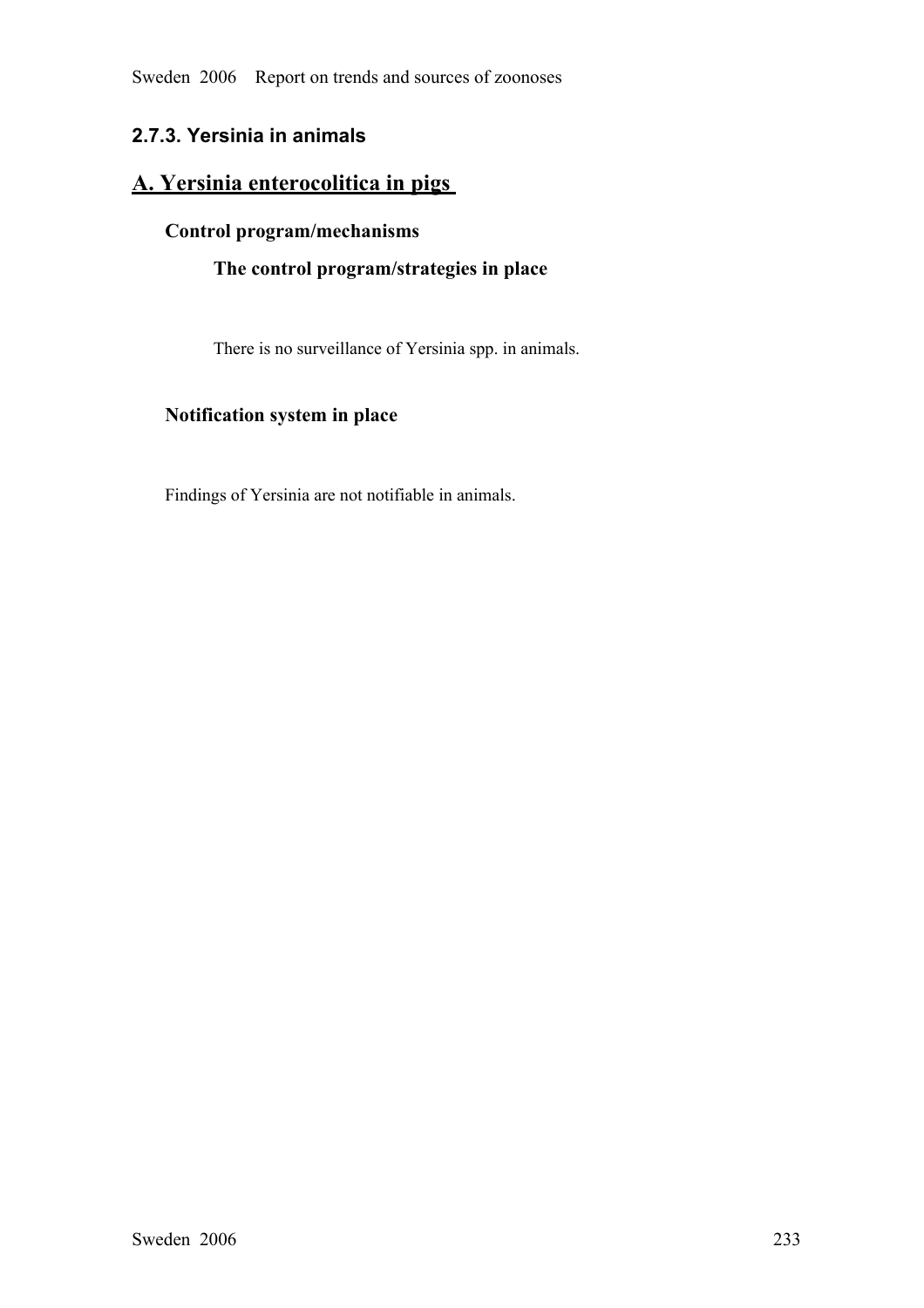# **Table Yersinia in animals**

| Yersinia spp., unspecified<br>Y. enterocolitica<br>Y. enterocolitica<br>Y. enterocolitica<br>Y. enterocolitica<br><b>Total units</b><br>Sampling<br>Source<br><b>Units</b> |
|----------------------------------------------------------------------------------------------------------------------------------------------------------------------------|
|----------------------------------------------------------------------------------------------------------------------------------------------------------------------------|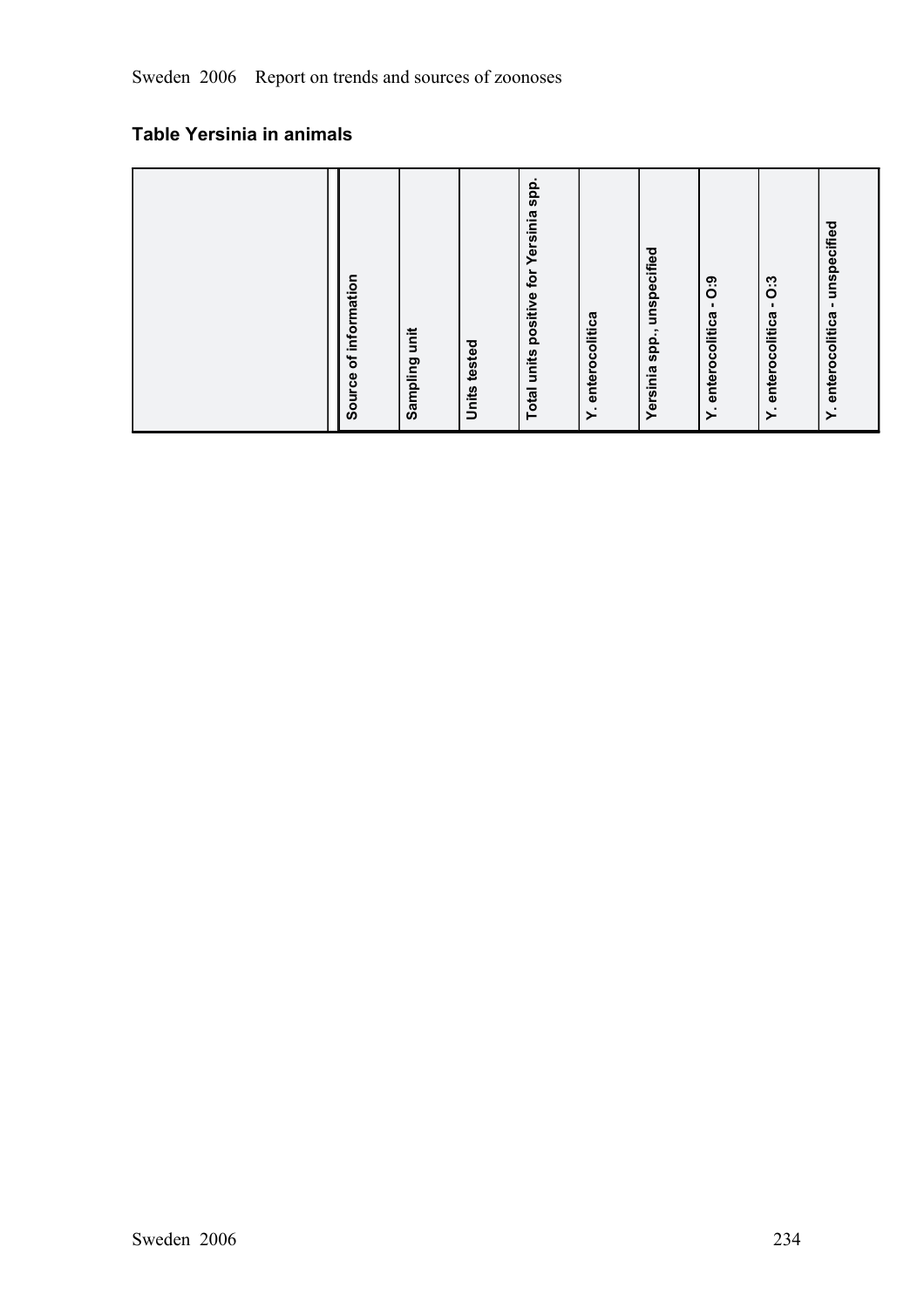Sweden 2006 Report on trends and sources of zoonoses

# *2.8. TRICHINELLOSIS*

# **2.8.1. General evaluation of the national situation**

# **A. Trichinellosis general evaluation**

## **History of the disease and/or infection in the country**

In domestic pigs, trichinosis has not been reported since 1994. Sporadic cases have been reported in free living or farmed wild boars and other wild life.

The last outbreak with human cases occurred in 1969.

Since the beginning of the 1990 $\hat{A}$ 's just two sporadic cases have been reported, one in 1997 and one in 2004. The last case had consumed cold smoked pork abroad.

The Directive 2075/2005 was not implemented in Sweden during 2006.

# **National evaluation of the recent situation, the trends and sources of infection**

Trichinosis in farmed animals is, and has been, extremely rare for many years. The prevalence of Trichinella spp in wildlife that might be eaten (wild boars) is low to very low, while it is higher in carnivorous wildlife s Trichinella spp in wildlife that might be eaten (wild boars) is low to very low, while it is higher in carnivorous wildlife such as foxes, lynxes, wolves and bears.

# **Relevance of the findings in animals, feedingstuffs and foodstuffs to human cases (as a source of infection)**

The risk of obtaining domestic trichinosis is negligible as all slaughtered pigs and horses are subject to meat inspection. However, for meat originating from wildlife, that might be infected with Trichinella, risk mitigation measures other than meat inspection, such as freezing, are necessary.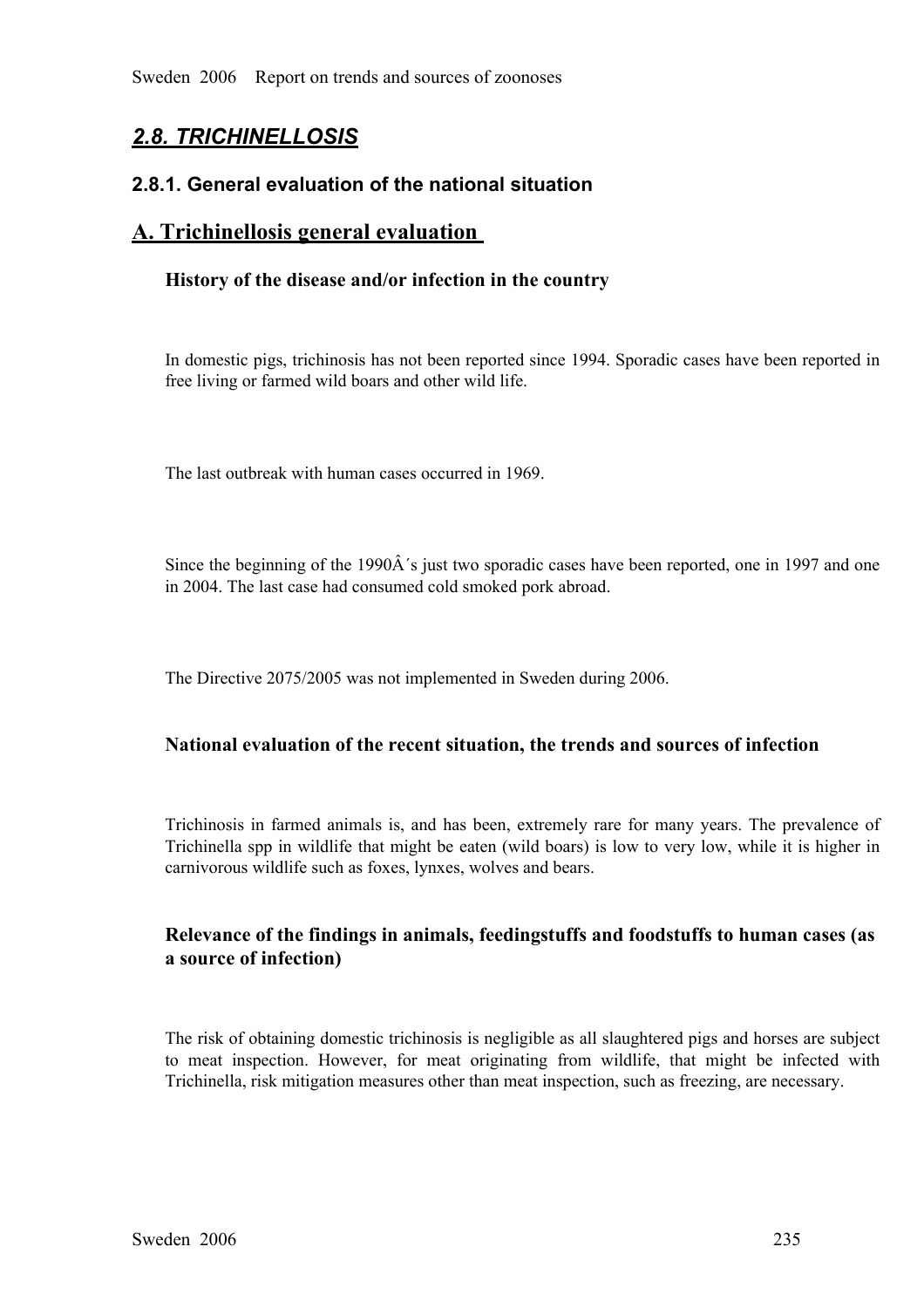# **2.8.2. Trichinella in animals**

# **A. Trichinella in pigs**

## **Number of officially recognised Trichinella-free holdings**

Sweden has not implemented a system of trichinella free holdings during 2006.

## **Monitoring system**

#### **Sampling strategy**

# **General**

Sweden did not implement <sup>a</sup> system of trichinella free holdings, or regions with negligble Trichinella risk, during 2006.

All domestic <sup>p</sup>igs are controlled for Trichinella at slaughter according to Council Directive 64/433/EEC.

## **Frequency of the sampling**

## **General**

Every slaughtered pig is sampled.

## **Type of specimen taken**

# **General**

Diaphragm muscle

## **Methods of sampling (description of sampling techniques)**

## **General**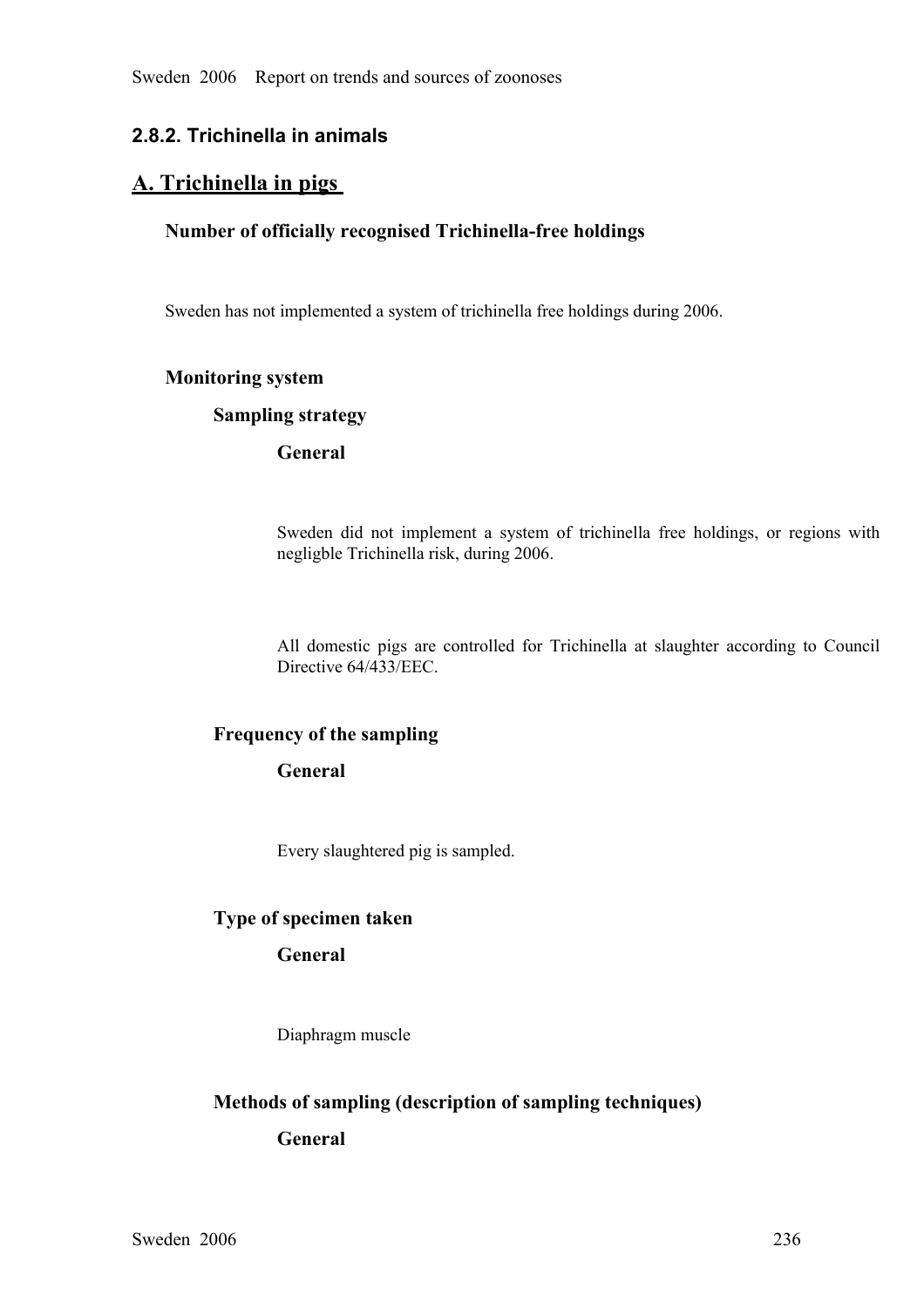Methods used are in accordance to Council Directive 77/96/EEC.

VILKA Ã R DET???

## **Case definition**

# **General**

<sup>A</sup> case is defined as an animal in which Trichinella spp. is found. The epidemiological unit is the individual animal.

## **Diagnostic/analytical methods used**

# **General**

Artificial digestion method of collective samples.

## **Measures in case of the positive findings or single cases**

If an animal is found infected with Trichinella, the carcass will be destroyed. The competent authority will also investigate the source and possible spread of infection.

## **Notification system in place**

Thrichinosis is compulsory notifiable in animals.

# **Results of the investigation including description of the positive cases and the verification of the Trichinella species**

All slaughtered pigs (domestic pigs and wild boars) were negative for Trichinella spp.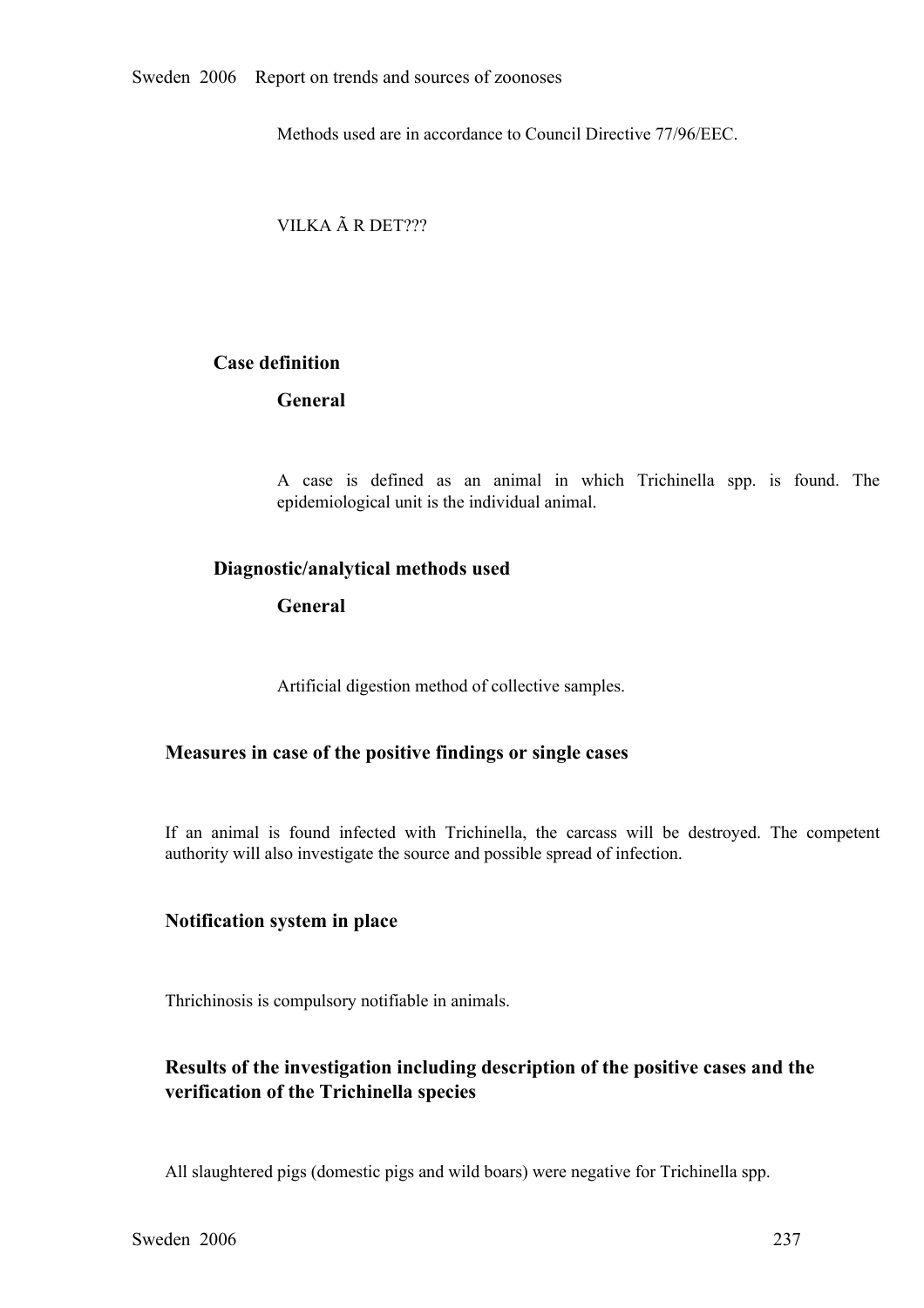## **National evaluation of the recent situation, the trends and sources of infection**

Trichinosis in Swedish farmed <sup>p</sup>igs is extremely rare. The last case was found in <sup>1994</sup> and the situation remains favourable. Trichinella is sporadically found in wild and farmed wild boars.

# **Relevance of the findings in animals to findings in foodstuffs and to human cases (as a source of infection)**

The risk of obtaining domestic trichinosis from farmed pigs is negligble.

# **Additional information**

In 2006, 2/202 foxes, 3/70 lynx and 2/9 wolves were positive for trichinella. All investigated bears were negative.

# **B. Trichinella in horses**

#### **Monitoring system**

## **Sampling strategy**

All horses are controlled for Trichinella at slaughter according to Regulation 2075/2005/EU (new regulation).

## **Frequency of the sampling**

Every slaughtered horse (soliped) is sampled.

## **Type of specimen taken**

Samples for musculus masseter or the tongue is analysed.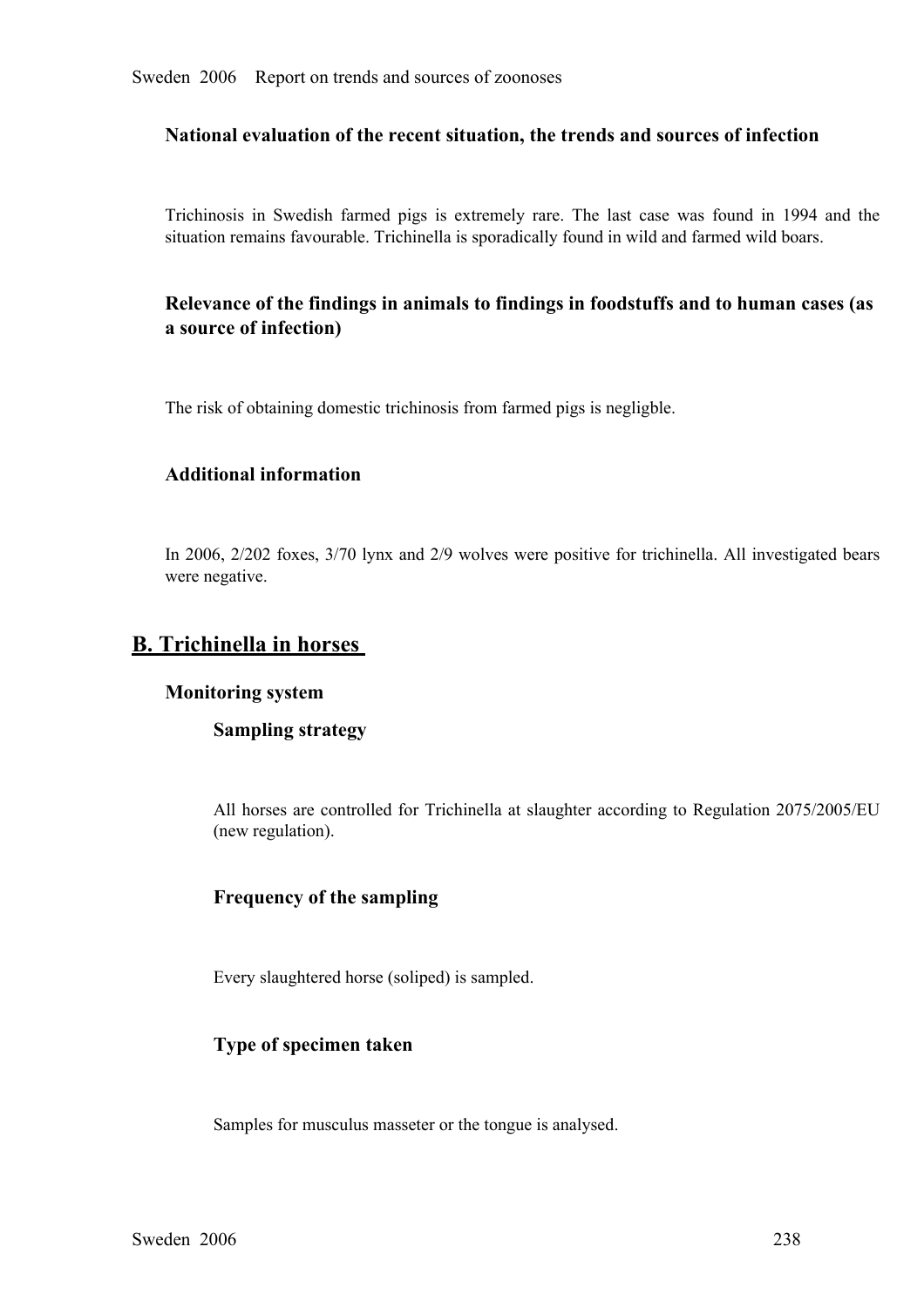# **Methods of sampling (description of sampling techniques)**

Methods used are in accordance to Council Directive 77/96/EEC.

# **Case definition**

<sup>A</sup> case is defined as <sup>a</sup> horse (soliped) in which Trichinella spp. is found and the epidemiological unit is the individual horse.

## **Diagnostic/analytical methods used**

Artificial digestion method of collective samples.

# **Results of the investigation including the origin of the positive animals**

All slaughtered horses were negative for Trichinella spp.

## **Measures in case of the positive findings or single cases**

If an animal is found with Trichinella, the carcass will be destroyed.

## **Notification system in place**

Trichinosis is compulsory notifiable.

## **National evaluation of the recent situation, the trends and sources of infection**

Trichinosis in horses sent for slaughter has never been reported in Sweden.

## **Relevance of the findings in animals to findings in foodstuffs and to human cases (as**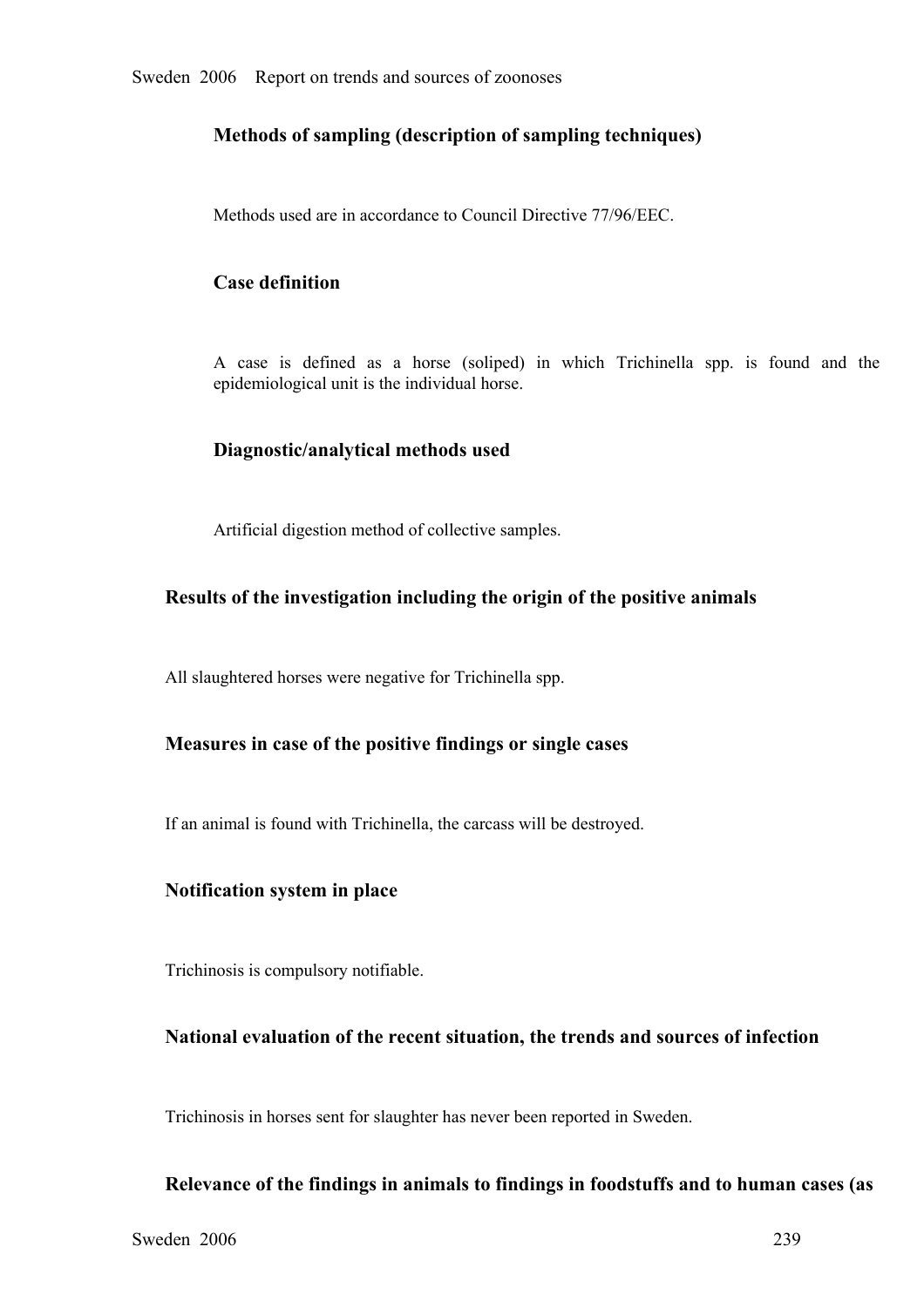# **a source of infection)**

The risk of obtaining trichinosis from horses slaughtered in Sweden is negligble.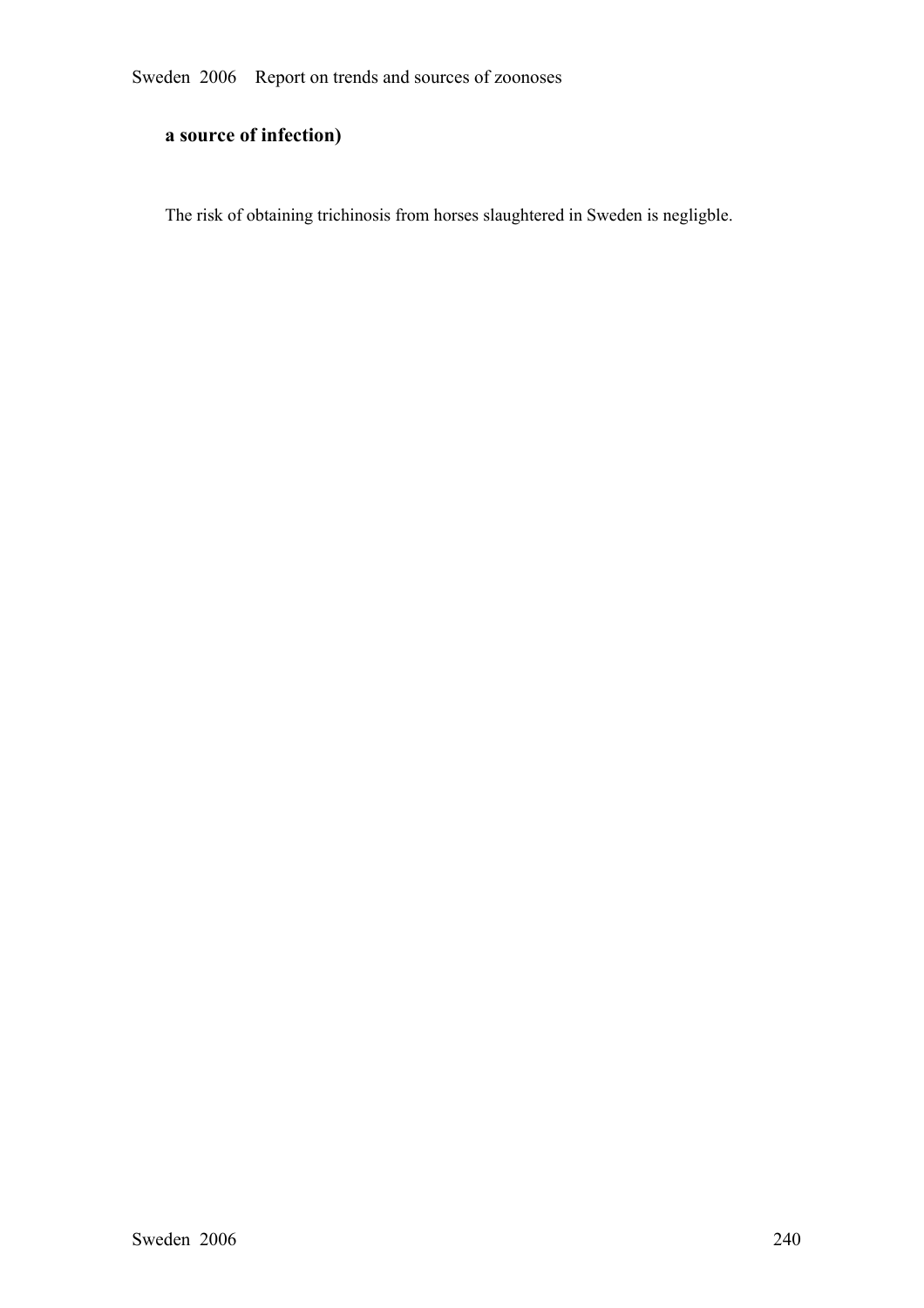# **Table Trichinella in animals**

|                      | Source of information | Sampling unit | Units tested | Total units positive for Trichinella spp. | T. spiralis | Trichinella spp., unspecified |  |
|----------------------|-----------------------|---------------|--------------|-------------------------------------------|-------------|-------------------------------|--|
| <b>Pigs (1)</b>      | <b>SVA</b>            | animal        | 3033740      | $\overline{0}$                            |             |                               |  |
| Solipeds, domestic   |                       | ---           |              |                                           |             |                               |  |
| horses (3)           | <b>SVA</b>            | animal        | 3009         | $\overline{0}$                            |             |                               |  |
| <b>Wild boars</b>    |                       |               |              |                                           |             |                               |  |
| wild $(2)$           | <b>SVA</b>            | animal        | 11226        | $\mathbf 0$                               |             |                               |  |
| <b>Foxes</b>         | <b>SVA</b>            | animal        | 202          | $\overline{2}$                            |             | $\overline{2}$                |  |
| Bears (4)            | <b>SVA</b>            | animal        | 108          | $\overline{0}$                            |             |                               |  |
| Lynx                 | <b>SVA</b>            | animal        | 70           | 3                                         |             | 3                             |  |
| <b>Wolves</b>        | <b>SVA</b>            | animal        | 9            | $\overline{2}$                            |             | $\overline{2}$                |  |
| <b>Other animals</b> | SVA                   | animal        | 29           | $\mathbf 0$                               |             |                               |  |

(1) : all slaughtered animals

(2) : all slaughtered animals, wild and farmed wild boars

(3) : all slaughtered animals

 $(4)$ : all slaughtered animals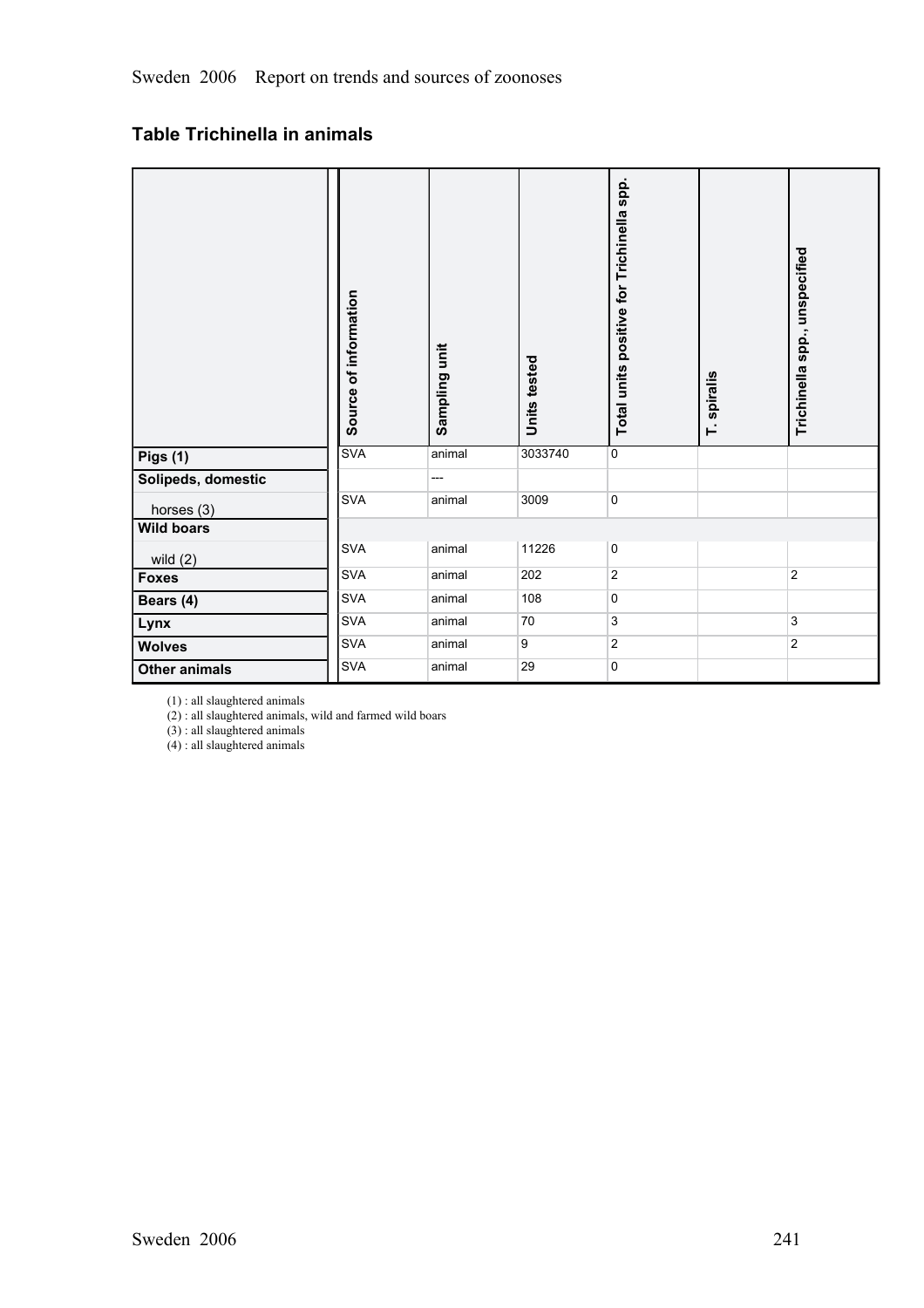# *2.9. ECHINOCOCCOSIS*

## **2.9.1. General evaluation of the national situation**

# **A. Echinococcus spp. general evaluation**

## **History of the disease and/or infection in the country**

The last diagnosed cases of E. granulosus in animals was in 1997 (one reindeer) and 2000 (one moose). E. multilocularis has never been diagnosed in the country.

Notification of echinococcosis in humans was initiated in 1994 and since then 3-14 cases have been reported annually, all assumed to have been infected abroad.

## **National evaluation of the recent situation, the trends and sources of infection**

The situation in Sweden remains stable, but as E. multilocularis spreads within Europe, a high awareness and risk mitigating measures are important. In 2006, a risk assessment of introducing E. multilocularis into Sweden from EU and the effect of anithelmintics was performed (see text "E. multilocularis").

# **Relevance of the findings in animals, feedingstuffs and foodstuffs to human cases (as a source of infection)**

E. multilocularis has never been diagnosed in Sweden and the risk of domestic infection is at present negligible. However, the risk assessment showed that there is a medium to high risk of introducing the parasite into Sweden from dogs and cats entering the country from EU. If introduced, it is likely that the parasite will establish itself within Sweden in wildlife reservoirs with serious consequences unless a strategy of antihelmintic is implemented and complied with.

## **Recent actions taken to control the zoonoses**

Since 1994 all dogs that are brought in from countries other than Finland and Norway must be<br>den 2006 242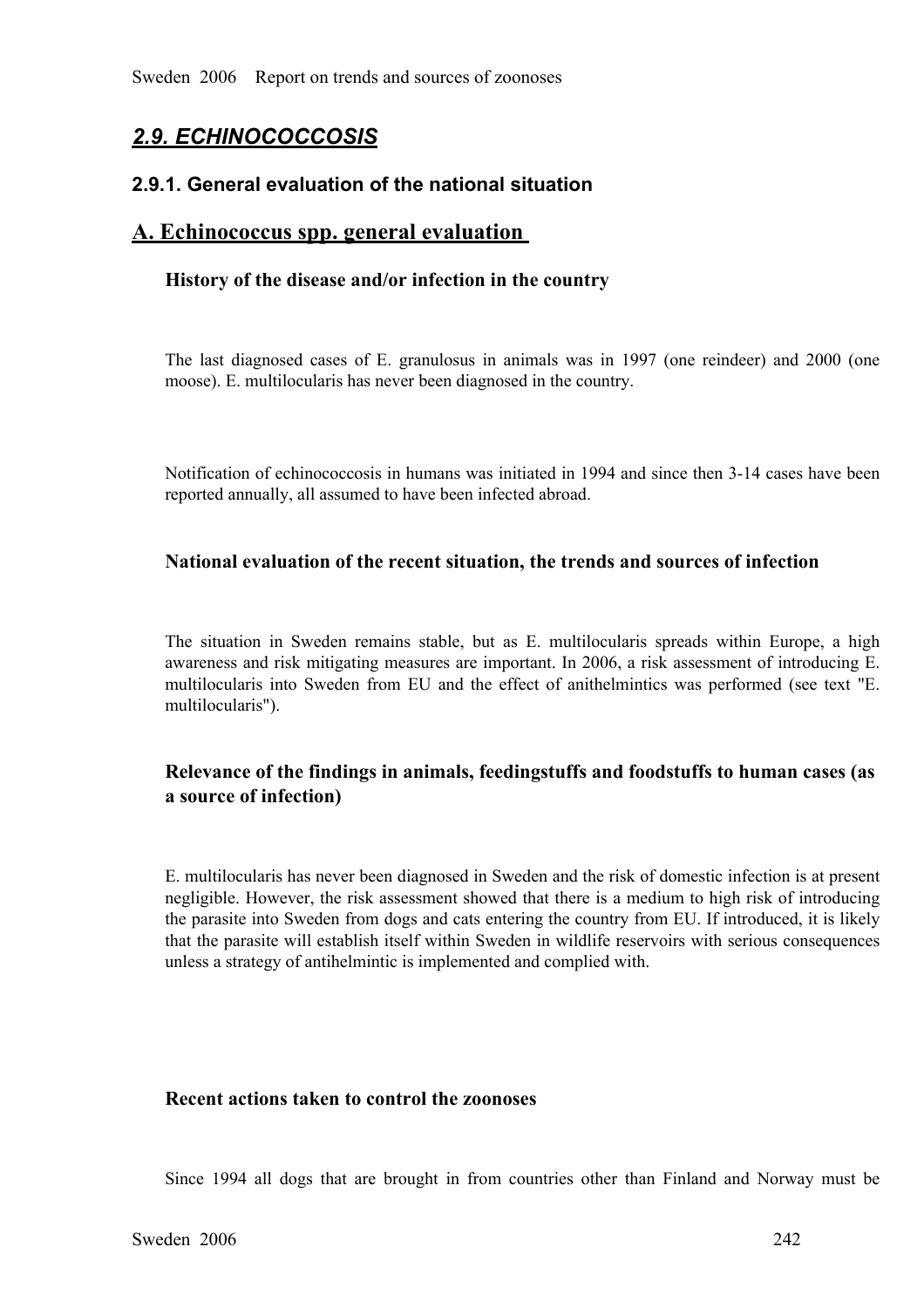treated with praziquantel as a preventive measure.

# **Suggestions to the Community for the actions to be taken**

Continuous treatment of dogs and cats prior to entering countries free from E. multilocularis from countries with the infection.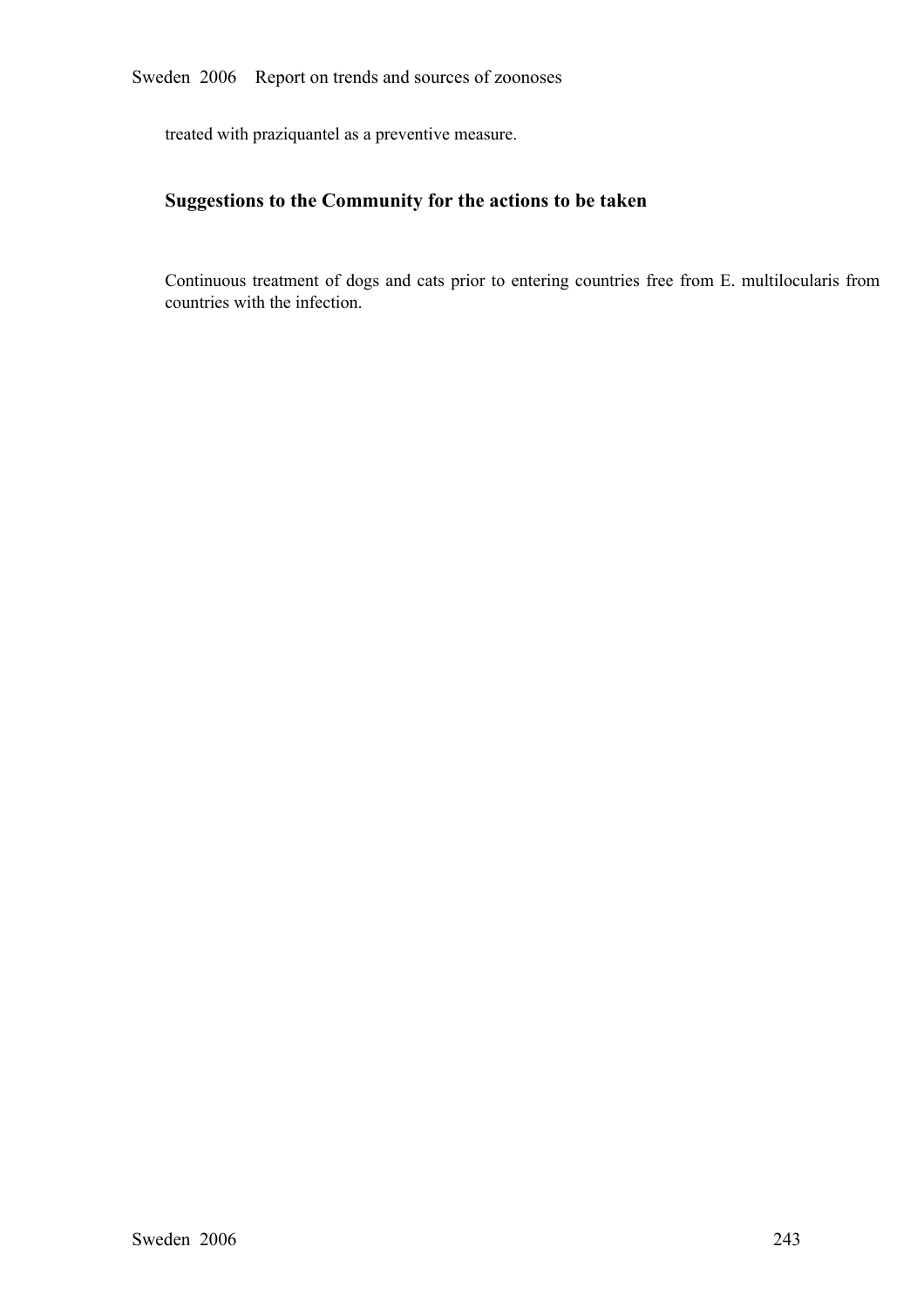# **2.9.2. Echinococcus in animals**

# **A. E. granulosus in animal**

# **Monitoring system**

**Sampling strategy**

All food producing animals are macroscopically examined at slaughter. If there is a suspicion of echinococcosis, samples are investigated microscopically.

Samples from foxes are collected as part of annual investigations of around 300 foxes. Single necropsied, mainly wild wolves, may also be examined.

# **Type of specimen taken**

Other: Feces and gut tissue from foxes and cyst material from intermediate hosts.

# **Methods of sampling (description of sampling techniques)**

Samples of faeces and parts of the gut are collected from foxes at necropsy. In case of suspicion, cyst materials are collected from food producing animals at slaughter.

# **Case definition**

A case is defined as an animal in which the parasite has been found.

# **Diagnostic/analytical methods used**

Other: In food producing animals surveillance is based on slaughter inspections. From foxes the contents of the intestine of 100 foxes are examined by parasitological technique. PCR may also be used.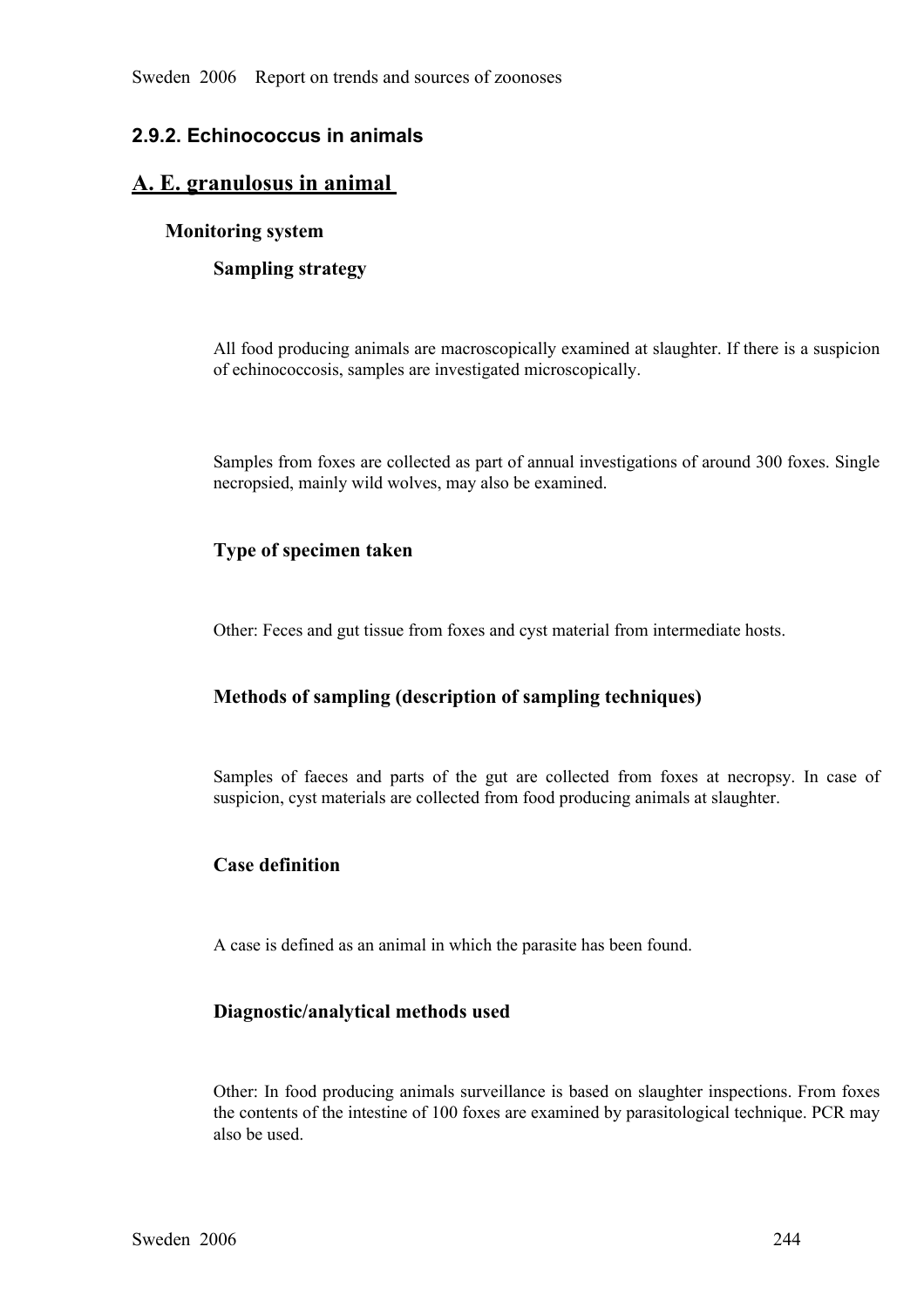# **Control program/mechanisms**

## **The control program/strategies in place**

In order to prevent the introduction of E. multilocularis, dogs that are brought in from countries other than Finland and Norway must be treated with praziquantel. This treatment also prevents additional introduction of E. countries other than Finland and Norway must be treated with praziquantel. This treatment also prevents additional introduction of E. granulosus. also prevents additional introduction of E. granulosus.

## **Measures in case of the positive findings or single cases**

If an animal is found infected with Echinococcus spp. the offal and carcass will be destroyed.

## **Notification system in place**

Echinococcosis is a notifiable disease in all animals.

## **Results of the investigation**

In 2006, neither E. granulosus or E. multilocularis was found at inspection of all slaughtered animals. 300 foxes were sampled and all were negative.

Additional 4 wolves that were subjected to necroscopy tested negative.

All slaughterd animal were investigated macroscopically, and microscopically if deemed necessary. All were negative.

# **National evaluation of the recent situation, the trends and sources of infection**

Sporadic cases of E. granulosus infection have occurred in imported horses that most probably were infected abroad. In reindeer, E. granulosus infection was prevalent in northern Sweden during the 1970s when around 2% of the reindeer were found infected at slaughter. Based on these findings, the routines at meat inspect 1970s when around 2% of the reindeer were found infected at slaughter. Based on these findings, the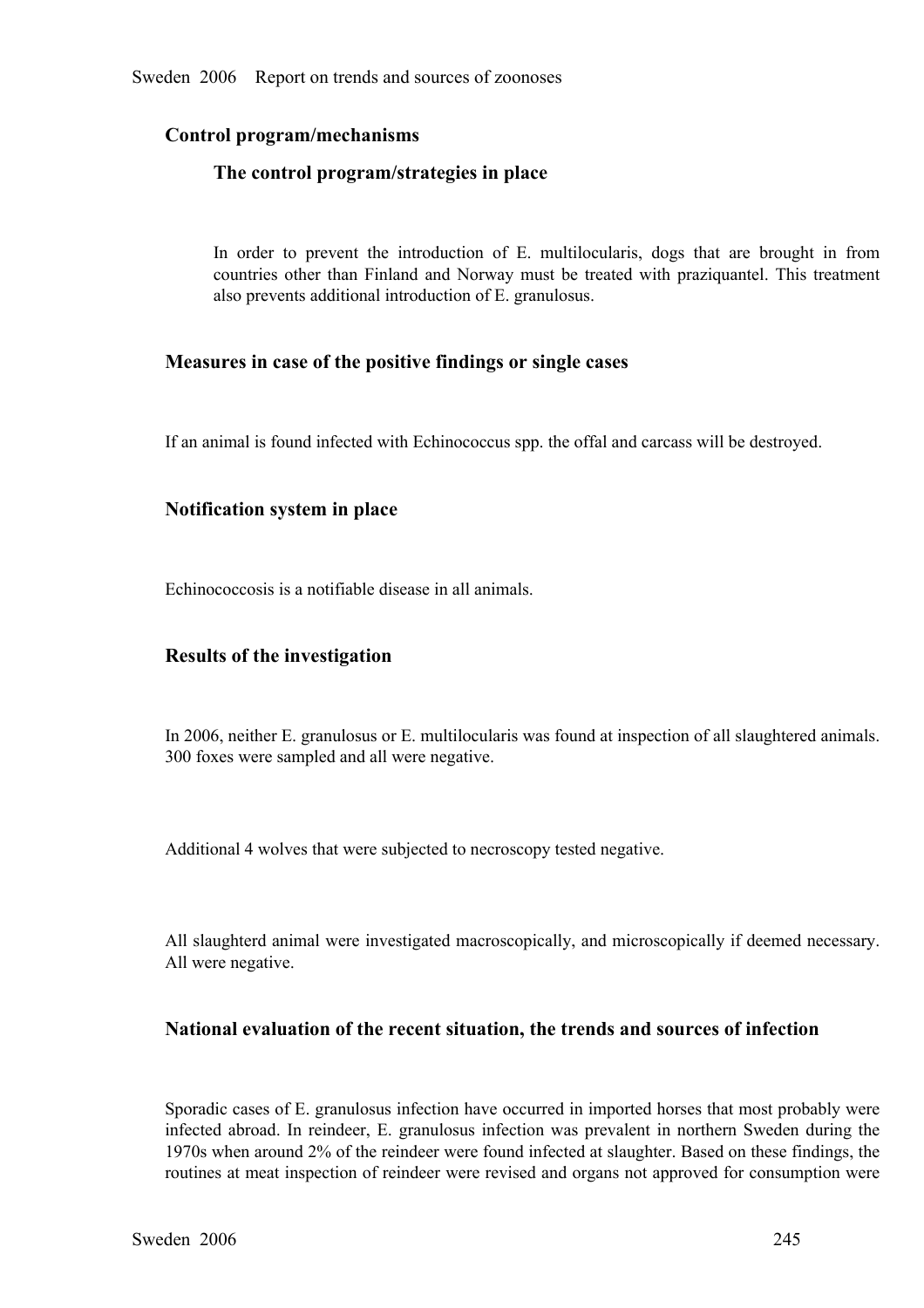destroyed. During 1986-96 there was no case diagnosed in reindeer, followed by 3 cases in 1996-97. From elks, there have been two positive findings of E. granulosus, one in the early 1980s in the southern part of Sweden and one in 2000 in the central part of the country.

Since 2001 there has been an annual investigation of 300-400 foxes in order to detect E. multilocularis and E. granulosus. None of the investigated animals have tested positive.

# **Relevance of the findings in animals to findings in foodstuffs and to human cases (as a source of infection)**

The risk of obtaining domestic echinococcosis is negligible.

# **B. E. multilocularis in animal**

#### **Monitoring system**

## **Sampling strategy**

All food producing animals are macroscopically examined at slaughter. If there is a suspicion of echinococcosis, samples are investigated microscopically.

Samples from foxes are collected as part of annual investigations of around 200-400 foxes.

In addition, E. multilocularis will be look for when, mainly, wild wolves are examined post mortem.

## **Type of specimen taken**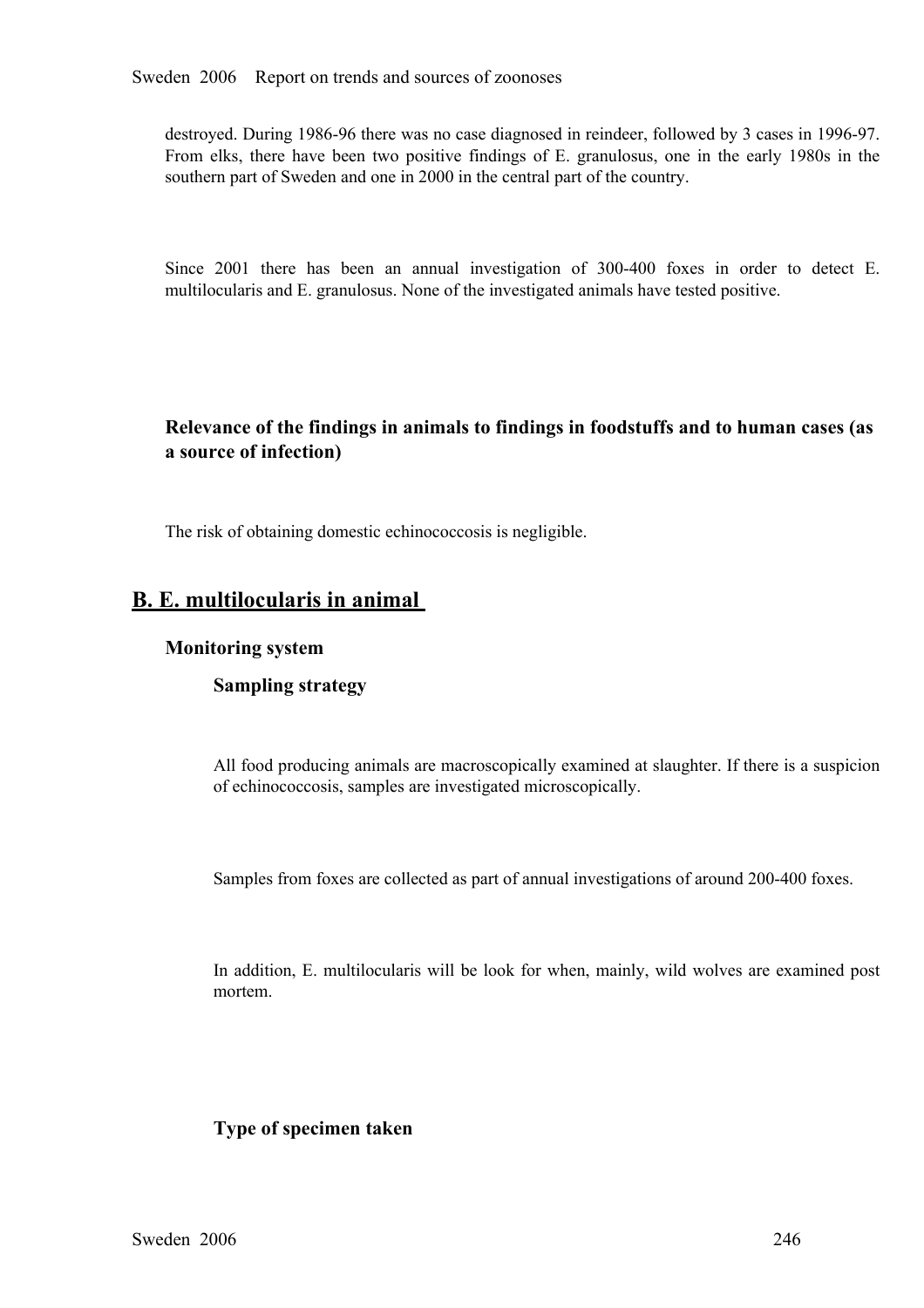Other:

# **Methods of sampling (description of sampling techniques)**

Samples of faeces and parts of the gut are collected from foxes at necropsy. In case of suspicion, cyst materials are collected from food producing animals at slaughter. suspicion, cyst materials are collected from food producing animals at slaughter.

# **Case definition**

A case is defined as an animal in which the parasite has been found.

# **Diagnostic/analytical methods used**

Other: In food producing animals surveillance is based on slaughter inspections, whereas the Copro-Elisa-test and sedimentation is used in foxes.

## **Control program/mechanisms**

## **The control program/strategies in place**

In order to prevent the introduction of E. multilocularis, dogs that are brought in from countries other than Finland and Norway must be treated with praziquantel.

## **Suggestions to the Community for the actions to be taken**

Keeping the policy of treating dogs and cats entering the country with antihelmintics.

## **Measures in case of the positive findings or single cases**

If an animal is found infected with Echinococcus spp. the offal will be destroyed. If E. multilocularis is found in Swedish animals, there would be a need of increased public awareness on this matter and an education campaign on the risk of exposure from wildlife would be started.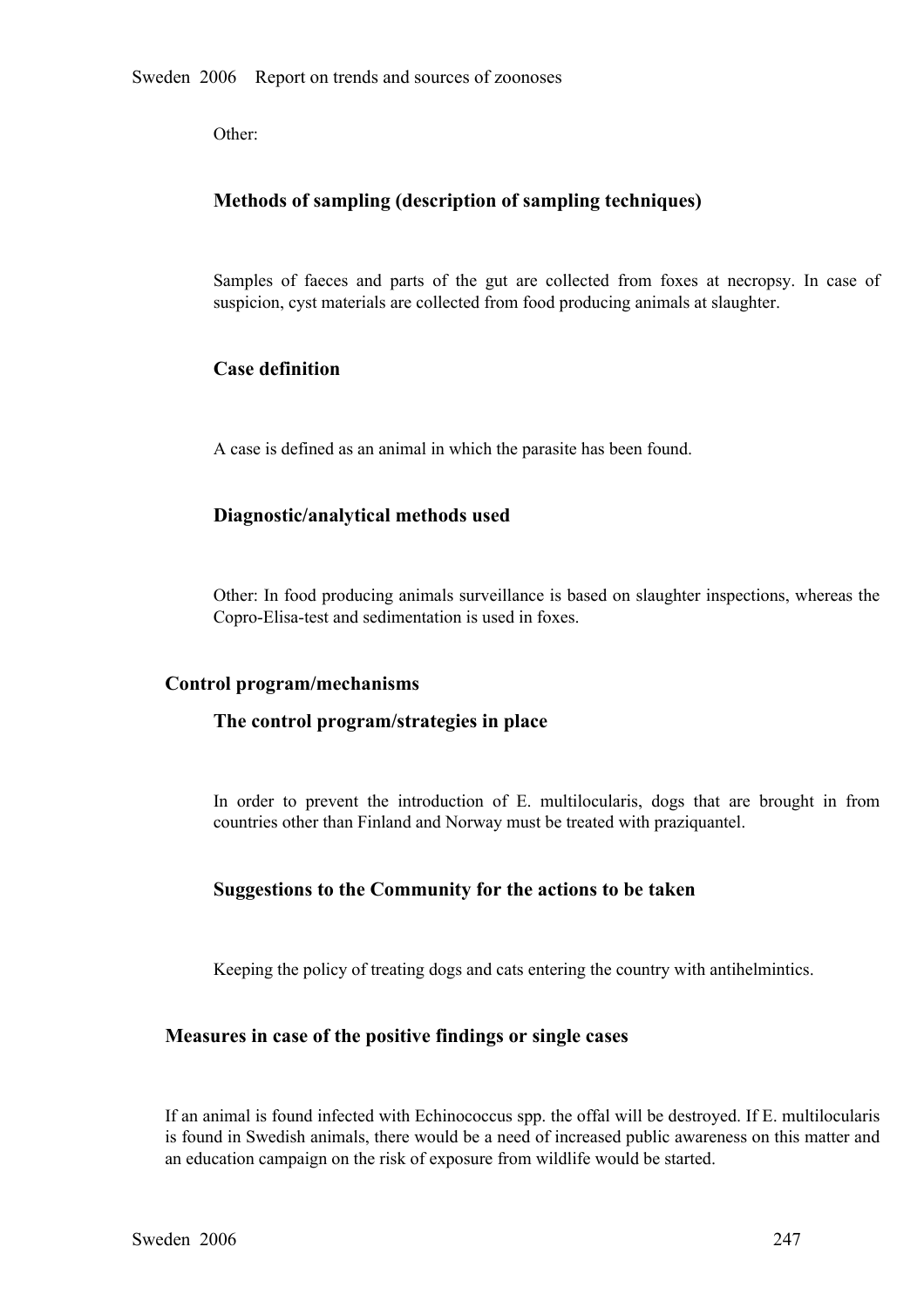Sweden 2006 Report on trends and sources of zoonoses

#### **Notification system in place**

Echinococcosis is a notifiable disease in all animals.

#### **Results of the investigation**

In 2006, neither E. granulosus or E. multilocularis was found in slaughtered animals. 300 foxes were sampled and all teted negative.

Additional 4 wolves that were subjected to necroscopy tested negative.

All slaughterd animal were investigated macroscopically, and microscopically if deemed necessary. All were negative.

#### **National evaluation of the recent situation, the trends and sources of infection**

E. multilocularis has never been reported in Sweden. Since 2001 there has been an annual investigation of 300-400 foxes in order to detect E. multilocularis and E. granulosus. All have been negative. investigation of 300400 foxes in order to detect E. multilocularis and E. granulosus. All have been negative.

The EU Regulation 998/2003 gives a five year transition period for Sweden after which a new<br>Community policy will be devised based on national reports including a risk assessment to the EC.<br>Results from the assessment cond Community policy will be devised based on national reports including a risk assessment to the EC. Results from the assessment conducted 2006 shows that: 1) there is high risk for serious consequences if E. multilocularis is introduced into Sweden, 2) the number of infected dogs and cats introduced could be between 10-4 consequences if E. multilocularis is introduced into Sweden, 2) the number of infected dogs and cats introduced could be between 1040 per year. However, the risk can be reduced to low or very low if a high compliance (>99%) to a policy of that all dogs or cats that could have been exposed to infected intermediate hosts are treated with antihelmintics before entering Sweden.

# **Relevance of the findings in animals to findings in foodstuffs and to human cases (as a source of infection)**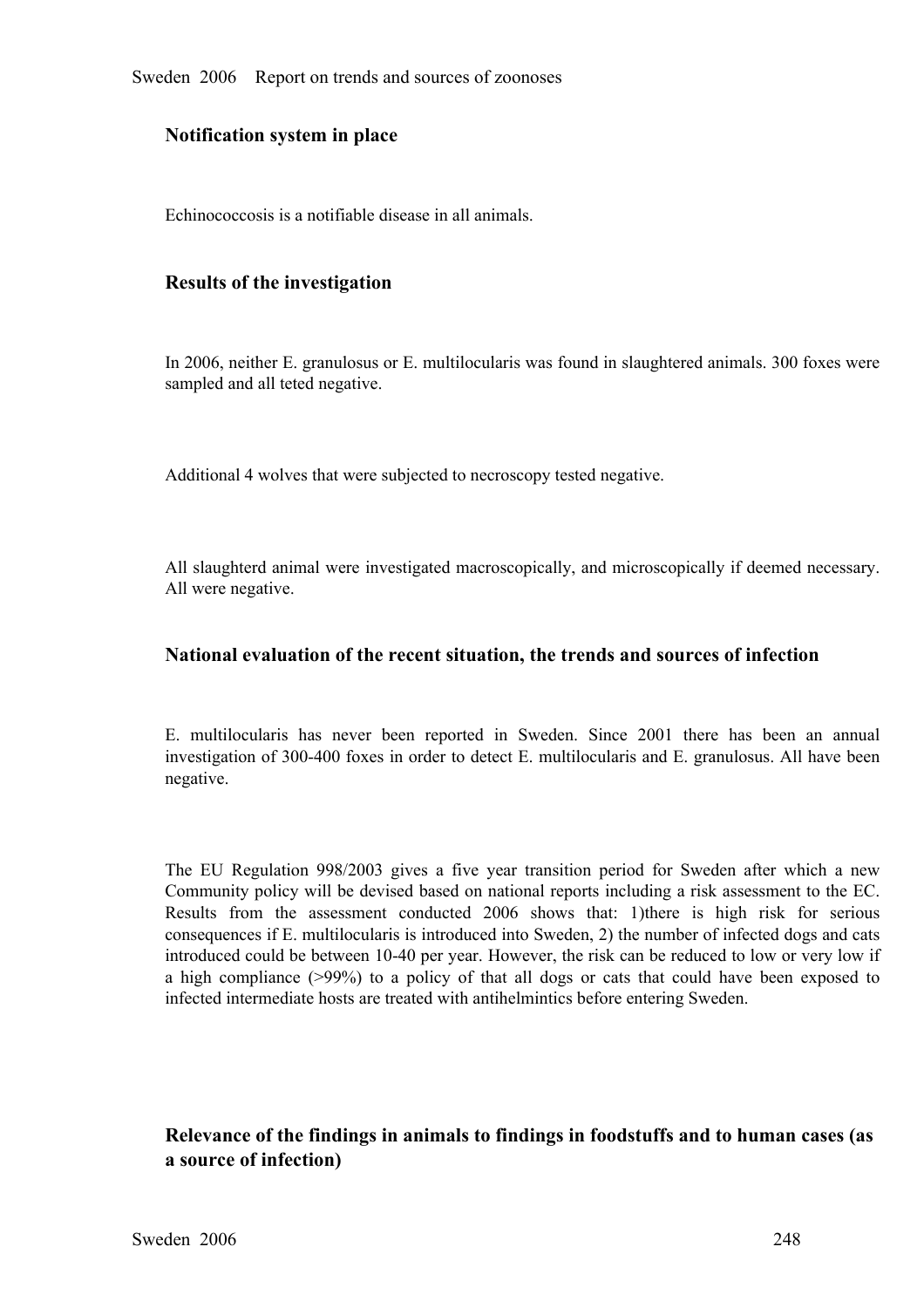Sweden 2006 Report on trends and sources of zoonoses

The risk of obtaining domestic echinococcosis is negligible.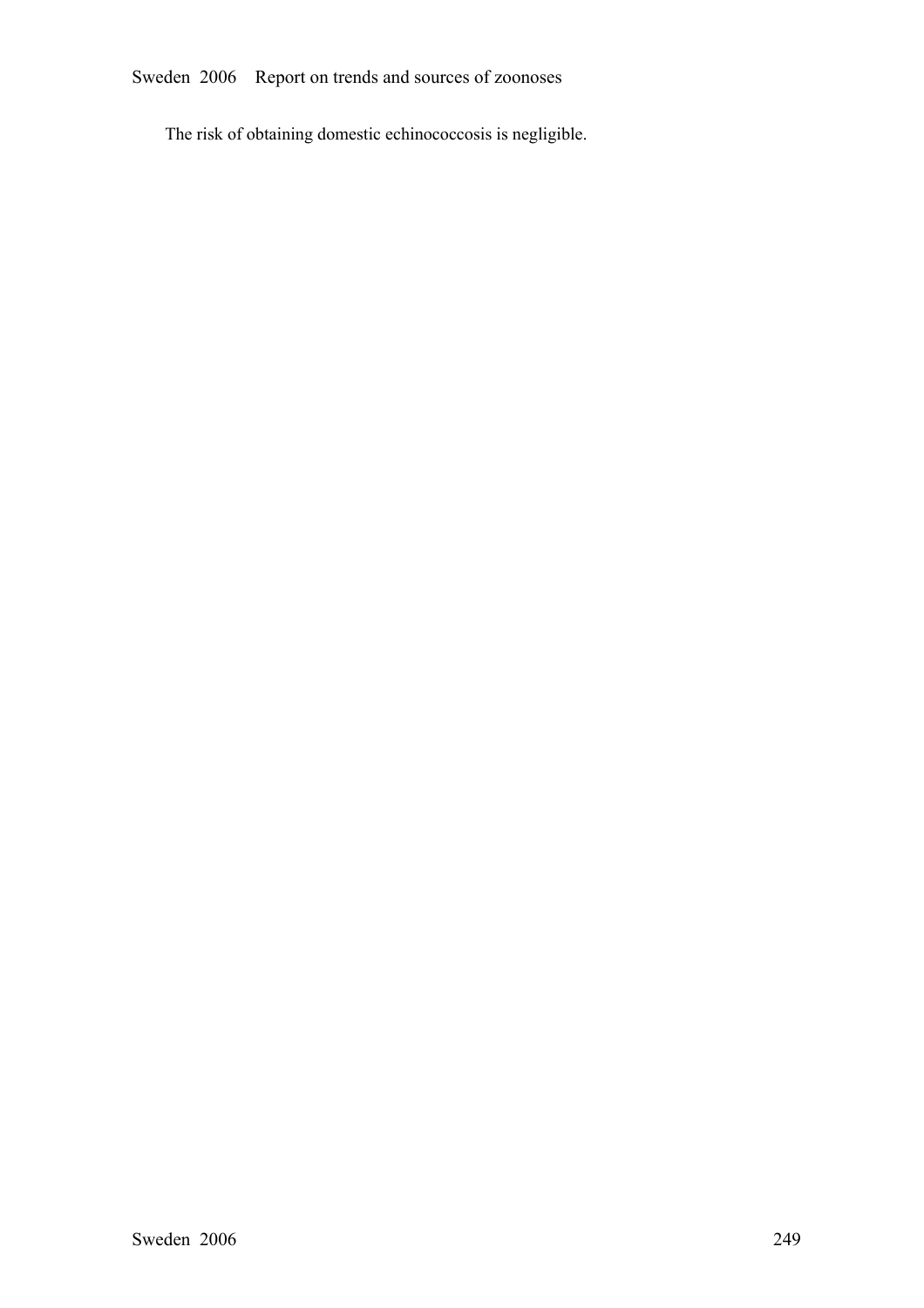# **Table Echinococcus in animals**

|                             | Source of information | Sampling unit | Units tested            | Total units positive for Echinococcus spp. | granulosus<br>шi | multilocularis<br>шi | spp., unspecified<br>Echinococcus |
|-----------------------------|-----------------------|---------------|-------------------------|--------------------------------------------|------------------|----------------------|-----------------------------------|
| Cattle (bovine animals) (1) | SVA, SJV              | animal        |                         | $\mathbf 0$                                |                  |                      |                                   |
| Sheep (2)                   | SVA, SJV              | animal        |                         | $\mathbf 0$                                |                  |                      |                                   |
| Goats (3)                   | SVA, SJV              | animal        |                         | 0                                          |                  |                      |                                   |
| Pigs (4)                    | SVA, SJV              | animal        |                         | $\mathbf 0$                                |                  |                      |                                   |
| Solipeds, domestic (5)      | SVA, SJV              | animal        |                         | $\mathbf 0$                                |                  |                      |                                   |
| Reindeers (6)               | SVA, SJV              | animal        |                         | $\mathbf 0$                                |                  |                      |                                   |
| Foxes (7)                   | <b>SVA</b>            | animal        | 300                     | $\mathbf 0$                                |                  |                      |                                   |
| <b>Wolves</b>               |                       |               |                         |                                            |                  |                      |                                   |
| wild                        | <b>SVA</b>            | animal        | $\overline{\mathbf{4}}$ | $\pmb{0}$                                  |                  |                      |                                   |

(1) : macroscopic investigation of all slaughtered animals

(2) : macroscopic investigation of all slaughtered animals

(3) : macroscopic investigation of all slaughtered animals

(4) : macroscopic investigation of all slaughtered animals

(5) : macroscopic investigation of all slaughtered animals (6) : macroscopic investigation of all slaughtered animals

 $(7)$ : annual screening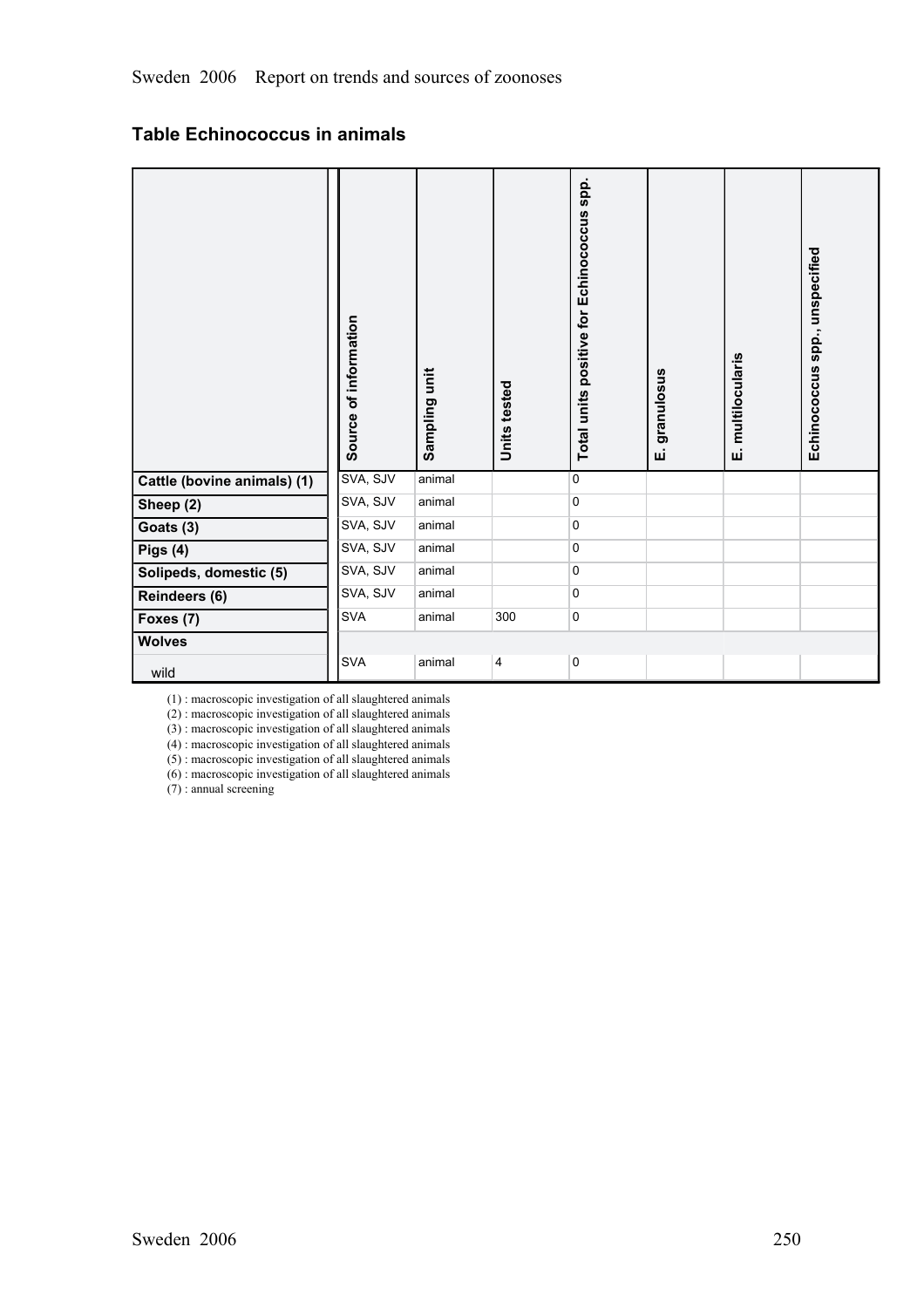# *2.10. TOXOPLASMOSIS*

# **2.10.1. General evaluation of the national situation**

# **A. Toxoplasmosis general evaluation**

# **History of the disease and/or infection in the country**

Toxoplasmosis is not notifiable in animals. However, serological studies in the 1990s showed that a large proportion of Swedish cats, dogs, foxes, sheep and a smaller number of pigs were seropositive.

Since the first of July 2004 toxoplasmosis in humans is not a notifiable disease under the Communicable Disease Act. During the last 10 years before that between 4 and 18 human cases were reported annually, mainly in immun Communicable Disease Act. During the last 10 years before that between 4 and 18 human cases were reported annually, mainly in immuno-suppressed persons and in pregnant women.

# **Relevance of the findings in animals, feedingstuffs and foodstuffs to human cases (as a source of infection)**

There is little information about the most common sources of infection, however undercooked or raw meat is considered important.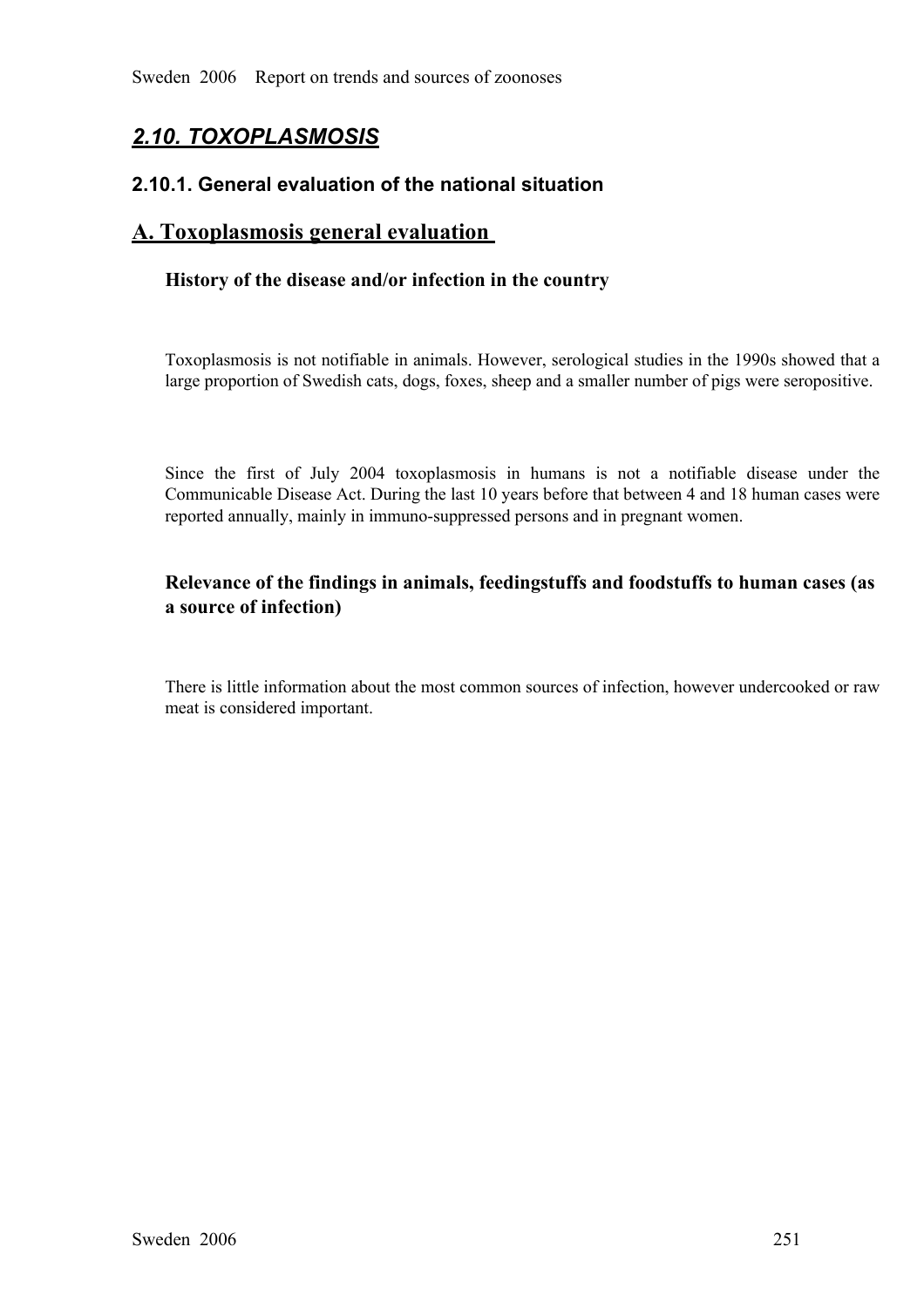# **2.10.2. Toxoplasma in animals**

# **A. T. gondii in animal**

# **Monitoring system**

# **Sampling strategy**

There is no official surveillance for Toxoplasma spp in animals. Sampling, mainly of sheep, goats, cats or dogs, is performed in case of clinical suspicion of toxoplasmosis.

## **Notification system in place**

Toxoplasmosis is not notifiable in animals.

# **National evaluation of the recent situation, the trends and sources of infection**

Results for toxoplasma investigations were previously reported when a majority of the samples were analysed at the SVA. Nowadays, it is not known how large proportion of samples being analysed at other laboratories and, therefore, results for toxoplasmosis has been omitted.

# **Relevance of the findings in animals to findings in foodstuffs and to human cases (as a source of infection)**

<sup>A</sup> risk of contracting domestic Toxoplasma spp infection does exist. However, the relevance of clinical toxoplasmosis is most important in immunosuppressed persons and in pregnant women.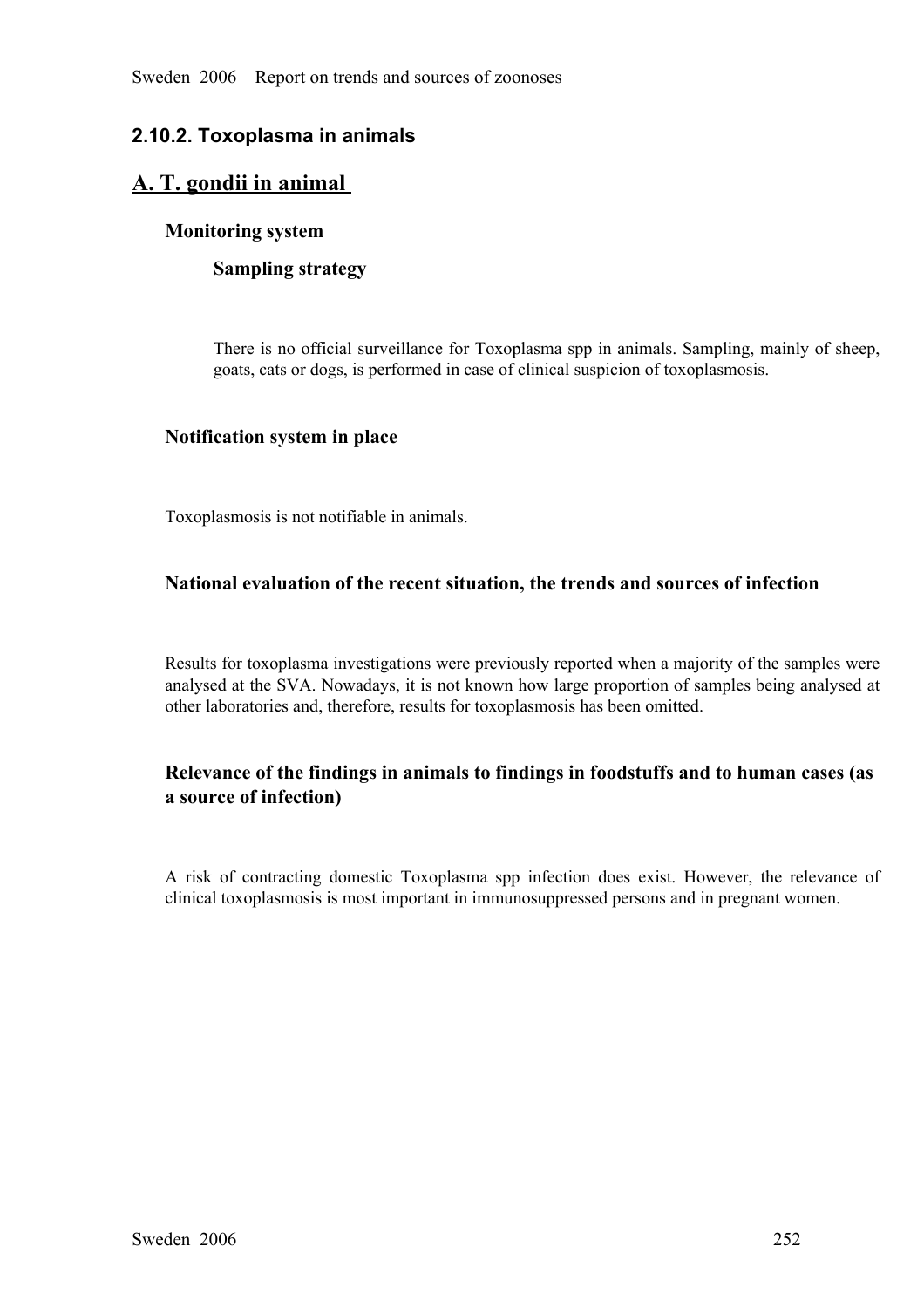# **Table Toxoplasma in animals**

| Source of information |  | Sampling unit | Units tested | gondii<br>positive for Toxoplasma<br><b>Total units</b> |
|-----------------------|--|---------------|--------------|---------------------------------------------------------|
|-----------------------|--|---------------|--------------|---------------------------------------------------------|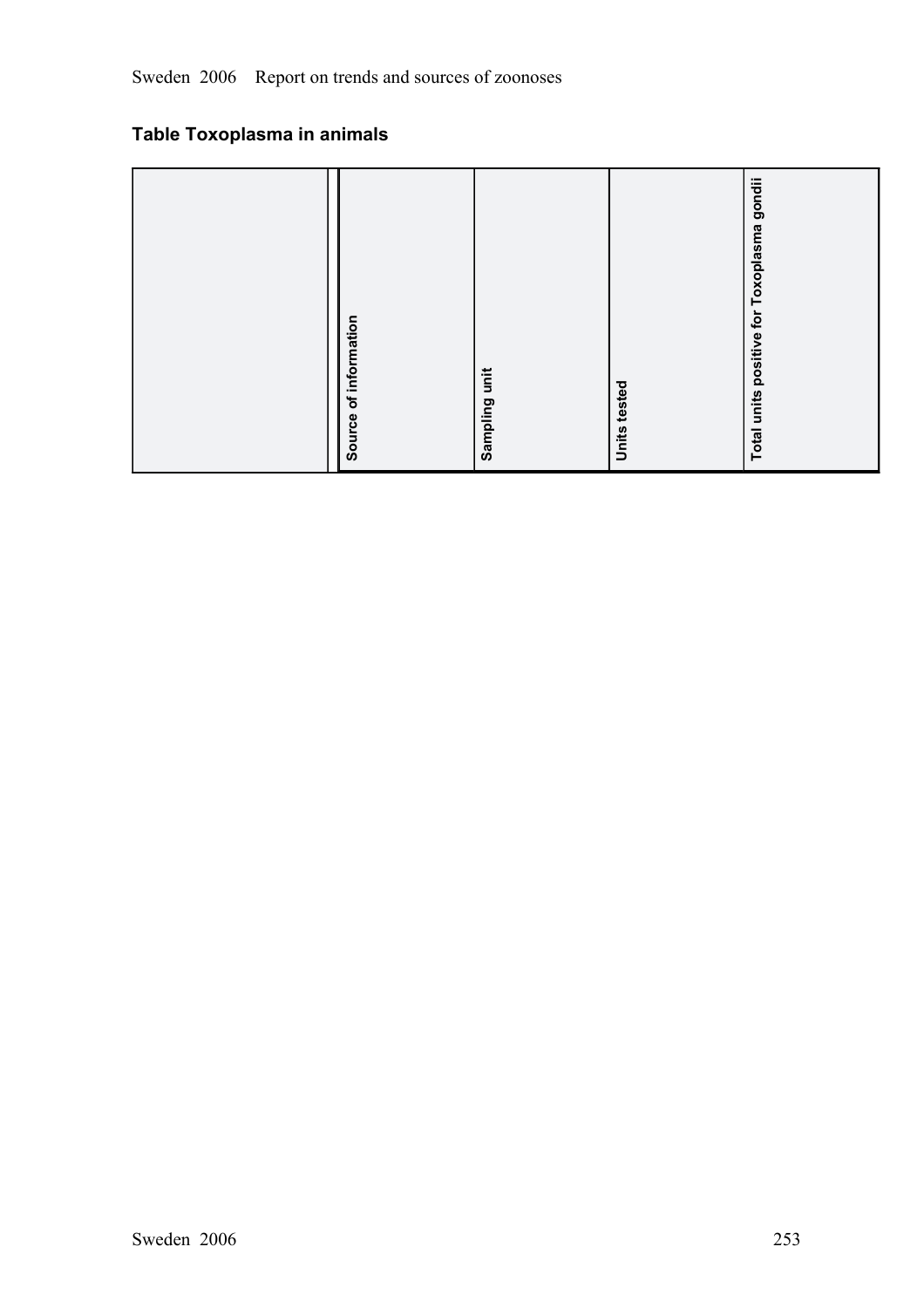Sweden 2006 Report on trends and sources of zoonoses

# *2.11. RABIES*

# **2.11.1. General evaluation of the national situation**

# **A. Rabies general evaluation**

#### **History of the disease and/or infection in the country**

The Swedish animal population has been free from rabies since 1886.

#### **National evaluation of the recent situation, the trends and sources of infection**

The national situation is stable. However, there are concerns about the risk of introducing rabies through the increased number of dogs that are brought into the country illegally.

# **Recent actions taken to control the zoonoses**

The special provisions that Sweden has in the current legislation of movement of dogs and cats is under evaluation. For information about conducted risk assessment, see "Rabies in dogs".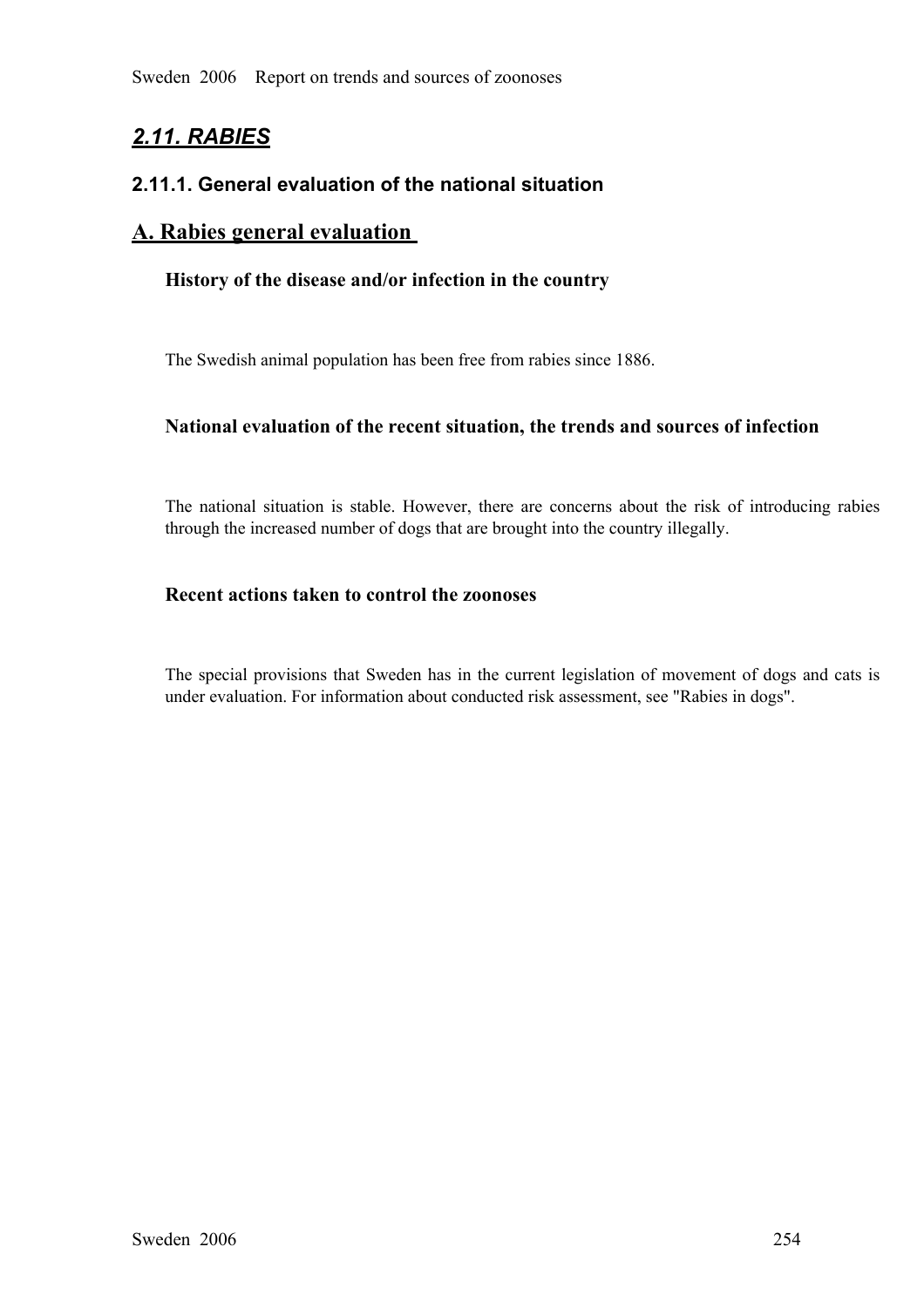# **2.11.2. Lyssavirus (rabies) in animals**

# **A. Rabies in dogs**

#### **Monitoring system**

#### **Sampling strategy**

The surveillance of rabies in Sweden is passive. Animals that are brought into the country illegally are tested for rabies, if they are euthanised. Also, there is a passive surveillance of bats and other wildlife sent in t illegally are tested for rabies, if they are euthanised. Also, there is a passive surveillance of bats and other wildlife sent in to the SVA. bats and other wildlife sent in to the SVA.

# **Frequency of the sampling**

Sampling is performed when there is a suspicion of rabies.

## **Type of specimen taken**

Organs/ tissues: imprints from brain tissue

## **Methods of sampling (description of sampling techniques)**

Specimens from brain tissue are analysed as soon as possible after collection.

## **Case definition**

A case is defined as an animal from which rabies virus has been detected.

## **Diagnostic/analytical methods used**

Other: fluorescent antibody test (FAT) performed on smears from hippocampus or medulla oblongata, and mouse inoculation test as a complementary test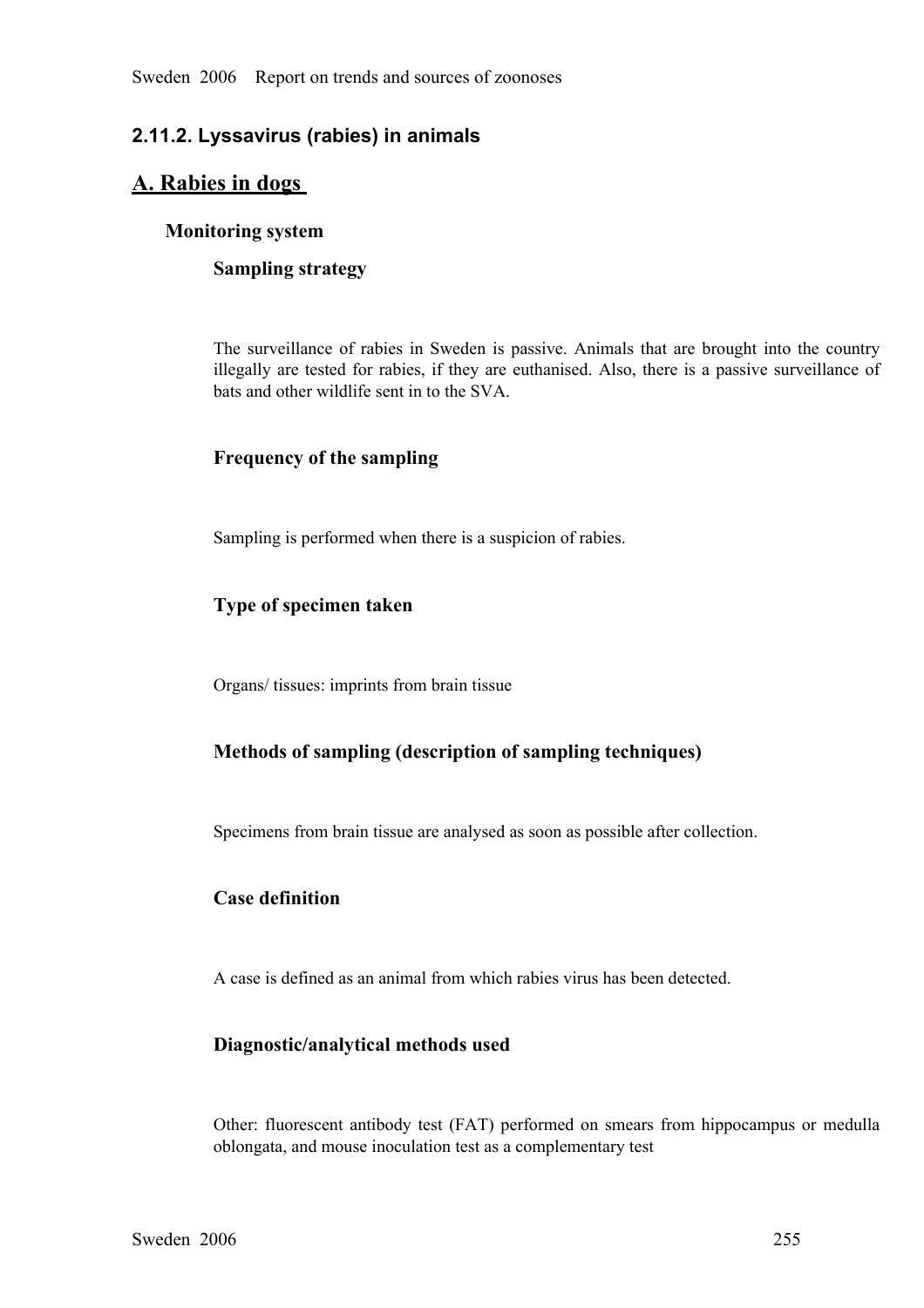# **Vaccination policy**

Vaccination of animals is allowed but usually only traveling dogs and cats are vaccinated. Dogs and cats that are brought into the country has to be tested for levels of protective antibodies following vaccination.

#### **Control program/mechanisms**

#### **The control program/strategies in place**

#### **Recent actions taken to control the zoonoses**

Since the number of dogs that are brought into the country, both legally and illegally, has increased an assessment of the risks involved is needed. A risk assessment regarding the risk of introducing rabies with illegally imported dogs was performed 2005. The risk was assessed as low and dependent on the origin of the dogs and number of dogs imported. A risk<br>assessment regarding legally imported dogs and cats from the rest of EU was completed<br>during summer 2006. The risk was assessed as very low assessment regarding legally imported dogs and cats from the rest of EU was completed during summer 2006. The risk was assessed as very low. during summer 2006. The risk was assessed as very low.

#### **Suggestions to the Community for the actions to be taken**

One suggestion is to have import restrictions on dogs from areas where rabies virus strains are adapted to dogs.

#### **Measures in case of the positive findings or single cases**

If rabies were diagnosed, measures to eradicate the disease would be taken in accordance with the Swedish Act of Epizootics.

#### **Notification system in place**

Rabies is notifiable on clinical suspicion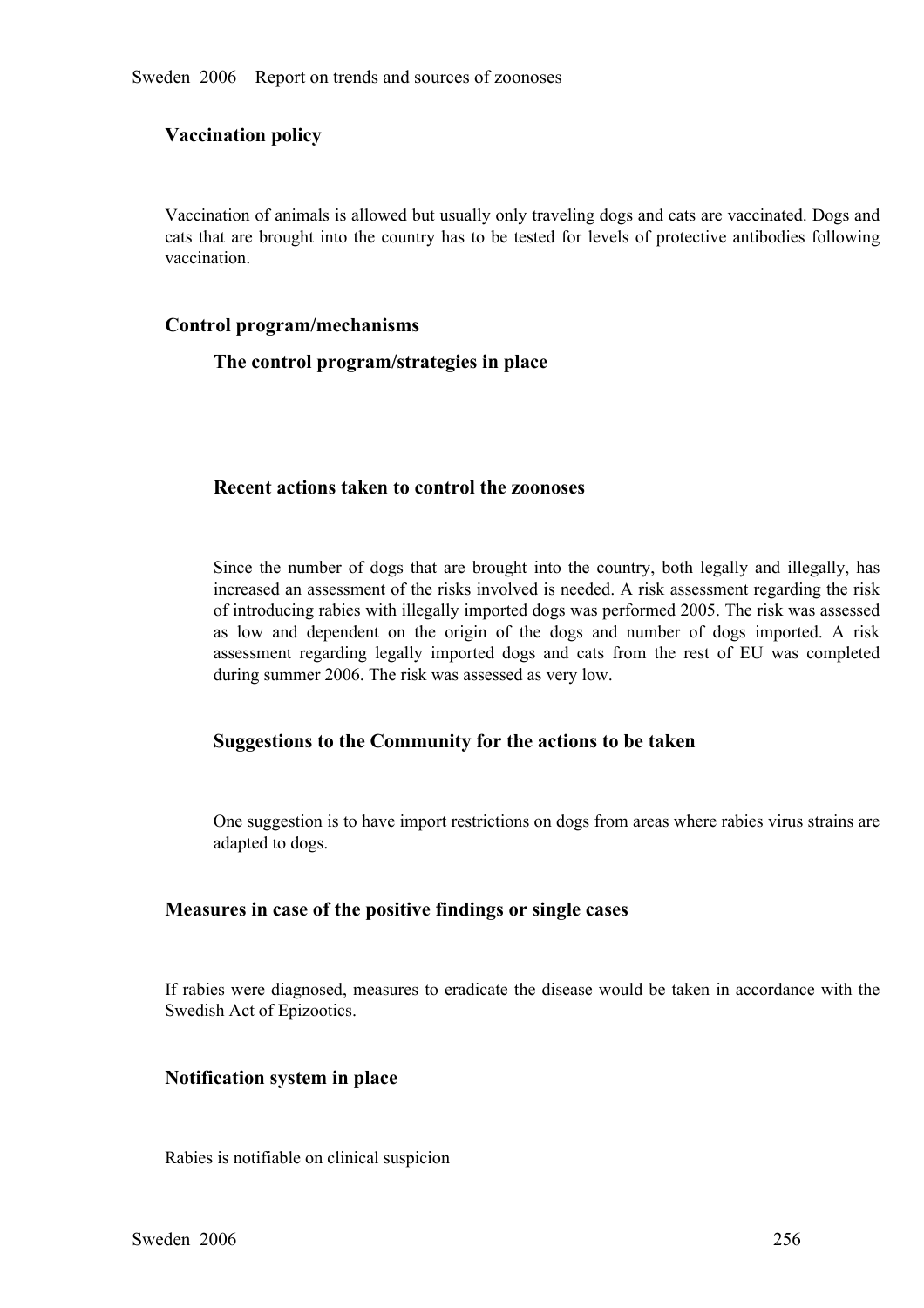#### **Results of the investigation**

Four dogs were investigated and all were negative.

#### **National evaluation of the recent situation, the trends and sources of infection**

Rabies has not occurred in Sweden since 1886. Dogs and cats from EU, EFTA countries and certain third countries (EU998/2003)can be brought into Sweden after rabies vaccination and antibody titre control, whereas dogs and cats from other countries have to be kept in quarantine for four months.<br>Presently there is a great concern about increased number of illegally imported dogs into Sweden. Presently there is a great concern about increased number of illegally imported dogs into Sweden.

#### **Additional information**

Other animal species that were tested in <sup>2006</sup> were: 26bats, <sup>4</sup> cats, 2 minks and <sup>1</sup> cattle, fox and squirrel, respectively. All were negative.

Veterinarians and the public are advised to send bats are found dead to the SVA for rabies investigation, and hunters are encouraged to notify SVA about wildlife that behave in a way that rabies might be suspected. investigation, and hunters are encouraged to notify SVA about wildlife that behave in a way that rabies might be suspected. rabies might be suspected.

In 1987-89 and 1999, surveys were performed where sick  $(n=75)$  or dead bats  $(n=200)$  were investigated for rabies, all were negative. Between 1998 and 2005, 322 bats were investigated and all were negative. investigated for rabies, all were negative. Between 1998 and 2005, 322 bats were investigated and all were negative.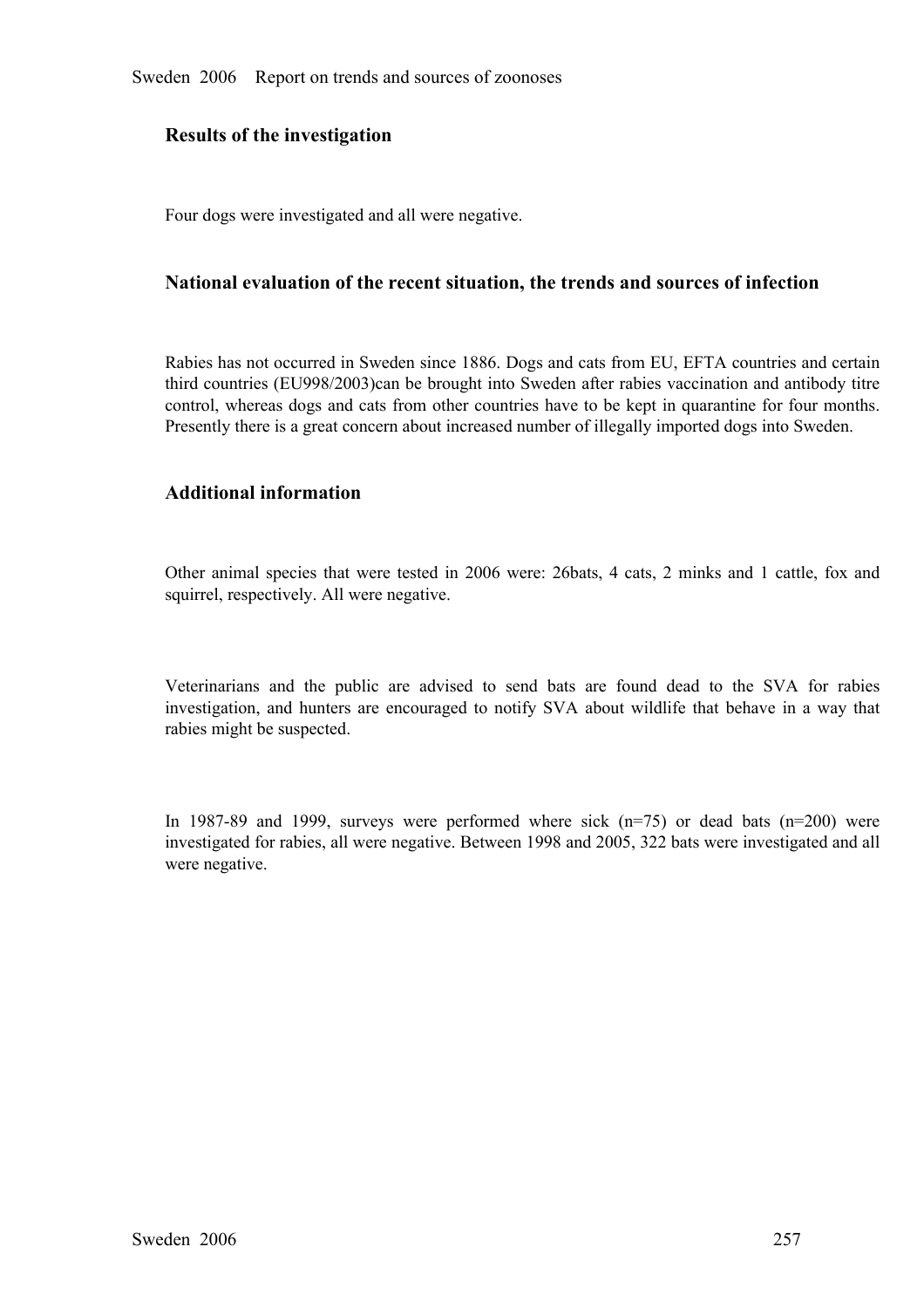# **Table Rabies in animals**

|                                | Source of information | Sampling unit | <b>Units tested</b>     | Total units positive for Lyssavirus (rabies) | unspecified Lyssavirus | -unspecified<br>Bat Lyssavirus<br>European | classical rabies virus (genotype 1) |
|--------------------------------|-----------------------|---------------|-------------------------|----------------------------------------------|------------------------|--------------------------------------------|-------------------------------------|
| <b>Cattle (bovine animals)</b> | <b>SVA</b>            | animal        | $\mathbf{1}$            | 0                                            |                        |                                            |                                     |
| <b>Dogs</b>                    | <b>SVA</b>            | animal        | 4                       | 0                                            |                        |                                            |                                     |
| Cats                           | <b>SVA</b>            | animal        | 4                       | 0                                            |                        |                                            |                                     |
| <b>Bats</b>                    |                       |               |                         |                                              |                        |                                            |                                     |
| wild                           | <b>SVA</b>            | animal        | $26\,$                  | $\mathsf 0$                                  |                        |                                            |                                     |
| <b>Foxes</b>                   |                       |               |                         |                                              |                        |                                            |                                     |
| wild                           | <b>SVA</b>            | animal        | $\mathbf{1}$            | 0                                            |                        |                                            |                                     |
| <b>Minks</b>                   | <b>SVA</b>            | animal        | $\overline{\mathbf{c}}$ | 0                                            |                        |                                            |                                     |
| <b>Squirrels</b>               | <b>SVA</b>            | animal        | $\mathbf{1}$            | 0                                            |                        |                                            |                                     |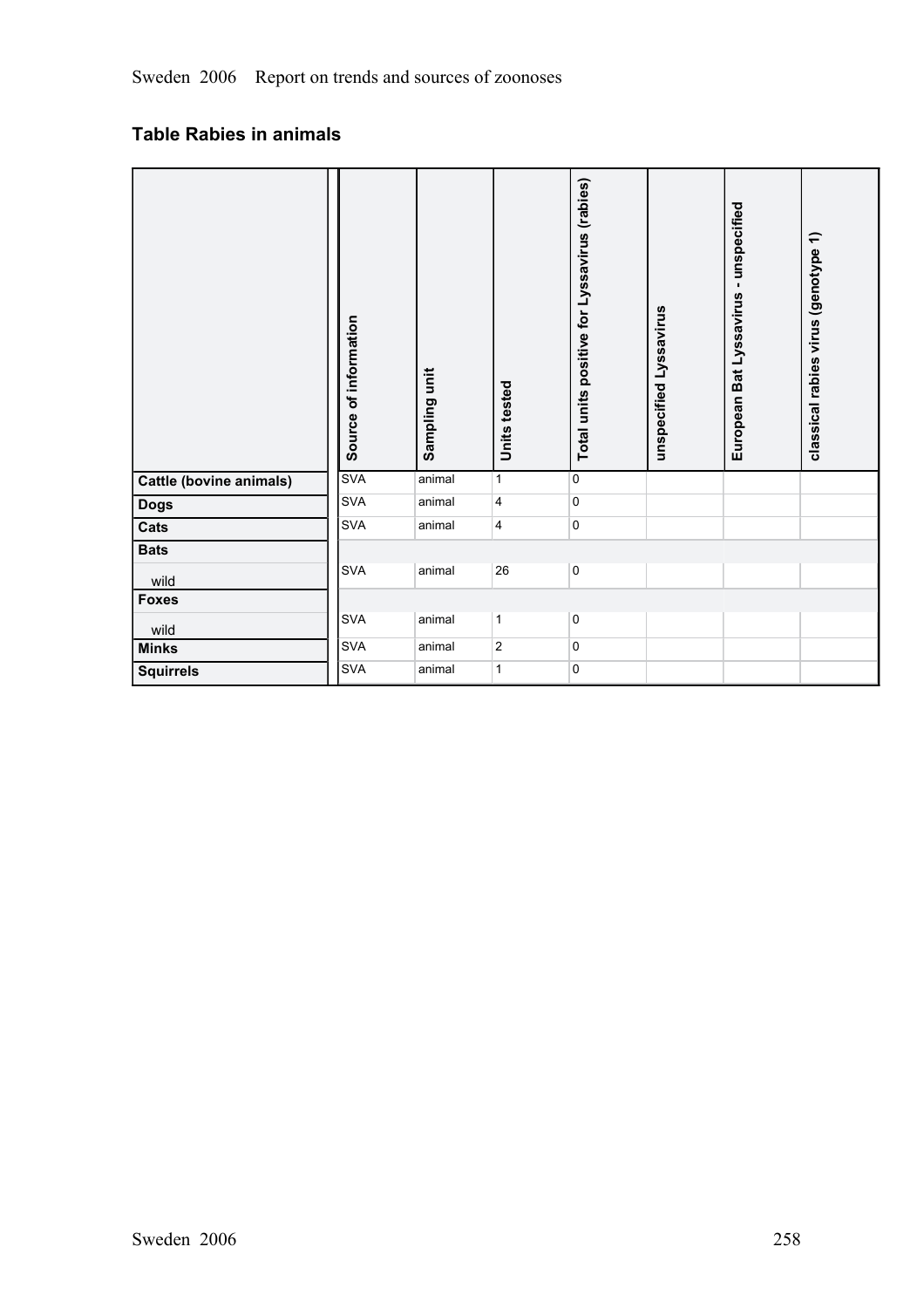# 2.12. Q-FEVER

# **2.12.1. General evaluation of the national situation**

# **2.12.2. Coxiella (Q-fever) in animals**

# **Table Coxiella burnetii (Q fever) in animals**

| of information<br>Source | Sampling unit | tested<br><b>Units</b> | positive for Coxiella burnetii<br><b>Total units</b> |
|--------------------------|---------------|------------------------|------------------------------------------------------|
|                          |               |                        |                                                      |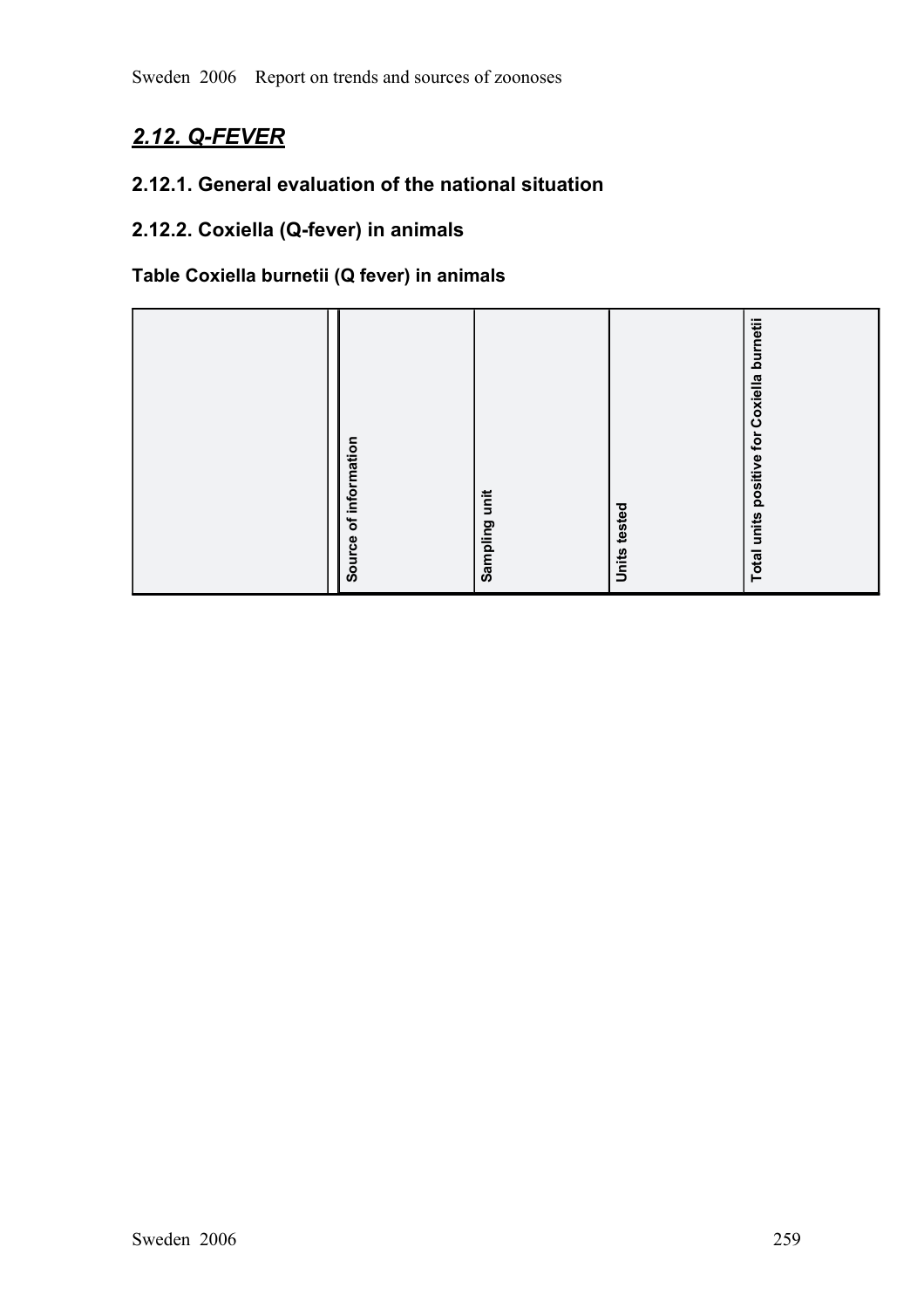# **3. INFORMATION ON SPECIFIC INDICATORS OF ANTIMICROBIAL RESISTANCE**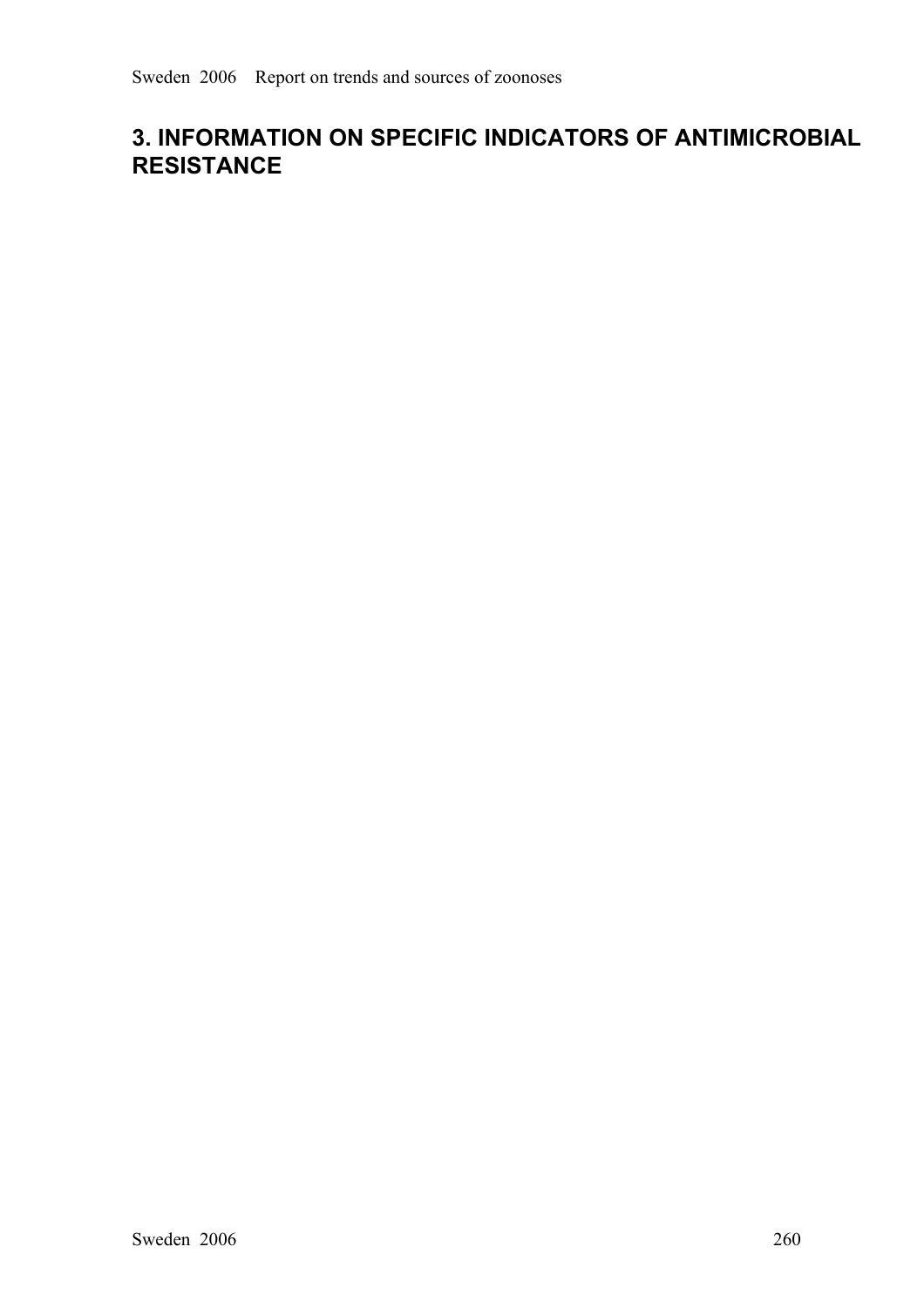# *3.1. ENTEROCOCCUS, NONPATHOGENIC*

# **3.1.1. General evaluation of the national situation**

# **3.1.2. Antimicrobial resistance in Enterococcus, non-pathogenic isolates**

# **A. Antimicrobial resistance of Enterococcus spp., unspecified in animal**

## **Sampling strategy used in monitoring**

## **Frequency of the sampling**

Antimicrobial resistance in enterococci from healthy animal is regularly monitored in the Swedish Veterinary Antimicrobial Resistance Monitoring programme (SVARM).

In 2006, isolates from dairy cows were tested.

# **Type of specimen taken**

Intestinal content (caecum or colon) from dairy cows were sampled. Each animal is from a unique dairy herd.

# **Methods of sampling (description of sampling techniques)**

In all 461 samples were collected from 11 abattoirs. The abattoirs accounted for 84% of the total volume of dairy cows slaughtered in Sweden in 2005. The number of samples collected at each abattoir was proportional to the slaughter volume of the abattoir.

## **Procedures for the selection of isolates for antimicrobial testing**

All isolates (13 E. faecalis and 98 E. faecium) obtained from culture of the 470 samples were tested for antimicrobial susceptibility. Each isolate is from a unique dairy herd.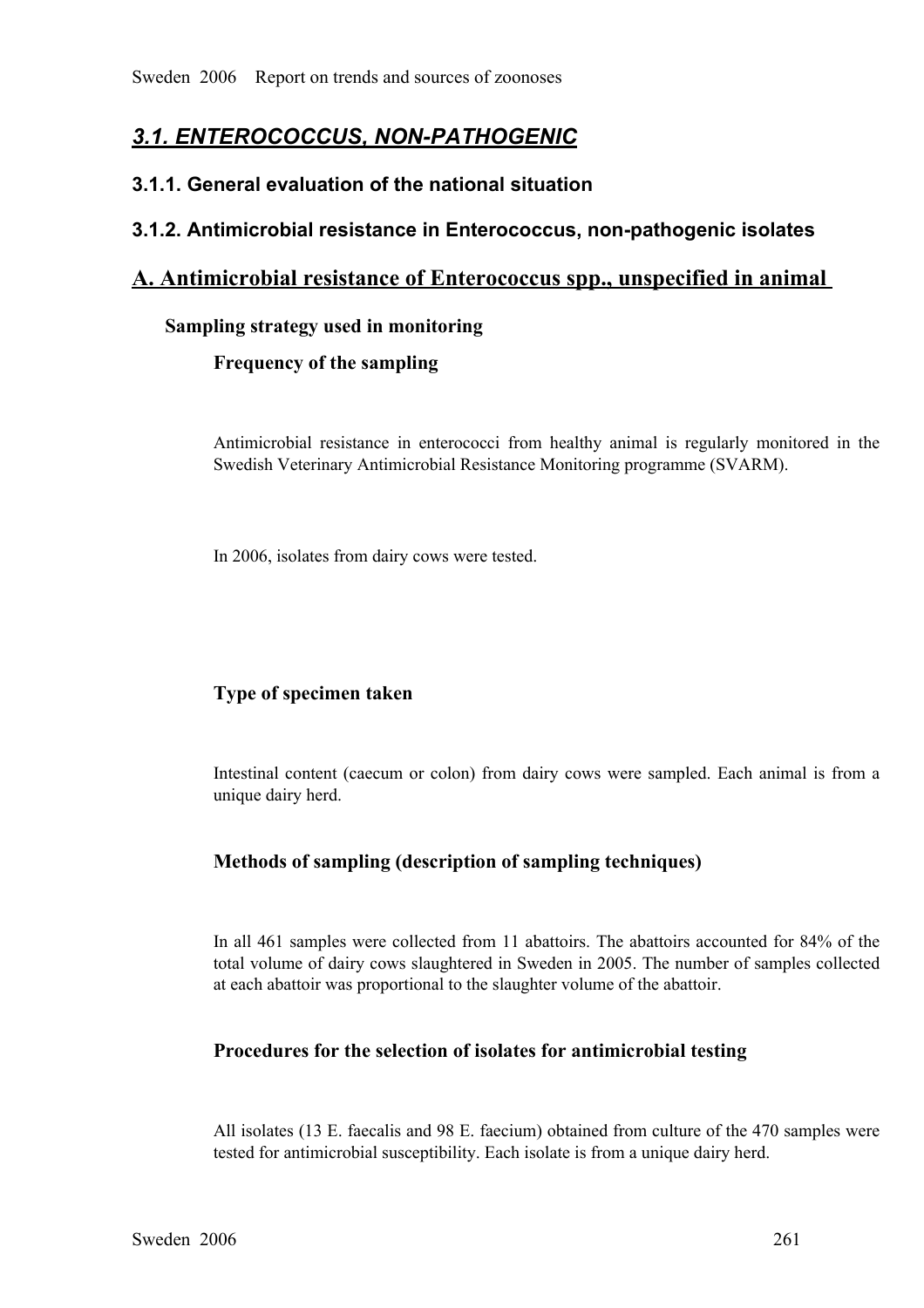#### **Methods used for collecting data**

Results of antimicrobial susceptibility testing and information on origin of isolates were stored in a database at SVA. For compiling statistics, relevant data were extracted from the database. stored in a database at SVA. For compiling statistics, relevant data were extracted from the database. database.

#### **Laboratory methodology used for identification of the microbial isolates**

Isolation and antimicrobial susceptibility testing was performed at the National Veterinary institute

For samples from cows, 0.5 g colon content was diluted in 4.5 mL saline. From the dilution, 0.1 mL was spread onto Slanetz-Bartley (SlaBa) agar. The plates were incubated for 48 h at  $37\hat{A}^{\circ}C$ . One colony, randomly chosen, was sub-cultured on bile-esculin agar and blood agar  $(37\hat{A}^{\circ}C, 24 h)$ . Colonies with a colony, randomly chosen, was sub-cultured on bile-esculin agar and blood agar  $(37\hat{A}^{\circ}C, 24 h)$ .<br>Colonies with a morphology consistent with enterococci, and with a positive reaction on bile-esculin agar were tested fo Colonies with a morphology consistent with enterococci, and with a positive reaction on bile-esculin agar were tested for antimicrobial susceptibility and identified to species level according to Devriese et al. (1993) by use of the following biochemical tests: mannitol, sorbitol, arabinose, saccharose, ribose, raffinose and methyl-a-D-glucopyranoside.

Antimicrobial susceptibility was tested using dilution methods in cation adjusted Mueller-Hinton<br>broth (CAMBH). The tests were performed following the standards for microdilution of the National<br>Committee of Clinical Labor broth (CAMBH). The tests were performed following the standards for microdilution of the National Committee of Clinical Laboratory Standards (NCCLS, 2002) using VetMIC panels produced at the Dept. of Antibiotics, SVA. As quality control, Enterococcus faecalis ATCC 29212 was included.

#### **Laboratory used for detection for resistance**

#### **Antimicrobials included in monitoring**

For antimicrobials tested and range of tested concentrations see Table â Breakpoints used for antimicrobial susceptibility testing of Enterococcus spp.in Animalsâ .

#### **Preventive measures in place**

No preventive measures are in place regarding enterococci from healty animals.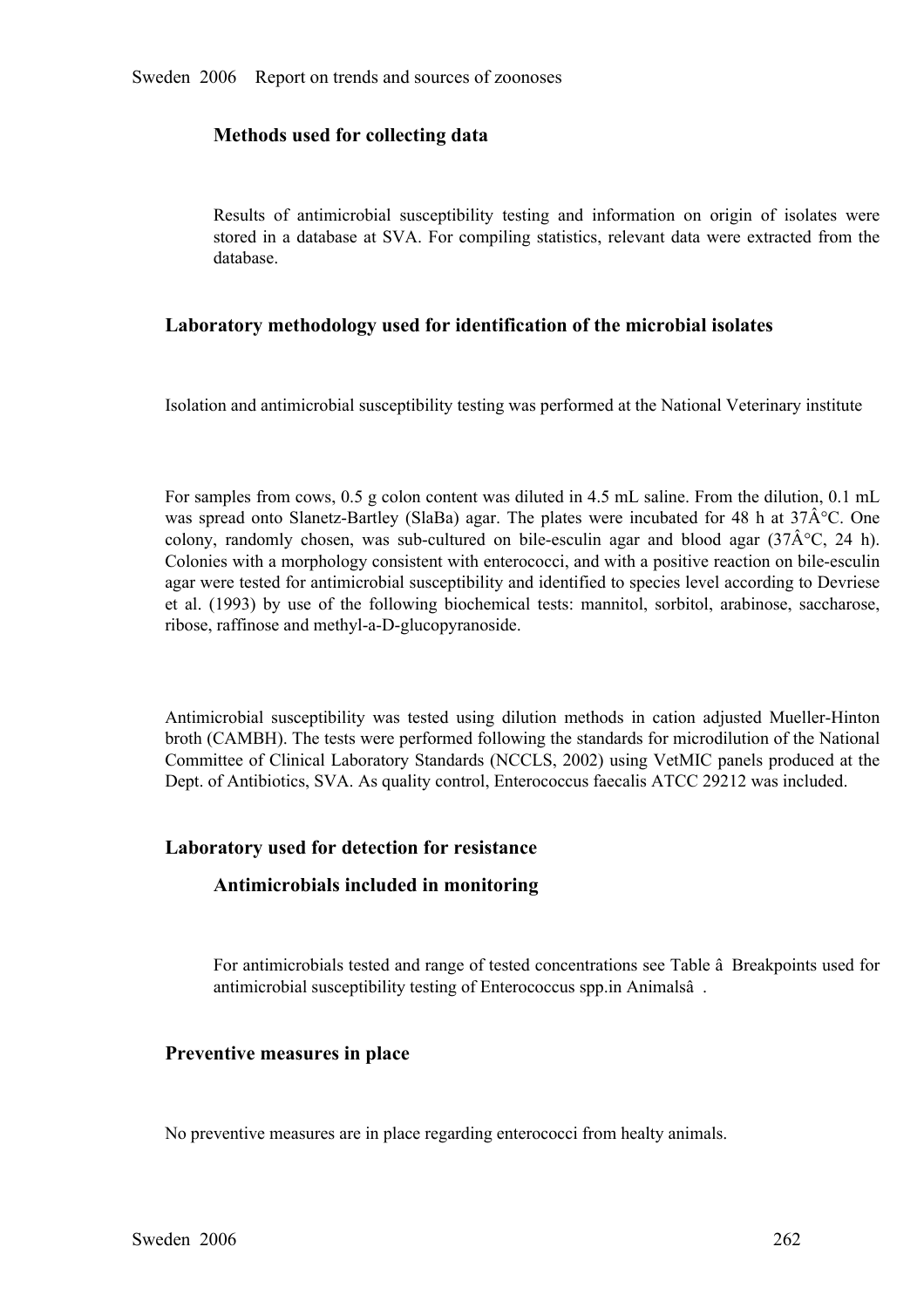## **Control program/mechanisms**

## **The control program/strategies in place**

No control program is in place.

## **Recent actions taken to control the zoonoses**

No measures are taken in case of antimicrobial resistance in commensal enterococci.

## **Results of the investigation**

Antimicrobial resistance in enterococci from dairy cows was rare.

## **National evaluation of the recent situation, the trends and sources of infection**

The situation is most favourable regarding antimicrobial resistance in commensal enterococci from dairy cows. This is in agreement with a previous study in 2000 in yearling cattle. Also the situation among isolates from sl dairy cows. This is in agreement with a previous study in 2000 in yearling cattle. Also the situation among isolates from slaughter pigs and broilers previously studied in SVARM is favourable.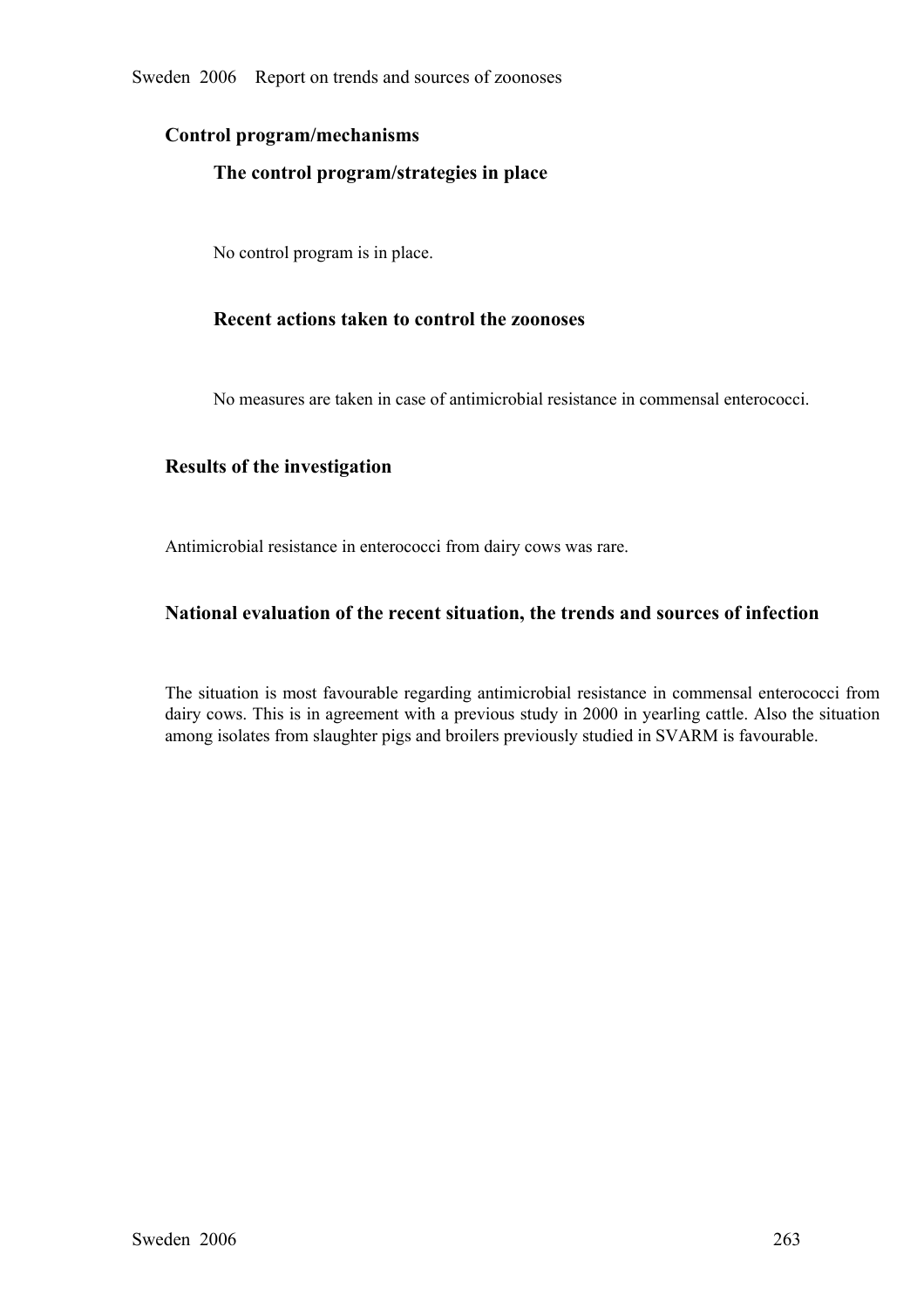Table Antimicrobial susceptibility testing of E. faecium in Cattle (bovine animals) - dairy cows - at slaughterhouse -<br>animal sample - Monitoring - quantitative data [Dilution method] **Table Antimicrobial susceptibility testing of E. faecium in Cattle (bovine animals) dairy cows at slaughterhouse animal sample Monitoring quantitative data [Dilution method]**

| Number of resistant isolates (n) and number of isolates with the concentration (µl/ml) or zone (mm) of inhibition equal to |                         |                |         |      |             |                          |                          |                                       |                     |                |        |                       |                |                 |                            |            |             |               |                          |               |  |
|----------------------------------------------------------------------------------------------------------------------------|-------------------------|----------------|---------|------|-------------|--------------------------|--------------------------|---------------------------------------|---------------------|----------------|--------|-----------------------|----------------|-----------------|----------------------------|------------|-------------|---------------|--------------------------|---------------|--|
|                                                                                                                            | E. faecium              |                |         |      |             |                          |                          |                                       |                     |                |        |                       |                |                 |                            |            |             |               |                          |               |  |
|                                                                                                                            | Cattle (bovine animals) |                |         |      | $\mathbf I$ | dairy cows -             |                          |                                       | at slaughterhouse - |                |        |                       |                |                 | animal sample - Monitoring |            |             |               |                          |               |  |
| Isolates out of a monitoring<br>programme                                                                                  | yes                     |                |         |      |             |                          |                          |                                       |                     |                |        |                       |                |                 |                            |            |             |               |                          |               |  |
| Number of isolates available<br>in the laboratory                                                                          | 98                      |                |         |      |             |                          |                          |                                       |                     |                |        |                       |                |                 |                            |            |             |               |                          |               |  |
|                                                                                                                            |                         |                |         |      |             |                          |                          |                                       |                     |                |        |                       |                |                 |                            |            |             |               |                          |               |  |
| Antimicrobials:                                                                                                            | z                       | u              | $$0.0=$ | 90.0 | SL O        | <b>GZ.0</b>              | 5.0                      | ट<br>ı                                | Þ                   | 8              | 9 L    | 32                    | 79             | 8Z L            | 99Z                        | <b>SIS</b> | <b>4024</b> | 8707<<br>8707 | <b>J</b> ewol            | highest       |  |
| Tetracyclines                                                                                                              |                         |                |         |      |             |                          |                          |                                       |                     |                |        |                       |                |                 |                            |            |             |               |                          |               |  |
| Tetracyclin                                                                                                                | $98$                    | S              |         |      |             |                          | $\overline{6}$           | 34                                    |                     |                |        | S                     |                |                 |                            |            |             |               | 0.5                      | 64            |  |
| Amphenicols                                                                                                                |                         |                |         |      |             |                          |                          |                                       |                     |                |        |                       |                |                 |                            |            |             |               |                          |               |  |
| Chloramphenicol                                                                                                            | 98                      | $\circ$        |         |      |             |                          |                          | $\overline{\phantom{0}}$              | $^{24}$             | $\overline{r}$ | $\sim$ |                       |                |                 |                            |            |             |               | 0.5                      | 64            |  |
| Aminoglycosides                                                                                                            |                         |                |         |      |             |                          |                          |                                       |                     |                |        |                       |                |                 |                            |            |             |               |                          |               |  |
| Streptomycin                                                                                                               | $\overline{98}$         | $\circ$        |         |      |             |                          |                          |                                       |                     |                | S      | 34                    | $\overline{6}$ |                 |                            |            |             |               | $\infty$                 | 1024          |  |
| Gentamicin                                                                                                                 | 98                      | $\circ$        |         |      |             |                          |                          | S                                     | 33                  | 56             | G      |                       |                |                 |                            |            |             |               | $\sim$                   | 256           |  |
| Kanamycin                                                                                                                  | 98                      | $\circ$        |         |      |             |                          |                          |                                       |                     |                | 4      | 36                    | 28             | $\overline{20}$ | r                          | S          |             |               | $\frac{6}{2}$            | 2048          |  |
| Macrolides                                                                                                                 |                         |                |         |      |             |                          |                          |                                       |                     |                |        |                       |                |                 |                            |            |             |               |                          |               |  |
| Erythromycin                                                                                                               | 98                      | $\overline{ }$ |         |      |             |                          | 29                       | $\tilde{c}$<br>$^{24}$                | 25                  | $\overline{ }$ |        |                       |                |                 |                            |            |             |               | 0.5                      | 64            |  |
| Glycopeptides (Cyclic peptides, Polypeptides)<br><sub>Ractivacio</sub>                                                     |                         |                |         |      |             |                          |                          |                                       |                     |                |        |                       |                |                 |                            |            |             |               |                          |               |  |
| Bacitracin                                                                                                                 |                         |                |         |      |             |                          | $\overline{\phantom{0}}$ | $\overline{\phantom{0}}$              | S                   | $\frac{6}{2}$  | 89     | $\stackrel{+}{\cdot}$ | ۳              |                 |                            |            |             |               | $\overline{\phantom{0}}$ | 128           |  |
| Vancomycin                                                                                                                 | $\frac{8}{3}$           | $\circ$        |         |      |             |                          |                          | S<br>$\overline{7}$                   | $\frac{4}{7}$       |                |        |                       |                |                 |                            |            |             |               | $\overline{ }$           | 128           |  |
| lonophores                                                                                                                 |                         |                |         |      |             |                          |                          |                                       |                     |                |        |                       |                |                 |                            |            |             |               |                          |               |  |
| Narasin                                                                                                                    | $_{98}$                 | $\circ$        |         |      |             | $\overline{\phantom{0}}$ | 36                       | $\overline{ }$<br>54                  |                     |                |        |                       |                |                 |                            |            |             |               | 0.12                     | $\frac{6}{2}$ |  |
| Oxazolidines                                                                                                               |                         |                |         |      |             |                          |                          |                                       |                     |                |        |                       |                |                 |                            |            |             |               |                          |               |  |
| Linezolid                                                                                                                  | $98$                    | $\circ$        |         |      |             |                          | $\sim$                   | 7                                     | é,                  |                |        |                       |                |                 |                            |            |             |               | 0.5                      | $\frac{6}{5}$ |  |
| Penicillins                                                                                                                |                         |                |         |      |             |                          |                          |                                       |                     |                |        |                       |                |                 |                            |            |             |               |                          |               |  |
| Ampicillin                                                                                                                 | 98                      | $\circ$        |         |      |             | $\tilde{e}$              | $30^{\circ}$             | 13<br>45                              |                     |                |        |                       |                |                 |                            |            |             |               | 0.25                     | 32            |  |
| Streptogramins                                                                                                             |                         |                |         |      |             |                          |                          |                                       |                     |                |        |                       |                |                 |                            |            |             |               |                          |               |  |
| Virginiamycin                                                                                                              | 98                      | $\circ$        |         |      |             |                          | 25                       | $\overset{\circ}{=}$<br>$\frac{6}{2}$ | $38\,$              |                |        |                       |                |                 |                            |            |             |               | 0.5                      | 64            |  |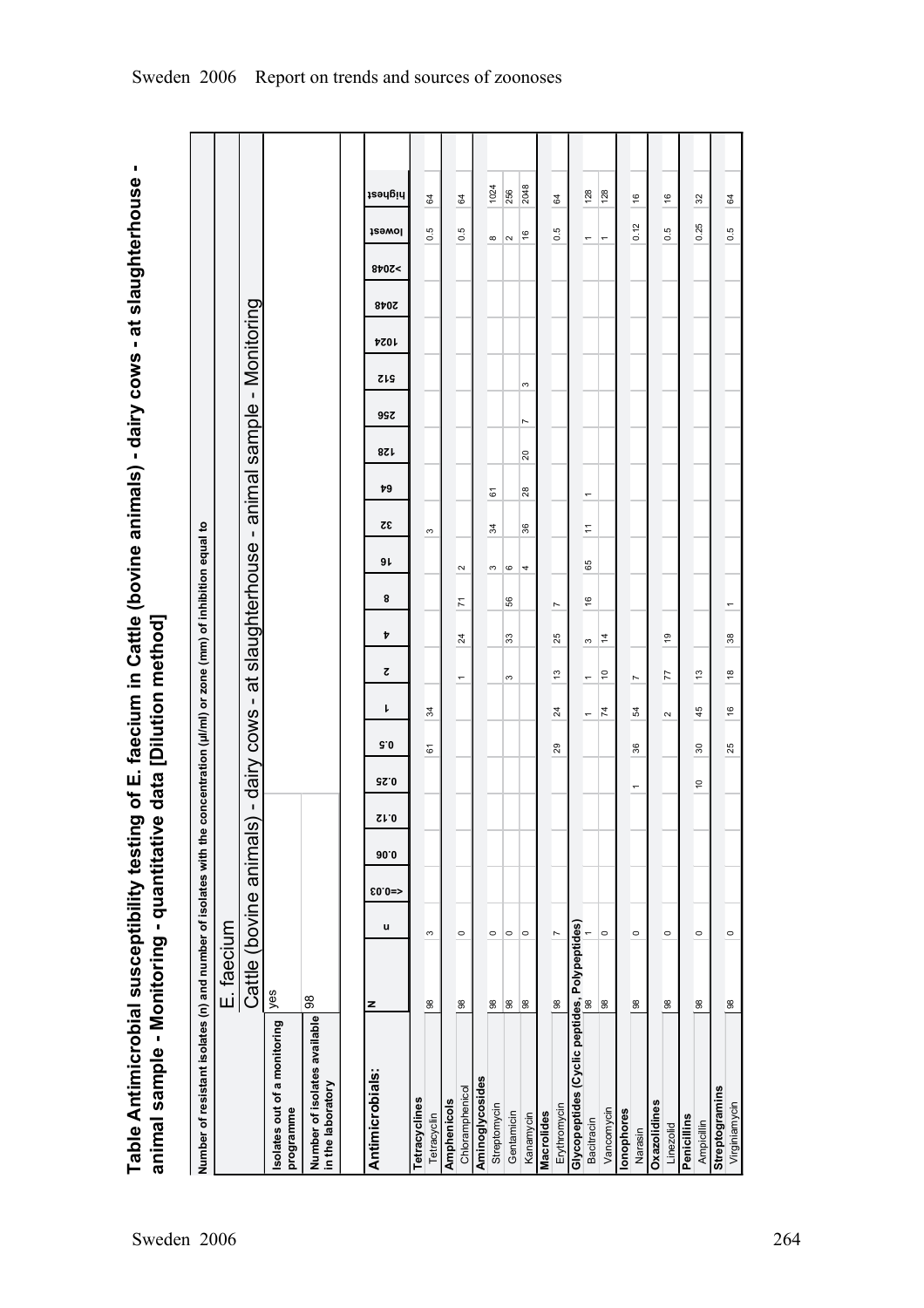# **Table Antimicrobial susceptibility testing of E. faecium qualitative data**

| E. faecium<br>Cattle (bovine animals) - dairy cows - at slaughterhouse - animal sample - Monitoring<br>yes<br>Isolates out of a<br>monitoring programme<br>98<br>Number of isolates<br>available in the<br>laboratory |  |
|-----------------------------------------------------------------------------------------------------------------------------------------------------------------------------------------------------------------------|--|
|                                                                                                                                                                                                                       |  |
|                                                                                                                                                                                                                       |  |
|                                                                                                                                                                                                                       |  |
|                                                                                                                                                                                                                       |  |
|                                                                                                                                                                                                                       |  |
|                                                                                                                                                                                                                       |  |
|                                                                                                                                                                                                                       |  |
|                                                                                                                                                                                                                       |  |
| N<br><b>n</b><br>Antimicrobials:                                                                                                                                                                                      |  |
| <b>Tetracyclines</b>                                                                                                                                                                                                  |  |
| $\overline{3}$<br>98<br>Tetracyclin                                                                                                                                                                                   |  |
| <b>Amphenicols</b>                                                                                                                                                                                                    |  |
| 98<br>0<br>Chloramphenicol                                                                                                                                                                                            |  |
| Aminoglycosides                                                                                                                                                                                                       |  |
| 98<br>0<br>Streptomycin                                                                                                                                                                                               |  |
| 98<br>$\mathbf 0$<br>Gentamicin                                                                                                                                                                                       |  |
| 98<br>$\mathbf 0$<br>Kanamycin                                                                                                                                                                                        |  |
| <b>Macrolides</b>                                                                                                                                                                                                     |  |
| 98<br>$\overline{7}$<br>Erythromycin                                                                                                                                                                                  |  |
| <b>Glycopeptides (Cyclic peptides, Polypeptides)</b>                                                                                                                                                                  |  |
| 98<br>$\mathbf{1}$<br><b>Bacitracin</b>                                                                                                                                                                               |  |
| 98<br>$\pmb{0}$<br>Vancomycin                                                                                                                                                                                         |  |
| <b>Ionophores</b>                                                                                                                                                                                                     |  |
| 98<br>0<br>Narasin                                                                                                                                                                                                    |  |
| <b>Oxazolidines</b><br>98<br>0                                                                                                                                                                                        |  |
| Linezolid<br><b>Penicillins</b>                                                                                                                                                                                       |  |
| 98<br>$\pmb{0}$<br>Ampicillin                                                                                                                                                                                         |  |
| <b>Streptogramins</b>                                                                                                                                                                                                 |  |
| 98<br>$\mathbf{1}$<br>Virginiamycin                                                                                                                                                                                   |  |
| 87<br>98<br>Fully sensitive                                                                                                                                                                                           |  |
| 10<br>98<br>Resistant to 1                                                                                                                                                                                            |  |
| antimicrobial                                                                                                                                                                                                         |  |
| 98<br>1<br>Resistant to 2                                                                                                                                                                                             |  |
| antimicrobials                                                                                                                                                                                                        |  |

## **Footnote**

For virginiamycin the EUCAST breakpoint >4 was used. This could not be indicated in the Breakpoint table.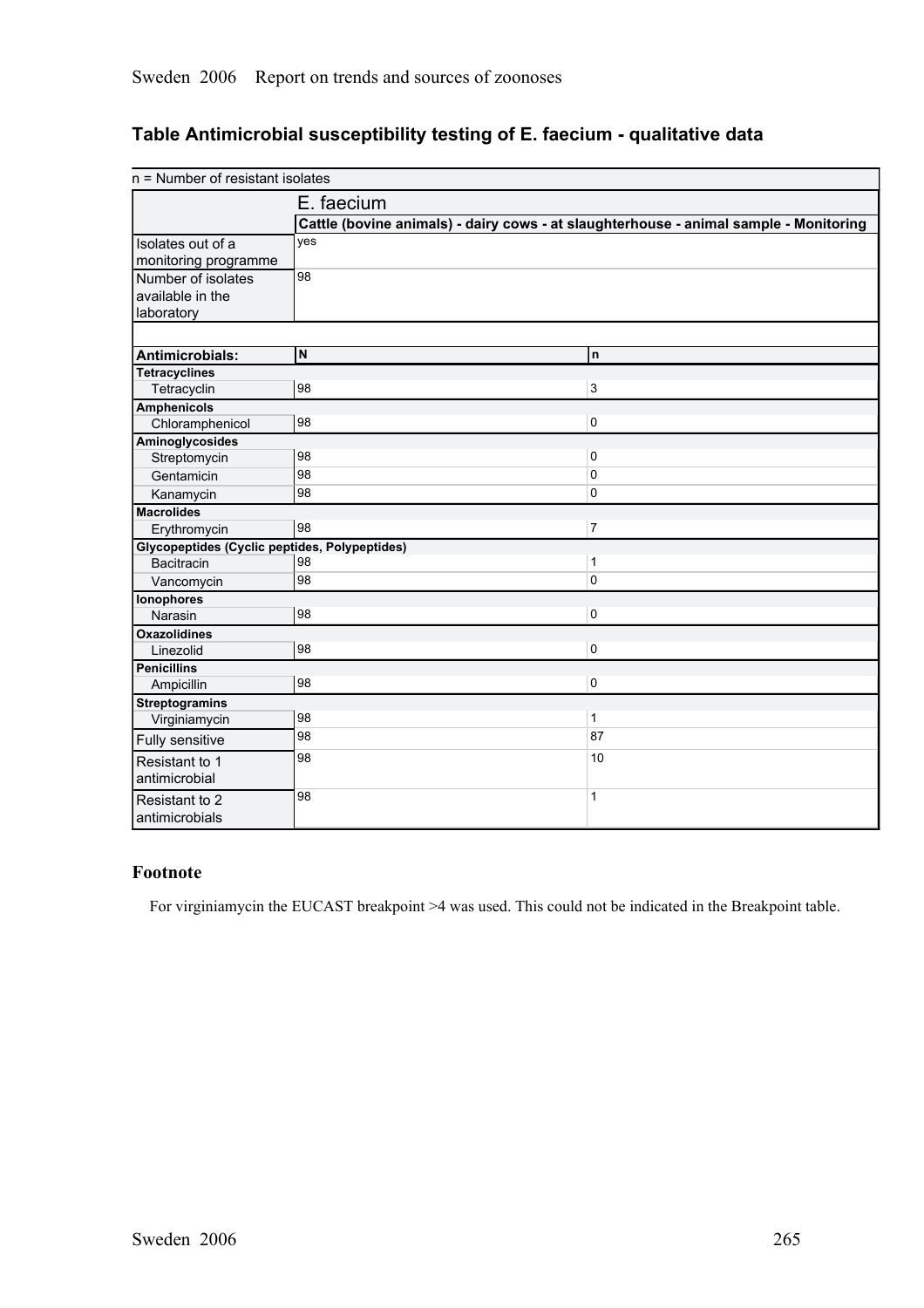# **Table Antimicrobial susceptibility testing of E. faecalis qualitative data**

| n = Number of resistant isolates                     |                                                                                       |                |
|------------------------------------------------------|---------------------------------------------------------------------------------------|----------------|
|                                                      | E. faecalis                                                                           |                |
|                                                      | Cattle (bovine animals) - dairy cows - at slaughterhouse - animal sample - Monitoring |                |
| Isolates out of a                                    | yes                                                                                   |                |
| monitoring programme                                 |                                                                                       |                |
| Number of isolates                                   | 13                                                                                    |                |
| available in the                                     |                                                                                       |                |
| laboratory                                           |                                                                                       |                |
|                                                      |                                                                                       |                |
| Antimicrobials:                                      | N                                                                                     | n              |
| <b>Tetracyclines</b>                                 |                                                                                       |                |
| Tetracyclin                                          | 13                                                                                    | $\overline{2}$ |
| <b>Amphenicols</b>                                   |                                                                                       |                |
| Chloramphenicol                                      | 13                                                                                    | $\pmb{0}$      |
| Aminoglycosides                                      |                                                                                       |                |
| Streptomycin                                         | 13                                                                                    | 0              |
| Gentamicin                                           | 13                                                                                    | $\pmb{0}$      |
| Kanamycin                                            | 13                                                                                    | $\mathbf 0$    |
| <b>Macrolides</b>                                    |                                                                                       |                |
| Erythromycin                                         | 13                                                                                    | 0              |
| <b>Glycopeptides (Cyclic peptides, Polypeptides)</b> |                                                                                       |                |
| <b>Bacitracin</b>                                    | 13                                                                                    | 0              |
| Vancomycin                                           | 13                                                                                    | $\Omega$       |
| <b>Ionophores</b>                                    |                                                                                       |                |
| Narasin                                              | 13                                                                                    | $\mathbf{1}$   |
| <b>Oxazolidines</b>                                  |                                                                                       |                |
| Linezolid                                            | 13                                                                                    | $\pmb{0}$      |
| <b>Penicillins</b>                                   |                                                                                       |                |
| Ampicillin                                           | 13                                                                                    | 0              |
| <b>Streptogramins</b>                                |                                                                                       |                |
| Virginiamycin                                        | 13                                                                                    | $\pmb{0}$      |
| Fully sensitive                                      | 13                                                                                    | 10             |
| Resistant to 1                                       | 13                                                                                    | 3              |
| antimicrobial                                        |                                                                                       |                |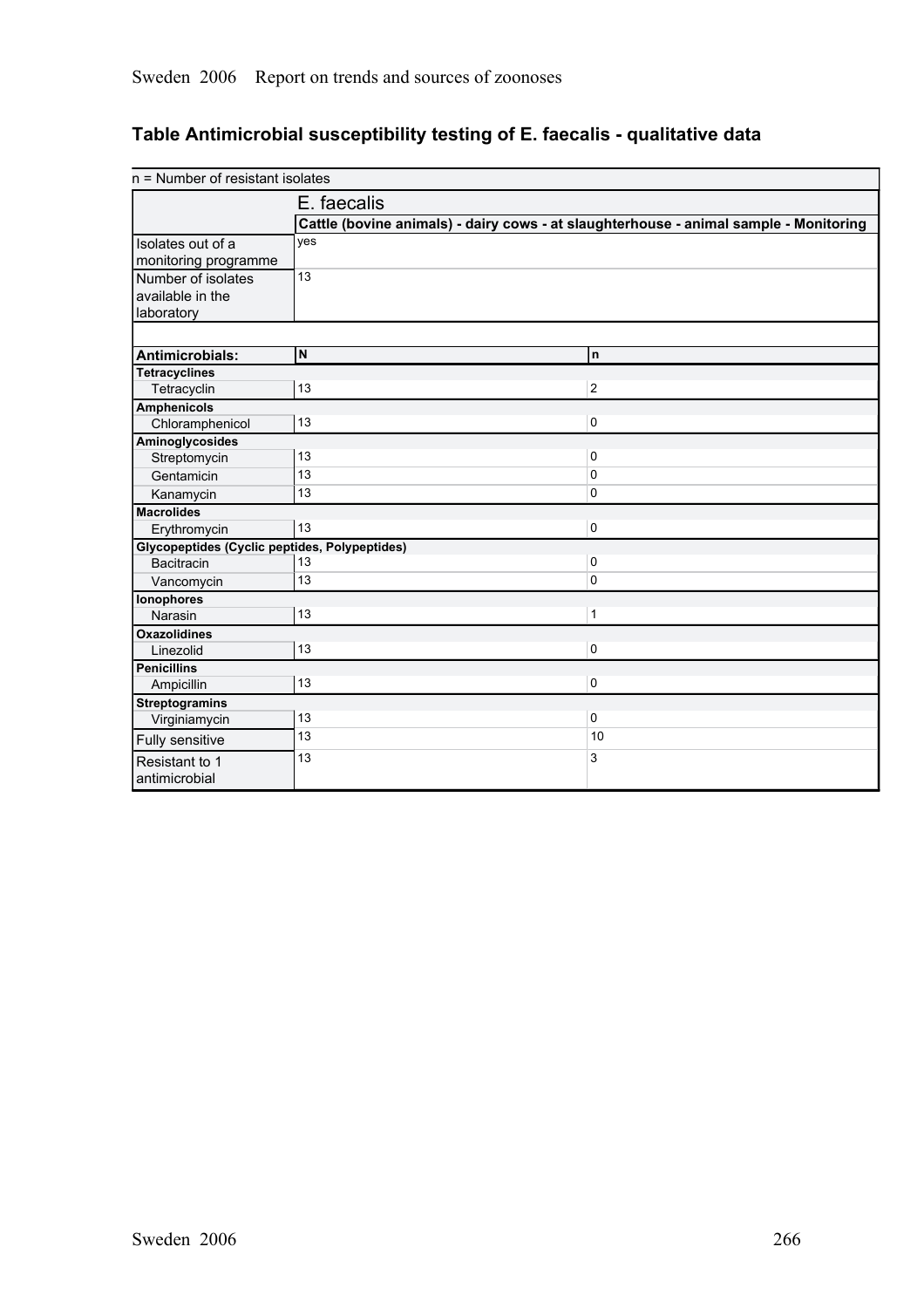Table Antimicrobial susceptibility testing of E. faecalis in Cattle (bovine animals) - dairy cows - at slaughterhouse -<br>animal sample - Monitoring - quantitative data [Dilution method] **Table Antimicrobial susceptibility testing of E. faecalis in Cattle (bovine animals) dairy cows at slaughterhouse animal sample Monitoring quantitative data [Dilution method]**

| Number of resistant isolates (n) and number of isolates with the concentration (µl/ml) or zone (mm) of inhibition equal to |                         |                          |         |      |                |                          |               |                                    |        |                          |                  |                          |                          |                |     |                     |             |             |                  |                       |         |
|----------------------------------------------------------------------------------------------------------------------------|-------------------------|--------------------------|---------|------|----------------|--------------------------|---------------|------------------------------------|--------|--------------------------|------------------|--------------------------|--------------------------|----------------|-----|---------------------|-------------|-------------|------------------|-----------------------|---------|
|                                                                                                                            | E. faecalis             |                          |         |      |                |                          |               |                                    |        |                          |                  |                          |                          |                |     |                     |             |             |                  |                       |         |
|                                                                                                                            | Cattle (bovine animals) |                          |         |      | $\blacksquare$ | dairy cows -             |               | đ                                  |        | slaughterhouse - animal  |                  |                          |                          |                |     | sample - Monitoring |             |             |                  |                       |         |
| Isolates out of a monitoring<br>programme                                                                                  | yes                     |                          |         |      |                |                          |               |                                    |        |                          |                  |                          |                          |                |     |                     |             |             |                  |                       |         |
| Number of isolates available<br>in the laboratory                                                                          | $\frac{3}{2}$           |                          |         |      |                |                          |               |                                    |        |                          |                  |                          |                          |                |     |                     |             |             |                  |                       |         |
|                                                                                                                            |                         |                          |         |      |                |                          |               |                                    |        |                          |                  |                          |                          |                |     |                     |             |             |                  |                       |         |
| Antimicrobials:                                                                                                            | z                       | u                        | $$0.0=$ | 90.0 | Sr.0           | 92.0                     | 5.0           | ı                                  | Þ<br>2 | 8                        | 9 L              | 32                       | 49                       | 128            | 99Z | <b>SIS</b>          | <b>4024</b> | <b>8402</b> | 8p0Z <           | <b>J</b><br>Sewol     | highest |
| Tetracyclines                                                                                                              |                         |                          |         |      |                |                          |               |                                    |        |                          |                  |                          |                          |                |     |                     |             |             |                  |                       |         |
| Tetracyclin                                                                                                                | 13                      | $\sim$                   |         |      |                |                          | $\frac{1}{2}$ | $\overline{\phantom{0}}$           |        |                          |                  | $\overline{\phantom{0}}$ | $\overline{\phantom{0}}$ |                |     |                     |             |             |                  | 64<br>0.5             |         |
| Amphenicols                                                                                                                |                         |                          |         |      |                |                          |               |                                    |        |                          |                  |                          |                          |                |     |                     |             |             |                  |                       |         |
| Chloramphenicol                                                                                                            | $\frac{3}{2}$           | $\circ$                  |         |      |                |                          |               |                                    | 4      | თ                        |                  |                          |                          |                |     |                     |             |             | 0.5              | 64                    |         |
| Aminoglycosides                                                                                                            |                         |                          |         |      |                |                          |               |                                    |        |                          |                  |                          |                          |                |     |                     |             |             |                  |                       |         |
| Streptomycin                                                                                                               | $\frac{3}{2}$           | $\circ$                  |         |      |                |                          |               |                                    |        |                          |                  | $\sim$                   | $\tilde{e}$              | $\overline{ }$ |     |                     |             |             | $\infty$         |                       | 1024    |
| Gentamicin                                                                                                                 | $\frac{3}{2}$           | $\circ$                  |         |      |                |                          |               |                                    | $\sim$ | S                        | $\infty$         |                          |                          |                |     |                     |             |             | $\sim$           |                       | 256     |
| Kanamycin                                                                                                                  | $\frac{3}{2}$           | $\circ$                  |         |      |                |                          |               |                                    |        |                          |                  | $\overline{ }$           | Ξ                        |                | ÷   |                     |             |             | 16               |                       | 2048    |
| <b>Macrolides</b>                                                                                                          |                         |                          |         |      |                |                          |               |                                    |        |                          |                  |                          |                          |                |     |                     |             |             |                  |                       |         |
| Erythromycin                                                                                                               | 13                      | $\circ$                  |         |      |                |                          | 4             | S<br>S                             | S      |                          |                  |                          |                          |                |     |                     |             |             |                  | 64<br>0.5             |         |
| Glycopeptides (Cyclic peptides, Polypeptides)<br>Bactiracio                                                                |                         |                          |         |      |                |                          |               |                                    |        |                          |                  |                          |                          |                |     |                     |             |             |                  |                       |         |
| Bacitracin                                                                                                                 |                         |                          |         |      |                |                          |               | $\overline{ }$                     |        | Ю                        | $\mathbf{\circ}$ | ۳                        |                          |                |     |                     |             |             | ٣                | 128                   |         |
| Vancomycin                                                                                                                 | $\frac{13}{2}$          | $\circ$                  |         |      |                |                          |               | 4<br>Ю                             | 4      |                          |                  |                          |                          |                |     |                     |             |             | $\overline{ }$   | 128                   |         |
| lonophores                                                                                                                 |                         |                          |         |      |                |                          |               |                                    |        |                          |                  |                          |                          |                |     |                     |             |             |                  |                       |         |
| Narasin                                                                                                                    | $\frac{3}{2}$           | $\overline{\phantom{0}}$ |         |      |                | $\overline{\phantom{0}}$ | Ю             | $\sim$<br>4                        |        | $\overline{\phantom{0}}$ |                  |                          |                          |                |     |                     |             |             |                  | $\frac{6}{5}$<br>0.12 |         |
| Oxazolidines                                                                                                               |                         |                          |         |      |                |                          |               |                                    |        |                          |                  |                          |                          |                |     |                     |             |             |                  |                       |         |
| Linezolid                                                                                                                  | $\frac{3}{2}$           | $\circ$                  |         |      |                |                          |               | $\stackrel{\text{+}}{\rightarrow}$ | $\sim$ |                          |                  |                          |                          |                |     |                     |             |             |                  | $\frac{6}{5}$<br>0.5  |         |
| Penicillins                                                                                                                |                         |                          |         |      |                |                          |               |                                    |        |                          |                  |                          |                          |                |     |                     |             |             |                  |                       |         |
| Ampicillin                                                                                                                 | $\frac{3}{2}$           | $\circ$                  |         |      |                |                          | S             | $\sim$<br>$\infty$                 |        |                          |                  |                          |                          |                |     |                     |             |             |                  | 32<br>0.25            |         |
| <b>Streptogramins</b>                                                                                                      |                         |                          |         |      |                |                          |               |                                    |        |                          |                  |                          |                          |                |     |                     |             |             |                  |                       |         |
| Virginiamycin                                                                                                              | $\frac{3}{2}$           | $\circ$                  |         |      |                |                          |               | $\sim$                             | S      |                          | Ľ                |                          |                          |                |     |                     |             |             | $0.\overline{5}$ | 64                    |         |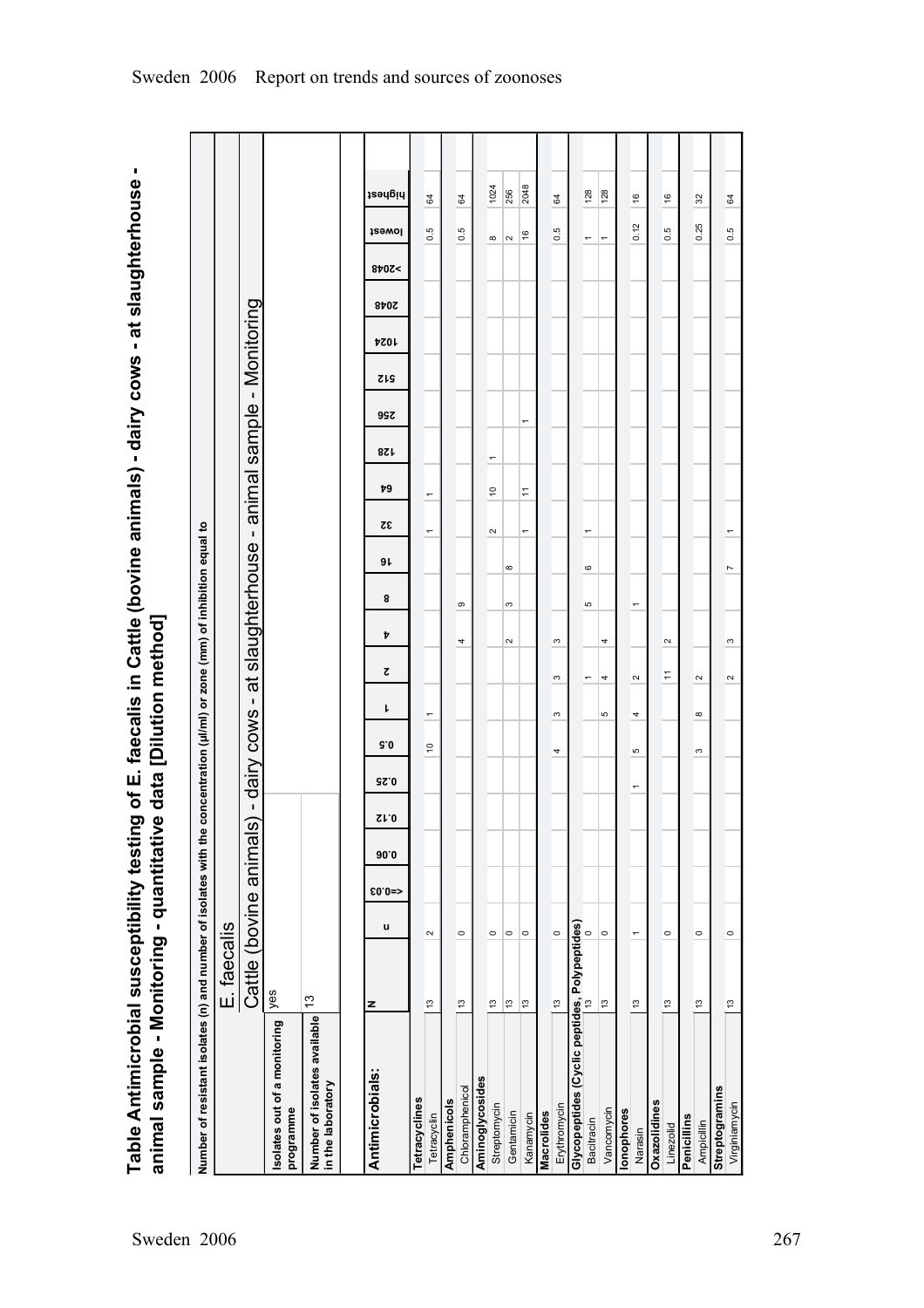## **Table Breakpoints for antibiotic resistance of Enterococcus, nonpathogenic in Animals**

| Disc diffusion |  |
|----------------|--|
| Agar dilution  |  |
| Broth dilution |  |
| E-test         |  |

**Standards used for testing**

**NCCLS** 

| Enterococcus,<br>non-pathogenic               | Standard for<br>breakpoint |                       | <b>Breakpoint concentration (microg/ml)</b> |                     |                | Range tested<br>concentration (microg/ml) | Disk content |                     | Breakpoint Zone diameter (mm) |                     |
|-----------------------------------------------|----------------------------|-----------------------|---------------------------------------------|---------------------|----------------|-------------------------------------------|--------------|---------------------|-------------------------------|---------------------|
|                                               |                            | Susceptible<br>$\leq$ | Intermediate                                | Resistant<br>$\geq$ | lowest         | highest                                   | microg       | Susceptible<br>$>=$ | Intermediate                  | Resistant<br>$\leq$ |
| <b>Amphenicols</b>                            |                            |                       |                                             |                     |                |                                           |              |                     |                               |                     |
| Chloramphenicol                               | <b>EUCAST</b>              | 32                    |                                             | 32                  | 0.5            | 64                                        |              |                     |                               |                     |
| <b>Tetracyclines</b>                          |                            |                       |                                             |                     |                |                                           |              |                     |                               |                     |
| Tetracyclin                                   | <b>EUCAST</b>              | 2                     |                                             | $\mathbf{2}$        | 0.5            | 64                                        |              |                     |                               |                     |
| Aminoglycosides                               |                            |                       |                                             |                     |                |                                           |              |                     |                               |                     |
| Streptomycin                                  | <b>EUCAST</b>              | 512                   |                                             | 512                 | 8              | 1024                                      |              |                     |                               |                     |
| Gentamicin                                    | <b>EUCAST</b>              | 32                    |                                             | 32                  | $\overline{2}$ | 256                                       |              |                     |                               |                     |
| Kanamycin                                     | <b>SVARM</b>               | 1024                  |                                             | 1024                | 16             | 2048                                      |              |                     |                               |                     |
| <b>Macrolides</b>                             |                            |                       |                                             |                     |                |                                           |              |                     |                               |                     |
| Erythromycin                                  | <b>EUCAST</b>              | 4                     |                                             | 4                   | 0.5            | 64                                        |              |                     |                               |                     |
| Glycopeptides (Cyclic peptides, Polypeptides) |                            |                       |                                             |                     |                |                                           |              |                     |                               |                     |
| <b>Bacitracin</b>                             | <b>EUCAST</b>              | 32                    |                                             | 32                  |                | 128                                       |              |                     |                               |                     |
| Vancomycin                                    | <b>EUCAST</b>              | 4                     |                                             | 4                   |                | 128                                       |              |                     |                               |                     |
| Oxazolidines                                  |                            |                       |                                             |                     |                |                                           |              |                     |                               |                     |
| Linezolid                                     | EUCAST 4                   |                       |                                             | 4                   | 0.5            | 16                                        |              |                     |                               |                     |
| <b>Penicillins</b>                            |                            |                       |                                             |                     |                |                                           |              |                     |                               |                     |
| Ampicillin                                    | EUCAST 4                   |                       |                                             | 4                   | 0.25           | 32                                        |              |                     |                               |                     |
| <b>Streptogramins</b>                         |                            |                       |                                             |                     |                |                                           |              |                     |                               |                     |
| Virginiamycin                                 | <b>EUCAST</b>              | 32                    |                                             | 32                  | 0.5            | 64                                        |              |                     |                               |                     |
| <b>lonophores</b>                             |                            |                       |                                             |                     |                |                                           |              |                     |                               |                     |
| Narasin                                       | <b>EUCAST</b>              | $\overline{2}$        |                                             | 2                   | 0.12           | 16                                        |              |                     |                               |                     |

#### **Footnote**

The EUCAST breakpoints for virginiamycin, narasin and streptomycin differs between E. faecalis and E. faecium. It was not possible to indicate this in the table. Therefore the breakpoint for E. faeclis is given.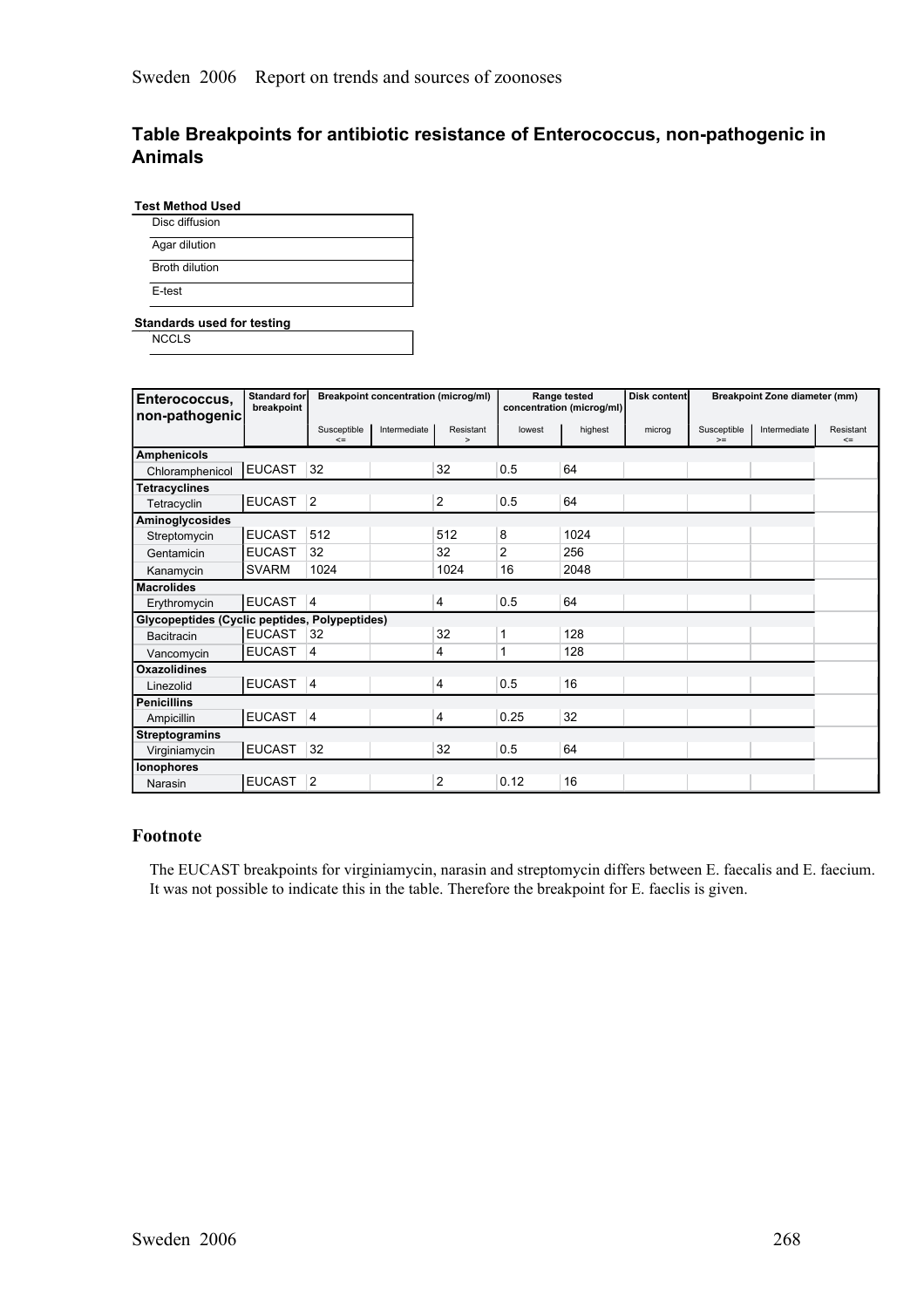# *3.2. ESCHERICHIA COLI, NONPATHOGENIC*

# **3.2.1. General evaluation of the national situation**

# **3.2.2. Antimicrobial resistance in Escherichia coli, nonpathogenic isolates**

# **A. Antimicrobial resistance of E. coli in animal Cattle (bovine animals)**  dairy cows - at slaughterhouse - animal sample - Monitoring

#### **Sampling strategy used in monitoring**

## **Frequency of the sampling**

Antimicrobial resistance in E. coli from healthy animal is regularly monitored in the Swedish Veterinary Antimicrobial Resistance Monitoring programme (SVARM). In 2006, isolates from dairy cows were tested.

# **Type of specimen taken**

Intestinal content (caecum or colon) from dairy cows were sampled. Each animal is from a unique dairy herd.

## **Methods of sampling (description of sampling techniques)**

In all 365 samples were collected from 11 abattoirs. The abattoirs accounted for 84% of the total volume of dairy cows slaughtered in Sweden in 2005. The number of samples collected at each abattoir was proportional to the total volume of dairy cows slaughtered in Sweden in 2005. The number of samples collected at each abattoir was proportional to the slaughter volume of the abattoir.

## **Procedures for the selection of isolates for antimicrobial testing**

All isolates (314) obtained from culturee of the <sup>365</sup> samples were tested for antimicrobial susceptibility. Each isolate is from a unique dairy herd.

## **Methods used for collecting data**

Results of antimicrobial susceptibility testing and information on origin of isolates were<br>006 269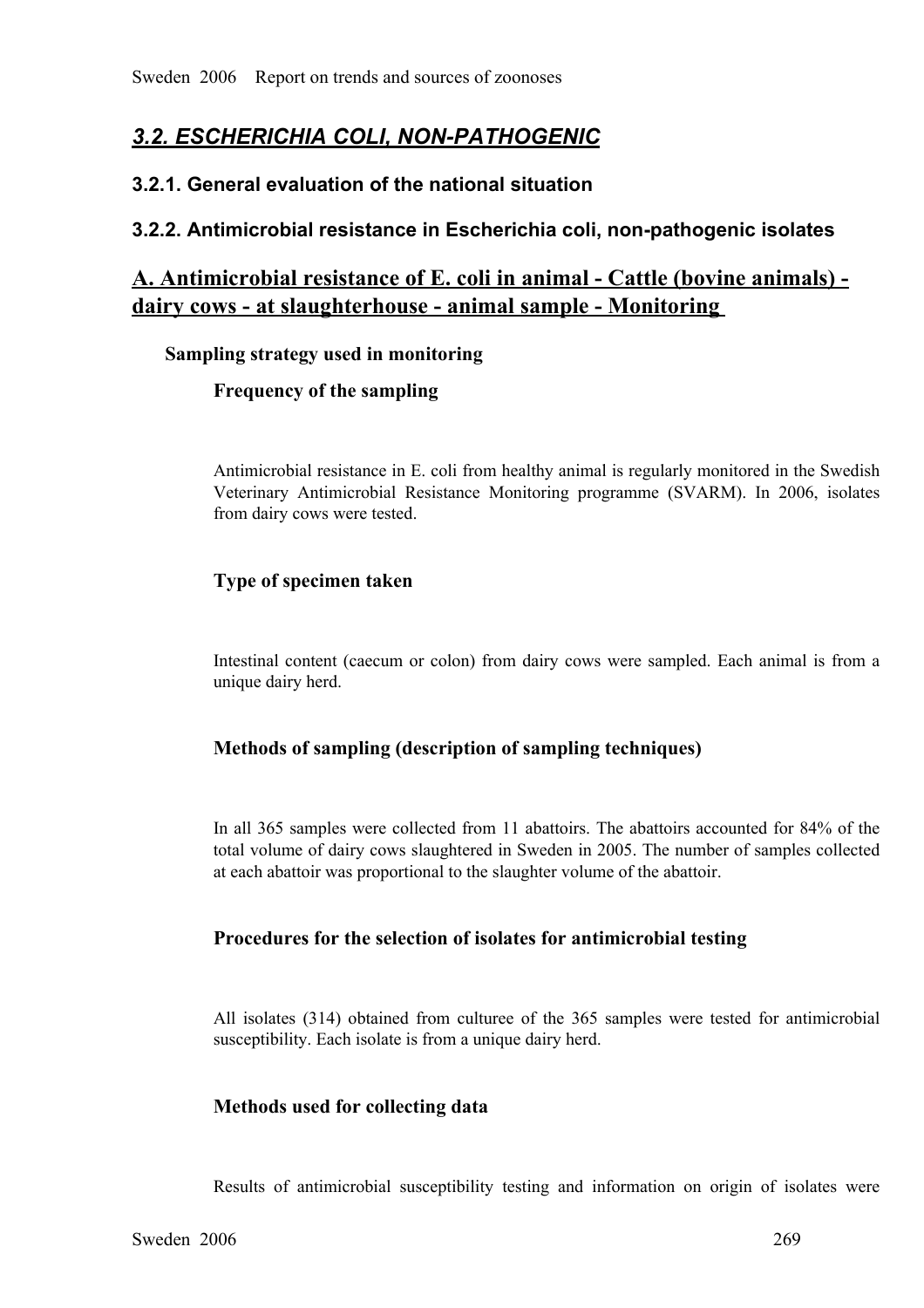stored in a database at SVA. For compiling statistics, relevant data were extracted from the database.

#### **Laboratory methodology used for identification of the microbial isolates**

Isolation and antimicrobial susceptibility testing was performed at the National Veterinary institute.

Approximately 0.5 g of ceacal content was diluted in 4.5 mL phosphate buffered saline (PBS, pH 7.2). After thorough mixing, 0.1 mL of this suspension was spread on MacConkey agar. After incubation overnight at  $37\text$ 7.2). After thorough mixing, 0.1 mL of this suspension was spread on MacConkey agar. After incubation overnight at  $37\hat{A}^{\circ}C$ , one lactose positive colony with morphology typical for E. coli was sub-cultured on horseincubation overnight at 37 $\hat{A}^{\circ}C$ , one lactose positive colony with morphology typical for E. coli was sub-cultured on horse-blood agar (5% v/v), after which the isolate was tested for production of tryptofanase (indole) and b-glucuronidase (p-nitrophenyl-b-D- glucopyranosiduronic acid, PGUA).<br>Only lactose-positiv tryptofanase (indole) and b-glucuronidase (p-nitrophenyl-b-D- glucopyranosiduronic acid, PGUA).<br>Only lactose-positive isolates with typical morphology and positive reactions in both tests were<br>selected for susceptibility t Only lactose-positive isolates with typical morphology and positive reactions in both tests were selected for susceptibility tests. selected for susceptibility tests.

#### **Laboratory used for detection for resistance**

#### **Antimicrobials included in monitoring**

Antimicrobial susceptibility was tested using dilution methods in cation adjusted Mueller-Hinton broth (CAMBH). The tests were performed following the standards for microdilution of the National Committee of Clinical Labor Mueller-Hinton broth (CAMBH). The tests were performed following the standards for microdilution of the National Committee of Clinical Laboratory Standards (NCCLS, 2002) using VetMIC panels produced at the Dept. of Antibio microdilution of the National Committee of Clinical Laboratory Standards (NCCLS, 2002)<br>using VetMIC panels produced at the Dept. of Antibiotics, SVA. As quality control,<br>Escherichia coli ATCC 25922 was included. using VetMIC panels produced at the Dept. of Antibiotics, SVA. As quality control, Escherichia coli ATCC 25922 was included. Escherichia coli ATCC 25922 was included.

#### **Breakpoints used in testing**

For antimicrobials tested and range of tested concentrations see Table â Breakpoints used for antimicrobial susceptibility testing of E. coli in Animalsâ .

#### **Preventive measures in place**

No preventive measures are in place regarding E. coli from healty animals.

#### **Control program/mechanisms**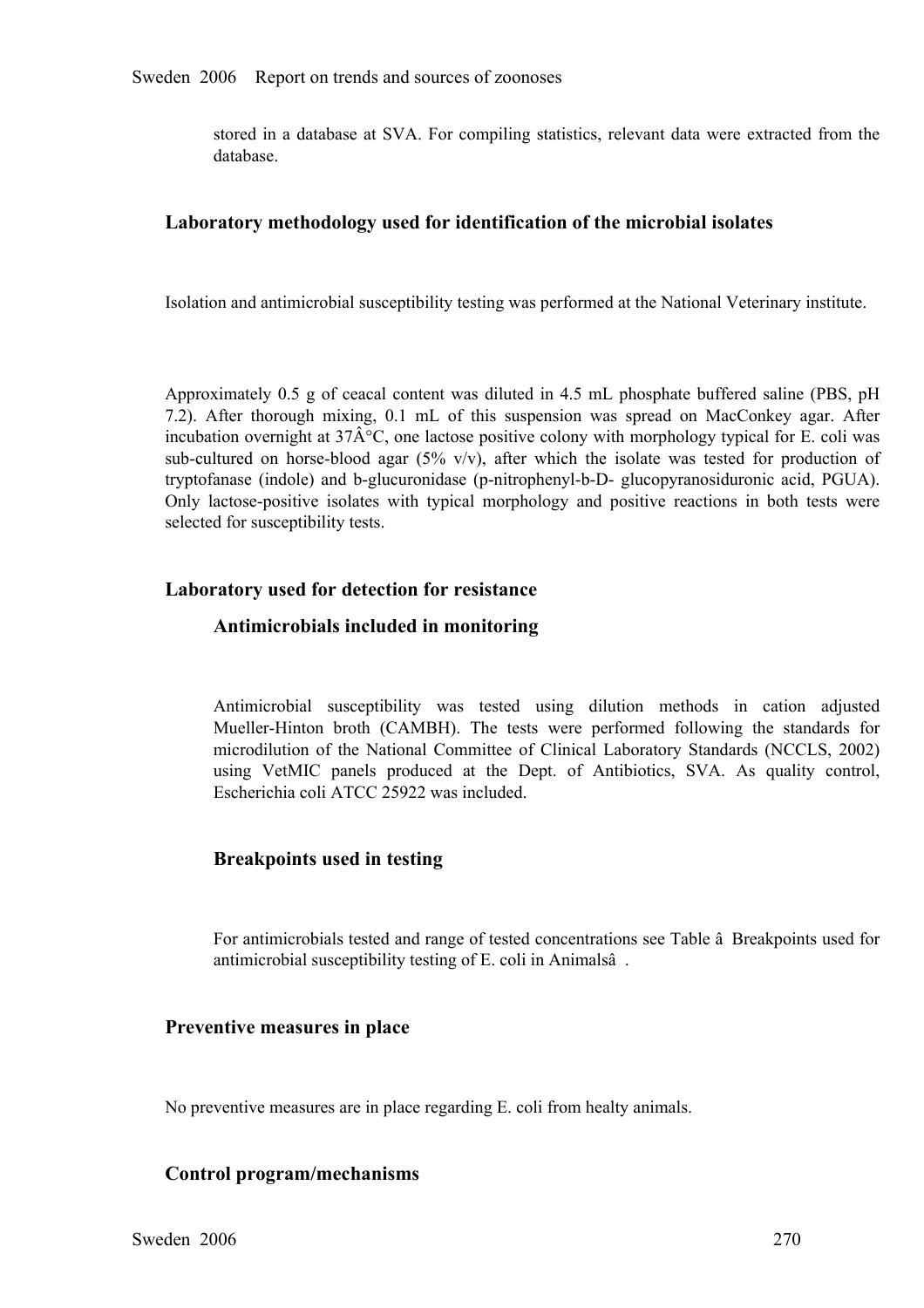Sweden 2006 Report on trends and sources of zoonoses

## **The control program/strategies in place**

No control program is in place.

#### **Measures in case of the positive findings or single cases**

No measures are taken in case of antimuicrobial resistance in commensal E. coli.

#### **Notification system in place**

No notification system is in place in case of antimicrobial resistance in commensal E. coli.

#### **Results of the investigation**

Antimicrobial resistance in commensal E. coli from dairy cows was extremely rare.

## **National evaluation of the recent situation, the trends and sources of infection**

The situation is most favourable regarding antimicrobial resistance in commensal E. coli from dairy cows. This is in agreement with a previous study in 2000 in yearling cattle. Also the situation among isolates from slaughter pigs and broilers previously studied in SVARM is favourable.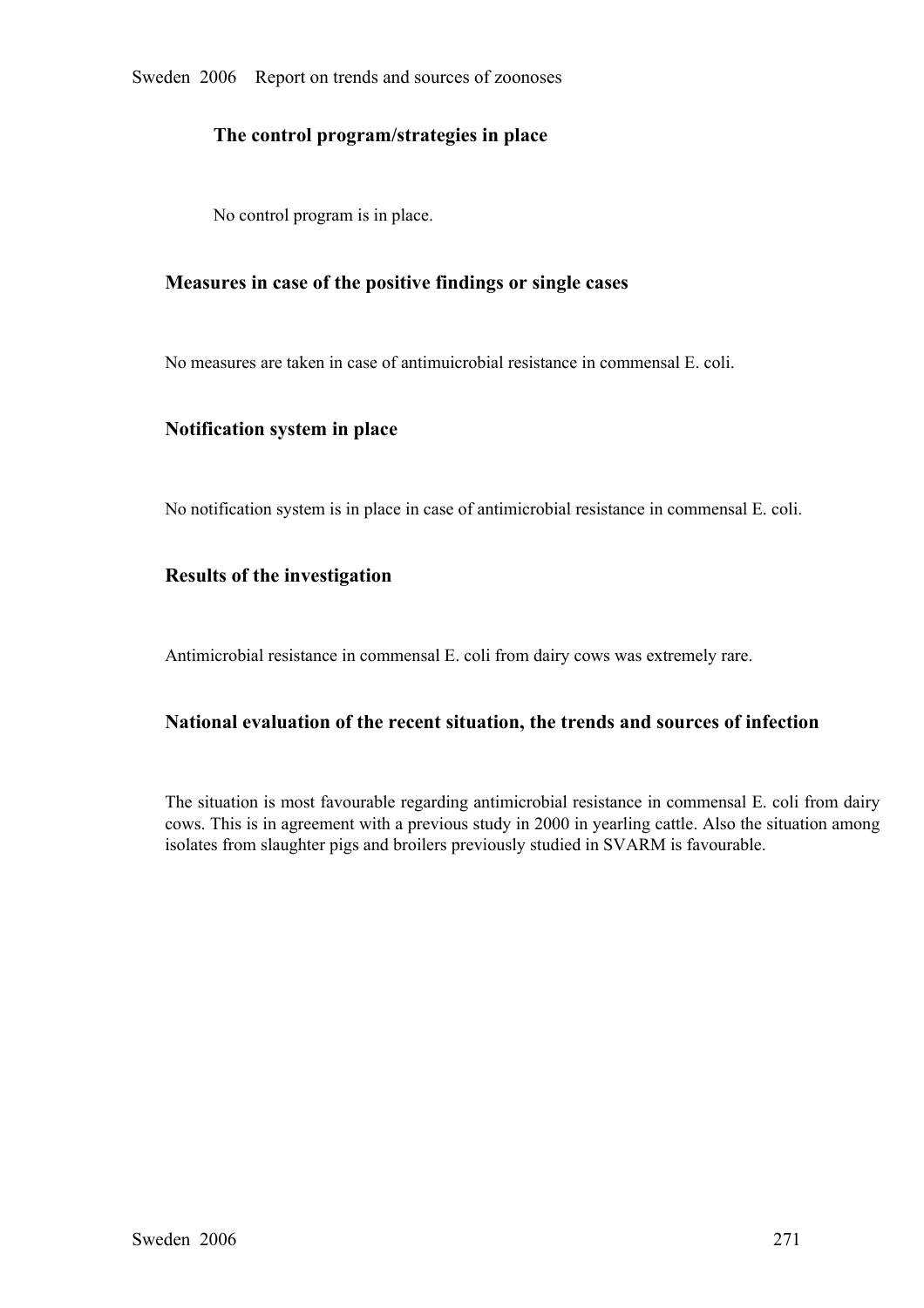# **Table Antimicrobial susceptibility testing of E. coli in animals**

| n = Number of resistant isolates |                       |                |      |             |                             |    |                |   |
|----------------------------------|-----------------------|----------------|------|-------------|-----------------------------|----|----------------|---|
|                                  | E. coli               |                |      |             |                             |    |                |   |
|                                  | <b>Cattle (bovine</b> |                | Pigs |             | <b>Gallus gallus (fowl)</b> |    | <b>Turkeys</b> |   |
|                                  | animals)              |                |      |             |                             |    |                |   |
| Isolates out of a                | yes                   |                |      |             |                             |    |                |   |
| monitoring programme             |                       |                |      |             |                             |    |                |   |
| Number of isolates               | 314                   |                |      |             |                             |    |                |   |
| available in the                 |                       |                |      |             |                             |    |                |   |
| laboratory                       |                       |                |      |             |                             |    |                |   |
|                                  |                       |                |      |             |                             |    |                |   |
| Antimicrobials:                  | $\mathsf{N}$          | $\mathsf{n}$   | N    | $\mathsf n$ | $\overline{N}$              | n. | N              | n |
| <b>Tetracyclines</b>             |                       |                |      |             |                             |    |                |   |
| Tetracyclin                      | 314                   | 5              |      |             |                             |    |                |   |
| <b>Amphenicols</b>               |                       |                |      |             |                             |    |                |   |
| Chloramphenicol                  | 314                   | 0              |      |             |                             |    |                |   |
| Florfenicol                      | 314                   | 0              |      |             |                             |    |                |   |
| <b>Cephalosporins</b>            |                       |                |      |             |                             |    |                |   |
| Cefotaxim                        | 314                   | 0              |      |             |                             |    |                |   |
| Ceftiofur                        | 314                   | $\pmb{0}$      |      |             |                             |    |                |   |
| Fluoroquinolones                 |                       |                |      |             |                             |    |                |   |
| Ciprofloxacin                    | 314                   | $\overline{a}$ |      |             |                             |    |                |   |
| Quinolones                       |                       |                |      |             |                             |    |                |   |
| Nalidixic acid                   | 314                   | $\overline{2}$ |      |             |                             |    |                |   |
| <b>Sulfonamides</b>              |                       |                |      |             |                             |    |                |   |
| Sulfonamide                      | 314                   | 5              |      |             |                             |    |                |   |
| Trimethoprim                     | 314                   | $\mathbf{1}$   |      |             |                             |    |                |   |
| Aminoglycosides                  |                       |                |      |             |                             |    |                |   |
| Streptomycin                     | 314                   | 6              |      |             |                             |    |                |   |
| Gentamicin                       | 314                   | 3              |      |             |                             |    |                |   |
| Kanamycin                        | 314                   | $\mathbf{1}$   |      |             |                             |    |                |   |
| <b>Penicillins</b>               |                       |                |      |             |                             |    |                |   |
| Ampicillin                       | 314                   | 0              |      |             |                             |    |                |   |
| Fully sensitive                  | 314                   | 301            |      |             |                             |    |                |   |
| Resistant to 1                   | 314                   | 8              |      |             |                             |    |                |   |
| antimicrobial                    |                       |                |      |             |                             |    |                |   |
| Resistant to 2                   | 314                   | $\mathbf{1}$   |      |             |                             |    |                |   |
| antimicrobials                   |                       |                |      |             |                             |    |                |   |
| Resistant to 3                   | 314                   | 3              |      |             |                             |    |                |   |
| antimicrobials                   |                       |                |      |             |                             |    |                |   |
|                                  | 314                   | $\mathbf{1}$   |      |             |                             |    |                |   |
| Resistant to 4                   |                       |                |      |             |                             |    |                |   |
| antimicrobials                   |                       |                |      |             |                             |    |                |   |
| Resistant to >4                  | 314                   | 0              |      |             |                             |    |                |   |
| antimicrobials                   |                       |                |      |             |                             |    |                |   |

#### **Footnote**

In calculations of multiresistance, nalidixic acid and ciprofloxacin were regarded as one substance. "Bovine animals" in this table are adult dairy cows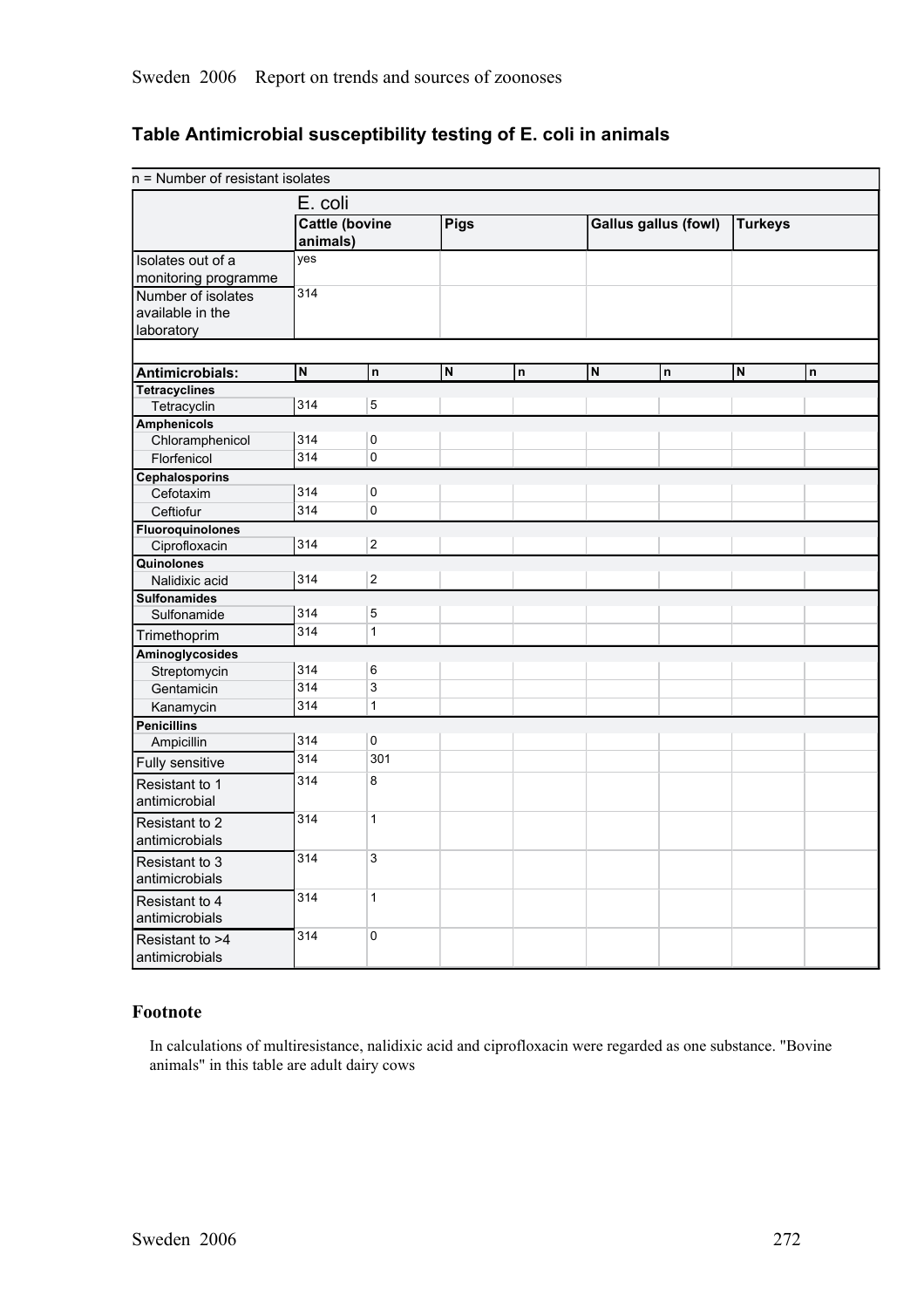Table Antimicrobial susceptibility testing of E. coli in Cattle (bovine animals) - dairy cows - at slaughterhouse - animal<br>sample - Monitoring - quantitative data [Dilution method] **Table Antimicrobial susceptibility testing of E. coli in Cattle (bovine animals) dairy cows at slaughterhouse animal sample Monitoring quantitative data [Dilution method]**

| Number of resistant isolates (n) and number of isolates with the concentration (µl/ml) or zone (mm) of inhibition equal to |                         |                |          |      |                |             |                          |                |                          |          |                |                 |                          |                          |        |                          |            |      |               |                          |                          |  |
|----------------------------------------------------------------------------------------------------------------------------|-------------------------|----------------|----------|------|----------------|-------------|--------------------------|----------------|--------------------------|----------|----------------|-----------------|--------------------------|--------------------------|--------|--------------------------|------------|------|---------------|--------------------------|--------------------------|--|
|                                                                                                                            | E. coli                 |                |          |      |                |             |                          |                |                          |          |                |                 |                          |                          |        |                          |            |      |               |                          |                          |  |
|                                                                                                                            | Cattle (bovine animals) |                |          |      | $\mathbf{I}$   |             | dairy cows -             |                | đ                        |          | slaughterhouse |                 | - anima                  |                          |        | sample - Monitoring      |            |      |               |                          |                          |  |
| Isolates out of a monitoring<br>programme                                                                                  | yes                     |                |          |      |                |             |                          |                |                          |          |                |                 |                          |                          |        |                          |            |      |               |                          |                          |  |
| Number of isolates available<br>in the laboratory                                                                          | 314                     |                |          |      |                |             |                          |                |                          |          |                |                 |                          |                          |        |                          |            |      |               |                          |                          |  |
|                                                                                                                            |                         |                |          |      |                |             |                          |                |                          |          |                |                 |                          |                          |        |                          |            |      |               |                          |                          |  |
| Antimicrobials:                                                                                                            | z                       | u              | $$0.0 =$ | 90.0 | Sr.O           | <b>GZ.0</b> | 90                       | ı              | ट                        | Þ        | 8              | 9 L             | 32                       | 49                       | 87L    | 99Z                      | <b>SIS</b> | 1024 | >2048<br>2048 | <b>J</b><br>Jewol        | highest                  |  |
| Tetracyclines                                                                                                              |                         |                |          |      |                |             |                          |                |                          |          |                |                 |                          |                          |        |                          |            |      |               |                          |                          |  |
| Tetracyclin                                                                                                                | 314                     | Ю              |          |      |                |             | $\overline{\phantom{0}}$ | 206            | 001                      | $\sim$   |                |                 | $\overline{\phantom{0}}$ | $\overline{\phantom{0}}$ | S      |                          |            |      |               | 0.5                      | 64                       |  |
| Amphenicols                                                                                                                |                         |                |          |      |                |             |                          |                |                          |          |                |                 |                          |                          |        |                          |            |      |               |                          |                          |  |
| Chloramphenicol                                                                                                            | 314                     | $\circ$        |          |      |                |             |                          |                | $39$                     | 236      | $39$           |                 |                          |                          |        |                          |            |      |               | $\overline{\phantom{0}}$ | 128                      |  |
| Florfenicol                                                                                                                | 314                     | $\circ$        |          |      |                |             |                          |                |                          | 162      | 152            |                 |                          |                          |        |                          |            |      |               | 4                        | 32                       |  |
| Cephalosporins                                                                                                             |                         |                |          |      |                |             |                          |                |                          |          |                |                 |                          |                          |        |                          |            |      |               |                          |                          |  |
| 3rd generation cephalosporins                                                                                              | $\circ$                 | $\circ$        |          |      |                |             |                          |                |                          |          |                |                 |                          |                          |        |                          |            |      |               |                          |                          |  |
| Cefotaxim                                                                                                                  | 314                     | $\circ$        |          | 210  | $\frac{8}{2}$  | 4           |                          |                |                          |          |                |                 |                          |                          |        |                          |            |      |               | 0.06                     | $\sim$                   |  |
| Ceftiofur                                                                                                                  | 314                     | $\circ$        |          |      | $\overline{z}$ | 122         | 163                      | $\infty$       |                          |          |                |                 |                          |                          |        |                          |            |      |               | $\frac{1}{2}$            | $\frac{6}{2}$            |  |
| Fluoroquinolones                                                                                                           |                         |                |          |      |                |             |                          |                |                          |          |                |                 |                          |                          |        |                          |            |      |               |                          |                          |  |
| Ciprofloxacin                                                                                                              | 314                     | $\sim$         | 231      | 5    |                |             | $\overline{ }$           |                |                          |          |                |                 |                          |                          |        |                          |            |      |               | 0.03                     | $\overline{\phantom{0}}$ |  |
| Enrofloxacin                                                                                                               | $\circ$                 | $\circ$        |          |      |                |             |                          |                |                          |          |                |                 |                          |                          |        |                          |            |      |               |                          |                          |  |
| Quinolones                                                                                                                 |                         |                |          |      |                |             |                          |                |                          |          |                |                 |                          |                          |        |                          |            |      |               |                          |                          |  |
| Nalidixic acid                                                                                                             | 314                     | $\sim$         |          |      |                |             |                          | $\frac{1}{2}$  | 61                       | 224      | 15             |                 |                          | ٣                        |        | $\overline{\phantom{0}}$ |            |      |               | $\overline{\phantom{0}}$ | 128                      |  |
| Sulfonamides                                                                                                               |                         |                |          |      |                |             |                          |                |                          |          |                |                 |                          |                          |        |                          |            |      |               |                          |                          |  |
| Sulfonamide                                                                                                                | 314                     | Ю              |          |      |                |             |                          |                |                          |          |                | 249             | 58                       | $\sim$                   |        |                          |            |      | 5             | $\frac{6}{5}$            | 2048                     |  |
| Trimethoprim                                                                                                               | 314                     | $\overline{ }$ |          |      |                | 145         | 160                      | $\overline{ }$ | $\overline{\phantom{0}}$ |          |                |                 |                          | $\overline{\phantom{0}}$ |        |                          |            |      |               | 0.25                     | 32                       |  |
| Aminoglycosides                                                                                                            |                         |                |          |      |                |             |                          |                |                          |          |                |                 |                          |                          |        |                          |            |      |               |                          |                          |  |
| Streptomycin                                                                                                               | 314                     | G              |          |      |                |             |                          |                |                          | 47       | 241            | $\overline{20}$ | $\overline{\phantom{0}}$ | $\sim$                   | $\sim$ |                          | ۳          |      |               | $\boldsymbol{\sim}$      | 256                      |  |
| Gentamicin                                                                                                                 | 314                     | S              |          |      |                |             | 67                       | 217            | 27                       | $\infty$ |                |                 |                          |                          |        |                          |            |      |               | $\frac{5}{2}$            | 64                       |  |
| Neomycin                                                                                                                   | $\circ$                 | $\circ$        |          |      |                |             |                          |                |                          |          |                |                 |                          |                          |        |                          |            |      |               |                          |                          |  |
| Kanamycin                                                                                                                  | 124                     | $\overline{ }$ |          |      |                |             |                          |                | $\overline{c}$           | 100      | $\overline{r}$ | $\overline{ }$  |                          |                          |        |                          |            |      |               | $\sim$                   | $\frac{6}{2}$            |  |
| Penicillins                                                                                                                |                         |                |          |      |                |             |                          |                |                          |          |                |                 |                          |                          |        |                          |            |      |               |                          |                          |  |
| Ampicillin                                                                                                                 | 314                     | $\circ$        |          |      |                |             | $\overline{\mathcal{L}}$ | 54             | 161                      | 65       | 21             |                 |                          |                          |        |                          |            |      |               | 0.25                     | $32\,$                   |  |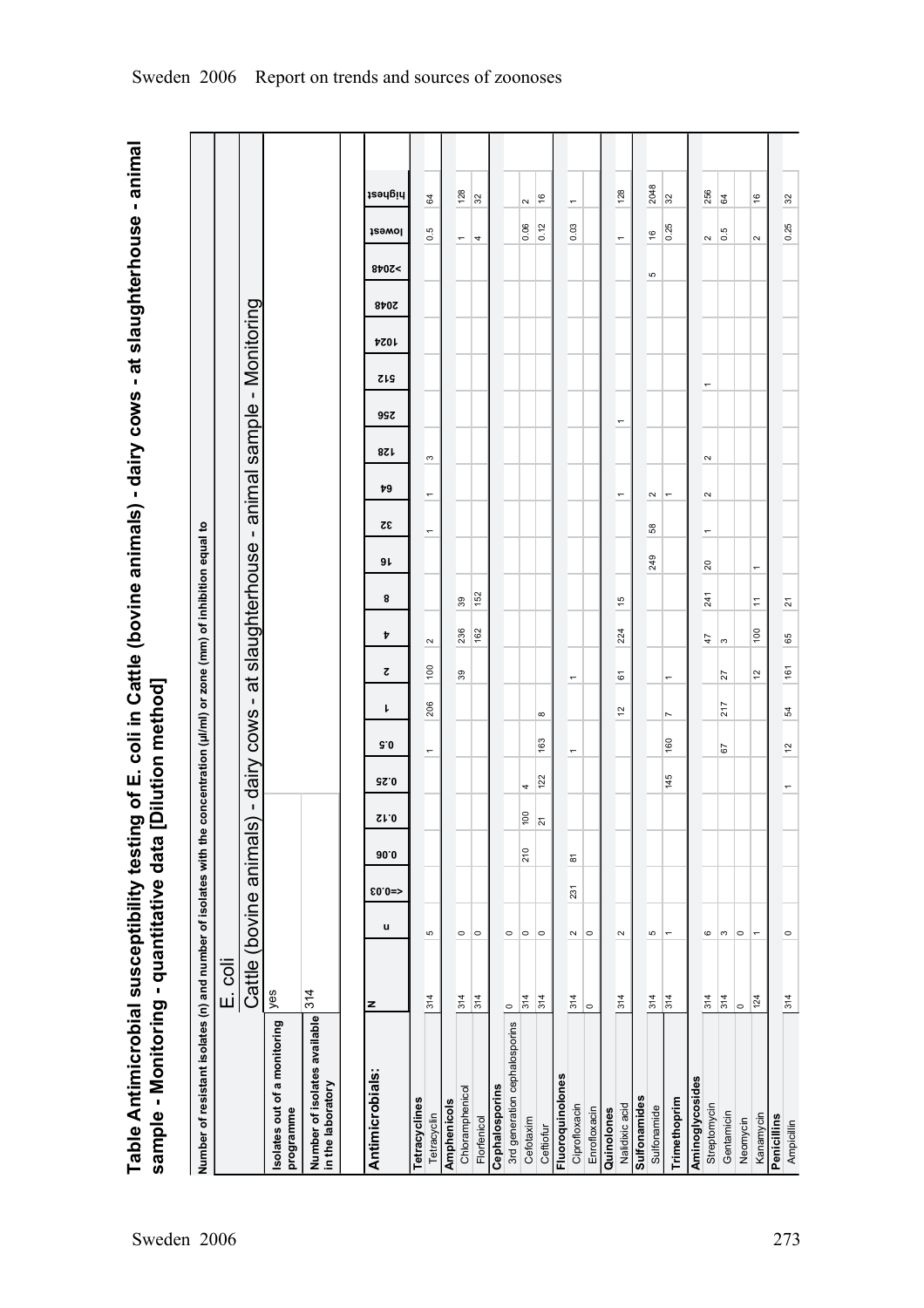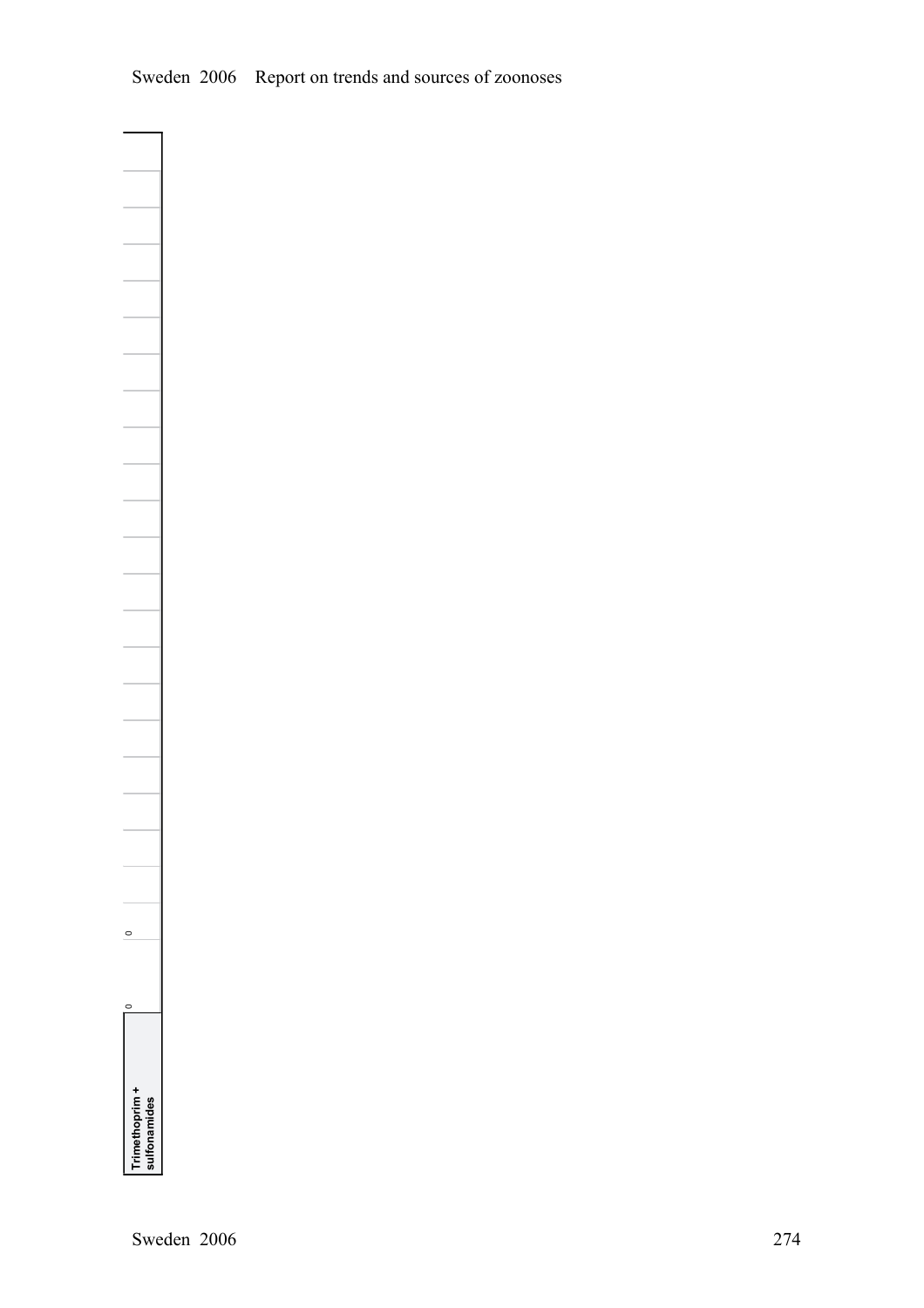# **Table Breakpoints used for antimicrobial susceptibility testing in Animals**

**Test Method Used**

| Agar dilution         |
|-----------------------|
| <b>Broth dilution</b> |

**Standards used for testing**

**NCCLS** 

| <b>Escherichia</b><br>coli,      | <b>Standard for</b><br>breakpoint |                       | <b>Breakpoint concentration (microg/ml)</b> |                     |                | Range tested<br>concentration (microg/ml) | <b>Disk content</b> |                     | <b>Breakpoint Zone diameter (mm)</b> |                     |
|----------------------------------|-----------------------------------|-----------------------|---------------------------------------------|---------------------|----------------|-------------------------------------------|---------------------|---------------------|--------------------------------------|---------------------|
| non-pathogenic                   |                                   | Susceptible<br>$\leq$ | Intermediate                                | Resistant<br>$\geq$ | lowest         | highest                                   | microg              | Susceptible<br>$>=$ | Intermediate                         | Resistant<br>$\leq$ |
| <b>Amphenicols</b>               |                                   |                       |                                             |                     |                |                                           |                     |                     |                                      |                     |
| Chloramphenicol                  | <b>EUCAST</b>                     | 16                    |                                             | 16                  | 1              | 128                                       |                     |                     |                                      |                     |
| Florfenicol                      | <b>EUCAST</b>                     | 16                    |                                             | 16                  | 4              | 32                                        |                     |                     |                                      |                     |
| <b>Tetracyclines</b>             |                                   |                       |                                             |                     |                |                                           |                     |                     |                                      |                     |
| Tetracyclin                      | EUCAST 8                          |                       |                                             | 8                   | 0.5            | 64                                        |                     |                     |                                      |                     |
| Fluoroquinolones                 |                                   |                       |                                             |                     |                |                                           |                     |                     |                                      |                     |
| Ciprofloxacin                    | <b>SVARM</b>                      | 0.06                  |                                             | 0.06                | 0.03           | 1                                         |                     |                     |                                      |                     |
| Enrofloxacin                     |                                   |                       |                                             |                     |                |                                           |                     |                     |                                      |                     |
| Quinolones                       |                                   |                       |                                             |                     |                |                                           |                     |                     |                                      |                     |
| Nalidixic acid                   | <b>EUCAST</b>                     | 16                    |                                             | 16                  | 1              | 128                                       |                     |                     |                                      |                     |
| Trimethoprim                     | <b>EUCAST</b>                     | $\overline{2}$        |                                             | $\overline{c}$      | 0.25           | 32                                        |                     |                     |                                      |                     |
| <b>Sulfonamides</b>              |                                   |                       |                                             |                     |                |                                           |                     |                     |                                      |                     |
| Sulfonamide                      | <b>NCCLS</b>                      | 256                   |                                             | 256                 | 16             | 2048                                      |                     |                     |                                      |                     |
| Aminoglycosides                  |                                   |                       |                                             |                     |                |                                           |                     |                     |                                      |                     |
| Streptomycin                     | <b>EUCAST</b>                     | 16                    |                                             | 16                  | $\mathbf{2}$   | 256                                       |                     |                     |                                      |                     |
| Gentamicin                       | <b>EUCAST</b>                     | $\overline{2}$        |                                             | 2                   | 0.5            | 64                                        |                     |                     |                                      |                     |
| Neomycin                         |                                   |                       |                                             |                     |                |                                           |                     |                     |                                      |                     |
| Kanamycin                        | <b>EUCAST</b>                     | 8                     |                                             | 8                   | $\overline{2}$ | 16                                        |                     |                     |                                      |                     |
| Trimethoprim +<br>sulfonamides   |                                   |                       |                                             |                     |                |                                           |                     |                     |                                      |                     |
| <b>Cephalosporins</b>            |                                   |                       |                                             |                     |                |                                           |                     |                     |                                      |                     |
| Cefotaxim                        | <b>EUCAST</b>                     | 0.25                  |                                             | 0.25                | 0.06           | $\overline{2}$                            |                     |                     |                                      |                     |
| Ceftiofur                        | <b>EUCAST</b>                     | 1                     |                                             | 1                   | 0.12           | 16                                        |                     |                     |                                      |                     |
| 3rd generation<br>cephalosporins |                                   |                       |                                             |                     |                |                                           |                     |                     |                                      |                     |
| <b>Penicillins</b>               |                                   |                       |                                             |                     |                |                                           |                     |                     |                                      |                     |
| Ampicillin                       | EUCAST 8                          |                       |                                             | 8                   | 0.25           | 32                                        |                     |                     |                                      |                     |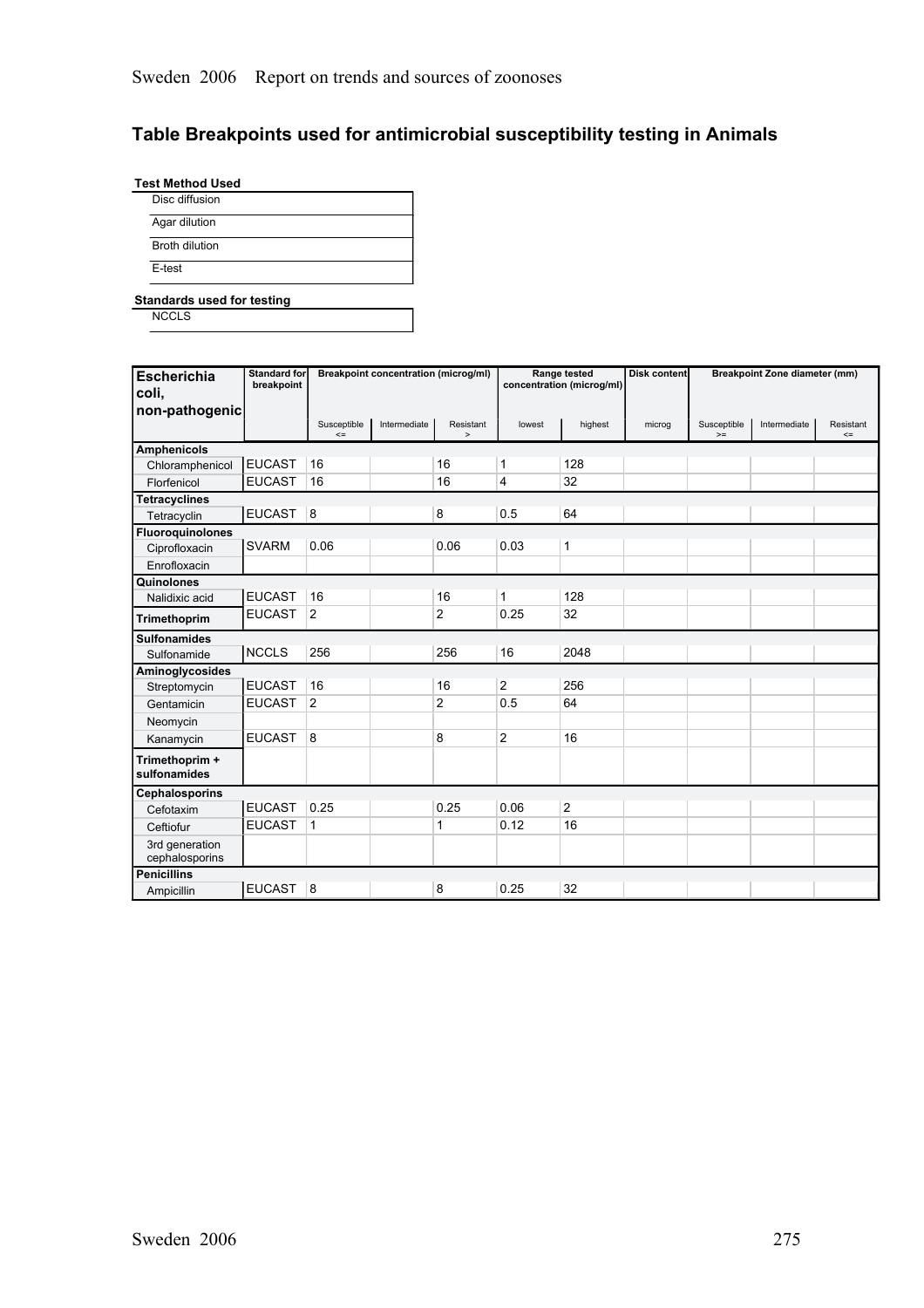# **Table Breakpoints used for antimicrobial susceptibility testing in Food**

**Test Method Used** Disc diffusion Agar dilution Broth dilution E-test

#### **Standards used for testing**

| <b>Escherichia</b><br>coli,<br>non-pathogenic | <b>Standard for</b><br>breakpoint |                       | <b>Breakpoint concentration (microg/ml)</b> |                   |        | Range tested<br>concentration (microg/ml) | Disk content |                     | <b>Breakpoint Zone diameter (mm)</b> |                     |
|-----------------------------------------------|-----------------------------------|-----------------------|---------------------------------------------|-------------------|--------|-------------------------------------------|--------------|---------------------|--------------------------------------|---------------------|
|                                               |                                   | Susceptible<br>$\leq$ | Intermediate                                | Resistant<br>$\,$ | lowest | highest                                   | microg       | Susceptible<br>$>=$ | Intermediate                         | Resistant<br>$\leq$ |
| <b>Amphenicols</b>                            |                                   |                       |                                             |                   |        |                                           |              |                     |                                      |                     |
| Chloramphenicol                               |                                   |                       |                                             |                   |        |                                           |              |                     |                                      |                     |
| Florfenicol                                   |                                   |                       |                                             |                   |        |                                           |              |                     |                                      |                     |
| <b>Tetracyclines</b>                          |                                   |                       |                                             |                   |        |                                           |              |                     |                                      |                     |
| Tetracyclin                                   |                                   |                       |                                             |                   |        |                                           |              |                     |                                      |                     |
| Fluoroquinolones                              |                                   |                       |                                             |                   |        |                                           |              |                     |                                      |                     |
| Ciprofloxacin                                 |                                   |                       |                                             |                   |        |                                           |              |                     |                                      |                     |
| Enrofloxacin                                  |                                   |                       |                                             |                   |        |                                           |              |                     |                                      |                     |
| Quinolones                                    |                                   |                       |                                             |                   |        |                                           |              |                     |                                      |                     |
| Nalidixic acid                                |                                   |                       |                                             |                   |        |                                           |              |                     |                                      |                     |
| Trimethoprim                                  |                                   |                       |                                             |                   |        |                                           |              |                     |                                      |                     |
| <b>Sulfonamides</b>                           |                                   |                       |                                             |                   |        |                                           |              |                     |                                      |                     |
| Sulfonamide                                   |                                   |                       |                                             |                   |        |                                           |              |                     |                                      |                     |
| Aminoglycosides                               |                                   |                       |                                             |                   |        |                                           |              |                     |                                      |                     |
| Streptomycin                                  |                                   |                       |                                             |                   |        |                                           |              |                     |                                      |                     |
| Gentamicin                                    |                                   |                       |                                             |                   |        |                                           |              |                     |                                      |                     |
| Neomycin                                      |                                   |                       |                                             |                   |        |                                           |              |                     |                                      |                     |
| Kanamycin                                     |                                   |                       |                                             |                   |        |                                           |              |                     |                                      |                     |
| Trimethoprim +<br>sulfonamides                |                                   |                       |                                             |                   |        |                                           |              |                     |                                      |                     |
| <b>Cephalosporins</b>                         |                                   |                       |                                             |                   |        |                                           |              |                     |                                      |                     |
| Cefotaxim                                     |                                   |                       |                                             |                   |        |                                           |              |                     |                                      |                     |
| Ceftiofur                                     |                                   |                       |                                             |                   |        |                                           |              |                     |                                      |                     |
| 3rd generation<br>cephalosporins              |                                   |                       |                                             |                   |        |                                           |              |                     |                                      |                     |
| <b>Penicillins</b>                            |                                   |                       |                                             |                   |        |                                           |              |                     |                                      |                     |
| Ampicillin                                    |                                   |                       |                                             |                   |        |                                           |              |                     |                                      |                     |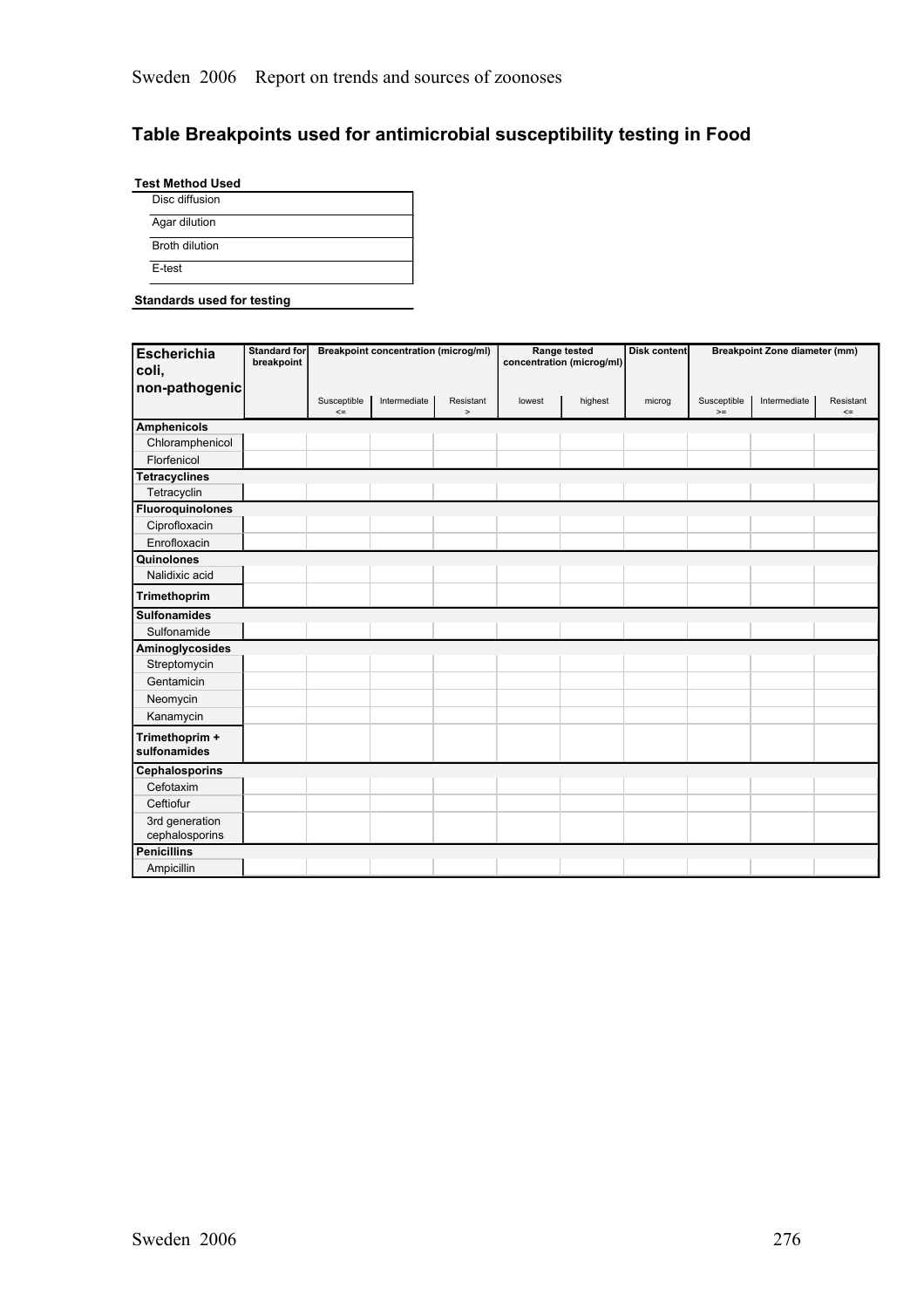# **Table Breakpoints used for antimicrobial susceptibility testing in Feedingstuff**

| Agar dilution<br>Broth dilution | Disc diffusion |  |
|---------------------------------|----------------|--|
|                                 |                |  |
|                                 |                |  |

#### **Standards used for testing**

| <b>Escherichia</b><br>coli,<br>non-pathogenic | <b>Standard for</b><br>breakpoint |                       | <b>Breakpoint concentration (microg/ml)</b> |                     |        | Range tested<br>concentration (microg/ml) | <b>Disk content</b> |                     | <b>Breakpoint Zone diameter (mm)</b> |                     |
|-----------------------------------------------|-----------------------------------|-----------------------|---------------------------------------------|---------------------|--------|-------------------------------------------|---------------------|---------------------|--------------------------------------|---------------------|
|                                               |                                   | Susceptible<br>$\leq$ | Intermediate                                | Resistant<br>$\geq$ | lowest | highest                                   | microg              | Susceptible<br>$>=$ | Intermediate                         | Resistant<br>$\leq$ |
| <b>Amphenicols</b>                            |                                   |                       |                                             |                     |        |                                           |                     |                     |                                      |                     |
| Chloramphenicol                               |                                   |                       |                                             |                     |        |                                           |                     |                     |                                      |                     |
| Florfenicol                                   |                                   |                       |                                             |                     |        |                                           |                     |                     |                                      |                     |
| <b>Tetracyclines</b>                          |                                   |                       |                                             |                     |        |                                           |                     |                     |                                      |                     |
| Tetracyclin                                   |                                   |                       |                                             |                     |        |                                           |                     |                     |                                      |                     |
| <b>Fluoroquinolones</b>                       |                                   |                       |                                             |                     |        |                                           |                     |                     |                                      |                     |
| Ciprofloxacin                                 |                                   |                       |                                             |                     |        |                                           |                     |                     |                                      |                     |
| Enrofloxacin                                  |                                   |                       |                                             |                     |        |                                           |                     |                     |                                      |                     |
| Quinolones                                    |                                   |                       |                                             |                     |        |                                           |                     |                     |                                      |                     |
| Nalidixic acid                                |                                   |                       |                                             |                     |        |                                           |                     |                     |                                      |                     |
| Trimethoprim                                  |                                   |                       |                                             |                     |        |                                           |                     |                     |                                      |                     |
| <b>Sulfonamides</b>                           |                                   |                       |                                             |                     |        |                                           |                     |                     |                                      |                     |
| Sulfonamide                                   |                                   |                       |                                             |                     |        |                                           |                     |                     |                                      |                     |
| Aminoglycosides                               |                                   |                       |                                             |                     |        |                                           |                     |                     |                                      |                     |
| Streptomycin                                  |                                   |                       |                                             |                     |        |                                           |                     |                     |                                      |                     |
| Gentamicin                                    |                                   |                       |                                             |                     |        |                                           |                     |                     |                                      |                     |
| Neomycin                                      |                                   |                       |                                             |                     |        |                                           |                     |                     |                                      |                     |
| Kanamycin                                     |                                   |                       |                                             |                     |        |                                           |                     |                     |                                      |                     |
| Trimethoprim +<br>sulfonamides                |                                   |                       |                                             |                     |        |                                           |                     |                     |                                      |                     |
| Cephalosporins                                |                                   |                       |                                             |                     |        |                                           |                     |                     |                                      |                     |
| Cefotaxim                                     |                                   |                       |                                             |                     |        |                                           |                     |                     |                                      |                     |
| Ceftiofur                                     |                                   |                       |                                             |                     |        |                                           |                     |                     |                                      |                     |
| 3rd generation<br>cephalosporins              |                                   |                       |                                             |                     |        |                                           |                     |                     |                                      |                     |
| <b>Penicillins</b><br>Ampicillin              |                                   |                       |                                             |                     |        |                                           |                     |                     |                                      |                     |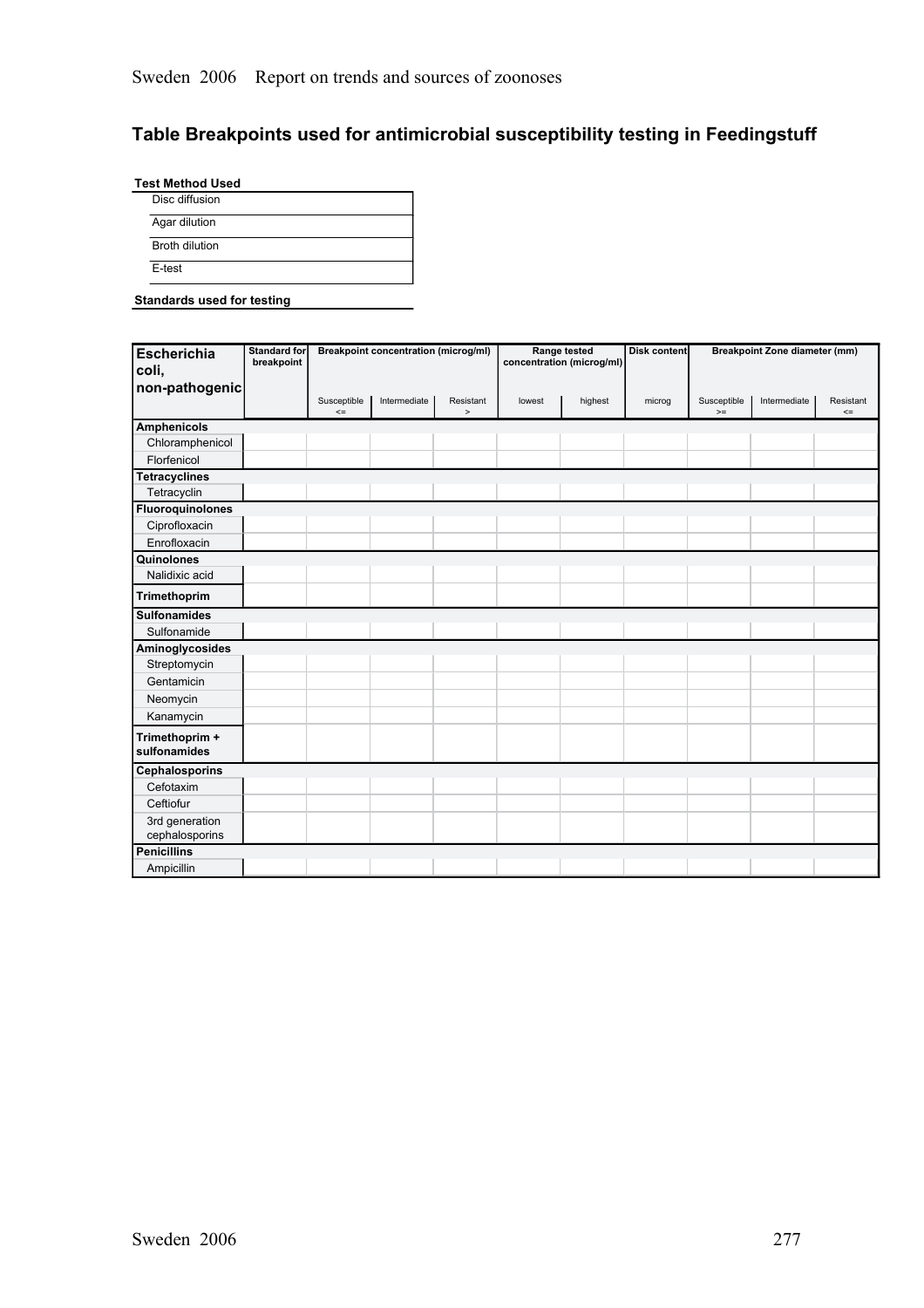# **4. INFORMATION ON SPECIFIC MICROBIOLOGICAL AGENTS**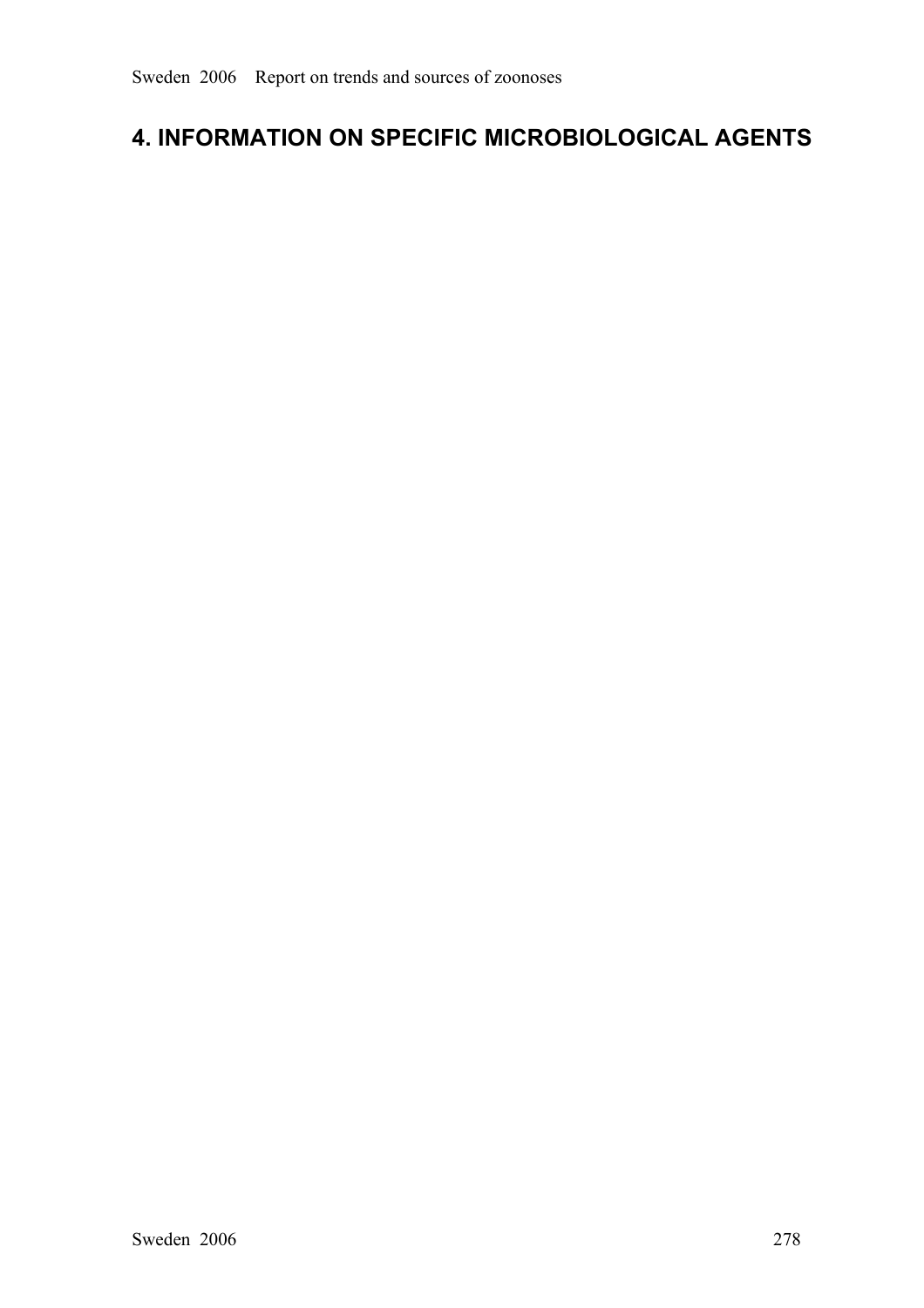# *4.1. HISTAMINE*

# **4.1.1. General evaluation of the national situation**

# **4.1.2. Histamine in foodstuffs**

# **Table Histamine in food**

|  | information<br>unit<br>$\mathbf{r}$<br>Sampling<br>Source | weight<br>tested<br>Sample<br>Units | in non-conformity<br>100 mg/kg<br><b>Total units</b><br>$\frac{\mathsf{II}}{\mathsf{V}}$ | <= 200 mg/kg<br><= 400 mg/kg<br>$\mathbf{I}$<br>٠<br>200<<br>$>200$ | mg/kg<br>400<br>$\boldsymbol{\Lambda}$ |
|--|-----------------------------------------------------------|-------------------------------------|------------------------------------------------------------------------------------------|---------------------------------------------------------------------|----------------------------------------|
|--|-----------------------------------------------------------|-------------------------------------|------------------------------------------------------------------------------------------|---------------------------------------------------------------------|----------------------------------------|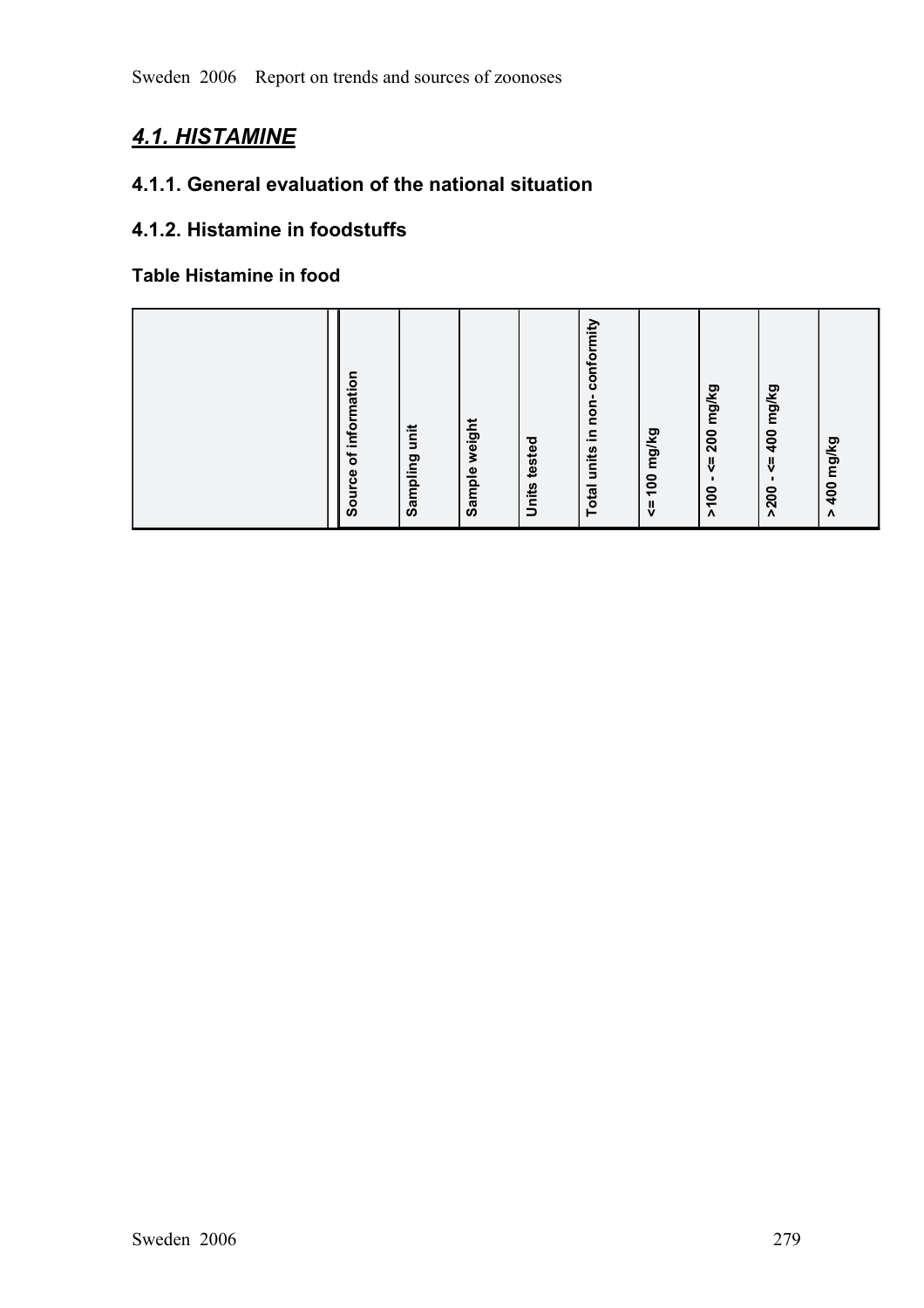# *4.2. ENTEROBACTER SAKAZAKII*

# **4.2.1. General evaluation of the national situation**

# **4.2.2. Enterobacter sakazakii in foodstuffs**

# **Table Enterobacter sakazakii in food**

| positive for Enterobacter sakazakii<br>Source of information<br>Sample weight<br>Sampling unit<br>Units tested<br>Total units |
|-------------------------------------------------------------------------------------------------------------------------------|
|-------------------------------------------------------------------------------------------------------------------------------|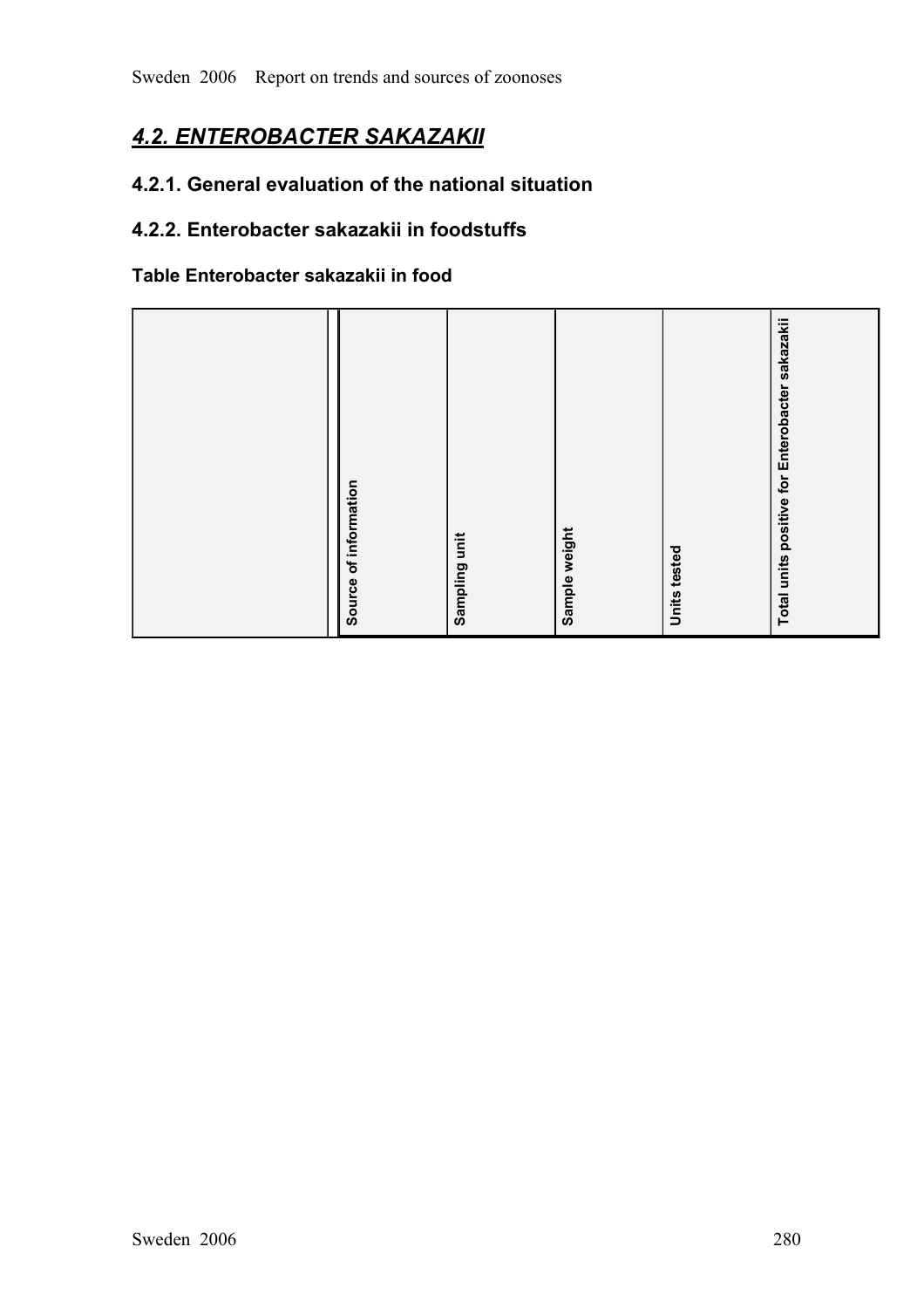# *4.3. STAPHYLOCOCCAL ENTEROTOXINS*

# **4.3.1. General evaluation of the national situation**

# **4.3.2. Staphylococcal enterotoxins in foodstuffs**

# **Table Staphylococcal enterotoxins in food**

| Source of information<br>Sampling unit               |
|------------------------------------------------------|
| Sample weight                                        |
| Units tested                                         |
| Total units positive for Staphylococcal enterotoxins |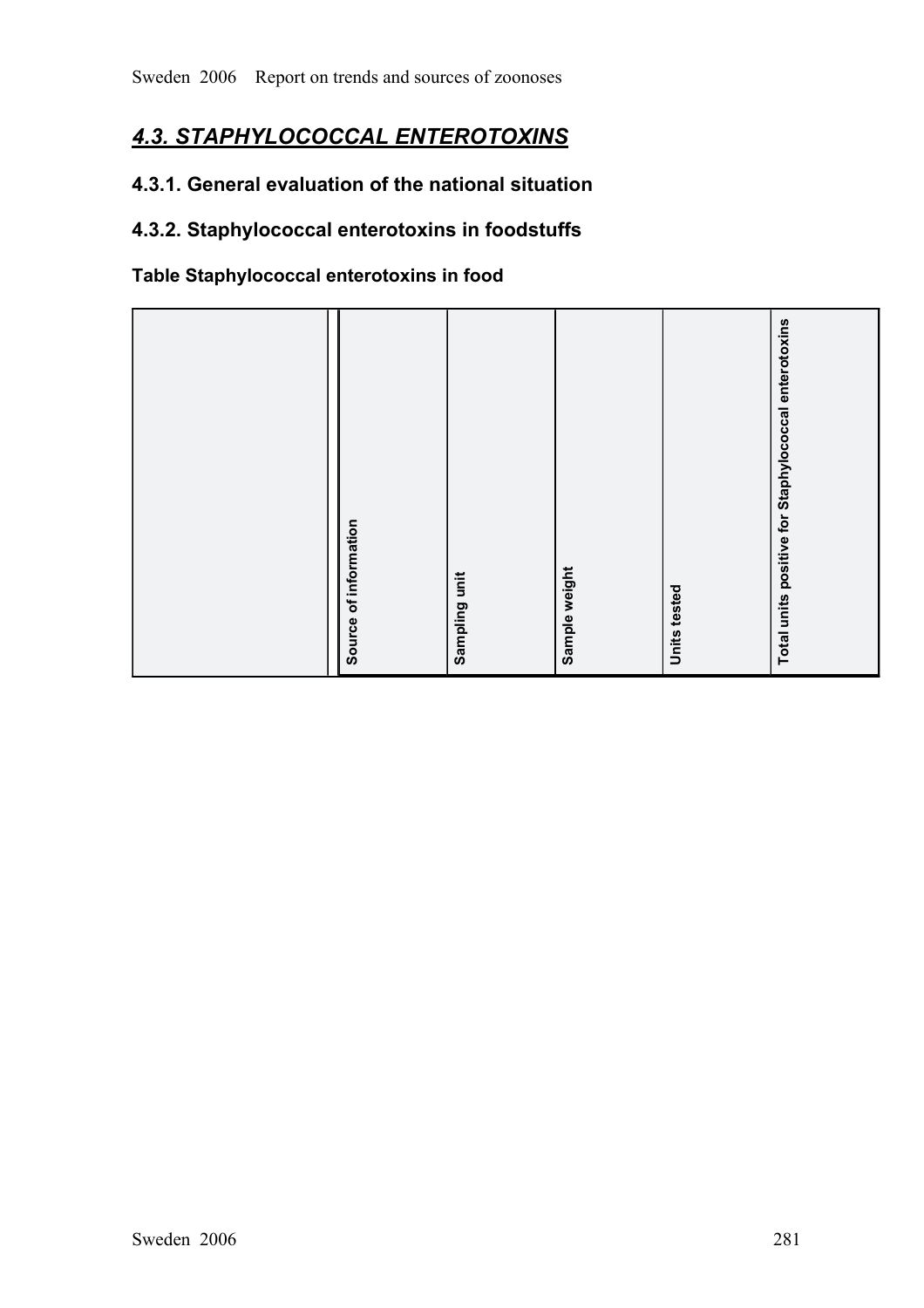# **5. FOODBORNE OUTBREAKS**

Foodborne outbreaks are incidences of two or more human cases of the same disease or infection where the cases are linked or are probably linked to the same food source. Situation, in which the observed human cases exceed the expected number of cases and where <sup>a</sup> same food source is suspected, is also indicative of a foodborne outbreak.

# **A. Foodborne outbreaks**

# **System in place for identification, epidemological investigations and reporting of foodborne outbreaks**

The municipal environmental/public health authorities are responsible for detecting and preventing diseases related to food and water. Ill persons and the overall epidemiological investigation are the responsibilities of t diseases related to food and water. Ill persons and the overall epidemiological investigation are the responsibilities of the regional infectious disease authority and the general practitioner. The<br>municipal environmental/public health authorities are required to report the results of outbreak<br>investigations to the Swedish municipal environmental/public health authorities are required to report the results of outbreak<br>investigations to the Swedish National Food Administration (SLV)over the Internet. Based on the<br>reports received, SLV and the investigations to the Swedish National Food Administration (SLV)over the Internet. Based on the reports received, SLV and the Swedish Institute for Infectious Disease Control (SMI), prepare a yearly report which is also se reports received, SLV and the Swedish Institute for Infectious Disease Control (SMI), prepare a yearly report which is also sent to the WHO Surveillance program for control of foodborne infections and int yearly report which is also sent to the WHO Surveillance program for control of foodborne infections and intoxications in Europe. infections and intoxications in Europe.

# **Description of the types of outbreaks covered by the reporting:**

The reporting covers both sporadic cases and outbreaks (i.e. two or more cases with similar symptoms associated with a food or a meal in common). In general, no distinction between family or general outbreaks is made. symptoms associated with a food or a meal in common). In general, no distinction between family or general outbreaks is made.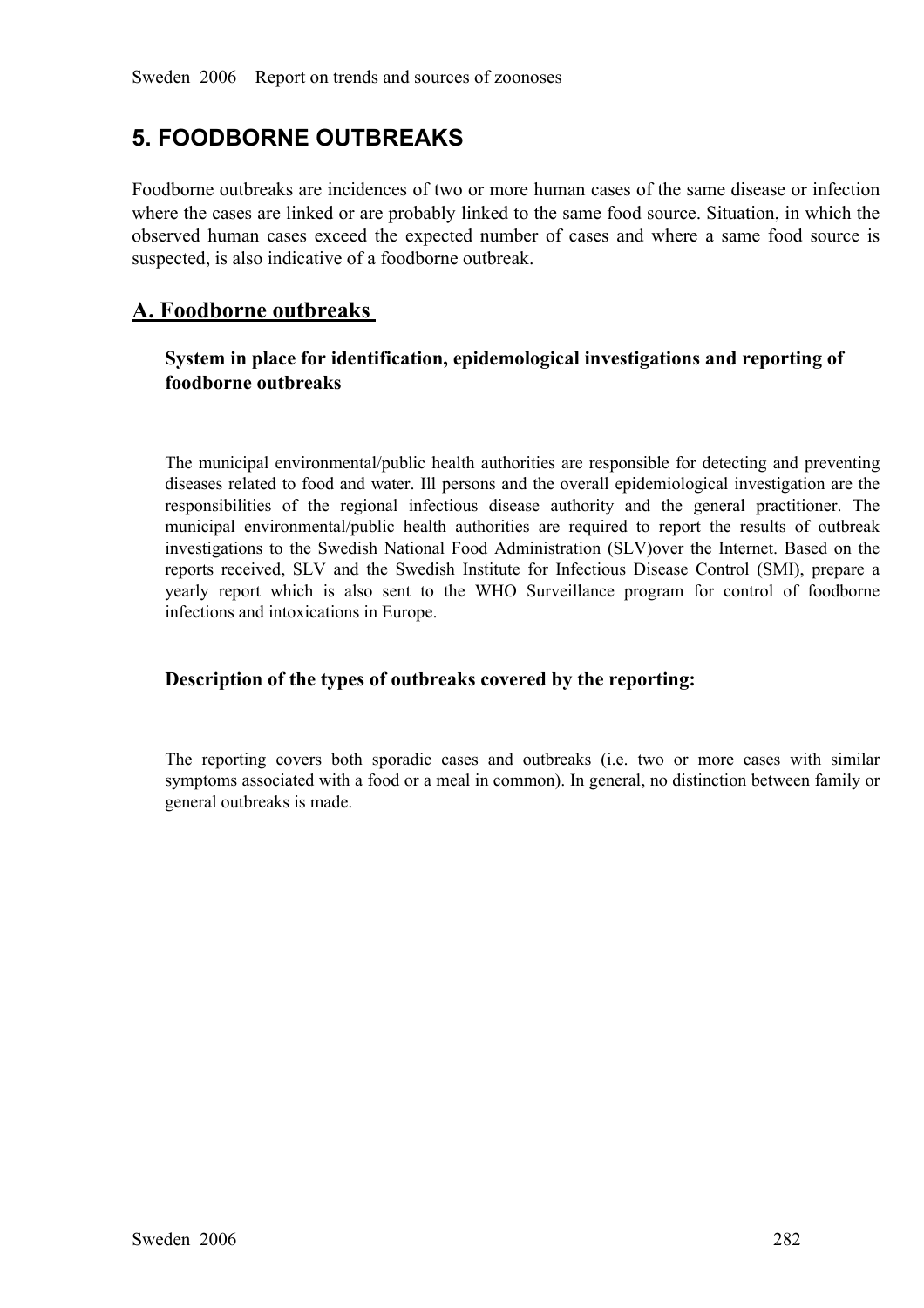| Causative agent | General                  | outbreak outbreak<br>Househol | rsons<br>per      | <b>Total Number of</b> |             | Food implicated                    |                       |                       | for implication of was consumed<br>Type of evidence<br>the food | Place where food                          | Contributing<br>factors                            |
|-----------------|--------------------------|-------------------------------|-------------------|------------------------|-------------|------------------------------------|-----------------------|-----------------------|-----------------------------------------------------------------|-------------------------------------------|----------------------------------------------------|
|                 |                          |                               | ill (in total)    | pəip                   | istiqeon ni | Food (sub)category                 | Suspected as a source | Confirmed as a source |                                                                 |                                           |                                                    |
|                 | $\mathbf{\Omega}$        | S                             | 4                 | 5                      | $\bullet$   |                                    |                       |                       | ထ                                                               | თ                                         | $\tilde{a}$                                        |
| Unknown         | $\frac{8}{1}$            |                               | 126               |                        | ٣           | meals                              | ×                     |                       | epidemiology                                                    | restaurant/household deficiencies in food | handling                                           |
| Histamine       | ᡪ                        |                               | $\sim$            | 0                      |             | tuna fish                          | $\times$              |                       | symptoms, type of<br>fish                                       | household                                 | storage temperature<br>too high                    |
| Histamine       | ٣                        |                               | $\overline{c}$    | 0                      |             | escolar                            | ×                     |                       | symptoms, type of<br>fish                                       | restaurant                                | storage temperature<br>too high                    |
| Unknown         | ۳                        |                               | S                 |                        |             | cake                               | ×                     |                       | epidemiology                                                    | vending bus                               | cleaning of tools in<br>deficiencies in<br>kitchen |
| Unknown         | ${}^{\circ}$             |                               | 52                |                        |             | buffé                              | $\times$              |                       | epidemiology                                                    | restaurant, catering<br>(3)               | deficiencies in food<br>handling                   |
| Histamine       | ↽                        |                               | Z                 | 0                      |             | tuna fish                          | $\boldsymbol{\times}$ |                       | symptoms, type of<br>fish                                       | restaurant                                | storage temperature<br>too high                    |
| Histamine       | ᡪ                        |                               | $\mathbf{\Omega}$ | 0                      |             | escolar                            | ×                     |                       | laboratory confirmed<br>in food, symptoms                       | household                                 | storage temperature<br>too high                    |
| Unknown         | Ľ                        |                               | 17                |                        |             | pizza                              | $\boldsymbol{\times}$ |                       | epidemiology/suspect pizzeria/household                         |                                           | deficiencies in food<br>handling                   |
| Unknown         | $\mathbf{\Omega}$        |                               | 24                |                        |             | cold sauce                         | ×                     |                       | epidemiology                                                    | restaurant                                | deficiencies in food<br>preparation                |
| Unknown         | 4                        |                               | $\overline{c}$    |                        |             | savoury                            | ×                     |                       | epidemiology                                                    | large-scale<br>household                  | Deficiencies in food<br>handling                   |
| Unknown         | ٣                        |                               | 4                 |                        |             | chicken meat balls                 | $\boldsymbol{\times}$ |                       | epidemiology, bad<br>smell and taste                            | household (industry<br>made meat balls)   |                                                    |
| Unknown         | ۳                        |                               | $\mathbf{\Omega}$ |                        |             | peeled paranuts from x<br>Amazonas |                       |                       | epidemiology                                                    | household                                 | deficiencies during<br>production                  |
| Unknown         | $\overline{\phantom{0}}$ |                               | S                 |                        |             | fruit salad                        | $\boldsymbol{\times}$ |                       | suspected                                                       | restaurant                                |                                                    |
| Unknown         |                          |                               | 4                 |                        |             | fish soup                          | $\times$              |                       | epidemiology                                                    | restaurant/household                      |                                                    |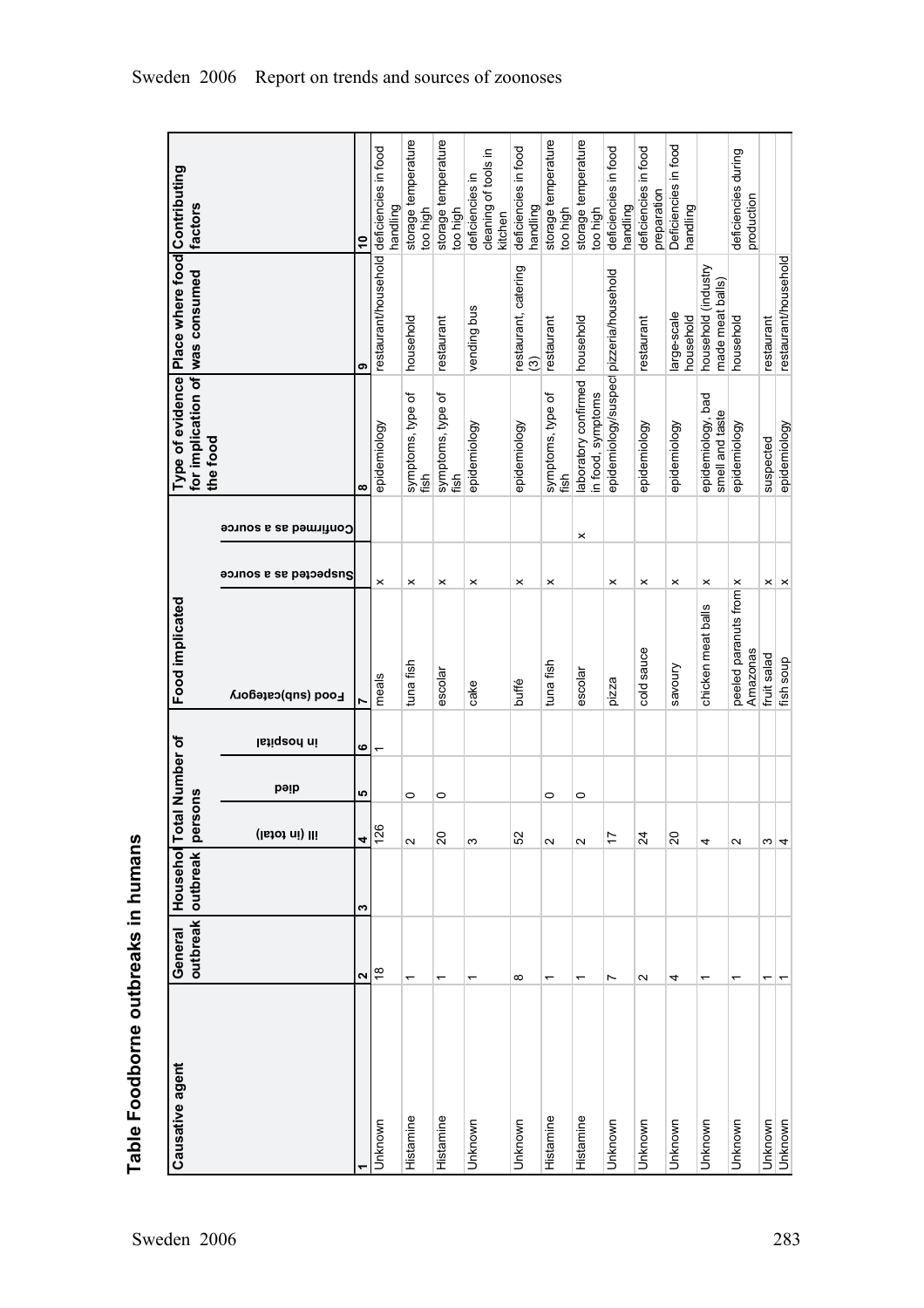| Unknown                                                   |                          | ო                       |         | fried chicken                 | ×                     |          | epidemiology                                  | Chinese restaurant         | deficiencies in                        |
|-----------------------------------------------------------|--------------------------|-------------------------|---------|-------------------------------|-----------------------|----------|-----------------------------------------------|----------------------------|----------------------------------------|
|                                                           |                          |                         |         |                               |                       |          |                                               |                            | cleaning and                           |
| Wax esters (from fish) (1)                                | ۰                        | $\sim$                  | 0       | butterfish/escolar            | ×                     |          | symptoms, type of                             | restaurant                 | preparation of food<br>deficiencies in |
|                                                           |                          |                         |         |                               |                       |          | fish                                          |                            | preparation of food                    |
| Unknown                                                   | 4                        | 24                      |         | mixed salad                   | $\boldsymbol{\times}$ |          | epidemiology                                  | restaurant                 | deficiencies in                        |
|                                                           |                          |                         |         |                               |                       |          |                                               |                            | cleaning and food<br>handling          |
| Unknown                                                   | 23                       | 92                      |         | unknown                       |                       |          |                                               |                            |                                        |
| Wax esters (from fish)                                    | $\overline{\phantom{0}}$ | $\overline{\mathsf{N}}$ | 0       | butterfish/escolar            | $\boldsymbol{\times}$ |          | symptoms, type of<br>fish                     | restaurant                 | preparation of food<br>deficiencies in |
|                                                           |                          |                         |         |                               |                       |          |                                               |                            |                                        |
| Unknown                                                   | $\infty$                 | $\Omega$                | ᡪ       | kebab, hamburger              | ×                     |          | person in kitchen<br>epidemiology, ill        | hamburger bar,<br>pizzeria | Deficiencies in food<br>handling       |
| Salmonella - S. Virchow (2)                               | ↽                        | $\frac{130}{5}$         | 0       | sprouts                       | ×                     |          | epidemiology                                  | Indian restaurant          | food at room temp<br>too long time     |
| Give<br>Salmonella - S.                                   | ۳                        | 53                      | 0       | unknown                       |                       |          | lab confirmed in<br>patients                  | unknown                    |                                        |
| Paratyphi B var.<br>Salmonella - S.<br>Java               | ᡪ                        | 17                      | 0       | unknown                       |                       |          | lab confirmed in<br>patients                  | unknown                    |                                        |
| Kapemba<br>Salmonella - S.                                |                          | 32                      | 0       | pork roast                    | ×                     |          | epidemiology,                                 | restaurant                 | deficiencies in                        |
|                                                           |                          |                         |         |                               |                       |          | confirmation of<br>patients and<br>laboratory |                            | cleaning and heating<br>of food        |
|                                                           | ٣                        |                         |         |                               |                       |          | lab confirmed food<br>personnel               |                            |                                        |
| Bacillus - B. cereus                                      |                          | 5                       |         | pasta                         |                       | ×        |                                               | vending car                | def in food prep                       |
| Salmonella - S. Bareilly                                  |                          | 130                     | 0       | sprouts                       | ×                     |          | epidemiology                                  | Indian restaurant          | food at room temp<br>too long time     |
| aureus<br>Staphylococcus - S.                             |                          | 5                       |         | Christmas buffe               | ×                     |          | epidemiology,<br>symptoms                     | restaurant                 | deficiencies in food<br>handling       |
| Food borne viruses - calicivirus<br>(including norovirus) | ᡪ                        | $\overline{c}$          | $\circ$ | sandwich                      | $\times$              |          | confirmed in patients<br>epidemiology, lab    | restaurant                 | deficiencies in food<br>handling       |
| Clostridium - C. perfringens                              | ٣                        | <u> ଗ୍ଲା</u>            | $\circ$ | meal                          | ×                     |          | epidemiology                                  | restaurant                 |                                        |
| Staphylococcus - S. aureus                                | ٣                        |                         |         | hot chicken<br>sandwich       | $\pmb{\times}$        |          |                                               | cafe                       | deficiencies in food<br>handling       |
| aureus<br>Staphylococcus - S.                             |                          | က                       | 0       | meal                          | $\boldsymbol{\times}$ |          | epidemiology,<br>symptoms                     | restaurant                 | deficiencies in food<br>handling       |
| aureus<br>Staphylococcus - S.                             | ۳                        | $\sim$                  | $\circ$ | chicken                       |                       | ×        | ≘.<br>food, symptoms<br>lab confirmed         | Japanese restaurant        | deficiencies in food<br>handling       |
| aureus<br>Staphylococcus - S.                             | ۳                        | ω                       | 0       | grilled chicken               |                       | $\times$ | lab confirmed in<br>food, symptoms            | household                  | deficiencies in food<br>handling       |
| Food borne viruses - calicivirus<br>(including norovirus) | ٣                        | ${}^{\circ}$            | $\circ$ | Chinese frozen<br>raspberries | ×                     |          | from an earlier batch<br>Calicivirus isolated | household                  | deficiencies during<br>production      |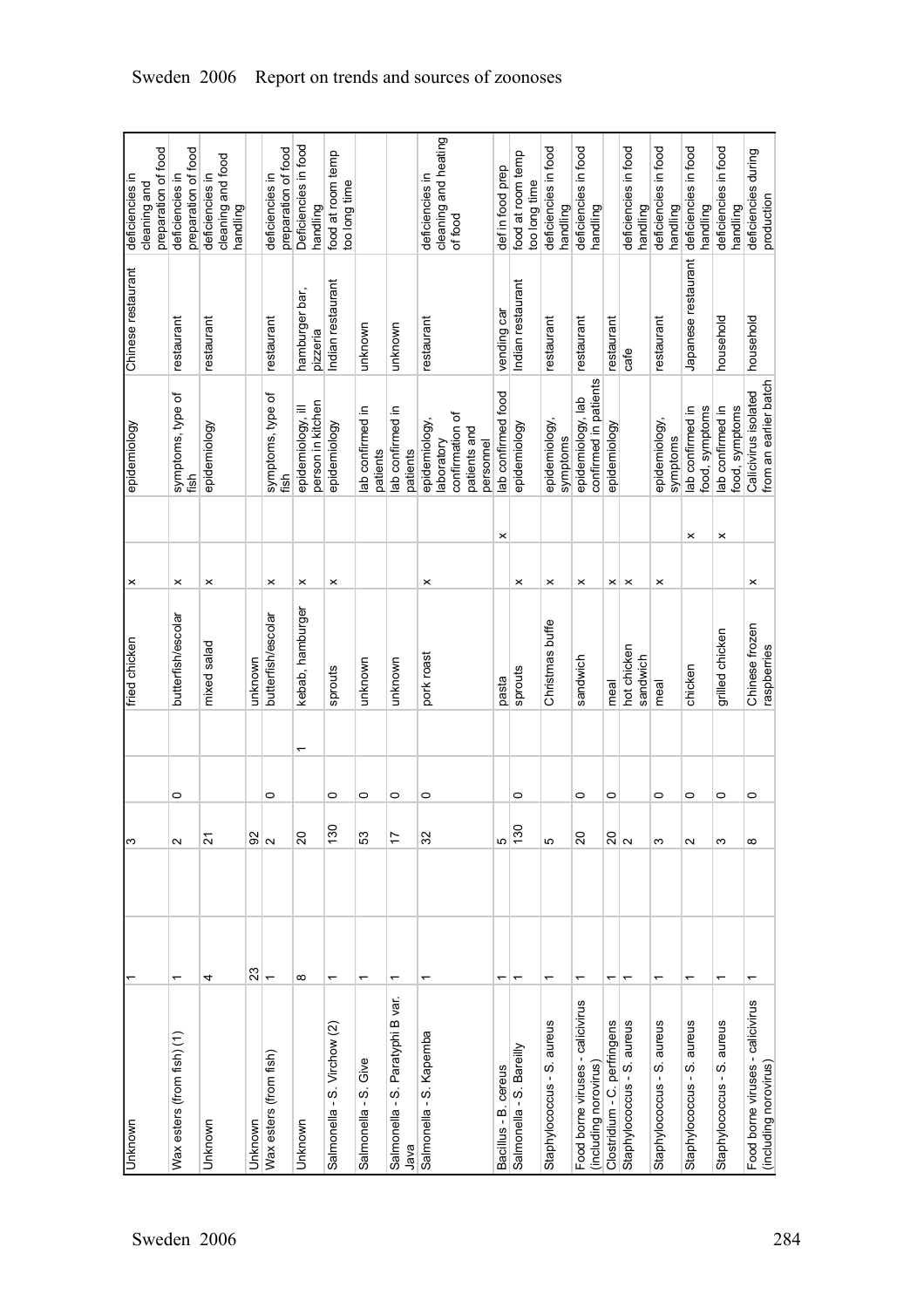| infected by kitchen<br>personnel                            | deficiencies during<br>production                         | deficiencies in food<br>handling                          | deficiencies in food<br>handling   | deficiencies during<br>production                         | deficiencies in food<br>handling                          | cleaning and heating<br>deficiencies in<br>of food                         | preparation of food<br>deficiencies in                             |                                                           | infected by kitchen<br>personnel                             | deficiencies in food<br>handling                    | deficiencies in food<br>handling |                                                           | deficiencies in food<br>handling                          | deficiencies during<br>production                                                                | deficiencies in food<br>handling                                                                 |
|-------------------------------------------------------------|-----------------------------------------------------------|-----------------------------------------------------------|------------------------------------|-----------------------------------------------------------|-----------------------------------------------------------|----------------------------------------------------------------------------|--------------------------------------------------------------------|-----------------------------------------------------------|--------------------------------------------------------------|-----------------------------------------------------|----------------------------------|-----------------------------------------------------------|-----------------------------------------------------------|--------------------------------------------------------------------------------------------------|--------------------------------------------------------------------------------------------------|
| restaurant                                                  | household                                                 | institution for elderly                                   | estaurant                          | household                                                 | household                                                 | restaurant                                                                 | household                                                          | unknown                                                   | household                                                    | restaurant                                          | household                        | unknown                                                   | household                                                 | household                                                                                        | large-scale<br>household                                                                         |
| epidemiology,<br>personnel lab<br>patients and<br>confirmed | confirmed in patients<br>epidemiology, lab                | confirmed in patients<br>epidemiology, lab                | lab confirmed in<br>food, symptoms | confirmed in patients<br>epidemiology, lab<br>and food    | confirmed in patients<br>epidemiology, lab                | confirmation of<br>epidemiology,<br>patients and<br>aboratory<br>personnel | laboratory confirmed<br>epidemiology,<br>in leaves and<br>patients | lab confirmed in<br>patients                              | patients and persons<br>who handled food<br>lab confirmed in | food, symptoms,<br>lab confirmed in<br>epidemiology | epidemiology,<br>symptoms        | lab confirmed in<br>patients                              | confirmed in patients<br>epidemiology, lab                | epidemiology                                                                                     | confirmed in patients<br>epidemiology, lab                                                       |
|                                                             |                                                           |                                                           | $\boldsymbol{\times}$              | ×                                                         |                                                           |                                                                            | ×                                                                  |                                                           |                                                              | ×                                                   |                                  |                                                           |                                                           |                                                                                                  |                                                                                                  |
| ×                                                           | $\times$                                                  | ×                                                         |                                    |                                                           | ×                                                         | $\times$                                                                   |                                                                    |                                                           | $\times$                                                     |                                                     | ×                                |                                                           | ×                                                         | ×                                                                                                | ×                                                                                                |
| meal                                                        | salad                                                     | meals                                                     | beef fillet                        | Frozen Chinese<br>raspberries                             | cake with cream                                           | pork roast                                                                 | lime leaves                                                        | unknown                                                   | savoury                                                      | shellfish                                           | pizza                            | unknown                                                   | sandwich                                                  | raspberries                                                                                      | meal                                                                                             |
|                                                             |                                                           | ᠇                                                         |                                    |                                                           |                                                           |                                                                            |                                                                    |                                                           |                                                              |                                                     |                                  |                                                           |                                                           |                                                                                                  |                                                                                                  |
| 0                                                           | 0                                                         | $\circ$                                                   | 0                                  | $\circ$                                                   | 0                                                         | 0                                                                          | 0                                                                  | 0                                                         | 0                                                            | 0                                                   | 0                                | 0                                                         | $\circ$                                                   | 0                                                                                                | 0                                                                                                |
|                                                             | 77                                                        | 8                                                         | $\mathbf{\Omega}$                  | თ                                                         | ${}^{\circ}$                                              | 32                                                                         | $\frac{3}{2}$                                                      | 54                                                        | $\tilde{c}$                                                  | ဖ                                                   | Z                                | 25                                                        | 15                                                        | $\tilde{c}$                                                                                      | တ                                                                                                |
|                                                             |                                                           |                                                           |                                    |                                                           |                                                           |                                                                            |                                                                    |                                                           |                                                              |                                                     |                                  |                                                           |                                                           |                                                                                                  |                                                                                                  |
|                                                             | $\overline{ }$                                            | ↽                                                         | ᡪ                                  | ۳                                                         | ٣                                                         |                                                                            |                                                                    | $\overline{\phantom{0}}$                                  | ٣                                                            |                                                     | ᡪ                                | $\overline{\phantom{0}}$                                  | ↽                                                         |                                                                                                  |                                                                                                  |
| Food borne viruses - calicivirus<br>(including norovirus)   | Food borne viruses - calicivirus<br>(including norovirus) | Food borne viruses - calicivirus<br>(including norovirus) | Staphylococcus - S. aureus         | Food borne viruses - calicivirus<br>(including norovirus) | Food borne viruses - calicivirus<br>(including norovirus) | Salmonella - S. Muenchen (3)                                               | Salmonella - S. Stanley                                            | Food borne viruses - calicivirus<br>(including norovirus) | Food borne viruses - calicivirus<br>(including norovirus)    | Staphylococcus - S. aureus                          | Staphylococcus - S. aureus       | Food borne viruses - calicivirus<br>(including norovirus) | Food borne viruses - calicivirus<br>(including norovirus) | - norovirus<br>Food borne viruses - calicivirus<br>(including norovirus)<br>(Norwalk-like virus) | - norovirus<br>Food borne viruses - calicivirus<br>(including norovirus)<br>(Norwalk-like virus) |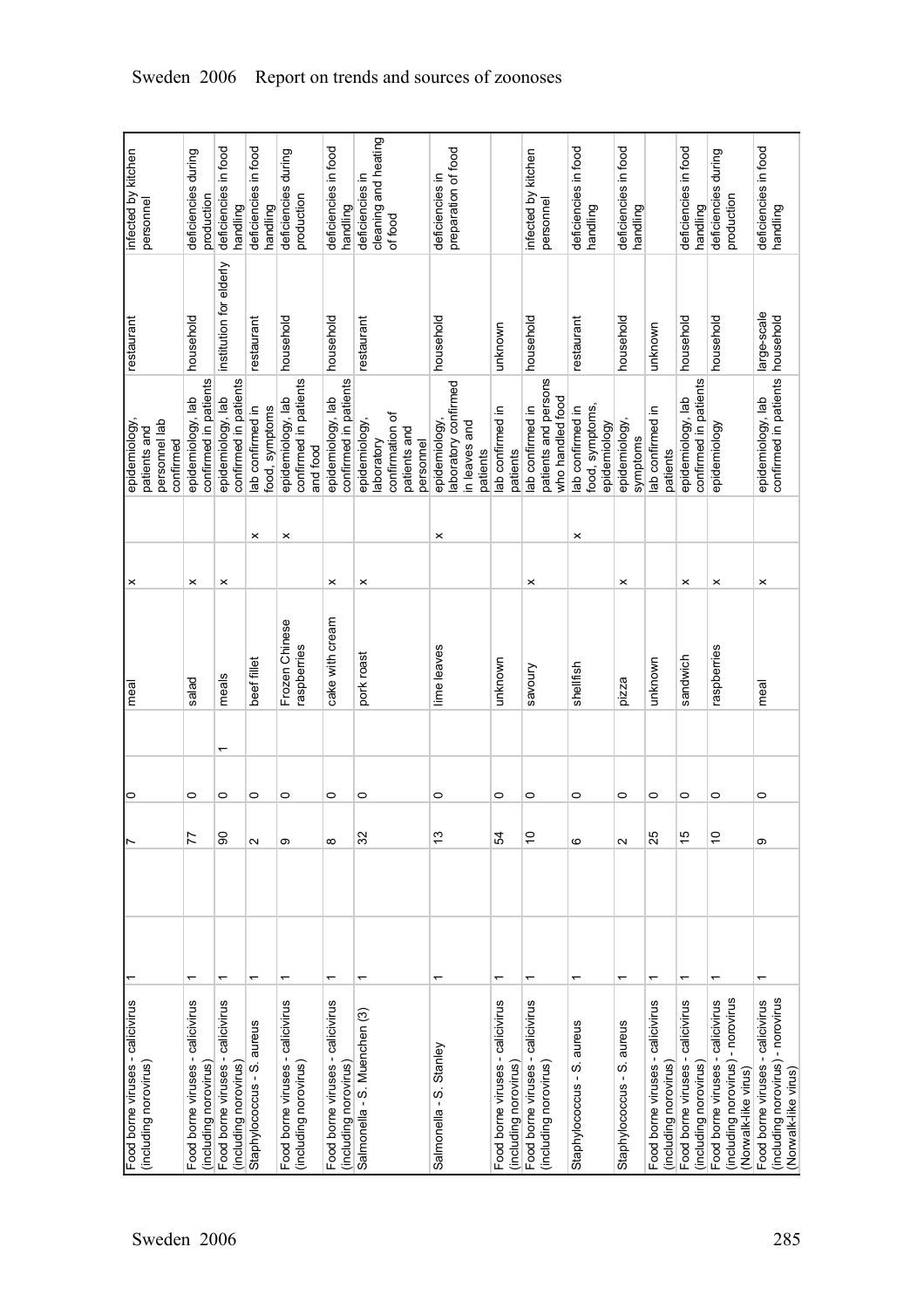| cleaning and heating<br>deficiencies in<br>of food                          |                                                                                                       |                                                                                                    | deficiencies in food<br>handling                                                                        | deficiencies during<br>production                                                                  | deficiencies in food<br>handling                                                              | deficiencies in food<br>handling                                                                   | deficiencies in food<br>handling                                                              | deficiencies in food<br>handling                                                                   | deficiencies in food<br>handling                                                              | deficiencies during<br>production                                                                  | deficiencies in food<br>handling                                                              | deficiencies during<br>production                                                                | deficiencies during<br>production                                                             |
|-----------------------------------------------------------------------------|-------------------------------------------------------------------------------------------------------|----------------------------------------------------------------------------------------------------|---------------------------------------------------------------------------------------------------------|----------------------------------------------------------------------------------------------------|-----------------------------------------------------------------------------------------------|----------------------------------------------------------------------------------------------------|-----------------------------------------------------------------------------------------------|----------------------------------------------------------------------------------------------------|-----------------------------------------------------------------------------------------------|----------------------------------------------------------------------------------------------------|-----------------------------------------------------------------------------------------------|--------------------------------------------------------------------------------------------------|-----------------------------------------------------------------------------------------------|
| restaurant                                                                  | kindergarten                                                                                          |                                                                                                    | restaurant                                                                                              | restaurant                                                                                         | restaurant                                                                                    | household                                                                                          | restaurant                                                                                    | household                                                                                          | household                                                                                     | household                                                                                          | household                                                                                     | household                                                                                        | school                                                                                        |
| confirmation of<br>epidemiology,<br>patients and<br>personnel<br>laboratory | confirmed in patients<br>epidemiology, lab                                                            |                                                                                                    | epidemiology                                                                                            | confirmed in patients<br>epidemiology, lab                                                         | confirmed in patients<br>epidemiology, lab                                                    | confirmed in patients<br>epidemiology, lab                                                         | confirmed in patients<br>epidemiology, lab                                                    | confirmed in patients<br>epidemiology, lab                                                         | confirmed in patients<br>epidemiology, lab                                                    | confirmed in patients<br>epidemiology, lab                                                         | epidemiology                                                                                  | confirmed in patients<br>epidemiology, lab                                                       | confirmed in patients<br>epidemiology, lab                                                    |
|                                                                             |                                                                                                       |                                                                                                    | $\boldsymbol{\times}$                                                                                   | $\boldsymbol{\times}$                                                                              | $\boldsymbol{\times}$                                                                         | $\times$                                                                                           | $\pmb{\times}$                                                                                | $\times$                                                                                           | $\boldsymbol{\times}$                                                                         | $\boldsymbol{\times}$                                                                              | ×                                                                                             | $\times$                                                                                         |                                                                                               |
| ×<br>pork roast                                                             | $\boldsymbol{\times}$<br>vegetables                                                                   | unknown                                                                                            | mixed salads                                                                                            | oysters                                                                                            | meal                                                                                          | catering buffées                                                                                   | buffé                                                                                         | cake with cream                                                                                    | meal                                                                                          | raspberry sauce<br>mousse with                                                                     | chicken salad                                                                                 | raspberries                                                                                      | ×<br>raspberries                                                                              |
|                                                                             |                                                                                                       |                                                                                                    |                                                                                                         |                                                                                                    |                                                                                               |                                                                                                    |                                                                                               |                                                                                                    |                                                                                               |                                                                                                    |                                                                                               |                                                                                                  |                                                                                               |
| 0<br>$\overline{\mathcal{E}}$                                               | $\circ$<br>$\overline{c}$                                                                             | $\circ$<br>39                                                                                      | 0<br>5                                                                                                  | 0<br>ω                                                                                             | 0<br>57                                                                                       | 0<br>$\overline{4}$                                                                                | 0<br>24                                                                                       | ٣<br>55                                                                                            | 0<br>$\tilde{c}$                                                                              | 0<br>35                                                                                            | 0                                                                                             | 0<br>$\tilde{c}$                                                                                 | 0<br>2                                                                                        |
|                                                                             |                                                                                                       |                                                                                                    |                                                                                                         |                                                                                                    |                                                                                               |                                                                                                    |                                                                                               |                                                                                                    |                                                                                               |                                                                                                    |                                                                                               |                                                                                                  |                                                                                               |
| Salmonella - S. Typhimurium -<br>DT 104                                     | $\overline{\phantom{0}}$<br>Verotoxigenic E. coli (VTEC)<br>Escherichia coli, pathogenic<br>VTEC 0157 | 4<br>(including norovirus) - norovirus<br>Food borne viruses - calicivirus<br>(Norwalk-like virus) | $\sim$<br>(including norovirus) - norovirus<br>Food borne viruses - calicivirus<br>(Norwalk-like virus) | ٣<br>(including norovirus) - norovirus<br>Food borne viruses - calicivirus<br>(Norwalk-like virus) | (including norovirus) - norovirus<br>Food borne viruses - calicivirus<br>(Norwalk-like virus) | ٣<br>(including norovirus) - norovirus<br>Food borne viruses - calicivirus<br>(Norwalk-like virus) | (including norovirus) - norovirus<br>Food borne viruses - calicivirus<br>(Norwalk-like virus) | ٣<br>(including norovirus) - norovirus<br>Food borne viruses - calicivirus<br>(Norwalk-like virus) | (including norovirus) - norovirus<br>Food borne viruses - calicivirus<br>(Norwalk-like virus) | ٣<br>(including norovirus) - norovirus<br>Food borne viruses - calicivirus<br>(Norwalk-like virus) | (including norovirus) - norovirus<br>Food borne viruses - calicivirus<br>(Norwalk-like virus) | - norovirus<br>Food borne viruses - calicivirus<br>(including norovirus)<br>(Norwalk-like virus) | (including norovirus) - norovirus<br>Food borne viruses - calicivirus<br>(Norwalk-like virus) |